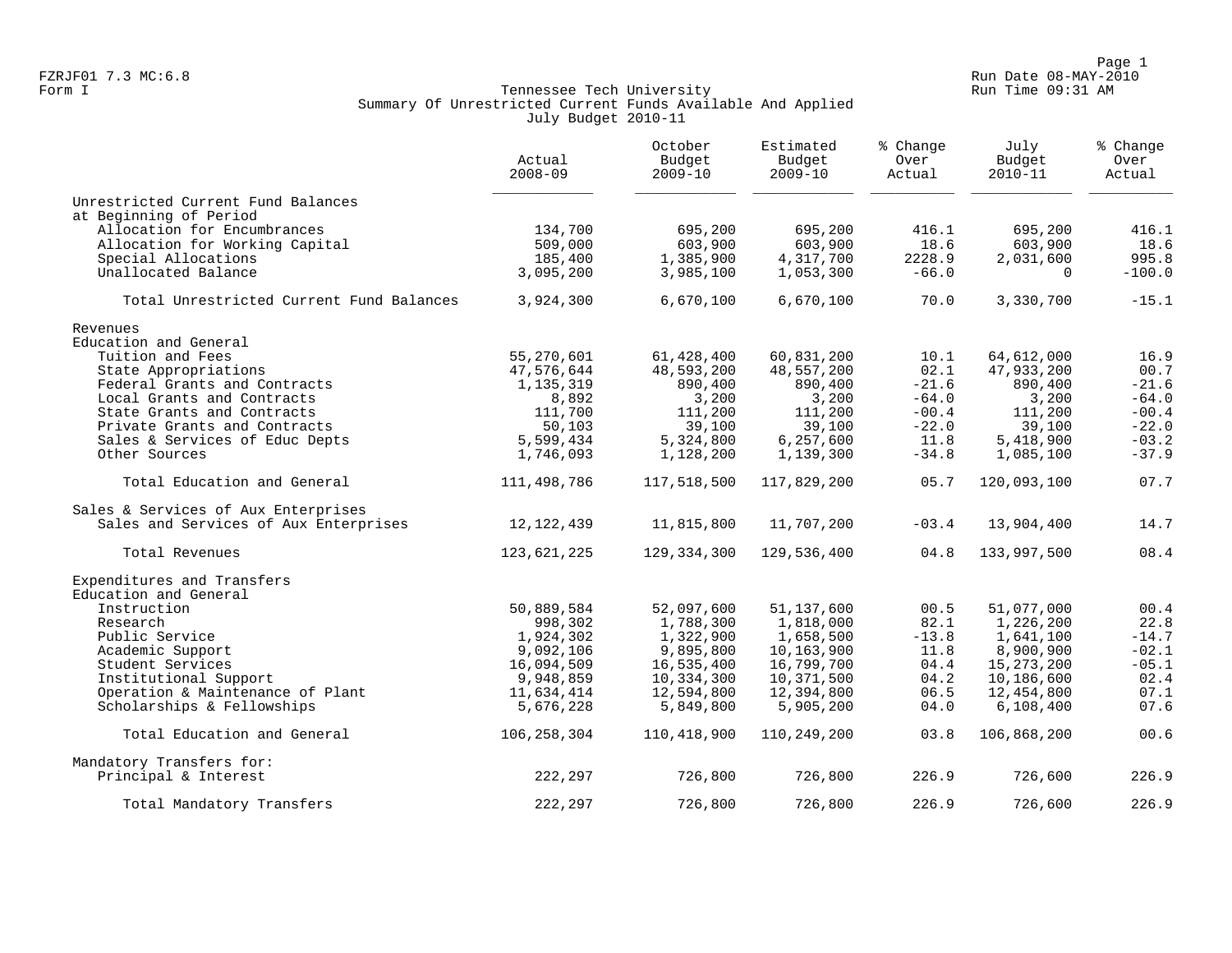Page 2<br>Run Date 08-MAY-2010 Run Date 08-MAY-2010

### Form I Georgian Communication of the Communication of Tennessee Tech University Communication Run Time 09:31 AM Summary Of Unrestricted Current Funds Available And Applied July Budget 2010-11

|                                                                                                                                       | Actual<br>$2008 - 09$           | October<br>Budget<br>$2009 - 10$  | Estimated<br>Budget<br>$2009 - 10$ | % Change<br>Over<br>Actual | July<br>Budget<br>$2010 - 11$     | % Change<br>Over<br>Actual |
|---------------------------------------------------------------------------------------------------------------------------------------|---------------------------------|-----------------------------------|------------------------------------|----------------------------|-----------------------------------|----------------------------|
| Non-Mandatory Transfers for:<br>Transfers to Unexpended Plant Fund<br>Transfers to Renewal & Replacements<br>Transfers to Other Funds | 314,800<br>2,425,040<br>813,833 | 7,150,800<br>2,610,400<br>341,400 | 7,150,800<br>2,700,400<br>341,400  | 2171.5<br>11.4<br>$-58.1$  | 8,382,100<br>2,678,000<br>341,600 | 2562.7<br>10.4<br>$-58.0$  |
| Total Non-Mandatory Transfers                                                                                                         | 3,553,673                       | 10,102,600                        | 10,192,600                         | 186.8                      | 11,401,700                        | 220.8                      |
| Total Education and General                                                                                                           | 110,034,274                     | 121,248,300                       | 121,168,600                        | 10.1                       | 118,996,500                       | 08.1                       |
| Auxiliary Enterprises Expenditures<br>Auxiliary Enterprises Expenditures                                                              | 6,653,761                       | 7,215,600                         | 7,120,800                          | 07.0                       | 6,928,100                         | 04.1                       |
| Total Auxiliary Expenditures                                                                                                          | 6,653,761                       | 7,215,600                         | 7,120,800                          | 07.0                       | 6,928,100                         | 04.1                       |
| Mandatory Transfers for:<br>Principal & Interest                                                                                      | 926,945                         | 910,100                           | 941,600                            | 01.6                       | 2,030,000                         | 119.0                      |
| Total Mandatory Transfers                                                                                                             | 926,945                         | 910,100                           | 941,600                            | 01.6                       | 2,030,000                         | 119.0                      |
| Non-Mandatory Transfers for:<br>Transfers to Renewal & Replacements                                                                   | 4,541,733                       | 3,690,100                         | 3,644,800                          | $-19.7$                    | 4,946,300                         | 08.9                       |
| Total Non-Mandatory Transfers                                                                                                         | 4,541,733                       | 3,690,100                         | 3,644,800                          | $-19.7$                    | 4,946,300                         | 08.9                       |
| Total Auxiliary Enterprises                                                                                                           | 12, 122, 439                    | 11,815,800                        | 11,707,200                         | $-03.4$                    | 13,904,400                        | 14.7                       |
| Total Expenditures And Transfers                                                                                                      | 122, 156, 713                   | 133,064,100                       | 132,875,800                        | 08.8                       | 132,900,900                       | 08.8                       |
| Other                                                                                                                                 |                                 |                                   |                                    |                            |                                   |                            |
| Total Other                                                                                                                           | $\mathbf 0$                     | $\Omega$                          | $\Omega$                           | 00.0                       | $\Omega$                          | 00.0                       |
| Unrestricted Current Fund Balances<br>at End of Period                                                                                |                                 |                                   |                                    |                            |                                   |                            |
| Allocation for Encumbrances                                                                                                           | 695,190                         | 695,200                           | 695,200                            | 00.0                       | 695,200                           | 00.0                       |
| Allocation for Working Capital                                                                                                        | 603,930                         | 603,900                           | 603,900                            | 00.0                       | 603,900                           | 00.0                       |
| Special Allocations<br>Unallocated Balance                                                                                            | 104,550<br>3,985,142            | 1,641,200<br>$\Omega$             | 2,031,600<br>$\Omega$              | 1843.2<br>$-100.0$         | 3,128,200<br>$\Omega$             | 2892.1<br>$-100.0$         |
| Total Unrestricted Current Fund Balances                                                                                              | 5,388,812                       | 2,940,300                         | 3,330,700                          | $-38.2$                    | 4,427,300                         | $-17.8$                    |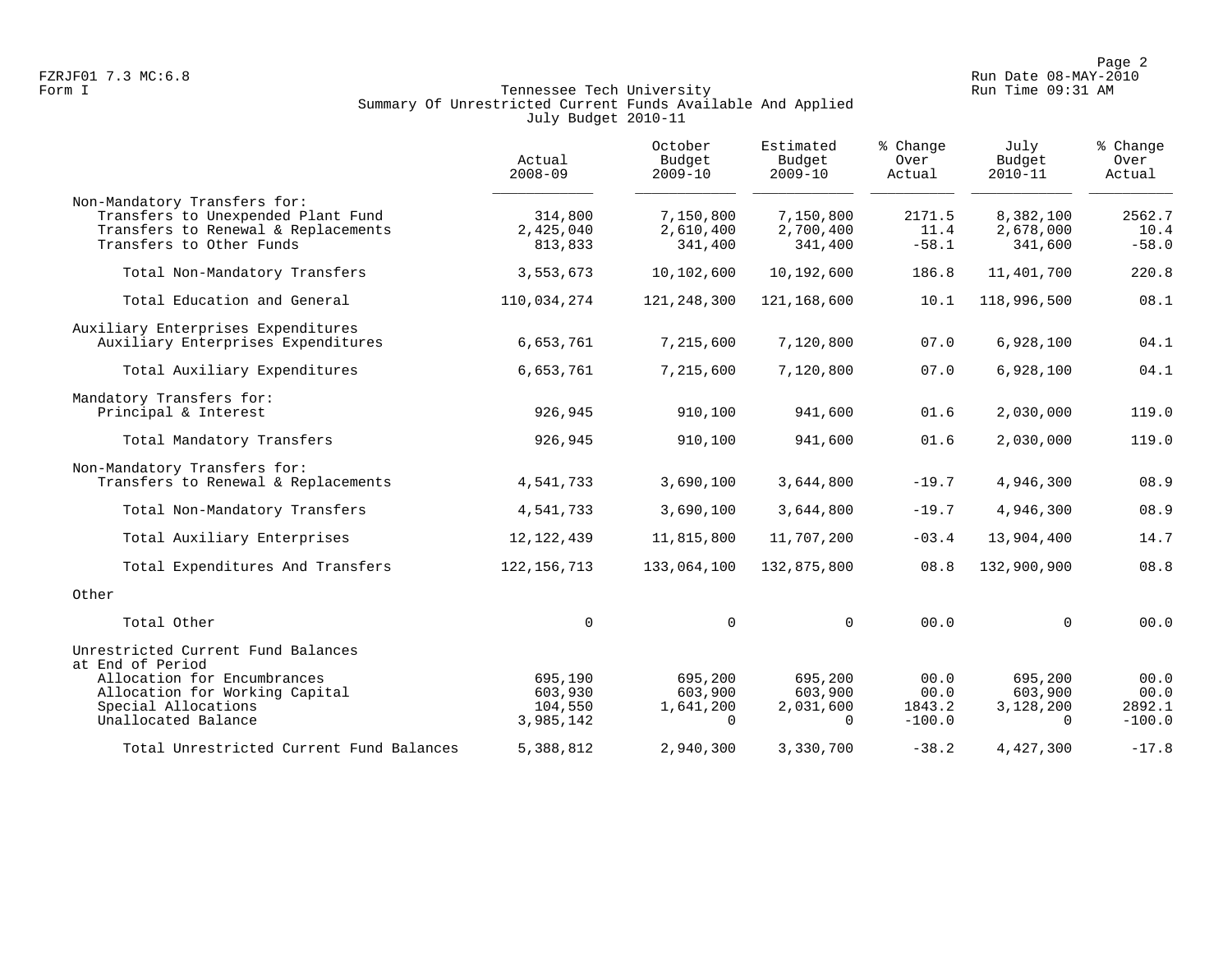Page 3 and 20 and 20 and 20 and 20 and 20 and 20 and 20 and 20 and 20 and 20 and 20 and 20 and 20 and 20 and 20 FZRJF01 7.3 MC:6.8 Run Date 08-MAY-2010

Form I Georgian Communication of the Communication of Tennessee Tech University Communication Run Time 09:31 AM Summary Of Unrestricted Current Funds Available And Applied July Budget 2010-11 \* \* \* Report Control Information \* \* \* Parameters have been entered via Job Submission.

|                        | tatameters have been entered via oop submissi |
|------------------------|-----------------------------------------------|
| Parameter Name         | Value                                         |
| Parameter Seq No:      | 297495                                        |
| $chart$ :              | T                                             |
| Budget Id:             | FY2010                                        |
| Budget Phase 5:        | 095A                                          |
| Budget Phase 2:        | 102R                                          |
| Budget Phase 3:        | 103E                                          |
| Budget Phase 4:        | 114P                                          |
| Fund:                  |                                               |
| Begin Page Number:     |                                               |
| Suppress Zero Amounts: | Υ                                             |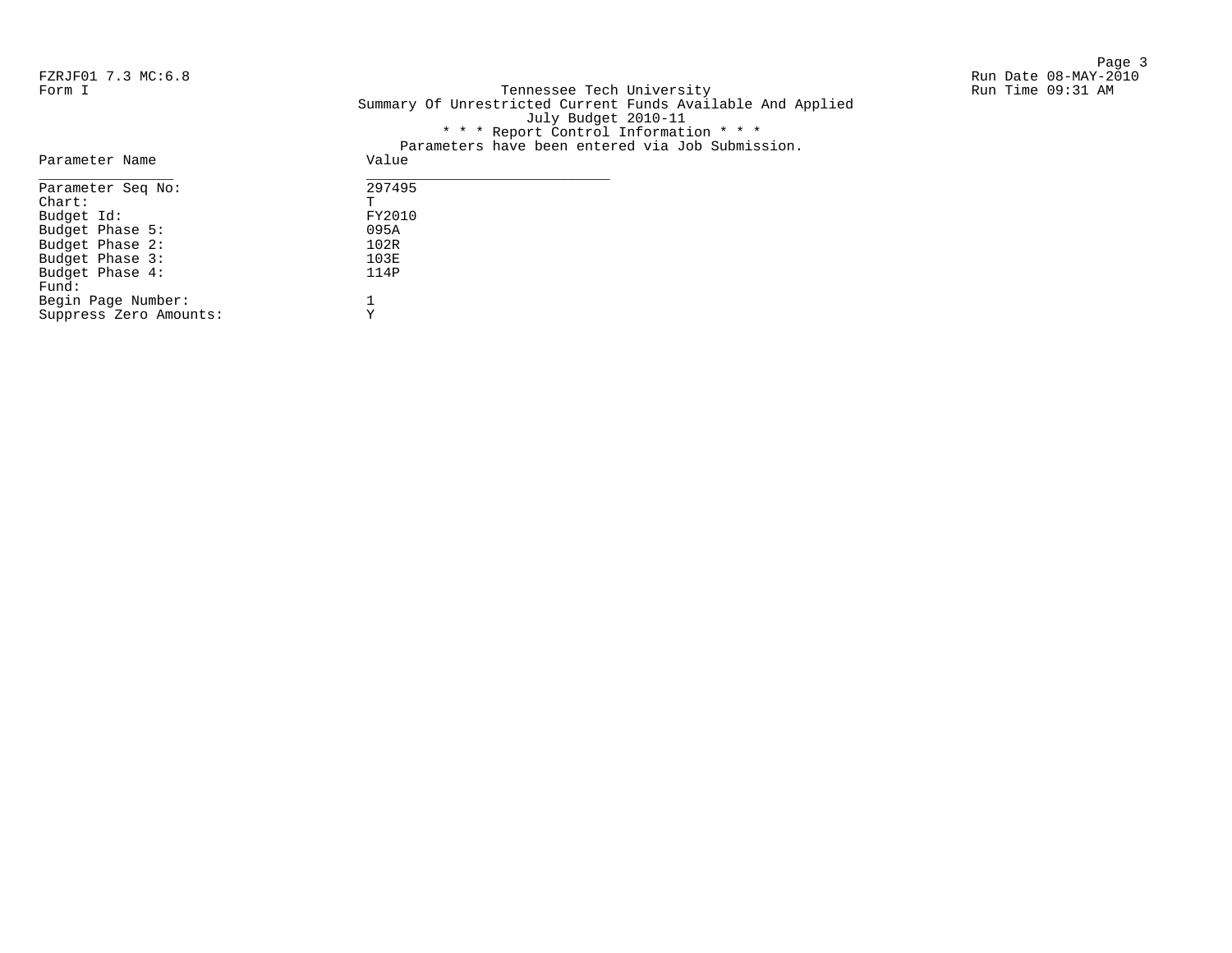### Form II Tennessee Tech University Run Time 09:51 AM Special Allocations July Budget 2010-11

|                                                 | Actual<br>$2008 - 09$ | October<br>Budget<br>$2009 - 10$ | Estimated<br>Budget<br>$2009 - 10$ | July<br>Budget<br>$2010 - 11$ |
|-------------------------------------------------|-----------------------|----------------------------------|------------------------------------|-------------------------------|
| At Beginning of Period                          |                       |                                  |                                    |                               |
| 2% to 5% Reserve                                | 2,830,340             | 3,600,000                        | 3,600,000                          | 2,616,090                     |
| Allocation for Compensated Absences             | $-3,061,690$          | $-2,977,190$                     | $-2,977,190$                       | $-2,977,190$                  |
| Allocation for Student Activity Fees            | 1,025,340             | 945,060                          | 945,060                            | 945,060                       |
| Allocation for Technology Access Fees           | 106,510               | 253,740                          | 253,740                            | 253,740                       |
| Allocation for Auxiliary Contingency            | 563,560               | 606,120                          | 606,120                            | 585,360                       |
| Allocation for Specialized Academic Course Fees | 216,520               | 608,580                          | 608,580                            | 608,580                       |
| Allocation for Unexpended Contracts             |                       |                                  |                                    |                               |
| Allocation for Conferences and Institutes       |                       |                                  |                                    |                               |
| Allocation for Floyd Scholarship                |                       |                                  |                                    |                               |
| Allocation for RODP                             |                       |                                  |                                    |                               |
| Allocation for TTC Equipment Appropriation      |                       |                                  |                                    |                               |
| Allocation for OPEB                             | $-1,495,180$          | $-2,931,760$                     |                                    |                               |
| Allocation for Designated Appropriations        |                       | 1,281,370                        | 1,281,370                          |                               |
| Total                                           | 185,400               | 1,385,920                        | 4,317,680                          | 2,031,640                     |
| At End of Period                                |                       |                                  |                                    |                               |
| 2% to 5% Reserve                                | 3,600,000             | 5,152,020                        | 2,616,090                          | 3,602,790                     |
| Allocation for Compensated Absences             | $-2,977,190$          | $-2,977,190$                     | $-2,977,190$                       | $-2,977,190$                  |
| Allocation for Student Activity Fees            | 945,060               | 945,060                          | 945,060                            | 945,060                       |
| Allocation for Technology Access Fees           | 253,740               | 253,740                          | 253,740                            | 253,740                       |
| Allocation for Auxiliary Contingency            | 606,120               | 590,790                          | 585,360                            | 695,220                       |
| Allocation for Specialized Academic Course Fees | 608,580               | 608,580                          | 608,580                            | 608,580                       |
| Allocation for Unexpended Contracts             |                       |                                  |                                    |                               |
| Allocation for Conferences and Institutes       |                       |                                  |                                    |                               |
| Allocation for Floyd Scholarship                |                       |                                  |                                    |                               |
| Allocation for RODP                             |                       |                                  |                                    |                               |
| Allocation for TTC Equipment Appropriation      |                       |                                  |                                    |                               |
| Allocation for OPEB                             | -2,931,760            | $-2,931,760$                     |                                    |                               |
| Allocation for Designated Appropriations        |                       |                                  |                                    |                               |
| Total                                           | 104,550               | 1,641,240                        | 2,031,640                          | 3,128,200                     |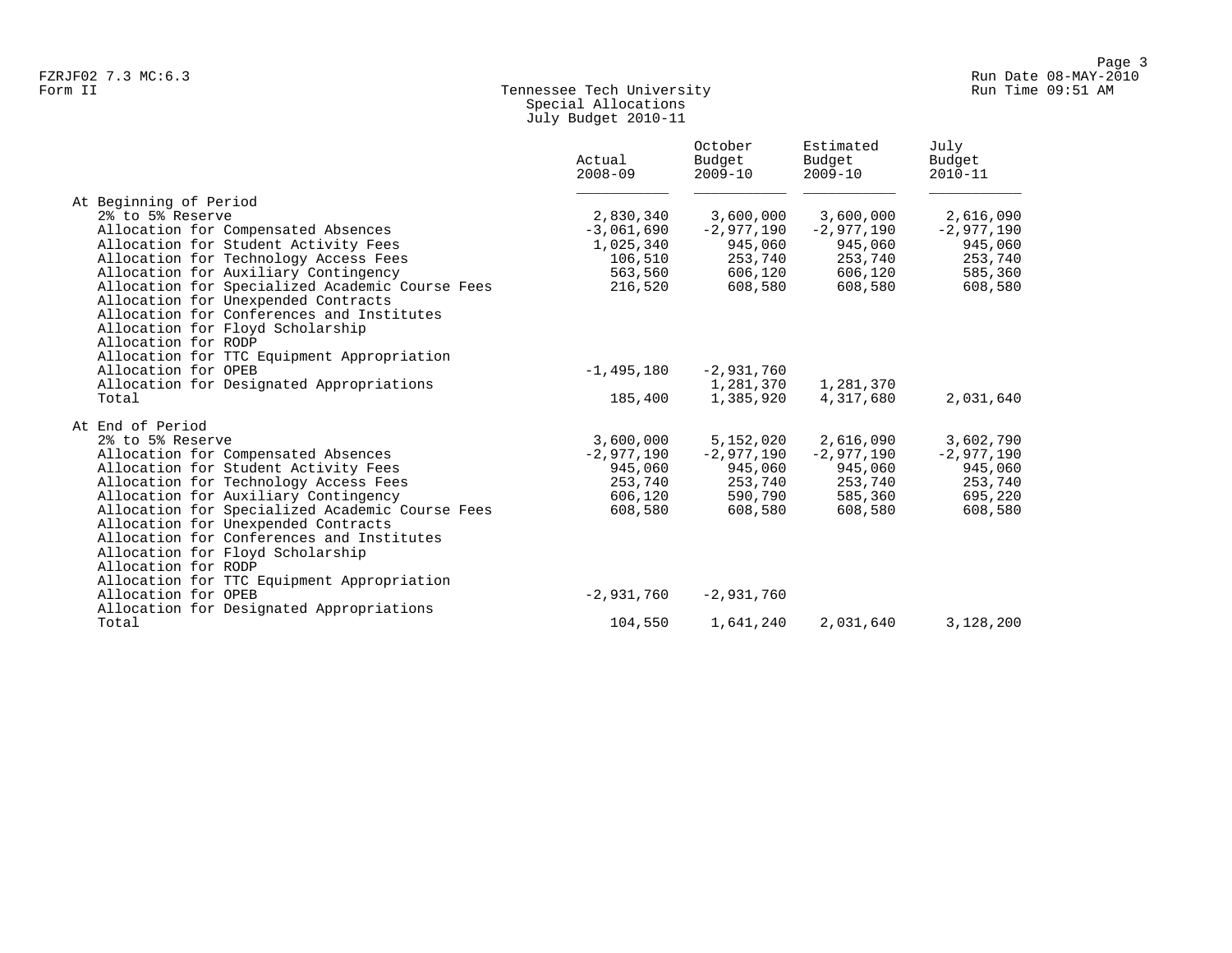Page 4<br>Run Date 08-MAY-2010 Run Date 08-MAY-2010 FZRJF02 7.3 MC:6.3 Run Date 08-MAY-2010

| Form II                | Tennessee Tech University                        | Run Time 09:51 AM |
|------------------------|--------------------------------------------------|-------------------|
|                        | Special Allocations                              |                   |
|                        | July Budget 2010-11                              |                   |
|                        | * * * Report Control Information * * *           |                   |
|                        | Parameters have been entered via Job Submission. |                   |
| Parameter Name         | Value                                            |                   |
| Parameter Seq No:      | 297496                                           |                   |
| $chart$ :              |                                                  |                   |
| Budget Id:             | FY2010                                           |                   |
| Fund:                  |                                                  |                   |
| Begin Page Number:     |                                                  |                   |
| Suppress Zero Amounts: |                                                  |                   |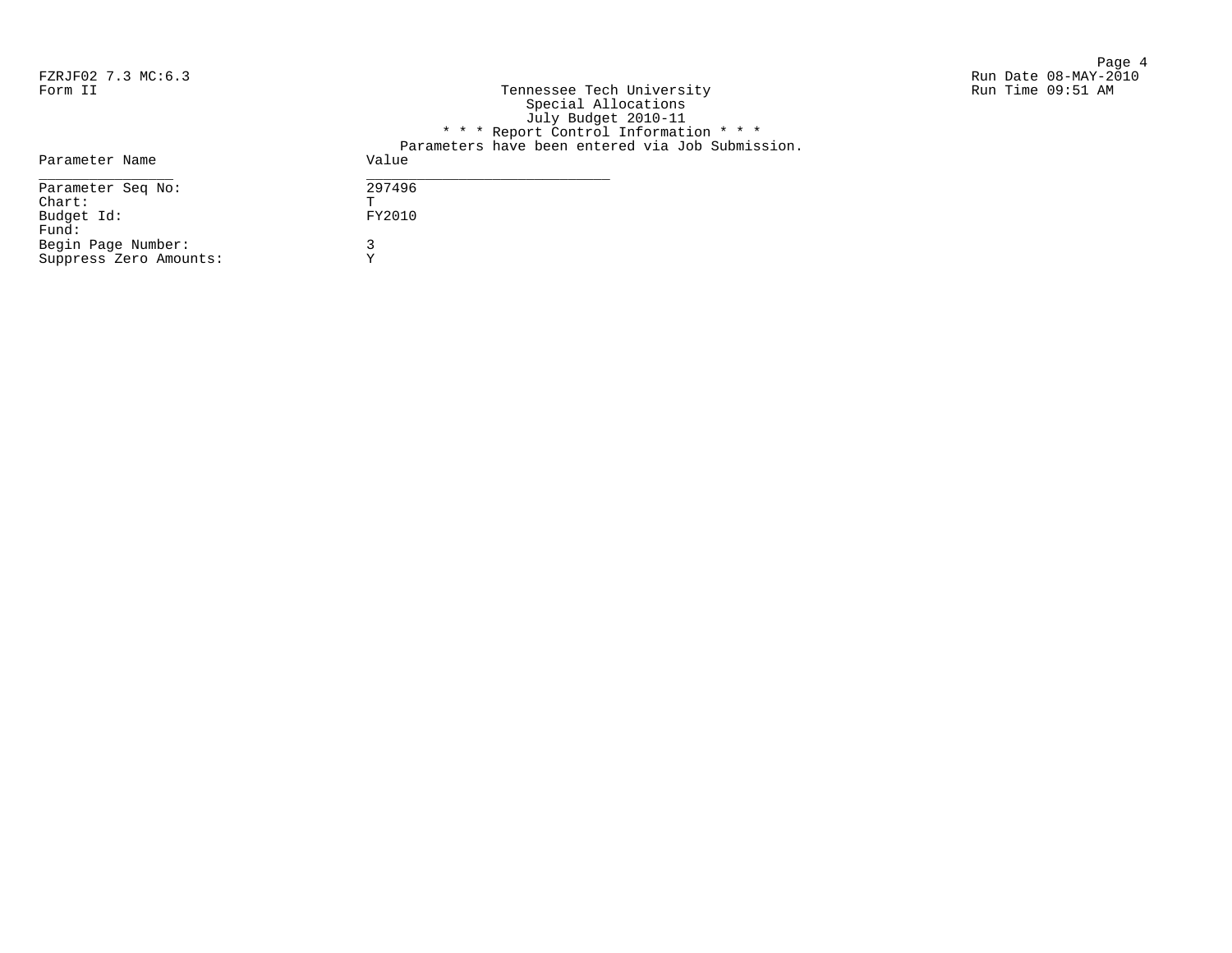FZRJF03 7.3 MC:6.9 Run Date 08-MAY-2010<br>Form III Run Date 08-MAY-2010 Run Date 09:55 AM

### Form III Tennessee Tech University Run Time 09:55 AM Unrestricted Educational And General Expenditures By Budget Category Actual 2008-09

| UNRESTRICTED EXPENDITURES<br>EDUCATION AND GENERAL | Professional<br>Salaries | Other<br>Salaries | Employee<br>Benefits | Travel    | Operating<br>Expense | Capital<br>Outlay | Total         | % OF<br>Total<br>E & G |
|----------------------------------------------------|--------------------------|-------------------|----------------------|-----------|----------------------|-------------------|---------------|------------------------|
| Instruction                                        | 30,791,975               | 2,585,095         | 10,703,748           | 370,469   | 6,336,177            | 102,120           | 50,889,584    | 47.89                  |
| Research                                           | 234,157                  | 75,027            | 148,794              | 113,267   | 393,678              | 33,379            | 998,302       | 0.94                   |
| Public Service                                     | 356,034                  | 276,456           | 202,484              | 12,450    | 1,068,594            | 8,284             | 1,924,302     | 1.81                   |
| Academic Support                                   | 5,090,218                | 1,501,594         | 2,596,022            | 88,367    | $-1,142,218$         | 958,123           | 9,092,106     | 8.56                   |
| Student Services                                   | 3,539,496                | 1,760,854         | 2,153,206            | 931,164   | 7,709,789            | 0                 | 16,094,509    | 15.15                  |
| Institutional Support                              | 4,294,767                | 2,078,314         | 2,613,203            | 66,725    | 895,850              | 0                 | 9,948,859     | 9.36                   |
| Oper & Maint of Plant                              | 799,707                  | 3,496,220         | 2,102,250            | 5,115     | 5, 115, 392          | 115,730           | 11,634,414    | 10.95                  |
| Scholarships & Fellow                              | $\circ$                  | $\mathsf 0$       | $\mathbf 0$          | $\circ$   | 5,676,228            | $\mathbf{0}$      | 5,676,228     | 5.34                   |
| Total Educational and General                      | 45,106,354               | 11,773,560        | 20,519,707           | 1,587,557 | 26,053,490           | 1,217,636         | 106, 258, 304 |                        |
| Auxiliary Enterprises                              | 455,305                  | 1,812,268         | 946,604              | 4,661     | 3,434,923            | 0                 | 6,653,761     |                        |
| Total Unrestricted                                 | 45,561,659               | 13,585,828        | 21,466,311           | 1,592,218 | 29,488,413           | 1,217,636         | 112,912,065   |                        |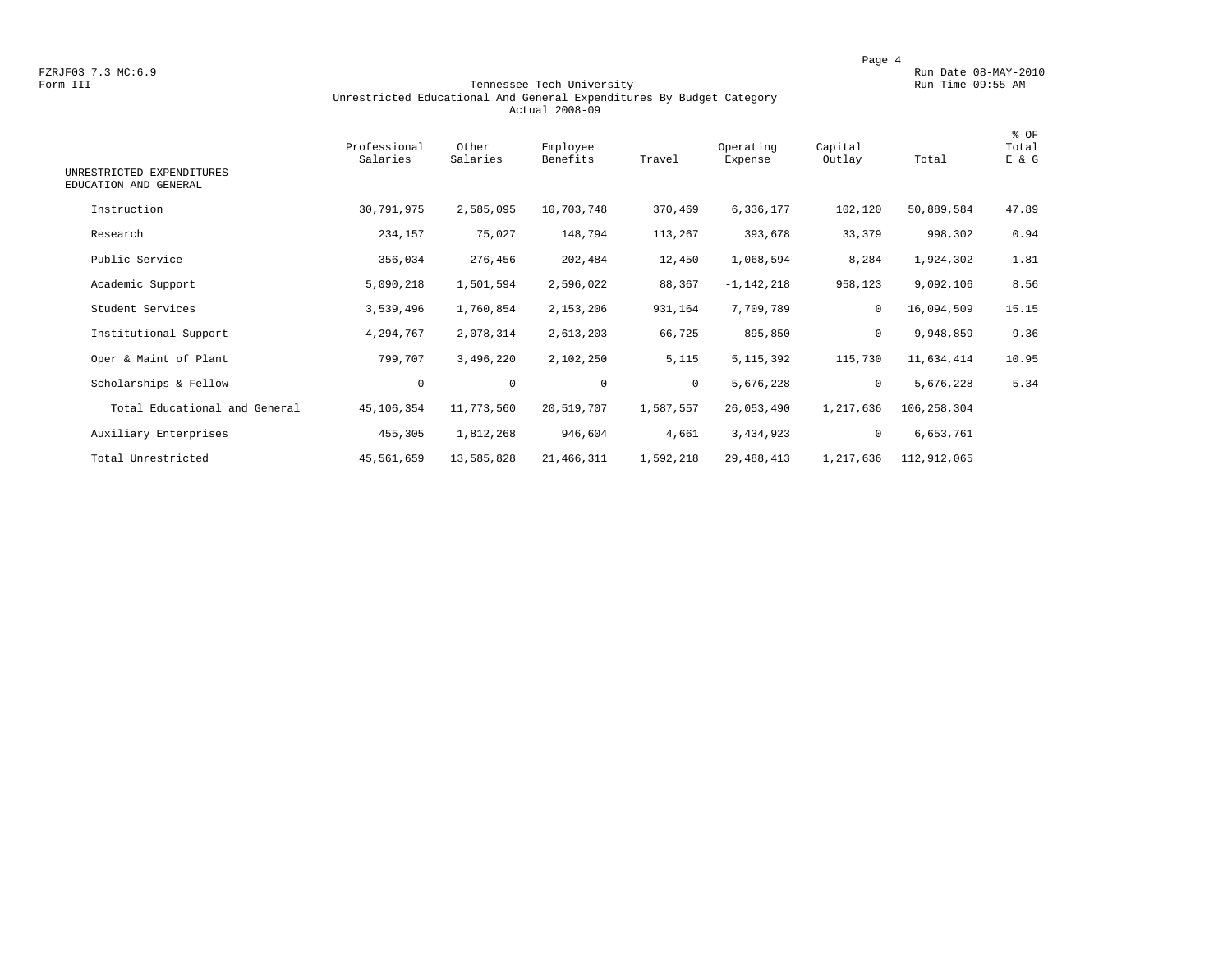FZRJF03 7.3 MC:6.9 Run Date 08-MAY-2010<br>Form III Run Date 08-MAY-2010 Run Date 09:55 AM

### Form III Tennessee Tech University Run Time 09:55 AM Unrestricted Educational And General Expenditures By Budget Category Revised 2009-10

| UNRESTRICTED EXPENDITURES     | Professional<br>Salaries | Other<br>Salaries | Employee<br>Benefits | Travel       | Operating<br>Expense | Capital<br>Outlay | Total       | % OF<br>Total<br>E & G |
|-------------------------------|--------------------------|-------------------|----------------------|--------------|----------------------|-------------------|-------------|------------------------|
| EDUCATION AND GENERAL         |                          |                   |                      |              |                      |                   |             |                        |
| Instruction                   | 31,140,100               | 2,206,300         | 10,088,200           | 196,000      | 8,176,100            | 290,900           | 52,097,600  | 47.18                  |
| Research                      | 164,500                  | 65,900            | 132,100              | 35,700       | 1,354,100            | 36,000            | 1,788,300   | 1.62                   |
| Public Service                | 405,100                  | 196,100           | 195,300              | 13,500       | 510,400              | 2,500             | 1,322,900   | 1.20                   |
| Academic Support              | 5,053,900                | 1,437,700         | 2,467,600            | 127,700      | $-204,100$           | 1,013,000         | 9,895,800   | 8.96                   |
| Student Services              | 3,761,800                | 1,497,000         | 2,348,200            | 458,400      | 8,468,900            | 1,100             | 16,535,400  | 14.98                  |
| Institutional Support         | 4,286,500                | 1,819,200         | 2,623,200            | 89,200       | 1,509,200            | 7,000             | 10,334,300  | 9.36                   |
| Oper & Maint of Plant         | 873,500                  | 3,096,900         | 2,177,700            | 3,200        | 6,417,100            | 26,400            | 12,594,800  | 11.41                  |
| Scholarships & Fellow         | 0                        | $\circ$           | 1,400                | $\mathbf{0}$ | 5,848,400            | 0                 | 5,849,800   | 5.30                   |
| Total Educational and General | 45,685,400               | 10,319,100        | 20,033,700           | 923,700      | 32,080,100           | 1,376,900         | 110,418,900 |                        |
| Auxiliary Enterprises         | 547,900                  | 1,796,900         | 946,900              | 6,500        | 3,917,400            | 0                 | 7,215,600   |                        |
| Total Unrestricted            | 46, 233, 300             | 12,116,000        | 20,980,600           | 930,200      | 35,997,500           | 1,376,900         | 117,634,500 |                        |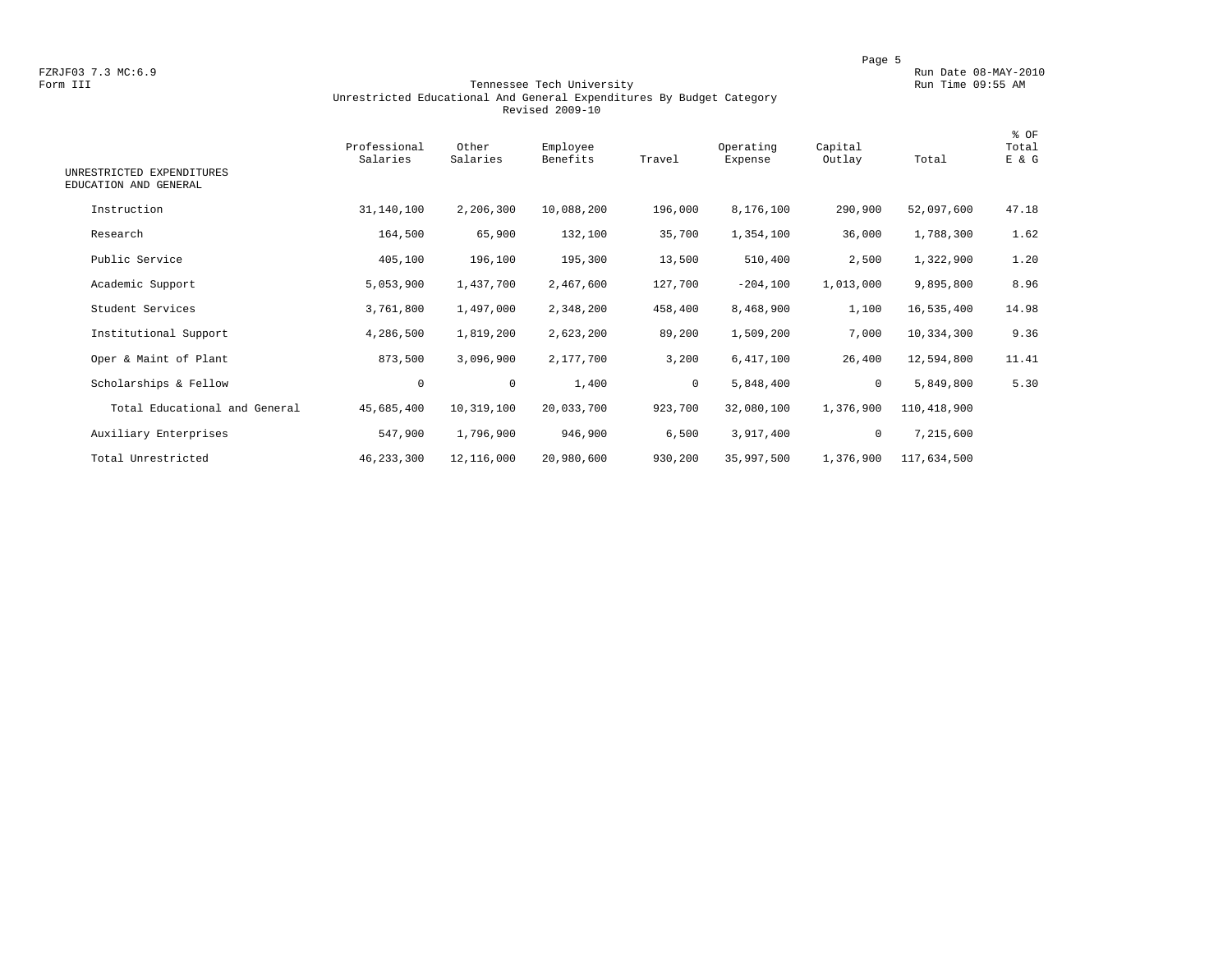FZRJF03 7.3 MC:6.9 Run Date 08-MAY-2010<br>Form III Run Date 08-MAY-2010 Run Date 09:55 AM

### Form III Tennessee Tech University Run Time 09:55 AM Unrestricted Educational And General Expenditures By Budget Category Estimated 2009-10

| UNRESTRICTED EXPENDITURES<br>EDUCATION AND GENERAL | Professional<br>Salaries | Other<br>Salaries | Employee<br>Benefits | Travel    | Operating<br>Expense | Capital<br>Outlay | Total       | % OF<br>Total<br>E & G |
|----------------------------------------------------|--------------------------|-------------------|----------------------|-----------|----------------------|-------------------|-------------|------------------------|
| Instruction                                        |                          |                   |                      |           |                      |                   |             |                        |
|                                                    | 30,797,200               | 2,197,100         | 10,179,500           | 291,700   | 7,347,500            | 324,600           | 51,137,600  | 46.38                  |
| Research                                           | 238,400                  | 78,200            | 161,800              | 67,900    | 1,231,700            | 40,000            | 1,818,000   | 1.65                   |
| Public Service                                     | 415,900                  | 271,400           | 232,000              | 27,900    | 711,200              | 100               | 1,658,500   | 1.50                   |
| Academic Support                                   | 4,834,800                | 1,452,100         | 2,485,300            | 157,900   | 214,800              | 1,019,000         | 10,163,900  | 9.22                   |
| Student Services                                   | 3,958,900                | 1,689,500         | 2,194,200            | 1,143,100 | 7,795,600            | 18,400            | 16,799,700  | 15.24                  |
| Institutional Support                              | 4,199,000                | 1,811,500         | 2,584,900            | 111,400   | 1,664,700            | 0                 | 10,371,500  | 9.41                   |
| Oper & Maint of Plant                              | 807,700                  | 2,808,000         | 2,099,300            | 11,800    | 6,627,600            | 40,400            | 12,394,800  | 11.24                  |
| Scholarships & Fellow                              | $\mathbf 0$              | $\mathbf 0$       | 1,400                | $\circ$   | 5,903,800            | 0                 | 5,905,200   | 5.36                   |
| Total Educational and General                      | 45,251,900               | 10,307,800        | 19,938,400           | 1,811,700 | 31,496,900           | 1,442,500         | 110,249,200 |                        |
| Auxiliary Enterprises                              | 532,800                  | 1,747,800         | 945,200              | 8,700     | 3,886,300            | 0                 | 7,120,800   |                        |
| Total Unrestricted                                 | 45,784,700               | 12,055,600        | 20,883,600           | 1,820,400 | 35, 383, 200         | 1,442,500         | 117,370,000 |                        |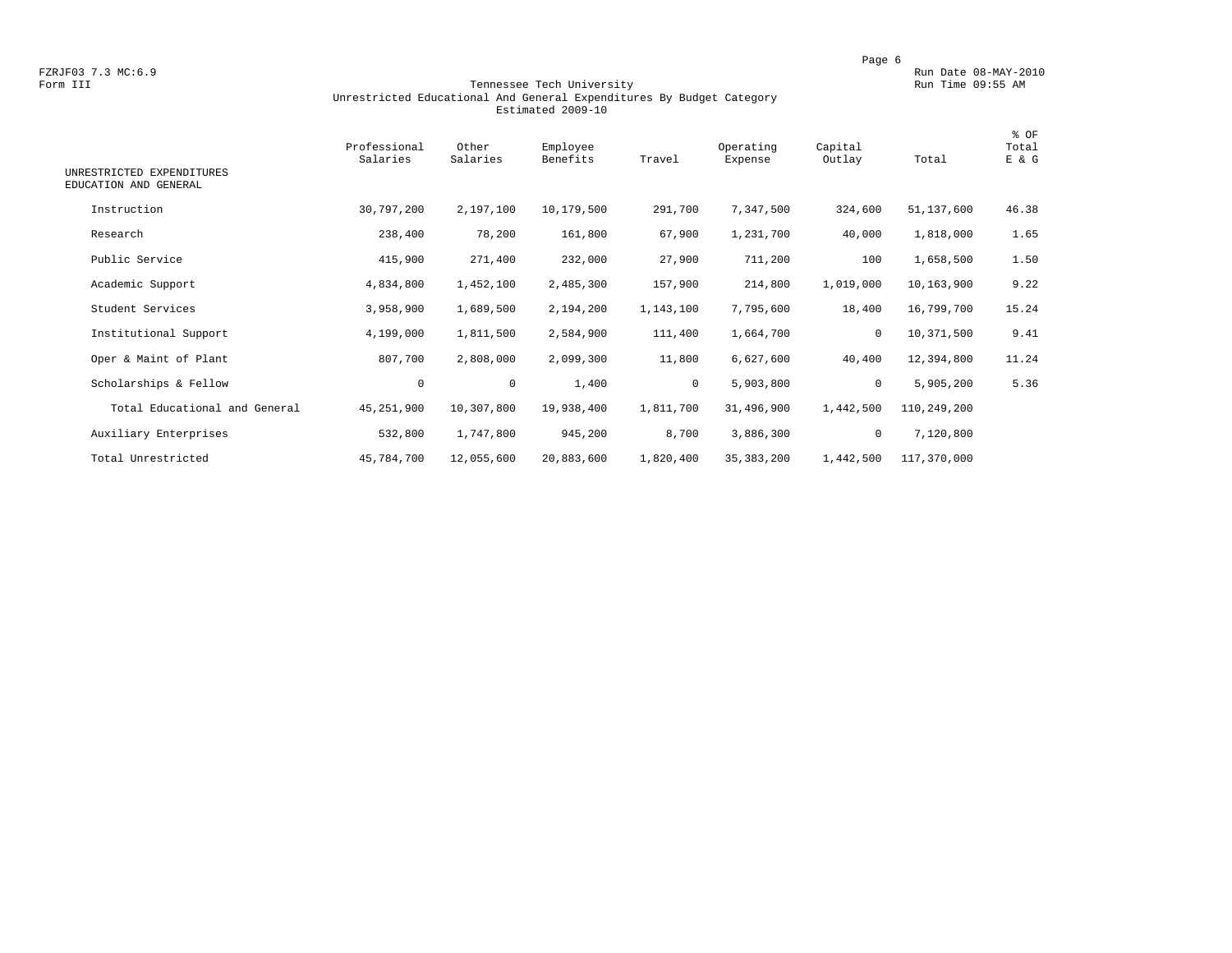FZRJF03 7.3 MC:6.9 Run Date 08-MAY-2010<br>Form III Run Date 08-MAY-2010 Run Date 08-MAY-2010 Run Date 09:55 AM

### Tennessee Tech University Unrestricted Educational And General Expenditures By Budget Category Proposed 2010-11

| UNRESTRICTED EXPENDITURES<br>EDUCATION AND GENERAL | Professional<br>Salaries | Other<br>Salaries | Employee<br>Benefits | Travel       | Operating<br>Expense | Capital<br>Outlay | Total       | % OF<br>Total<br>E & G |
|----------------------------------------------------|--------------------------|-------------------|----------------------|--------------|----------------------|-------------------|-------------|------------------------|
| Instruction                                        | 31,281,900               | 2,110,200         | 10,629,600           | 137,000      | 6,798,300            | 120,000           | 51,077,000  | 47.79                  |
|                                                    |                          |                   |                      |              |                      |                   |             |                        |
| Research                                           | 139,200                  | 57,700            | 147,700              | 900          | 855,700              | 25,000            | 1,226,200   | 1.15                   |
| Public Service                                     | 453,400                  | 177,600           | 203,200              | 5,500        | 798,900              | 2,500             | 1,641,100   | 1.54                   |
| Academic Support                                   | 4,938,600                | 1,583,400         | 2,635,300            | 53,600       | $-1, 193, 800$       | 883,800           | 8,900,900   | 8.33                   |
| Student Services                                   | 3,868,300                | 1,529,800         | 2,463,900            | 447,900      | 6,962,200            | 1,100             | 15,273,200  | 14.29                  |
| Institutional Support                              | 4,267,000                | 1,824,400         | 2,707,400            | 44,800       | 1,336,000            | 7,000             | 10,186,600  | 9.53                   |
| Oper & Maint of Plant                              | 877,500                  | 2,983,600         | 2,310,500            | 2,200        | 6,281,000            | 0                 | 12,454,800  | 11.65                  |
| Scholarships & Fellow                              | 0                        | $\mathbf 0$       | 1,400                | $\mathbf{0}$ | 6,107,000            | $\mathbf 0$       | 6,108,400   | 5.72                   |
| Total Educational and General                      | 45,825,900               | 10,266,700        | 21,099,000           | 691,900      | 27,945,300           | 1,039,400         | 106,868,200 |                        |
| Auxiliary Enterprises                              | 574,700                  | 1,723,000         | 946,900              | 6,500        | 3,677,000            | 0                 | 6,928,100   |                        |
| Total Unrestricted                                 | 46,400,600               | 11,989,700        | 22,045,900           | 698,400      | 31,622,300           | 1,039,400         | 113,796,300 |                        |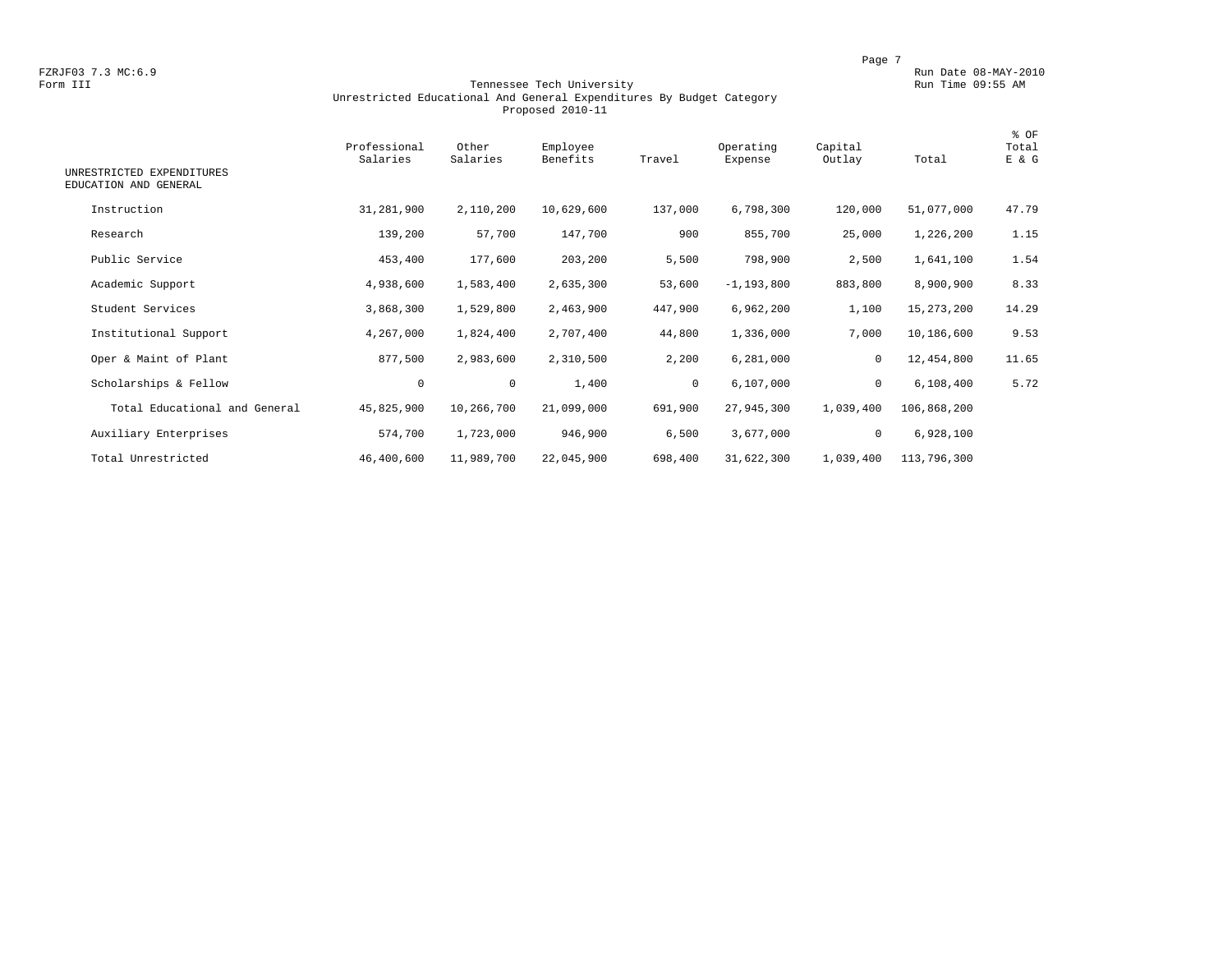Parameter Name

### FZRJF03 7.3 MC:6.9 Run Date 08-MAY-2010<br>Form III Run Date 08-MAY-2010 Run Date 09:55 AM Tennessee Tech University Unrestricted Educational And General Expenditures By Budget Category Proposed 2010-11 \* \* \* Report Control Information \* \* \*

## Parameters have been entered via Job Submission.<br>Value

| Parameter Seq No:      | 297497 |
|------------------------|--------|
| $Chart$ :              | т      |
| Budget Id:             | FY2010 |
| Budget Phase 5:        | 095A   |
| Budget Phase 2:        | 102R   |
| Budget Phase 3:        | 103E   |
| Budget Phase 4:        | 114P   |
| Fund:                  |        |
| Begin Page Number:     | 4      |
| Suppress Zero Amounts: | Y      |
|                        |        |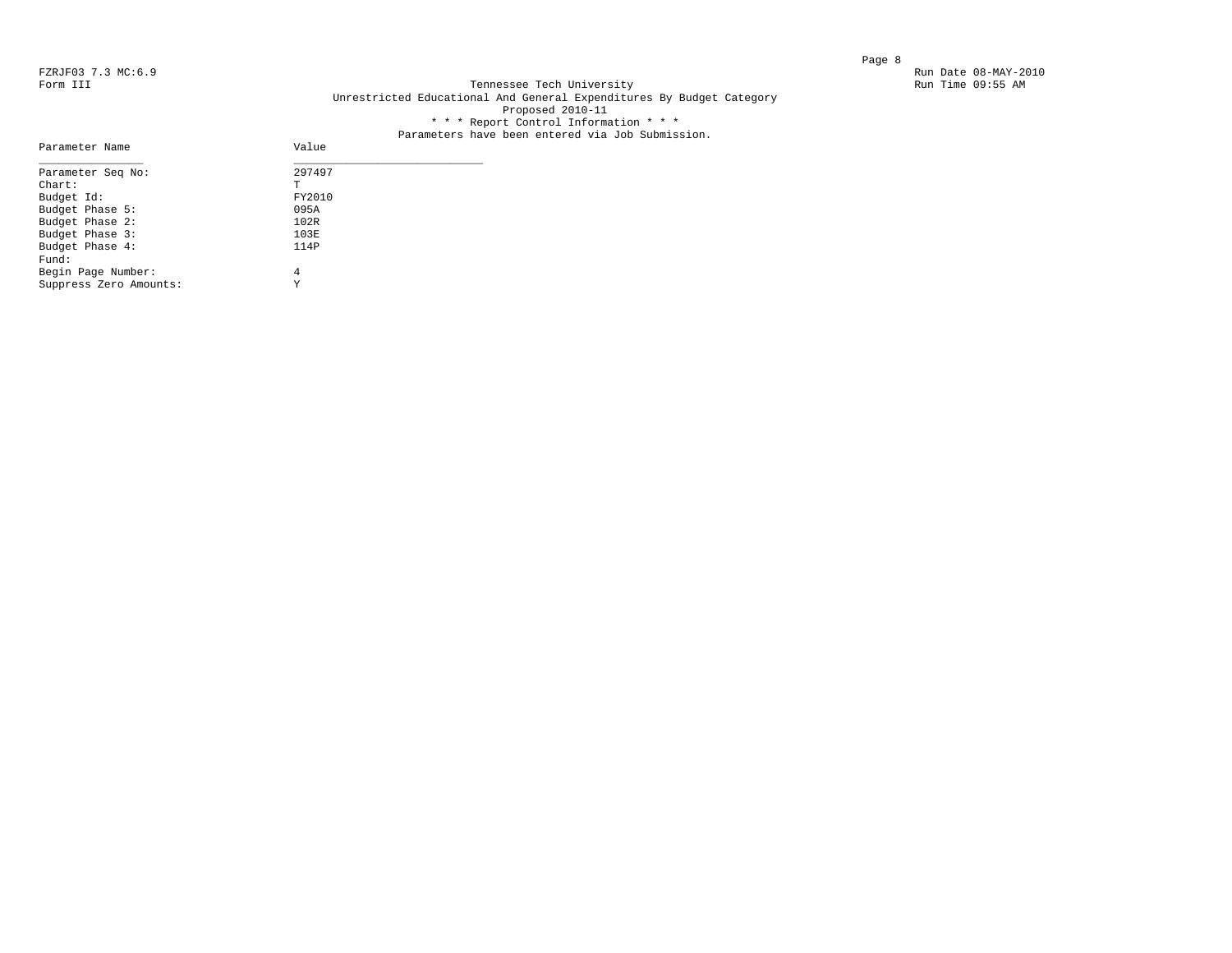### Form IV Tennessee Tech University Run Time 10:01 AM Detail Of Transfers July Budget 2010-11

|                                                                          | Actual<br>$2008 - 09$ | October<br>Budget<br>$2009 - 10$ | Estimated<br>Budget<br>$2009 - 10$ | July<br>Budget<br>$2010 - 11$ |
|--------------------------------------------------------------------------|-----------------------|----------------------------------|------------------------------------|-------------------------------|
| Educational And General                                                  |                       |                                  |                                    |                               |
| Mandatory Transfers                                                      |                       |                                  |                                    |                               |
| Retirement of Indebtedness:                                              |                       |                                  |                                    |                               |
| ROI Fitness Center 1998D 912 Bds                                         | 203,703               | 209,520                          | 209,520                            | 209,320                       |
| ROI Energy Performance Contract                                          | 15,960                | 314,650                          | 314,650                            | 314,650                       |
| ROI Performance Contr Order 2                                            | 2,634                 | 202,580                          | 202,580                            | 202,580                       |
| Loan Fund Matching-NDSL                                                  |                       |                                  |                                    |                               |
| Renewals and Replacements:<br>Total E&G Mandatory Transfers              | 222,297               | 726,750                          | 726,750                            | 726,550                       |
|                                                                          |                       |                                  |                                    |                               |
| Non-Mandatory Transfers To (From)                                        |                       |                                  |                                    |                               |
| Unexpended Plant Funds:                                                  |                       |                                  |                                    |                               |
| Transf to Un Ex Plant Extra Maint                                        | 90,000                | 90,000                           | 90,000                             | 90,000                        |
| Transf to Un Ex Plant Parkg Paving                                       | 224,800               | 214,800                          | 214,800                            | 214,800                       |
| Trf to Un Ex Plnt JH 401 Renov                                           | $\Omega$              | 170,000                          | 170,000                            | 0                             |
| Trf to Un Ex Plnt Learning Village                                       | 0                     | 46,000                           | 46,000                             | $\overline{0}$                |
| Trf to Un Ex Plnt ARRA Central Cool                                      | 0                     | 3,250,000                        | 3,250,000                          | $\mathbf 0$                   |
| Trf to Un Ex Plnt ARRA IT Infrastr                                       | 0                     | 3,380,000                        | 3,380,000                          | 5,992,000                     |
| Trf to Un Ex Plnt TJ Farr Classroom                                      | $\Omega$<br>$\Omega$  | $\Omega$<br>$\Omega$             | $\Omega$<br>0                      | 260,000                       |
| Trf to Un Ex Plnt John Hall Classrm<br>Trf to Un Ex Plnt Prescott Rm 215 | 0                     | $\mathbf 0$                      | 0                                  | 210,000<br>320,000            |
| Trf to Un Ex Plnt Regional Health                                        | $\Omega$              | $\Omega$                         | $\Omega$                           | 1,295,310                     |
| Renewals and Replacements:                                               |                       |                                  |                                    |                               |
| Transfers to RR Computer Ctr                                             | 300,000               | 300,000                          | 300,000                            | 300,000                       |
| Transfers to RR Computer TAF                                             | 465,903               | 474,700                          | 486,420                            | $\Omega$                      |
| Transfers to RR Motor Pool                                               | 8,160                 | 0                                | 0                                  | $\overline{0}$                |
| Transfers to RR Ag Pavilion                                              | 2,550                 | $\Omega$                         | $\Omega$                           | $\Omega$                      |
| Transfers to RR MP Athletics                                             | 15,076                | $\Omega$                         | 36,000                             | 36,000                        |
| Transfers to RR MP Ext Educ                                              | 9,911                 | 8,000                            | 1,000                              | 1,000                         |
| Transfers to RR MP Arts n Sci                                            | 10,020                | 6,000                            | 23,590                             | 1,000                         |
| Transfers to RR MP Water Ctr                                             | 17,975                | 17,590                           | 12,000                             | 12,000                        |
| Transfers to RR Reserves                                                 | 1,329,310             | 1,329,310                        | 1,329,310                          | 1,300,000                     |
| Transfers to RR Athletic Fund                                            | 73,892                | 397,731                          | 434,947                            | 950,896                       |
| Transfers to RR Craft Ctr E&G                                            | 30,509                | 0                                | 0                                  | - 0                           |
| Transfers to RR Com Equipment Repl                                       | 100,000               | 77,110                           | 77,110                             | 77,110                        |
| Transfers to RR Oakley Sust Ag Ctr                                       | 61,734                | $\Omega$                         | 0                                  | $\Omega$                      |
| Other:                                                                   |                       |                                  |                                    |                               |
| Transfers to ROI Fitness Center                                          | 32,552                | 37,440                           | 37,440                             | 37,640                        |
| Transfers to ROI Univ Center                                             | 90,867                | 94,980                           | 94,980                             | 94,980                        |
| Transfers to ROI Eblen Center                                            | 199,908               | 208,960                          | 208,960                            | 208,960                       |
| Transfers to ROI Engy Perform Contr                                      | 301,790               | 0                                | 0                                  | $\Omega$                      |
| Transfers to ROI Perf Order 2                                            | 188,716               | $\Omega$                         | $\mathbf 0$                        | $\Omega$                      |
| Total E&G Non-Mandatory Transfers                                        | 3,553,673             | 10,102,621                       | 10,192,557                         | 11,401,696                    |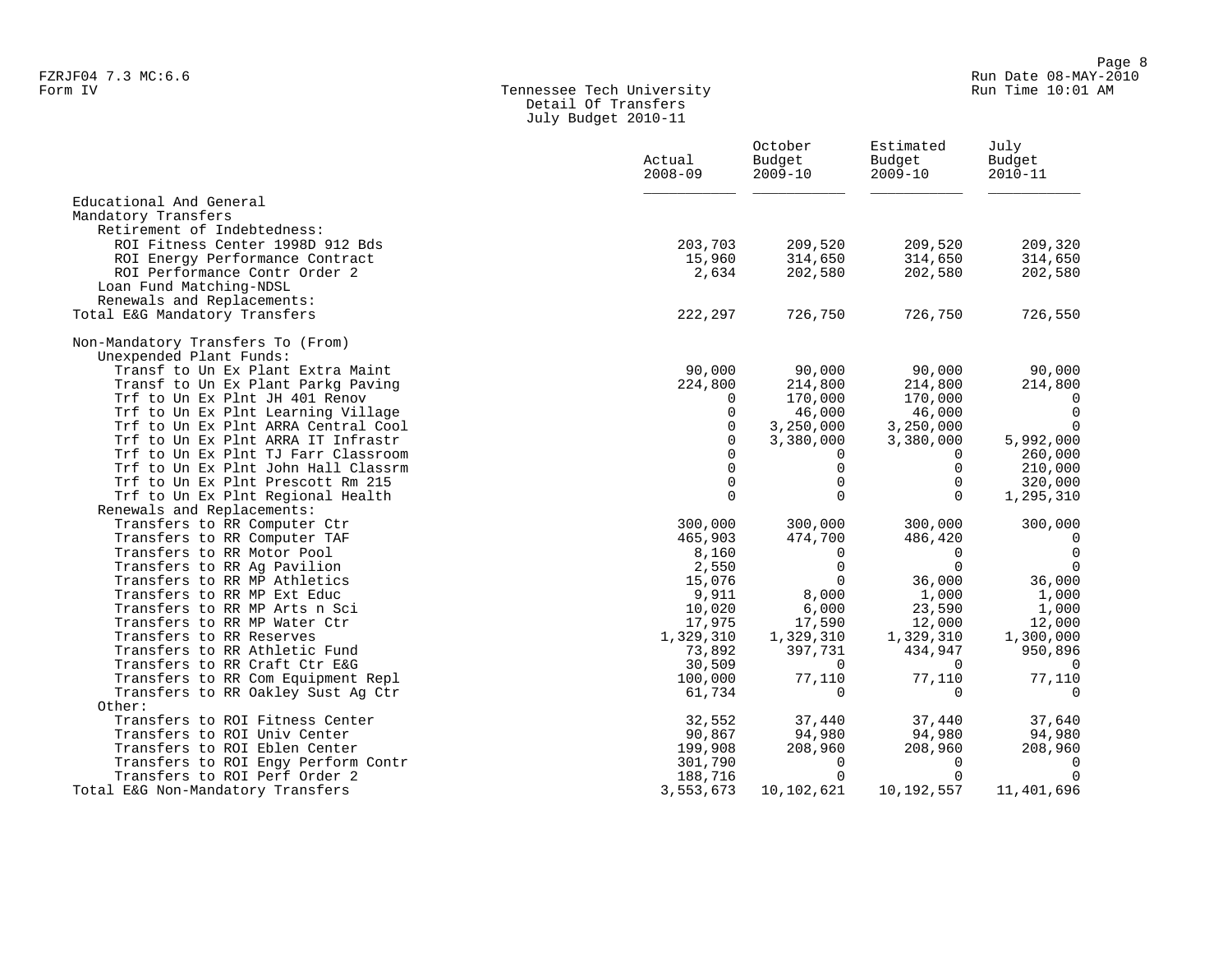### Form IV Tennessee Tech University Run Time 10:01 AM Detail Of Transfers July Budget 2010-11

|                                         | Actual<br>$2008 - 09$ | October<br>Budget<br>$2009 - 10$ | Estimated<br>Budget<br>$2009 - 10$ | July<br>Budget<br>$2010 - 11$ |
|-----------------------------------------|-----------------------|----------------------------------|------------------------------------|-------------------------------|
| Total Educational And General           | 3,775,970             | 10,829,371                       | 10,919,307                         | 12, 128, 246                  |
| Auxiliary Enterprises                   |                       |                                  |                                    |                               |
| Mandatory Transfers                     |                       |                                  |                                    |                               |
| Retirement of Indebtedness:             |                       |                                  |                                    |                               |
| ROI TV West 1976B 907 Bonds             | 12,837                | 12,940                           | 12,940                             | 13,200                        |
| ROI TV West 2005A 907 Bonds             | 78,034                | 43,750                           | 43,750                             | $\Omega$                      |
| ROI Dorms 10TH Dixie 2002A 914 Bd       | 130,498               | 131,430                          | 131,430                            | 131,430                       |
| ROI Dorms 10TH Dixie 2004B 914 Bd       | 392,227               | 401,190                          | 401,190                            | 401,190                       |
| ROI Dorms 10TH Dixie 2005A 914 Bd       | 35,772                | 37,200                           | 37,200                             | 37,200                        |
| ROI R H Rep 2007C 914 Bd                | 186,172               | 193,620                          | 193,620                            | 193,620                       |
| ROI New Dorm Phase 2                    | 91,405                | 90,000                           | 120,000                            | 1,240,000                     |
| ROI TV Apts Renovation P920             | $\Omega$              | $\Omega$                         | 1,500                              | 13,380                        |
| Renewals and Replacements:              |                       |                                  |                                    |                               |
| Total Auxiliary Mandatory Transfers     | 926,945               | 910,130                          | 941,630                            | 2,030,020                     |
| Non-Mandatory Transfers To (From)       |                       |                                  |                                    |                               |
| Unexpended Plant Funds:                 |                       |                                  |                                    |                               |
| Renewals and Replacements:              |                       |                                  |                                    |                               |
| Transfers to RR Housing                 | 2,707,077             | 1,946,032                        | 2,065,874                          | 3, 253, 170                   |
| Transfers to RR Aptments                | 87,467                | 115,368                          | 24,626                             | $\Omega$                      |
| Transfers to RR Bookstore               | 311,611               | 232,520                          | 317,140                            | 312,790                       |
| Transfers to RR Cafeteria               | 1,263,143             | 1,232,400                        | 1,052,160                          | 1,184,780                     |
| Transfers to RR Vending                 | 121,585               | 109,120                          | 98,390                             | 95,270                        |
| Transfers to RR Post Office             | $\Omega$              | 17,050                           | 20,740                             | 63,640                        |
| Transfers to RR Fitness Center          | 39,537                | 9,194                            | 22,454                             | $\overline{0}$                |
| Transfers to RR CC Housing              | 11,313                | 27,070                           | 40,920                             | 35,280                        |
| Transfers to RR CC Gallery              | 0                     | 1,316                            | 2,156                              | 1,326                         |
| Transfers to RR CC Contr SR<br>Other:   | 0                     | 0                                | 300                                | 0                             |
| Total Auxiliary Non-Mandatory Transfers | 4,541,733             | 3,690,070                        | 3,644,760                          | 4,946,256                     |
| Total Auxiliary Enterprises             | 5,468,678             | 4,600,200                        | 4,586,390                          | 6,976,276                     |
| Total Transfers                         | 9,244,648             | 15,429,571                       | 15,505,697                         | 19,104,522                    |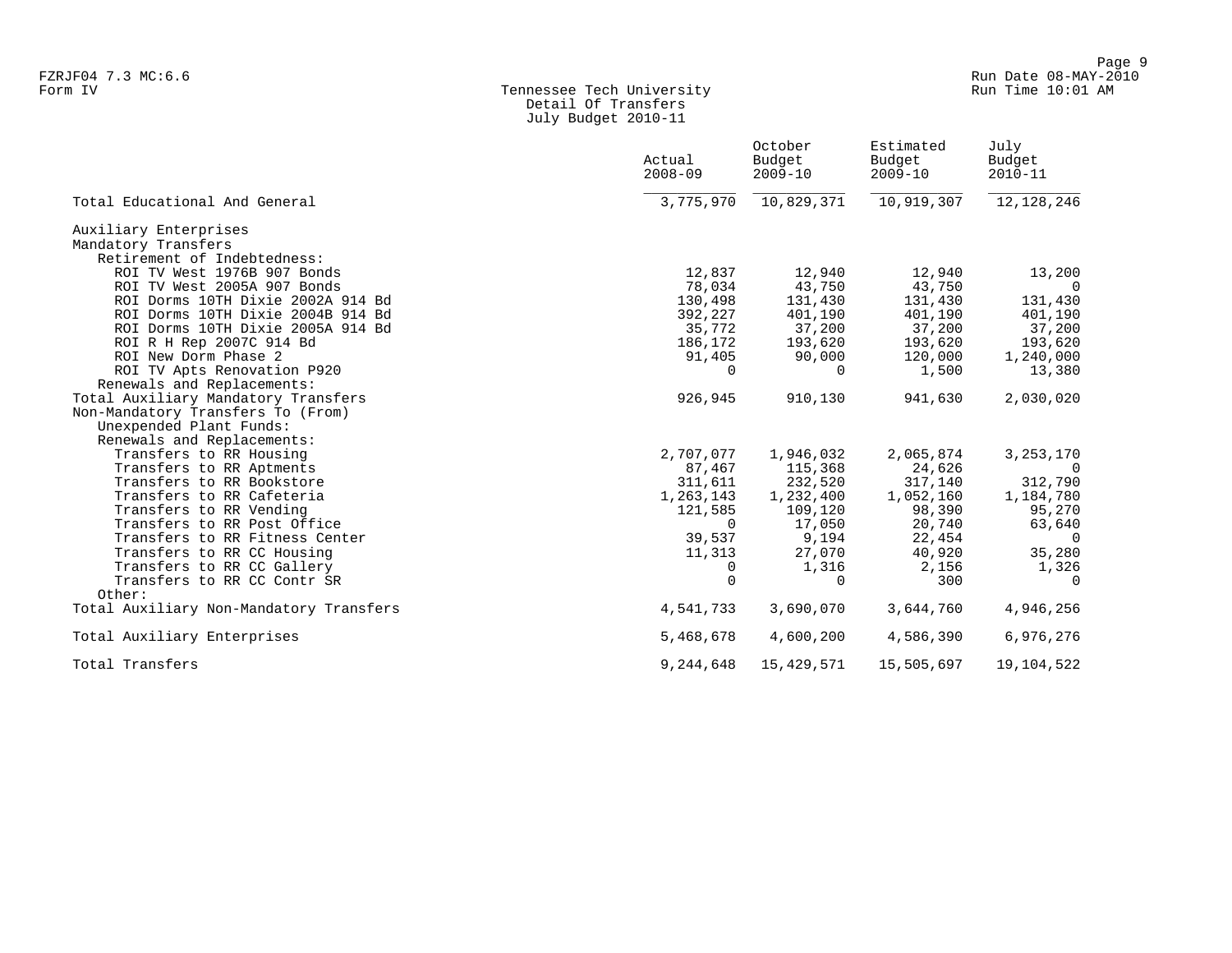Page 10

| FZRJF04 7.3 MC:6.6 |                                                  | Run Date 08-MAY-2010 |
|--------------------|--------------------------------------------------|----------------------|
| Form IV            | Tennessee Tech University                        | Run Time 10:01 AM    |
|                    | Detail Of Transfers                              |                      |
|                    | July Budget 2010-11                              |                      |
|                    | * * * Report Control Information * * *           |                      |
|                    | Parameters have been entered via Job Submission. |                      |
| Parameter Name     | Value                                            |                      |
| Parameter Seq No:  | 297498                                           |                      |
| $chart$ :          | $\mathbf{r}$                                     |                      |

FY2010<br>095A

 $103E$ <br> $114P$ 

| Parameter Seq No:      | 2974 |
|------------------------|------|
| $char$ :               | Ͳ    |
| Budget Id:             | FY20 |
| Budget Phase 5:        | 095A |
| Budget Phase 2:        | 102R |
| Budget Phase 3:        | 103E |
| Budget Phase 4:        | 114P |
| Fund:                  |      |
| Begin Page Number:     | 8    |
| Suppress Zero Amounts: | Y    |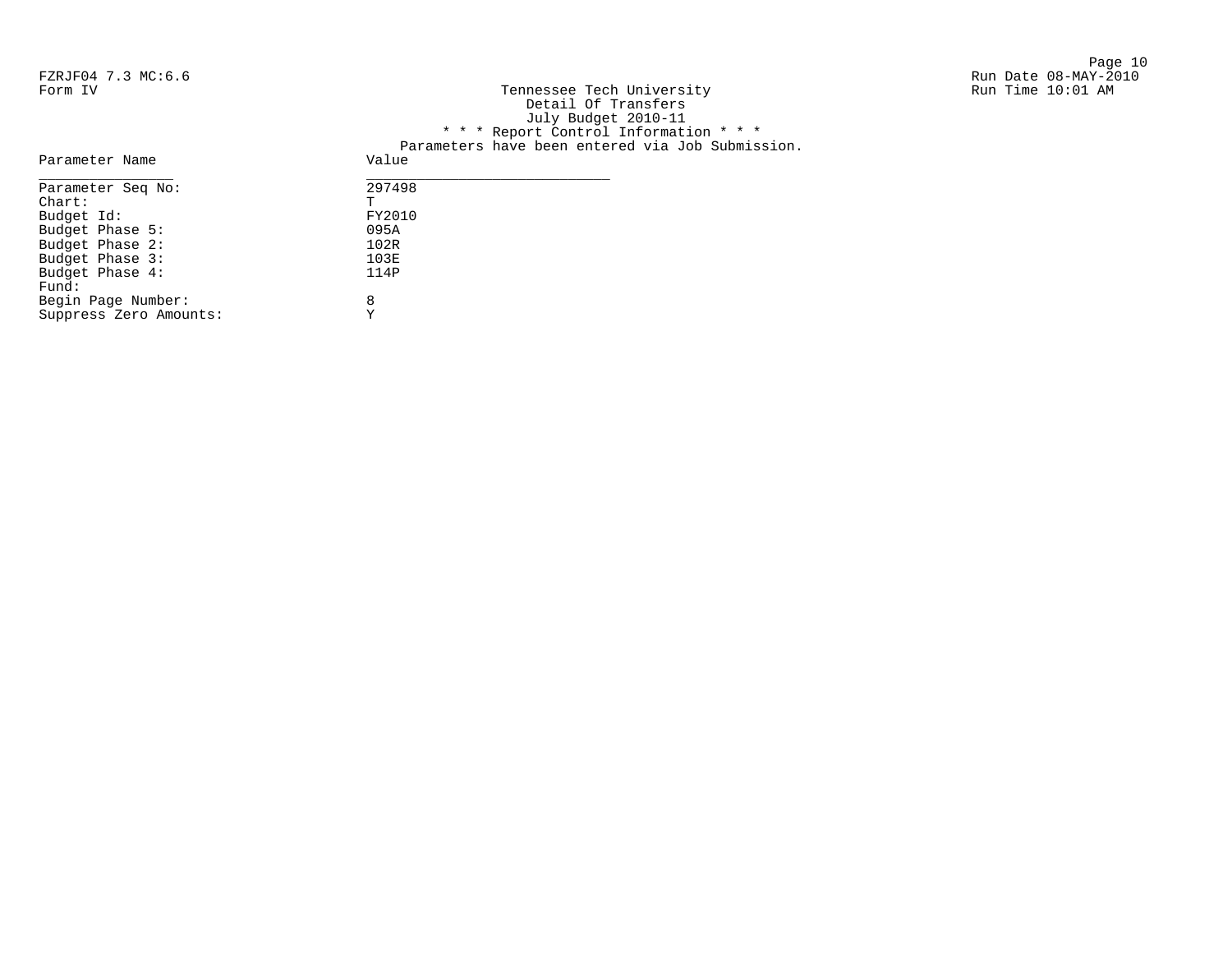Page 10 FZRJF05 7.3 MC:6.10 Run Date 08-MAY-2010

### Form V Tennessee Tech University **Tennessee Tech University** Run Time 10:06 AM Unrestricted Expenditures And Transfers By Major Functional Area And Account For Fiscal Year Actual 2008-09

|                             |              |              | Public    | Academic       | Student      | Inst.       | Operation &    | Scholar/    | Total          |              |               |
|-----------------------------|--------------|--------------|-----------|----------------|--------------|-------------|----------------|-------------|----------------|--------------|---------------|
|                             | Instruction  | Research     | Service   | Support        | Services     | Support     | Maintenance    | Fellowships | $E$ & $G$      | Auxiliary    | Total         |
| Salaries                    |              |              |           |                |              |             |                |             |                |              |               |
| Administrative/Professional | 430,553      | 4,658        | 85,757    | 1,499,590      | 557,161      | 1,533,824   | 194,820        | $\Omega$    | 4,306,363      | 69,270       | 4,375,633     |
| Academic                    | 29, 259, 477 | 165,436      | 30,439    | 642,825        | 1,500        | 2,670       | 1,409          | $\Omega$    | 30,103,756     | $\circ$      | 30,103,756    |
| Supporting                  | 2,076,819    | 56,011       | 172,084   | 1,314,879      | 1,463,619    | 1,993,494   | 3,456,662      | $\Omega$    | 10,533,568     | 1,341,891    | 11,875,459    |
| Students                    | 508,276      | 19,016       | 104,372   | 186,715        | 297,235      | 84,820      | 39,558         | $\Omega$    | 1,239,992      | 470,377      | 1,710,369     |
| Professional                | 1,101,945    | 64,063       | 239,838   | 2,947,803      | 2,980,835    | 2,758,273   | 603,478        | $\Omega$    | 10,696,235     | 386,035      | 11,082,270    |
| Total Salaries              | 33, 377, 070 | 309,184      | 632,490   | 6,591,812      | 5,300,350    | 6,373,081   | 4,295,927      | $\Omega$    | 56,879,914     | 2,267,573    | 59, 147, 487  |
| Employee Benefits           |              |              |           |                |              |             |                |             |                |              |               |
| FICA                        | 2,223,064    | 18,172       | 37,273    | 455,794        | 350,862      | 437,407     | 308,390        | $\Omega$    | 3,830,962      | 133,005      | 3,963,967     |
| Retirement                  | 3,258,012    | 27,276       | 51,144    | 695,615        | 517,354      | 707,221     | 473,017        | $\mathbf 0$ | 5,729,639      | 213,203      | 5,942,842     |
| Insurance                   | 4,016,834    | 41,512       | 76,941    | 1,128,517      | 923,690      | 1,179,919   | 1,165,492      | $\Omega$    | 8,532,905      | 482,388      | 9,015,293     |
| Unemployment Compensation   | 12,282       | 5,308        | 20        | $\Omega$       | 4,264        | 216         | 5,046          | $\Omega$    | 27,136         | 813          | 27,949        |
| Other                       | 1,193,556    | 56,526       | 37,106    | 316,096        | 357,036      | 288,440     | 150,305        | $\Omega$    | 2,399,065      | 117,195      | 2,516,260     |
| Total Benefits              | 10,703,748   | 148,794      | 202,484   | 2,596,022      | 2,153,206    | 2,613,203   | 2,102,250      | $\Omega$    | 20,519,707     | 946,604      | 21, 466, 311  |
| Total Personal Serv.        | 44,080,818   | 457,978      | 834,974   | 9,187,834      | 7,453,556    | 8,986,284   | 6,398,177      | $\Omega$    | 77,399,621     | 3, 214, 177  | 80,613,798    |
| Other                       |              |              |           |                |              |             |                |             |                |              |               |
| Travel                      | 370,469      | 113,267      | 12,450    | 88,367         | 931,164      | 66,725      | 5,115          | $\Omega$    | 1,587,557      | 4,661        | 1,592,218     |
| Printing, Duplicating, Film | 98,501       | 7,722        | 16,144    | 7,678          | 330,033      | $-371,045$  | 3,529          | $\Omega$    | 92,562         | 6,526        | 99,088        |
| Processing                  |              |              |           |                |              |             |                |             |                |              |               |
| Utilities & Fuel            | $\mathbf 0$  | $\mathbf 0$  | $\Omega$  | $\Omega$       | $\mathbb O$  | $\mathbf 0$ | 5,001,040      | $\Omega$    | 5,001,040      | 65           | 5,001,105     |
| Communications & Shipping   | 133,046      | $-4,125$     | $-1,102$  | 62,998         | 186,693      | $-401,943$  | 6,026          | $^{\circ}$  | $-18,407$      | 446,207      | 427,800       |
| Cost                        |              |              |           |                |              |             |                |             |                |              |               |
| Maintenance/Repairs         | 76,915       | 2,539        | 20,509    | 33,583         | 122,573      | 23,010      | 485,031        | $\Omega$    | 764,160        | 103,590      | 867,750       |
| Professional/Admin.         | 1,162,851    | 36,542       | 234,098   | 538,515        | 924,381      | 628,818     | 198,390        | $\Omega$    | 3,723,595      | 58,596       | 3,782,191     |
| Services                    |              |              |           |                |              |             |                |             |                |              |               |
| Supplies                    | 1,533,122    | 185,862      | 383,071   | 1,188,963      | 1,839,367    | 277,092     | 902,251        | $\mathbf 0$ | 6,309,728      | 338,342      | 6,648,070     |
| Rental & Insurance          | 182,629      | 18,728       | 10,639    | 64,508         | 260,475      | 56,527      | 313,841        | $\Omega$    | 907,347        | 165,502      | 1,072,849     |
| Motor Vehicle Operation     | 666          | 1,136        | $-4,022$  | 17,247         | 38,800       | 19,240      | 60,824         | $\Omega$    | 133,891        | 1,049        | 134,940       |
| Awards & Idemnities         | $\mathbf 0$  | $\mathbf{0}$ | $\Omega$  | $^{\circ}$     | 9,127        | $\Omega$    | $\overline{0}$ | $\mathbf 0$ | 9,127          | $^{\circ}$   | 9,127         |
| Grants & Subsidies          | $\Omega$     | $\mathbf 0$  | $\Omega$  | $\mathbf 0$    | $-152$       | $\Omega$    | $\Omega$       | $\Omega$    | $-152$         | 152          | $\Omega$      |
| Other Services & Expenses   | 20,355       | $\Omega$     | 54,153    | $\mathbf 0$    | 115,267      | 593,699     | $-6,631$       | $\Omega$    | 776,843        | $-22,856$    | 753,987       |
| Stores for Resale           | $\mathbf 0$  | $\Omega$     | $\Omega$  | $\Omega$       | $\mathbf 0$  | $\mathbf 0$ | $\Omega$       | $\Omega$    | $\overline{0}$ | 124,965      | 124,965       |
| Equipment                   | 102,037      | 33,379       | 8,284     | 16,500         | $\Omega$     | $\Omega$    | 115,730        | $\Omega$    | 275,930        | $\Omega$     | 275,930       |
| Dept Revenue & Service      | 1,964,800    | 131,511      | 342,166   | $-3, 154, 208$ | 150,415      | $-9,337$    | $-1,848,909$   | $\Omega$    | $-2,423,562$   | 2,180,025    | $-243,537$    |
| Charges                     |              |              |           |                |              |             |                |             |                |              |               |
| Library Holdings & Bindings | 83           | $\mathbf{0}$ | $\Omega$  | 941,623        | $\mathbf 0$  | $\circ$     | $\mathbb O$    | $\Omega$    | 941,706        | $\mathbb O$  | 941,706       |
| Scholarships                | 1,163,292    | 13,763       | 12,938    | 98,498         | 3,732,810    | 79,789      | $\circ$        | 5,676,228   | 10,777,318     | 32,760       | 10,810,078    |
| Total Other                 | 6,808,766    | 540,324      | 1,089,328 | $-95,728$      | 8,640,953    | 962,575     | 5,236,237      | 5,676,228   | 28,858,683     | 3,439,584    | 32, 298, 267  |
| Total E & G                 | 50,889,584   | 998,302      | 1,924,302 | 9,092,106      | 16,094,509   | 9,948,859   | 11,634,414     | 5,676,228   | 106, 258, 304  | 6,653,761    | 112,912,065   |
| Transfers & Debt Serv.      | $\Omega$     | $\mathbf 0$  | $\circ$   | $\mathbf 0$    | $\mathbf{0}$ | $^{\circ}$  | $\mathbf 0$    | $\Omega$    | 3,775,970      | 5,468,678    | 9,244,648     |
| Grand Total                 | 50,889,584   | 998,302      | 1,924,302 | 9,092,106      | 16,094,509   | 9,948,859   | 11,634,414     | 5,676,228   | 110,034,274    | 12, 122, 439 | 122, 156, 713 |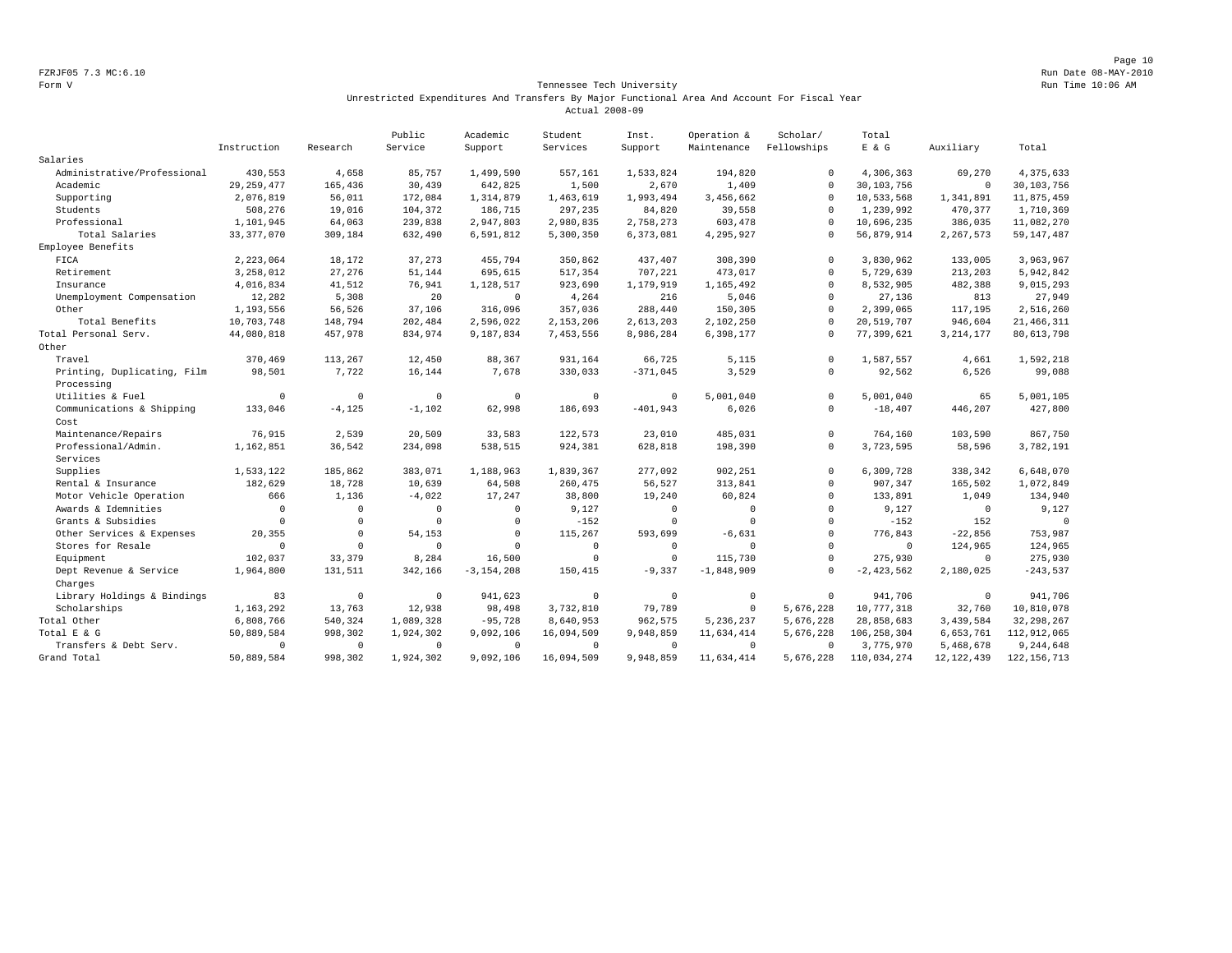Page 11 FZRJF05 7.3 MC:6.10 Run Date 08-MAY-2010

### Form V Tennessee Tech University **Tennessee Tech University** Run Time 10:06 AM Unrestricted Expenditures And Transfers By Major Functional Area And Account For Fiscal Year Revised 2009-10

|                             |              |            | Public    | Academic     | Student    | Inst.        | Operation &    | Scholar/    | Total         |            |              |
|-----------------------------|--------------|------------|-----------|--------------|------------|--------------|----------------|-------------|---------------|------------|--------------|
|                             | Instruction  | Research   | Service   | Support      | Services   | Support      | Maintenance    | Fellowships | E & G         | Auxiliary  | Total        |
| Salaries                    |              |            |           |              |            |              |                |             |               |            |              |
| Administrative/Professional | 479,260      | $^{\circ}$ | 3,000     | 1,593,735    | 551,498    | 1,476,707    | 194,020        | $\cap$      | 4,298,220     | 69,370     | 4,367,590    |
| Academic                    | 29, 427, 527 | 94,860     | 20,750    | 825,670      | $^{\circ}$ | 2,400        | 620            | $\Omega$    | 30, 371, 827  | 6,000      | 30, 377, 827 |
| Supporting                  | 1,899,077    | 49,820     | 145,296   | 1,336,331    | 1,360,229  | 1,775,270    | 3,063,869      | $\Omega$    | 9,629,892     | 1,303,520  | 10,933,412   |
| Students                    | 307,240      | 16,090     | 50,810    | 101,360      | 136,790    | 43,910       | 33,020         | $\cap$      | 689,220       | 493,410    | 1,182,630    |
| Professional                | 1,233,287    | 69,610     | 381,344   | 2,634,530    | 3,210,288  | 2,807,345    | 678,860        | $\cap$      | 11,015,264    | 472,570    | 11, 487, 834 |
| Total Salaries              | 33, 346, 391 | 230,380    | 601,200   | 6,491,626    | 5,258,805  | 6,105,632    | 3,970,389      | $\cap$      | 56,004,423    | 2,344,870  | 58, 349, 293 |
| Employee Benefits           |              |            |           |              |            |              |                |             |               |            |              |
| FICA                        | 1,614,117    | 21,140     | 31,243    | 394,822      | 375,714    | 419,715      | 348,438        | 230         | 3,205,419     | 151,506    | 3,356,925    |
| Retirement                  | 3,228,234    | 42,281     | 62,486    | 789,645      | 751,427    | 839,430      | 696,877        | 461         | 6,410,841     | 303,011    | 6,713,852    |
| Insurance                   | 4,438,822    | 58,136     | 85,919    | 1,085,762    | 1,033,212  | 1,154,217    | 958,206        | 634         | 8,814,908     | 416,640    | 9,231,548    |
| Unemployment Compensation   | 100,882      | 1,321      | 1,953     | 24,676       | 23,482     | 26,232       | 21,777         | 14          | 200,337       | 9,469      | 209,806      |
| Other                       | 706,176      | 9,249      | 13,669    | 172,735      | 164,375    | 183,625      | 152,442        | 101         | 1,402,372     | 66,284     | 1,468,656    |
| Total Benefits              | 10,088,231   | 132,127    | 195,270   | 2,467,640    | 2,348,210  | 2,623,219    | 2,177,740      | 1,440       | 20,033,877    | 946,910    | 20,980,787   |
| Total Personal Serv.        | 43, 434, 622 | 362,507    | 796,470   | 8,959,266    | 7,607,015  | 8,728,851    | 6,148,129      | 1,440       | 76,038,300    | 3,291,780  | 79,330,080   |
| Other                       |              |            |           |              |            |              |                |             |               |            |              |
| Travel                      | 196,000      | 35,690     | 13,520    | 127,680      | 458,430    | 89,170       | 3,230          | $\cap$      | 923,720       | 6,450      | 930,170      |
| Operating Expense Budget    | 5,023,206    | 1,216,550  | 516,958   | 2,304,060    | 3,560,669  | 3,198,295    | 2,997,084      | $\Omega$    | 18,816,822    | 1,517,370  | 20, 334, 192 |
| Capital Expenditure Budget  | 290,930      | 36,000     | 2,500     | 1,012,990    | 1,050      | 6,970        | 26,420         | $\Omega$    | 1,376,860     | $^{\circ}$ | 1,376,860    |
| Utilities & Fuel            | $\Omega$     | $^{\circ}$ | $\Omega$  | $^{\circ}$   | $^{\circ}$ | $\Omega$     | 5,739,990      | $\cap$      | 5,739,990     | $^{\circ}$ | 5,739,990    |
| Dept Revenue & Service      | 1,860,730    | 137,560    | $-7,080$  | $-2,545,770$ | 239,470    | $-1,773,290$ | $-2,339,960$   |             | $-4,428,340$  | 2,399,980  | $-2,028,360$ |
| Charges                     |              |            |           |              |            |              |                |             |               |            |              |
| Scholarships                | 1,292,200    | $\circ$    | 540       | 37,570       | 4,668,770  | 84,150       | 20,000         | 5,848,400   | 11,951,630    | $^{\circ}$ | 11,951,630   |
| Total Other                 | 8,663,066    | 1,425,800  | 526,438   | 936,530      | 8,928,389  | 1,605,295    | 6,446,764      | 5,848,400   | 34,380,682    | 3,923,800  | 38, 304, 482 |
| Total E & G                 | 52,097,688   | 1,788,307  | 1,322,908 | 9,895,796    | 16,535,404 | 10,334,146   | 12,594,893     | 5,849,840   | 110,418,982   | 7,215,580  | 117,634,562  |
| Transfers & Debt Serv.      | $\circ$      | $^{\circ}$ | $\Omega$  | 0            | $^{\circ}$ | $^{\circ}$   | $\overline{0}$ | $\Omega$    | 10,829,371    | 4,600,200  | 15,429,571   |
| Grand Total                 | 52,097,688   | 1,788,307  | 1,322,908 | 9,895,796    | 16,535,404 | 10,334,146   | 12,594,893     | 5,849,840   | 121, 248, 353 | 11,815,780 | 133,064,133  |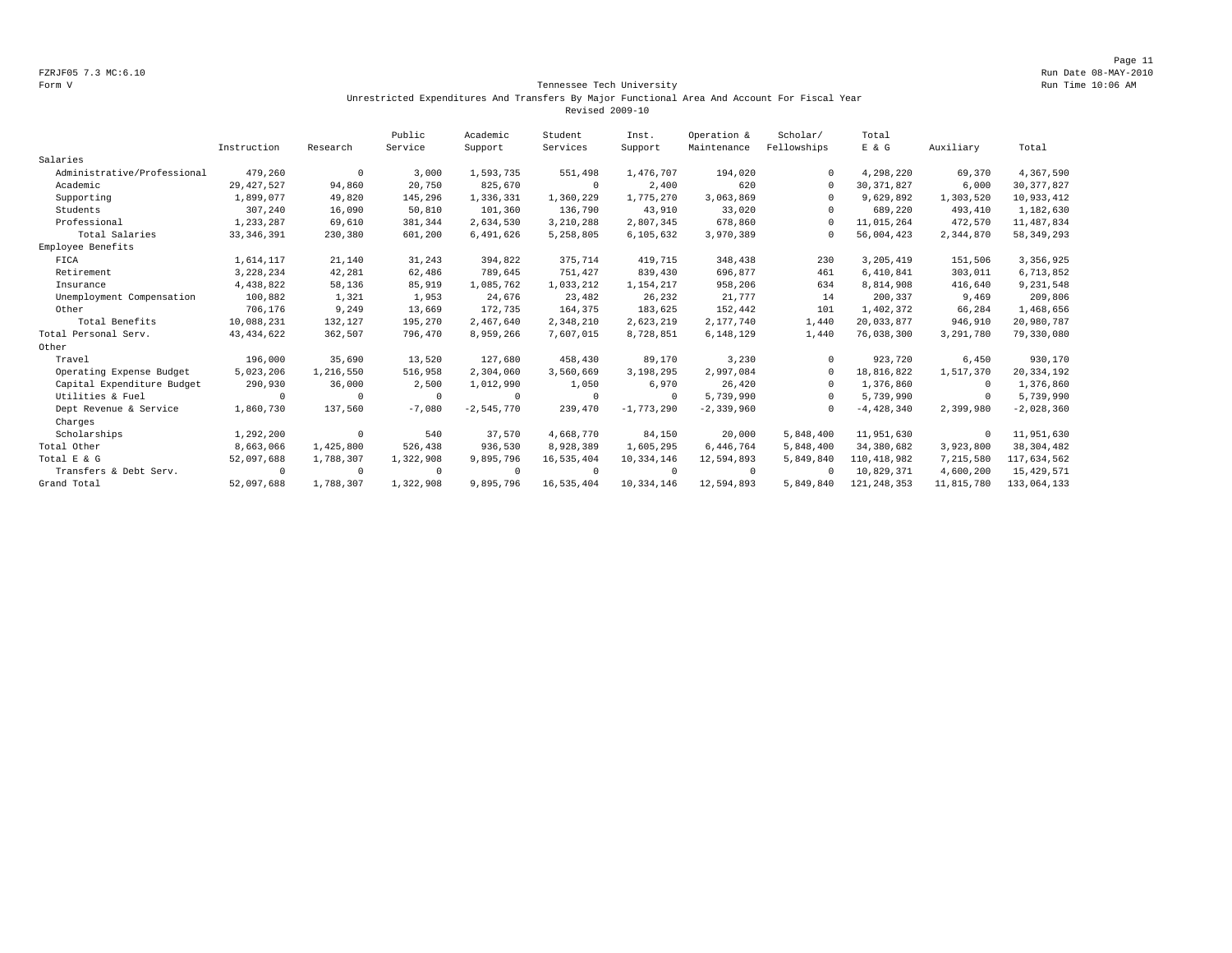Page 12 FZRJF05 7.3 MC:6.10 Run Date 08-MAY-2010

### Form V Tennessee Tech University **Tennessee Tech University** Run Time 10:06 AM Unrestricted Expenditures And Transfers By Major Functional Area And Account For Fiscal Year Estimated 2009-10

|                             |              |            | Public    | Academic     | Student    | Inst.        | Operation &  | Scholar/    | Total          |             |                |
|-----------------------------|--------------|------------|-----------|--------------|------------|--------------|--------------|-------------|----------------|-------------|----------------|
|                             | Instruction  | Research   | Service   | Support      | Services   | Support      | Maintenance  | Fellowships | $E$ & $G$      | Auxiliary   | Total          |
| Salaries                    |              |            |           |              |            |              |              |             |                |             |                |
| Administrative/Professional | 395,090      | $^{\circ}$ | $\Omega$  | 1,579,379    | 536,948    | 1,480,167    | 194,020      |             | 4,185,604      | 69,370      | 4,254,974      |
| Academic                    | 29, 209, 453 | 131,276    | 25,750    | 767,510      | 1,058      | 2,400        | 620          | $\Omega$    | 30,138,067     | $\circ$     | 30,138,067     |
| Supporting                  | 1,811,166    | 59,626     | 168,618   | 1,325,031    | 1,433,016  | 1,751,605    | 2,748,854    | $\cap$      | 9,297,916      | 1,267,400   | 10,565,316     |
| Students                    | 385,891      | 18,590     | 102,792   | 127, 115     | 256,469    | 59,856       | 59,140       |             | 1,009,853      | 480,385     | 1,490,238      |
| Professional                | 1,192,662    | 107,134    | 390,138   | 2,487,871    | 3,420,858  | 2,716,402    | 613,070      |             | 10,928,135     | 463,380     | 11,391,515     |
| Total Salaries              | 32,994,262   | 316,626    | 687,298   | 6,286,906    | 5,648,349  | 6,010,430    | 3,615,704    |             | 55, 559, 575   | 2,280,535   | 57,840,110     |
| Employee Benefits           |              |            |           |              |            |              |              |             |                |             |                |
| FICA                        | 1,628,727    | 25,892     | 37,124    | 397,642      | 351,071    | 413,579      | 335,893      | 230         | 3,190,158      | 151,234     | 3, 341, 392    |
| Retirement                  | 3, 257, 453  | 51,784     | 74,247    | 795,283      | 702,142    | 827,158      | 671,786      | 461         | 6,380,314      | 302,467     | 6,682,781      |
| Insurance                   | 4,478,998    | 71,203     | 102,090   | 1,093,514    | 965,445    | 1,137,343    | 923,705      | 634         | 8,772,932      | 415,892     | 9,188,824      |
| Unemployment Compensation   | 101,795      | 1,618      | 2,320     | 24,853       | 21,942     | 25,849       | 20,993       | 14          | 199,384        | 9,452       | 208,836        |
| Other                       | 712,568      | 11,328     | 16,242    | 173,968      | 153,594    | 180,941      | 146,953      | 101         | 1,395,695      | 66,165      | 1,461,860      |
| Total Benefits              | 10,179,541   | 161,825    | 232,023   | 2,485,260    | 2,194,194  | 2,584,870    | 2,099,330    | 1,440       | 19,938,483     | 945,210     | 20,883,693     |
| Total Personal Serv.        | 43, 173, 803 | 478,451    | 919,321   | 8,772,166    | 7,842,543  | 8,595,300    | 5,715,034    | 1,440       | 75,498,058     | 3, 225, 745 | 78, 723, 803   |
| Other                       |              |            |           |              |            |              |              |             |                |             |                |
| Travel                      | 291,703      | 67,863     | 27,912    | 157,900      | 1,143,141  | 111,426      | 11,780       | $\Omega$    | 1,811,725      | 8,650       | 1,820,375      |
| Operating Expense Budget    | 4,137,262    | 1,076,294  | 708,742   | 2,754,841    | 3,546,499  | 3, 294, 574  | 3,479,434    | $\Omega$    | 18,997,646     | 1,669,465   | 20,667,111     |
| Capital Expenditure Budget  | 324,630      | 40,000     | 100       | 1,018,990    | 18,375     | $\Omega$     | 40,420       | $\Omega$    | 1,442,515      | $\circ$     | 1,442,515      |
| Utilities & Fuel            | $\Omega$     | $\Omega$   | $\Omega$  | $\Omega$     | $\Omega$   | $\Omega$     | 5,268,890    | $\Omega$    | 5,268,890      | $^{\circ}$  | 5,268,890      |
| Dept Revenue & Service      | 1,856,740    | 137,370    | $-7,560$  | $-2,577,610$ | 117,214    | $-1,726,200$ | $-2,140,680$ |             | $-4, 340, 726$ | 2,188,300   | $-2, 152, 426$ |
| Charges                     |              |            |           |              |            |              |              |             |                |             |                |
| Scholarships                | 1,353,511    | 18,005     | 9,970     | 37,570       | 4,131,865  | 96,330       | 20,000       | 5,903,810   | 11,571,061     | 28,560      | 11,599,621     |
| Total Other                 | 7,963,846    | 1,339,532  | 739,164   | 1,391,691    | 8,957,094  | 1,776,130    | 6,679,844    | 5,903,810   | 34, 751, 111   | 3,894,975   | 38,646,086     |
| Total E & G                 | 51, 137, 649 | 1,817,983  | 1,658,485 | 10,163,857   | 16,799,637 | 10,371,430   | 12,394,878   | 5,905,250   | 110,249,169    | 7,120,720   | 117,369,889    |
| Transfers & Debt Serv.      | 0            | $^{\circ}$ | $\Omega$  | $\Omega$     | $\Omega$   | $\Omega$     | $\Omega$     | $\Omega$    | 10,919,307     | 4,586,390   | 15,505,697     |
| Grand Total                 | 51, 137, 649 | 1,817,983  | 1,658,485 | 10,163,857   | 16,799,637 | 10,371,430   | 12,394,878   | 5,905,250   | 121, 168, 476  | 11,707,110  | 132,875,586    |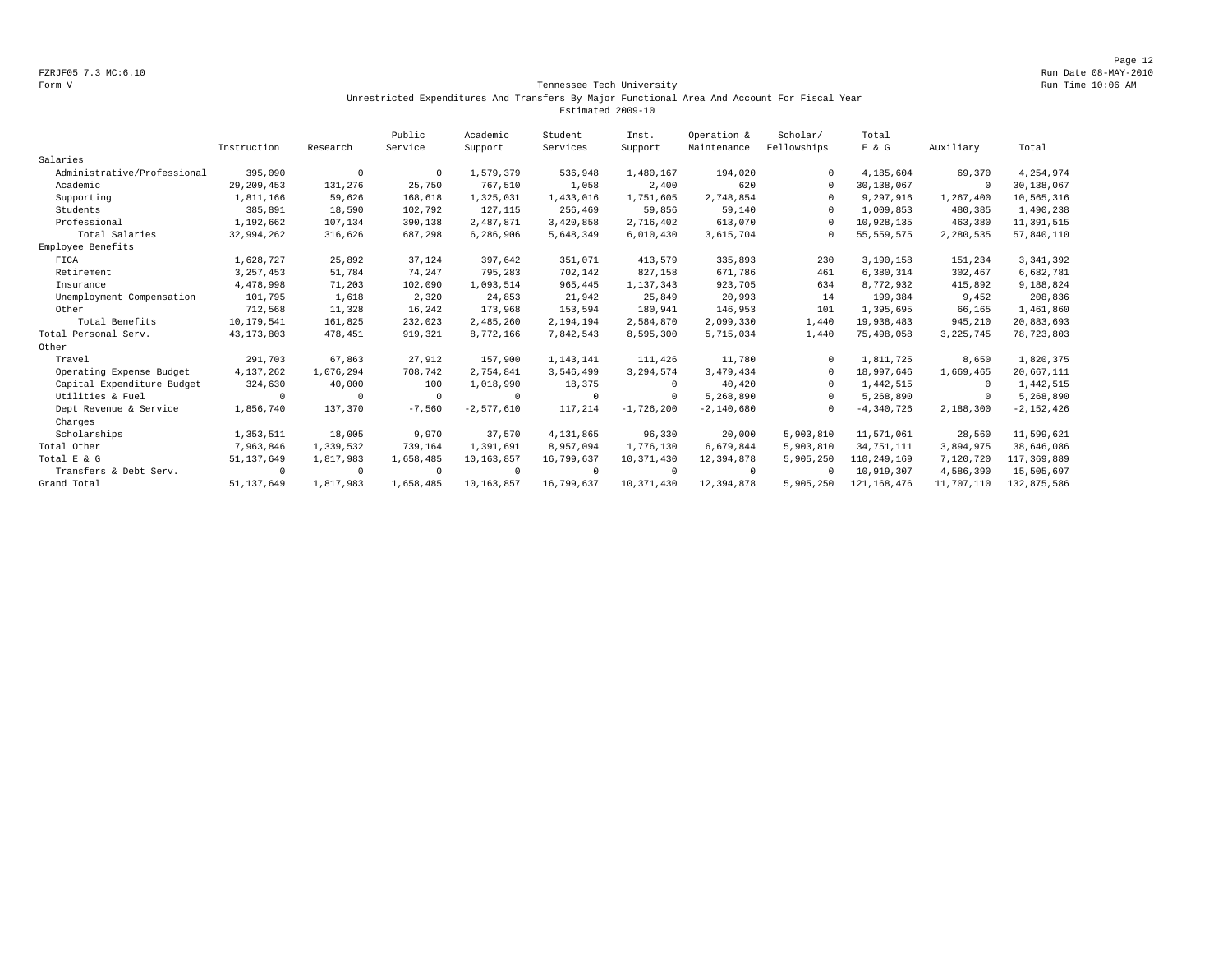Page 13 FZRJF05 7.3 MC:6.10 Run Date 08-MAY-2010

### Form V Tennessee Tech University Run Time 10:06 AM Unrestricted Expenditures And Transfers By Major Functional Area And Account For Fiscal Year Proposed 2010-11

|                             |              |            | Public    | Academic     | Student      | Inst.        | Operation &    | Scholar/    | Total          |            |              |
|-----------------------------|--------------|------------|-----------|--------------|--------------|--------------|----------------|-------------|----------------|------------|--------------|
|                             | Instruction  | Research   | Service   | Support      | Services     | Support      | Maintenance    | Fellowships | E & G          | Auxiliary  | Total        |
| Salaries                    |              |            |           |              |              |              |                |             |                |            |              |
| Administrative/Professional | 526,400      | $^{\circ}$ | $\Omega$  | 1,658,725    | 567,938      | 1,515,747    | 199,660        | $\cap$      | 4,468,470      | 69,470     | 4,537,940    |
| Academic                    | 29,568,554   | 73,220     | 20,750    | 819,370      | $\mathbf{0}$ | 2,400        | $\Omega$       | $\Omega$    | 30,484,294     | 6,000      | 30,490,294   |
| Supporting                  | 1,806,872    | 57,270     | 138,297   | 1,488,201    | 1,402,008    | 1,789,950    | 2,952,279      | $\cap$      | 9,634,877      | 1,229,560  | 10,864,437   |
| Students                    | 303,330      | 390        | 39,290    | 95,190       | 127,800      | 34,410       | 31,320         |             | 631,730        | 493,410    | 1,125,140    |
| Professional                | 1,186,915    | 65,960     | 432,674   | 2,460,509    | 3,300,335    | 2,748,835    | 677.830        | $\cap$      | 10,873,058     | 499,190    | 11, 372, 248 |
| Total Salaries              | 33, 392, 071 | 196,840    | 631,011   | 6,521,995    | 5,398,081    | 6,091,342    | 3,861,089      |             | 56,092,429     | 2,297,630  | 58,390,059   |
| Employee Benefits           |              |            |           |              |              |              |                |             |                |            |              |
| FICA                        | 1,700,739    | 23,626     | 32,517    | 421,650      | 394,219      | 433,179      | 369,677        | 230         | 3, 375, 837    | 151,506    | 3,527,343    |
| Retirement                  | 3,401,478    | 47,251     | 65,034    | 843,299      | 788,438      | 866,358      | 739,354        | 461         | 6,751,673      | 303,011    | 7,054,684    |
| Insurance                   | 4,677,033    | 64,970     | 89,421    | 1,159,536    | 1,084,102    | 1,191,243    | 1,016,611      | 634         | 9,283,550      | 416,640    | 9,700,190    |
| Unemployment Compensation   | 106,296      | 1,477      | 2,032     | 26,353       | 24,639       | 27,074       | 23,105         | 14          | 210,990        | 9,469      | 220,459      |
| Other                       | 744,073      | 10,336     | 14,226    | 184,472      | 172,471      | 189,516      | 161,734        | 101         | 1,476,929      | 66,284     | 1,543,213    |
| Total Benefits              | 10,629,619   | 147,660    | 203,230   | 2,635,310    | 2,463,869    | 2,707,370    | 2,310,481      | 1,440       | 21,098,979     | 946,910    | 22,045,889   |
| Total Personal Serv.        | 44,021,690   | 344,500    | 834,241   | 9,157,305    | 7,861,950    | 8,798,712    | 6,171,570      | 1,440       | 77,191,408     | 3,244,540  | 80, 435, 948 |
| Other                       |              |            |           |              |              |              |                |             |                |            |              |
| Travel                      | 137,020      | 940        | 5,520     | 53,600       | 447,920      | 44,770       | 2,230          | $\cap$      | 692,000        | 6,450      | 698,450      |
| Operating Expense Budget    | 3,690,053    | 731,840    | 467,637   | 1,565,317    | 2,417,800    | 2,978,425    | 2,302,854      | $\cap$      | 14, 153, 926   | 1,338,844  | 15,492,770   |
| Capital Expenditure Budget  | 120,000      | 25,000     | 2,500     | 883,780      | 1,050        | 6,970        | $\Omega$       | $\Omega$    | 1,039,300      | $\Omega$   | 1,039,300    |
| Utilities & Fuel            | $\Omega$     | $\Omega$   | $\Omega$  | $\Omega$     | $\Omega$     | $\Omega$     | 6,239,990      | $\cap$      | 6,239,990      | $^{\circ}$ | 6,239,990    |
| Dept Revenue & Service      | 1,825,260    | 123,810    | 320,830   | $-2,797,300$ | 201,820      | $-1,728,400$ | $-2, 281, 820$ | $\cap$      | $-4, 335, 800$ | 2,338,200  | $-1,997,600$ |
| Charges                     |              |            |           |              |              |              |                |             |                |            |              |
| Scholarships                | 1,283,000    | $^{\circ}$ | 10,410    | 38,210       | 4,342,620    | 86,010       | 20,000         | 6,107,020   | 11,887,270     | $^{\circ}$ | 11,887,270   |
| Total Other                 | 7,055,333    | 881,590    | 806,897   | $-256, 393$  | 7,411,210    | 1,387,775    | 6,283,254      | 6,107,020   | 29,676,686     | 3,683,494  | 33,360,180   |
| Total E & G                 | 51,077,023   | 1,226,090  | 1,641,138 | 8,900,912    | 15, 273, 160 | 10,186,487   | 12,454,824     | 6,108,460   | 106,868,094    | 6,928,034  | 113,796,128  |
| Transfers & Debt Serv.      | $^{\circ}$   | $\Omega$   | $\Omega$  | $\Omega$     | $\Omega$     | $\Omega$     | $\Omega$       | $\cap$      | 12, 128, 246   | 6,976,276  | 19,104,522   |
| Grand Total                 | 51,077,023   | 1,226,090  | 1,641,138 | 8,900,912    | 15, 273, 160 | 10,186,487   | 12, 454, 824   | 6,108,460   | 118,996,340    | 13,904,310 | 132,900,650  |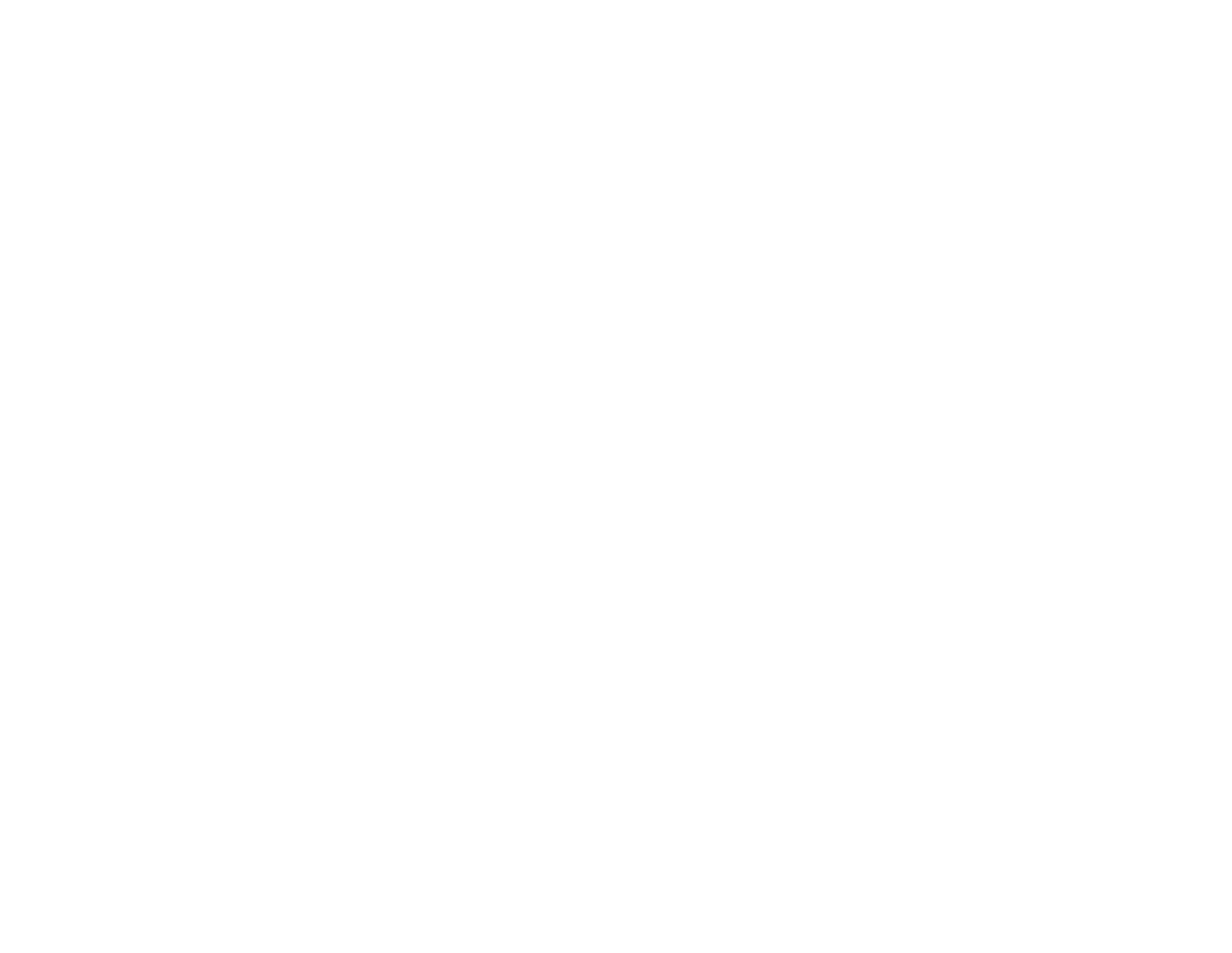### Page 15 FZRJF05 7.3 MC:6.10 Run Date 08-MAY-2010

### Form V Tennessee Tech University **Tennessee Tech University** Run Time 10:06 AM Unrestricted Expenditures And Transfers By Major Functional Area And Account For Fiscal Year \* \* \* Report Control Information \* \* \* Parameters have been entered via Job Submission.

| Parameter Name            | Value        |
|---------------------------|--------------|
| Parameter Seq No:         | 297499       |
| Chart:                    | т            |
| Institution Type:         | 1            |
| Budget Id:                | FY2010       |
| Budget Phase 5:           | 095A         |
| Calc Employee Benefits 5: | N            |
| FICA 5:                   |              |
| Retirement 5:             |              |
| Insurance 5:              |              |
| Unemp Comp 5:             |              |
| Other 5:                  |              |
| Budget Phase 2:           | 102R         |
| Calc Employee Benefits 2: | Y            |
| FICA 2:                   | 16           |
| Retirement 2:             | 32           |
| Insurance 2:              | 44           |
| Unemp Comp 2:             | 1            |
| Other 2:                  | 7            |
| Budget Phase 3:           | 103E         |
| Calc Employee Benefits 3: | Y            |
| $FTCA$ 3:                 | 16           |
| Retirement 3:             | 32           |
| Insurance 3:              | 44           |
| Unemp Comp 3:             | $\mathbf{1}$ |
| Other 3:                  | 7            |
| Budget Phase 4:           | 114P         |
| Calc Employee Benefits 4: | Υ            |
| FICA 4:                   | 16           |
| Retirement 4:             | 32           |
| Insurance 4:              | 44           |
| Unemp Comp 4:             | 1            |
| Other 4:                  | 7            |
| Fund:                     |              |
| Begin Page Number:        | 10           |
| Suppress Zero Amounts:    | Υ            |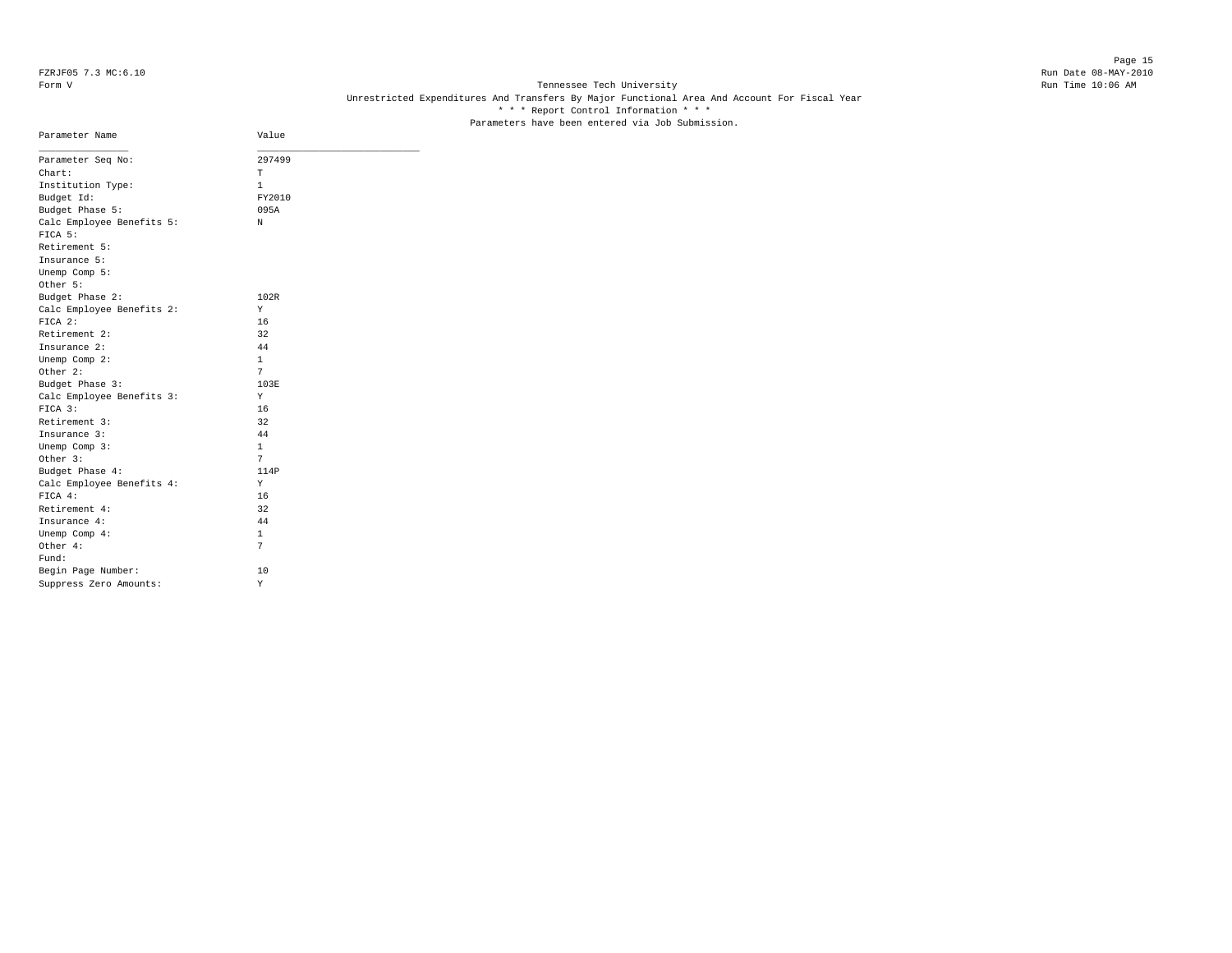# FZRJF06 7.3 MC:6.6<br>Form VI RUN DATE 08-MAY-2010<br>Form VI RUN TIME 10:15 AM

| Form VI | Tennessee Tech University |
|---------|---------------------------|
|         | Current Fund Revenues     |
|         | July Budget 2010-11       |

|                                     | Actual      | October<br>Budget | Estimated<br>Budget | July<br>Budget |
|-------------------------------------|-------------|-------------------|---------------------|----------------|
|                                     | $2008 - 09$ | $2009 - 10$       | $2009 - 10$         | $2010 - 11$    |
| Education and General               |             |                   |                     |                |
| Tuition and Fees                    |             |                   |                     |                |
| Mandatory Fees                      |             |                   |                     |                |
| Maintenance Fees                    | 43,022,943  | 47,973,380        | 47,746,660          | 50,942,400     |
| Out-Of-State Tuition                | 3,691,457   | 4,431,680         | 4,481,600           | 4,784,000      |
| Debt Service Fees                   | 527,029     | 550,900           | 550,900             | 550,900        |
| General Access                      |             |                   |                     |                |
| Gen Access Schedule Change Reg Term | 130,914     | 148,600           | 148,600             | 148,600        |
| Gen Access Schedule Change Sum Term | 11,631      |                   |                     |                |
| Gen Access UG Graduation Reg Term   | 70,133      | 79,600            | 79,600              | 79,600         |
| Gen Access UG Graduation Sum Term   | 6,228       | $\Omega$          | $\Omega$            | $\Omega$       |
| Technology Access Fee               | 2,142,955   | 2,235,100         | 2,239,900           | 2,239,900      |
| Student Activity Fee                | 1,598,691   | 1,675,300         | 1,674,800           | 1,674,800      |
| Sustainable Campus Fee              | 152,140     | 158,600           | 158,600             | 158,600        |
| International Fee                   | 266,773     | 278,200           | 278,200             | 278,200        |
| Total Mandatory Fees                | 51,620,894  | 57,531,360        | 57, 358, 860        | 60,857,000     |
| Non-Mandatory Fees                  |             |                   |                     |                |
| CEU Student Fees                    | 131,011     | 120,030           | 120,030             | 120,030        |
| Application Fees                    | 141,925     | 159,000           | 163,200             | 241,200        |
| Late Registration Fees              | 123,270     | 111,000           | 111,000             | 111,000        |
| Institution On-Line Course Fee      | 412,458     | 387,000           | 385,000             | 385,000        |
| RODP Fee                            | 743,698     | 724,000           | 361,000             | 361,000        |
| Specialized Academic Course Fee     |             |                   |                     |                |
| SACFee Engineering Regr Term        | 417,399     | 457,000           | 465,000             | 465,000        |
| SACFee Engineering Summ Term        | 9,632       | $\Omega$          | $\Omega$            | 0              |
| SACFee Business Regr Term           | 509,500     | 683,200           | 604,170             | 636,300        |
| SACFee Business Summ Term           | 47,112      | $\Omega$          | $\Omega$            | $\Omega$       |
| SACFee Nursing Regr Term            | $\Omega$    | 145,000           | 147,500             | 147,500        |
| Laboratory Materials Fees           | 226,650     | 234,920           | 233,020             | 232,110        |
| Music Private Lesson Fees           | 94,988      | 113,120           | 115,120             | 115,120        |
| Craft Ctr Studio Fees Regr Term     | 93,396      | 96,300            | 98,840              | 103,000        |
| Craft Ctr Studio Fees Summer Term   | 3,446       | $\mathbf 0$       | $\overline{0}$      | $\overline{0}$ |
| Craft Ctr Workshop Fees             | 91,215      | 81,620            | 65,420              | 81,620         |
| Graduation Fees Regular Term        | $\Omega$    | 4,900             | 4,900               | 4,900          |
| Return Check Fines                  | 4,980       | 5,000             | 5,000               | 5,000          |
| Deferred Payment Service Charge     | 61,275      | 70,750            | 72,750              | 72,750         |
| Deferred Payment Late Penalty       | 9,375       | $\Omega$          | $\Omega$            | $\overline{0}$ |
| Examination and Testing Fees        | 20,895      | 8,500             | 17,160              | 8,500          |
| Examination and Tesing Nursing      | 27,478      | 19,080            | 19,080              | 19,080         |
| Examination and Testing COMPASS     | 3,440       | 3,000             | 3,000               | 3,000          |
| Thesis Binding                      | 3,443       | 5,100             | 5,100               | 5,100          |
| Dissertation Microfilming           | 530         | 2,300             | 2,300               | 2,300          |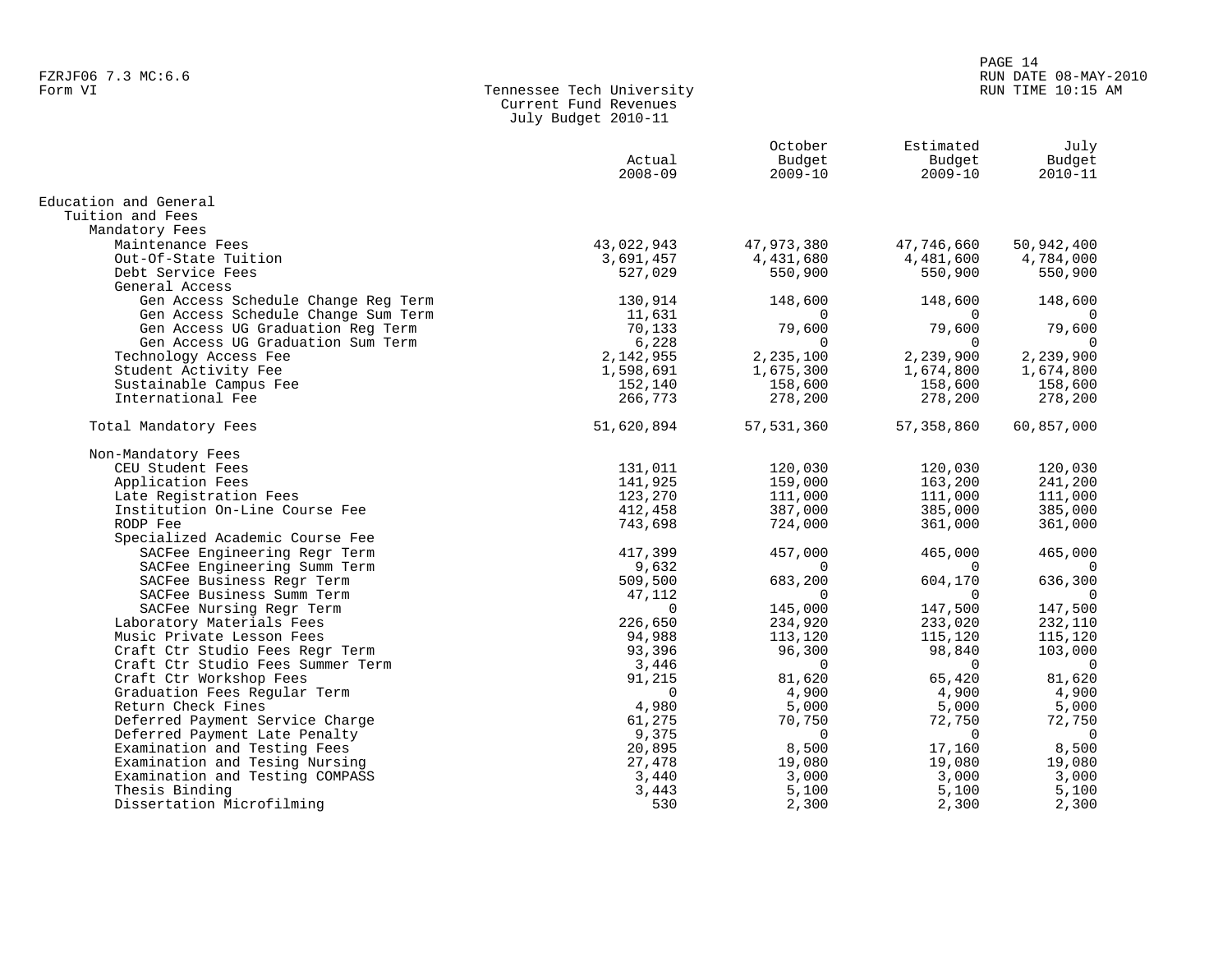## en de la provincia de la provincia de la provincia de la provincia de la provincia de la provincia de la provincia de la provincia de la provincia de la provincia de la provincia de la provincia de la provincia de la provi FZRJF06 7.3 MC:6.6 RUN DATE 08-MAY-2010

### Form VI Tennessee Tech University RUN TIME 10:15 AM Current Fund Revenues July Budget 2010-11

|                                               |             | October     | Estimated   | July           |
|-----------------------------------------------|-------------|-------------|-------------|----------------|
|                                               | Actual      | Budget      | Budget      | Budget         |
|                                               | $2008 - 09$ | $2009 - 10$ | $2009 - 10$ | $2010 - 11$    |
|                                               |             |             |             |                |
| Library Fines                                 | 11,028      | 9,000       | 9,000       | 9,000          |
| LRC Library Fines                             | 4,439       | 5,100       | 3,700       | 3,700          |
| DMBA Module Fee                               | 92,825      | 82,350      | 99,350      | 99,350         |
| Eagle Card Replacement Fees                   | 13,447      | 13,200      | 11,400      | 11,400         |
| Laboratory Materials Fees Summer              | 5,410       | $\Omega$    | $\Omega$    | $\Omega$       |
| Alternative Del Fee Acad Yr Undrgrd           | 122,715     | 356,600     | 350,300     | 512,000        |
| Alternative Del Fee Acad Yr Grad              | 152,585     | 0           | $\Omega$    | $\Omega$       |
| Alternative Del Fee Sum Undrgrd               | 8,274       | $\Omega$    | $\Omega$    | $\mathbf 0$    |
| Alternative Del Fee Sum Grad                  | 63,365      | $\Omega$    | $\Omega$    | $\mathbf 0$    |
| Sales Tax Transmitted                         | $-1,497$    | $\Omega$    | $\Omega$    | $\Omega$       |
| Total Non-Mandatory Fees                      | 3,649,707   | 3,897,070   | 3,472,340   | 3,754,960      |
|                                               |             |             |             |                |
| Total Tuition & Fees                          | 55,270,601  | 61,428,430  | 60,831,200  | 64,611,960     |
| State Appropriations                          | 47,576,644  | 48,593,200  | 48,557,200  | 47,933,200     |
| Federal Grants and Contracts                  | 1,135,319   | 890,370     | 890,370     | 890,370        |
| State Grants & Contracts                      | 111,700     | 111,200     | 111,200     | 111,200        |
| Local Grants & Contracts                      | 8,892       | 3,200       | 3,200       | 3,200          |
| Private Grants & Contracts                    | 50,103      | 39,100      | 39,100      | 39,100         |
| Sales & Services of Educ. Depts.              |             |             |             |                |
| Athletics                                     | 4, 153, 377 | 4,126,690   | 4,419,129   | 4,093,540      |
| Cheerleader Clinic                            | 295,720     | 210,000     | 210,000     | 210,000        |
| Extramurals                                   | $\Omega$    | 820         | 820         | 820            |
| Band Camps                                    | 74,206      | 66,430      | 53,330      | 53,330         |
| Livestock Dairy Beef Cattle                   | 149,727     | 287,960     | 404,640     | 240,370        |
| Livestock Dairy Sheep                         | 6,864       | 6,900       | 8,900       | 6,900          |
| Livestock Dairy Hogs                          | 14,929      | 13,870      | 15,870      | 13,870         |
|                                               |             |             |             | $\overline{0}$ |
| Livestock Dairy Milk Sales<br>Career Services | 81,104      | 72,000      | 7,100       | 21,100         |
|                                               | 55,258      | 21,100      | 38,000      |                |
| Pharmacy                                      | 61,330      | 55,000      | 70,200      | 58,000         |
| Infirmary Lab                                 | 17,886      | 8,000       | 20,000      | 20,000         |
| Health Services Faculty Staff                 | 1,650       | $\Omega$    | $\Omega$    | $\overline{0}$ |
| Dramatics                                     | 4,455       | 500         | 5,186       | 500            |
| Student Orientation SOAR Req Fees             | 147,650     | 130,000     | 130,000     | 142,000        |
| Student Orientation SOAR Hous Taxb            | 18,125      | $\Omega$    | $\Omega$    | $\Omega$       |
| Career College Fair                           | 3,485       | 3,400       | 3,400       | 3,400          |
| Sales Svcs Edu Depts Taxable                  | 331         | 700         | 700         | 700            |
| Sales Svcs Edu Depts Nontaxable               | 6,591       | 4,540       | 6,540       | 4,540          |
| Sales Tax Transmitted                         | $-4,469$    | 0           | $\Omega$    | $\mathbf 0$    |
| Workshop Fees                                 | 1,148       | 0           | 1,670       | $\overline{0}$ |
| Replacement Diplomas                          | 600         | 250         | 250         | 250            |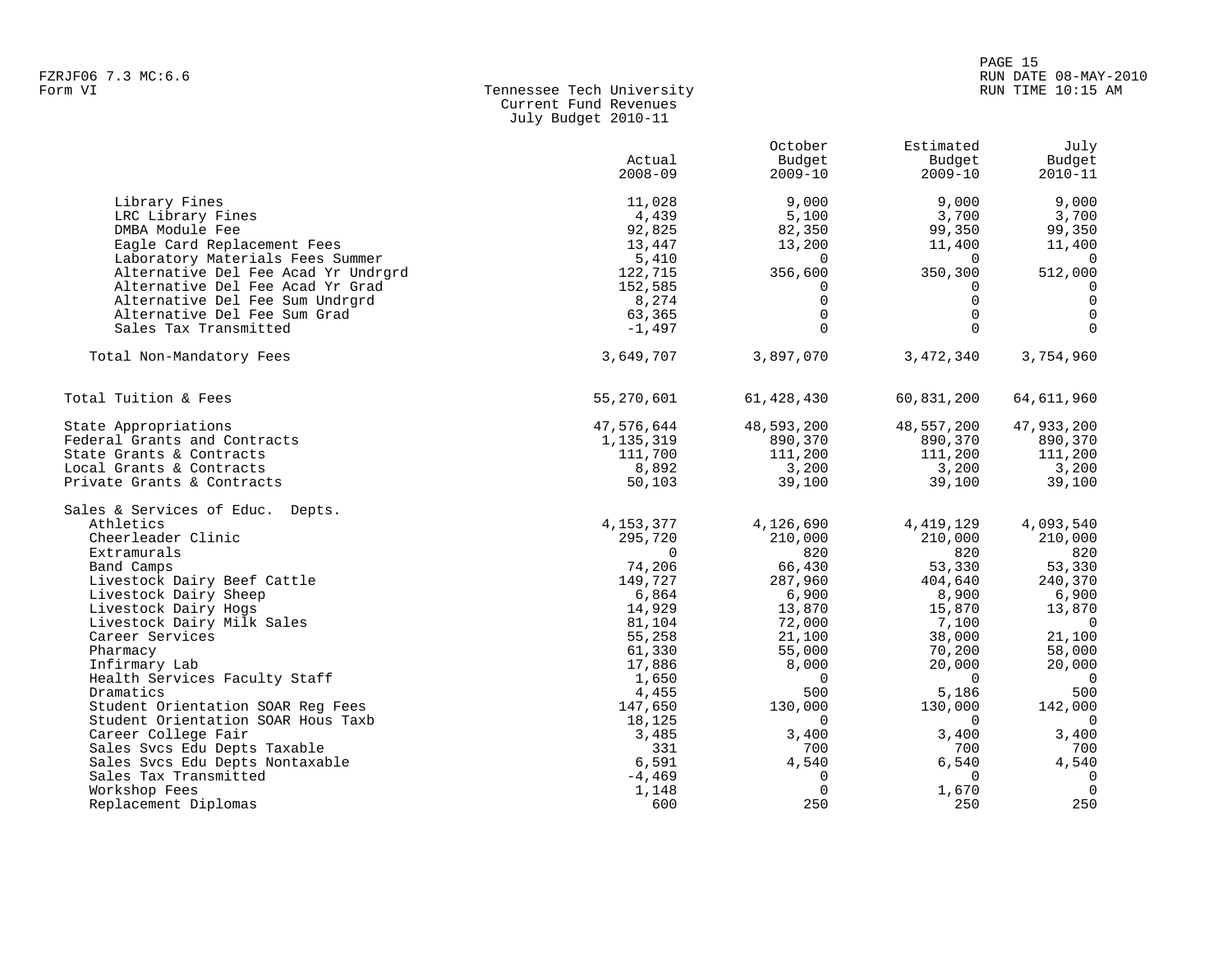### Form VI Tennessee Tech University RUN TIME 10:15 AM Current Fund Revenues July Budget 2010-11

|                                        |             | October     | Estimated   | July           |
|----------------------------------------|-------------|-------------|-------------|----------------|
|                                        | Actual      | Budget      | Budget      | Budget         |
|                                        | $2008 - 09$ | $2009 - 10$ | $2009 - 10$ | $2010 - 11$    |
| Dairy Cattle                           | 9,062       | 430         | 23,830      | 430            |
| Showing Fitting Services               | 232         | 5,240       | 5,240       | 5,240          |
| Bull Development Center                | 8,803       | 6,000       | 21,000      | 6,000          |
| Business Media Service Center          | 384,764     | 288,920     | 644,676     | 387,700        |
| Entry Fees                             | 2,750       | $\Omega$    | $\Omega$    | $\Omega$       |
| Vegetables and Garden Products         | $\Omega$    | 6,000       | 10,000      | 6,000          |
| Oakley Ag Ctr Student Rental           | $\Omega$    | 0           | $\Omega$    | 15,000         |
| Indirect Cost Recovery Unrestricted    | 103,856     | 10,000      | 157,167     | 129,200        |
| Total Sales & Services of Educ. Depts. | 5,599,434   | 5,324,750   | 6,257,648   | 5,418,890      |
| Other Sources                          |             |             |             |                |
| Parking Permits Taxable                | 45,909      | 45,100      | 45,100      | 45,100         |
| Parking Permits Non Taxable            | 3,364       |             |             |                |
| Campus Access Regular Term             | 437,348     | 496,000     | 497,800     | 497,800        |
| Campus Access Summer Term              | 33,617      | $\Omega$    | $\Omega$    | 0              |
| Traffic Fines                          | 143,892     | 144,000     | 164,000     | 164,000        |
| Advertising Visions                    | 6,500       | 1,000       | 1,000       | 1,000          |
| Facilities Rental                      | 203,862     | 148,450     | 177,500     | 148,450        |
| ACT GED Testing                        | 645         | 70          | 610         | 70             |
| Agric Pavilion Concessions Taxable     | 55,914      | $\Omega$    | $\Omega$    | $\overline{0}$ |
| Agric Pavilion Student Resid Rent      | 5,570       | $\Omega$    | $\Omega$    | $\Omega$       |
| Salvage Income                         | 33,419      | 28,230      | 28,230      | 15,000         |
| VA Report Fee                          | 1,481       | 1,300       | 1,300       | 1,300          |
| Over and Short General Nontaxable      | 113         | 0           | $\Omega$    | $\overline{0}$ |
| Over and Short General Taxable         | $-2$        | $\Omega$    | $\Omega$    | $\Omega$       |
| Miscellaneous Income Taxable           | 13          | $\Omega$    | $\Omega$    | $\Omega$       |
| Miscellaneous Income Nontaxable        | 37,957      | 11,420      | 21,180      | 11,420         |
| Royalties Patents Copyrights           | 3,586       | 1,600       | 1,600       | 0              |
| Other Sources Sales Tax Transmitted    | $-5,029$    | $\Omega$    | $\Omega$    | $\Omega$       |
| Commissions on Other Sources           | $-6,648$    | $\Omega$    | $\Omega$    | $\Omega$       |
| Interest Income                        | 703,126     | 250,000     | 200,000     | 200,000        |
| Unrealized Gains and Losses            | 41,456      | 1,000       | 1,000       | 1,000          |
| Total Other Sources                    | 1,746,093   | 1,128,170   | 1,139,320   | 1,085,140      |
| Total Educational & General            | 111,498,786 | 117,518,420 | 117,829,238 | 120,093,060    |
| Auxiliary Enterprises Revenues         |             |             |             |                |
| Book & University Store                | 344,402     | 280,000     | 363,500     | 363,500        |
| Food Services                          | 1,585,834   | 1,582,000   | 1,383,000   | 1,523,000      |
| Housing                                | 8,611,118   | 8,413,600   | 8,413,600   | 10,453,600     |
| Post Office                            | 309,702     | 284,680     | 284,680     | 301,880        |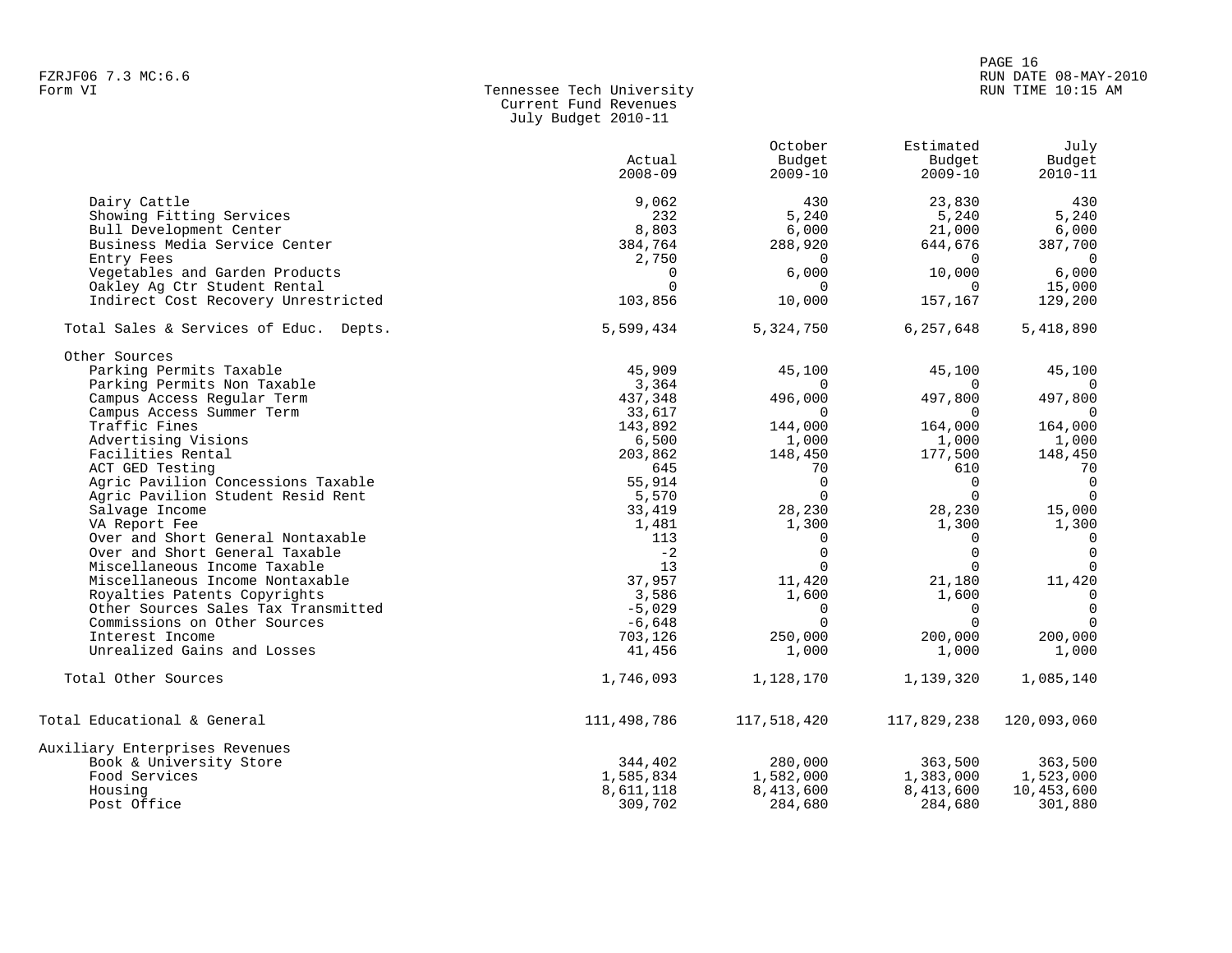| FZRJF06 7.3 MC:6.6<br>Form VI          | Tennessee Tech University<br>Current Fund Revenues<br>July Budget 2010-11 |                                  |                                    | PAGE 17<br>DATE 08-MAY-2010<br><b>RUN</b><br>RUN TIME 10:15 AM |
|----------------------------------------|---------------------------------------------------------------------------|----------------------------------|------------------------------------|----------------------------------------------------------------|
|                                        | Actual<br>$2008 - 09$                                                     | October<br>Budget<br>$2009 - 10$ | Estimated<br>Budget<br>$2009 - 10$ | July<br>Budget<br>$2010 - 11$                                  |
| Wellness Facility<br>Other Auxiliaries | 968,539<br>302,844                                                        | 946,300<br>309,200               | 946,300<br>316,130                 | 946,300<br>316,130                                             |
| Total Auxiliary Revenues               | 12, 122, 439                                                              | 11,815,780                       | 11,707,210                         | 13,904,410                                                     |
| Total Revenues                         | 123,621,225                                                               | 129,334,200                      | 129,536,448                        | 133,997,470                                                    |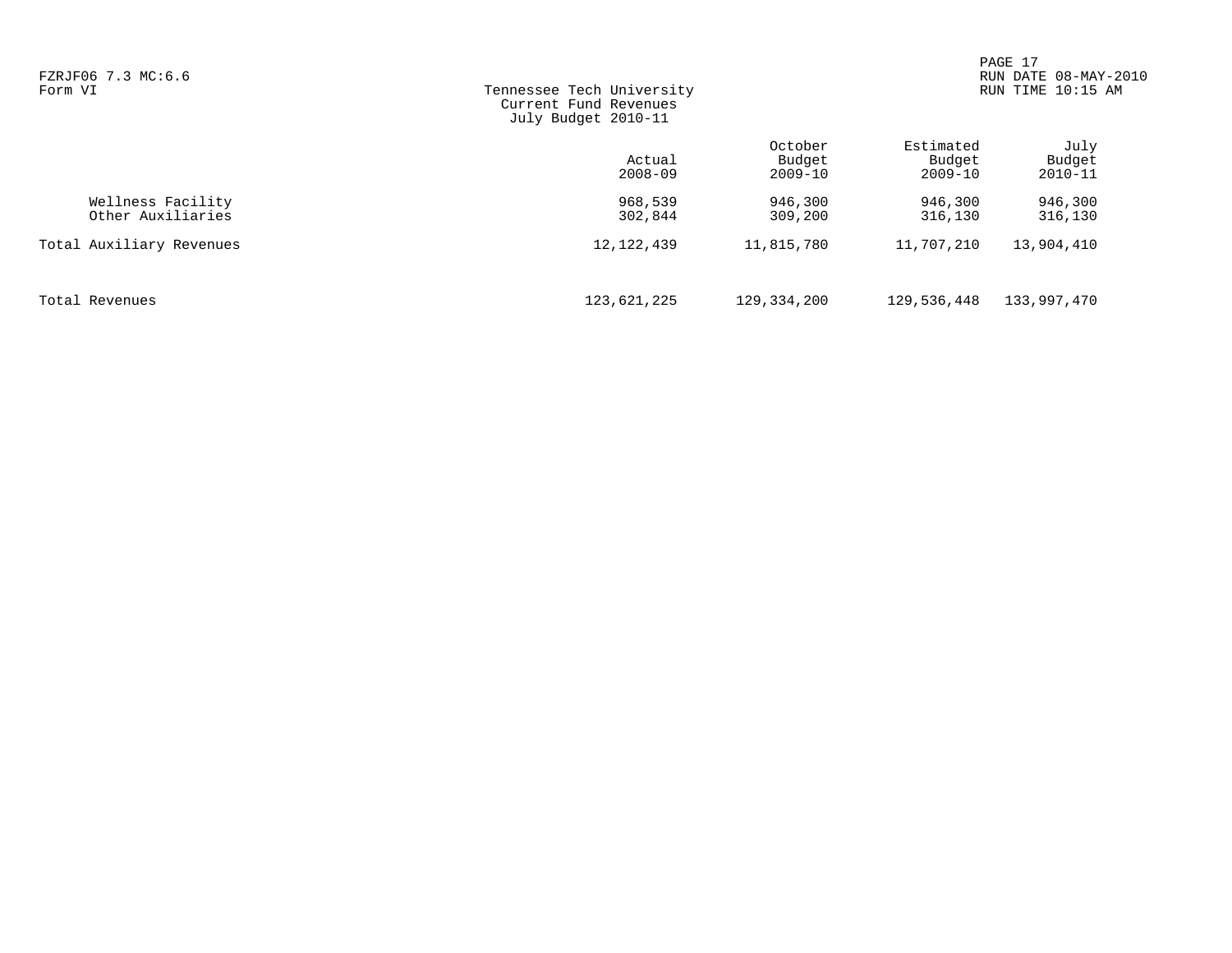# FZRJF06 7.3 MC:6.6<br>Form VI

|                    |                           | PAGE 18              |
|--------------------|---------------------------|----------------------|
| FZRJF06 7.3 MC:6.6 |                           | RUN DATE 08-MAY-2010 |
| Form VI            | Tennessee Tech University | RUN TIME 10:15 AM    |

| L'ANULOU 7.3 MC.U.U |                                                  | NUN DAIL 00-MAI-4 |
|---------------------|--------------------------------------------------|-------------------|
| Form VI             | Tennessee Tech University                        | RUN TIME 10:15 AM |
|                     | Current Fund Revenues                            |                   |
|                     | July Budget 2010-11                              |                   |
|                     | * * * REPORT CONTROL INFORMATION * * *           |                   |
|                     | Parameters have been entered via Job Submission. |                   |
| Parameter Name      | Value                                            |                   |
| Parameter Seq No:   | 297500                                           |                   |
| Chart:              |                                                  |                   |
| Budget Id:          | FY2010                                           |                   |
| Budget Phase 5:     | 095A                                             |                   |
| Budget Phase 2:     | 102R                                             |                   |
| Budget Phase 3:     | 103E                                             |                   |

| Parameter Seg No:      | 2975 |
|------------------------|------|
| $chart$ :              | Ͳ    |
| Budget Id:             | FY20 |
| Budget Phase 5:        | 095A |
| Budget Phase 2:        | 102R |
| Budget Phase 3:        | 103E |
| Budget Phase 4:        | 114P |
| Fund:                  |      |
| Print Account Codes:   | N    |
| Begin Page Number:     | 14   |
| Suppress Zero Amounts: | Y    |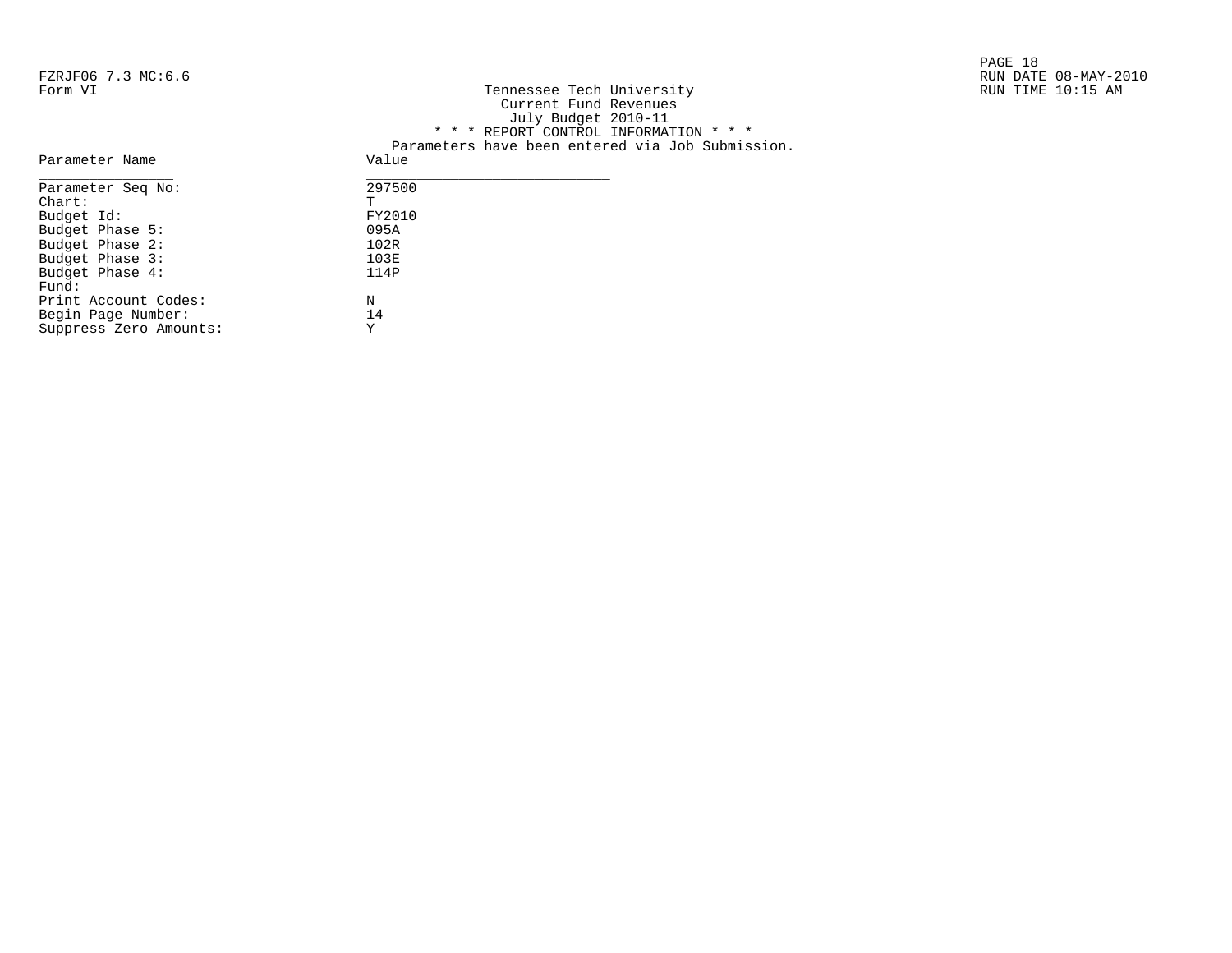|                                                                | Actual<br>$2008 - 09$ | October<br>$2009 - 10$ | Estimated<br>$2009 - 10$ | July<br>$2010 - 11$ |
|----------------------------------------------------------------|-----------------------|------------------------|--------------------------|---------------------|
| Education and General<br>Instruction (20)<br>Instruction (200) |                       |                        |                          |                     |
| Summer School (120004)                                         |                       |                        |                          |                     |
| Salaries - Academic<br>Salaries - Supporting                   | 1,581,009<br>898      | 1,509,620              | 1,509,620<br>0           | 1,509,620           |
| Salaries - Students                                            | 20,034                | 0                      | 0                        | 0<br>0              |
| Salaries - Professional                                        | 2,154                 | $\Omega$               | $\Omega$                 | $\Omega$            |
| Employee Benefits                                              | 274,503               | 281,720                | 281,720                  | 281,720             |
| Total - Summer School (120004):                                | 1,878,598             | 1,791,340              | 1,791,340                | 1,791,340           |
| Other Faculty (120025)                                         |                       |                        |                          |                     |
| Salaries - Academic                                            | 0                     | 168,000                | 143,400                  | 123,000             |
| Salaries - Supporting                                          | 1,117                 | 0                      | $\Omega$                 | $\overline{0}$      |
| Salaries - Students                                            | 2,287                 | $\Omega$               | $\Omega$                 | $\mathbf 0$         |
| Salaries - Professional                                        | 366                   | 40,820                 | $\Omega$                 | $\mathbf 0$         |
| Employee Benefits                                              | 311                   | $\Omega$               | $\Omega$                 | $\Omega$            |
| Total - Other Faculty $(120025)$ :                             | 4,081                 | 208,820                | 143,400                  | 123,000             |
| SAF Student Success Fee (121000)                               |                       |                        |                          |                     |
| Salaries - Academic                                            | 208,812               | 136,770                | 191,660                  | 136,770             |
| Salaries - Supporting                                          | 11,957                | 37,660                 | 12,970                   | 37,660              |
| Salaries - Students                                            | 27,270                | 43,500                 | 34,500                   | 43,500              |
| Salaries - Professional                                        | $\Omega$              | 18,820                 | $\Omega$                 | 18,820              |
| Employee Benefits                                              | 50,117                | 46,530                 | 59,530                   | 59,530              |
| Travel                                                         | 6,336                 | 5,000                  | 5,000                    | 5,000               |
| Operating Expenses                                             | 26,923                | 196,770                | 179,890                  | 40,520              |
| Total - SAF Student Success Fee (121000):                      | 331,415               | 485,050                | 483,550                  | 341,800             |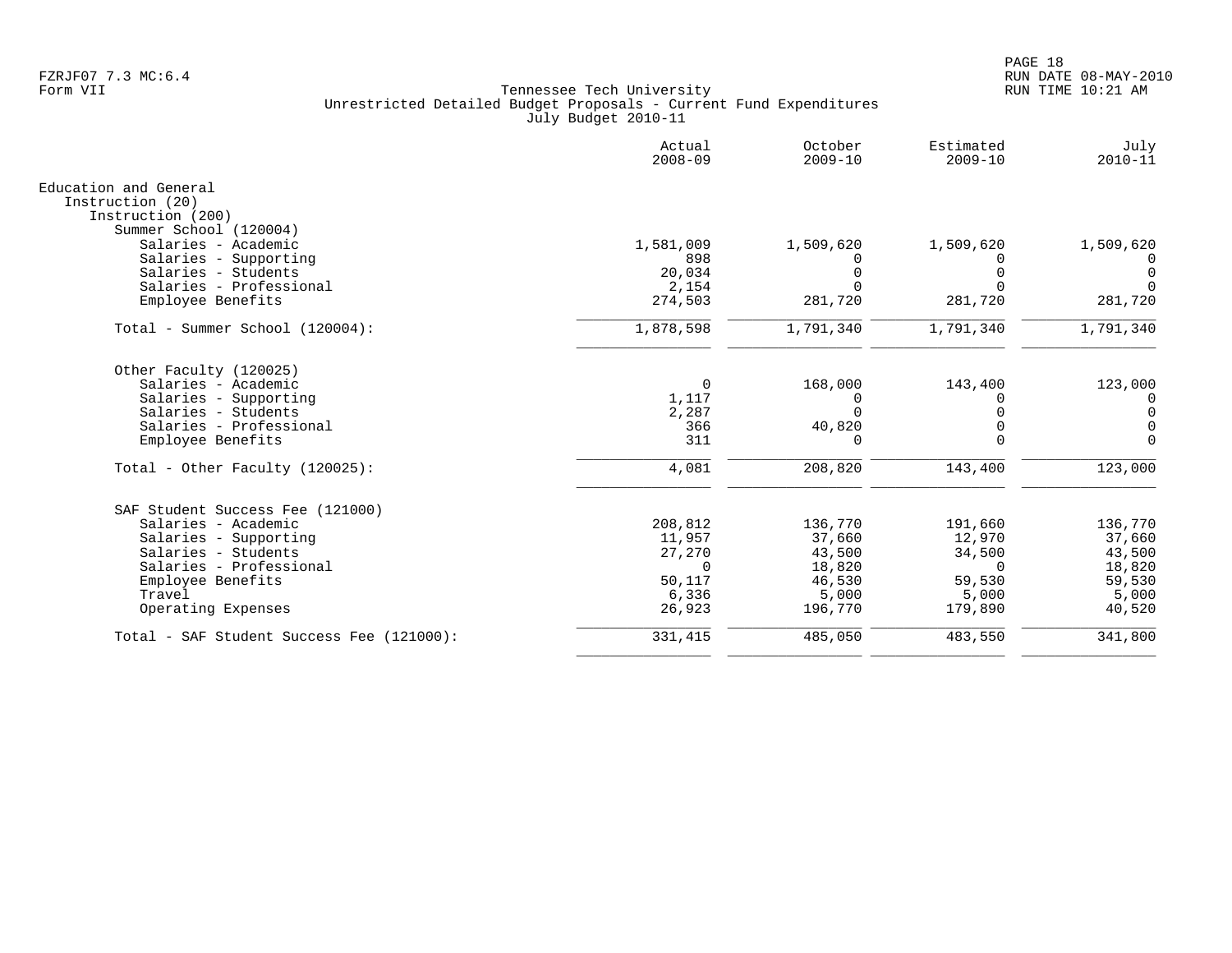|                                                      | Actual<br>$2008 - 09$ | October<br>$2009 - 10$ | Estimated<br>$2009 - 10$ | July<br>$2010 - 11$ |
|------------------------------------------------------|-----------------------|------------------------|--------------------------|---------------------|
| Instr TAF Equipment (121600)                         |                       |                        |                          |                     |
| Operating Expenses<br>Capital Outlay                 | 127,630<br>36,083     | 300,540<br>35,900      | 276,840<br>59,600        | 248,300<br>$\Omega$ |
| Total - Instr TAF Equipment (121600):                | 163,713               | 336,440                | 336,440                  | 248,300             |
| COOP Education (121801)                              |                       |                        |                          |                     |
| Salaries - Professional                              | 52,140                | 51,840                 | 51,840                   | 51,940              |
| Employee Benefits                                    | 14,582                | 18,030                 | 18,030                   | 18,030              |
| Operating Expenses                                   | 1,267                 | 1,600                  | 1,600                    | 1,600               |
| Total - COOP Education (121801):                     | 67,989                | 71,470                 | 71,470                   | 71,570              |
| Honors Program (121900)                              |                       |                        |                          |                     |
| Salaries - Academic                                  | 57,523                | 71,500                 | 51,010                   | 71,500              |
| Salaries - Supporting                                | 26,385                | 24,610                 | 26,840                   | 24,710              |
| Salaries - Students                                  | 7,080                 | 3,780                  | 4,760                    | 3,780               |
| Salaries - Professional                              | 49,280                | 55,410                 | 52,705                   | 55,510              |
| Employee Benefits                                    | 42,166                | 39,440                 | 39,440                   | 39,440              |
| Travel                                               | 1,572                 | 2,340                  | 2,464                    | 2,340               |
| Operating Expenses                                   | 10,971                | 8,570                  | 27,461                   | 2,510               |
| Total - Honors Program (121900):                     | 194,977               | 205,650                | 204,680                  | 199,790             |
| Federal College Work Study Program (122001)          |                       |                        |                          |                     |
| Salaries - Students                                  | 87,929                | 57,730                 | 57,730                   | 57,730              |
| Total - Federal College Work Study Program (122001): | 87,929                | 57,730                 | 57,730                   | 57,730              |
|                                                      |                       |                        |                          |                     |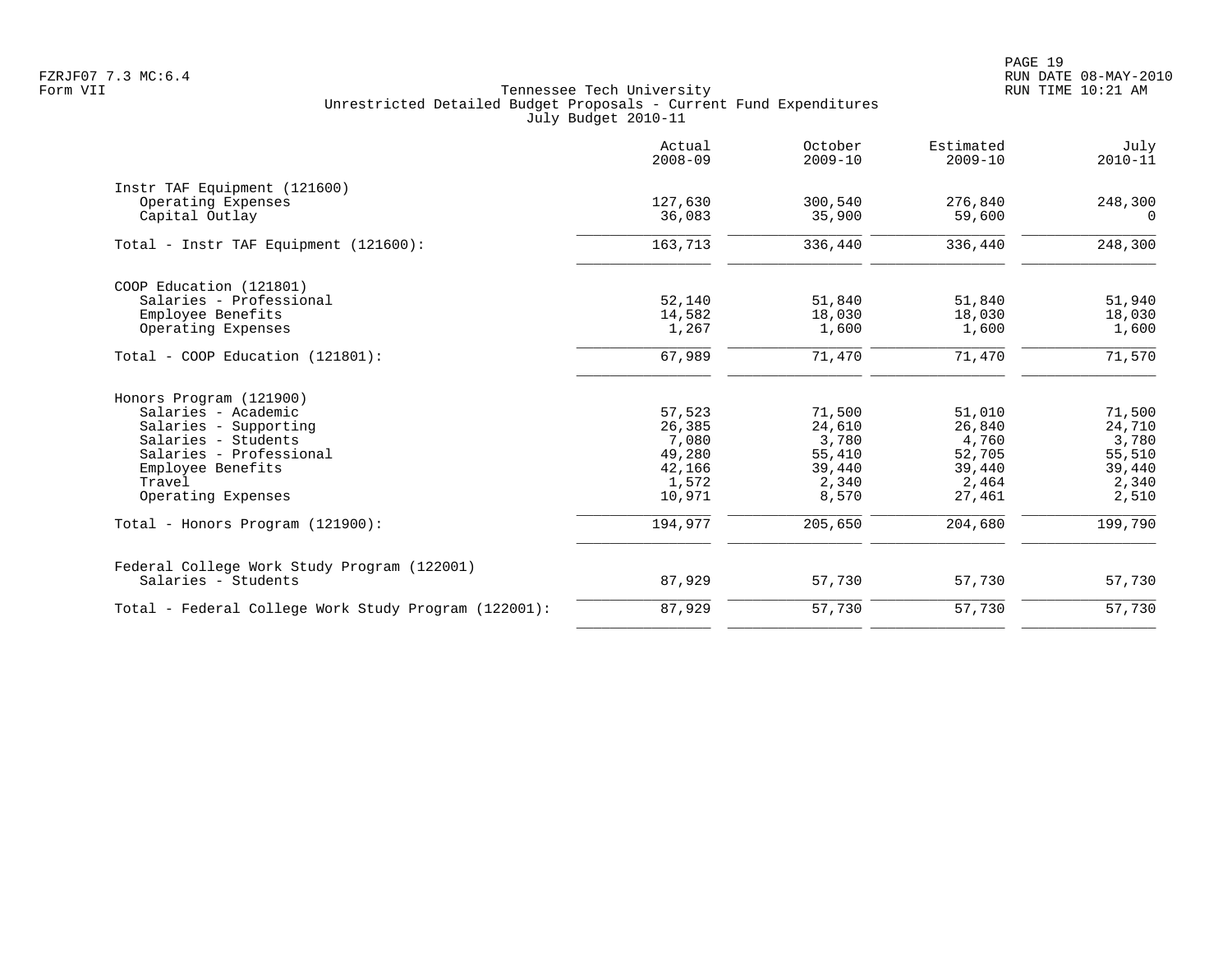|                                                 | Actual<br>$2008 - 09$ | October<br>$2009 - 10$ | Estimated<br>$2009 - 10$ | July<br>$2010 - 11$ |
|-------------------------------------------------|-----------------------|------------------------|--------------------------|---------------------|
| Military Science (125600)                       |                       |                        |                          |                     |
| Salaries - Supporting                           | 33,070                | 32,670                 | 31,770                   | 29,250              |
| Employee Benefits                               | 18,811                | 20,550                 | 20,550                   | 20,550              |
| Operating Expenses                              | 4,652                 | 5,100                  | 5,100                    | 5,100               |
| Total - Military Science (125600):              | 56,533                | 58,320                 | 57,420                   | 54,900              |
| Arts and Sci Grad Assist (130001)               |                       |                        |                          |                     |
| Operating Expenses                              | 286,187               | 313,410                | 313,410                  | 274,080             |
| Total - Arts and Sci Grad Assist (130001):      | 286,187               | 313,410                | 313,410                  | 274,080             |
| Arts Science Stimulus Funding (130019)          |                       |                        |                          |                     |
| Salaries - Academic                             | 0                     | 851,780                | 851,780                  | 338,270             |
| Employee Benefits                               | $\mathsf{O}$          | 299,970                | 249,970                  | 112,040             |
| Total - Arts Science Stimulus Funding (130019): | 0                     | 1,151,750              | 1,101,750                | 450,310             |
| Biology (131000)                                |                       |                        |                          |                     |
| Salaries - Academic                             | 1,124,196             | 606,950                | 549,150                  | 879,410             |
| Salaries - Supporting                           | 43,360                | 44,080                 | 44,080                   | 44,280              |
| Salaries - Students                             | 38,199                | 21,500                 | 46,000                   | 21,500              |
| Salaries - Professional                         | 68,330                | 68,630                 | 68,630                   | 69,030              |
| Employee Benefits                               | 414,788               | 443,267                | 443,267                  | 446,940             |
| Travel                                          | 1,833                 | 3,500                  | 100                      | $\Omega$            |
| Operating Expenses                              | 33,138                | 21,810                 | 28,220                   | 23,330              |
| $Total - Biology (131000):$                     | 1,723,844             | 1,209,737              | 1,179,447                | 1,484,490           |
|                                                 |                       |                        |                          |                     |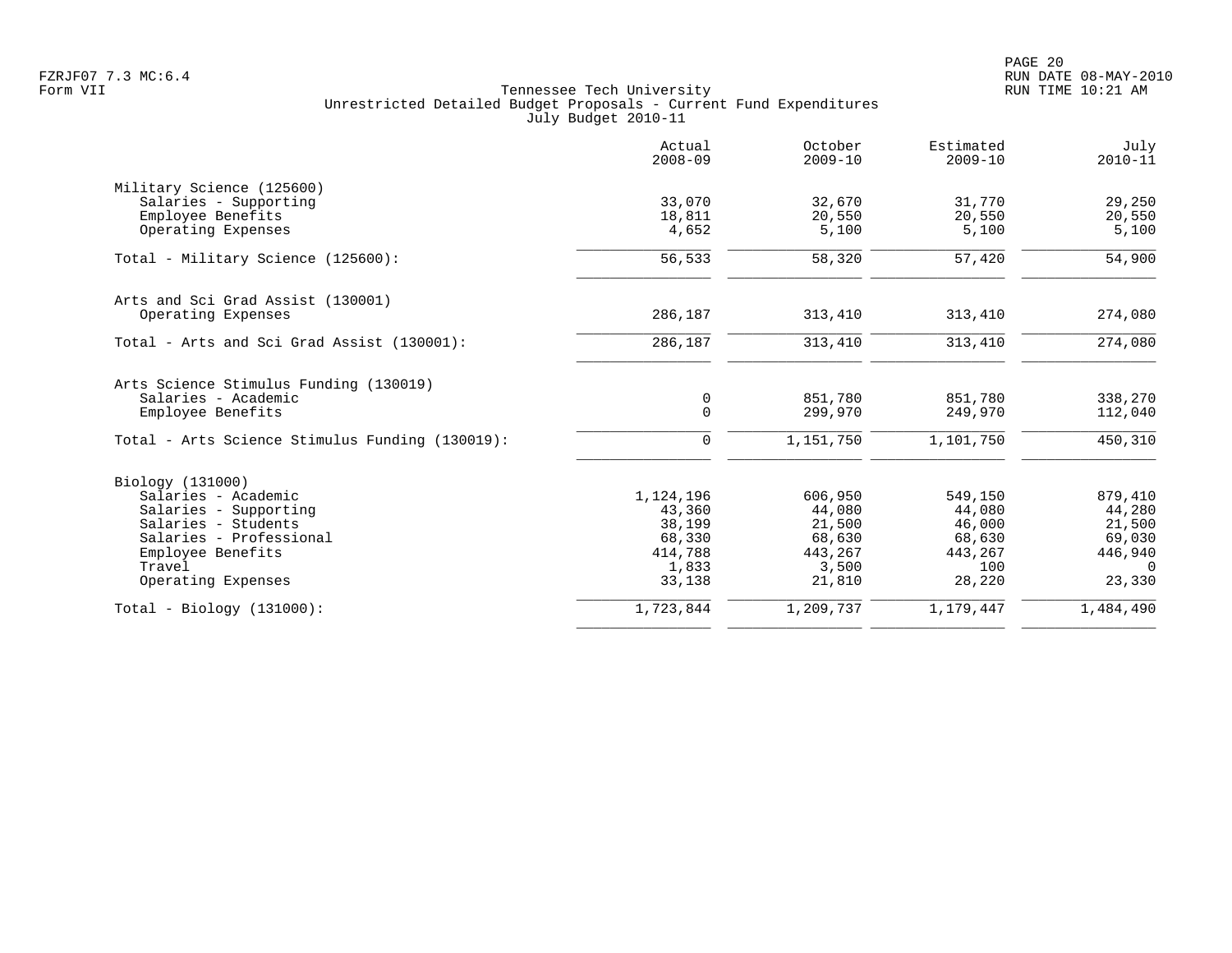PAGE 21 FZRJF07 7.3 MC:6.4 RUN DATE 08-MAY-2010

|                                       | Actual<br>$2008 - 09$ | October<br>$2009 - 10$ | Estimated<br>$2009 - 10$ | July<br>$2010 - 11$      |
|---------------------------------------|-----------------------|------------------------|--------------------------|--------------------------|
| Biology Lab Fees (131001)             |                       |                        |                          |                          |
| Travel<br>Operating Expenses          | 8,599<br>58,536       | $\Omega$<br>73,990     | 9.000<br>57,190          | $\overline{0}$<br>62,200 |
| Total - Biology Lab Fees (131001):    | 67,135                | 73,990                 | 66,190                   | 62,200                   |
| Chemistry (131500)                    |                       |                        |                          |                          |
| Salaries - Academic                   | 1,195,960             | 975,710                | 871,970                  | 1,172,170                |
| Salaries - Supporting                 | 57,850                | 55,960                 | 31,255                   | 41,710                   |
| Salaries - Students                   | 12,442                | 12,800                 | 18,800                   | 12,800                   |
| Salaries - Professional               | 35,090                | 34,790                 | 34,790                   | 34,890                   |
| Employee Benefits                     | 408,264               | 374,760                | 374,760                  | 374,760                  |
| Operating Expenses                    | 60,803                | 28,120                 | 65,784                   | 22,910                   |
| Capital Outlay                        | $\Omega$              | 25,530                 | 25,530                   | $\Omega$                 |
| Department Revenues                   | $-1,782$              | $\Omega$               | $-1,250$                 | $\Omega$                 |
| Total - Chemistry $(131500)$ :        | 1,768,627             | 1,507,670              | 1,421,639                | 1,659,240                |
| Chemistry NMR Maint (131501)          |                       |                        |                          |                          |
| Operating Expenses                    | 25,000                | 25,000                 | 25,000                   | 25,000                   |
| Total - Chemistry NMR Maint (131501): | 25,000                | 25,000                 | 25,000                   | 25,000                   |
| Chemistry Lab Fees (131502)           |                       |                        |                          |                          |
| Operating Expenses                    | 49,899                | 50,000                 | 51,900                   | 51,900                   |
| Total - Chemistry Lab Fees (131502):  | 49,899                | 50,000                 | 51,900                   | 51,900                   |
|                                       |                       |                        |                          |                          |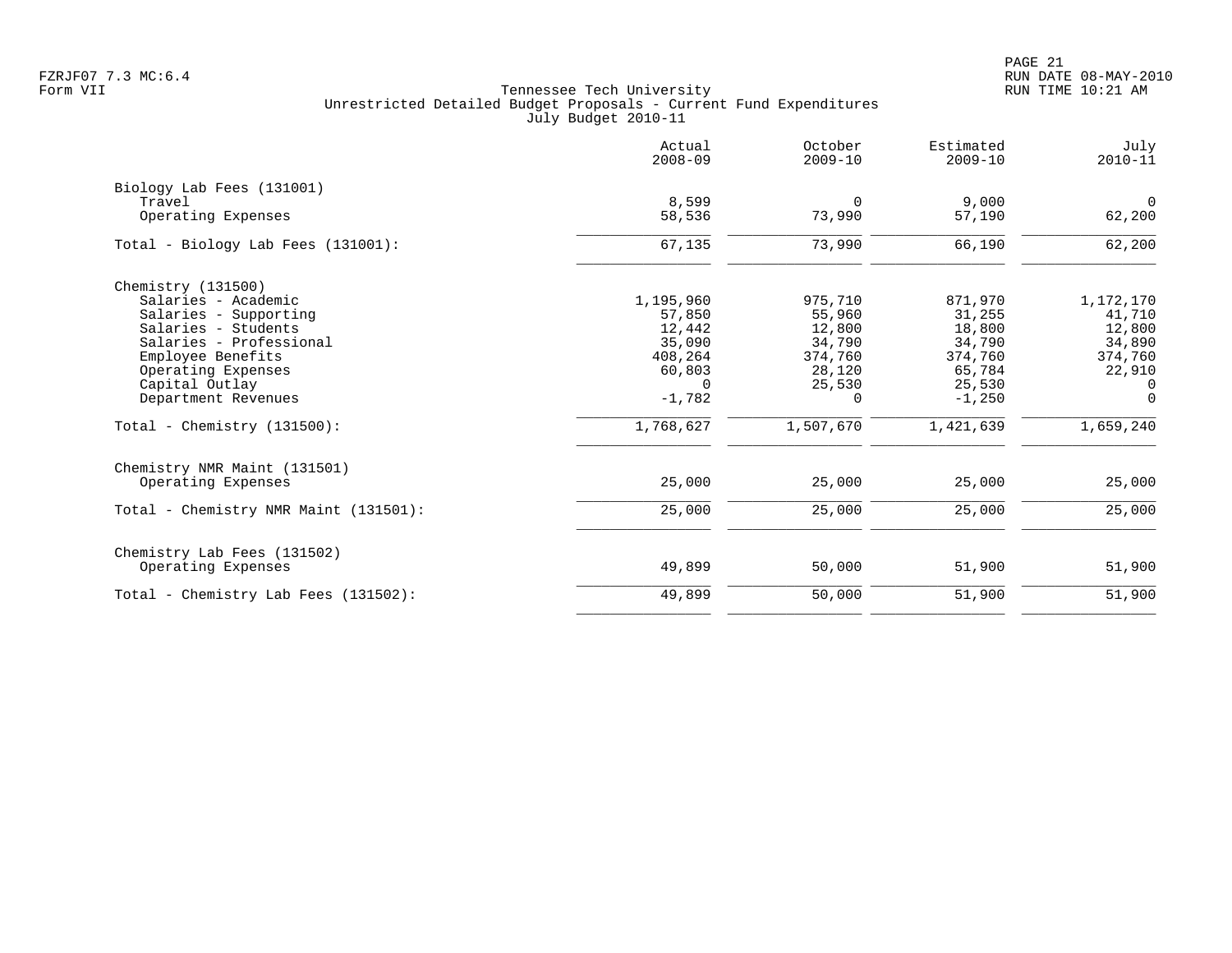|                                           | Actual<br>$2008 - 09$ | October<br>$2009 - 10$ | Estimated<br>$2009 - 10$ | July<br>$2010 - 11$ |
|-------------------------------------------|-----------------------|------------------------|--------------------------|---------------------|
| Preprof Health Services (131503)          |                       |                        |                          |                     |
| Salaries - Supporting                     | 9.041                 | 9,180                  | 9,180                    | 9,180               |
| Employee Benefits                         | 2,074                 | 2,760                  | 2,760                    | 2,760               |
| Travel                                    | 800                   | 500                    | 500                      | 500                 |
| Operating Expenses                        | 505                   | 820                    | 820                      | 820                 |
| Total - Preprof Health Services (131503): | 12,420                | 13,260                 | 13,260                   | 13,260              |
| Environmental Science (131504)            |                       |                        |                          |                     |
| Salaries - Supporting                     | $\mathbf 0$           | $\Omega$               | 3,000                    | $\mathbf 0$         |
| Salaries - Professional                   | 84,792                | 92,500                 | 107,950                  | 74,000              |
| Travel                                    | 2,181                 | 500                    | 900                      | 500                 |
| Operating Expenses                        | 14,232                | 5,770                  | 13,310                   | 5,620               |
| Total - Environmental Science (131504):   | 101,205               | 98,770                 | 125,160                  | 80,120              |
| Computer Science (132000)                 |                       |                        |                          |                     |
| Salaries - Academic                       | 730,819               | 750,160                | 669,510                  | 658,660             |
| Salaries - Supporting                     | 25,887                | 25,440                 | 25,440                   | 25,340              |
| Salaries - Students                       | 5,042                 | 7,910                  | 7,910                    | 6,000               |
| Salaries - Professional                   | 45,120                | 44,820                 | 44,820                   | 44,920              |
| Employee Benefits                         | 231,541               | 208,150                | 208,150                  | 208,150             |
| Travel                                    | 2,318                 | 2,280                  | 6,930                    | $\Omega$            |
| Operating Expenses                        | 26,337                | 14,420                 | 16,990                   | 15,150              |
| Total - Computer Science (132000):        | 1,067,064             | 1,053,180              | 979,750                  | 958,220             |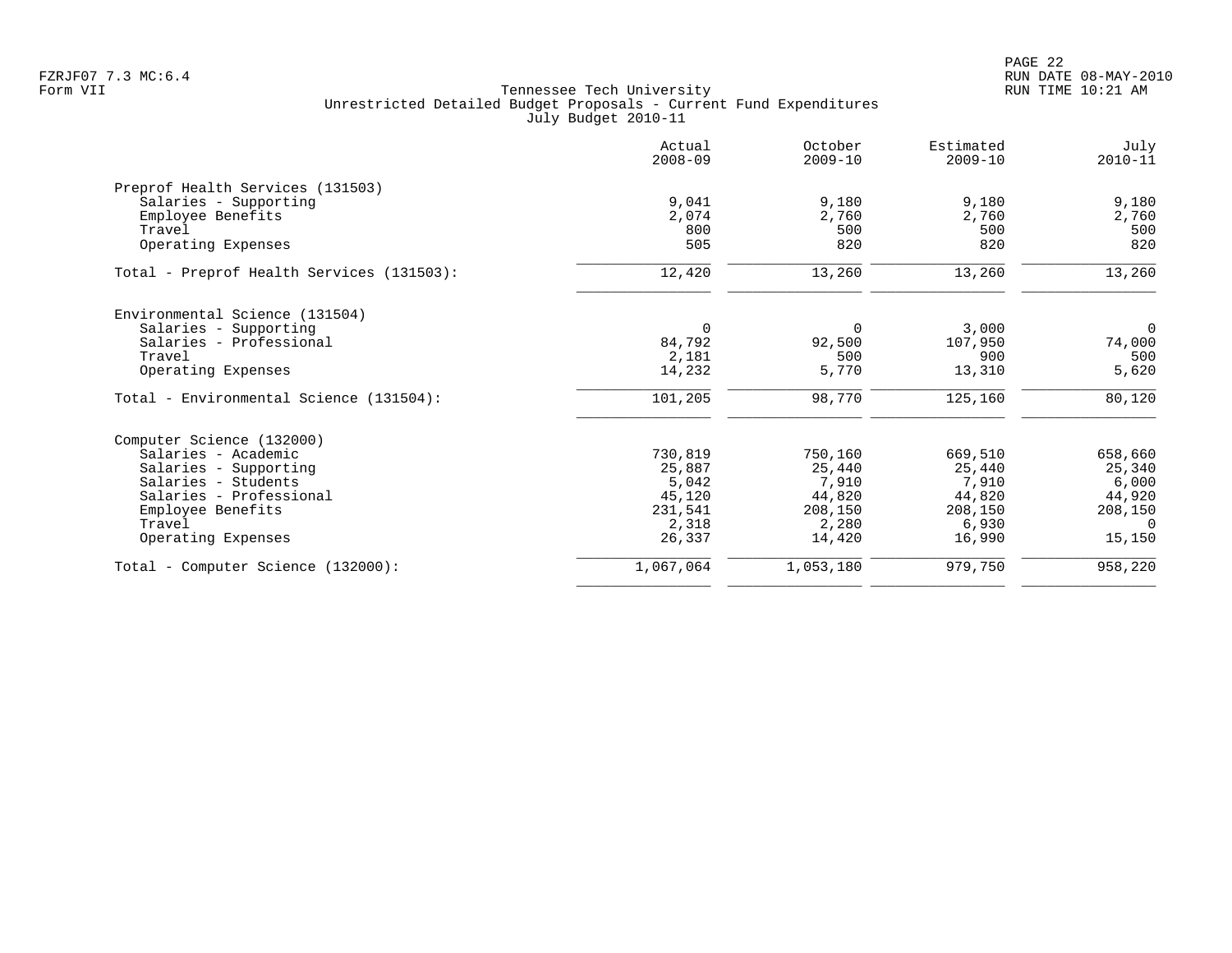|                                              | Actual<br>$2008 - 09$ | October<br>$2009 - 10$ | Estimated<br>$2009 - 10$ | July<br>$2010 - 11$ |
|----------------------------------------------|-----------------------|------------------------|--------------------------|---------------------|
| Earth Sciences (132500)                      |                       |                        |                          |                     |
| Salaries - Academic                          | 460,829               | 473,390                | 485,190                  | 463,070             |
| Salaries - Supporting                        | 22,297                | 21,700                 | 21,700                   | 21,800              |
| Salaries - Students                          | 6,355                 | 5,300                  | 6,800                    | 5,300               |
| Employee Benefits                            | 182,201               | 184,185                | 184,185                  | 186,440             |
| Travel                                       | 510                   | 2,500                  | 3,208                    | $\Omega$            |
| Operating Expenses                           | 23,914                | 17,340                 | 16,632                   | 13,220              |
| Total - Earth Sciences (132500):             | 696,106               | 704,415                | 717,715                  | 689,830             |
| Earth Sciences Lab Fees (132501)             |                       |                        |                          |                     |
| Travel                                       | 2,834                 | $\Omega$               | $\Omega$                 | $\Omega$            |
| Operating Expenses                           | 10,562                | 14,500                 | 14,500                   | 14,500              |
| Total - Earth Sciences Lab Fees (132501):    | 13,396                | 14,500                 | 14,500                   | 14,500              |
| English and Communications (133000)          |                       |                        |                          |                     |
| Salaries - Academic                          | 1,944,304             | 1,947,660              | 1,987,020                | 1,893,760           |
| Salaries - Supporting                        | 42,020                | 42,020                 | 42,020                   | 42,220              |
| Salaries - Students                          | 1,676                 | 400                    | 1,400                    | $\Omega$            |
| Employee Benefits                            | 602,840               | 583,900                | 583,900                  | 583,900             |
| Travel                                       | 523                   | $\Omega$               | 900                      | $\Omega$            |
| Operating Expenses                           | 48,460                | 32,720                 | 31,720                   | 31,170              |
| Capital Outlay                               | 83                    | <sup>0</sup>           | $\Omega$                 | $\Omega$            |
| Total - English and Communications (133000): | 2,639,906             | 2,606,700              | 2,646,960                | 2,551,050           |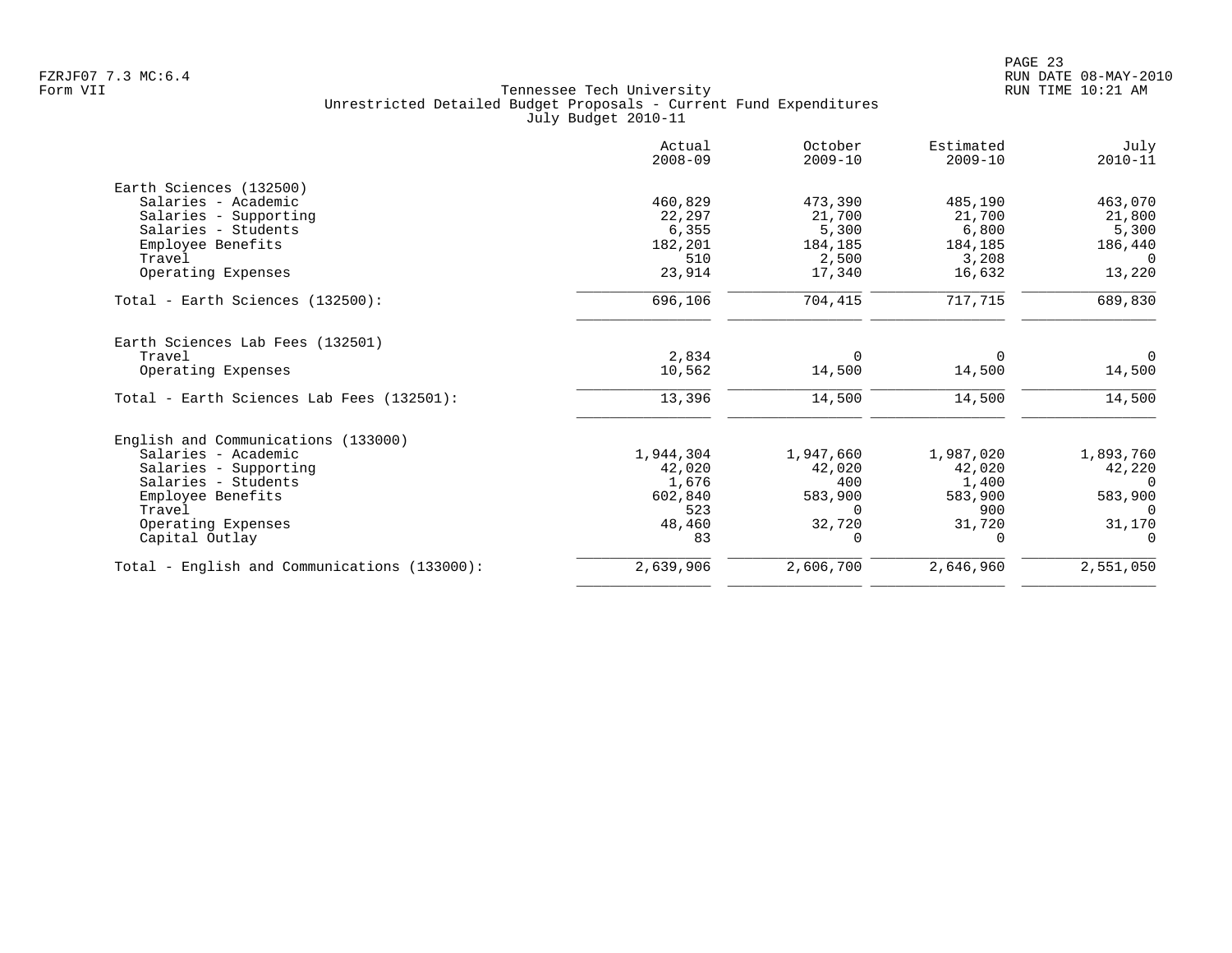|                                              | Actual<br>$2008 - 09$ | October<br>$2009 - 10$ | Estimated<br>$2009 - 10$ | July<br>$2010 - 11$ |
|----------------------------------------------|-----------------------|------------------------|--------------------------|---------------------|
| Speech (133001)<br>Travel                    | 9,528                 | 10,000                 | 13,750                   | 10,000              |
| Operating Expenses                           | 473                   | 0                      | 0                        | 0                   |
| Total - Speech $(133001)$ :                  | 10,001                | 10,000                 | 13,750                   | 10,000              |
| Debate Scholarship (133002)                  |                       |                        |                          |                     |
| Operating Expenses                           | 12,085                | 6,330                  | 6,330                    | $\overline{0}$      |
| Total - Debate Scholarship (133002):         | 12,085                | 6,330                  | 6,330                    | $\mathsf{O}$        |
| Journalism (133003)                          |                       |                        |                          |                     |
| Operating Expenses                           | 1,066                 | 1,030                  | 1,030                    | 1,030               |
| Total - Journalism $(133003)$ :              | 1,066                 | 1,030                  | 1,030                    | 1,030               |
| Theatre (133004)                             |                       |                        |                          |                     |
| Operating Expenses                           | 4,402                 | 500                    | 5,186                    | 500                 |
| Total - Theatre $(133004)$ :                 | 4,402                 | 500                    | 5,186                    | 500                 |
| Foreign Languages (133500)                   |                       |                        |                          |                     |
| Salaries - Academic                          | 430,263               | 352,780                | 431,320                  | 404,280             |
| Salaries - Supporting<br>Salaries - Students | 22,560                | 22,260                 | 22,260<br>3,120          | 22,360              |
| Employee Benefits                            | 2,594<br>135,591      | 5,220<br>97,810        | 97,810                   | 5,220<br>97,810     |
| Operating Expenses                           | 10,673                | 29,840                 | 31,940                   | 7,600               |
| Total - Foreign Languages (133500):          | 601,681               | 507,910                | 586,450                  | 537,270             |
|                                              |                       |                        |                          |                     |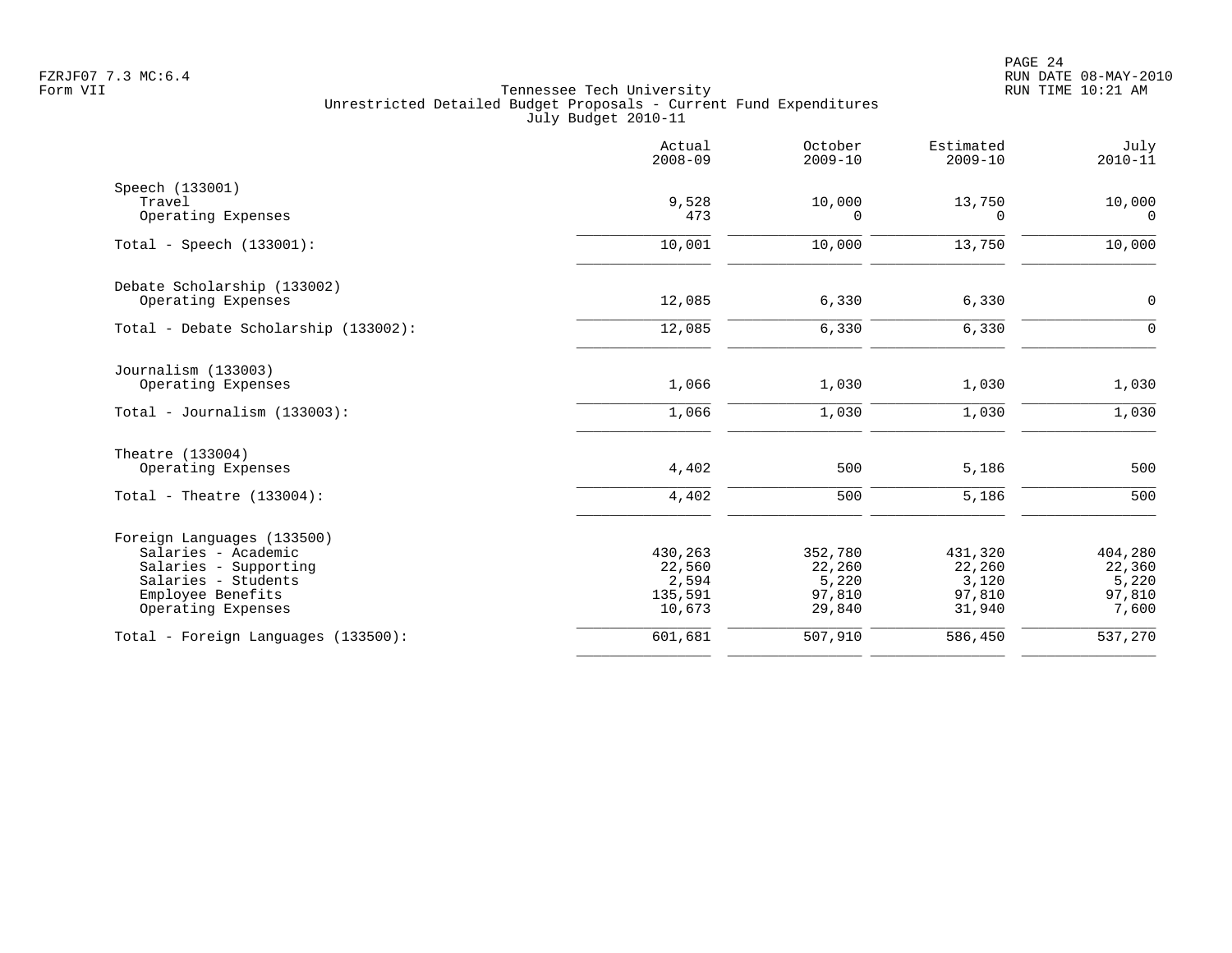| 616,956<br>21,710<br>218,570<br>$\Omega$<br>23,084<br>880,320 | 701,602<br>21,810<br>218,570<br>$\Omega$<br>10,190<br>952,172 |
|---------------------------------------------------------------|---------------------------------------------------------------|
|                                                               |                                                               |
|                                                               |                                                               |
|                                                               |                                                               |
|                                                               |                                                               |
|                                                               |                                                               |
|                                                               |                                                               |
|                                                               |                                                               |
|                                                               |                                                               |
| 1,266,430                                                     | 1,212,480                                                     |
| 46,860                                                        | 47,060                                                        |
| 4,670                                                         | 870                                                           |
| 447,660                                                       | 447,660                                                       |
| 6,000                                                         | $\Omega$                                                      |
| 17,840                                                        | 21,640                                                        |
| 1,789,460                                                     | 1,729,710                                                     |
|                                                               |                                                               |
|                                                               | 485,700                                                       |
|                                                               | 62,080                                                        |
| 12,640                                                        | 12,640                                                        |
| 173,840                                                       | 173,770                                                       |
| 10,950                                                        | 10,530                                                        |
|                                                               | 744,720                                                       |
|                                                               | 479,060<br>73,005<br>749,495                                  |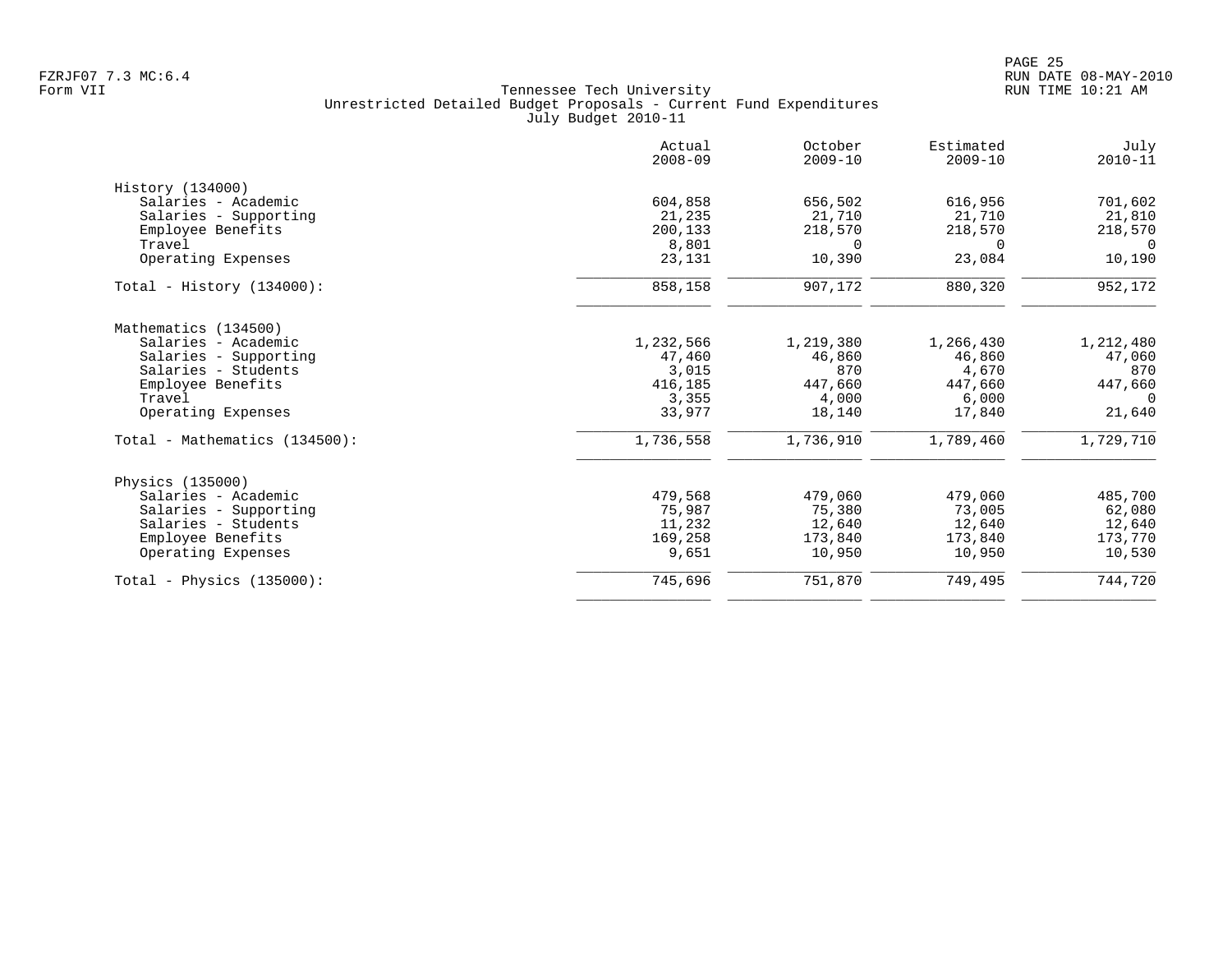| 19,500<br>19,500<br>858,140<br>27,500<br>285,700 |
|--------------------------------------------------|
|                                                  |
|                                                  |
|                                                  |
|                                                  |
|                                                  |
|                                                  |
|                                                  |
| $\Omega$                                         |
| 14,190                                           |
| 1,185,530                                        |
|                                                  |
| 25,290                                           |
| 1,800                                            |
| 67,410                                           |
| 35,250                                           |
| 2,930                                            |
| 132,680                                          |
|                                                  |
| 9,450                                            |
| 9,450                                            |
|                                                  |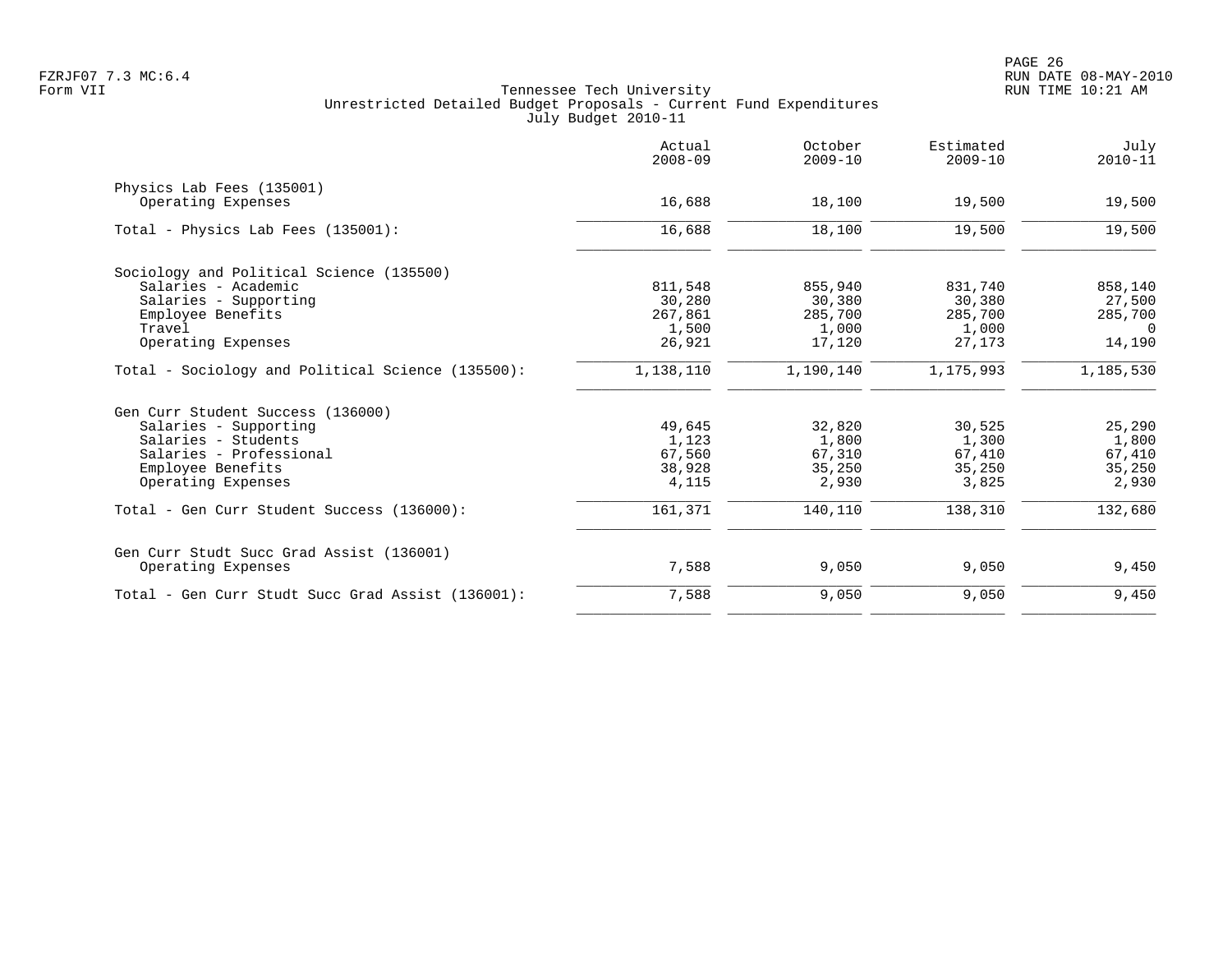|                                                       | Actual<br>$2008 - 09$ | October<br>$2009 - 10$ | Estimated<br>$2009 - 10$ | July<br>$2010 - 11$ |
|-------------------------------------------------------|-----------------------|------------------------|--------------------------|---------------------|
| SACF Engineering Spec Acad Crs Fees (137001)          |                       |                        |                          |                     |
| Salaries - Administrative                             | $\overline{0}$        | $\Omega$               | 5,000                    | $\mathbf 0$         |
| Salaries - Academic                                   | 21,841                | 90,000                 | 247,500                  | 90,000              |
| Salaries - Students                                   | 28,307                | $\Omega$               | $\mathbf 0$              | $\Omega$            |
| Employee Benefits                                     | 4,998                 | 23,530                 | 63,530                   | 23,530              |
| Travel                                                | 17,448                | $\Omega$               | $\Omega$<br>636,420      | $\Omega$            |
| Operating Expenses                                    | 32,190<br>17,476      | 830,920                | 1,060                    | 351,470             |
| Capital Outlay                                        |                       | 1,060                  |                          | $\mathbf 0$         |
| Total - SACF Engineering Spec Acad Crs Fees (137001): | 122,260               | 945,510                | 953,510                  | 465,000             |
| Engineering Stimulus Funding (137019)                 |                       |                        |                          |                     |
| Salaries - Administrative                             | $\mathbf 0$           | 40,000                 | 40,000                   | 40,000              |
| Salaries - Academic                                   | $\mathbf 0$           | 961,170                | 960,582                  | 684,130             |
| Employee Benefits                                     | $\Omega$              | 350,850                | 260,850                  | 251,920             |
| Total - Engineering Stimulus Funding (137019):        | $\Omega$              | 1,352,020              | 1,261,432                | 976,050             |
| Engineering MOE Funding (137020)                      |                       |                        |                          |                     |
| Salaries - Academic                                   | $\mathsf{O}$          | 0                      | 0                        | 8,800               |
| Total - Engineering MOE Funding (137020):             | $\mathbf 0$           | $\mathbf 0$            | $\mathbf 0$              | 8,800               |
| Basic Engineering (137200)                            |                       |                        |                          |                     |
| Salaries - Academic                                   | 342,993               | 144,940                | 108,496                  | 282,680             |
| Salaries - Supporting                                 | 36,560                | 36,160                 | 36,160                   | 36,160              |
| Salaries - Students                                   | 6,006                 | $\Omega$               | $\Omega$                 | $\Omega$            |
| Employee Benefits                                     | 136,921               | 142,120                | 142,120                  | 142,120             |
| Travel                                                | 1,736                 | $\Omega$               | 5,724                    | $\Omega$            |
| Operating Expenses                                    | 34,056                | 12,190                 | 10,780                   | 11,020              |
| Capital Outlay                                        | $\cap$                | 23,000                 | 23,000                   | $\Omega$            |
| Total - Basic Engineering (137200):                   | 558,272               | 358,410                | 326,280                  | 471,980             |
|                                                       |                       |                        |                          |                     |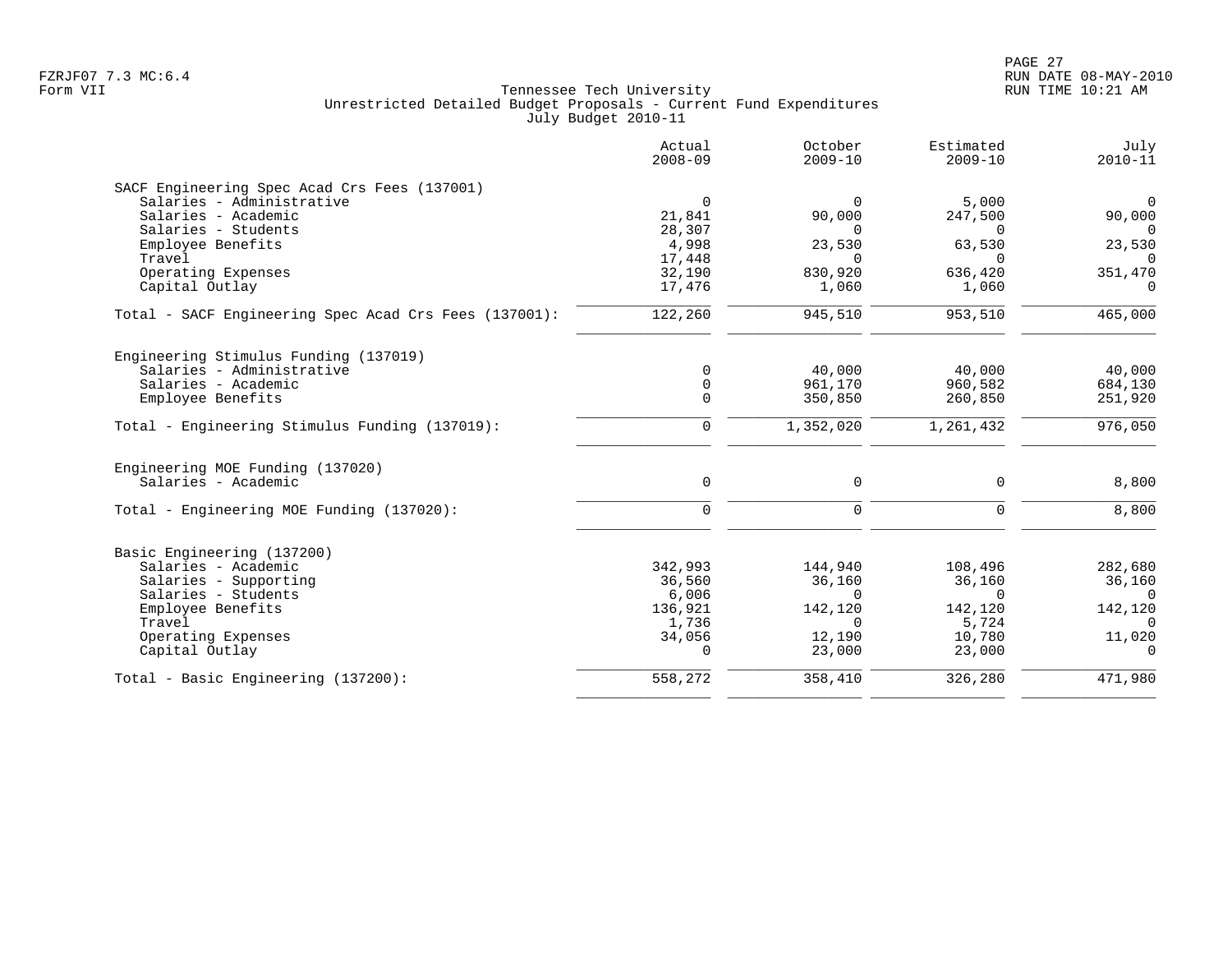PAGE 28 FZRJF07 7.3 MC:6.4 RUN DATE 08-MAY-2010

|                                                                                                                                                                                                     | Actual<br>$2008 - 09$                                               | October<br>$2009 - 10$                                                    | Estimated<br>$2009 - 10$                                                  | July<br>$2010 - 11$                                                      |
|-----------------------------------------------------------------------------------------------------------------------------------------------------------------------------------------------------|---------------------------------------------------------------------|---------------------------------------------------------------------------|---------------------------------------------------------------------------|--------------------------------------------------------------------------|
| Basic Engr Manuals Transfer In (137202)<br>Operating Expenses                                                                                                                                       | 20                                                                  | $\mathbf 0$                                                               | $\mathbf 0$                                                               | $\mathbf 0$                                                              |
| Total - Basic Engr Manuals Transfer In (137202):                                                                                                                                                    | 20                                                                  | $\Omega$                                                                  | $\Omega$                                                                  | $\Omega$                                                                 |
| Basic Engr Lab Fees (137203)<br>Operating Expenses                                                                                                                                                  | 15,230                                                              | 15,830                                                                    | 15,130                                                                    | 15,130                                                                   |
| Total - Basic Engr Lab Fees (137203):                                                                                                                                                               | 15,230                                                              | 15,830                                                                    | 15,130                                                                    | 15,130                                                                   |
| Chemical Engineering (137400)<br>Salaries - Academic<br>Salaries - Supporting<br>Salaries - Students<br>Employee Benefits<br>Travel<br>Operating Expenses<br>Total - Chemical Engineering (137400): | 486,365<br>65,721<br>1,100<br>164,155<br>2,708<br>18,044<br>738,093 | 486,550<br>61,910<br>$\Omega$<br>167,910<br>$\Omega$<br>13,470<br>729,840 | 447,211<br>64,260<br>$\Omega$<br>167,910<br>$\Omega$<br>18,554<br>697,935 | 478,570<br>62,110<br>$\Omega$<br>167,910<br>$\Omega$<br>9,620<br>718,210 |
| Chemical Engr Grad Assistant (137401)<br>Operating Expenses<br>Total - Chemical Engr Grad Assistant (137401):                                                                                       | 11,650<br>11,650                                                    | 6,870<br>6,870                                                            | 12,339<br>12,339                                                          | 7,170<br>7,170                                                           |
| Chemical Engr Lab Fees (137402)<br>Operating Expenses                                                                                                                                               | 3,655                                                               | 2,720                                                                     | 2,920                                                                     | 2,920                                                                    |
| Total - Chemical Engr Lab Fees (137402):                                                                                                                                                            | 3,655                                                               | 2,720                                                                     | 2,920                                                                     | 2,920                                                                    |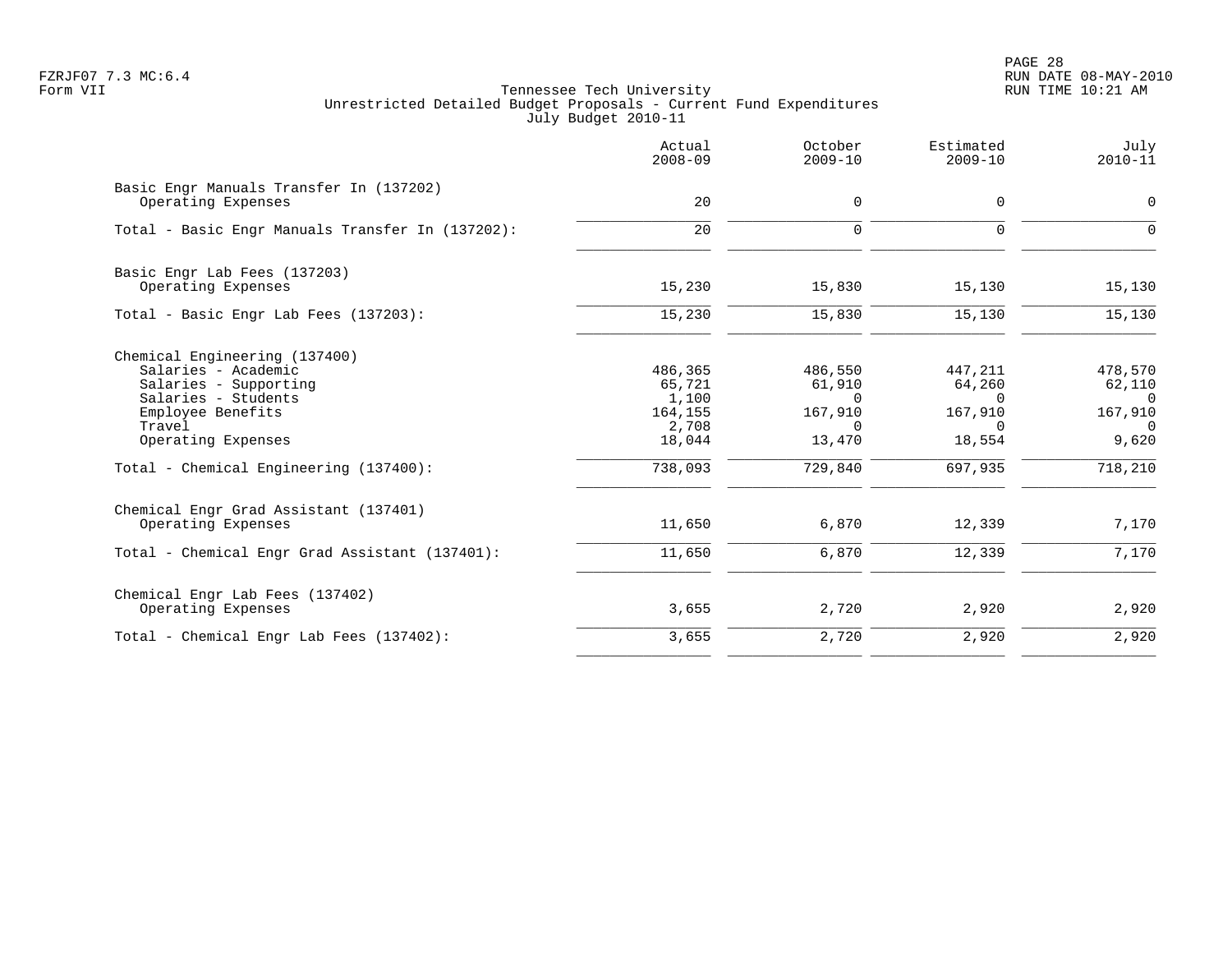|                                                       | Actual<br>$2008 - 09$ | October<br>$2009 - 10$ | Estimated<br>$2009 - 10$ | July<br>$2010 - 11$ |
|-------------------------------------------------------|-----------------------|------------------------|--------------------------|---------------------|
| Civil and Environmental Engineering (137600)          |                       |                        |                          |                     |
| Salaries - Academic                                   | 986,735               | 993,210                | 913,326                  | 1,058,970           |
| Salaries - Supporting                                 | 91,929                | 90,950                 | 87,089                   | 88,620              |
| Employee Benefits                                     | 346,938               | 359,340                | 359,340                  | 359,340             |
| Travel                                                | 12,504                | 2,000                  | 11,697                   | $\overline{0}$      |
| Operating Expenses                                    | 55,889                | 18,050                 | 31,094                   | 18,050              |
| Total - Civil and Environmental Engineering (137600): | 1,493,995             | 1,463,550              | 1,402,546                | 1,524,980           |
| Civil and Envir Grad Assistant (137601)               |                       |                        |                          |                     |
| Operating Expenses                                    | 20,952                | 20,620                 | 27,520                   | 21,520              |
| Total - Civil and Envir Grad Assistant (137601):      | 20,952                | 20,620                 | 27,520                   | 21,520              |
| Civil and Envir Lab Fees (137602)                     |                       |                        |                          |                     |
| Operating Expenses                                    | 6,280                 | 5,370                  | 5,070                    | 5,070               |
| Total - Civil and Envir Lab Fees (137602):            | 6,280                 | 5,370                  | 5,070                    | 5,070               |
| Elect and Comptr Engr Office (137800)                 |                       |                        |                          |                     |
| Salaries - Academic                                   | 1,285,774             | 925,250                | 915,977                  | 1,095,940           |
| Salaries - Supporting                                 | 91,481                | 91,840                 | 89,175                   | 92,440              |
| Salaries - Students                                   | 4,240                 | $\Omega$               | $\Omega$                 | $\Omega$            |
| Salaries - Professional                               | 49,830                | 49,530                 | 49,530                   | 49,630              |
| Employee Benefits                                     | 454,305               | 489,420                | 489,420                  | 489,420             |
| Travel                                                | 2,150                 | 990                    | 1,379                    | 990                 |
| Operating Expenses                                    | 33,953                | 46,510                 | 80,588                   | 18,530              |
| Total - Elect and Comptr Engr Office (137800):        | 1,921,733             | 1,603,540              | 1,626,069                | 1,746,950           |
|                                                       |                       |                        |                          |                     |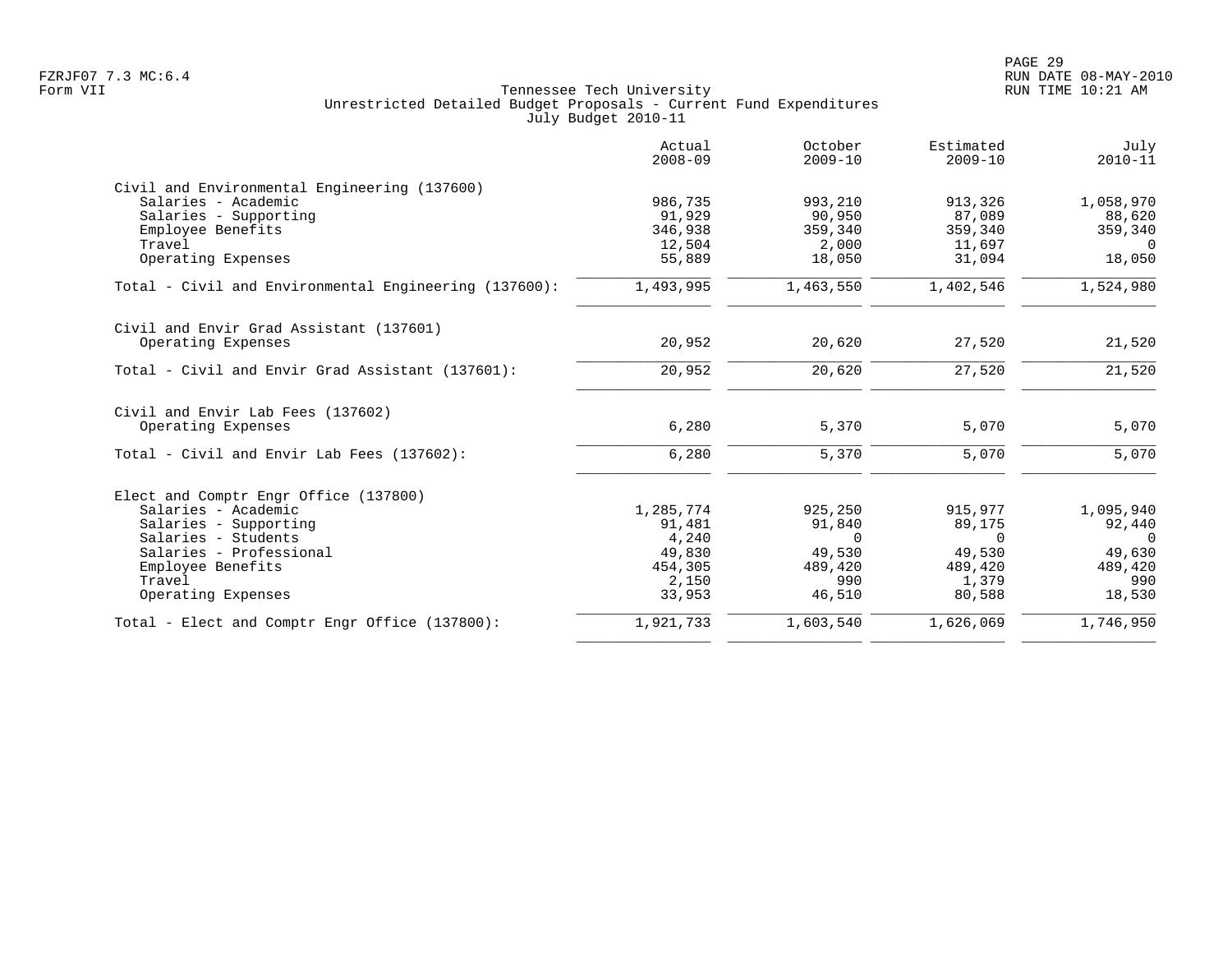PAGE 30 FZRJF07 7.3 MC:6.4 RUN DATE 08-MAY-2010

|                                                                | Actual<br>$2008 - 09$ | October<br>$2009 - 10$ | Estimated<br>$2009 - 10$ | July<br>$2010 - 11$ |
|----------------------------------------------------------------|-----------------------|------------------------|--------------------------|---------------------|
| Elect and Comp Engr Grad Assist (137801)<br>Operating Expenses | 54,456                | 27,490                 | 55,242                   | 28,690              |
| Total - Elect and Comp Engr Grad Assist (137801):              | 54,456                | 27,490                 | 55,242                   | 28,690              |
| Elect and Comp Lab Fees (137802)                               |                       |                        |                          |                     |
| Operating Expenses                                             | 6,979                 | 8,220                  | 8,220                    | 8,220               |
| Total - Elect and Comp Lab Fees (137802):                      | 6,979                 | 8,220                  | 8,220                    | 8,220               |
| Industrial and Systems Engineering (138000)                    |                       |                        |                          |                     |
| Salaries - Academic                                            | 401,183               | 105,050                | 112,550                  | $\Omega$            |
| Salaries - Supporting                                          | 31,680                | 31,480                 | 31,480                   | 31,380              |
| Salaries - Students<br>Employee Benefits                       | 1,359<br>130,306      | $\Omega$<br>125,210    | $\Omega$<br>125,210      | 0<br>$\mathbf 0$    |
| Travel                                                         | 2,563                 | $\Omega$               | $\Omega$                 | $\Omega$            |
| Operating Expenses                                             | 8,038                 | 8,320                  | 8,908                    | $\Omega$            |
| Total - Industrial and Systems Engineering (138000):           | 575,129               | 270,060                | 278,148                  | 31,380              |
| Indust and Syst Engr Lab Fees (138002)                         |                       |                        |                          |                     |
| Travel                                                         | $\Omega$              | 0                      | 400                      | 0                   |
| Operating Expenses                                             | 1,012                 | 1,110                  | 510                      | $\Omega$            |
| Total - Indust and Syst Engr Lab Fees (138002):                | 1,012                 | 1,110                  | 910                      | $\Omega$            |
|                                                                |                       |                        |                          |                     |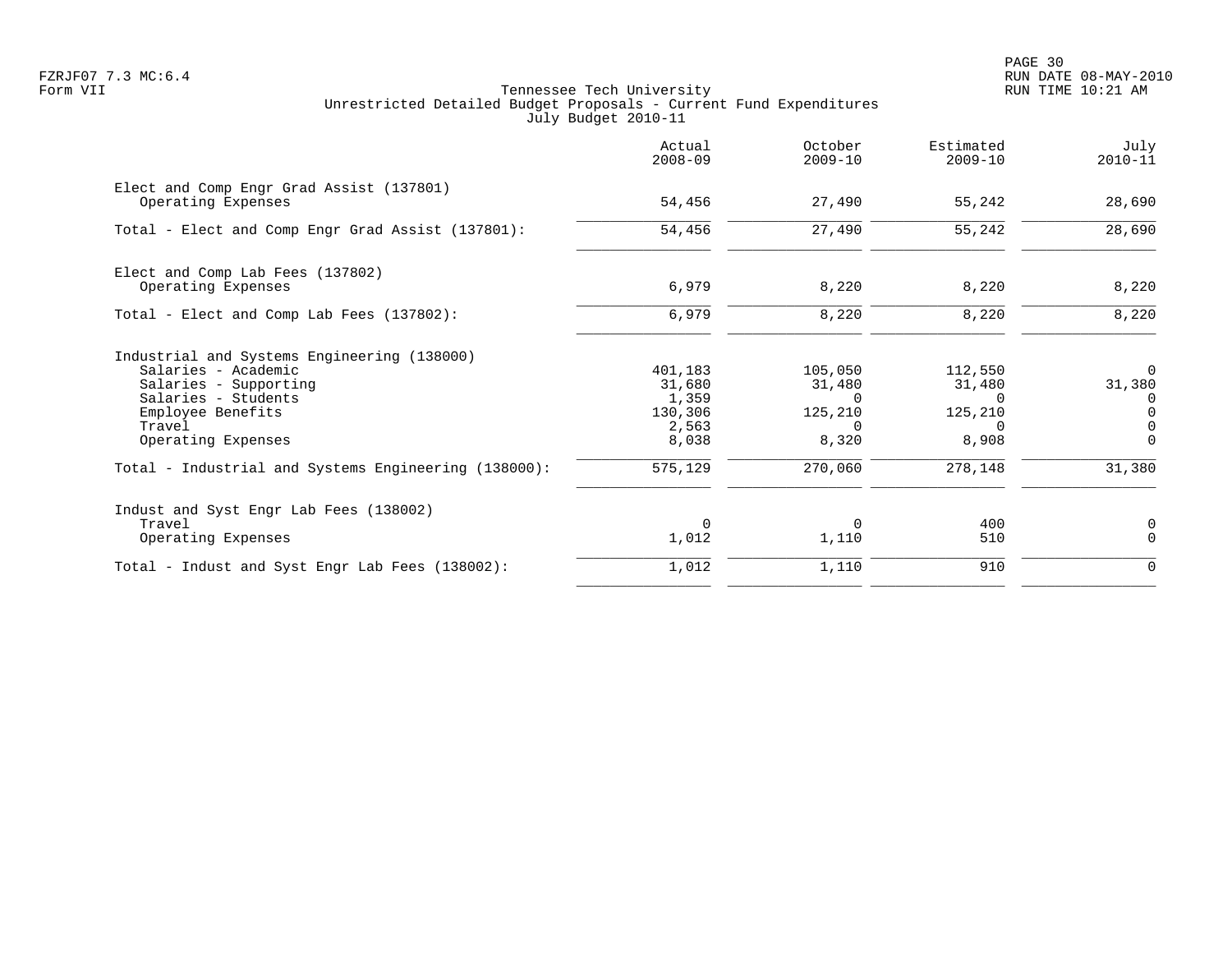| Actual<br>$2008 - 09$ | October<br>$2009 - 10$            | Estimated<br>$2009 - 10$ | July<br>$2010 - 11$ |
|-----------------------|-----------------------------------|--------------------------|---------------------|
|                       |                                   |                          |                     |
| 348,738               | 357,540                           | 354,025                  | 357,940             |
| 66,700                | 66,100                            | 66,100                   | 66,300              |
| 145,768               | 136,120                           | 136,030                  | 136,120             |
| 523                   | $\Omega$                          | $\Omega$                 | $\Omega$            |
| 15,613                | 10,730                            | 11,745                   | 10,730              |
| 2,500                 | 0                                 | 10,000                   | $\Omega$            |
| 579,842               | 570,490                           | 577,900                  | 571,090             |
|                       |                                   |                          |                     |
| $-162$                | $\Omega$                          | $\Omega$                 | $\mathbf 0$         |
| 8,918                 | 8,500                             | 9,200                    | 9,200               |
| 8,756                 | 8,500                             | 9,200                    | 9,200               |
|                       |                                   |                          |                     |
|                       |                                   |                          | 1,444,180           |
|                       |                                   |                          | 91,100              |
| 2,823                 | $\Omega$                          | $\Omega$                 | $\Omega$            |
| 84,970                | 85,810                            | 84,570                   | 84,770              |
| 512,376               | 531,740                           | 529,897                  | 531,740             |
| 17,773                | $\Omega$                          | 2,311                    | $\Omega$            |
| 79,477                | 29,800                            | 89,165                   | 24,140              |
| 5,846                 | $\Omega$                          | $\Omega$                 |                     |
|                       | 2,201,200                         | 2,190,085                | 2,175,930           |
|                       | 1,441,841<br>107,818<br>2,252,924 | 1,440,340<br>113,510     | 1,408,214<br>75,928 |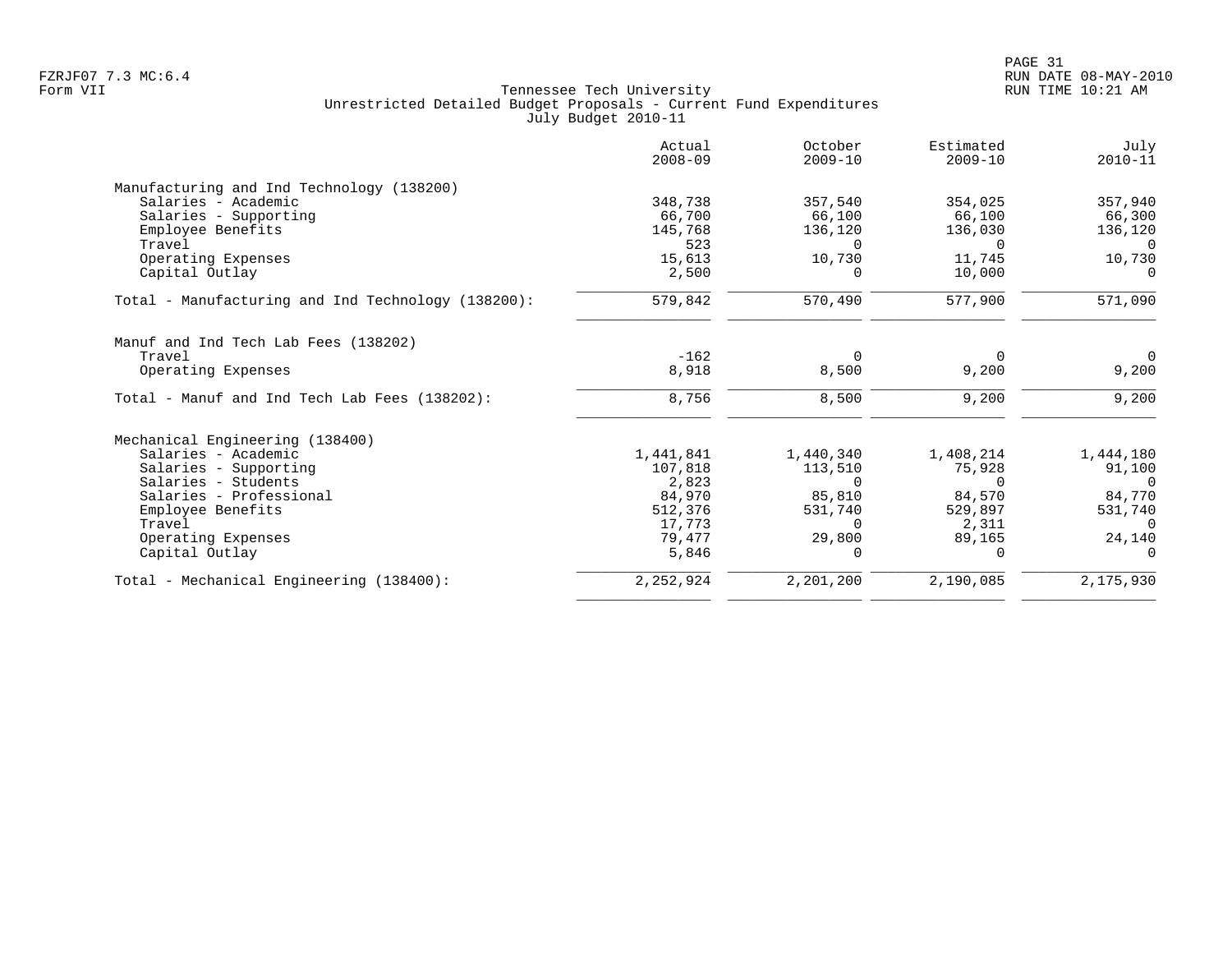PAGE 32 FZRJF07 7.3 MC:6.4 RUN DATE 08-MAY-2010

|                                                         | Actual<br>$2008 - 09$ | October<br>$2009 - 10$ | Estimated<br>$2009 - 10$ | July<br>$2010 - 11$ |
|---------------------------------------------------------|-----------------------|------------------------|--------------------------|---------------------|
| Mech Engr Grad Assistant (138401)<br>Operating Expenses | 30,613                | 27,490                 | 27,490                   | 28,690              |
|                                                         |                       |                        |                          |                     |
| Total - Mech Engr Grad Assistant (138401):              | 30,613                | 27,490                 | 27,490                   | 28,690              |
| Mech Engr Lab Fees (138402)                             |                       |                        |                          |                     |
| Operating Expenses                                      | 7,073                 | 5,820                  | 5,620                    | 5,620               |
| Total - Mech Engr Lab Fees (138402):                    | 7,073                 | 5,820                  | 5,620                    | 5,620               |
| SACF Business Spec Acad Course Fee (140002)             |                       |                        |                          |                     |
| Salaries - Administrative                               | $\Omega$              |                        | 5,000                    | 0                   |
| Salaries - Academic                                     | 25,092                |                        | 26,370                   | $\overline{0}$      |
| Salaries - Supporting                                   | 275                   |                        | 960                      | $\mathsf 0$         |
| Salaries - Students                                     | 2,514                 |                        | 11,350                   | $\overline{0}$      |
| Salaries - Professional                                 | $\Omega$              | $\Omega$               | 720                      | $\Omega$            |
| Employee Benefits                                       | 4,535                 | 7,190                  | 7,190                    | 7,190               |
| Travel                                                  | 12,557                | 10,000                 | 15,000                   | $\Omega$            |
| Operating Expenses                                      | 44,442                | 425,541                | 313,141                  | 95,203              |
| Total - SACF Business Spec Acad Course Fee (140002):    | 89,415                | 442,731                | 379,731                  | 102,393             |
| Business Admin Stimulus Funding (140019)                |                       |                        |                          |                     |
| Salaries - Academic                                     | $\Omega$              | 720,680                | 720,680                  | 383,830             |
| Salaries - Professional                                 | $\mathbf 0$           | 8,202                  | 8,202                    | $\Omega$            |
| Employee Benefits                                       | $\Omega$              | 255,110                | 175,110                  | 99,490              |
| Total - Business Admin Stimulus Funding (140019):       | 0                     | 983,992                | 903,992                  | 483,320             |
|                                                         |                       |                        |                          |                     |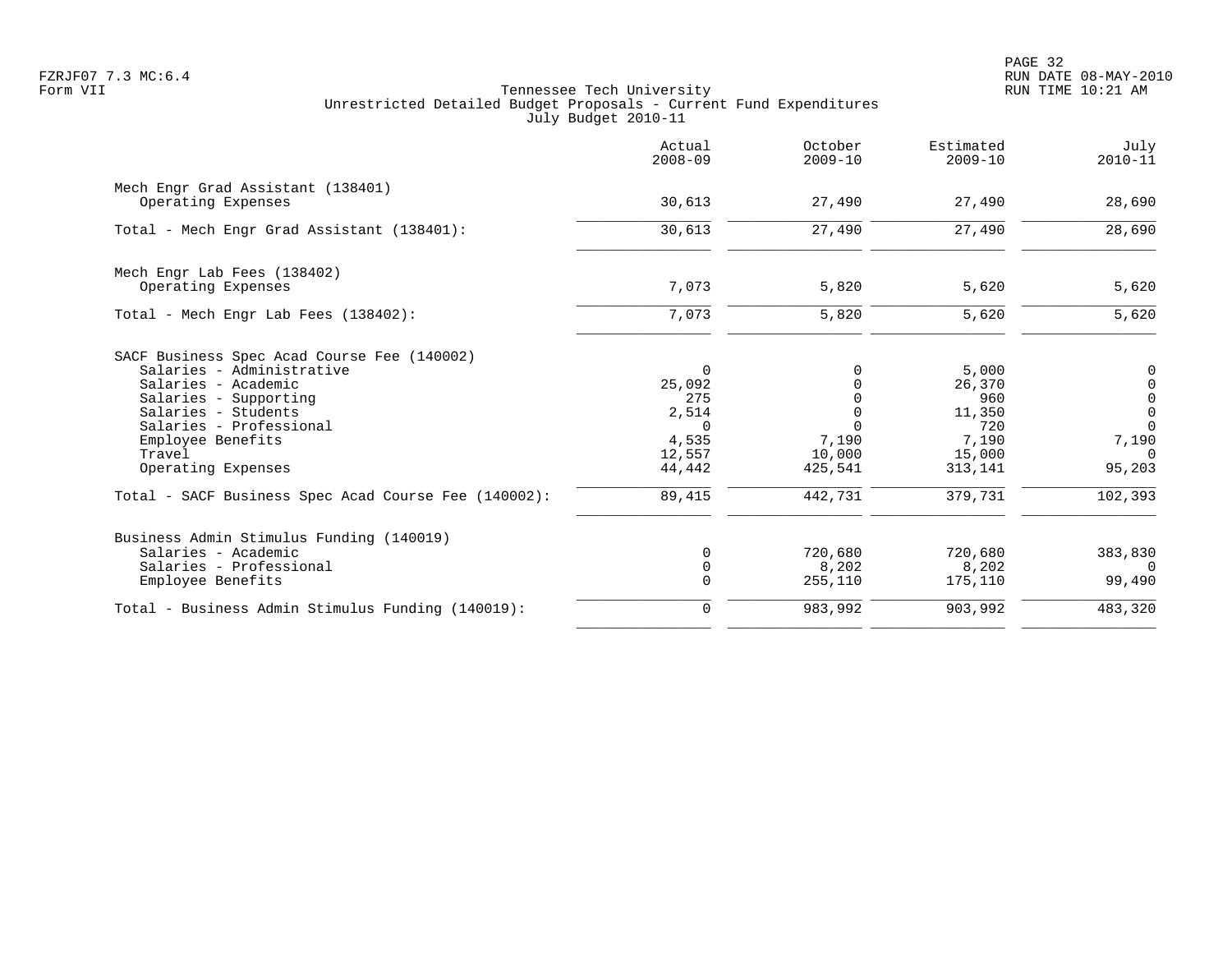|                                               | Actual<br>$2008 - 09$ | October<br>$2009 - 10$ | Estimated<br>$2009 - 10$ | July<br>$2010 - 11$ |
|-----------------------------------------------|-----------------------|------------------------|--------------------------|---------------------|
| Accounting and Bus Law (141500)               |                       |                        |                          |                     |
| Salaries - Academic                           | 705,128               | 612,438                | 554,718                  | 553,720             |
| Salaries - Supporting                         | 19,999                | 19,180                 | 19,180                   | 19,480              |
| Salaries - Students                           | 1,328                 | 930                    | 930                      | 930                 |
| Employee Benefits                             | 218,666               | 222,100                | 222,100                  | 222,100             |
| Total - Accounting and Bus Law $(141500)$ :   | 945,121               | 854,648                | 796,928                  | 796,230             |
| SACF Accounting and Bus Law (141501)          |                       |                        |                          |                     |
| Salaries - Academic                           | 66,162                | 66,162                 | 66,162                   | 66,160              |
| Salaries - Students                           | 965                   | $\Omega$               | $\mathbf 0$              | $\overline{0}$      |
| Employee Benefits                             | 17,625                | 9,230                  | 9,230                    | 9,230               |
| Travel                                        | 5,597                 | 5,000                  | 5,000                    | $\Omega$            |
| Operating Expenses                            | 10,102                | 8,000                  | 11,000                   | 6,430               |
| Total - SACF Accounting and Bus Law (141501): | 100,451               | 88,392                 | 91,392                   | 81,820              |
| MBA Studies (142000)                          |                       |                        |                          |                     |
| Salaries - Administrative                     | 4,998                 | 5,000                  | 5,000                    | 5,000               |
| Salaries - Supporting                         | 18,055                | 17,755                 | 17,755                   | 17,855              |
| Salaries - Students                           | 9,088                 | $\Omega$               | $\mathbf 0$              | $\overline{0}$      |
| Salaries - Professional                       | 42,075                | 52,910                 | 52,910                   | 52,910              |
| Employee Benefits                             | 7,938                 | 7,610                  | 7,610                    | 7,610               |
| Total - MBA Studies (142000):                 | 82,154                | 83,275                 | 83,275                   | 83,375              |
| SACF MBA Studies (142001)                     |                       |                        |                          |                     |
| Operating Expenses                            | 5,661                 | 5,550                  | 9,250                    | 5,550               |
| Total - SACF MBA Studies (142001):            | 5,661                 | 5,550                  | 9,250                    | 5,550               |
|                                               |                       |                        |                          |                     |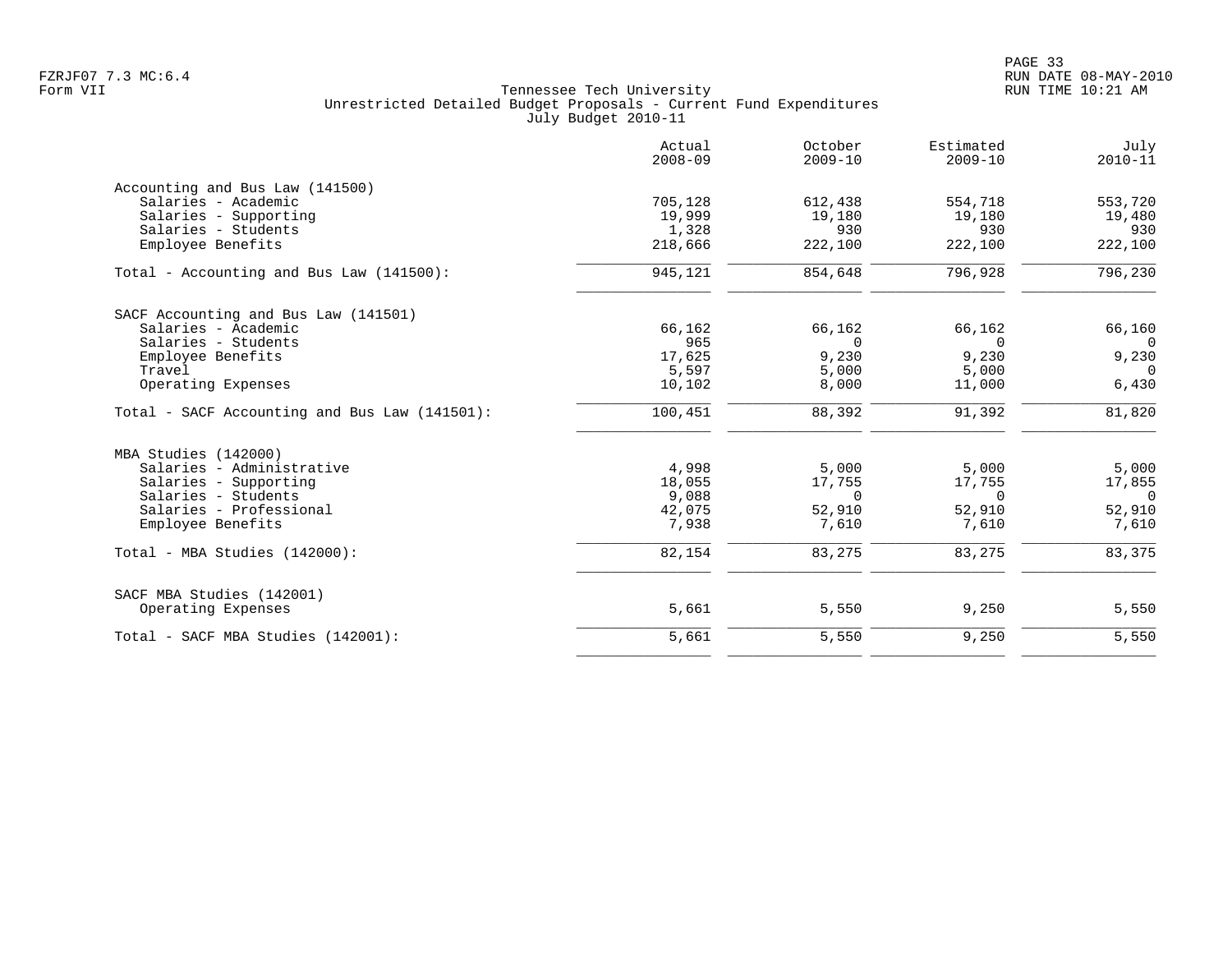PAGE 34 FZRJF07 7.3 MC:6.4 RUN DATE 08-MAY-2010

|                                                   | Actual<br>$2008 - 09$ | October<br>$2009 - 10$ | Estimated<br>$2009 - 10$ | July<br>$2010 - 11$ |
|---------------------------------------------------|-----------------------|------------------------|--------------------------|---------------------|
| Management Programs (142002)                      |                       |                        |                          |                     |
| Salaries - Supporting                             | 20,184                | 26,660                 | 29,710                   | 15,155              |
| Employee Benefits                                 | 8,169                 | 17,570                 | 17,570                   | 17,570              |
| Total - Management Programs (142002):             | 28,353                | 44,230                 | 47,280                   | 32,725              |
| MBA Bus Grad Assist (142004)                      |                       |                        |                          |                     |
| Operating Expenses                                | 94,174                | 94,690                 | 94,690                   | 98,840              |
| Total - MBA Bus Grad Assist (142004):             | 94,174                | 94,690                 | 94,690                   | 98,840              |
| NIBS Case Competition (142006)                    |                       |                        |                          |                     |
| Operating Expenses                                | 2,729                 | $\mathbf 0$            | 0                        | $\Omega$            |
| Total - NIBS Case Competition (142006):           | 2,729                 | $\Omega$               | $\mathbf 0$              | $\Omega$            |
| Economics Finance and Marketing (142500)          |                       |                        |                          |                     |
| Salaries - Academic                               | 994,305               | 859,344                | 869,844                  | 847,824             |
| Salaries - Supporting                             | 31,420                | 31,120                 | 31,120                   | 31,220              |
| Employee Benefits                                 | 279,484               | 335,040                | 335,040                  | 335,040             |
| Operating Expenses                                | 274                   | $\Omega$               | $\Omega$                 | $\Omega$            |
| Total - Economics Finance and Marketing (142500): | 1,305,483             | 1,225,504              | 1,236,004                | 1,214,084           |
| SACF Econ Fin and Marketing (142501)              |                       |                        |                          |                     |
| Salaries - Academic                               | 109,000               | 109,194                | 109,194                  | 106,294             |
| Salaries - Students                               | 1,100                 | $\Omega$               | $\Omega$                 | $\Omega$            |
| Employee Benefits                                 | 29,145                | 29,300                 | 29,300                   | 29,300              |
| Travel                                            | 14,471                | 5,000                  | 14,000                   | $\Omega$            |
| Operating Expenses                                | 10,786                | 8,000                  | 8,000                    | 6,810               |
| Total - SACF Econ Fin and Marketing (142501):     | 164,502               | 151,494                | 160,494                  | 142,404             |
|                                                   |                       |                        |                          |                     |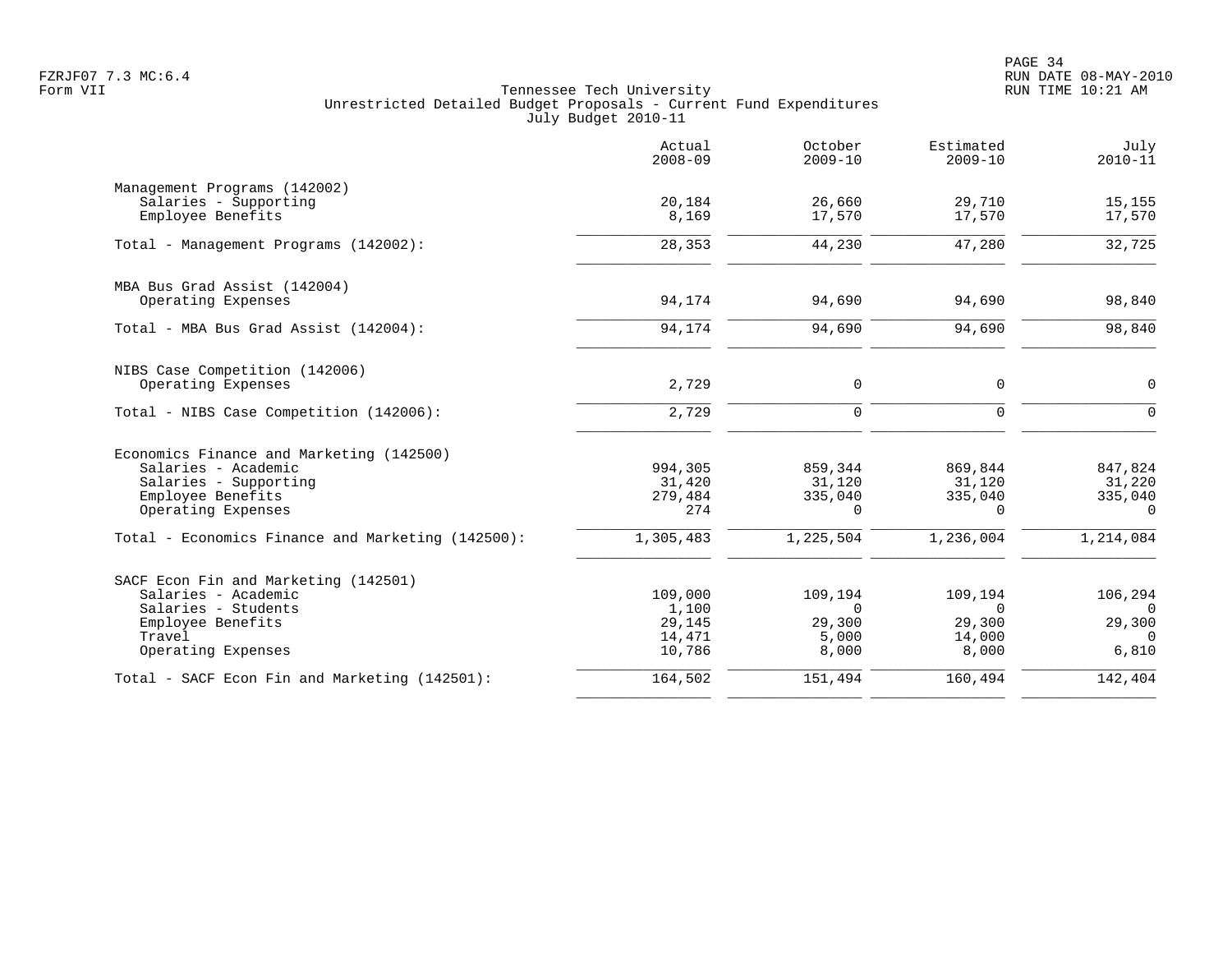|                                                     | Actual<br>$2008 - 09$ | October<br>$2009 - 10$ | Estimated<br>$2009 - 10$ | July<br>$2010 - 11$ |
|-----------------------------------------------------|-----------------------|------------------------|--------------------------|---------------------|
| Basic Business (143000)                             |                       |                        |                          |                     |
| Salaries - Supporting                               | 92,146                | 82,200                 | 82,200                   | 64,010              |
| Salaries - Students                                 | 1,499                 | $\Omega$               | $\cap$                   | $\Omega$            |
| Salaries - Professional                             | 52,460                | 52,160                 | 52,160                   | 52,260              |
| Employee Benefits                                   | 47,954                | 52,030                 | 52,030                   | 52,030              |
| Total - Basic Business (143000):                    | 194,059               | 186,390                | 186,390                  | 168,300             |
| SACF Basic Business (143001)                        |                       |                        |                          |                     |
| Salaries - Supporting                               | $\overline{0}$        | $\mathbf 0$            | $\mathbf 0$              | 18,290              |
| Salaries - Students                                 | 1,700                 | $\Omega$               | $\Omega$                 | $\Omega$            |
| Operating Expenses                                  | 5,458                 | 5,470                  | 5,470                    | 2,970               |
| Total - SACF Basic Business (143001):               | 7,158                 | 5,470                  | 5,470                    | 21,260              |
| Decision Sciences and Management (144000)           |                       |                        |                          |                     |
| Salaries - Academic                                 | 1,287,284             | 685,833                | 727,153                  | 851,493             |
| Salaries - Supporting                               | 22,796                | 22,440                 | 22,440                   | 22,540              |
| Employee Benefits                                   | 360,509               | 307,830                | 307,830                  | 307,830             |
| Travel                                              | 1,966                 | $\Omega$               | $\Omega$                 | $\overline{0}$      |
| Operating Expenses                                  | 456                   | 620                    | 620                      | $\Omega$            |
| Total - Decision Sciences and Management (144000):  | 1,673,011             | 1,016,723              | 1,058,043                | 1,181,863           |
| SACF Decision Sciences and Mangmt (144001)          |                       |                        |                          |                     |
| Salaries - Academic                                 | 48,123                | 48,123                 | 48,123                   | 233,303             |
| Employee Benefits                                   | 11,478                | 12,530                 | 12,530                   | 12,530              |
| Travel                                              | 5,100                 | 5,000                  | 5,400                    | $\Omega$            |
| Operating Expenses                                  | 8,376                 | 7,490                  | 7,490                    | 7,490               |
| Total - SACF Decision Sciences and Mangmt (144001): | 73,077                | 73,143                 | 73,543                   | 253,323             |
|                                                     |                       |                        |                          |                     |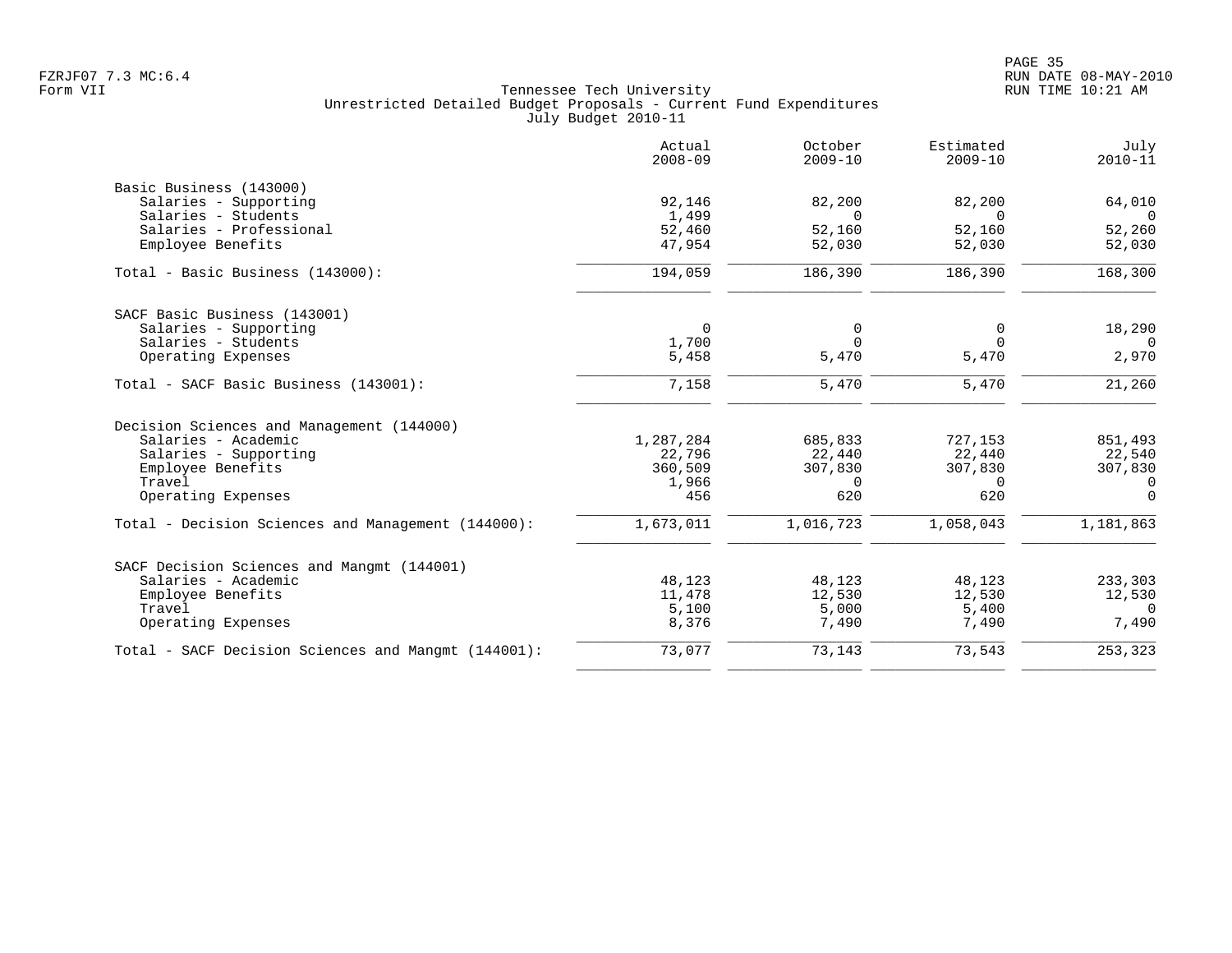| Actual<br>$2008 - 09$ | October<br>$2009 - 10$ | Estimated<br>$2009 - 10$ | July<br>$2010 - 11$ |
|-----------------------|------------------------|--------------------------|---------------------|
|                       |                        |                          |                     |
| 78                    | $\mathbf 0$            | $\overline{0}$           | $\overline{0}$      |
| 870                   | 950                    | 950                      | 950                 |
| 948                   | 950                    | 950                      | 950                 |
|                       |                        |                          |                     |
| 200                   | $\overline{0}$         | 0                        | $\overline{0}$      |
| 2,199                 | 2,400                  | 2,400                    | 2,400               |
| 761                   | 750                    | 750                      | 750                 |
| 3,336                 | 3,340                  | 3,340                    | 3,340               |
| 6,496                 | 6,490                  | 6,490                    | 6,490               |
|                       |                        |                          |                     |
| 29,407                | 20,660                 | 20,660                   | 20,760              |
| 8,202                 | $\Omega$               | $\Omega$                 | $\Omega$            |
| 17,658                | 32,780                 | 32,780                   | 32,780              |
| 55,267                | 53,440                 | 53,440                   | 53,540              |
|                       |                        |                          |                     |
| 4,551                 | 0                      | 0                        | $\mathbf 0$         |
| 4,551                 | $\mathbf 0$            | 0                        | $\mathbf 0$         |
|                       |                        |                          |                     |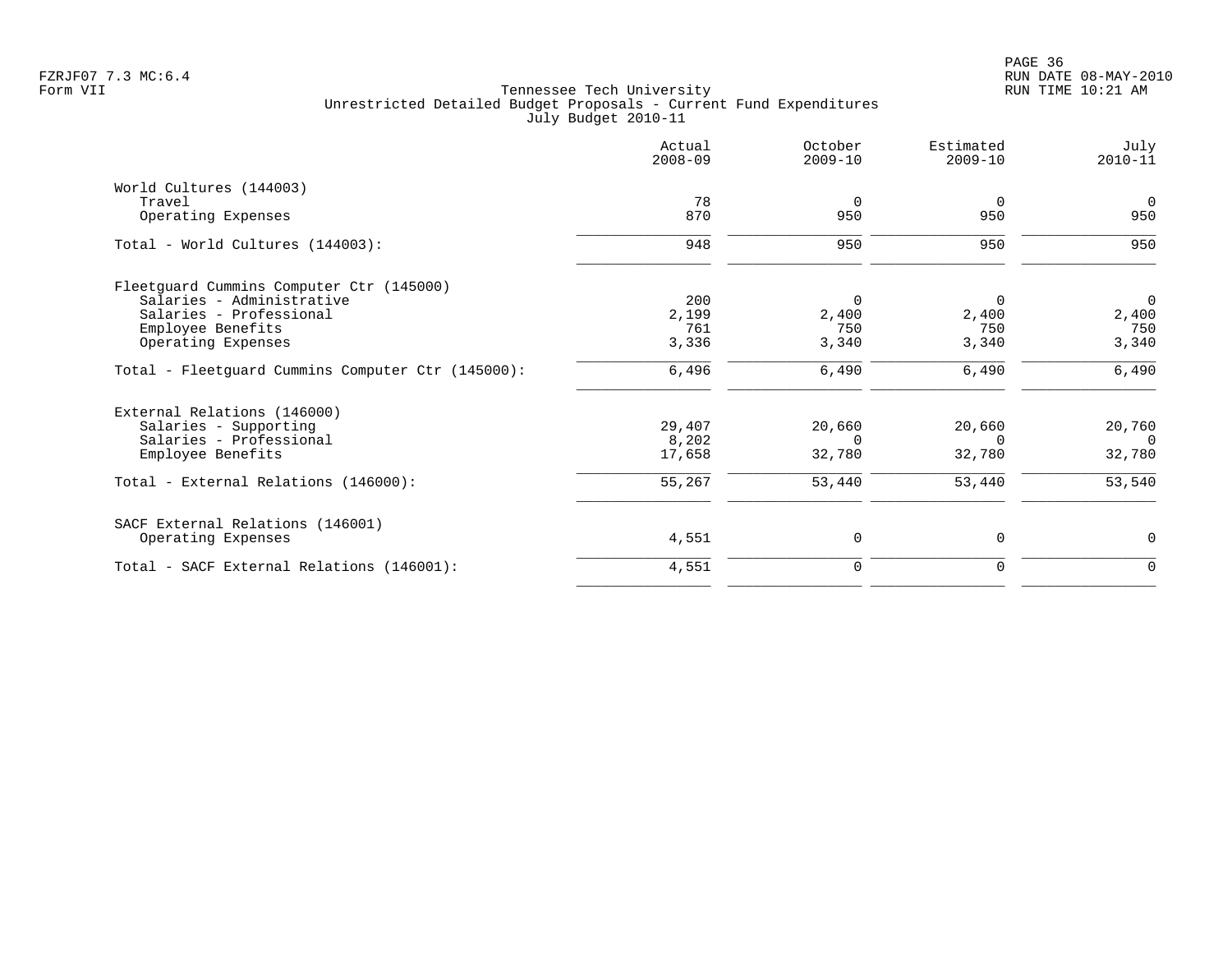|                                                   | Actual<br>$2008 - 09$ | October<br>$2009 - 10$ | Estimated<br>$2009 - 10$ | July<br>$2010 - 11$ |
|---------------------------------------------------|-----------------------|------------------------|--------------------------|---------------------|
| Governors Schools (148000)                        |                       |                        |                          |                     |
| Salaries - Academic                               | 9,697                 | 0                      | 0                        | $\mathbf 0$         |
| Employee Benefits                                 | 1,562                 | $\mathbf 0$            | $\Omega$                 | $\mathbf 0$         |
| Travel                                            | 130                   | $\Omega$               | $\cap$                   | $\overline{0}$      |
| Operating Expenses                                | 12,336                | 10,220                 | 10,220                   | $\mathbf 0$         |
| Total - Governors Schools (148000):               | 23,725                | 10,220                 | 10,220                   | $\mathbf 0$         |
| Education Grad Assistant (150001)                 |                       |                        |                          |                     |
| Operating Expenses                                | 184,428               | 232,760                | 239,860                  | 242,950             |
| Total - Education Grad Assistant (150001):        | 184,428               | 232,760                | 239,860                  | 242,950             |
| Match Dean College of Education (150015)          |                       |                        |                          |                     |
| Salaries - Supporting                             | $\mathbf 0$           | $\mathbf 0$            | 500                      | $\mathbf 0$         |
| Total - Match Dean College of Education (150015): | $\mathbf 0$           | $\mathbf 0$            | 500                      | $\mathbf 0$         |
| Education Stimulus Funding (150019)               |                       |                        |                          |                     |
| Salaries - Academic                               | 0                     | 397,510                | 397,510                  | 198,600             |
| Employee Benefits                                 | $\mathbf 0$           | 139,680                | 109,680                  | 67,620              |
| Total - Education Stimulus Funding (150019):      | $\mathbf 0$           | 537,190                | 507,190                  | 266, 220            |
| Academic Development Program (151000)             |                       |                        |                          |                     |
| Salaries - Academic                               | 292,950               | 293,630                | 293,630                  | 294,230             |
| Salaries - Supporting                             | 23,442                | 23,870                 | 23,870                   | 23,970              |
| Salaries - Students                               | 6,182                 | 7,820                  | 7,820                    | 7,820               |
| Employee Benefits                                 | 116,790               | 123,090                | 123,090                  | 123,090             |
| Travel                                            | 168                   | 1,420                  | 1,420                    | 1,420               |
| Operating Expenses                                | 10,182                | 11,110                 | 11,110                   | 11,110              |
| Total - Academic Development Program (151000):    | 449,714               | 460,940                | 460,940                  | 461,640             |
|                                                   |                       |                        |                          |                     |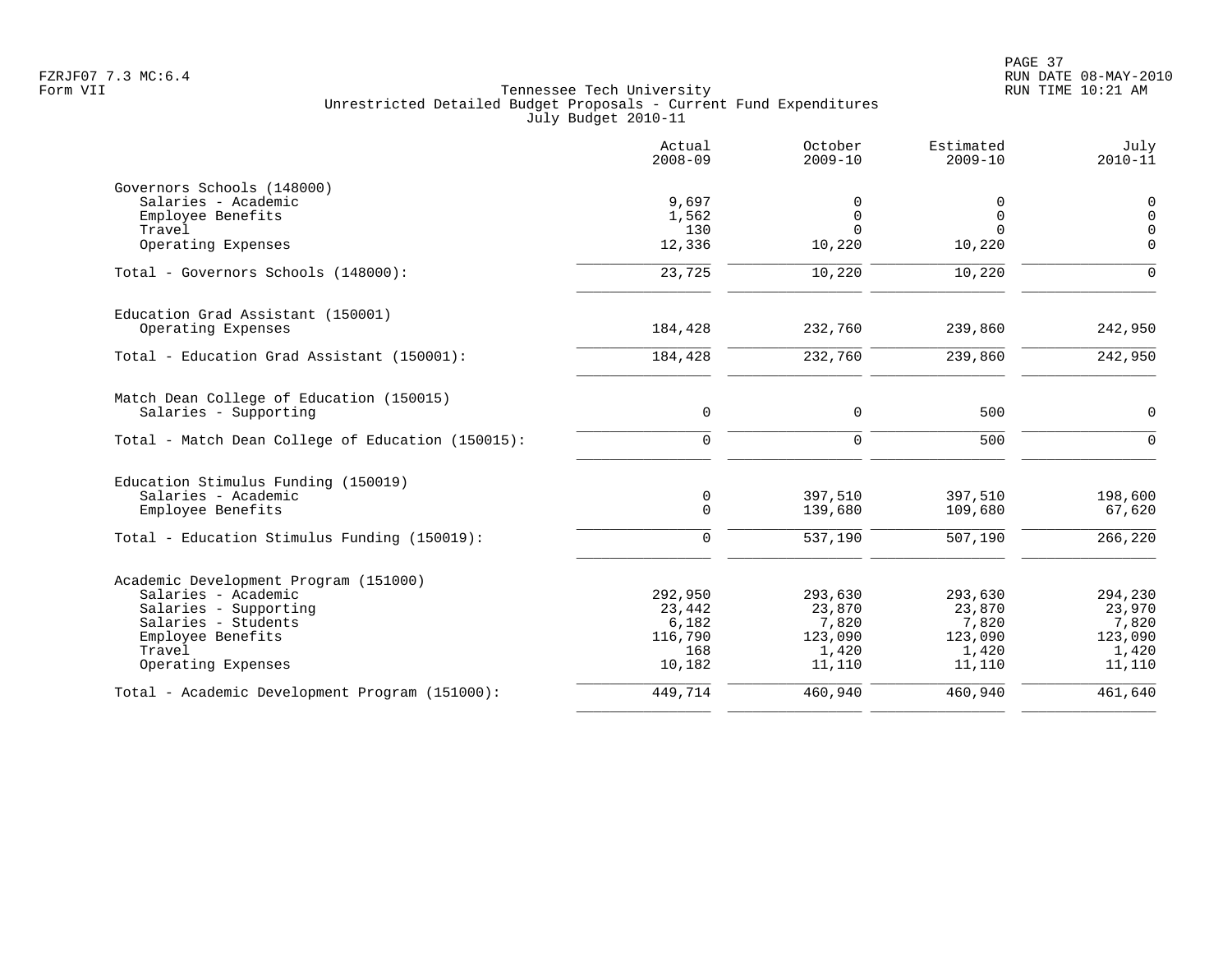|                                                  | Actual<br>$2008 - 09$ | October<br>$2009 - 10$ | Estimated<br>$2009 - 10$ | July<br>$2010 - 11$ |
|--------------------------------------------------|-----------------------|------------------------|--------------------------|---------------------|
| Associate Dean Coll of Educ (151500)             |                       |                        |                          |                     |
| Salaries - Administrative                        | 97,580                | 97,280                 | 97,280                   | 95,780              |
| Salaries - Supporting                            | 22,072                | 21,760                 | 21,826                   | 45,060              |
| Salaries - Professional                          | 9,000                 | 8,000                  | 8,000                    | 8,000               |
| Employee Benefits                                | 45,543                | 47,410                 | 47,410                   | 47,410              |
| Operating Expenses                               | 1,416                 | 2,500                  | 2,500                    | 12,500              |
| Total - Associate Dean Coll of Educ (151500):    | 175,611               | 176,950                | 177,016                  | 208,750             |
| Education PHD (151501)                           |                       |                        |                          |                     |
| Salaries - Administrative                        | 900                   | $\Omega$               | $\Omega$                 | 0                   |
| Salaries - Academic                              | 13,514                | 15,490                 | 15,490                   | 15,490              |
| Salaries - Professional                          | 74,100                | 84,000                 | 84,000                   | 84,000              |
| Employee Benefits                                | 3,609                 | 6,300                  | 6,300                    | 6,300               |
| Operating Expenses                               | 1,097                 | 4,000                  | 4,000                    | 4,000               |
| Total - Education PHD (151501):                  | 93,220                | 109,790                | 109,790                  | 109,790             |
| Exceptional Learning Grad Asst (151502)          |                       |                        |                          |                     |
| Operating Expenses                               | 52,446                | 73,330                 | 73,330                   | 76,540              |
| Total - Exceptional Learning Grad Asst (151502): | 52,446                | 73,330                 | 73,330                   | 76,540              |
| Counseling and Psychology (152000)               |                       |                        |                          |                     |
| Salaries - Academic                              | 798,522               | 781,984                | 785,504                  | 784,814             |
| Salaries - Supporting                            | 35,410                | 42,880                 | 34,600                   | 39,980              |
| Salaries - Students                              | 9,068                 | 860                    | 11,590                   | 860                 |
| Employee Benefits                                | 251,889               | 244,200                | 244,200                  | 244,200             |
| Travel                                           | 5,902                 | 6,000                  | 2,130                    | $\Omega$            |
| Operating Expenses                               | 33,279                | 19,840                 | 29,440                   | 8,960               |
| Total - Counseling and Psychology (152000):      | 1,134,070             | 1,095,764              | 1,107,464                | 1,078,814           |
|                                                  |                       |                        |                          |                     |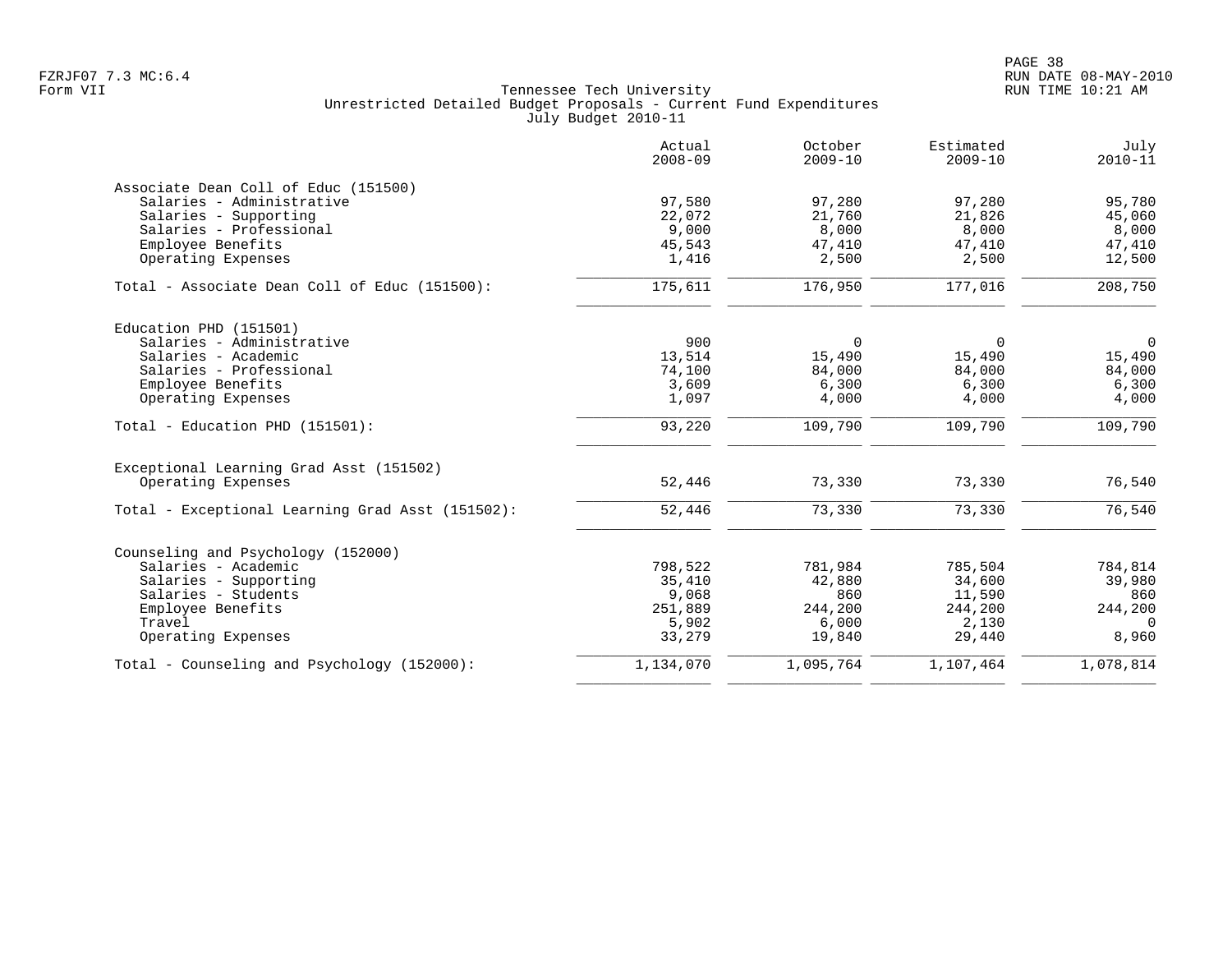| $2008 - 09$ | October<br>$2009 - 10$                                                                                              | Estimated<br>$2009 - 10$                                                                                     | July<br>$2010 - 11$                                                                                               |
|-------------|---------------------------------------------------------------------------------------------------------------------|--------------------------------------------------------------------------------------------------------------|-------------------------------------------------------------------------------------------------------------------|
|             |                                                                                                                     |                                                                                                              |                                                                                                                   |
| 93,831      | 116,710                                                                                                             | 108,163                                                                                                      | 116,910                                                                                                           |
|             | 45,890                                                                                                              |                                                                                                              | 42,990                                                                                                            |
|             |                                                                                                                     |                                                                                                              | 1,000                                                                                                             |
|             |                                                                                                                     |                                                                                                              | 67,510                                                                                                            |
|             |                                                                                                                     |                                                                                                              | 22,650                                                                                                            |
|             |                                                                                                                     |                                                                                                              | 40,570                                                                                                            |
| 294,375     | 301,830                                                                                                             | 288,783                                                                                                      | 291,630                                                                                                           |
|             |                                                                                                                     |                                                                                                              |                                                                                                                   |
|             |                                                                                                                     |                                                                                                              | $\mathbf 0$                                                                                                       |
| 3,321       | 0                                                                                                                   | $\mathbf 0$                                                                                                  | $\Omega$                                                                                                          |
| 11,465      | 0                                                                                                                   | $\mathbf 0$                                                                                                  | $\Omega$                                                                                                          |
|             |                                                                                                                     |                                                                                                              |                                                                                                                   |
|             |                                                                                                                     |                                                                                                              | 1,818,670                                                                                                         |
|             |                                                                                                                     |                                                                                                              | 88,330                                                                                                            |
|             |                                                                                                                     |                                                                                                              | 582,900                                                                                                           |
|             |                                                                                                                     |                                                                                                              | 490                                                                                                               |
| 95,127      | 45,120                                                                                                              | 47,292                                                                                                       | 50,120                                                                                                            |
| 2,509,437   | 2,521,160                                                                                                           | 2, 252, 717                                                                                                  | 2,540,510                                                                                                         |
|             |                                                                                                                     |                                                                                                              |                                                                                                                   |
|             |                                                                                                                     |                                                                                                              | 0                                                                                                                 |
| $\Omega$    |                                                                                                                     |                                                                                                              | $\Omega$                                                                                                          |
|             | $\Omega$                                                                                                            | $\Omega$                                                                                                     | 0                                                                                                                 |
| $\Omega$    | $\Omega$                                                                                                            | 1,500                                                                                                        | $\Omega$                                                                                                          |
| 16,352      | 0                                                                                                                   | 30,440                                                                                                       | $\Omega$                                                                                                          |
|             | 63,690<br>762<br>62,710<br>37,432<br>35,950<br>8,144<br>1,691,446<br>172,487<br>542,668<br>7,709<br>11,799<br>4,553 | 1,000<br>67,510<br>22,650<br>48,070<br>0<br>1,782,460<br>105,190<br>582,900<br>5,490<br>$\Omega$<br>$\Omega$ | 42,890<br>1,000<br>67,510<br>27,150<br>42,070<br>0<br>1,511,755<br>105,280<br>582,900<br>5,490<br>25,619<br>3,321 |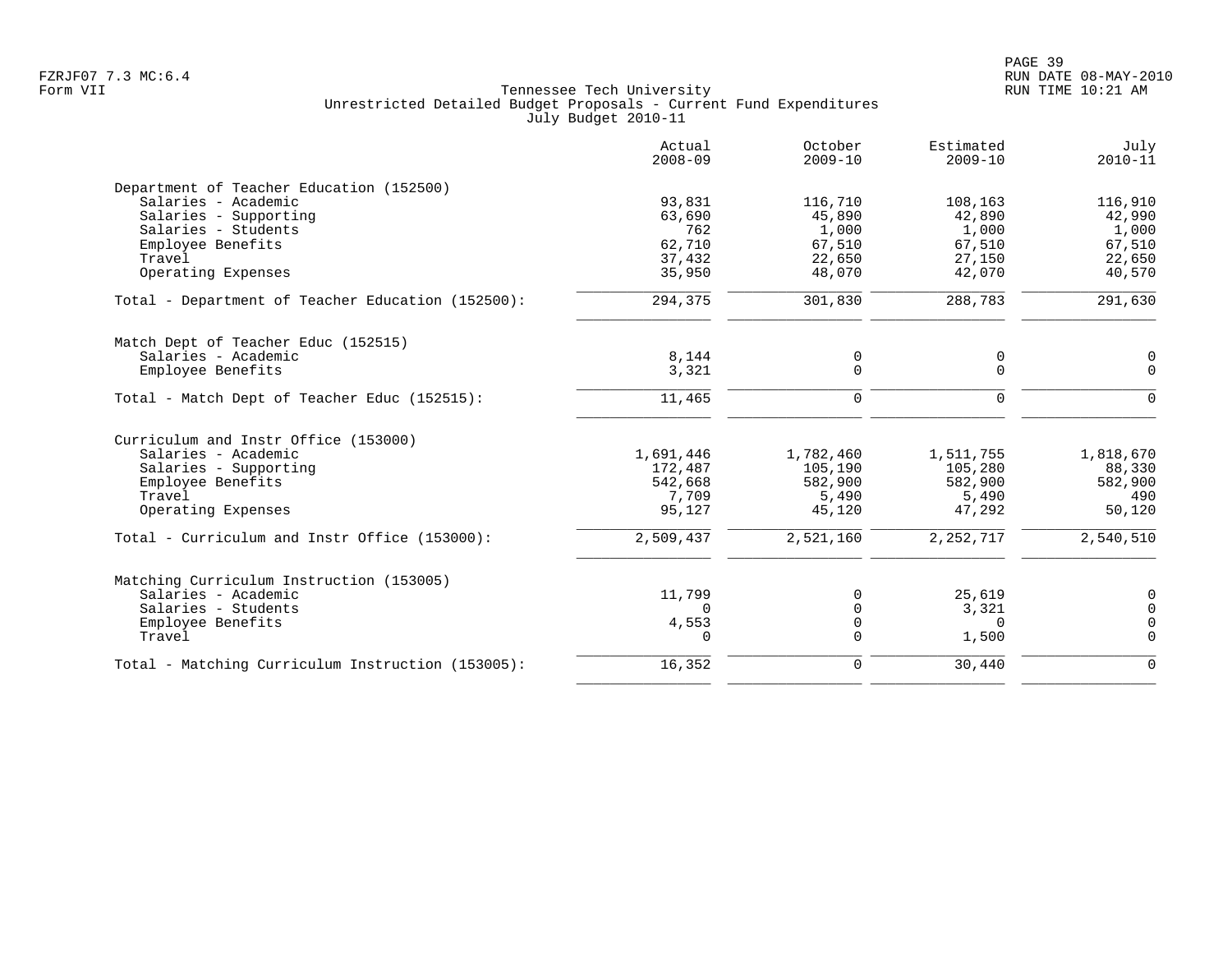|                                             | Actual<br>$2008 - 09$ | October<br>$2009 - 10$ | Estimated<br>$2009 - 10$ | July<br>$2010 - 11$ |
|---------------------------------------------|-----------------------|------------------------|--------------------------|---------------------|
| Two Plus Two Tullahoma (153050)             |                       |                        |                          |                     |
| Salaries - Academic                         | 92,050                | 96,280                 | 96,280                   | 96,480              |
| Employee Benefits                           | 41,593                | 42,420                 | 42,420                   | 42,420              |
| Total - Two Plus Two Tullahoma (153050):    | 133,643               | 138,700                | 138,700                  | 138,900             |
| Two Plus Two Crossville (153051)            |                       |                        |                          |                     |
| Salaries - Academic                         | 92,840                | 97,240                 | 97,240                   | 97,440              |
| Salaries - Supporting                       | 9,170                 | 9,170                  | 9,170                    | 9,170               |
| Employee Benefits                           | 37,304                | 43,390                 | 43,390                   | 43,390              |
| Total - Two Plus Two Crossville (153051):   | 139,314               | 149,800                | 149,800                  | 150,000             |
| Two Plus Two Oak Ridge (153052)             |                       |                        |                          |                     |
| Salaries - Academic                         | 147,270               | 156,330                | 156,330                  | 156,630             |
| Salaries - Supporting                       | 9,170                 | 9,170                  | 9,170                    | 9,170               |
| Employee Benefits                           | 67,634                | 69,940                 | 69,940                   | 69,940              |
| Total - Two Plus Two Oak Ridge (153052):    | 224,074               | 235,440                | 235,440                  | 235,740             |
| Two Plus Two Pellissippii (153053)          |                       |                        |                          |                     |
| Salaries - Academic                         | 187,000               | 195,750                | 195,750                  | 196,150             |
| Salaries - Supporting                       | 9,370                 | 9,170                  | 9,170                    | 8,730               |
| Employee Benefits                           | 61,478                | 61,910                 | 61,910                   | 61,910              |
| Total - Two Plus Two Pellissippii (153053): | 257,848               | 266,830                | 266,830                  | 266,790             |
|                                             |                       |                        |                          |                     |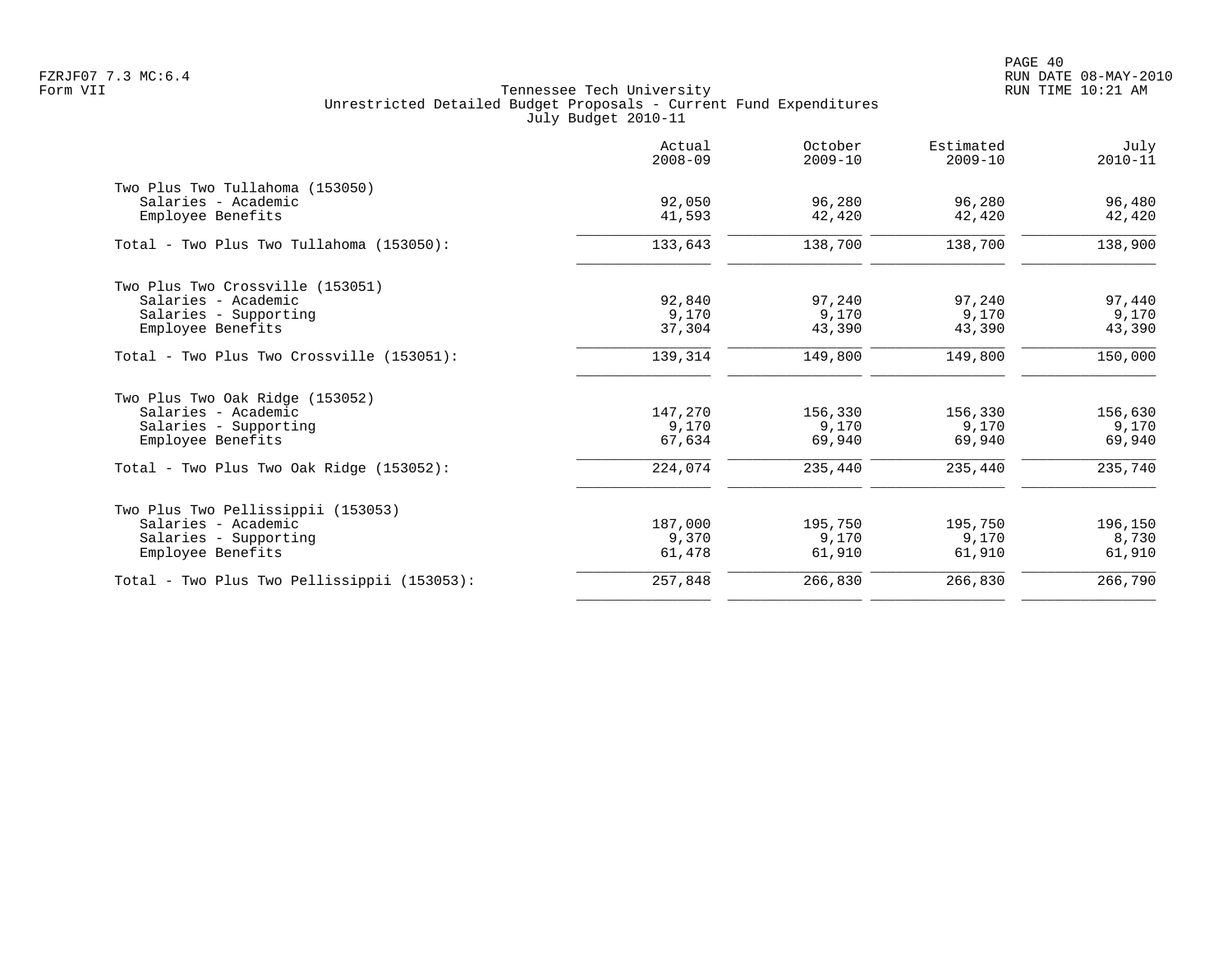|                                                  | Actual<br>$2008 - 09$ | October<br>$2009 - 10$ | Estimated<br>$2009 - 10$ | July<br>$2010 - 11$ |
|--------------------------------------------------|-----------------------|------------------------|--------------------------|---------------------|
| Two Plus Two Chattanooga (153054)                |                       |                        |                          |                     |
| Salaries - Academic                              | 120,750               | 129,150                | 129,150                  | 129,650             |
| Salaries - Supporting                            | 9,370                 | 9,170                  | 9,170                    | 9,170               |
| Employee Benefits                                | 50,737                | 45,230                 | 45,230                   | 45,230              |
| Total - Two Plus Two Chattanooga (153054):       | 180,857               | 183,550                | 183,550                  | 184,050             |
| Two Plus Two Motlow (153055)                     |                       |                        |                          |                     |
| Salaries - Academic                              | 99,870                | 102,270                | 102,270                  | 102,470             |
| Salaries - Supporting                            | 9,370                 | 9,170                  | 9,170                    | 9,170               |
| Employee Benefits                                | 47,751                | 48,770                 | 48,770                   | 48,770              |
| $Total - Two Plus Two Motion (153055):$          | 156,991               | 160,210                | 160,210                  | 160,410             |
| Two Plus Two Roane St Harriman (153056)          |                       |                        |                          |                     |
| Salaries - Academic                              | 42,400                | 95,300                 | 95,300                   | 95,700              |
| Employee Benefits                                | 21,492                | 21,570                 | 34,570                   | 34,570              |
| Total - Two Plus Two Roane St Harriman (153056): | 63,892                | 116,870                | 129,870                  | 130,270             |
| Two Plus Two Scott Co (153059)                   |                       |                        |                          |                     |
| Salaries - Academic                              | 89,200                | 45,000                 | 45,000                   | 45,300              |
| Employee Benefits                                | 29,836                | 31,470                 | 31,470                   | 31,470              |
| $Total - Two Plus Two Scott Co (153059):$        | 119,036               | 76,470                 | 76,470                   | 76,770              |
|                                                  |                       |                        |                          |                     |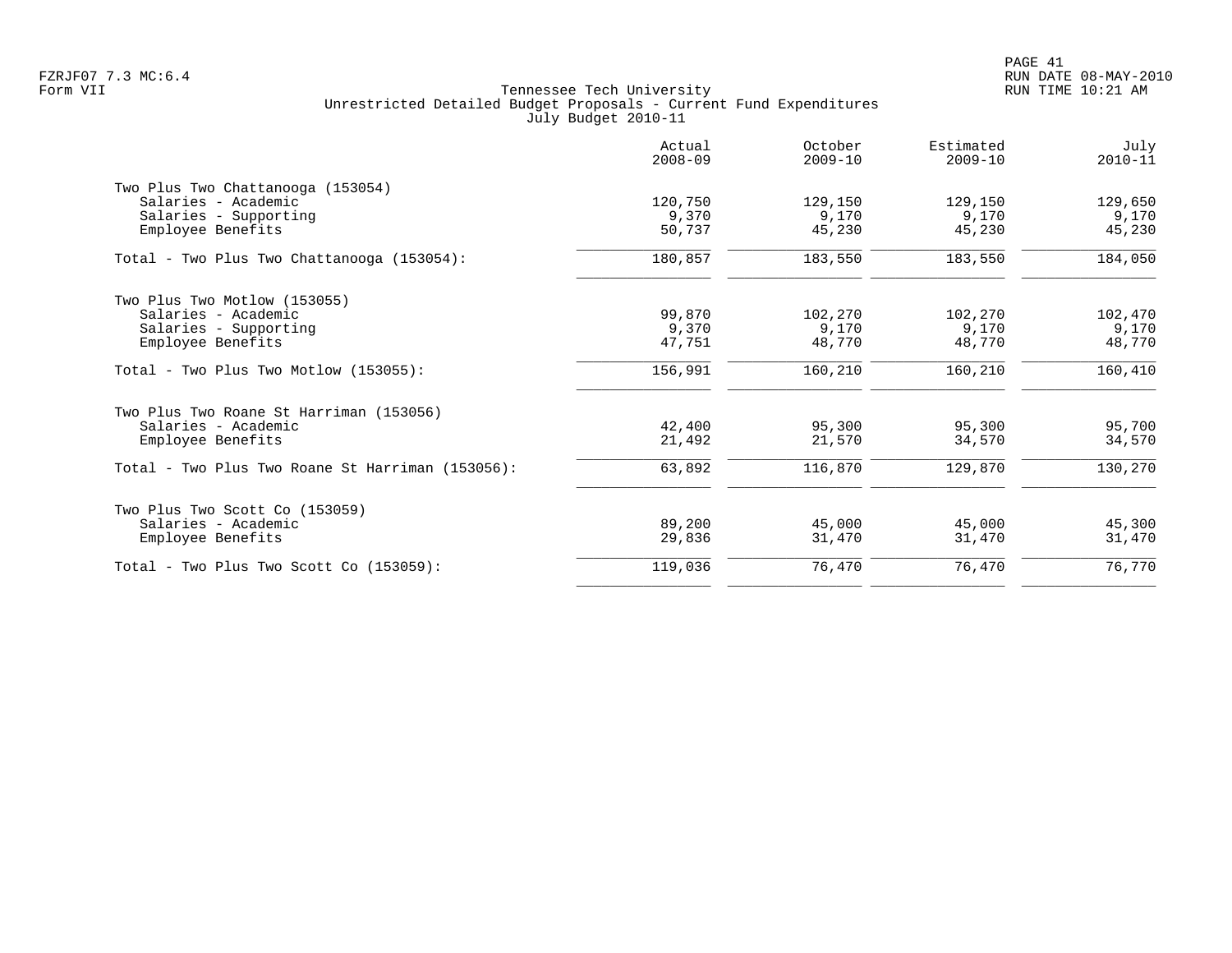|                                                     | Actual<br>$2008 - 09$ | October<br>$2009 - 10$ | Estimated<br>$2009 - 10$ | July<br>$2010 - 11$ |
|-----------------------------------------------------|-----------------------|------------------------|--------------------------|---------------------|
| Exercise Sci Physical Ed Wellness (154000)          |                       |                        |                          |                     |
| Salaries - Academic                                 | 601,105               | 626,385                | 649,467                  | 630,732             |
| Salaries - Supporting                               | 38,802                | 75,212                 | 46,995                   | 51,562              |
| Salaries - Students                                 | 5,958                 | 1,700                  | 9,700                    | 100                 |
| Salaries - Professional                             | 7,700                 | 5,800                  | 5,800                    | 5,800               |
| Employee Benefits                                   | 197,945               | 192,990                | 192,990                  | 192,990             |
| Travel                                              | 86                    | $\Omega$               | $\Omega$                 | $\Omega$            |
| Operating Expenses                                  | 24,183                | 32,850                 | 32,850                   | 25,470              |
| Total - Exercise Sci Physical Ed Wellness (154000): | 875,779               | 934,937                | 937,802                  | 906,654             |
| EXPW Special Courses (154001)                       |                       |                        |                          |                     |
| Salaries - Supporting                               | 762                   | 0                      | $\Omega$                 | $\Omega$            |
| Employee Benefits                                   | 58                    | 30                     | 30                       | 30                  |
| Operating Expenses                                  | 2,249                 | 0                      | $\mathbf 0$              | $\Omega$            |
| Total - EXPW Special Courses (154001):              | 3,069                 | 30                     | 30                       | 30                  |
| EXPW Special Courses Transf In (154002)             |                       |                        |                          |                     |
| Department Revenues                                 | $-4,613$              | 0                      | 0                        | $\mathbf 0$         |
| Total - EXPW Special Courses Transf In (154002):    | $-4,613$              | 0                      | $\mathbf 0$              | $\mathbf 0$         |
| Music and Art (155000)                              |                       |                        |                          |                     |
| Salaries - Academic                                 | 1,653,337             | 1,559,170              | 1,584,270                | 1,558,970           |
| Salaries - Supporting                               | 79,578                | 78,930                 | 78,930                   | 79,230              |
| Salaries - Students                                 | 1,530                 | 1,000                  | 1,000                    | 1,000               |
| Employee Benefits                                   | 584,309               | 588,000                | 588,000                  | 588,000             |
| Travel                                              | 2,622                 | $\Omega$               | 5,500                    | $\Omega$            |
| Operating Expenses                                  | 49,635                | 71,940                 | 73,940                   | 73,940              |
| Department Revenues                                 | $-375$                | $\cap$                 | $\cap$                   | $\Omega$            |
| Total - Music and Art $(155000)$ :                  | 2,370,636             | 2,299,040              | 2,331,640                | 2,301,140           |
|                                                     |                       |                        |                          |                     |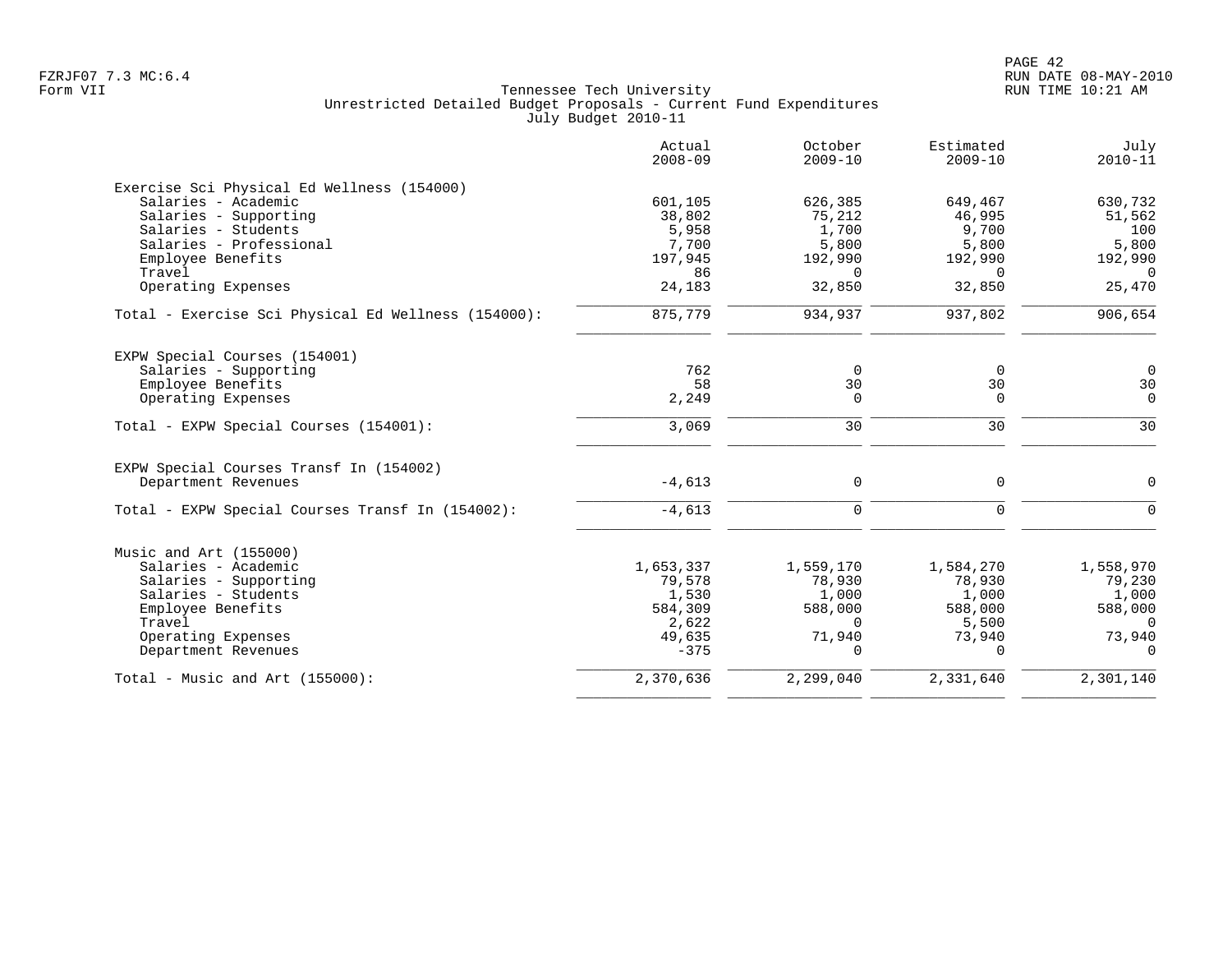|                                              | Actual<br>$2008 - 09$ | October<br>$2009 - 10$ | Estimated<br>$2009 - 10$ | July<br>$2010 - 11$ |
|----------------------------------------------|-----------------------|------------------------|--------------------------|---------------------|
| Music Scholarships (155005)                  |                       |                        |                          |                     |
| Operating Expenses                           | 307,147               | 325,600                | 325,600                  | 338,440             |
| Total - Music Scholarships (155005):         | 307,147               | 325,600                | 325,600                  | 338,440             |
| Craft Center Instruction (155500)            |                       |                        |                          |                     |
| Salaries - Administrative                    | 76,950                | 76,650                 | 76,650                   | 76,750              |
| Salaries - Academic                          | 290,660               | 284,960                | 284,960                  | 285,460             |
| Salaries - Supporting                        | 28,204                | 21,120                 | 31,300                   | 7,200               |
| Employee Benefits                            | 136,750               | 131,890                | 131,890                  | 131,890             |
| Travel                                       | 810                   | $\Omega$               | 1,000                    | $\Omega$            |
| Operating Expenses                           | 61,048                | 61,850                 | 61,850                   | 61,850              |
| Total - Craft Center Instruction (155500):   | 594,422               | 576,470                | 587,650                  | 563,150             |
| Match Rural Education (156015)               |                       |                        |                          |                     |
| Salaries - Supporting                        | 516                   | 0                      | 0                        | $\mathbf 0$         |
| Employee Benefits                            | 204                   | $\Omega$               | $\Omega$                 | $\Omega$            |
| Total - Match Rural Education (156015):      | 720                   | 0                      | $\mathbf 0$              | $\mathbf 0$         |
| Ag Hum Ec Stimulus Funding (160019)          |                       |                        |                          |                     |
| Salaries - Academic                          | 0                     | 424,340                | 424,340                  | 245,090             |
| Employee Benefits                            | $\mathbf 0$           | 149,050                | 149,050                  | 83,930              |
| Total - Aq Hum Ec Stimulus Funding (160019): | $\mathbf 0$           | 573,390                | 573,390                  | 329,020             |
|                                              |                       |                        |                          |                     |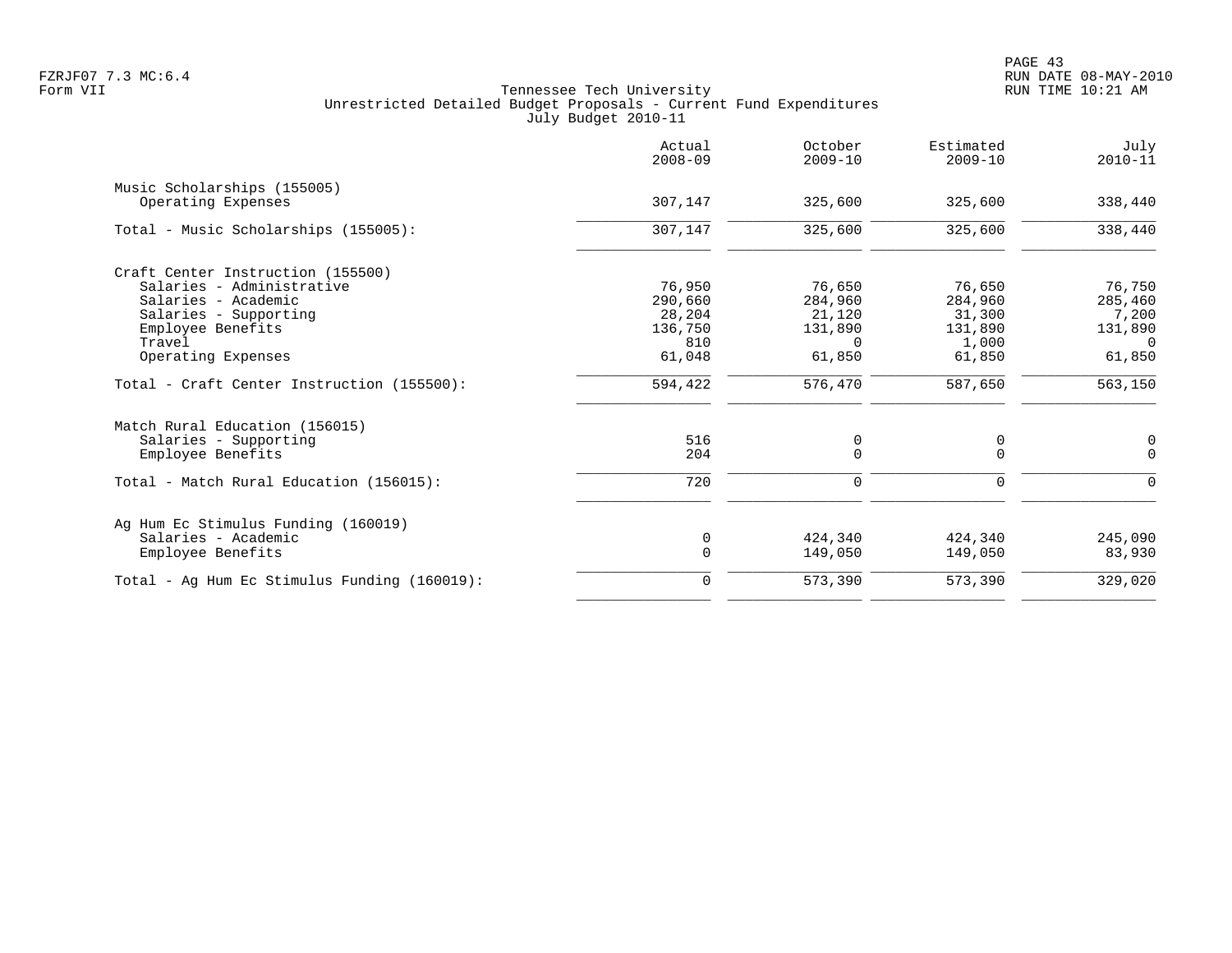|                                           | Actual<br>$2008 - 09$ | October<br>$2009 - 10$ | Estimated<br>$2009 - 10$ | July<br>$2010 - 11$ |
|-------------------------------------------|-----------------------|------------------------|--------------------------|---------------------|
| School of General Ag (163000)             |                       |                        |                          |                     |
| Salaries - Administrative                 | 64,545                | 100,000                | 55,720                   | 100,000             |
| Salaries - Academic                       | 515,883               | 288,782                | 273,762                  | 328,352             |
| Salaries - Supporting                     | 25,976                | 22,510                 | 22,510                   | 22,610              |
| Salaries - Students                       | 4,154                 | 20                     | 20                       | 20                  |
| Employee Benefits                         | 184,305               | 209,370                | 208,632                  | 209,370             |
| Travel                                    | 3,387                 | 2,500                  | 19,350                   | 500                 |
| Operating Expenses                        | 74,458                | 23,480                 | 42,110                   | 4,680               |
| Department Revenues                       | $-48$                 | $\Omega$               | $\Omega$                 | $\Omega$            |
| Total - School of General Aq (163000):    | 872,660               | 646,662                | 622,104                  | 665,532             |
| Lab Fee Agriculture (163001)              |                       |                        |                          |                     |
| Travel                                    | 747                   | $\Omega$               | $\Omega$                 | $\Omega$            |
| Operating Expenses                        | 7,844                 | 8,350                  | 7,750                    | 7,750               |
| Total - Lab Fee Agriculture (163001):     | 8,591                 | 8,350                  | 7,750                    | 7,750               |
| School of Human Ecology (165000)          |                       |                        |                          |                     |
| Salaries - Administrative                 | 77,440                | 77,140                 | 77,140                   | 77,240              |
| Salaries - Academic                       | 302,947               | 152,330                | 150,222                  | 264,610             |
| Salaries - Supporting                     | 21,369                | 21,060                 | 21,373                   | 21,160              |
| Employee Benefits                         | 138,598               | 168,660                | 168,660                  | 168,660             |
| Travel                                    | 6,731                 | 100                    | 70                       | $\Omega$            |
| Operating Expenses                        | 66,779                | 7,630                  | 7,705                    | 3,040               |
| Capital Outlay                            | $\Omega$              | 10,130                 | 10,130                   | $\Omega$            |
| Department Revenues                       | $-135$                | 0                      | 0                        | $\Omega$            |
| Total - School of Human Ecology (165000): | 613,729               | 437,050                | 435,300                  | 534,710             |
|                                           |                       |                        |                          |                     |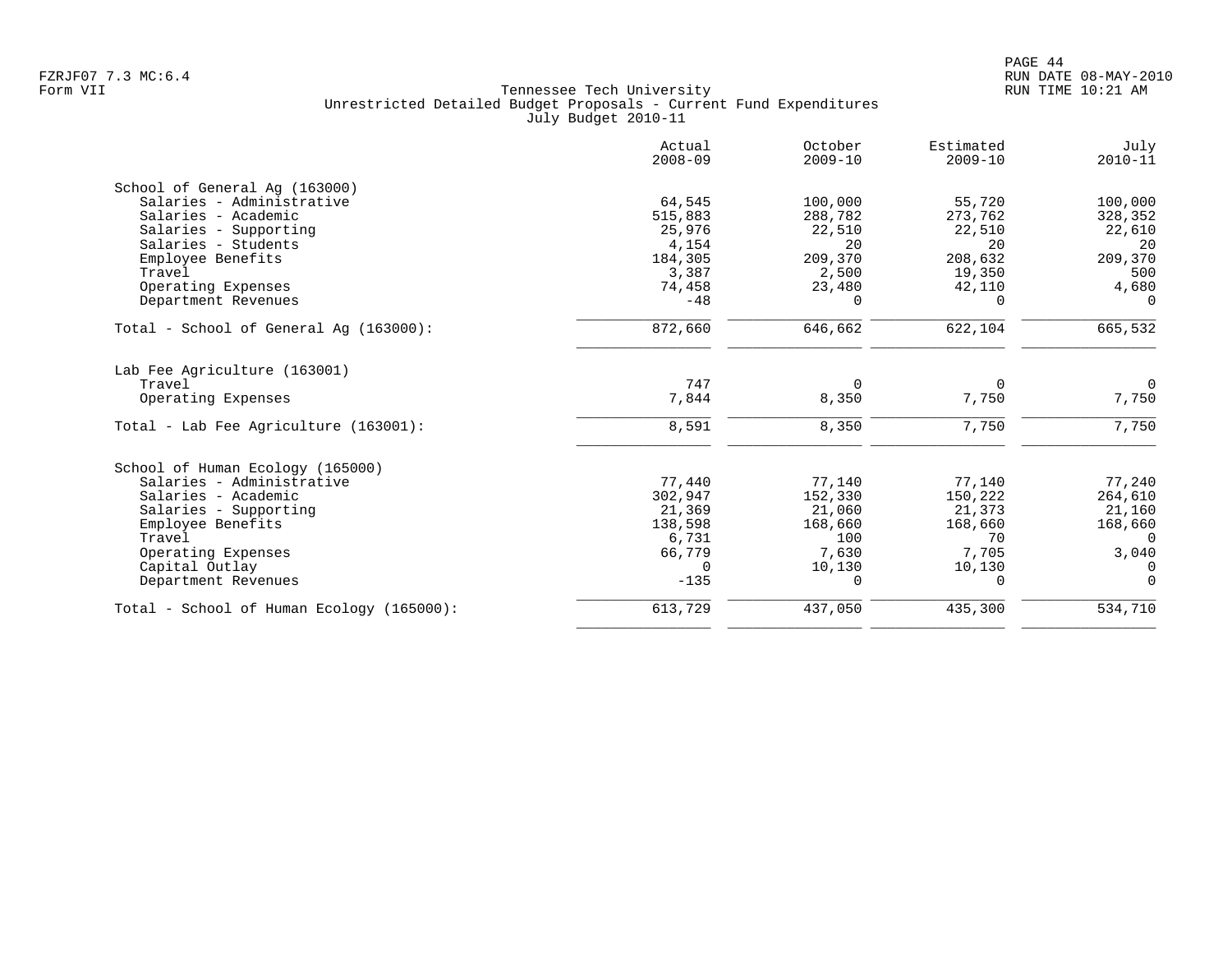| Actual<br>$2008 - 09$ | October<br>$2009 - 10$ | Estimated<br>$2009 - 10$ | July<br>$2010 - 11$ |
|-----------------------|------------------------|--------------------------|---------------------|
|                       |                        |                          |                     |
| 300                   | $\Omega$               | $\Omega$                 | $\Omega$            |
| 7,136                 | 6,200                  | 5,100                    | 5,100               |
| $-137$                | $\Omega$               | $\Omega$                 | $\Omega$            |
| 7,299                 | 6,200                  | 5,100                    | 5,100               |
|                       |                        |                          |                     |
| 14,976                | 20,200                 | 25,000                   | 25,000              |
| 14,976                | 20,200                 | 25,000                   | 25,000              |
|                       |                        |                          |                     |
| 107,940               | 83,190                 | 33,300                   | 124,160             |
| 706,126               | 80,660                 | 166,940                  | 146,020             |
| 38,620                | 38,320                 | 38,320                   | 37,620              |
| 54,427                | 82,710                 | 82,710                   | 82,810              |
| 333,296               | 253,140                | 253,140                  | 253,140             |
| 10,140                | 6,690                  | 6,690                    | 4,690               |
| 60,323                | 26,990                 | 26,990                   | 17,920              |
| $-4,409$              | 0                      | $\Omega$                 | $\Omega$            |
| 1,306,463             | 571,700                | 608,090                  | 666,360             |
|                       |                        |                          |                     |
| 30,140                | 19,080                 | 19,080                   | 19,080              |
| 30,140                | 19,080                 | 19,080                   | 19,080              |
|                       |                        |                          |                     |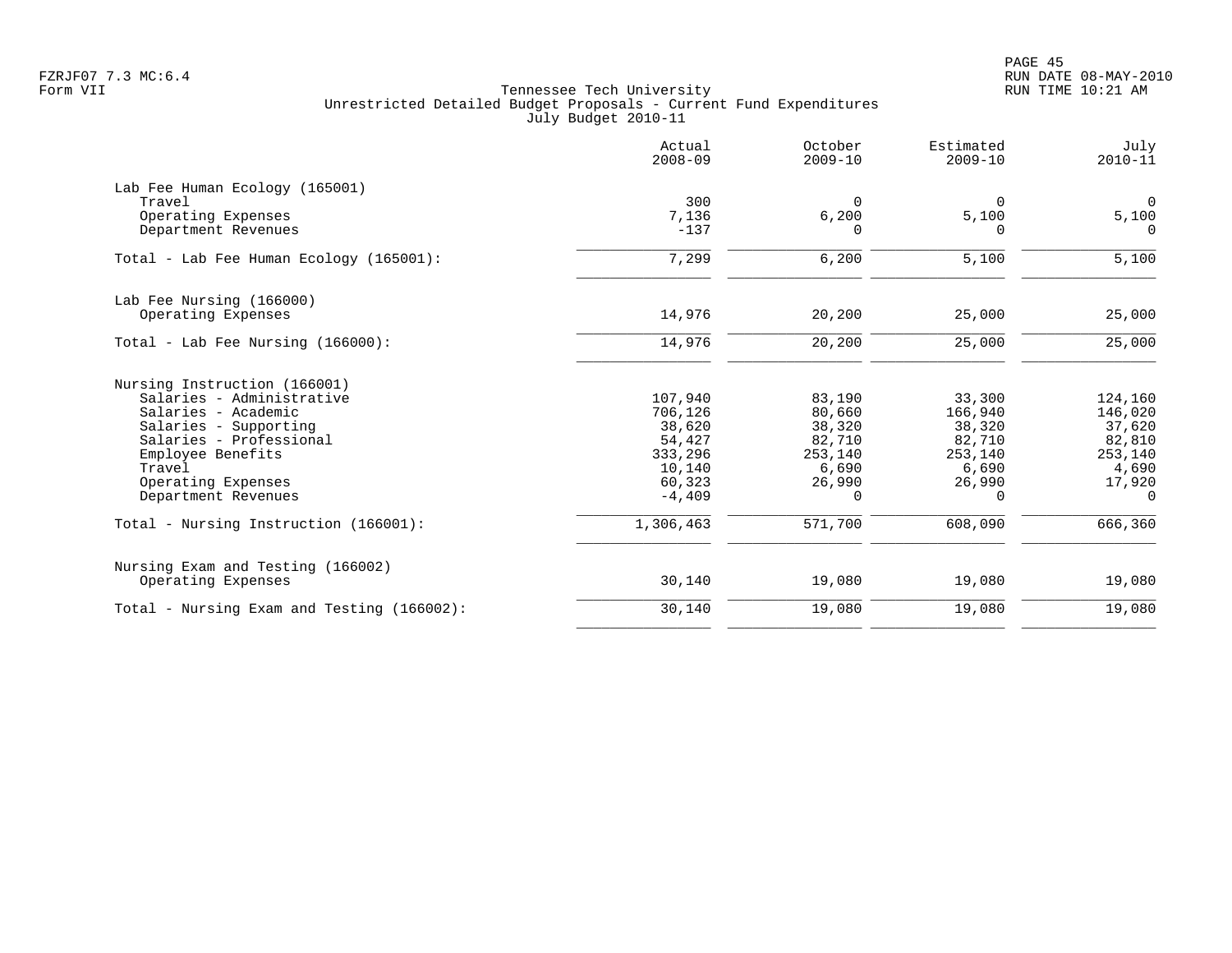|                                               | Actual<br>$2008 - 09$ | October<br>$2009 - 10$ | Estimated<br>$2009 - 10$ | July<br>$2010 - 11$ |
|-----------------------------------------------|-----------------------|------------------------|--------------------------|---------------------|
| SACF Nursing (166003)                         |                       |                        |                          |                     |
| Salaries - Academic                           | $\mathbf 0$           | 104,000                | 104,000                  | 104,000             |
| Employee Benefits                             | $\mathbf 0$           | 6,500                  | 19,500                   | 19,500              |
| Operating Expenses                            | $\mathbf 0$           | 34,500                 | 24,000                   | 24,000              |
| Total - SACF Nursing (166003):                | 0                     | 145,000                | 147,500                  | 147,500             |
| Nursing Stimulus Funding (166019)             |                       |                        |                          |                     |
| Salaries - Academic                           | 0                     | 679,630                | 627,490                  | 544,630             |
| Employee Benefits                             | $\mathbf 0$           | 237,870                | 237,870                  | 174,070             |
| Total - Nursing Stimulus Funding (166019):    | 0                     | 917,500                | 865,360                  | 718,700             |
| Minority Graduate Assistant (176004)          |                       |                        |                          |                     |
| Salaries - Professional                       | 83,500                | 49,910                 | 73,250                   | 49,910              |
| Operating Expenses                            | 60,448                | 160,780                | 137,440                  | 136,690             |
| Total - Minority Graduate Assistant (176004): | 143,948               | 210,690                | 210,690                  | 186,600             |
| Ext Edu Off Campus (180003)                   |                       |                        |                          |                     |
| Salaries - Academic                           | 327,580               | 337,260                | 329,760                  | 334,760             |
| Salaries - Supporting                         | 53,960                | $\Omega$               | 42,740                   | $\overline{0}$      |
| Salaries - Students                           | 0                     | 650                    | 650                      | 650                 |
| Salaries - Professional                       | $\Omega$              | 4,960                  | $\Omega$                 | 4,960               |
| Employee Benefits                             | 13,882                | 15,110                 | 15,110                   | 15,110              |
| Travel                                        | 78,423                | 40,450                 | 50,450                   | 40,450              |
| Operating Expenses                            | 122,401               | 40,130                 | 87,730                   | 40,130              |
| Total - Ext Edu Off Campus (180003):          | 596,246               | 438,560                | 526,440                  | 436,060             |
|                                               |                       |                        |                          |                     |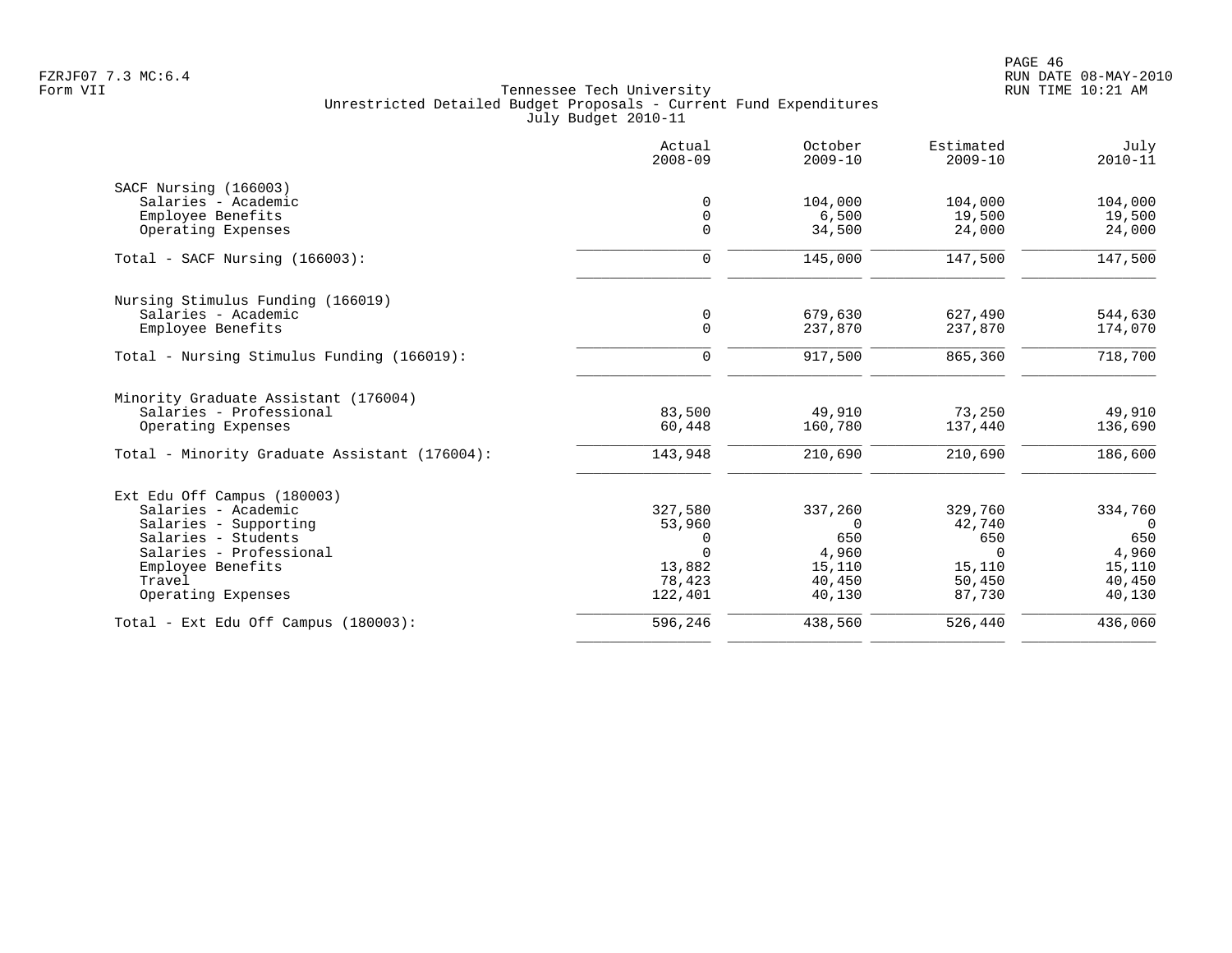PAGE 47 FZRJF07 7.3 MC:6.4 RUN DATE 08-MAY-2010

|                                                 | Actual<br>$2008 - 09$ | October<br>$2009 - 10$ | Estimated<br>$2009 - 10$ | July<br>$2010 - 11$ |
|-------------------------------------------------|-----------------------|------------------------|--------------------------|---------------------|
| Ext Educ Overload (180005)                      |                       |                        |                          |                     |
| Salaries - Academic                             | $\mathbf 0$           | 65,440                 | 3,740                    | 60,440              |
| Employee Benefits                               | $\mathsf{O}$          | 1,510                  | 1,510                    | 1,510               |
| Total - Ext Educ Overload (180005):             | $\mathbf 0$           | 66,950                 | 5,250                    | 61,950              |
| Ext Programs Stimulus Funding (180019)          |                       |                        |                          |                     |
| Salaries - Academic                             | $\mathbf 0$           | 51,500                 | 51,500                   | 99,500              |
| Employee Benefits                               | $\mathsf{O}$          | 18,000                 | 18,000                   | 34,820              |
| Total - Ext Programs Stimulus Funding (180019): | $\mathbf 0$           | 69,500                 | 69,500                   | 134,320             |
| Distance MBA (180500)                           |                       |                        |                          |                     |
| Salaries - Academic                             | 303,205               | 82,500                 | 215,070                  | 40,500              |
| Salaries - Supporting                           | 2,939                 | 5,000                  | 5,000                    | 5,000               |
| Salaries - Students                             | $\Omega$              | $\Omega$               | 12,150                   | $\overline{0}$      |
| Salaries - Professional                         | 81,290                | 86,690                 | 86,690                   | 86,390              |
| Employee Benefits                               | 87,640                | 95,290                 | 95,290                   | 95,290              |
| Travel                                          | 1,653                 | 300                    | 2,300                    | $\Omega$            |
| Operating Expenses                              | 51,060                | 288,710                | 141,990                  | 331,010             |
| Capital Outlay                                  | 0                     | 95,310                 | 95,310                   | 20,000              |
| Total - Distance MBA (180500):                  | 527,787               | 653,800                | 653,800                  | 578,190             |
| Distance MBA Modules (180501)                   |                       |                        |                          |                     |
| Salaries - Academic                             | 13,900                | 15,750                 | 15,750                   | 15,750              |
| Salaries - Students                             | 9,253                 | $\Omega$               | $\mathbf 0$              | $\Omega$            |
| Salaries - Professional                         | 8,750                 | 15,000                 | 15,000                   | 15,000              |
| Employee Benefits                               | 5,759                 | 3,030                  | 8,030                    | 8,030               |
| Travel                                          | 7,244                 | $\Omega$               | 4,000                    | $\Omega$            |
| Operating Expenses                              | 36,318                | 48,570                 | 56,570                   | 60,570              |
| Total - Distance MBA Modules (180501):          | 81,224                | 82,350                 | 99,350                   | 99,350              |
|                                                 |                       |                        |                          |                     |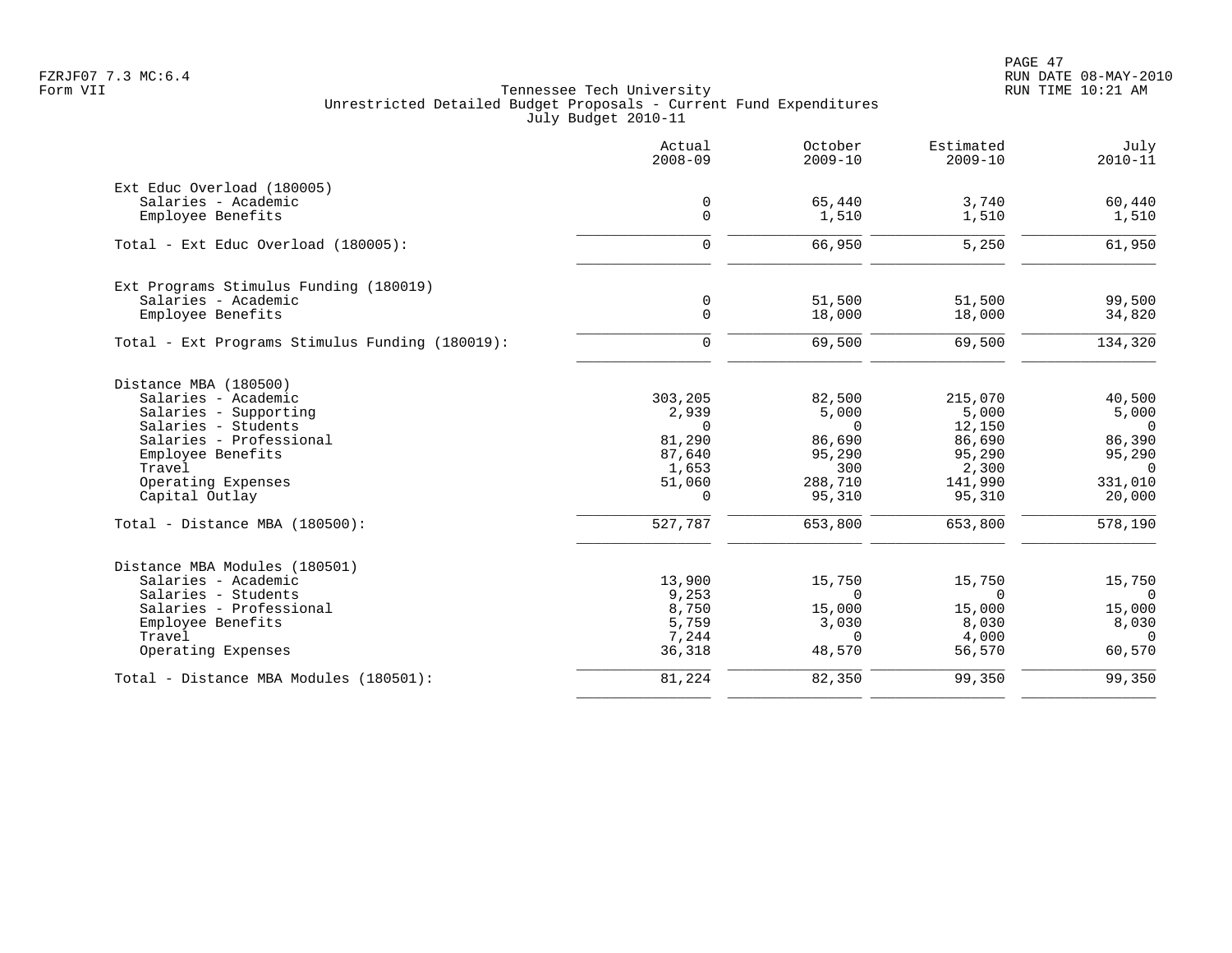|                                                       | Actual<br>$2008 - 09$ | October<br>$2009 - 10$ | Estimated<br>$2009 - 10$ | July<br>$2010 - 11$ |
|-------------------------------------------------------|-----------------------|------------------------|--------------------------|---------------------|
| Non Credit Ext Educ Instuction (181001)               |                       |                        |                          |                     |
| Salaries - Academic                                   | 30,166                | 9,110                  | 17,610                   | 9,110               |
| Salaries - Supporting                                 | 27,800                | 27,500                 | 27,500                   | 27,600              |
| Salaries - Professional                               | 45,670                | 45,370                 | 45,370                   | 45,470              |
| Employee Benefits                                     | 32,638                | 34,760                 | 34,760                   | 34,760              |
| Travel                                                | 989                   | 600                    | 800                      | 600                 |
| Operating Expenses                                    | 16,873                | 40,490                 | 31,790                   | 39,990              |
| Total - Non Credit Ext Educ Instuction (181001):      | 154,136               | 157,830                | 157,830                  | 157,530             |
| Non Credit Ext Ed (181002)                            |                       |                        |                          |                     |
| Salaries - Academic                                   | 10,373                | 5,880                  | 24,540                   | 5,880               |
| Salaries - Supporting                                 | 24,247                | 23,610                 | 8,790                    | $\Omega$            |
| Salaries - Students                                   | 1,536                 | 980                    | 7,900                    | 980                 |
| Salaries - Professional                               | 25,551                | 27,165                 | 15,475                   | 27,165              |
| Employee Benefits                                     | 25,831                | 30,610                 | 30,610                   | 30,610              |
| Travel                                                | 427                   | 200                    | 200                      | 200                 |
| Operating Expenses                                    | 19,255                | 22,820                 | 14,520                   | 18,820              |
| Total - Non Credit Ext Ed (181002):                   | 107,220               | 111,265                | 102,035                  | 83,655              |
| Governor Sch fr Emerging Technology (183000)          |                       |                        |                          |                     |
| Salaries - Academic                                   | 20,022                | 0                      | 0                        | 0                   |
| Salaries - Supporting                                 | 960                   | $\Omega$               | 0                        | $\mathbf 0$         |
| Salaries - Professional                               | 1,330                 | $\Omega$               | $\Omega$                 | $\Omega$            |
| Employee Benefits                                     | 7,899                 | 1,000                  | 1,000                    | 1,000               |
| Operating Expenses                                    | 146                   | 8,460                  | 8,460                    | $\Omega$            |
| Total - Governor Sch fr Emerging Technology (183000): | 30,357                | 9,460                  | 9,460                    | 1,000               |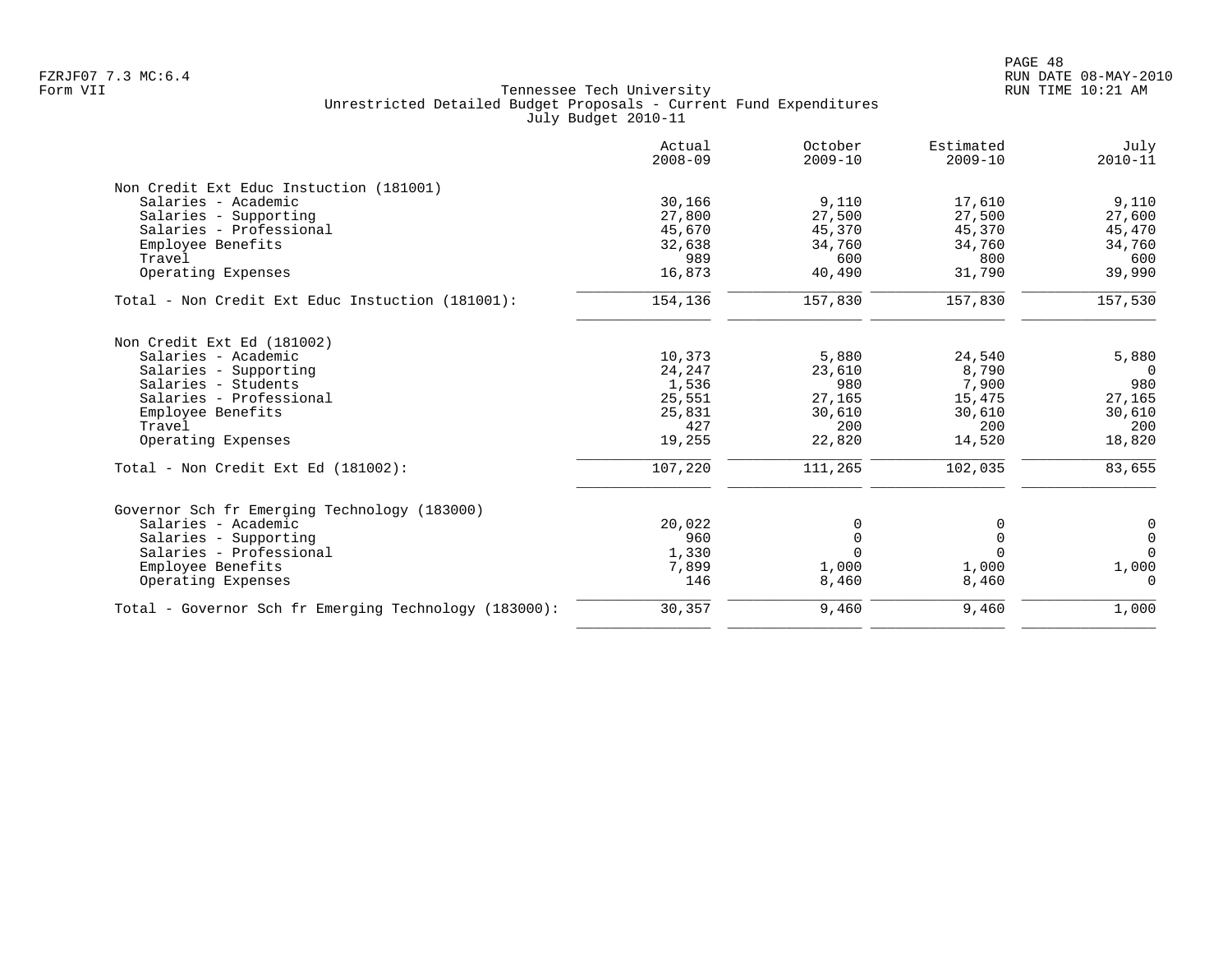|                                                  | Actual<br>$2008 - 09$ | October<br>$2009 - 10$ | Estimated<br>$2009 - 10$ | July<br>$2010 - 11$ |
|--------------------------------------------------|-----------------------|------------------------|--------------------------|---------------------|
| Two Plus Two Eled Crossville (184000)            |                       |                        |                          |                     |
| Salaries - Academic                              | 4,800                 | 7,250                  | 7,250                    | 6,250               |
| Salaries - Supporting                            | 6,608                 | $\Omega$               | $\Omega$                 | $\Omega$            |
| Employee Benefits                                | 239                   | 210                    | 210                      | 210                 |
| Travel                                           | 5,151                 | 2,940                  | 2,940                    | 2,940               |
| Operating Expenses                               | 7,097                 | 7,540                  | 7,540                    | 6,540               |
| Total - Two Plus Two Eled Crossville (184000):   | 23,895                | 17,940                 | 17,940                   | 15,940              |
| Two Plus Two Eled Oak Ridge (184001)             |                       |                        |                          |                     |
| Salaries - Academic                              | 4,800                 | 14,150                 | 14,150                   | 12,150              |
| Salaries - Supporting                            | 6,599                 | 7,050                  | 7,050                    | 7,050               |
| Employee Benefits                                | 976                   | 190                    | 190                      | 190                 |
| Travel                                           | 7,298                 | 8,720                  | 8,720                    | 8,720               |
| Operating Expenses                               | 6,337                 | 13,040                 | 13,040                   | 10,910              |
| Total - Two Plus Two Eled Oak Ridge (184001):    | 26,010                | 43,150                 | 43,150                   | 39,020              |
| Two Plus Two Eled Pellissippii (184002)          |                       |                        |                          |                     |
| Salaries - Academic                              | 13,800                | 14,110                 | 14,110                   | 13,110              |
| Salaries - Supporting                            | 15,509                | 8,130                  | 8,130                    | 8,130               |
| Employee Benefits                                | 2,381                 | 1,020                  | 1,020                    | 1,020               |
| Travel                                           | 9,737                 | 12,640                 | 12,640                   | 11,640              |
| Operating Expenses                               | 22,361                | 21,470                 | 21,470                   | 19,470              |
| Total - Two Plus Two Eled Pellissippii (184002): | 63,788                | 57,370                 | 57,370                   | 53,370              |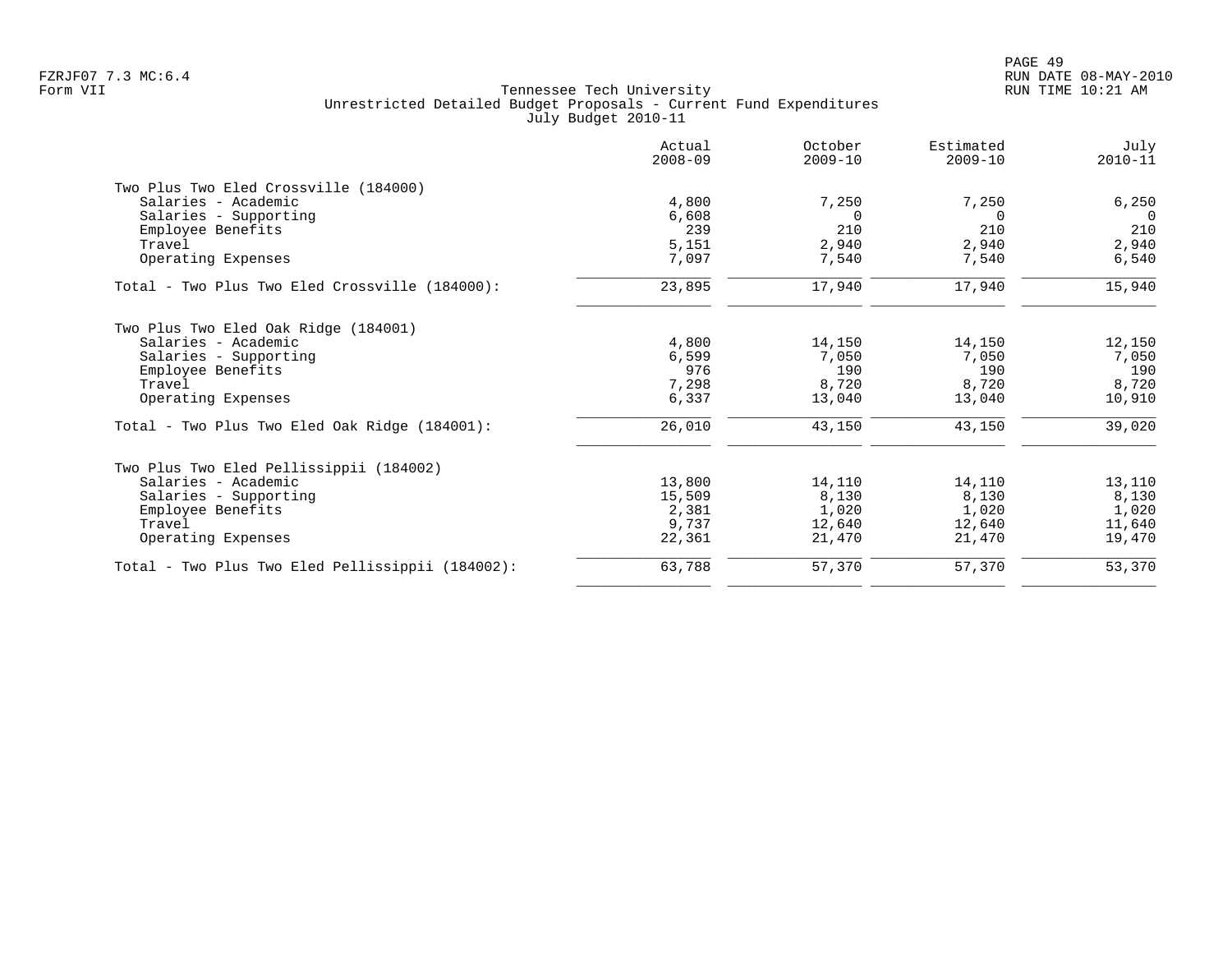|                                                 | Actual<br>$2008 - 09$ | October<br>$2009 - 10$ | Estimated<br>$2009 - 10$ | July<br>$2010 - 11$ |
|-------------------------------------------------|-----------------------|------------------------|--------------------------|---------------------|
| Two Plus Two Eled Chattanooga (184003)          |                       |                        |                          |                     |
| Salaries - Academic                             | 6,600                 | 3,520                  | 3,520                    | 2,520               |
| Employee Benefits                               | 612                   | 350                    | 350                      | 350                 |
| Travel                                          | 6,072                 | 5,480                  | 5,480                    | 4,980               |
| Operating Expenses                              | 14,584                | 16,740                 | 16,740                   | 14,740              |
| Total - Two Plus Two Eled Chattanooga (184003): | 27,868                | 26,090                 | 26,090                   | 22,590              |
| Two Plus Two Eled Motlow (184004)               |                       |                        |                          |                     |
| Salaries - Academic                             | 4,500                 | 9,410                  | 9,410                    | 8,910               |
| Salaries - Supporting                           | 9,358                 | $\Omega$               | $\Omega$                 | $\Omega$            |
| Employee Benefits                               | 433                   | 1,040                  | 1,040                    | 1,040               |
| Travel                                          | 6,922                 | 5,880                  | 5,880                    | 5,380               |
| Operating Expenses                              | 5,249                 | 15,150                 | 15,150                   | 13,150              |
| Total - Two Plus Two Eled Motlow (184004):      | 26,462                | 31,480                 | 31,480                   | 28,480              |
| Two Plus Two Eled Tullahoma (184005)            |                       |                        |                          |                     |
| Salaries - Academic                             | 4,800                 | 3,530                  | 3,530                    | 3,530               |
| Salaries - Supporting                           | 6,963                 | 0                      | $\mathbf 0$              | $\overline{0}$      |
| Employee Benefits                               | 171                   | $\Omega$               | $\Omega$                 | $\Omega$            |
| Travel                                          | 6,884                 | 5,000                  | 5,000                    | 4,200               |
| Operating Expenses                              | 20,660                | 10,250                 | 10,250                   | 8,250               |
| Total - Two Plus Two Eled Tullahoma (184005):   | 39,478                | 18,780                 | 18,780                   | 15,980              |
| Two Plus Two Eled RS Harriman (184006)          |                       |                        |                          |                     |
| Salaries - Academic                             | 3,000                 | 7,050                  | 7,050                    | 6,050               |
| Salaries - Supporting                           | 10,494                | $\Omega$               | $\Omega$                 | $\Omega$            |
| Employee Benefits                               | 612                   | 1,000                  | 1,000                    | 1,000               |
| Travel                                          | 5,933                 | 5,000                  | 5,000                    | 4,500               |
| Operating Expenses                              | 4,821                 | 10,840                 | 10,840                   | 8,840               |
| Total - Two Plus Two Eled RS Harriman (184006): | 24,860                | 23,890                 | 23,890                   | 20,390              |
|                                                 |                       |                        |                          |                     |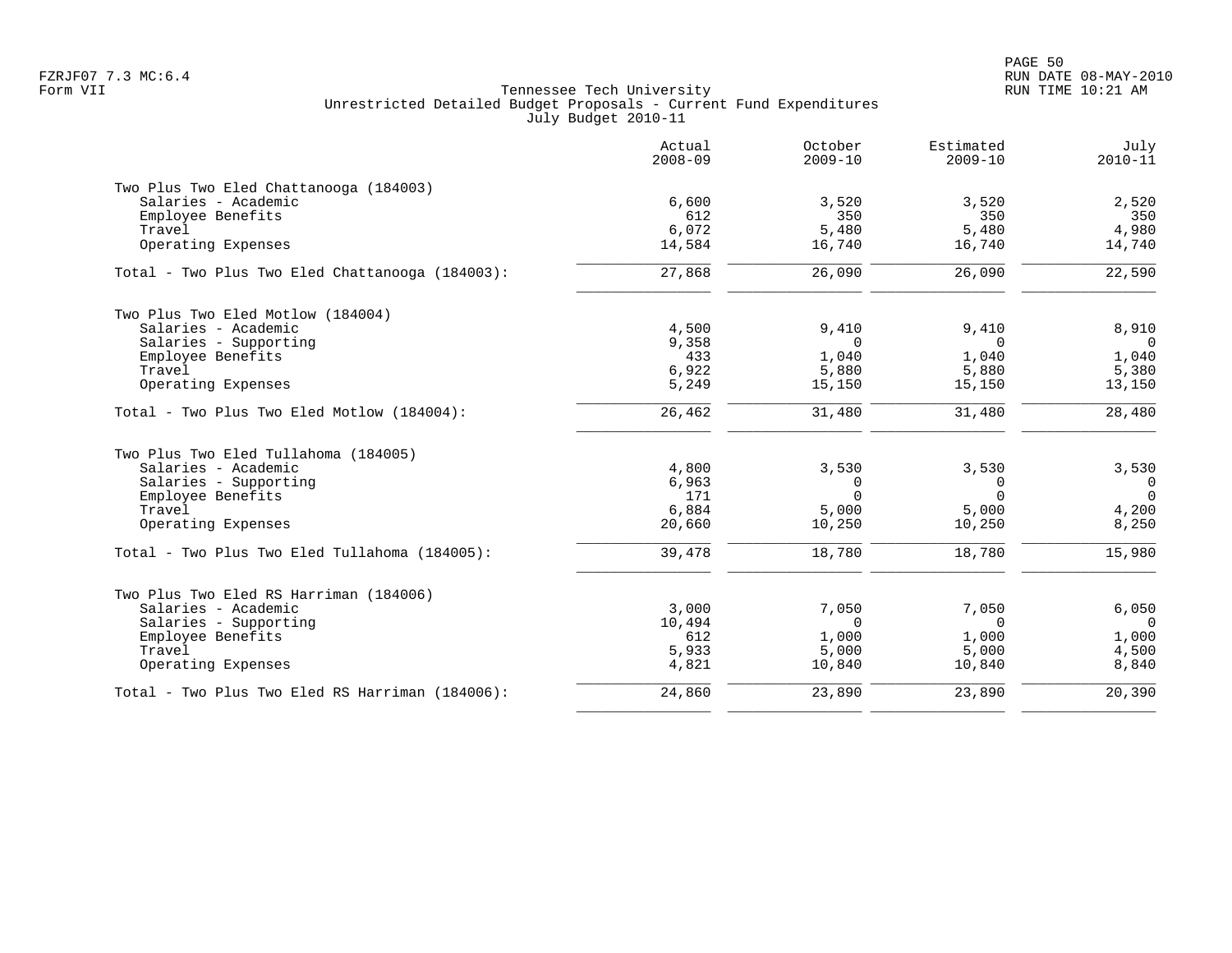|                                                    | Actual<br>$2008 - 09$ | October<br>$2009 - 10$ | Estimated<br>$2009 - 10$ | July<br>$2010 - 11$     |
|----------------------------------------------------|-----------------------|------------------------|--------------------------|-------------------------|
| Two Plus Two Eled Scott Co (184007)                |                       |                        |                          |                         |
| Salaries - Academic                                | 1,800                 | 7,060                  | 7,060                    | 6,710                   |
| Salaries - Supporting                              | 10,758                | $\Omega$               | $\Omega$                 | $\Omega$                |
| Employee Benefits                                  | 471<br>4,047          | 1,200                  | 1,200                    | 1,200<br>$\overline{0}$ |
| Travel<br>Operating Expenses                       | 2,636                 | 0<br>$\Omega$          | $\Omega$<br>$\Omega$     | $\Omega$                |
|                                                    |                       |                        |                          |                         |
| Total - Two Plus Two Eled Scott Co (184007):       | 19,712                | 8,260                  | 8,260                    | 7,910                   |
| RODP Instruction (185002)                          |                       |                        |                          |                         |
| Salaries - Academic                                | 419,190               | 445,290                | 456,390                  | 436,490                 |
| Salaries - Supporting                              | 33,686                | 33,030                 | 33,030                   | 33,130                  |
| Salaries - Professional                            | 64,000                | 64,300                 | 64,300                   | 64,400                  |
| Employee Benefits                                  | 113,710               | 123,830                | 123,830                  | 123,830                 |
| Travel                                             | 5,823                 | 4,330                  | 7,330                    | 4,330                   |
| Operating Expenses                                 | 29,184                | 19,355                 | 22,355                   | 17,080                  |
| Total - RODP Instruction (185002):                 | 665,593               | 690,135                | 707,235                  | 679,260                 |
| Interdiscip Studies Campus Instr (185007)          |                       |                        |                          |                         |
| Salaries - Academic                                | 0                     | 48,000                 | 48,300                   | 400                     |
| Employee Benefits                                  | $\mathbf 0$           | 7,500                  | 7,500                    | 7,500                   |
| Total - Interdiscip Studies Campus Instr (185007): | $\mathbf 0$           | 55,500                 | 55,800                   | 7,900                   |
| TAF Technology Access Fee (190006)                 |                       |                        |                          |                         |
| Salaries - Students                                | 112,268               | 118,830                | 118,830                  | 118,830                 |
| Salaries - Professional                            | 2,059                 | 33,430                 | 33,430                   | 33,430                  |
| Employee Benefits                                  | 2,137                 | 15,310                 | 15,310                   | 15,310                  |
| Operating Expenses                                 | 1,070,377             | 1,259,920              | 1,263,520                | 1,595,820               |
| Capital Outlay                                     | 40,132                | 100,000                | 100,000                  | 100,000                 |
| Total - TAF Technology Access Fee (190006):        | 1,226,973             | 1,527,490              | 1,531,090                | 1,863,390               |
|                                                    |                       |                        |                          |                         |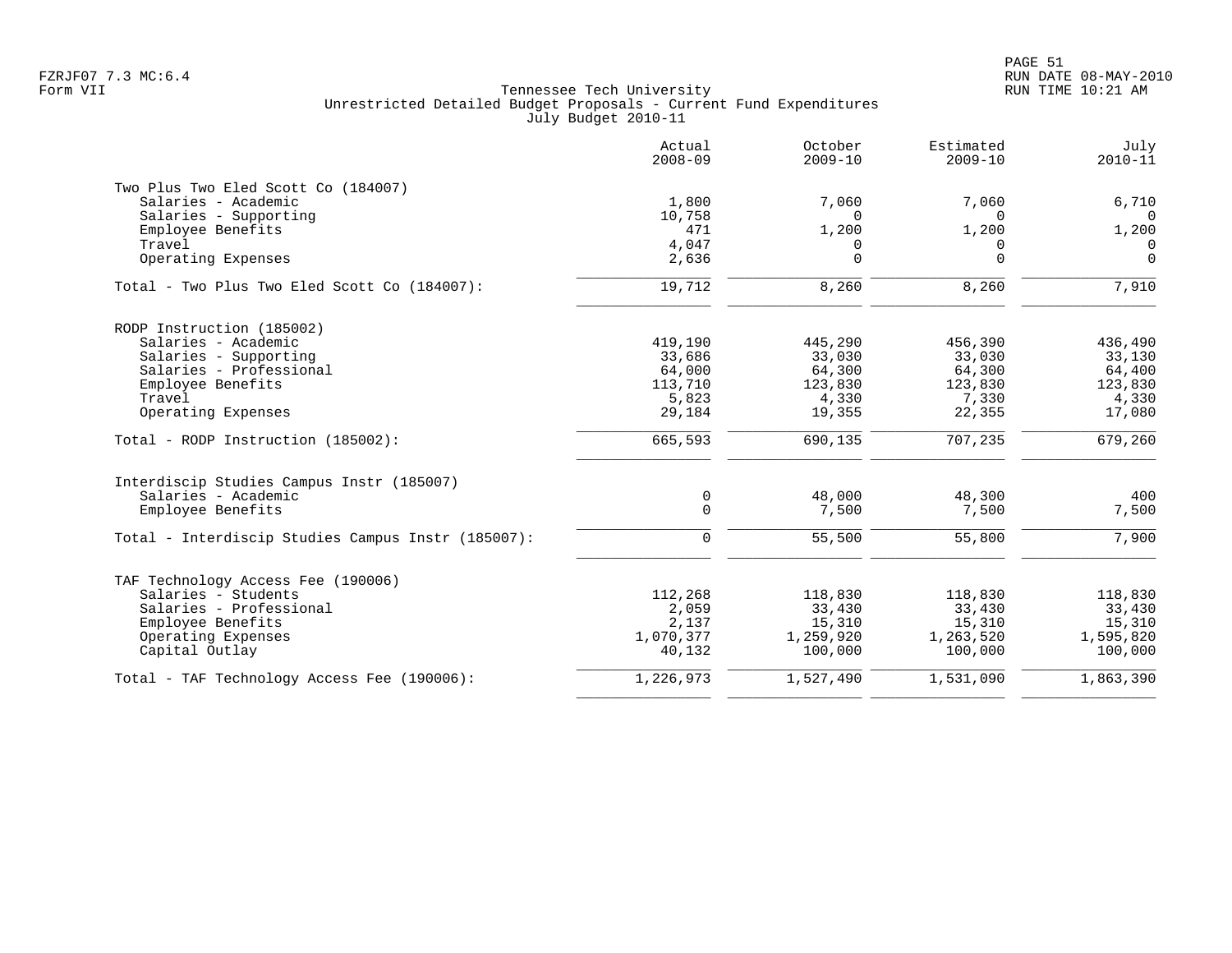|                                                                    | Actual<br>$2008 - 09$ | October<br>$2009 - 10$ | Estimated<br>$2009 - 10$ | July<br>$2010 - 11$ |
|--------------------------------------------------------------------|-----------------------|------------------------|--------------------------|---------------------|
| Craft Center Instuct Transfer (200007)<br>Operating Expenses       | $-444,620$            | $-359,600$             | $-359,600$               | $-359,600$          |
| Total - Craft Center Instuct Transfer (200007):                    | $-444,620$            | $-359,600$             | $-359,600$               | $-359,600$          |
| TBR Spouse Dependent Discount (700000)<br>Employee Benefits        | 175,213               | 197,800                | 209,090                  | 197,800             |
| Total - TBR Spouse Dependent Discount (700000):                    | 175,213               | 197,800                | 209,090                  | 197,800             |
| TBR Employ Remission PC191 (700001)<br>Employee Benefits           | 42,295                | 62,600                 | 64,660                   | 62,600              |
| Total - TBR Employ Remission PC191 (700001):                       | 42,295                | 62,600                 | 64,660                   | 62,600              |
| E and G Data Processing Allocation (700003)<br>Department Revenues | 1,938,823             | 1,860,730              | 1,857,990                | 1,825,260           |
| Total - E and G Data Processing Allocation (700003):               | 1,938,823             | 1,860,730              | 1,857,990                | 1,825,260           |
| E and G Claims Adjustment (700004)<br>Operating Expenses           | 102,093               | 156,900                | 70,130                   | 164,440             |
| Total - E and G Claims Adjustment $(700004)$ :                     | 102,093               | 156,900                | 70,130                   | 164,440             |
|                                                                    |                       |                        |                          |                     |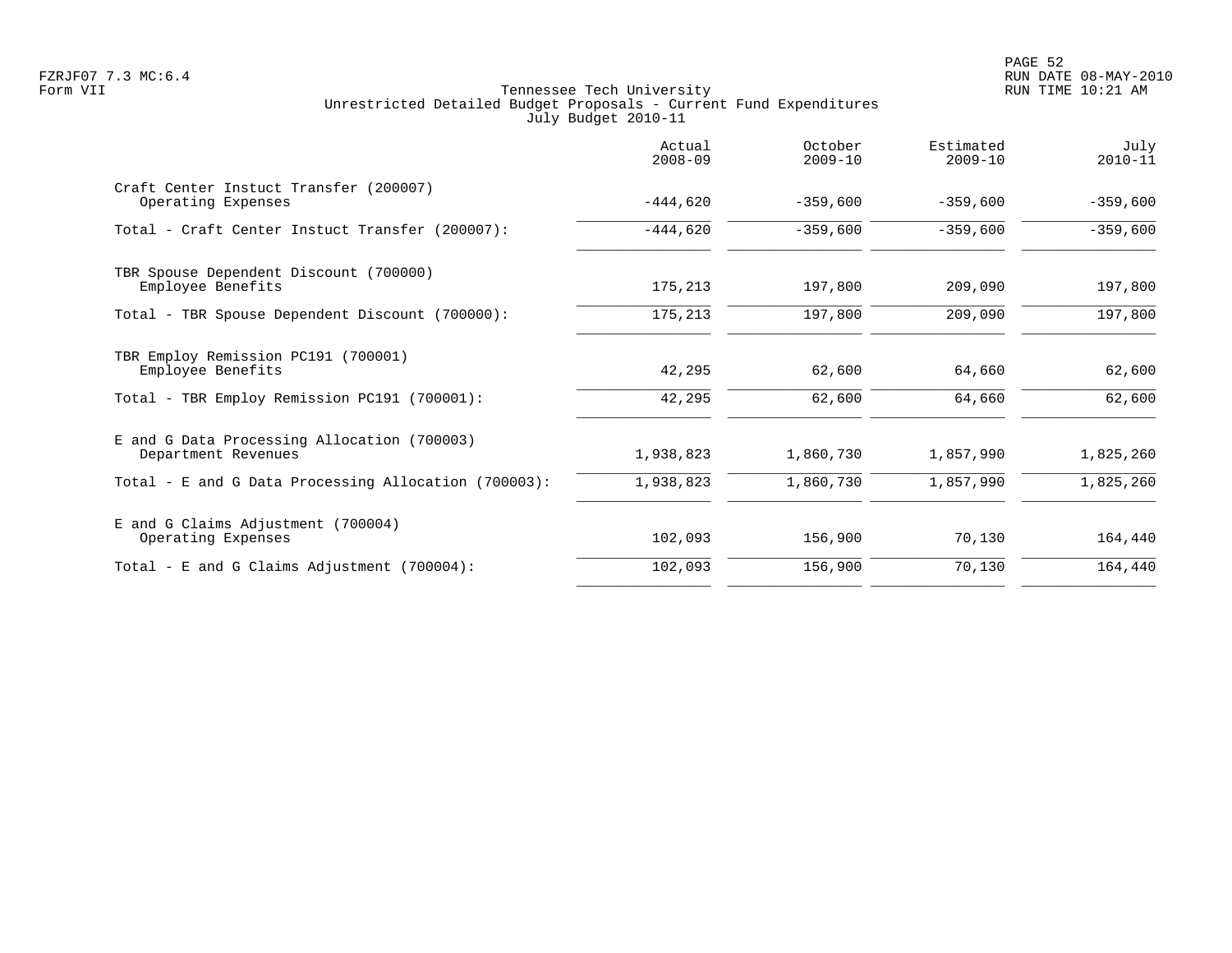| Actual<br>$2008 - 09$ | October<br>$2009 - 10$ | Estimated<br>$2009 - 10$          | July<br>$2010 - 11$               |
|-----------------------|------------------------|-----------------------------------|-----------------------------------|
|                       |                        |                                   |                                   |
| $\overline{0}$        | 18,530                 | 18,530                            | 18,530                            |
| $\Omega$              | 1,820                  | 1,820                             | 1,820                             |
| 781,148               | $-1, 413, 820$         | $-1, 167, 190$                    | $-329,730$                        |
| 4,631                 | $-81,730$              | $-86,170$                         | $-86,170$                         |
| 785,779               | $-1,475,200$           | $-1, 233, 010$                    | $-395,550$                        |
|                       |                        |                                   |                                   |
| 0                     | 10,000                 | 10,000                            | 10,000                            |
| 0                     | 10,000                 | 10,000                            | 10,000                            |
|                       |                        |                                   |                                   |
| 0                     | 5,000                  | 5,000                             | 5,000                             |
| 0                     | 5,000                  | 5,000                             | 5,000                             |
|                       |                        |                                   |                                   |
|                       |                        |                                   | 7,470                             |
|                       |                        |                                   | 774,300                           |
|                       |                        |                                   | 49,350                            |
|                       |                        |                                   | 21,090                            |
| $\Omega$              | $\Omega$               | $\Omega$                          | 159,290                           |
| 0                     | 116,450                | 116,450                           | 1,011,500                         |
|                       | 0<br>$\Omega$<br>0     | $\Omega$<br>110,800<br>5,650<br>0 | $\Omega$<br>110,800<br>5,650<br>0 |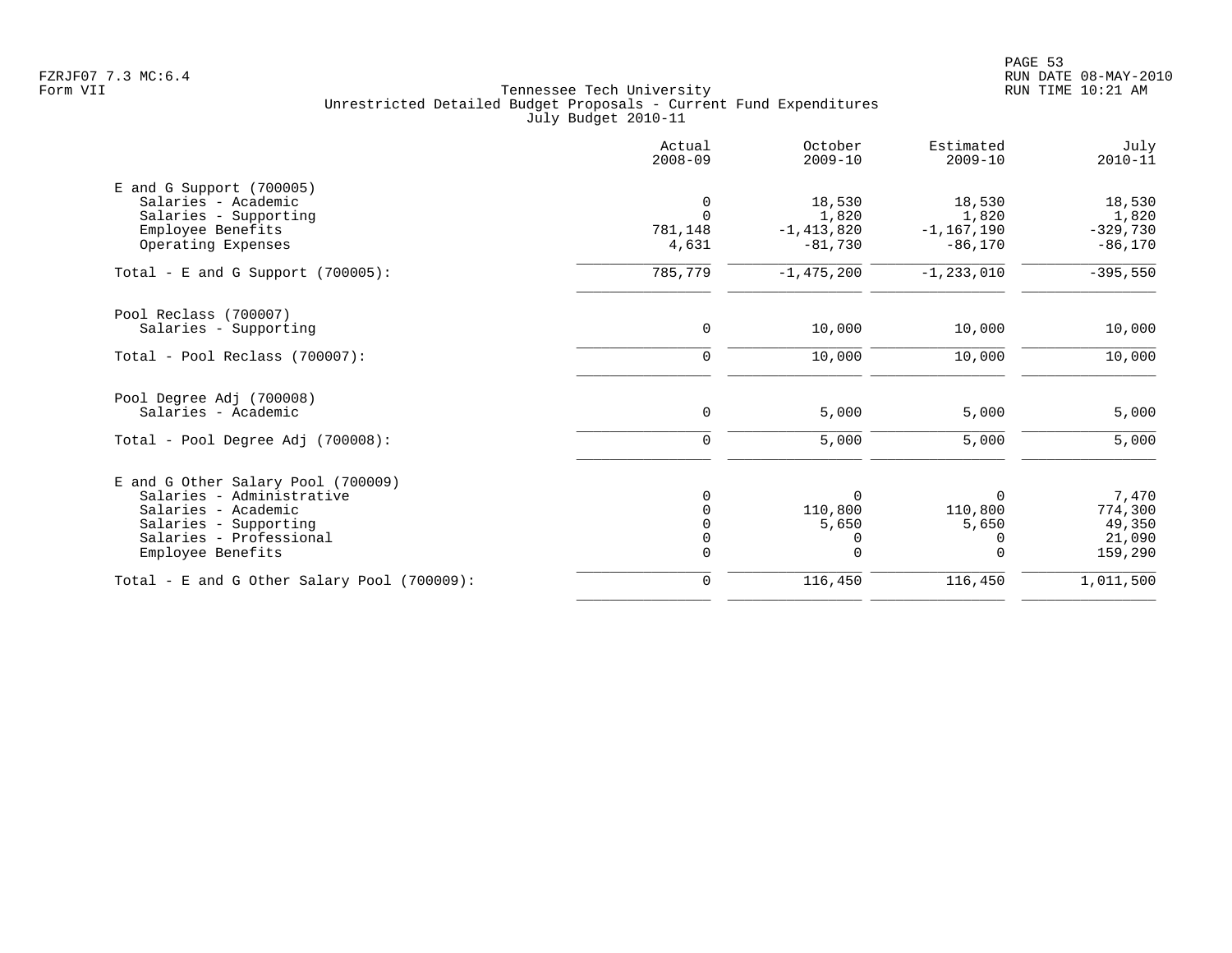|                                              | Actual<br>$2008 - 09$ | October<br>$2009 - 10$ | Estimated<br>$2009 - 10$ | July<br>$2010 - 11$ |
|----------------------------------------------|-----------------------|------------------------|--------------------------|---------------------|
| TBR Chargeback RODP (700016)                 |                       |                        |                          |                     |
| Operating Expenses                           | 492,188               | 532,300                | $\mathbf 0$              | 0                   |
| Total - TBR Chargeback RODP (700016):        | 492,188               | 532,300                | $\Omega$                 |                     |
| Post Office Allocation (700045)              |                       |                        |                          |                     |
| Operating Expenses                           |                       | 22,810                 | 22,170                   | 23,090              |
| Department Revenues                          | 37,476                | $\Omega$               |                          | - 0                 |
| Total - Post Office Allocation (700045):     | 37,476                | 22,810                 | 22,170                   | 23,090              |
| ARRA Am Recvry Reinvst Act (700062)          |                       |                        |                          |                     |
| Salaries - Academic                          | 816,781               | $\Omega$               | 0                        | 0                   |
| Salaries - Supporting                        | 22,340                |                        |                          | $\mathbf 0$         |
| Salaries - Students                          | 69,258                |                        |                          | $\mathbf 0$         |
| Employee Benefits                            | 73,923                | $\Omega$               |                          | $\Omega$            |
| Total - ARRA Am Recvry Reinvst Act (700062): | 982,302               | $\mathbf 0$            | 0                        | $\Omega$            |
| TQI TBR System Charge (700063)               |                       |                        |                          |                     |
| Operating Expenses                           | $\mathbf 0$           | 80,300                 | 80,300                   | 117,400             |
| Total - TQI TBR System Charge (700063):      | $\Omega$              | 80,300                 | 80,300                   | 117,400             |
|                                              |                       |                        |                          |                     |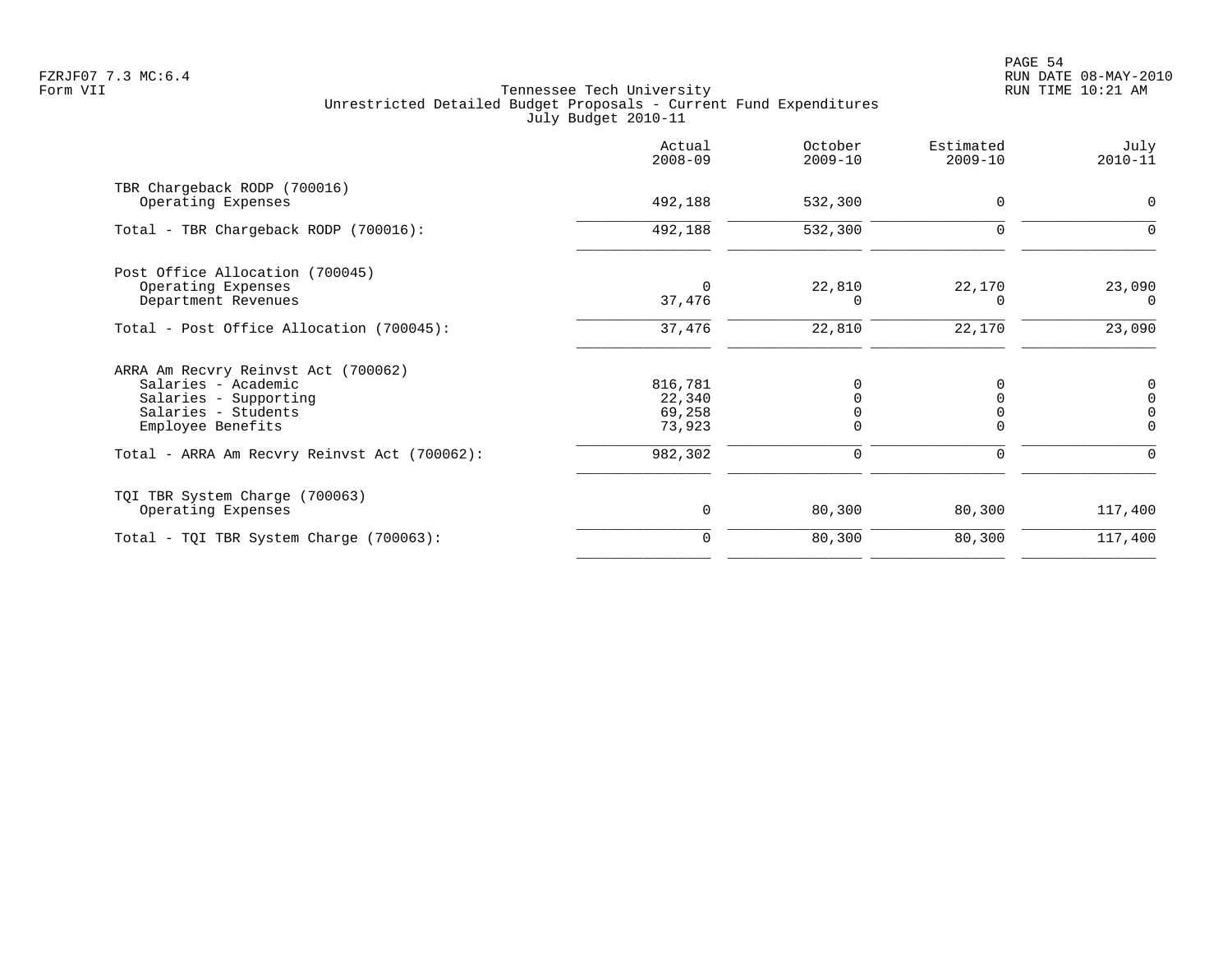|                            | Actual<br>$2008 - 09$ | October<br>$2009 - 10$ | Estimated<br>$2009 - 10$ | July<br>$2010 - 11$ |
|----------------------------|-----------------------|------------------------|--------------------------|---------------------|
| Total - Instruction (200): |                       |                        |                          |                     |
| Salaries - Administrative  | 430,553               | 479,260                | 395,090                  | 526,400             |
| Salaries - Academic        | 29, 259, 477          | 29, 427, 527           | 29, 209, 453             | 29,568,554          |
| Salaries - Supporting      | 2,076,819             | 1,899,077              | 1,811,166                | 1,806,872           |
| Salaries - Students        | 508,276               | 307,240                | 385,891                  | 303,330             |
| Salaries - Professional    | 1,101,945             | 1,233,287              | 1,192,662                | 1,186,915           |
| Employee Benefits          | 10,703,748            | 10,088,232             | 10,179,541               | 10,629,620          |
| Travel                     | 370,469               | 196,000                | 291,703                  | 137,020             |
| Operating Expenses         | 4,371,377             | 6,315,406              | 5,490,773                | 4,973,053           |
| Capital Outlay             | 102,120               | 290,930                | 324,630                  | 120,000             |
| Department Revenues        | 1,964,800             | 1,860,730              | 1,856,740                | 1,825,260           |
| Total                      | 50,889,584            | 52,097,689             | 51, 137, 649             | 51,077,024          |
|                            |                       |                        |                          |                     |
| Total - Instruction (20):  |                       |                        |                          |                     |
| Salaries - Administrative  | 430,553               | 479,260                | 395,090                  | 526,400             |
| Salaries - Academic        | 29, 259, 477          | 29, 427, 527           | 29, 209, 453             | 29,568,554          |
| Salaries - Supporting      | 2,076,819             | 1,899,077              | 1,811,166                | 1,806,872           |
| Salaries - Students        | 508,276               | 307,240                | 385,891                  | 303,330             |
| Salaries - Professional    | 1,101,945             | 1,233,287              | 1,192,662                | 1,186,915           |
| Employee Benefits          | 10,703,748            | 10,088,232             | 10,179,541               | 10,629,620          |
| Travel                     | 370,469               | 196,000                | 291,703                  | 137,020             |
| Operating Expense          | 4,371,377             | 6,315,406              | 5,490,773                | 4,973,053           |
| Capital Outlay             | 102,120               | 290,930                | 324,630                  | 120,000             |
| Department Revenues        | 1,964,800             | 1,860,730              | 1,856,740                | 1,825,260           |
| Total                      | 50,889,584            | 52,097,689             | 51, 137, 649             | 51,077,024          |
|                            |                       |                        |                          |                     |

 Research (25) Research (250)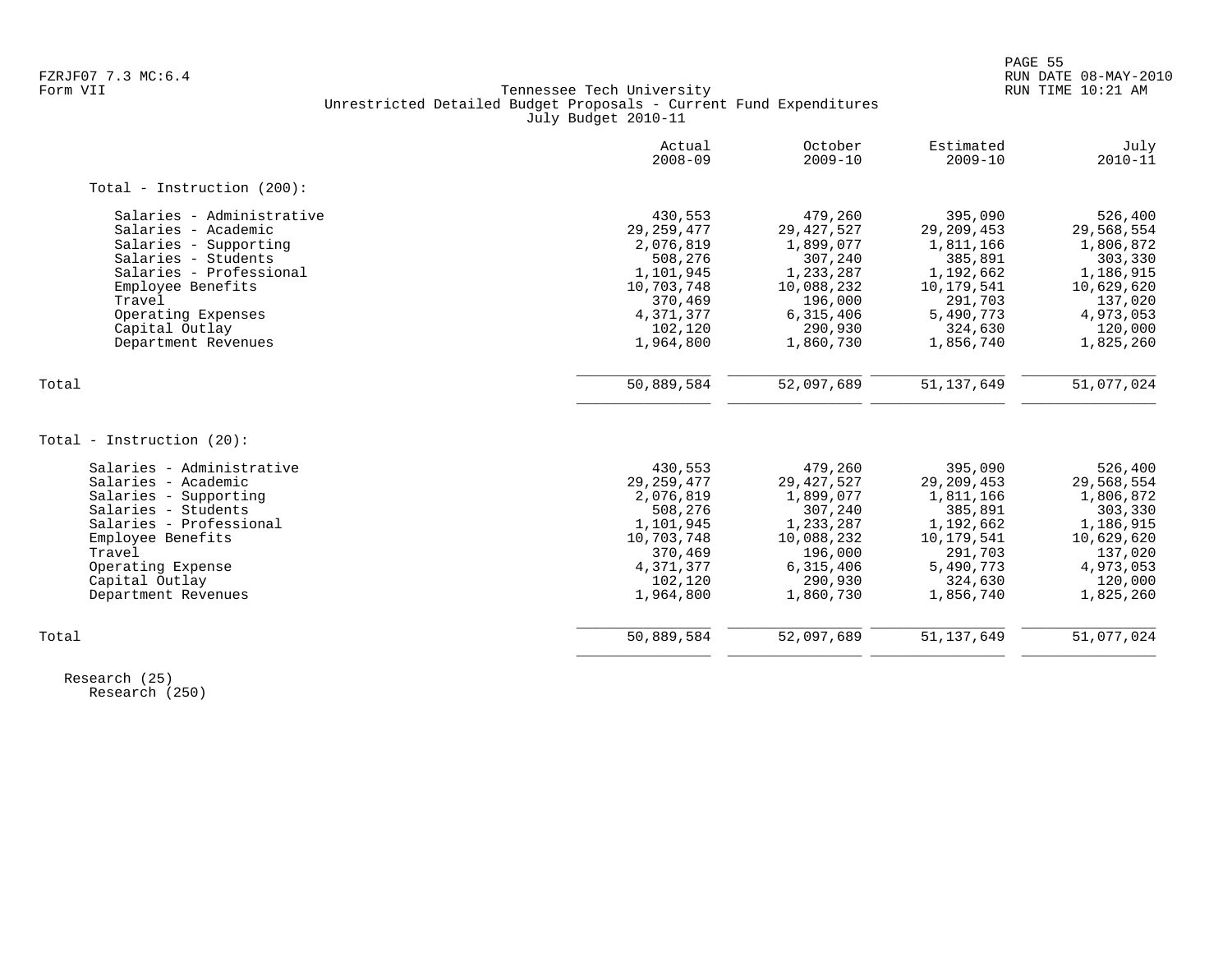en and the state of the state of the state of the state of the state of the state of the state of the state of the state of the state of the state of the state of the state of the state of the state of the state of the sta FZRJF07 7.3 MC:6.4 RUN DATE 08-MAY-2010

| Actual<br>$2008 - 09$ | October<br>$2009 - 10$ | Estimated<br>$2009 - 10$ | July<br>$2010 - 11$ |
|-----------------------|------------------------|--------------------------|---------------------|
|                       |                        |                          |                     |
| $\mathbf 0$           | 7,500                  | 7,500                    | 7,500               |
| $\Omega$              | 5,300                  | 5,300                    | 5,300               |
| $-13$                 | 15,000                 | 15,000                   | 12,500              |
| $-13$                 | 27,800                 | 27,800                   | 25,300              |
|                       |                        |                          |                     |
| 8,551                 | 7,800                  | 7,800                    | $\overline{0}$      |
| 297                   | $\Omega$               | $\cap$                   | $\Omega$            |
| 136                   | 7,200                  | 7,200                    | 7,200               |
| 236                   | 500                    | 500                      | $\Omega$            |
| 19,909                | 41,700                 | 41,700                   | $\overline{0}$      |
| 29,129                | 57,200                 | 57,200                   | 7,200               |
|                       |                        |                          |                     |
| 2,475                 | 390                    | 390                      | 390                 |
| 2,475                 | 390                    | 390                      | 390                 |
|                       |                        |                          |                     |
| 749                   | 0                      | 0                        | 0                   |
| 1,806                 | $\mathbf 0$            | 0                        | $\mathbf 0$         |
| 2,555                 | $\mathbf 0$            | 0                        | $\mathbf 0$         |
|                       |                        |                          |                     |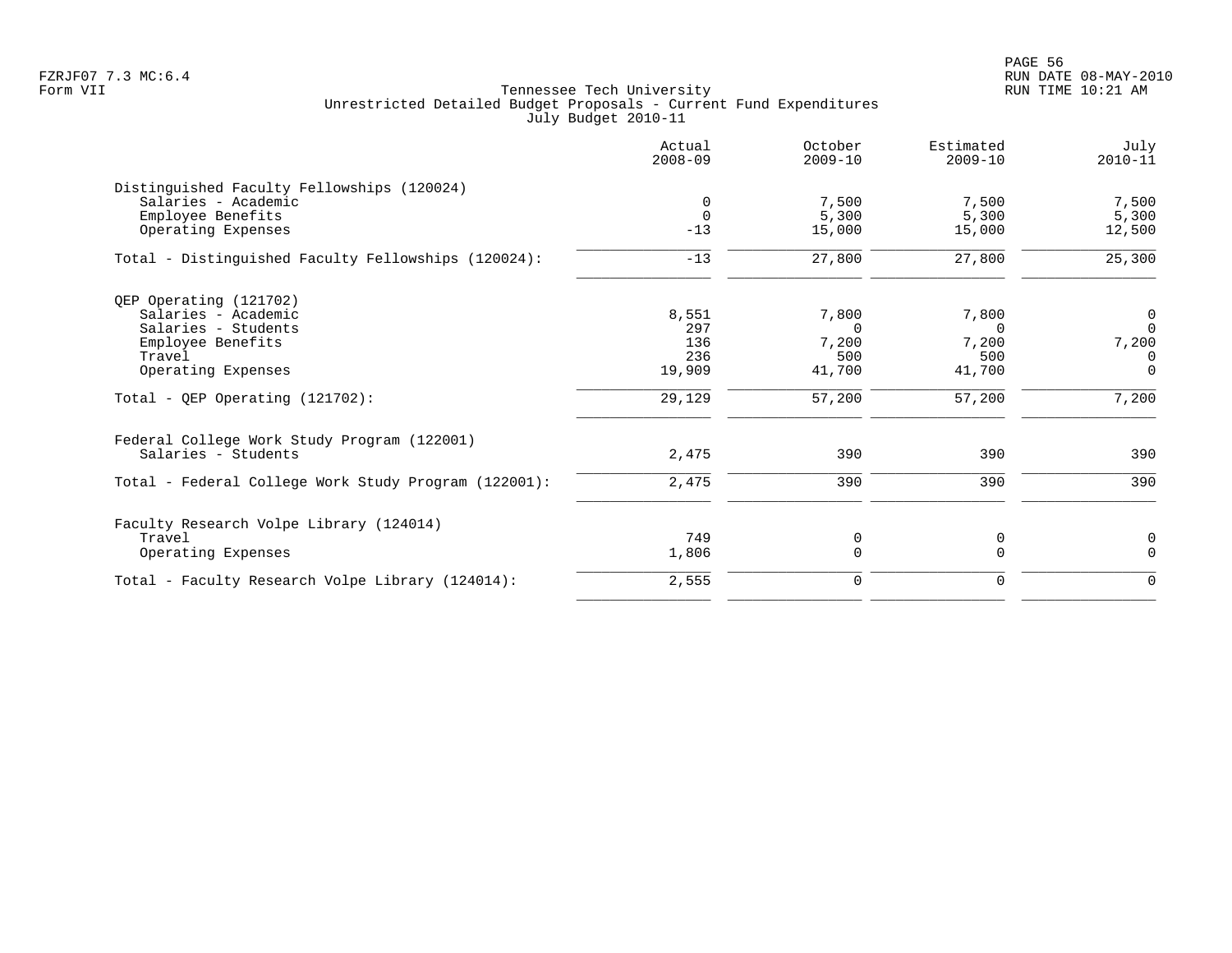|                                                                                                                     | Actual<br>$2008 - 09$           | October<br>$2009 - 10$ | Estimated<br>$2009 - 10$     | July<br>$2010 - 11$                                         |
|---------------------------------------------------------------------------------------------------------------------|---------------------------------|------------------------|------------------------------|-------------------------------------------------------------|
| Upper Cumberland Hum Sci (130008)<br>Salaries - Students<br>Travel<br>Operating Expenses                            | 32<br>$\Omega$<br>705           | 0<br>470<br>930        | $\Omega$<br>470<br>930       | $\overline{0}$<br>470<br>930                                |
| Total - Upper Cumberland Hum Sci (130008):                                                                          | 737                             | 1,400                  | 1,400                        | 1,400                                                       |
| Upper Cumb Hum Soc Sci Institute (130009)<br>Operating Expenses                                                     | 0                               | 1,120                  | 1,120                        | 0                                                           |
| Total - Upper Cumb Hum Soc Sci Institute (130009):                                                                  | $\mathbf 0$                     | 1,120                  | 1,120                        | $\mathbf 0$                                                 |
| Research Arts and Science (130014)<br>Travel                                                                        | 1,998                           | 2,000                  | 2,000                        | 0                                                           |
| Total - Research Arts and Science (130014):                                                                         | 1,998                           | 2,000                  | 2,000                        | $\mathbf 0$                                                 |
| IC Faculty Upper Cumb Hum Sci Inst (130021)<br>Operating Expenses                                                   | $\mathsf{O}$                    | 0                      | 130                          | $\mathbf 0$                                                 |
| Total - IC Faculty Upper Cumb Hum Sci Inst (130021):                                                                | $\mathbf 0$                     | 0                      | 130                          | $\mathbf 0$                                                 |
| Indirect Cost Arts and Science (130029)<br>Salaries - Academic<br>Employee Benefits<br>Travel<br>Operating Expenses | 2,304<br>414<br>3,224<br>11,741 | 0<br>0<br>33,320       | 0<br>0<br>$\Omega$<br>33,320 | $\mathbf 0$<br>$\overline{0}$<br>$\mathbf 0$<br>$\mathbf 0$ |
| Total - Indirect Cost Arts and Science (130029):                                                                    | 17,683                          | 33,320                 | 33,320                       | $\mathbf 0$                                                 |
|                                                                                                                     |                                 |                        |                              |                                                             |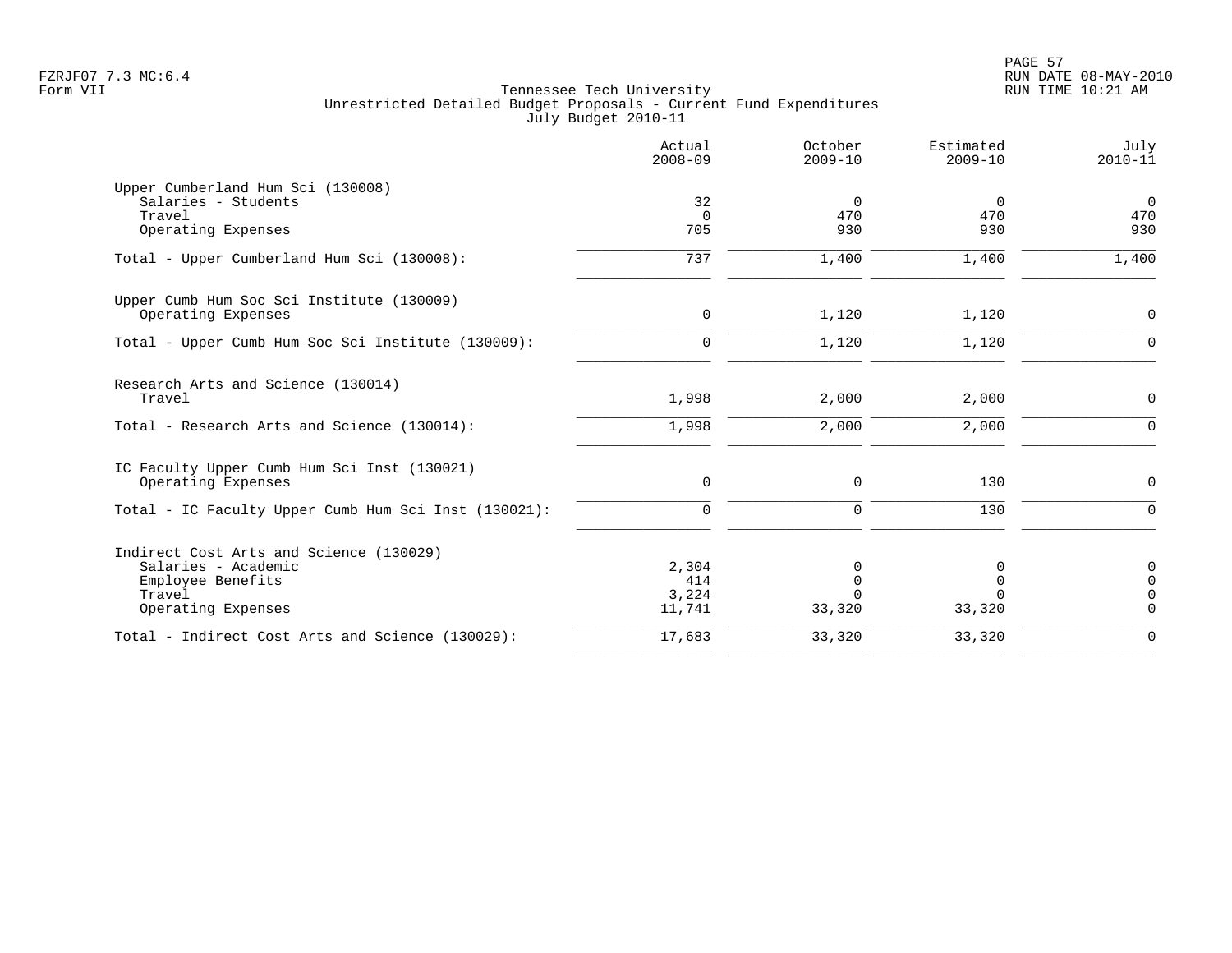PAGE 58 FZRJF07 7.3 MC:6.4 RUN DATE 08-MAY-2010

|                                            | Actual<br>$2008 - 09$ | October<br>$2009 - 10$ | Estimated<br>$2009 - 10$ | July<br>$2010 - 11$ |
|--------------------------------------------|-----------------------|------------------------|--------------------------|---------------------|
| Match Biology (131005)                     |                       |                        |                          |                     |
| Salaries - Academic                        | 0                     | 9,670                  | 13,420                   | $\mathbf 0$         |
| Employee Benefits                          | $\mathbf 0$           | 3,673                  | 3,673                    | $\mathbf 0$         |
| $Total - Match Biology (131005):$          | $\mathbf 0$           | 13,343                 | 17,093                   | 0                   |
| IC Faculty Biology (131011)                |                       |                        |                          |                     |
| Salaries - Supporting                      | 2,093                 |                        | 0                        | 0                   |
| Employee Benefits                          | 160                   | 0                      | 0                        | $\mathbf 0$         |
| Travel                                     | 1,136                 |                        | $\Omega$                 | $\overline{0}$      |
| Operating Expenses                         | 4,036                 | 5,700                  | 17,200                   | $\mathbf 0$         |
| Total - IC Faculty Biology (131011):       | 7,425                 | 5,700                  | 17,200                   | $\Omega$            |
| Biology Faculty Research (131014)          |                       |                        |                          |                     |
| Salaries - Supporting                      | 0                     | 1,310                  | 1,310                    | 0                   |
| Travel                                     | 1,766                 | 1,300                  | 1,300                    | $\mathbf 0$         |
| Operating Expenses                         | 1,583                 | 5,200                  | 5,200                    | $\Omega$            |
| Total - Biology Faculty Research (131014): | 3,349                 | 7,810                  | 7,810                    | $\mathbf 0$         |
| IC Faculty Fisheries (131021)              |                       |                        |                          |                     |
| Operating Expenses                         | 2,830                 | 3,650                  | 7,180                    | $\mathbf 0$         |
| Total - IC Faculty Fisheries (131021):     | 2,830                 | 3,650                  | 7,180                    | $\mathbf 0$         |
|                                            |                       |                        |                          |                     |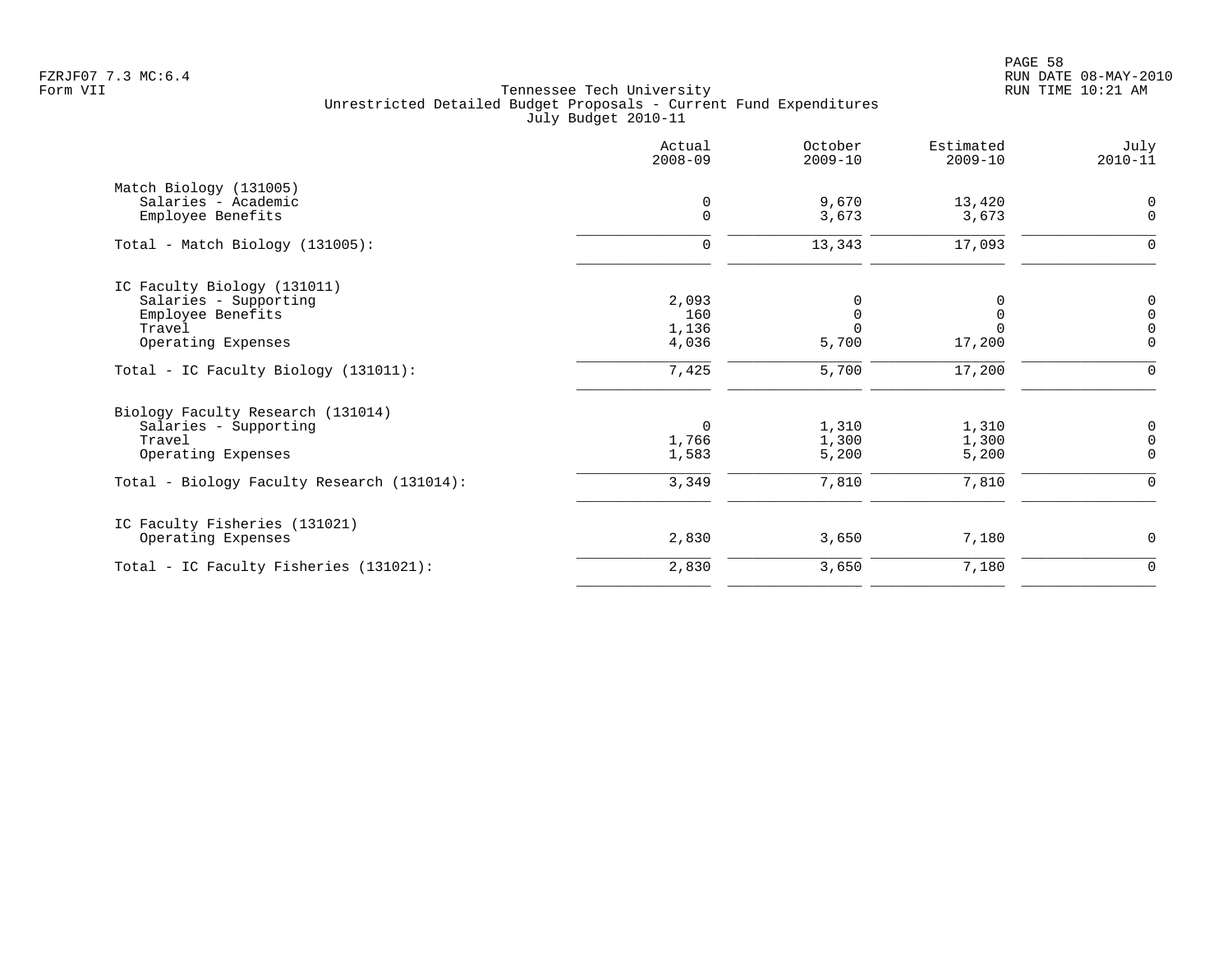|                                              | Actual<br>$2008 - 09$ | October<br>$2009 - 10$ | Estimated<br>$2009 - 10$ | July<br>$2010 - 11$ |
|----------------------------------------------|-----------------------|------------------------|--------------------------|---------------------|
| Indirect Cost Biology (131029)               |                       |                        |                          |                     |
| Salaries - Supporting                        | 2,873                 | 0                      | 0                        | 0                   |
| Employee Benefits                            | 220                   | $\Omega$               | $\Omega$                 | $\Omega$            |
| Travel                                       | 2,915                 | 6,000                  | 6,000                    | $\Omega$            |
| Operating Expenses                           | 4,840                 | 9,710                  | 9,810                    | $\Omega$            |
| Total - Indirect Cost Biology (131029):      | 10,848                | 15,710                 | 15,810                   | $\Omega$            |
| Indirect Cost Fisheries (131039)             |                       |                        |                          |                     |
| Operating Expenses                           | 7,292                 | 5,620                  | 5,620                    | $\Omega$            |
| Total - Indirect Cost Fisheries (131039):    | 7,292                 | 5,620                  | 5,620                    | $\Omega$            |
| IC Faculty Chemistry (131511)                |                       |                        |                          |                     |
| Operating Expenses                           | 257                   | 800                    | 2,050                    | $\mathbf 0$         |
| Total - IC Faculty Chemistry (131511):       | 257                   | 800                    | 2,050                    | $\Omega$            |
| Faculty Research Chemistry (131514)          |                       |                        |                          |                     |
| Salaries - Students                          | 5,060                 | 0                      | 0                        | 0                   |
| Salaries - Professional                      | 1,440                 | $\Omega$               | $\Omega$                 | $\mathbf 0$         |
| Operating Expenses                           | 7,739                 | 3,250                  | 3,250                    | $\Omega$            |
| Total - Faculty Research Chemistry (131514): | 14,239                | 3,250                  | 3,250                    | $\Omega$            |
| Match Chemistry (131515)                     |                       |                        |                          |                     |
| Salaries - Academic                          | 3,750                 | 0                      | 0                        | $\mathbf 0$         |
| Operating Expenses                           | 28,000                | 0                      | $\mathbf 0$              | $\Omega$            |
| Total - Match Chemistry (131515):            | 31,750                | $\mathbf 0$            | $\mathbf 0$              | $\Omega$            |
|                                              |                       |                        |                          |                     |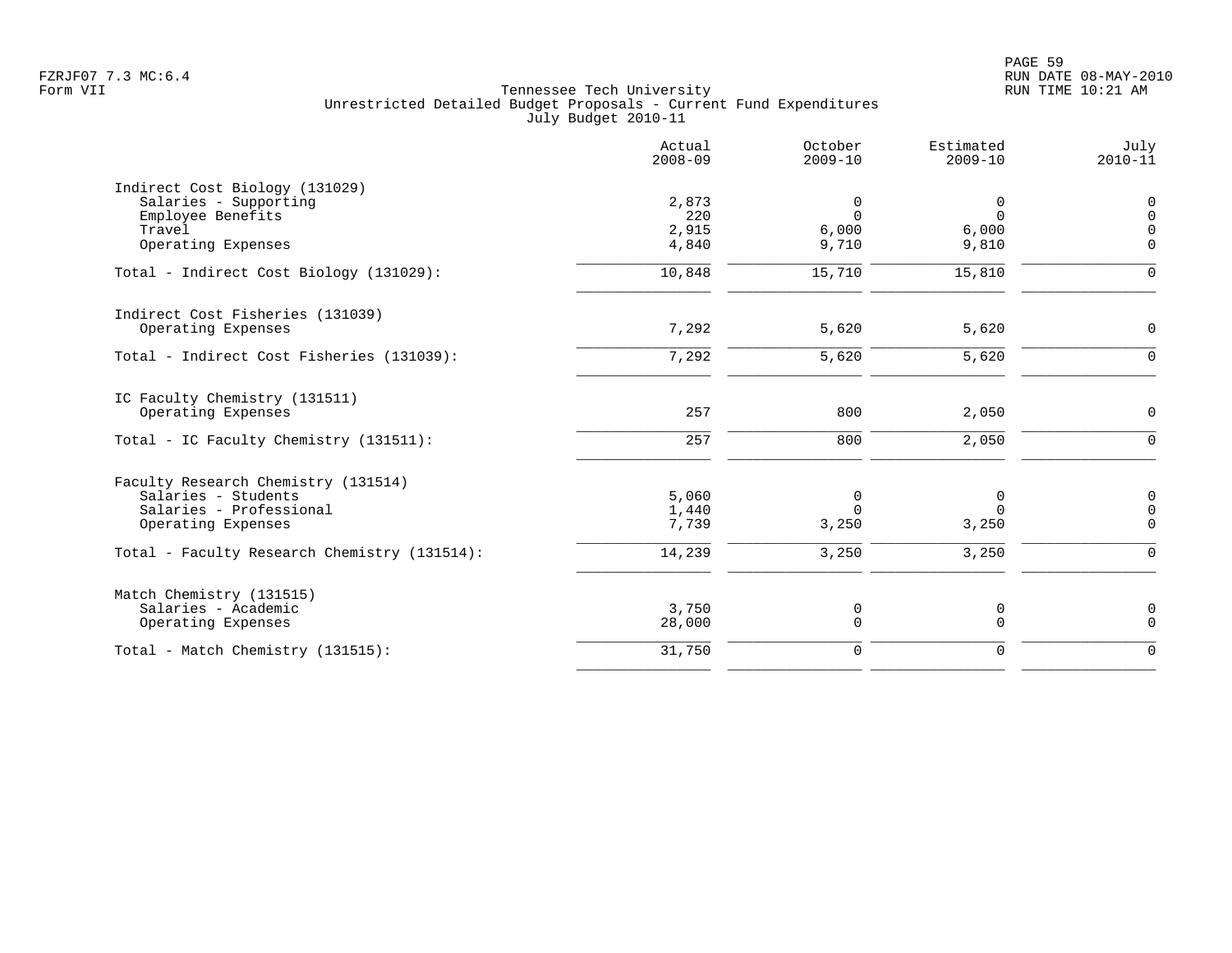|                                                                                                                                     | Actual<br>$2008 - 09$           | October<br>$2009 - 10$ | Estimated<br>$2009 - 10$               | July<br>$2010 - 11$                            |
|-------------------------------------------------------------------------------------------------------------------------------------|---------------------------------|------------------------|----------------------------------------|------------------------------------------------|
| Indirect Cost Chemistry (131529)<br>Operating Expenses                                                                              | 1,754                           | 2,080                  | 2,080                                  | 0                                              |
| Total - Indirect Cost Chemistry (131529):                                                                                           | 1,754                           | 2,080                  | 2,080                                  | $\Omega$                                       |
| Faculty Research Computer Sci (132004)<br>Salaries - Students<br>Travel                                                             | 1,439<br>1,342                  | 3,000<br>1,000         | 3,000<br>1,000                         | 0<br>$\mathbf 0$                               |
| Total - Faculty Research Computer Sci (132004):                                                                                     | 2,781                           | 4,000                  | 4,000                                  | $\mathbf 0$                                    |
| IC Faculty Computer Sci (132011)<br>Travel<br>Operating Expenses<br>Capital Outlay<br>Total - IC Faculty Computer Sci (132011):     | 470<br>9,835<br>5,184<br>15,489 | 0<br>0<br>0<br>0       | $\Omega$<br>2,650<br>$\Omega$<br>2,650 | 0<br>$\mathbf 0$<br>$\mathbf 0$<br>$\mathbf 0$ |
| Indirect Cost Computer Science (132029)<br>Operating Expenses<br>Capital Outlay<br>Total - Indirect Cost Computer Science (132029): | 6, 255<br>6,745<br>13,000       | 17,960<br>0<br>17,960  | 17,960<br>0<br>17,960                  | 0<br>$\mathbf 0$<br>$\mathbf 0$                |
| Faculty Research Earth Science (132504)<br>Travel<br>Operating Expenses                                                             | 4,000<br>7,358                  | 0<br>$\mathbf 0$       | 0<br>$\mathbf 0$                       | 0<br>$\mathbf 0$                               |
| Total - Faculty Research Earth Science (132504):                                                                                    | 11,358                          | 0                      | $\mathbf 0$                            | $\Omega$                                       |
|                                                                                                                                     |                                 |                        |                                        |                                                |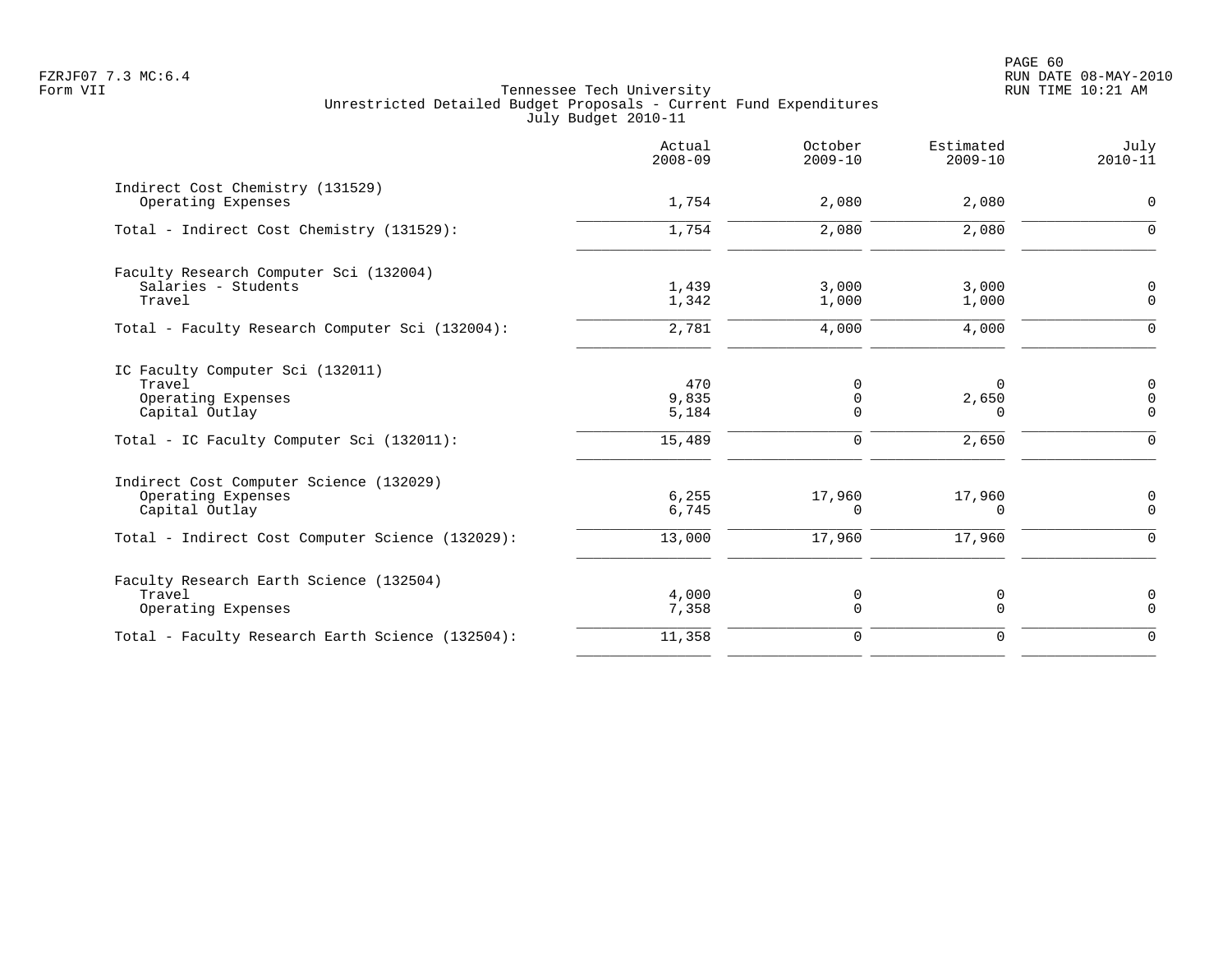|                                                                          | Actual<br>$2008 - 09$   | October<br>$2009 - 10$ | Estimated<br>$2009 - 10$ | July<br>$2010 - 11$        |
|--------------------------------------------------------------------------|-------------------------|------------------------|--------------------------|----------------------------|
| Match Earth Science (132505)<br>Salaries - Academic<br>Employee Benefits | $\mathbf 0$<br>$\Omega$ | 5,780<br>2,255         | 5,780<br>2,255           | $\mathbf 0$<br>$\mathbf 0$ |
| Total - Match Earth Science (132505):                                    | 0                       | 8,035                  | 8,035                    | $\mathbf 0$                |
| IC Faculty Earth Science (132511)<br>Operating Expenses                  | $\mathbf 0$             | 0                      | 810                      | 0                          |
| Total - IC Faculty Earth Science (132511):                               | $\Omega$                | $\Omega$               | 810                      | $\Omega$                   |
| Indirect Cost Earth Sciences (132529)<br>Operating Expenses              | 0                       | 1,850                  | 1,850                    | $\mathbf 0$                |
| Total - Indirect Cost Earth Sciences (132529):                           | $\mathbf 0$             | 1,850                  | 1,850                    | $\Omega$                   |
| IC Faculty English and Communicatns (133011)<br>Operating Expenses       | 0                       | 0                      | 110                      | 0                          |
| Total - IC Faculty English and Communicatns (133011):                    | $\mathbf 0$             | $\mathbf 0$            | 110                      | $\Omega$                   |
| Dept Match English (133015)<br>Operating Expenses                        | $\mathbf 0$             | $\mathbf 0$            | 400                      | $\mathbf 0$                |
| Total - Dept Match English (133015):                                     | $\mathbf 0$             | $\mathbf 0$            | 400                      | $\mathbf 0$                |
|                                                                          |                         |                        |                          |                            |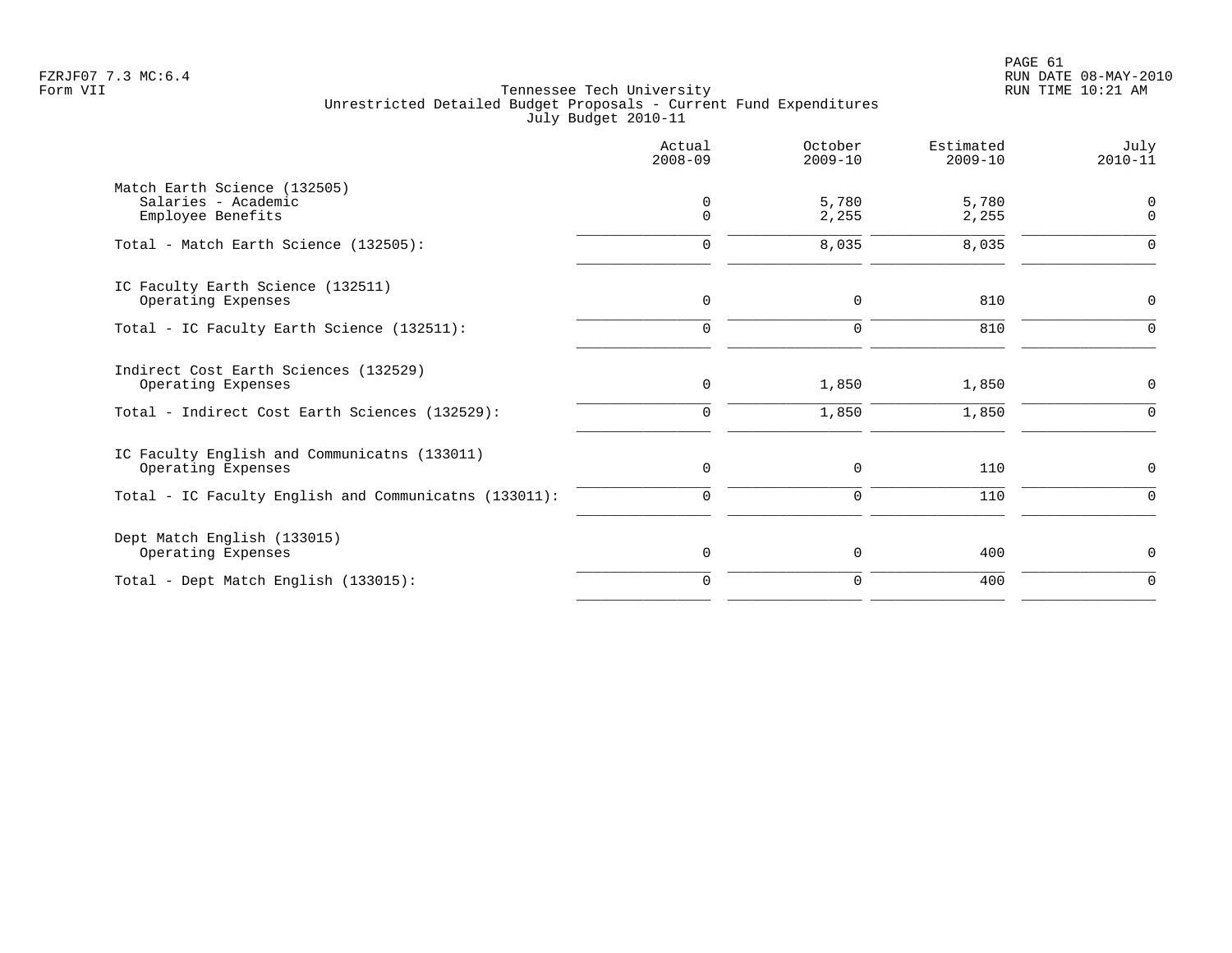# PAGE 62 FZRJF07 7.3 MC:6.4 RUN DATE 08-MAY-2010

|                                                                 | Actual<br>$2008 - 09$ | October<br>$2009 - 10$ | Estimated<br>$2009 - 10$ | July<br>$2010 - 11$ |
|-----------------------------------------------------------------|-----------------------|------------------------|--------------------------|---------------------|
| Indirect Cost English Communicat (133029)<br>Operating Expenses | $\mathbf 0$           | 70                     | 70                       | $\mathbf 0$         |
| Total - Indirect Cost English Communicat (133029):              | $\Omega$              | 70                     | 70                       | $\Omega$            |
| Indirect Cost History (134029)<br>Operating Expenses            | $\mathbf 0$           | 70                     | 130                      | $\mathbf 0$         |
| Total - Indirect Cost History (134029):                         |                       | 70                     | 130                      | $\Omega$            |
| IC Faculty Mathematics (134511)<br>Operating Expenses           | $\mathbf 0$           | 3,750                  | 4,740                    | $\mathbf 0$         |
| Total - IC Faculty Mathematics (134511):                        | $\Omega$              | 3,750                  | 4,740                    | 0                   |
| Faculty Research Mathematics (134514)<br>Travel                 | 2,000                 | 1,000                  | 1,000                    | $\mathbf 0$         |
| Total - Faculty Research Mathematics (134514):                  | 2,000                 | 1,000                  | 1,000                    | $\mathbf 0$         |
| Indirect Cost Mathematics (134529)<br>Operating Expenses        | 7,616                 | 5,520                  | 5,610                    | $\mathbf 0$         |
| Total - Indirect Cost Mathematics (134529):                     | 7,616                 | 5,520                  | 5,610                    | $\Omega$            |
|                                                                 |                       |                        |                          |                     |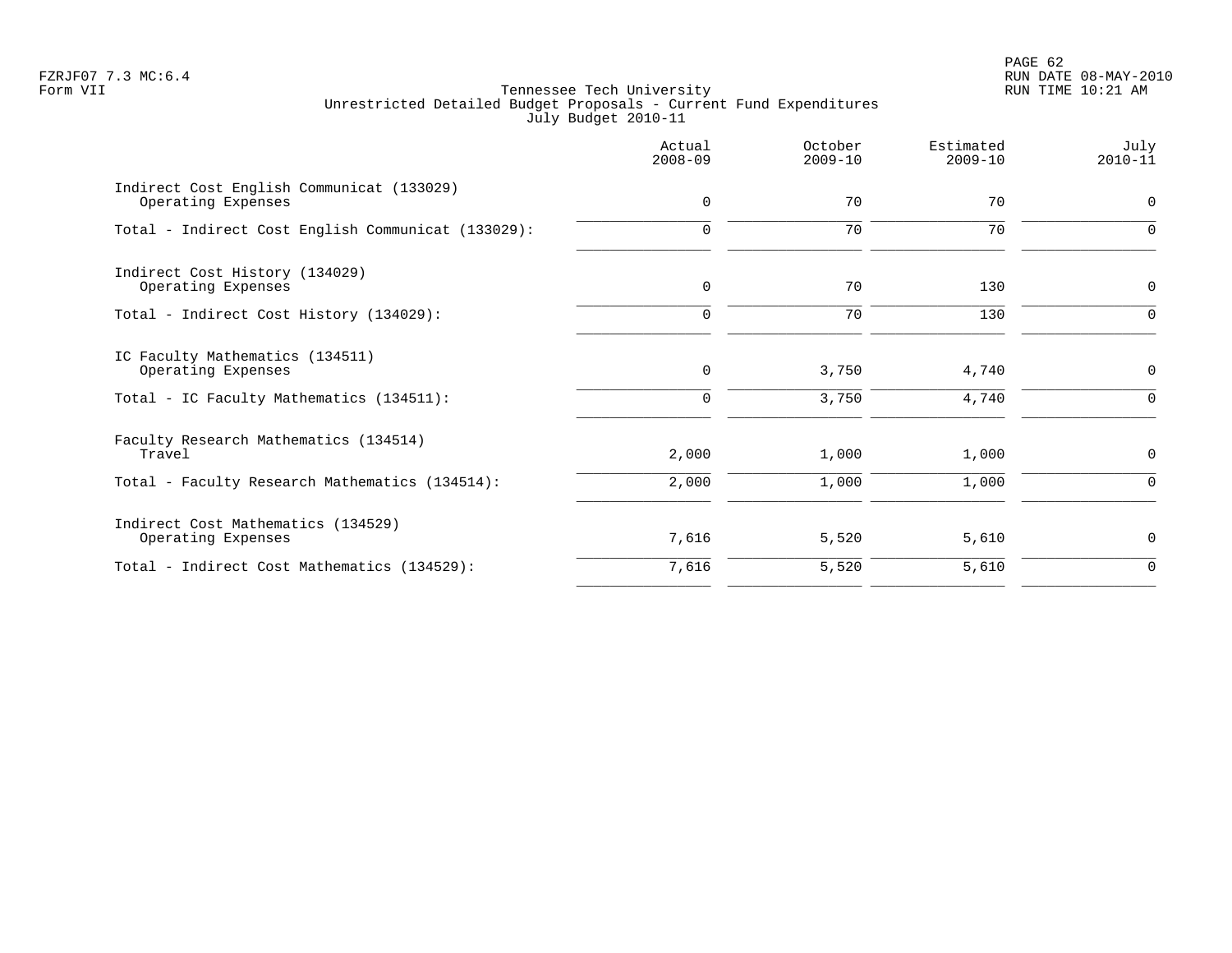|                                                    | Actual<br>$2008 - 09$ | October<br>$2009 - 10$ | Estimated<br>$2009 - 10$ | July<br>$2010 - 11$ |
|----------------------------------------------------|-----------------------|------------------------|--------------------------|---------------------|
| Unisor (135002)                                    |                       |                        |                          |                     |
| Operating Expenses                                 | 250                   | 0                      | $\mathbf 0$              | $\mathbf 0$         |
| Total - Unisor $(135002)$ :                        | 250                   | 0                      | 0                        | $\Omega$            |
| IC Faculty Physics (135011)                        |                       |                        |                          |                     |
| Travel                                             | 2,680                 | 920                    | 920                      | $\mathbf 0$         |
| Operating Expenses                                 | 1,819                 | $\Omega$               | 3,580                    | $\mathbf 0$         |
| Total - IC Faculty Physics (135011):               | 4,499                 | 920                    | 4,500                    | $\Omega$            |
| Indirect Cost Physics (135029)                     |                       |                        |                          |                     |
| Operating Expenses                                 | 5,786                 | 6,440                  | 6,440                    | 0                   |
| Total - Indirect Cost Physics (135029):            | 5,786                 | 6,440                  | 6,440                    | $\Omega$            |
| IC Faculty Sociology and Pol Sci (135511)          |                       |                        |                          |                     |
| Operating Expenses                                 | 1,260                 | 0                      | 1,520                    | 0                   |
| Total - IC Faculty Sociology and Pol Sci (135511): | 1,260                 | $\mathbf 0$            | 1,520                    | $\Omega$            |
| Indirect Cost Soc and Pol Sci (135529)             |                       |                        |                          |                     |
| Operating Expenses                                 | 1,039                 | 1,500                  | 1,500                    | $\mathbf 0$         |
| Total - Indirect Cost Soc and Pol Sci (135529):    | 1,039                 | 1,500                  | 1,500                    | $\mathbf 0$         |
|                                                    |                       |                        |                          |                     |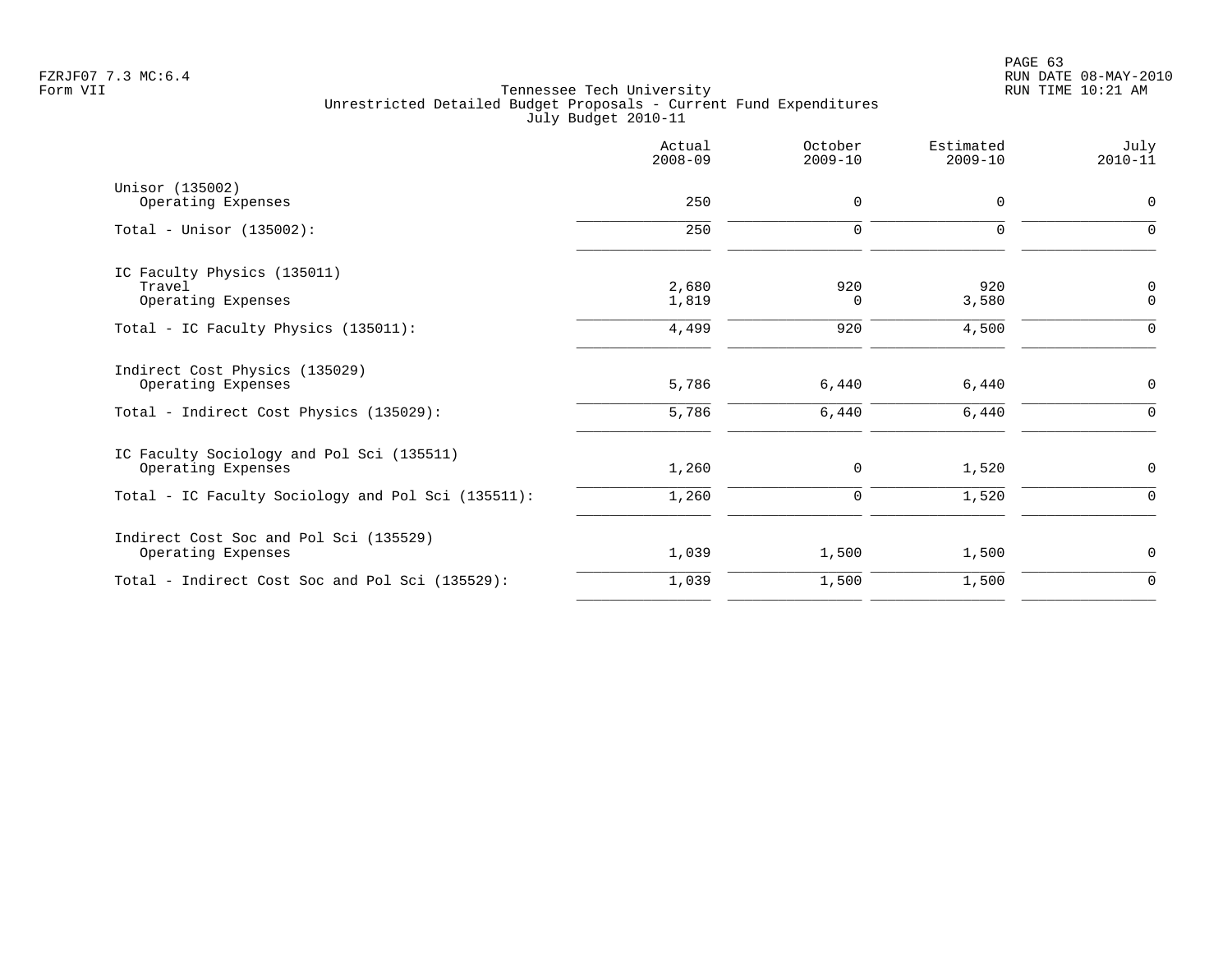PAGE 64 FZRJF07 7.3 MC:6.4 RUN DATE 08-MAY-2010

|                                                                                                               | Actual<br>$2008 - 09$   | October<br>$2009 - 10$             | Estimated<br>$2009 - 10$   | July<br>$2010 - 11$             |
|---------------------------------------------------------------------------------------------------------------|-------------------------|------------------------------------|----------------------------|---------------------------------|
| Research College of Engineering (137004)<br>Travel                                                            | 1,518                   | 2,500                              | 2,500                      | 0                               |
| Total - Research College of Engineering (137004):                                                             | 1,518                   | 2,500                              | 2,500                      | 0                               |
| Match Dean Engineering (137005)<br>Capital Outlay                                                             | 5,000                   | $\mathbf 0$                        | $\Omega$                   | 0                               |
| Total - Match Dean Engineering (137005):                                                                      | 5,000                   | $\mathbf 0$                        | 0                          | $\Omega$                        |
| Indirect Cost Coll of Engineering (137029)<br>Salaries - Students<br>Travel<br>Operating Expenses             | 871<br>15,450<br>19,870 | $\mathbf 0$<br>$\Omega$<br>125,130 | $\Omega$<br>535<br>124,595 | 0<br>$\mathbf 0$<br>$\mathbf 0$ |
| Total - Indirect Cost Coll of Engineering (137029):                                                           | 36,191                  | 125,130                            | 125, 130                   | $\overline{0}$                  |
| IC Faculty Basic Engineering (137211)<br>Operating Expenses<br>Total - IC Faculty Basic Engineering (137211): | $\mathbf 0$<br>0        | 2,650<br>2,650                     | 6,270<br>6,270             | 0<br>0                          |
| Match Basic Engineering (137215)<br>Salaries - Administrative<br>Salaries - Academic<br>Employee Benefits     | 2,365<br>3,449<br>1,434 | 0<br>0<br>$\mathbf 0$              | 0<br>0<br>$\Omega$         | 0<br>$\mathsf 0$<br>$\Omega$    |
| Total - Match Basic Engineering (137215):                                                                     | 7,248                   | $\mathbf 0$                        | $\Omega$                   | $\Omega$                        |
|                                                                                                               |                         |                                    |                            |                                 |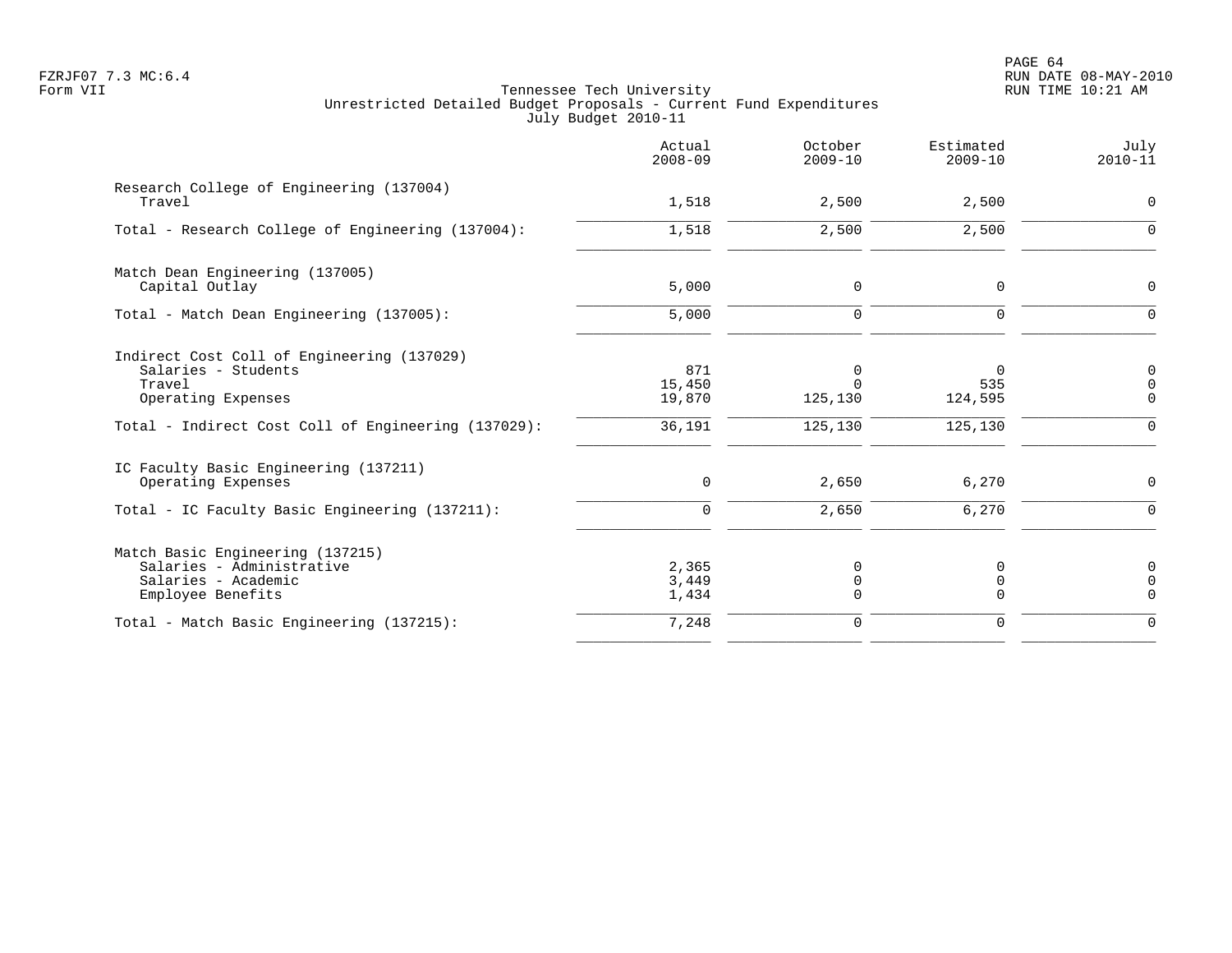|                                                                                                                                     | Actual<br>$2008 - 09$     | October<br>$2009 - 10$       | Estimated<br>$2009 - 10$ | July<br>$2010 - 11$                      |
|-------------------------------------------------------------------------------------------------------------------------------------|---------------------------|------------------------------|--------------------------|------------------------------------------|
| Indirect Cost Basic Engineering (137229)<br>Operating Expenses                                                                      | $\mathbf 0$               | 5,360                        | 5,360                    | 0                                        |
| Total - Indirect Cost Basic Engineering (137229):                                                                                   | $\mathbf 0$               | 5,360                        | 5,360                    | $\mathbf 0$                              |
| Faculty Research Chem Engineering (137404)<br>Salaries - Students<br>Employee Benefits<br>Travel<br>Operating Expenses              | 538<br>31<br>500<br>1,970 | 0<br>$\Omega$<br>570<br>390  | $\Omega$<br>570<br>390   | 0<br>$\mathbf 0$<br>$\Omega$<br>$\Omega$ |
| Total - Faculty Research Chem Engineering (137404):                                                                                 | 3,039                     | 960                          | 960                      | $\Omega$                                 |
| Match Dept of Chemical Engrg (137405)<br>Salaries - Academic<br>Employee Benefits<br>Total - Match Dept of Chemical Engrg (137405): | 4,353<br>1,164<br>5,517   | 0<br>$\Omega$<br>$\mathbf 0$ | 0<br>$\Omega$<br>0       | 0<br>$\Omega$<br>$\Omega$                |
| IC Faculty Chemical Engineering (137411)<br>Salaries - Professional<br>Travel<br>Operating Expenses                                 | 80<br>6,444<br>1,660      | $\Omega$<br>2,070            | 0<br>1,003<br>1,997      | 0<br>$\Omega$<br>$\Omega$                |
| Total - IC Faculty Chemical Engineering (137411):                                                                                   | 8,184                     | 2,070                        | 3,000                    | $\Omega$                                 |
|                                                                                                                                     |                           |                              |                          |                                          |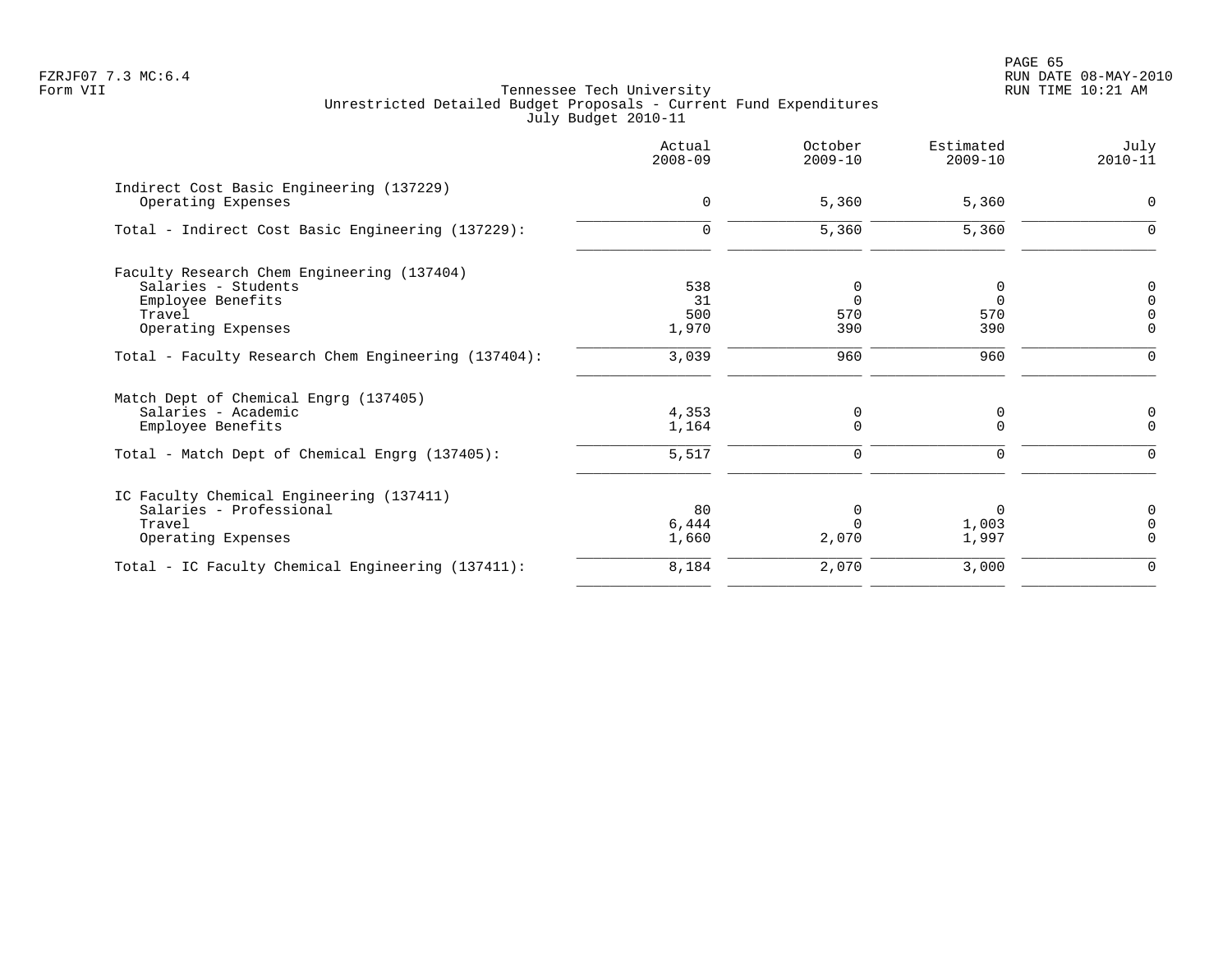| Actual<br>$2008 - 09$ | October<br>$2009 - 10$                         | Estimated<br>$2009 - 10$ | July<br>$2010 - 11$                    |
|-----------------------|------------------------------------------------|--------------------------|----------------------------------------|
|                       |                                                |                          |                                        |
| $\mathbf 0$           |                                                | 2,000                    | 0                                      |
| 2,270                 |                                                | 0                        | 0                                      |
| 174                   |                                                | $\Omega$                 | $\Omega$                               |
|                       |                                                |                          | $\Omega$                               |
| 2,357                 | 12,580                                         | 11,611                   | $\Omega$                               |
| 8,651                 | 12,580                                         | 15,880                   | $\Omega$                               |
|                       |                                                |                          |                                        |
|                       |                                                |                          | $\mathbf 0$                            |
|                       |                                                |                          | $\Omega$                               |
|                       |                                                |                          | $\Omega$                               |
| 3,350                 | $\Omega$                                       | 0                        | $\mathbf 0$                            |
| 12,693                | 0                                              | 398                      | $\mathbf 0$                            |
|                       |                                                |                          |                                        |
|                       |                                                | 0                        | $\mathbf 0$                            |
| 700                   | $\Omega$                                       | 0                        | $\Omega$                               |
| 350                   |                                                |                          | $\mathbf 0$                            |
| 1,037                 | 5,000                                          | 9,940                    | $\overline{0}$                         |
| 5,974                 | 5,000                                          | 9,940                    | $\mathbf 0$                            |
|                       |                                                |                          |                                        |
|                       |                                                |                          | $\mathbf 0$                            |
| 0                     | 1,000                                          | 1,000                    | $\mathbf 0$                            |
| 1,000                 | 2,000                                          | 2,000                    | $\Omega$                               |
|                       | 3,850<br>8,496<br>- 0<br>847<br>3,887<br>1,000 | O<br>0<br>1,000          | 2,269<br>$\Omega$<br>398<br>0<br>1,000 |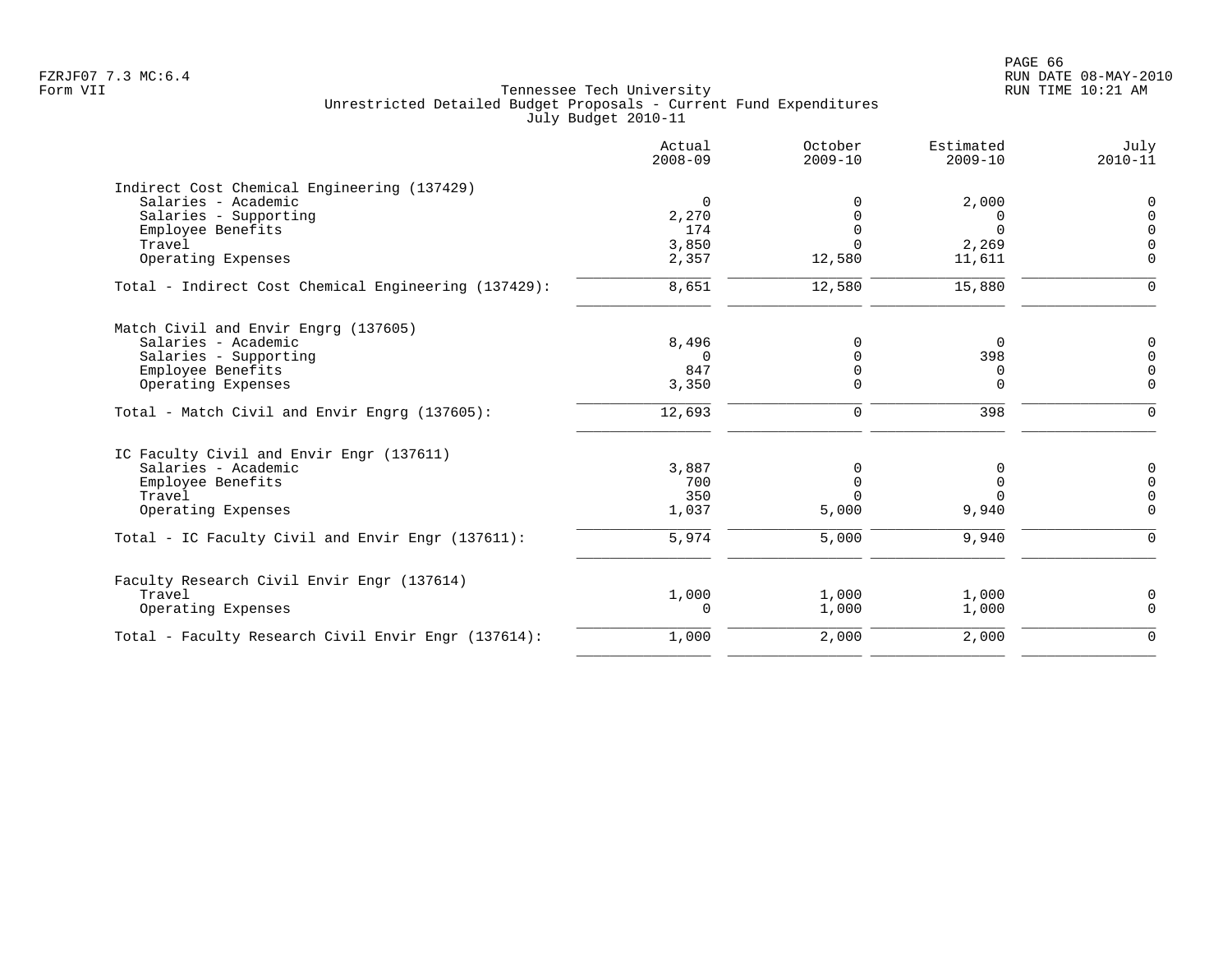PAGE 67 FZRJF07 7.3 MC:6.4 RUN DATE 08-MAY-2010

|                                                               | Actual<br>$2008 - 09$ | October<br>$2009 - 10$ | Estimated<br>$2009 - 10$ | July<br>$2010 - 11$        |
|---------------------------------------------------------------|-----------------------|------------------------|--------------------------|----------------------------|
| Indirect Cost Civil Envir Engr (137629)<br>Operating Expenses | 0                     | 19,960                 | 20,900                   | $\mathbf 0$                |
| Total - Indirect Cost Civil Envir Engr (137629):              | $\Omega$              | 19,960                 | 20,900                   | $\Omega$                   |
| Faculty Research Elect Comp Engr (137804)                     |                       |                        |                          |                            |
| Travel<br>Operating Expenses                                  | 894<br>1,126          | 3,500<br>2,500         | 3,500<br>2,500           | $\Omega$<br>$\Omega$       |
|                                                               |                       |                        |                          |                            |
| Total - Faculty Research Elect Comp Engr (137804):            | 2,020                 | 6,000                  | 6,000                    | $\Omega$                   |
| Match Dept of Elect Comp Engrg (137805)                       |                       |                        |                          |                            |
| Salaries - Professional                                       | 829<br>282            | 0<br>$\Omega$          | 0<br>$\Omega$            | $\overline{0}$<br>$\Omega$ |
| Employee Benefits<br>Operating Expenses                       | $\Omega$              | 3,540                  | 3,540                    | $\Omega$                   |
| Total - Match Dept of Elect Comp Engrg (137805):              | 1,111                 | 3,540                  | 3,540                    | $\Omega$                   |
| IC Faculty Elect and Comp Engr (137811)                       |                       |                        |                          |                            |
| Travel                                                        | 2,121                 | $\Omega$               | 0                        | 0                          |
| Operating Expenses                                            | 1,141                 | 28,460                 | 45,390                   | $\Omega$                   |
| Total - IC Faculty Elect and Comp Engr (137811):              | 3,262                 | 28,460                 | 45,390                   | $\Omega$                   |
| Match Electrical Computer Engineerg (137815)                  |                       |                        |                          |                            |
| Salaries - Academic                                           | 7,363                 | $\Omega$               | 6,224                    | $\Omega$                   |
| Employee Benefits<br>Capital Outlay                           | 1,915<br>10,000       | 0<br>$\Omega$          | 0<br>$\Omega$            | $\Omega$<br>$\Omega$       |
| Total - Match Electrical Computer Engineerg (137815):         | 19,278                | $\mathbf 0$            | 6,224                    | $\Omega$                   |
|                                                               |                       |                        |                          |                            |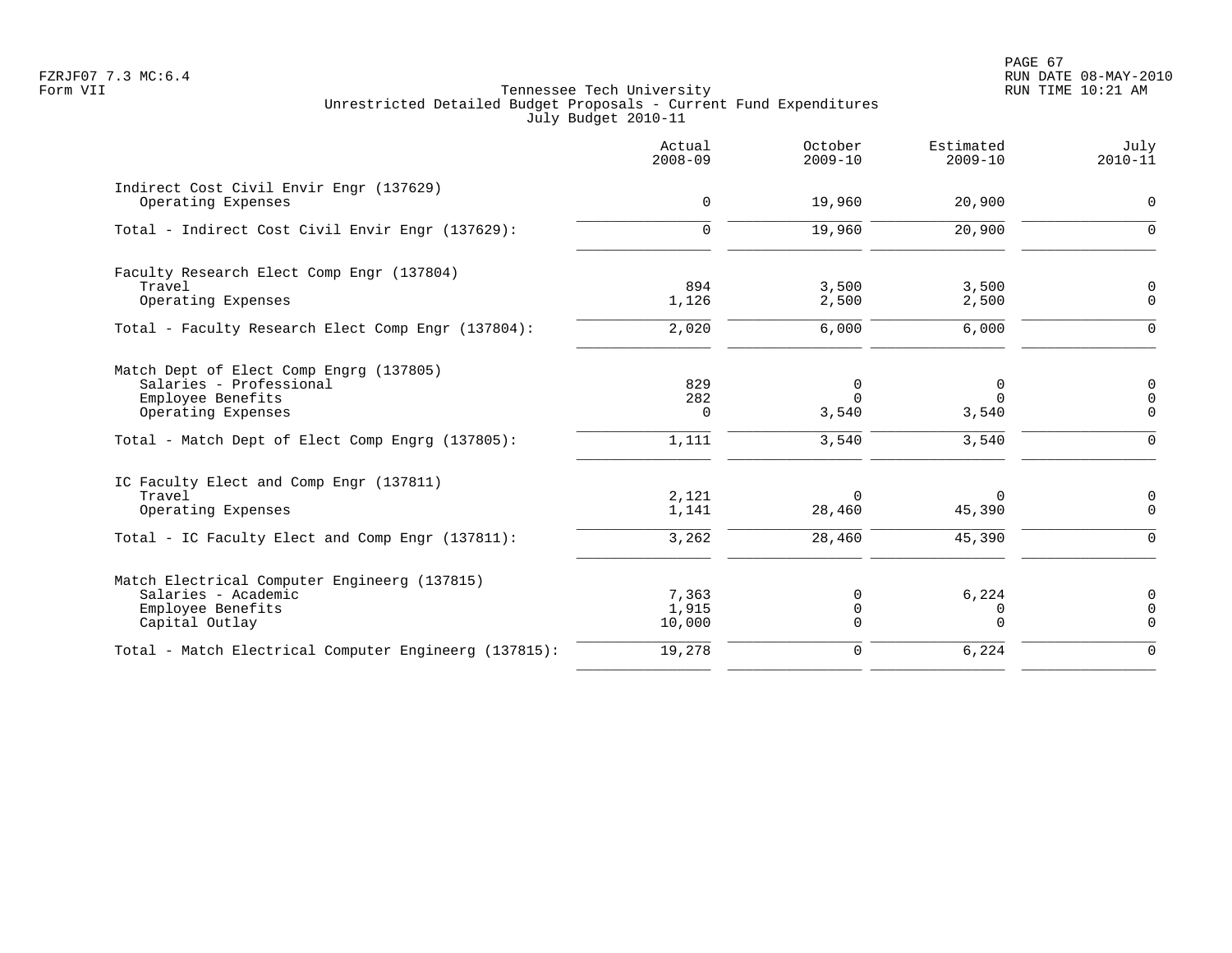|                                                                                                                                                   | Actual<br>$2008 - 09$        | October<br>$2009 - 10$       | Estimated<br>$2009 - 10$    | July<br>$2010 - 11$                    |
|---------------------------------------------------------------------------------------------------------------------------------------------------|------------------------------|------------------------------|-----------------------------|----------------------------------------|
| Indirect Cost Elect Comp Engr (137829)<br>Salaries - Students<br>Travel<br>Operating Expenses                                                     | 5,224<br>16,594<br>18,391    | 0<br>$\Omega$<br>34,840      | $\Omega$<br>7,000<br>34,270 | $\mathbf 0$<br>$\mathbf 0$<br>$\Omega$ |
| Total - Indirect Cost Elect Comp Engr (137829):                                                                                                   | 40,209                       | 34,840                       | 41,270                      | $\Omega$                               |
| Faculty Research Manuf Ind Tech (138204)<br>Travel<br>Operating Expenses<br>Capital Outlay                                                        | 1,040<br>0<br>$\Omega$       | 1,000<br>6,000<br>3,000      | 1,000<br>6,000<br>3,000     | $\mathbf 0$<br>$\Omega$<br>$\Omega$    |
| Total - Faculty Research Manuf Ind Tech (138204):                                                                                                 | 1,040                        | 10,000                       | 10,000                      | $\Omega$                               |
| Matching Manufacturing & Indus Tech (138205)<br>Salaries - Academic<br>Employee Benefits<br>Total - Matching Manufacturing & Indus Tech (138205): | 0<br>$\Omega$<br>$\mathbf 0$ | 0<br>$\Omega$<br>$\mathbf 0$ | 500<br>90<br>590            | 0<br>$\Omega$<br>$\Omega$              |
| IC Faculty Manuf and Ind Tech (138211)<br>Operating Expenses<br>Total - IC Faculty Manuf and Ind Tech (138211):                                   | 669<br>669                   | 720<br>720                   | 2,510<br>2,510              | $\mathbf 0$<br>$\Omega$                |
| Indirect Cost Manuf Indust Tech (138229)<br>Operating Expenses<br>Capital Outlay                                                                  | 0<br>$\Omega$                | 830<br>$\Omega$              | 830<br>4,000                | 0<br>$\Omega$                          |
| Total - Indirect Cost Manuf Indust Tech (138229):                                                                                                 | $\Omega$                     | 830                          | 4,830                       | $\Omega$                               |
|                                                                                                                                                   |                              |                              |                             |                                        |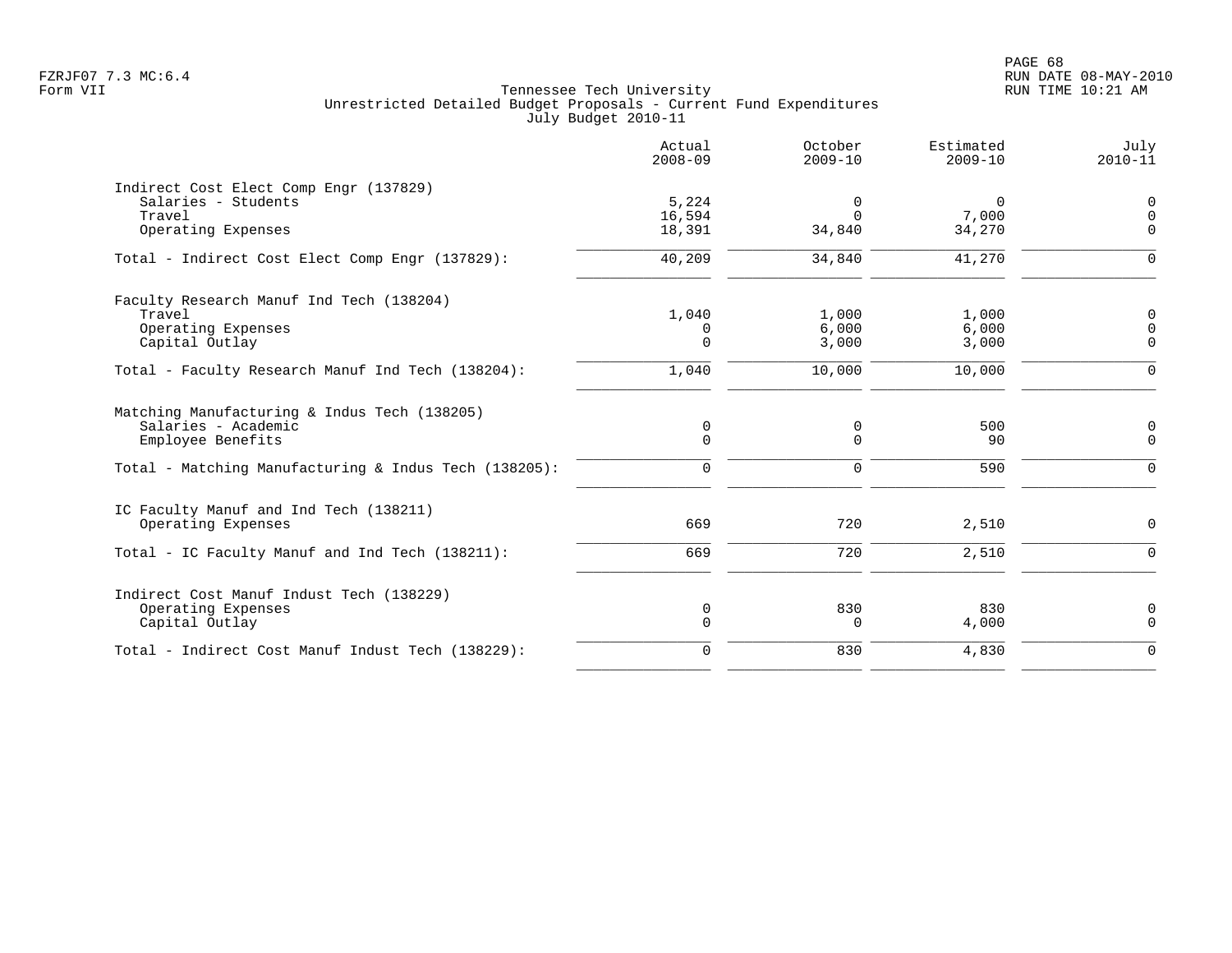|                                                     | Actual<br>$2008 - 09$ | October<br>$2009 - 10$ | Estimated<br>$2009 - 10$ | July<br>$2010 - 11$ |
|-----------------------------------------------------|-----------------------|------------------------|--------------------------|---------------------|
| Match Mechanical Engineering (138405)               |                       |                        |                          |                     |
| Salaries - Academic                                 | 10,000                | $\Omega$               | 9,392                    | 0                   |
| Employee Benefits                                   | 3,203                 | $\Omega$               | 1,843                    | $\Omega$            |
| Operating Expenses                                  | 5,617                 | $\Omega$               |                          | $\Omega$            |
| Total - Match Mechanical Engineering (138405):      | 18,820                | 0                      | 11,235                   | $\mathbf 0$         |
| IC Faculty Mechanical Engineering (138411)          |                       |                        |                          |                     |
| Employee Benefits                                   | 1,563                 | $\Omega$               |                          | 0                   |
| Travel                                              | 6,660                 | $\Omega$               | <sup>n</sup>             | $\overline{0}$      |
| Operating Expenses                                  | 25                    | 19,700                 | 31,720                   | $\mathbf 0$         |
| Total - IC Faculty Mechanical Engineering (138411): | 8,248                 | 19,700                 | 31,720                   | $\mathbf 0$         |
| Faculty Research Mechanical Engrg (138414)          |                       |                        |                          |                     |
| Salaries - Students                                 | $\Omega$              | 9,700                  | 12,200                   | $\mathbf 0$         |
| Travel                                              |                       | 4,600                  | 3,100                    | $\mathbf 0$         |
| Operating Expenses                                  |                       | 1,700                  | 700                      | $\mathbf 0$         |
| Total - Faculty Research Mechanical Engrg (138414): | 0                     | 16,000                 | 16,000                   | $\mathbf 0$         |
| Indirect Cost Mech Engr (138429)                    |                       |                        |                          |                     |
| Travel                                              | 1,927                 | $\Omega$               | $\Omega$                 | 0                   |
| Operating Expenses                                  | 14,970                | 74,780                 | 74,780                   | $\Omega$            |
| Total - Indirect Cost Mech Engr (138429):           | 16,897                | 74,780                 | 74,780                   | $\mathbf 0$         |
|                                                     |                       |                        |                          |                     |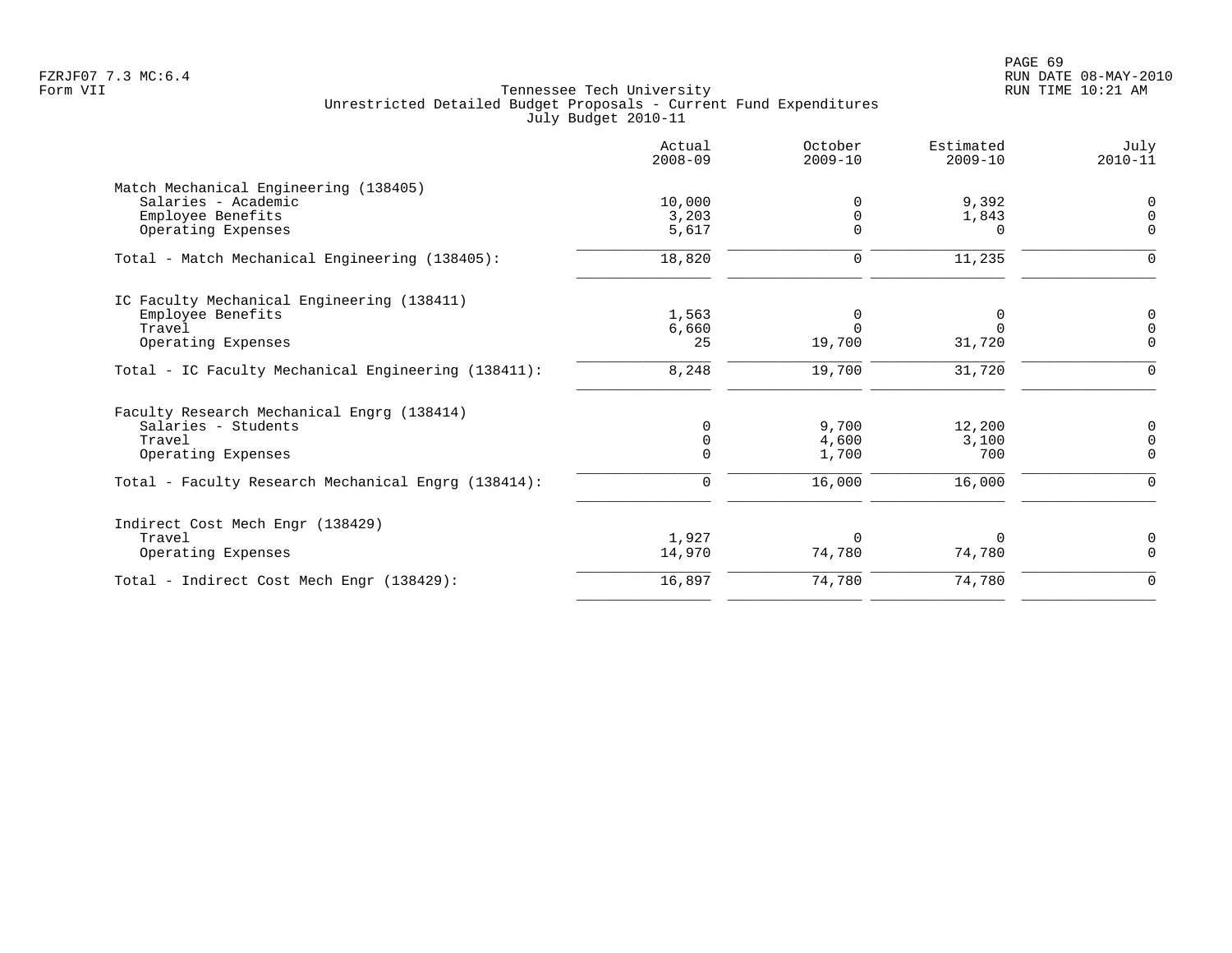|                                                                                                    | Actual<br>$2008 - 09$               | October<br>$2009 - 10$         | Estimated<br>$2009 - 10$ | July<br>$2010 - 11$            |
|----------------------------------------------------------------------------------------------------|-------------------------------------|--------------------------------|--------------------------|--------------------------------|
| Manufacturing Center (139000)<br>Employee Benefits                                                 | 4,307                               | $\mathbf 0$                    | 0                        | 0                              |
| Total - Manufacturing Center (139000):                                                             | 4,307                               | $\mathbf 0$                    | $\mathbf 0$              | $\mathbf 0$                    |
| IC Faculty Manufacturing Center (139011)<br>Operating Expenses                                     | 7,970                               | 10,670                         | 27,610                   | 0                              |
| Total - IC Faculty Manufacturing Center (139011):                                                  | 7,970                               | 10,670                         | 27,610                   | $\Omega$                       |
| Faculty Research Manufacturing Ctr (139014)<br>Salaries - Students<br>Travel<br>Operating Expenses | $\Omega$<br>$\mathbf 0$<br>$\Omega$ | 3,000<br>1,000<br>4,000        | 3,000<br>1,000<br>4,000  | 0<br>$\mathbf 0$<br>$\Omega$   |
| Total - Faculty Research Manufacturing Ctr (139014):                                               | $\mathbf 0$                         | 8,000                          | 8,000                    | $\Omega$                       |
| Indirect Cost Manuf Res Center (139029)<br>Travel<br>Operating Expenses<br>Capital Outlay          | 275<br>19,054<br>450                | $\Omega$<br>18,850<br>$\Omega$ | 18,930<br>$\Omega$       | $\Omega$<br>32,500<br>$\Omega$ |
| Total - Indirect Cost Manuf Res Center (139029):                                                   | 19,779                              | 18,850                         | 18,930                   | 32,500                         |
| Power Center (139200)<br>Employee Benefits                                                         | $-576$                              | $\mathbf 0$                    | $\mathbf 0$              | 0                              |
| Total - Power Center (139200):                                                                     | $-576$                              | $\mathbf 0$                    | $\Omega$                 | $\Omega$                       |
|                                                                                                    |                                     |                                |                          |                                |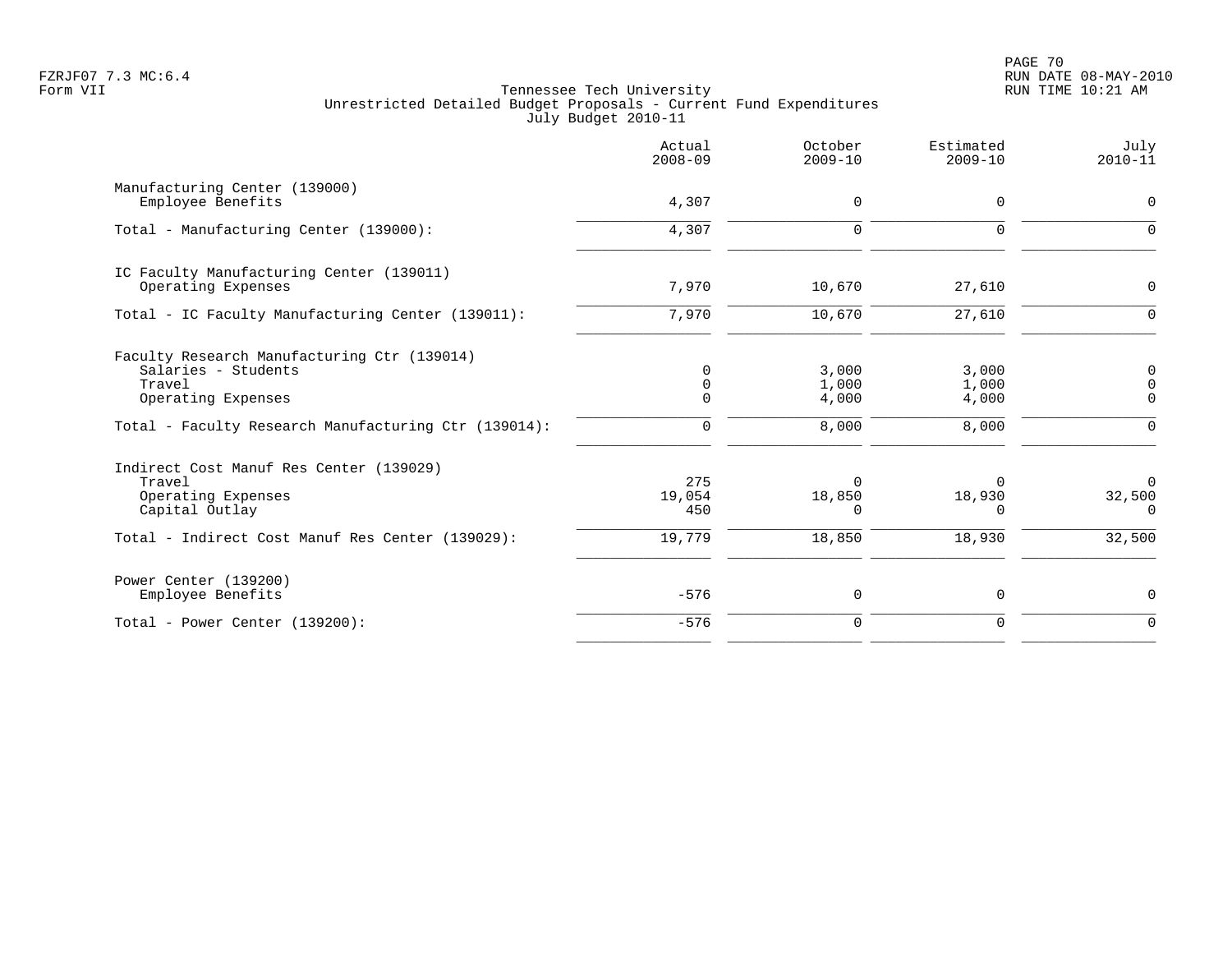|                                                                             | Actual<br>$2008 - 09$ | October<br>$2009 - 10$ | Estimated<br>$2009 - 10$ | July<br>$2010 - 11$ |
|-----------------------------------------------------------------------------|-----------------------|------------------------|--------------------------|---------------------|
| IC Faculty Energy Sys Research Ctr (139211)<br>Travel<br>Operating Expenses | 1,861<br>1,982        | $\Omega$<br>7,780      | $\Omega$<br>9,850        | 0<br>$\Omega$       |
| Total - IC Faculty Energy Sys Research Ctr (139211):                        | 3,843                 | 7,780                  | 9,850                    | $\Omega$            |
| Indirect Cost Energy Syst Res Ctr (139229)<br>Operating Expenses            | 4,530                 | 18,980                 | 12,550                   | 10,550              |
| Total - Indirect Cost Energy Syst Res Ctr (139229):                         | 4,530                 | 18,980                 | 12,550                   | 10,550              |
| Water Center (139400)<br>Employee Benefits                                  | $-748$                | 0                      | 0                        | $\mathbf 0$         |
| Total - Water Center (139400):                                              | $-748$                | $\mathbf 0$            | 0                        | $\Omega$            |
| Match Water Center (139405)<br>Capital Outlay                               | 6,000                 | 0                      | 0                        | 0                   |
| Total - Match Water Center (139405):                                        | 6,000                 | $\mathbf 0$            | 0                        | $\Omega$            |
| IC Faculty Water Center (139411)<br>Operating Expenses                      | 2,600                 | 8,470                  | 12,010                   | $\mathbf 0$         |
| Total - IC Faculty Water Center (139411):                                   | 2,600                 | 8,470                  | 12,010                   | $\mathbf 0$         |
|                                                                             |                       |                        |                          |                     |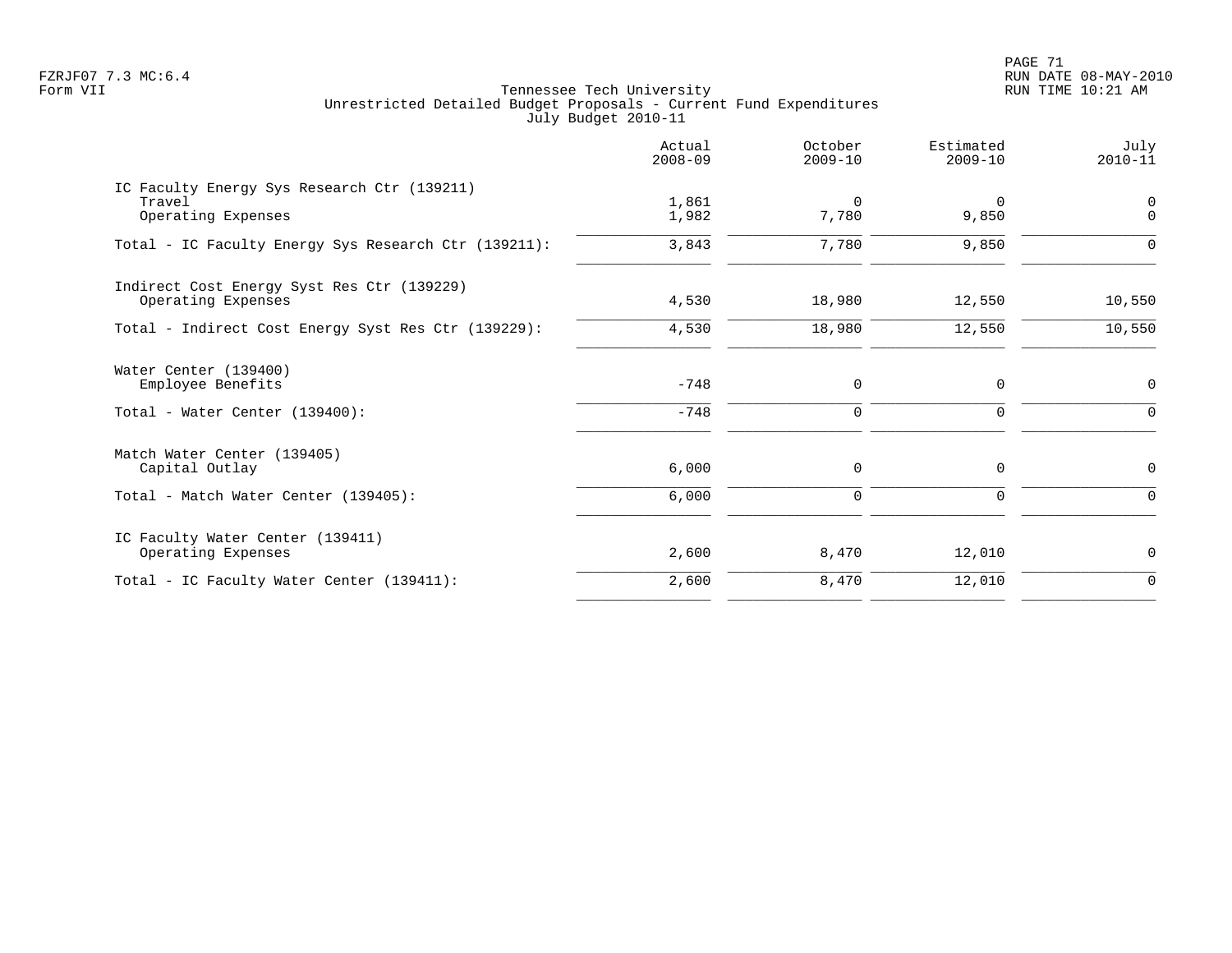PAGE 72 FZRJF07 7.3 MC:6.4 RUN DATE 08-MAY-2010

|                                                                                                           | Actual<br>$2008 - 09$ | October<br>$2009 - 10$  | Estimated<br>$2009 - 10$       | July<br>$2010 - 11$                 |
|-----------------------------------------------------------------------------------------------------------|-----------------------|-------------------------|--------------------------------|-------------------------------------|
| Indirect Cost Water Res Center (139429)<br>Salaries - Academic<br>Employee Benefits<br>Operating Expenses | 1,008<br>180<br>6,692 | 0<br>$\Omega$<br>14,500 | $\Omega$<br>$\Omega$<br>14,580 | $\overline{0}$<br>$\Omega$<br>7,250 |
| Total - Indirect Cost Water Res Center (139429):                                                          | 7,880                 | 14,500                  | 14,580                         | 7,250                               |
| Research Business (140024)<br>Travel                                                                      | 2,000                 | 2,000                   | 2,000                          | 0                                   |
| Total - Research Business (140024):                                                                       | 2,000                 | 2,000                   | 2,000                          | $\Omega$                            |
| Indirect Cost Dean Coll of Bus (140029)<br>Operating Expenses                                             | $\mathbf 0$           | 2,040                   | 2,040                          | 0                                   |
| Total - Indirect Cost Dean Coll of Bus (140029):                                                          | $\Omega$              | 2,040                   | 2,040                          | $\Omega$                            |
| IC Faculty Econ Finance Marketing (142511)<br>Operating Expenses                                          | 2,300                 | $\mathbf 0$             | 4,140                          | 0                                   |
| Total - IC Faculty Econ Finance Marketing (142511):                                                       | 2,300                 | $\mathbf 0$             | 4,140                          | $\Omega$                            |
| Faculty Research Econ Fin Marketing (142524)<br>Travel                                                    | 230                   | 0                       | $\mathbf 0$                    | 0                                   |
| Total - Faculty Research Econ Fin Marketing (142524):                                                     | 230                   | $\mathbf 0$             | $\mathbf 0$                    | $\mathbf 0$                         |
|                                                                                                           |                       |                         |                                |                                     |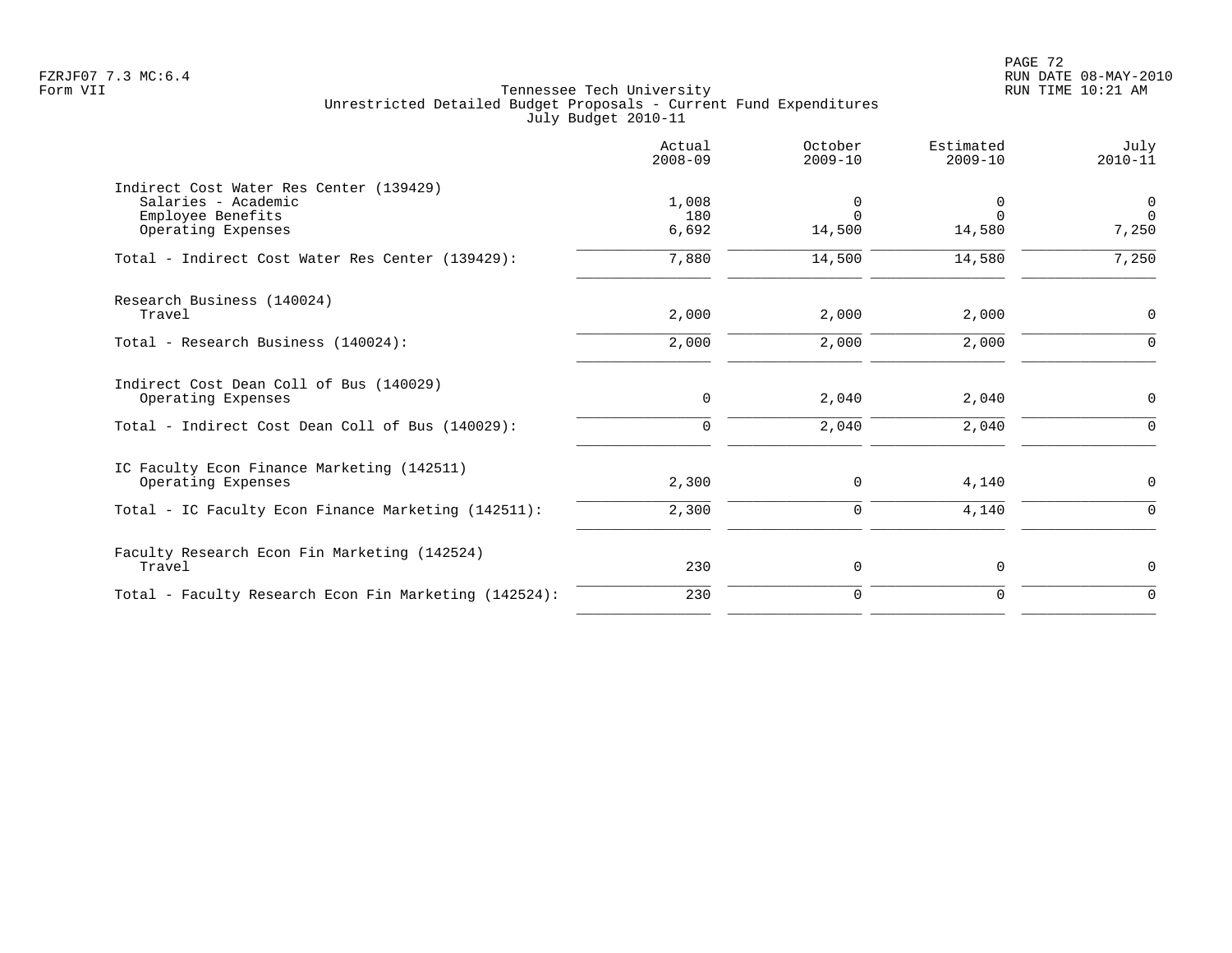PAGE 73 FZRJF07 7.3 MC:6.4 RUN DATE 08-MAY-2010

|                                                                                                                              | Actual<br>$2008 - 09$         | October<br>$2009 - 10$                 | Estimated<br>$2009 - 10$               | July<br>$2010 - 11$                            |
|------------------------------------------------------------------------------------------------------------------------------|-------------------------------|----------------------------------------|----------------------------------------|------------------------------------------------|
| Indirect Cost Econ and Finance (142529)<br>Operating Expenses                                                                | 932                           | 4,070                                  | 4,070                                  | $\mathbf 0$                                    |
| Total - Indirect Cost Econ and Finance (142529):                                                                             | 932                           | 4,070                                  | 4,070                                  | 0                                              |
| Faculty Research Dec Sci and Manag (144014)<br>Travel                                                                        | 210                           | $\mathsf{O}$                           | $\mathbf 0$                            | 0                                              |
| Total - Faculty Research Dec Sci and Manaq (144014):                                                                         | 210                           | $\mathbf 0$                            | $\Omega$                               | $\Omega$                                       |
| SBDC Match (147005)<br>Salaries - Professional<br>Employee Benefits<br>Operating Expenses<br>Total - SBDC Match $(147005)$ : | 9,583<br>3,762<br>0<br>13,345 | 20,360<br>$\Omega$<br>15,000<br>35,360 | 20,360<br>$\Omega$<br>15,000<br>35,360 | 0<br>$\mathsf 0$<br>$\mathbf 0$<br>$\mathbf 0$ |
| Indirect Cost College of Educ (150029)<br>Travel<br>Operating Expenses<br>Total - Indirect Cost College of Educ (150029):    | 1,528<br>4,856<br>6,384       | $\Omega$<br>14,200<br>14,200           | $\Omega$<br>14,200<br>14,200           | 0<br>$\Omega$<br>$\mathbf 0$                   |
| Research Education (151504)<br>Travel                                                                                        | 1,308                         | 2,500                                  | 2,500                                  | 0                                              |
| Total - Research Education (151504):                                                                                         | 1,308                         | 2,500                                  | 2,500                                  | $\mathbf 0$                                    |
|                                                                                                                              |                               |                                        |                                        |                                                |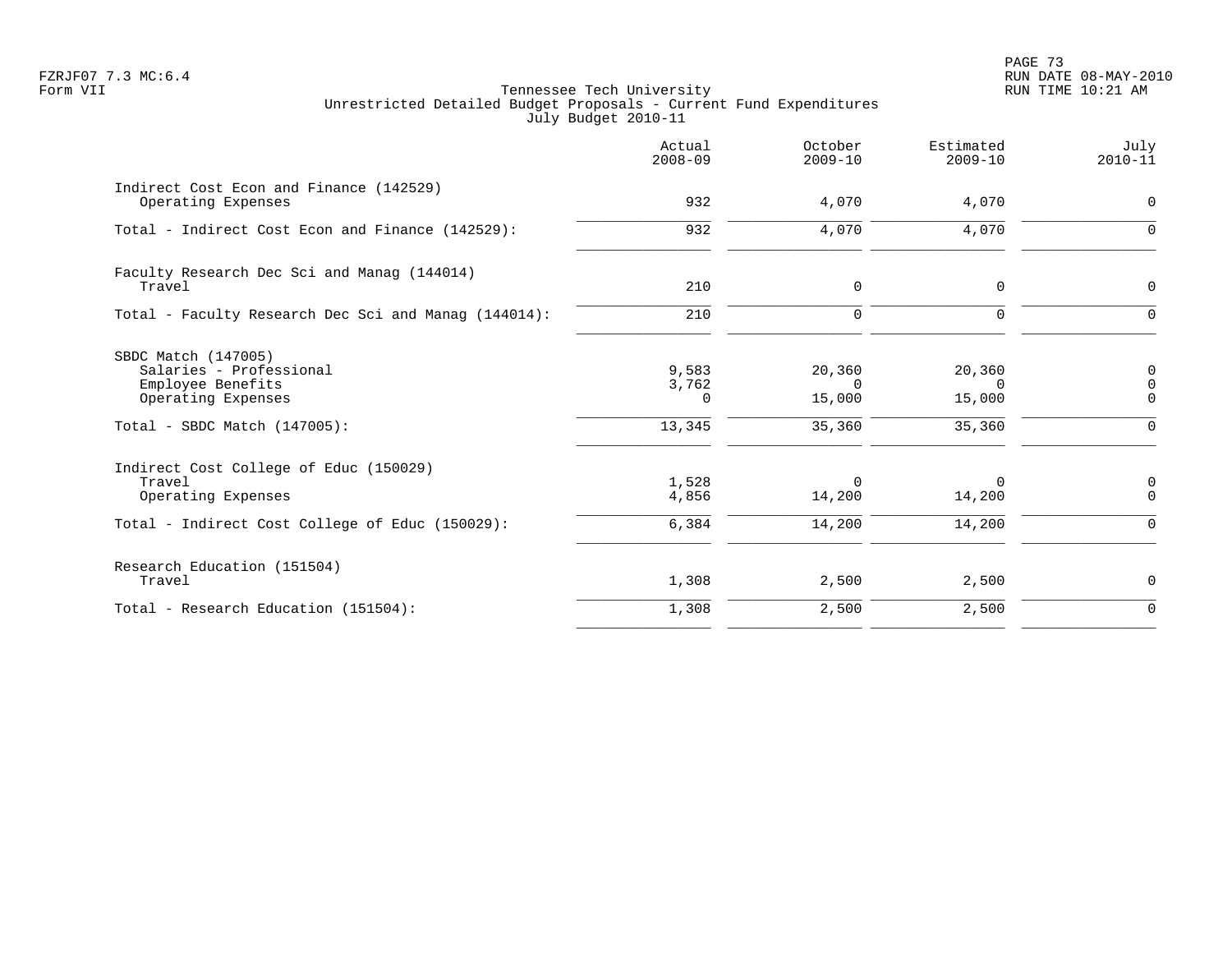|                                                         | Actual<br>$2008 - 09$ | October<br>$2009 - 10$ | Estimated<br>$2009 - 10$ | July<br>$2010 - 11$ |
|---------------------------------------------------------|-----------------------|------------------------|--------------------------|---------------------|
| IC Faculty Assoc Dean Education (151511)                |                       |                        |                          |                     |
| Salaries - Academic                                     | 0                     | U                      | 500                      | $\mathbf 0$         |
| Employee Benefits                                       | $\Omega$              |                        | 90                       | $\Omega$            |
| Travel                                                  | 993                   |                        | $\Omega$                 | $\Omega$            |
| Operating Expenses                                      | 894                   |                        | 560                      | $\Omega$            |
| Total - IC Faculty Assoc Dean Education (151511):       | 1,887                 | 0                      | 1,150                    | $\Omega$            |
| Indirect Cost Assoc Dean Educ (151529)                  |                       |                        |                          |                     |
| Travel                                                  | 512                   | $\Omega$               | 2,056                    | 0                   |
| Operating Expenses                                      | 1,214                 | 2,120                  | 64                       | $\mathbf 0$         |
| Total - Indirect Cost Assoc Dean Educ (151529):         | 1,726                 | 2,120                  | 2,120                    | $\mathbf 0$         |
| Counseling and Psychology (152000)<br>Employee Benefits | 0                     | 200                    | 200                      | 200                 |
|                                                         |                       |                        |                          |                     |
| Total - Counseling and Psychology (152000):             | $\mathbf 0$           | 200                    | 200                      | 200                 |
| Match Counseling Psychology (152005)                    |                       |                        |                          |                     |
| Salaries - Academic                                     | 11,248                | 0                      | 12,000                   | 0                   |
| Employee Benefits                                       | 2,600                 | 0                      | 0                        | $\mathbf 0$         |
| Total - Match Counseling Psychology (152005):           | 13,848                | 0                      | 12,000                   | $\mathbf 0$         |
| IC Faculty Counseling and Psych (152011)                |                       |                        |                          |                     |
| Operating Expenses                                      | 3,469                 | 0                      | 1,520                    | $\mathbf 0$         |
| Total - IC Faculty Counseling and Psych (152011):       | 3,469                 | $\mathbf 0$            | 1,520                    | $\mathbf 0$         |
|                                                         |                       |                        |                          |                     |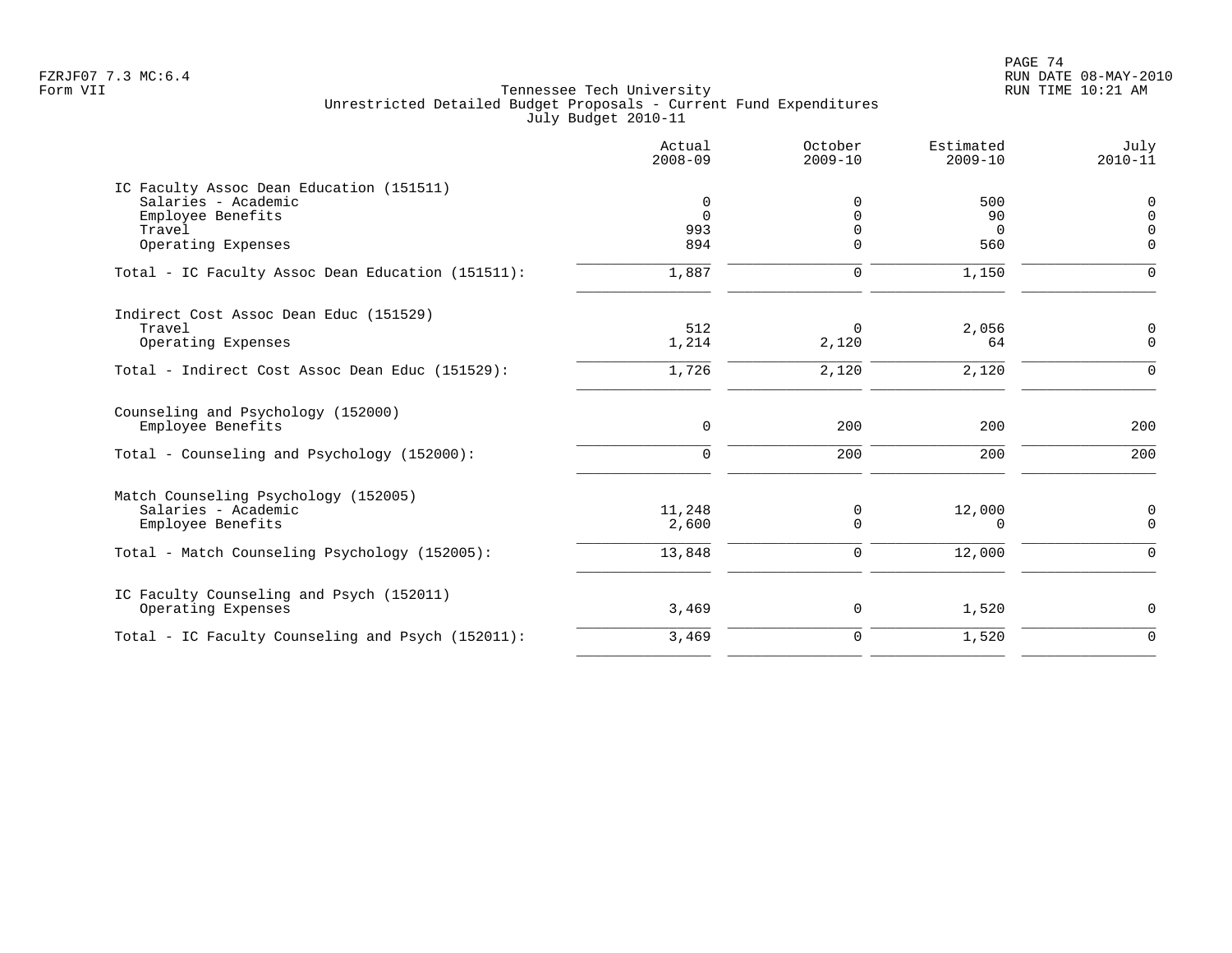PAGE 75 FZRJF07 7.3 MC:6.4 RUN DATE 08-MAY-2010

|                                                                  | Actual<br>$2008 - 09$ | October<br>$2009 - 10$ | Estimated<br>$2009 - 10$ | July<br>$2010 - 11$ |
|------------------------------------------------------------------|-----------------------|------------------------|--------------------------|---------------------|
| Indirect Cost Counsel and Psychol (152029)<br>Operating Expenses | 1,788                 | 5,160                  | 5,160                    | $\Omega$            |
| Total - Indirect Cost Counsel and Psychol (152029):              | 1,788                 | 5,160                  | 5,160                    | 0                   |
| Faculty Research Curr Instruct (153004)<br>Salaries - Supporting | 0                     | 400                    | 400                      | 0                   |
| Salaries - Students                                              | 350                   | $\Omega$               | $\Omega$                 | $\Omega$            |
| Travel<br>Operating Expenses                                     | 1,673<br>400          | 2,980<br>6,280         | 2,980<br>6,280           | $\Omega$            |
| Capital Outlay                                                   | $\Omega$              | 8,000                  | 8,000                    | $\Omega$            |
| Total - Faculty Research Curr Instruct (153004):                 | 2,423                 | 17,660                 | 17,660                   |                     |
| IC Faculty Curr and Instruction (153011)                         |                       |                        |                          |                     |
| Travel                                                           | 716                   | 0                      | 0                        | 0                   |
| Operating Expenses                                               | 2,600                 | $\Omega$               | 6,190                    | $\Omega$            |
| Total - IC Faculty Curr and Instruction (153011):                | 3,316                 | 0                      | 6,190                    |                     |
| Indirect Cost Curr and Instruct (153029)                         |                       |                        |                          |                     |
| Travel                                                           | 8,564                 | $\Omega$               | 8,000                    | 0                   |
| Operating Expenses                                               | 18,704                | 33,910                 | 27,620                   | $\Omega$            |
| Total - Indirect Cost Curr and Instruct (153029):                | 27,268                | 33,910                 | 35,620                   | $\Omega$            |
|                                                                  |                       |                        |                          |                     |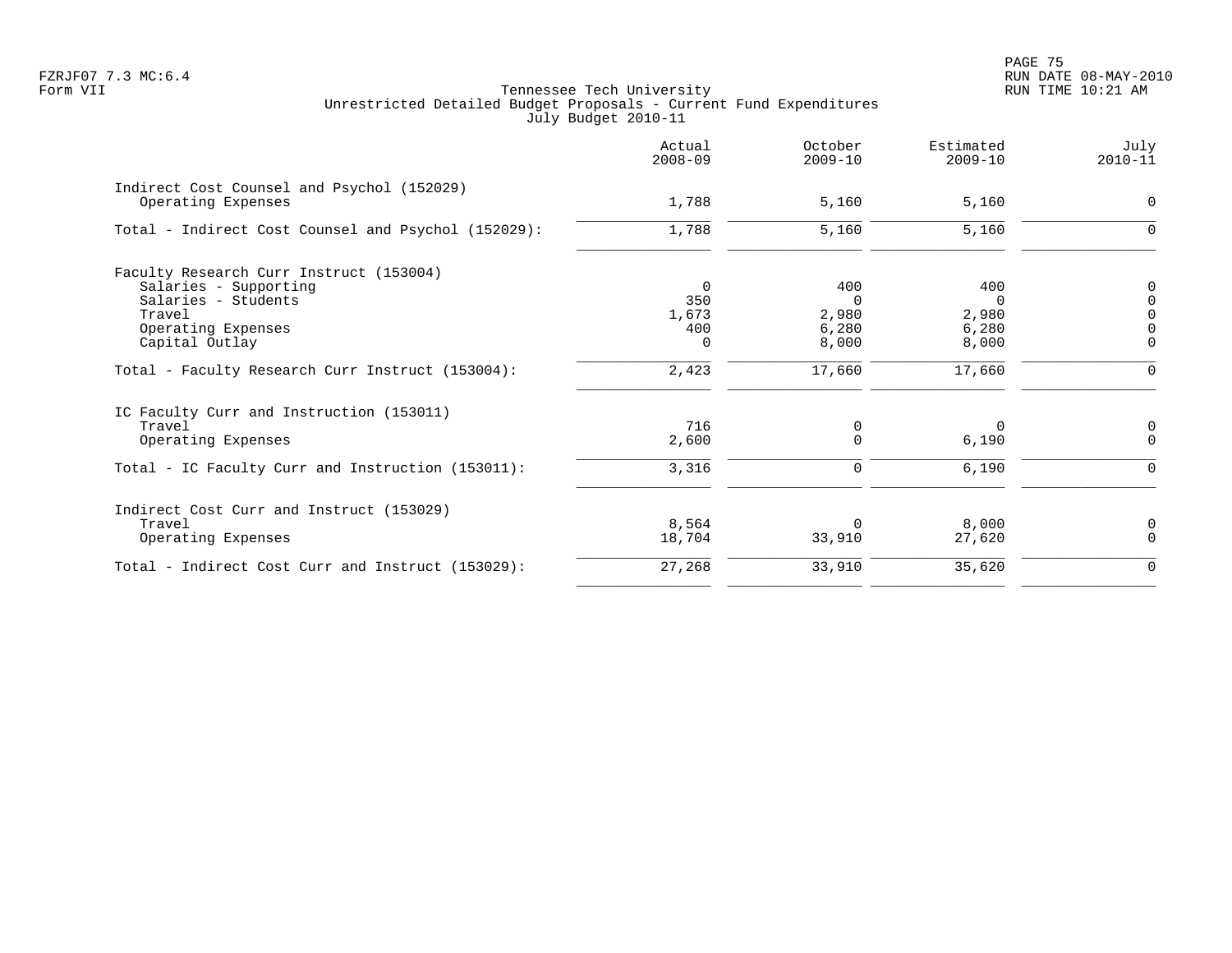en and the set of the set of the set of the set of the set of the set of the set of the set of the set of the set of the set of the set of the set of the set of the set of the set of the set of the set of the set of the se FZRJF07 7.3 MC:6.4 RUN DATE 08-MAY-2010

|                                                                                                                     | Actual<br>$2008 - 09$                | October<br>$2009 - 10$ | Estimated<br>$2009 - 10$   | July<br>$2010 - 11$                 |
|---------------------------------------------------------------------------------------------------------------------|--------------------------------------|------------------------|----------------------------|-------------------------------------|
| IC Faculty Child Dev Lab (153411)<br>Operating Expenses                                                             | $\mathbf 0$                          | 0                      | 230                        | $\mathbf 0$                         |
| Total - IC Faculty Child Dev Lab (153411):                                                                          | $\mathbf 0$                          | $\mathbf 0$            | 230                        | $\Omega$                            |
| Child Dev Lab Indirect Costs (153429)<br>Operating Expenses                                                         | $\mathbf 0$                          | 750                    | 750                        | $\mathbf 0$                         |
| Total - Child Dev Lab Indirect Costs (153429):                                                                      | $\mathbf 0$                          | 750                    | 750                        | $\Omega$                            |
| Faculty Research Music Art (155014)<br>Operating Expenses                                                           | 89                                   | 7,910                  | 7,910                      | $\mathbf 0$                         |
| Total - Faculty Research Music Art (155014):                                                                        | 89                                   | 7,910                  | 7,910                      | $\mathbf 0$                         |
| Match STEM (156005)<br>Salaries - Academic<br>Salaries - Supporting<br>Salaries - Professional<br>Employee Benefits | 1,433<br>$\Omega$<br>$\Omega$<br>292 | $\Omega$<br>$\Omega$   | 0<br>1,948<br>2,836<br>906 | $\mathbf 0$<br>$\Omega$<br>$\Omega$ |
| Total - Match STEM (156005):                                                                                        | 1,725                                | 0                      | 5,690                      | $\Omega$                            |
| Indirect Costs STEM Center (156009)<br>Operating Expenses                                                           | 649                                  | 3,180                  | 5,360                      | 0                                   |
| Total - Indirect Costs STEM Center (156009):                                                                        | 649                                  | 3,180                  | 5,360                      | $\mathbf 0$                         |
|                                                                                                                     |                                      |                        |                            |                                     |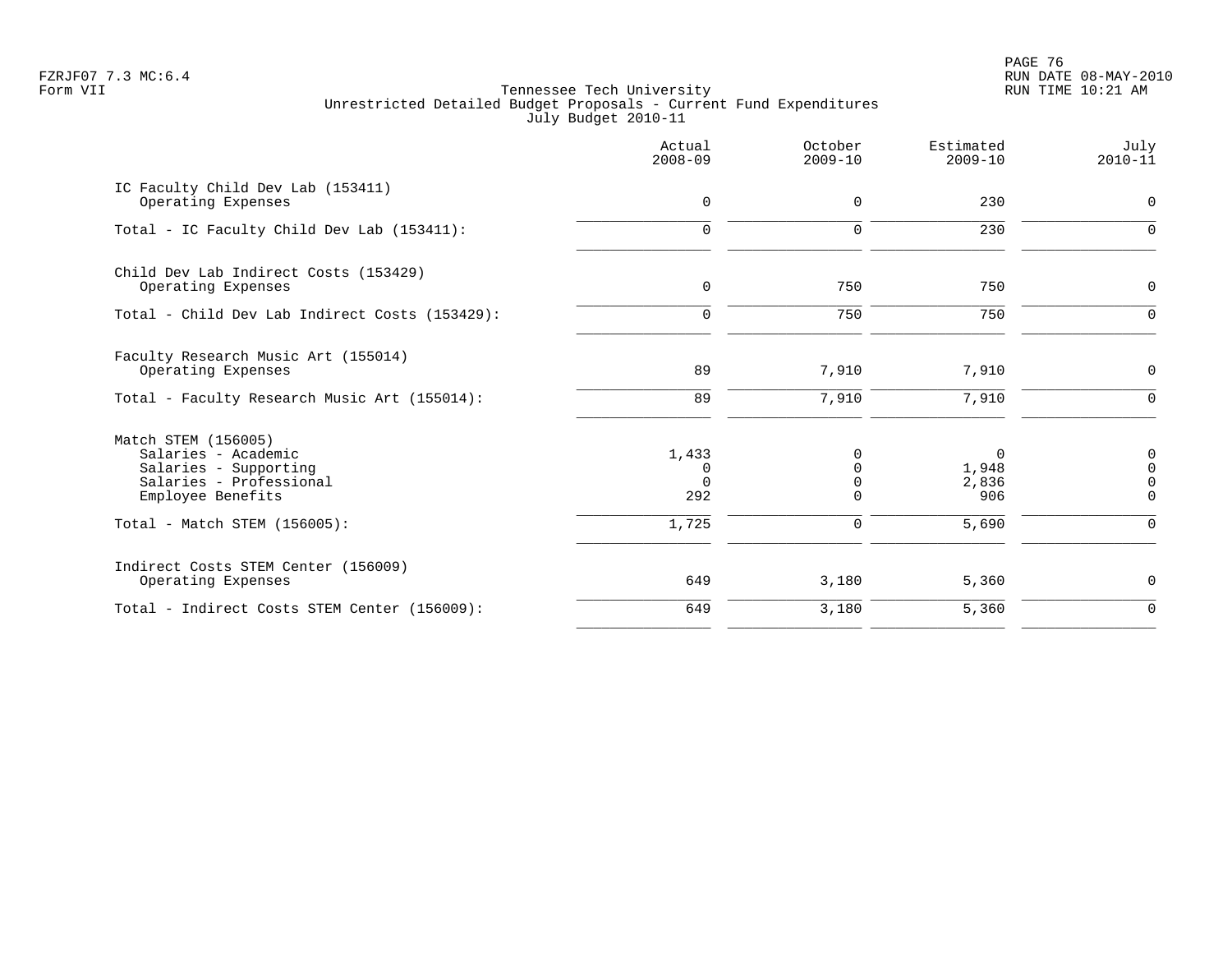PAGE 77 FZRJF07 7.3 MC:6.4 RUN DATE 08-MAY-2010

|                                                    | Actual<br>$2008 - 09$ | October<br>$2009 - 10$ | Estimated<br>$2009 - 10$ | July<br>$2010 - 11$ |
|----------------------------------------------------|-----------------------|------------------------|--------------------------|---------------------|
| Match Rural Education (156015)                     |                       |                        |                          |                     |
| Salaries - Administrative<br>Employee Benefits     | 2,293<br>664          | 0<br>$\mathbf 0$       | 0<br>$\Omega$            | 0<br>0              |
| Total - Match Rural Education (156015):            | 2,957                 | $\mathbf 0$            | $\mathbf 0$              | $\Omega$            |
| IC Faculty STEM (156021)                           |                       |                        |                          |                     |
| Operating Expenses                                 | 1,753                 | 0                      | $\mathbf 0$              | 0                   |
| Total - IC Faculty STEM (156021):                  | 1,753                 | $\mathbf 0$            | $\Omega$                 | $\Omega$            |
| Horticulure Rest Staff (160001)                    |                       |                        |                          |                     |
| Salaries - Academic                                | 60,638                | 61,980                 | 61,980                   | 62,080              |
| Salaries - Supporting<br>Salaries - Professional   | 29,890<br>42,881      | 29,590<br>49,190       | 29,590<br>49,190         | 29,690<br>49,290    |
| Employee Benefits                                  | 45,371                | 49,060                 | 49,060                   | 49,060              |
| Travel                                             | 597                   | 850                    | 1,640                    | 470                 |
| Operating Expenses                                 | 6,771                 | 6,520                  | 5,730                    | 6,900               |
| Total - Horticulure Rest Staff (160001):           | 186,148               | 197,190                | 197,190                  | 197,490             |
| Indirect Cost Coll of Aq Hum Sci (160029)          |                       |                        |                          |                     |
| Salaries - Supporting                              | 0                     | 90                     | 90                       | 0                   |
| Salaries - Professional                            | $\Omega$              | 60                     | 60                       | $\mathbf 0$         |
| Travel                                             | 5,696                 | $\Omega$               | $\Omega$                 | 0                   |
| Operating Expenses                                 | 3,415                 | 6,610                  | 6,610                    | $\Omega$            |
| Total - Indirect Cost Coll of Aq Hum Sci (160029): | 9,111                 | 6,760                  | 6,760                    | $\Omega$            |
|                                                    |                       |                        |                          |                     |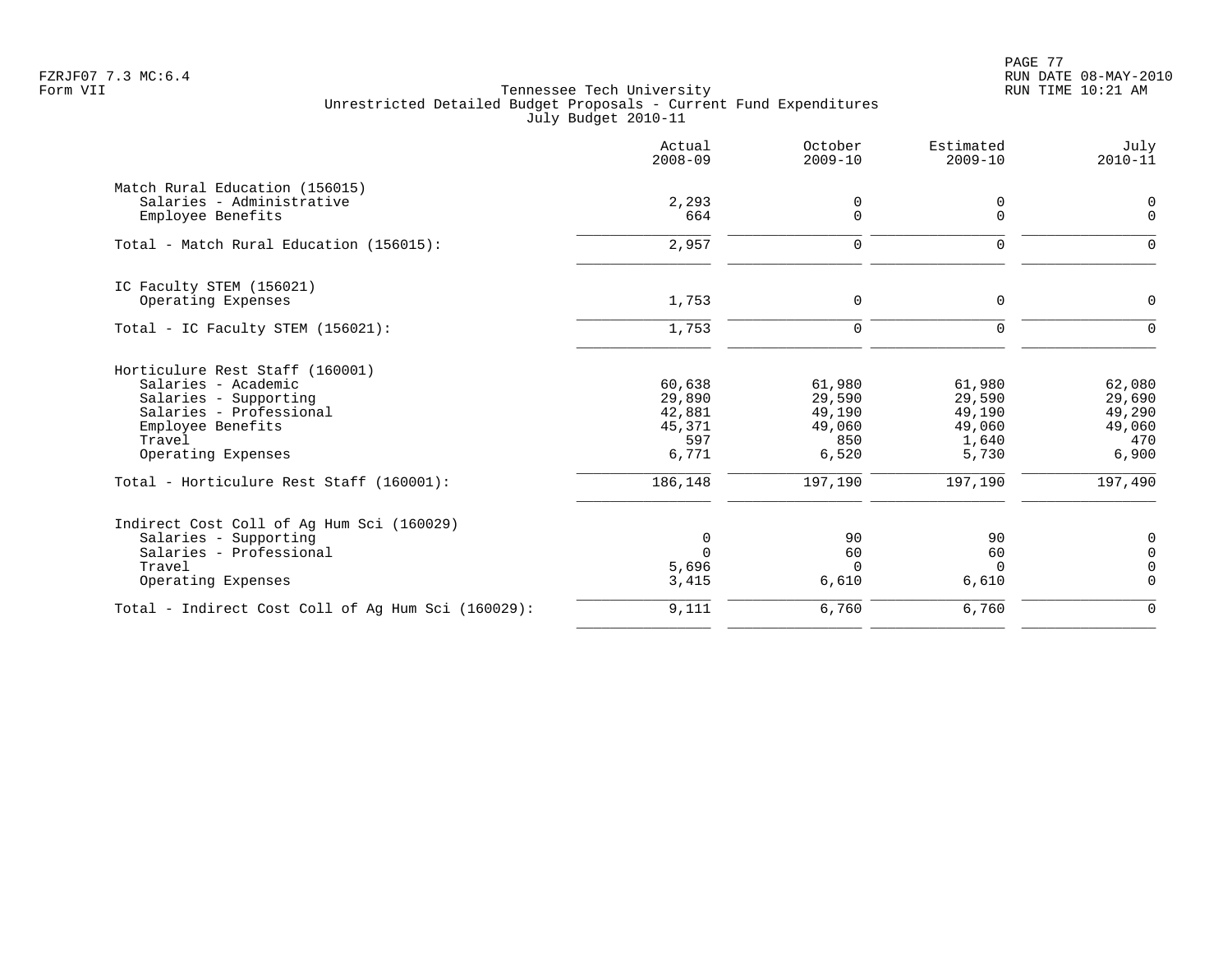PAGE 78 FZRJF07 7.3 MC:6.4 RUN DATE 08-MAY-2010

|                                                  | Actual<br>$2008 - 09$ | October<br>$2009 - 10$ | Estimated<br>$2009 - 10$ | July<br>$2010 - 11$ |
|--------------------------------------------------|-----------------------|------------------------|--------------------------|---------------------|
| Dept Match Agriculture (163005)                  |                       |                        |                          |                     |
| Salaries - Academic<br>Employee Benefits         | 3,161<br>713          | 0<br>0                 | 2,050<br>738             | 0<br>$\mathbf 0$    |
| Total - Dept Match Agriculture (163005):         | 3,874                 | 0                      | 2,788                    | $\Omega$            |
| IC Faculty School of Gen Ag (163011)             |                       |                        |                          |                     |
| Salaries - Supporting                            | 678                   |                        | 0                        | 0                   |
| Employee Benefits                                | 149                   |                        | $\Omega$                 | $\Omega$            |
| Travel                                           | 522                   |                        | 1,020                    |                     |
| Operating Expenses                               | 1,610                 | $\Omega$               | 370                      | $\Omega$            |
| Total - IC Faculty School of Gen Ag (163011):    | 2,959                 | 0                      | 1,390                    |                     |
| Indirect Cost Gen Ag (163029)                    |                       |                        |                          |                     |
| Employee Benefits                                | 2                     | 0                      | 0                        |                     |
| Operating Expenses                               | 3,471                 | 2,570                  | 3,590                    | $\Omega$            |
| Total - Indirect Cost Gen Ag (163029):           | 3,473                 | 2,570                  | 3,590                    | ∩                   |
| Faculty Research Human Ecology (165004)          |                       |                        |                          |                     |
| Travel                                           | 945                   | $\Omega$               | $\Omega$                 | 0                   |
| Operating Expenses                               | 1,136                 | 1,380                  | 1,380                    | $\Omega$            |
| Total - Faculty Research Human Ecology (165004): | 2,081                 | 1,380                  | 1,380                    | 0                   |
|                                                  |                       |                        |                          |                     |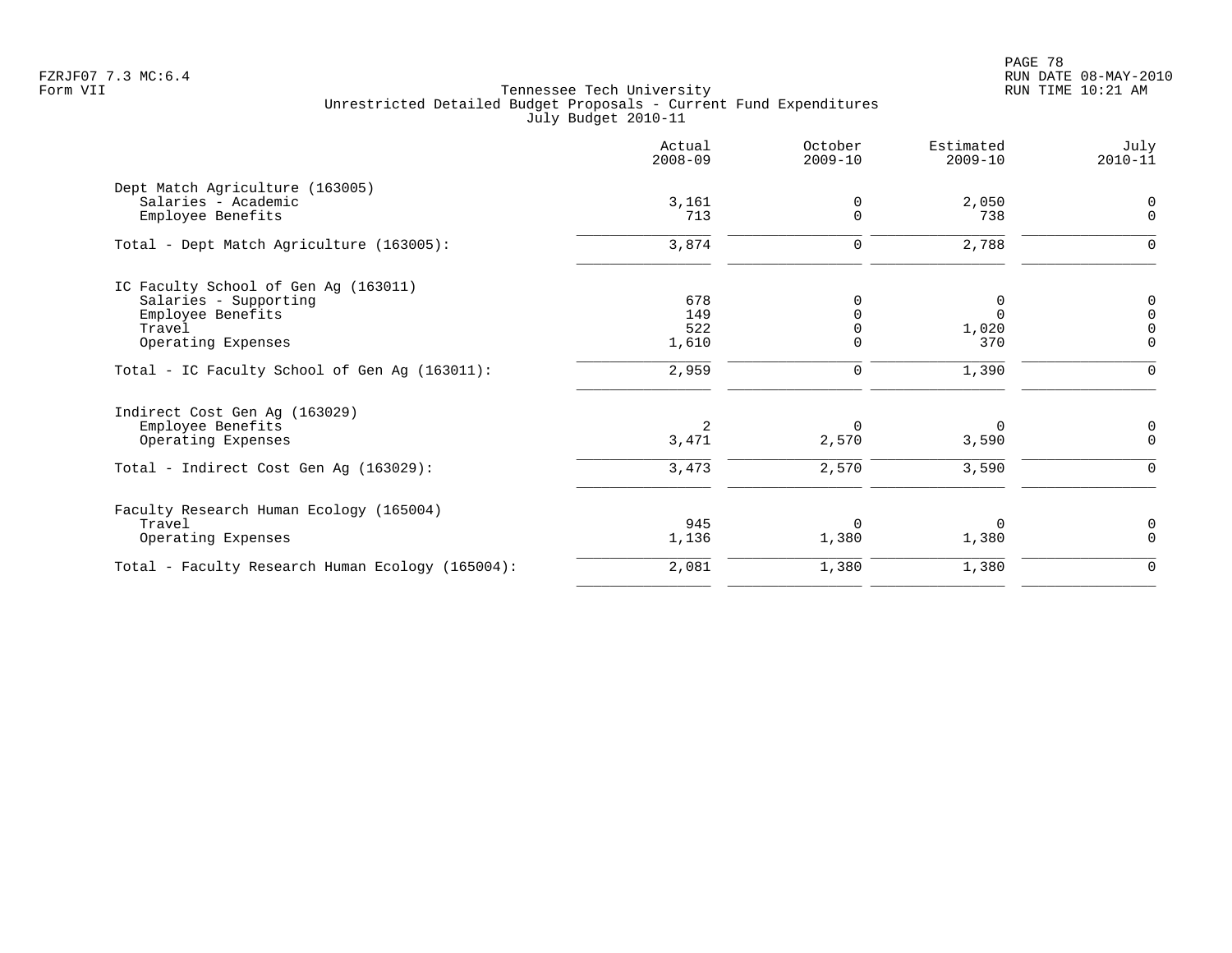|                                               | Actual<br>$2008 - 09$ | October<br>$2009 - 10$ | Estimated<br>$2009 - 10$ | July<br>$2010 - 11$ |
|-----------------------------------------------|-----------------------|------------------------|--------------------------|---------------------|
| IC Faculty Human Ecology (165011)             |                       |                        |                          |                     |
| Salaries - Supporting                         | 313                   |                        |                          | 0                   |
| Employee Benefits                             | 5                     | 0                      | 0                        | $\Omega$            |
| Travel                                        | 5,379                 | $\Omega$               | $\Omega$                 |                     |
| Operating Expenses                            | 4,718                 | 670                    | 8,260                    | $\Omega$            |
| Total - IC Faculty Human Ecology (165011):    | 10,415                | 670                    | 8,260                    | $\Omega$            |
| Indirect Cost Human Ecology (165029)          |                       |                        |                          |                     |
| Travel                                        | 1,166                 | 0                      | $\Omega$                 | 0                   |
| Operating Expenses                            | 160                   | 23,260                 | 23,260                   | $\Omega$            |
| Total - Indirect Cost Human Ecology (165029): | 1,326                 | 23,260                 | 23,260                   |                     |
| Research Admin (170001)                       |                       |                        |                          |                     |
| Salaries - Professional                       | 9,250                 | 0                      | 34,688                   | 15,210              |
| Travel                                        | $-2,730$              | $\Omega$               | 11,000                   | $\Omega$            |
| Operating Expenses                            | 27,575                | 88,710                 | 153,392                  | $\Omega$            |
| Total - Research Admin (170001):              | 34,095                | 88,710                 | 199,080                  | 15,210              |
| Research Leave (170002)                       |                       |                        |                          |                     |
| Employee Benefits                             | 5,308                 | 15,010                 | 15,010                   | 15,010              |
| Total - Research Leave (170002):              | 5,308                 | 15,010                 | 15,010                   | 15,010              |
|                                               |                       |                        |                          |                     |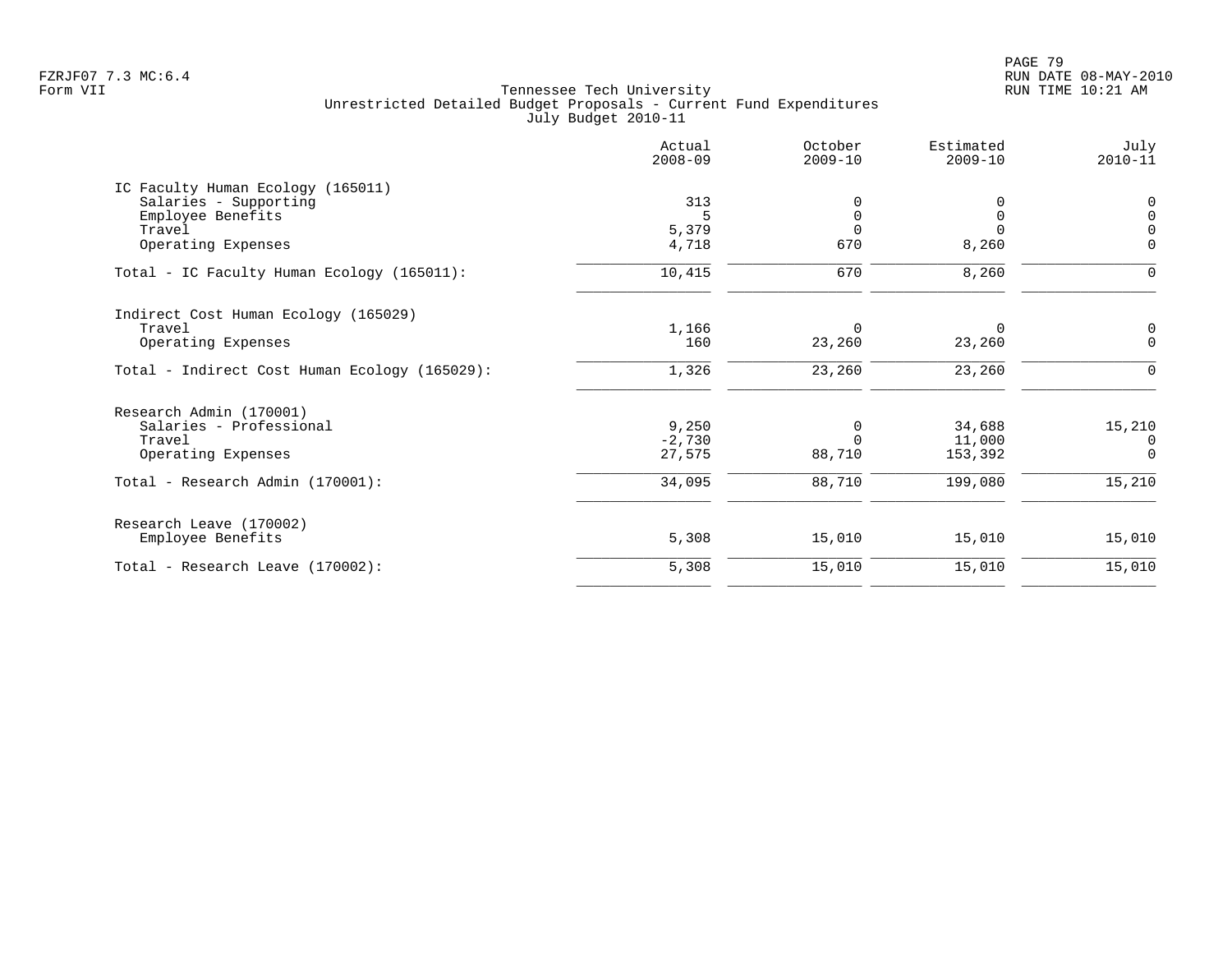PAGE 80 FZRJF07 7.3 MC:6.4 RUN DATE 08-MAY-2010

|                                                                                                                       | Actual<br>$2008 - 09$   | October<br>$2009 - 10$ | Estimated<br>$2009 - 10$ | July<br>$2010 - 11$     |
|-----------------------------------------------------------------------------------------------------------------------|-------------------------|------------------------|--------------------------|-------------------------|
| Royalties Patents Copyrights (170005)<br>Salaries - Academic<br>Employee Benefits                                     | 1,295<br>233            | 330<br>60              | 330<br>60                | 0<br>$\mathbf 0$        |
| Total - Royalties Patents Copyrights (170005):                                                                        | 1,528                   | 390                    | 390                      | ∩                       |
| IC Faculty Office of Research (170011)<br>Operating Expenses                                                          | $\mathbf 0$             | 840                    | 840                      | $\mathbf 0$             |
| Total - IC Faculty Office of Research (170011):                                                                       | $\mathbf 0$             | 840                    | 840                      | $\Omega$                |
| Indirect Cost Office of Research (170029)<br>Operating Expenses<br>Total - Indirect Cost Office of Research (170029): | $\mathbf 0$<br>$\Omega$ | 1,790<br>1,790         | 1,790<br>1,790           | $\mathbf 0$<br>$\Omega$ |
| TTU Matching (171000)<br>Operating Expenses                                                                           | $\mathsf{O}$            | 260                    | 260                      | 0                       |
| Total - TTU Matching (171000):                                                                                        | $\mathbf 0$             | 260                    | 260                      | $\Omega$                |
| Indirect Cost Pool 20 Percent (172000)<br>Operating Expenses<br>Capital Outlay                                        | $\mathbf 0$<br>$\Omega$ | $-25,010$<br>25,000    | $-25,010$<br>25,000      | 288,550<br>25,000       |
| Total - Indirect Cost Pool 20 Percent (172000):                                                                       | $\mathbf 0$             | $-10$                  | $-10$                    | 313,550                 |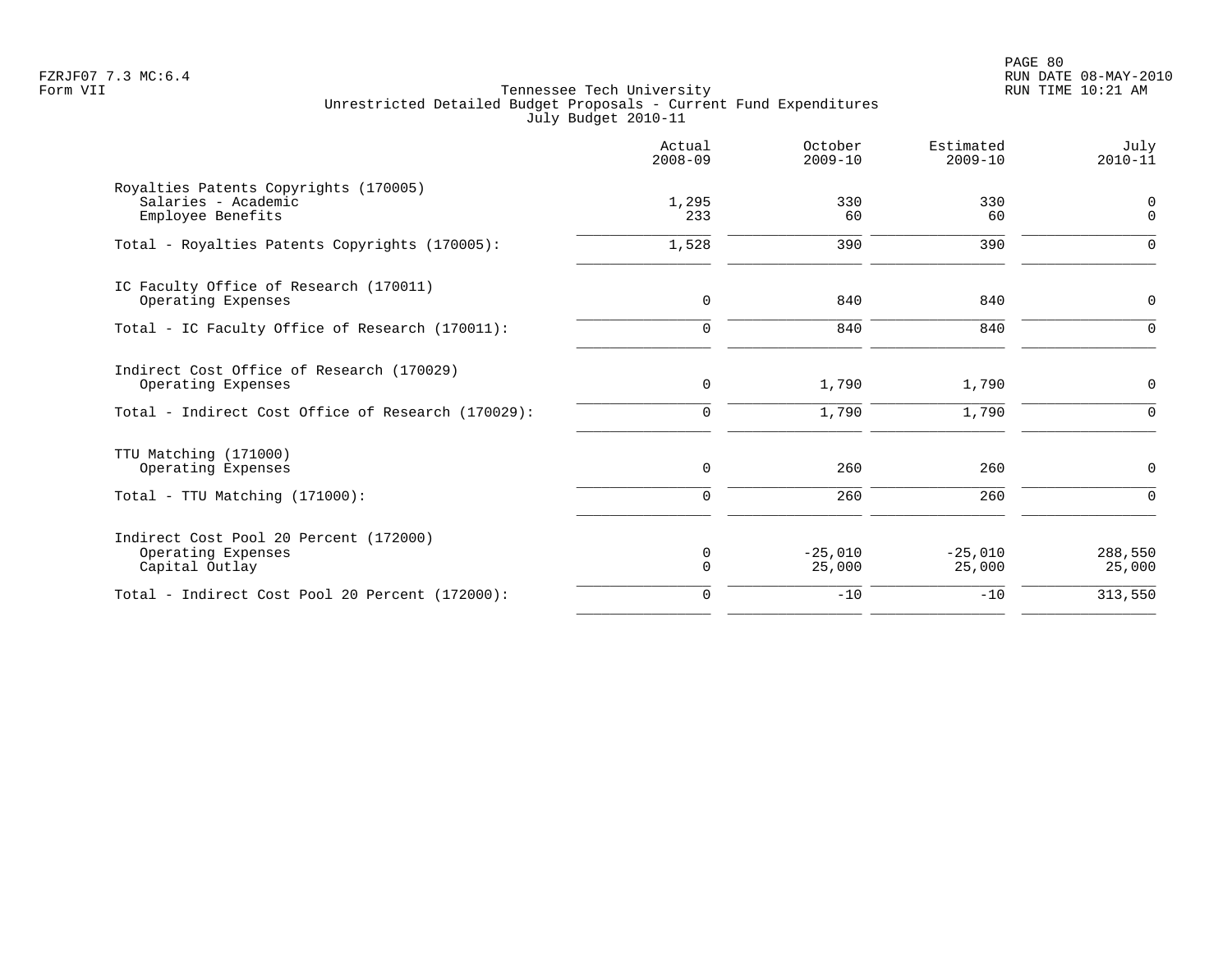PAGE 81 FZRJF07 7.3 MC:6.4 RUN DATE 08-MAY-2010

|                                                                                                          | Actual<br>$2008 - 09$        | October<br>$2009 - 10$        | Estimated<br>$2009 - 10$    | July<br>$2010 - 11$         |
|----------------------------------------------------------------------------------------------------------|------------------------------|-------------------------------|-----------------------------|-----------------------------|
| Indirect Cost Pool Faculty 10 Per (172005)<br>Operating Expenses                                         | 0                            | 121,290                       | $-20$                       | 127,850                     |
| Total - Indirect Cost Pool Faculty 10 Per (172005):                                                      | 0                            | 121,290                       | $-20$                       | 127,850                     |
| Faculty Research 30 Percent (174000)<br>Salaries - Supporting<br>Employee Benefits<br>Operating Expenses | 17,894<br>11,700<br>$\Omega$ | 18,430<br>$\Omega$<br>299,530 | 25,890<br>15,700<br>150,000 | 25,990<br>15,700<br>248,870 |
| Total - Faculty Research 30 Percent (174000):                                                            | 29,594                       | 317,960                       | 191,590                     | 290,560                     |
| Fac Research Combined (174001)<br>Salaries - Academic<br>Employee Benefits                               | 34,500<br>9,939              | $\Omega$<br>340               | $\overline{0}$<br>340       | $\overline{0}$<br>340       |
| Total - Fac Research Combined (174001):                                                                  | 44,439                       | 340                           | 340                         | 340                         |
| Match Ext Progs Reg Dev (180015)<br>Operating Expenses                                                   | 7,128                        | 0                             | 0                           | $\mathbf 0$                 |
| Total - Match Ext Progs Reg Dev (180015):                                                                | 7,128                        | 0                             | 0                           | $\Omega$                    |
| IC Faculty Ext Prog Regl Dev (180021)<br>Travel<br>Operating Expenses                                    | 958<br>$\Omega$              | 0<br>$\Omega$                 | $\overline{0}$<br>690       | 0<br>$\Omega$               |
| Total - IC Faculty Ext Prog Regl Dev (180021):                                                           | 958                          | 0                             | 690                         | $\Omega$                    |
|                                                                                                          |                              |                               |                             |                             |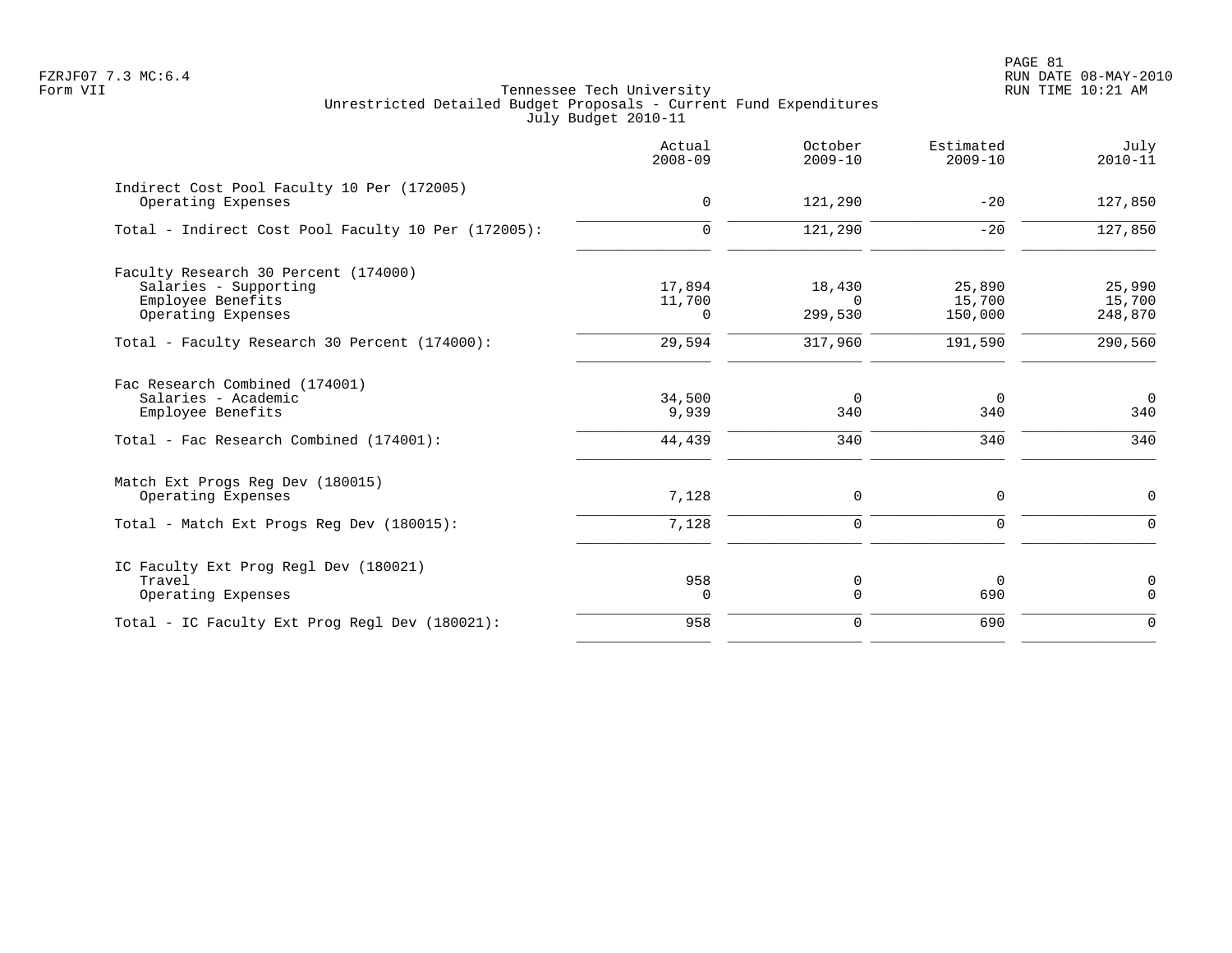PAGE 82 FZRJF07 7.3 MC:6.4 RUN DATE 08-MAY-2010

|                                                                    | Actual<br>$2008 - 09$ | October<br>$2009 - 10$ | Estimated<br>$2009 - 10$ | July<br>$2010 - 11$ |
|--------------------------------------------------------------------|-----------------------|------------------------|--------------------------|---------------------|
| Indirect Costs Extended Programs (180029)<br>Operating Expenses    | $\mathbf 0$           | 2,510                  | 2,510                    | 0                   |
| Total - Indirect Costs Extended Programs (180029):                 | 0                     | 2,510                  | 2,510                    | $\Omega$            |
| Match SAF Utilities (260015)<br>Operating Expenses                 | 204                   | 0                      | 0                        | 0                   |
| Total - Match SAF Utilities (260015):                              | 204                   | $\mathbf 0$            | $\Omega$                 | $\Omega$            |
| TBR Spouse Dependent Discount (700000)<br>Employee Benefits        | 28,371                | 29,290                 | 34,480                   | 29,290              |
| Total - TBR Spouse Dependent Discount (700000):                    | 28,371                | 29,290                 | 34,480                   | 29,290              |
| TBR Employ Remission PC191 (700001)<br>Employee Benefits           | 13,053                | 16,020                 | 21,160                   | 16,020              |
| Total - TBR Employ Remission PC191 (700001):                       | 13,053                | 16,020                 | 21,160                   | 16,020              |
| E and G Data Processing Allocation (700003)<br>Department Revenues | 131,511               | 137,560                | 137,370                  | 123,810             |
| Total - E and G Data Processing Allocation (700003):               | 131,511               | 137,560                | 137,370                  | 123,810             |
|                                                                    |                       |                        |                          |                     |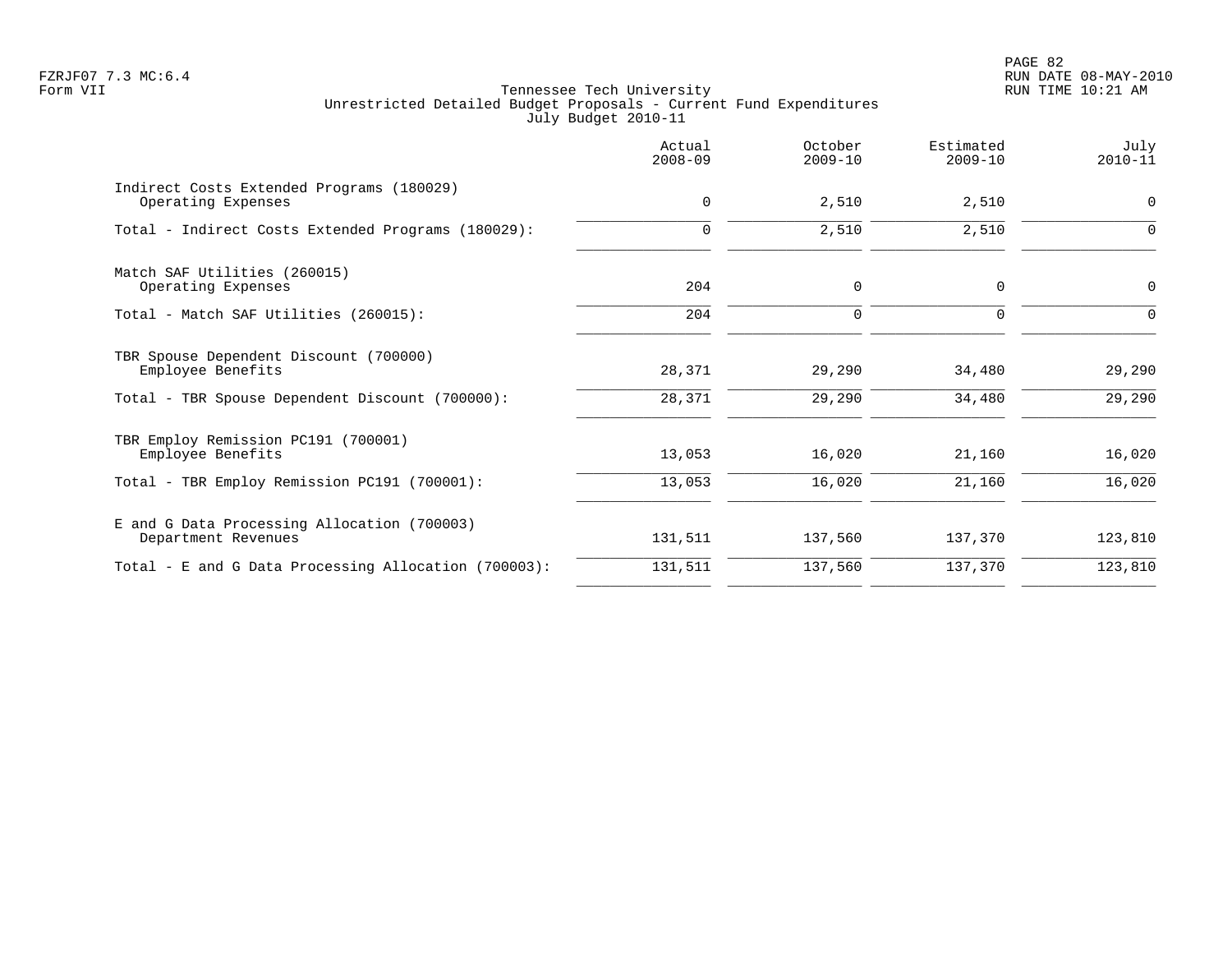PAGE 83 FZRJF07 7.3 MC:6.4 RUN DATE 08-MAY-2010

|                                                                                                                                       | Actual<br>$2008 - 09$                 | October<br>$2009 - 10$      | Estimated<br>$2009 - 10$           | July<br>$2010 - 11$              |
|---------------------------------------------------------------------------------------------------------------------------------------|---------------------------------------|-----------------------------|------------------------------------|----------------------------------|
| E and G Claims Adjustment (700004)<br>Operating Expenses                                                                              | 14,921                                | 21,950                      | 10,820                             | 23,000                           |
| Total - E and G Claims Adjustment $(700004)$ :                                                                                        | 14,921                                | 21,950                      | 10,820                             | 23,000                           |
| $E$ and G Support (700005)<br>Employee Benefits<br>Operating Expenses                                                                 | 11,226<br>$-4,998$                    | 3,720<br>65,650             | 3,720<br>65,240                    | 8,480<br>65,240                  |
| Total - E and G Support $(700005)$ :                                                                                                  | 6,228                                 | 69,370                      | 68,960                             | 73,720                           |
| E and G Salary Increase Pool (700010)<br>Salaries - Academic<br>Salaries - Supporting<br>Salaries - Professional<br>Employee Benefits | $\Omega$<br>$\Omega$<br>0<br>$\Omega$ | 1,800<br>0<br>0<br>$\Omega$ | 1,800<br>$\Omega$<br>0<br>$\Omega$ | 3,640<br>1,590<br>1,460<br>1,060 |
| Total - E and G Salary Increase Pool (700010):                                                                                        | $\mathbf 0$                           | 1,800                       | 1,800                              | 7,750                            |
| Horticulure Rest Staff Alloc (700050)<br>Operating Expenses                                                                           | $-92,300$                             | $-92,300$                   | $-92,300$                          | $-92,300$                        |
| Total - Horticulure Rest Staff Alloc (700050):                                                                                        | $-92,300$                             | $-92,300$                   | $-92,300$                          | $-92,300$                        |
| ARRA Am Recvry Reinvst Act (700062)<br>Salaries - Students                                                                            | 2,730                                 | 0                           | 0                                  | $\mathbf 0$                      |
| Total - ARRA Am Recvry Reinvst Act (700062):                                                                                          | 2,730                                 | $\mathbf 0$                 | $\mathbf 0$                        | $\Omega$                         |
|                                                                                                                                       |                                       |                             |                                    |                                  |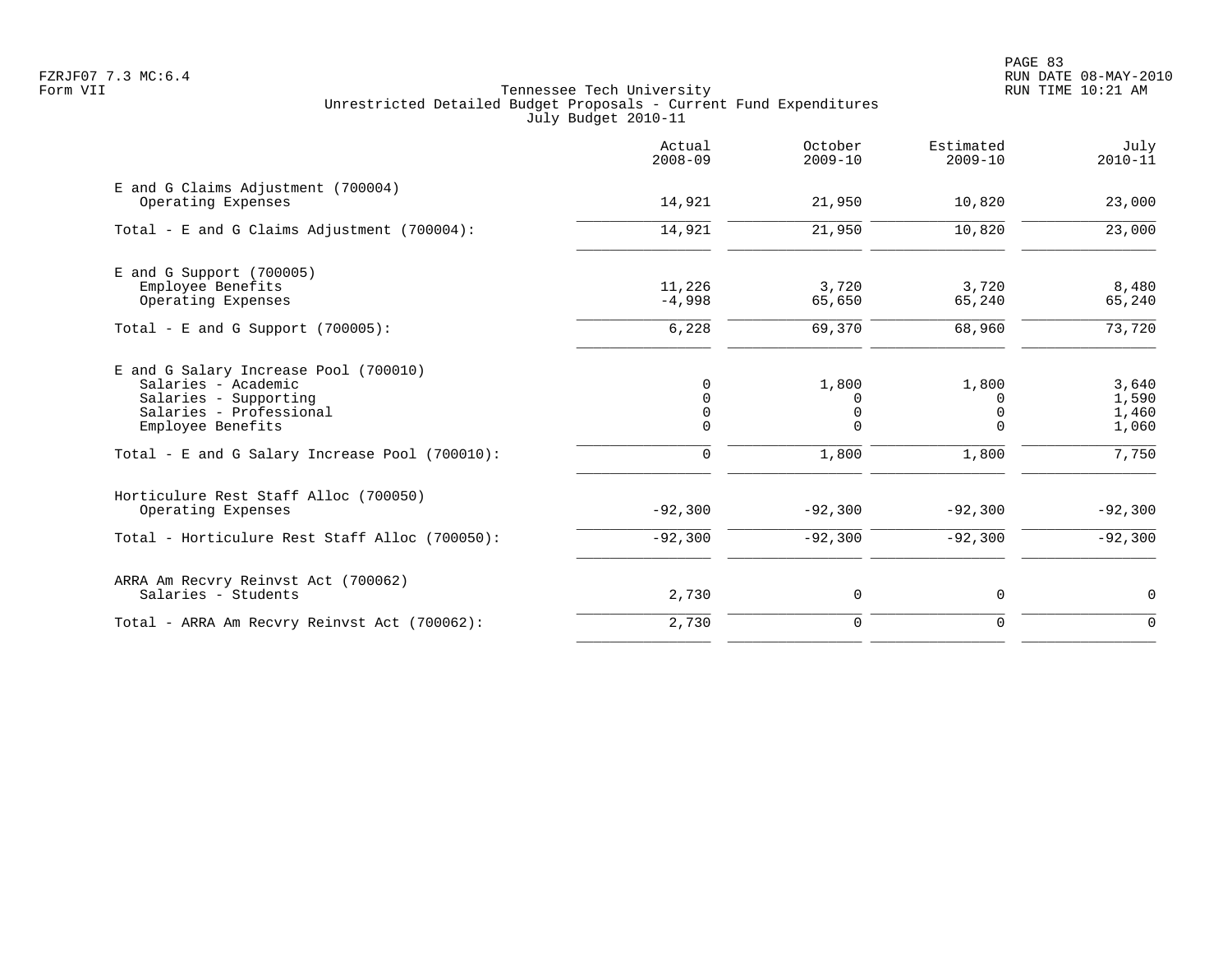|                           | Actual<br>$2008 - 09$ | October<br>$2009 - 10$ | Estimated<br>$2009 - 10$ | July<br>$2010 - 11$ |
|---------------------------|-----------------------|------------------------|--------------------------|---------------------|
| Total - Research (250):   |                       |                        |                          |                     |
| Salaries - Administrative | 4,658                 | $\Omega$               | $\mathbf 0$              | $\mathbf 0$         |
| Salaries - Academic       | 165,436               | 94,860                 | 131,276                  | 73,220              |
| Salaries - Supporting     | 56,011                | 49,820                 | 59,626                   | 57,270              |
| Salaries - Students       | 19,016                | 16,090                 | 18,590                   | 390                 |
| Salaries - Professional   | 64,063                | 69,610                 | 107,134                  | 65,960              |
| Employee Benefits         | 148,794               | 132,128                | 161,825                  | 147,660             |
| Travel                    | 113,267               | 35,690                 | 67,863                   | 940                 |
| Operating Expenses        | 262,167               | 1,216,550              | 1,094,299                | 731,840             |
| Capital Outlay            | 33,379                | 36,000                 | 40,000                   | 25,000              |
| Department Revenues       | 131,511               | 137,560                | 137,370                  | 123,810             |
| Total                     | 998,302               | 1,788,308              | 1,817,983                | 1,226,090           |
|                           |                       |                        |                          |                     |
| Total - Research $(25)$ : |                       |                        |                          |                     |
| Salaries - Administrative | 4,658                 | $\Omega$               | $\mathbf 0$              | $\mathbf 0$         |
| Salaries - Academic       | 165,436               | 94,860                 | 131,276                  | 73,220              |
| Salaries - Supporting     | 56,011                | 49,820                 | 59,626                   | 57,270              |
| Salaries - Students       | 19,016                | 16,090                 | 18,590                   | 390                 |
| Salaries - Professional   | 64,063                | 69,610                 | 107,134                  | 65,960              |
| Employee Benefits         | 148,794               | 132,128                | 161,825                  | 147,660             |
| Travel                    | 113,267               | 35,690                 | 67,863                   | 940                 |
| Operating Expense         | 262,167               | 1,216,550              | 1,094,299                | 731,840             |
| Capital Outlay            | 33,379                | 36,000                 | 40,000                   | 25,000              |
| Department Revenues       | 131,511               | 137,560                | 137,370                  | 123,810             |
| Total                     | 998,302               | 1,788,308              | 1,817,983                | 1,226,090           |
|                           |                       |                        |                          |                     |

 Public Service (30) Public Service (300)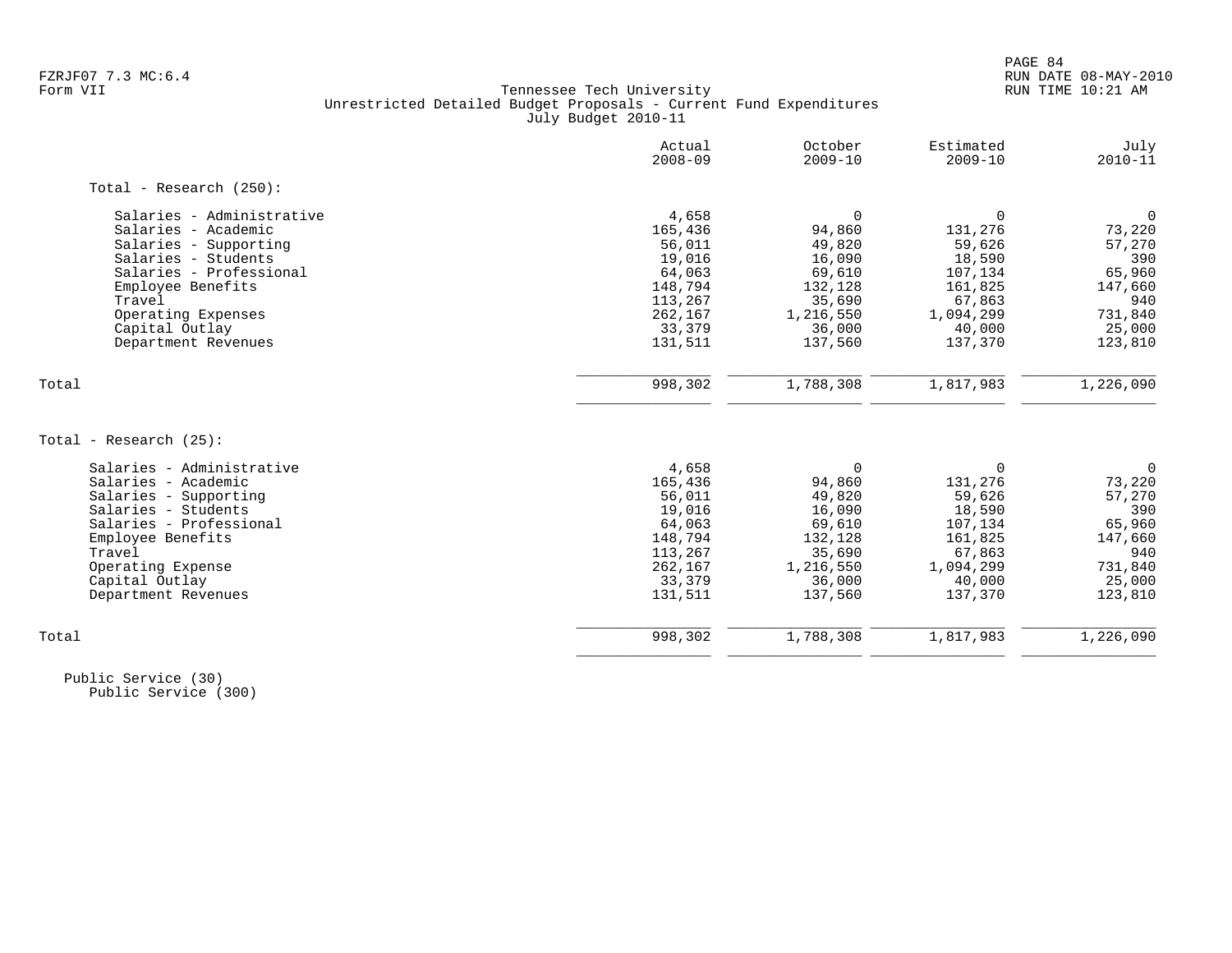| 750<br>750<br>8,250<br>8,250<br>4,000<br>4,000<br>32,540<br>31,540<br>13,530<br>13,530<br>600<br>600 | 750<br>8,250<br>4,000<br>$\Omega$<br>13,530<br>600                                                                                               |
|------------------------------------------------------------------------------------------------------|--------------------------------------------------------------------------------------------------------------------------------------------------|
|                                                                                                      |                                                                                                                                                  |
|                                                                                                      |                                                                                                                                                  |
|                                                                                                      |                                                                                                                                                  |
|                                                                                                      |                                                                                                                                                  |
|                                                                                                      |                                                                                                                                                  |
|                                                                                                      |                                                                                                                                                  |
|                                                                                                      |                                                                                                                                                  |
|                                                                                                      | 45,240                                                                                                                                           |
| 103,910                                                                                              | 72,370                                                                                                                                           |
|                                                                                                      |                                                                                                                                                  |
| $-79,000$                                                                                            | $-79,000$                                                                                                                                        |
| $-79,000$                                                                                            | $-79,000$                                                                                                                                        |
|                                                                                                      |                                                                                                                                                  |
|                                                                                                      | 1,000                                                                                                                                            |
|                                                                                                      | 760                                                                                                                                              |
|                                                                                                      | 100                                                                                                                                              |
| 3,180                                                                                                | 180                                                                                                                                              |
| 5,040                                                                                                | 2,040                                                                                                                                            |
|                                                                                                      | 2,360                                                                                                                                            |
|                                                                                                      |                                                                                                                                                  |
| 2,360                                                                                                | 2,360                                                                                                                                            |
|                                                                                                      | 45,240<br>45,240<br>104,910<br>$-79,000$<br>$-79,000$<br>1,000<br>1,000<br>760<br>760<br>100<br>100<br>3,180<br>5,040<br>2,360<br>2,360<br>2,360 |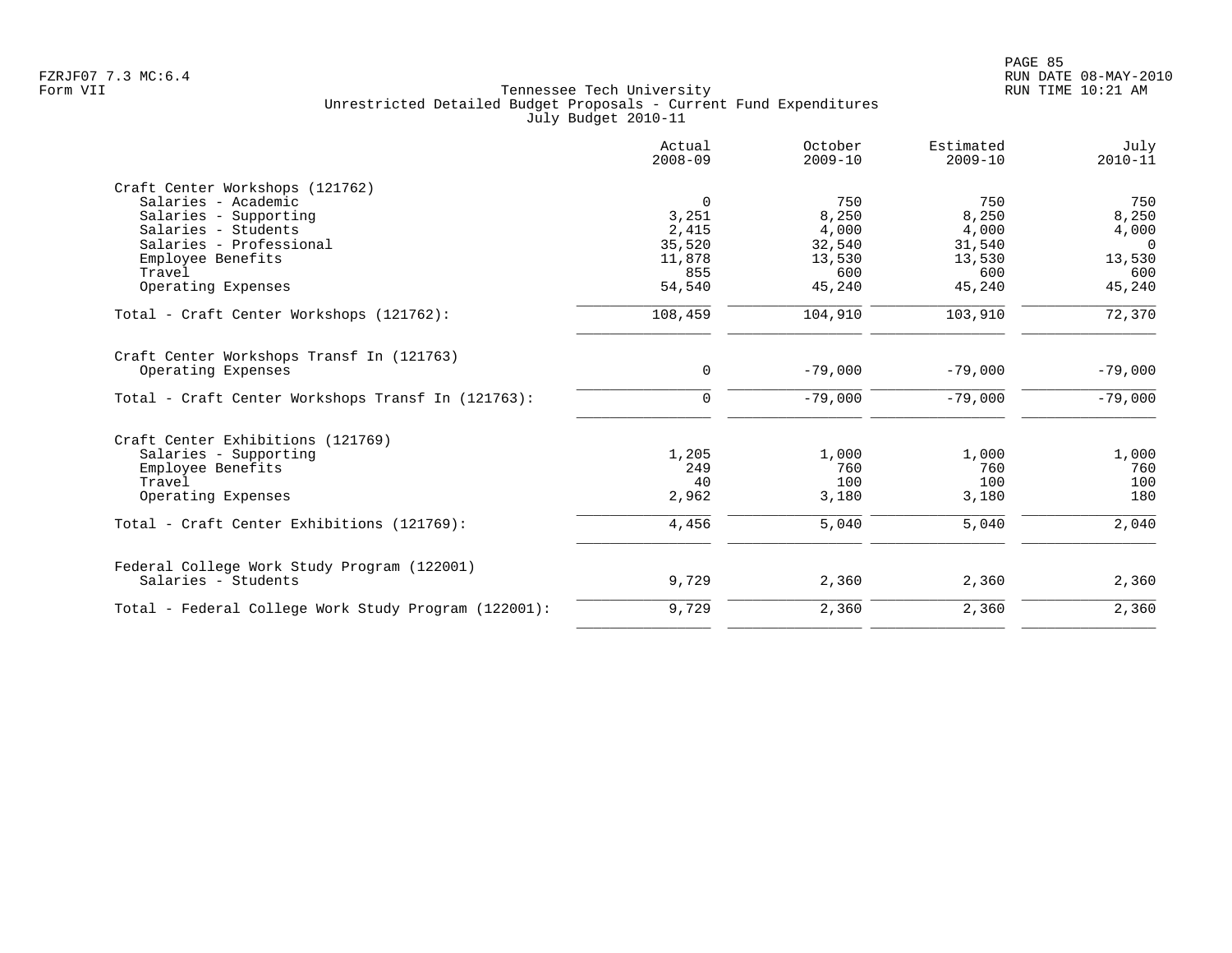PAGE 86 FZRJF07 7.3 MC:6.4 RUN DATE 08-MAY-2010

|                                                                                                                                                                               | Actual<br>$2008 - 09$                                           | October<br>$2009 - 10$                                            | Estimated<br>$2009 - 10$                                       | July<br>$2010 - 11$                                               |
|-------------------------------------------------------------------------------------------------------------------------------------------------------------------------------|-----------------------------------------------------------------|-------------------------------------------------------------------|----------------------------------------------------------------|-------------------------------------------------------------------|
| Restricted CWSP (122010)<br>Salaries - Students                                                                                                                               | 6,952                                                           | $\mathsf{O}$                                                      | 0                                                              | 0                                                                 |
| Total - Restricted CWSP (122010):                                                                                                                                             | 6,952                                                           | $\mathbf 0$                                                       | $\mathbf 0$                                                    | $\mathbf 0$                                                       |
| WTTU Tech Radio (127904)<br>Salaries - Supporting<br>Salaries - Students<br>Salaries - Professional<br>Employee Benefits<br>Operating Expenses                                | 7,917<br>8,923<br>$\Omega$<br>5,289<br>9,757                    | 8,193<br>10,400<br>1,800<br>5,830<br>9,680                        | 8,193<br>9,200<br>1,800<br>5,830<br>10,880                     | 7,313<br>880<br>1,800<br>5,830<br>$\overline{0}$                  |
| Total - WTTU Tech Radio (127904):                                                                                                                                             | 31,886                                                          | 35,903                                                            | 35,903                                                         | 15,823                                                            |
| Cheerleader Clinic (129006)<br>Salaries - Supporting<br>Salaries - Students<br>Salaries - Professional<br>Employee Benefits<br>Travel<br>Operating Expenses<br>Capital Outlay | 29,943<br>17,747<br>8,274<br>21,026<br>$\Omega$<br>272,286<br>0 | 35,543<br>28,650<br>11,634<br>23,220<br>2,000<br>106,453<br>2,500 | 38,853<br>28,650<br>8,324<br>23,220<br>1,410<br>109,443<br>100 | 35,644<br>28,650<br>11,634<br>23,220<br>2,000<br>106,352<br>2,500 |
| Total - Cheerleader Clinic (129006):                                                                                                                                          | 349,276                                                         | 210,000                                                           | 210,000                                                        | 210,000                                                           |
| Science Fair (130005)<br>Travel<br>Operating Expenses                                                                                                                         | 0<br>$\mathbf 0$                                                | 8,000<br>4,000                                                    | 8,000<br>4,000                                                 | 0<br>0                                                            |
| $Total - Science Fair (130005):$                                                                                                                                              | $\mathbf 0$                                                     | 12,000                                                            | 12,000                                                         | $\mathbf 0$                                                       |
|                                                                                                                                                                               |                                                                 |                                                                   |                                                                |                                                                   |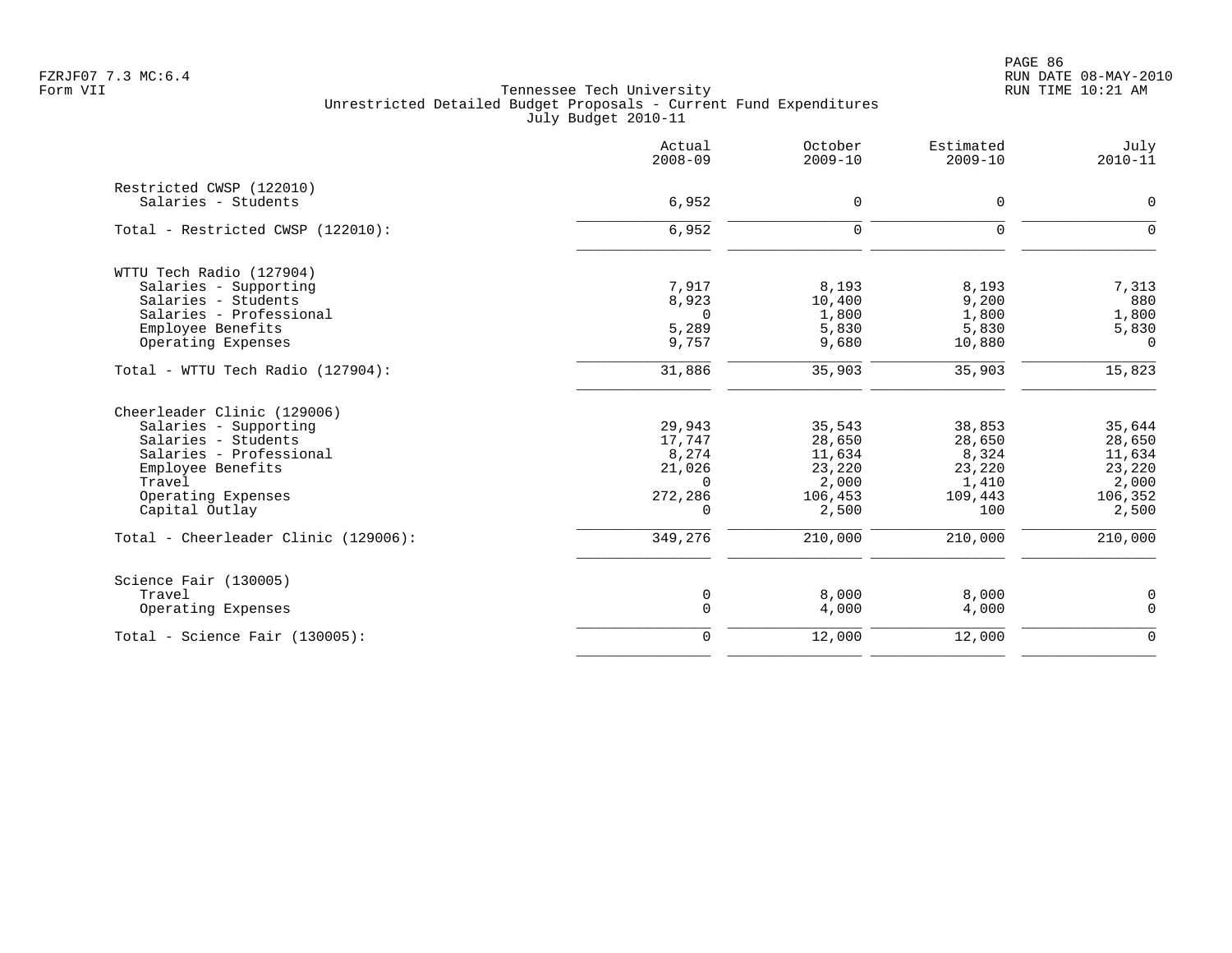PAGE 87 FZRJF07 7.3 MC:6.4 RUN DATE 08-MAY-2010

| Actual<br>$2008 - 09$ | October<br>$2009 - 10$ | Estimated<br>$2009 - 10$ | July<br>$2010 - 11$ |
|-----------------------|------------------------|--------------------------|---------------------|
|                       |                        |                          |                     |
| 31,220                | 30,920                 | 30,920                   | 31,020              |
| 18,458                | 18,650                 | 18,650                   | 18,650              |
| 49,678                | 49,570                 | 49,570                   | 49,670              |
|                       |                        |                          |                     |
| 6,000                 | 20,000                 | 25,000                   | 20,000              |
| 12,818                | $\Omega$               | 37,182                   | $\Omega$            |
| 128,040               | 118,120                | 142,960                  | 159,140             |
| 34,162                | 16,000                 | 51,338                   | 16,000              |
|                       | $\Omega$               | 14,982                   | 0                   |
| 222, 111              | 203,100                | 373,214                  | 192,560             |
| 412,649               | 357,220                | 644,676                  | 387,700             |
|                       |                        |                          |                     |
| 296                   | 0                      | 0                        | 0                   |
| 296                   | 0                      | $\mathbf 0$              | $\Omega$            |
|                       |                        |                          |                     |
| 14,184                | 24,600                 | 24,600                   | 23,000              |
| 3,766                 | 5,350                  | 5,350                    | 850                 |
| 17,950                | 29,950                 | 29,950                   | 23,850              |
|                       | 9,518                  |                          |                     |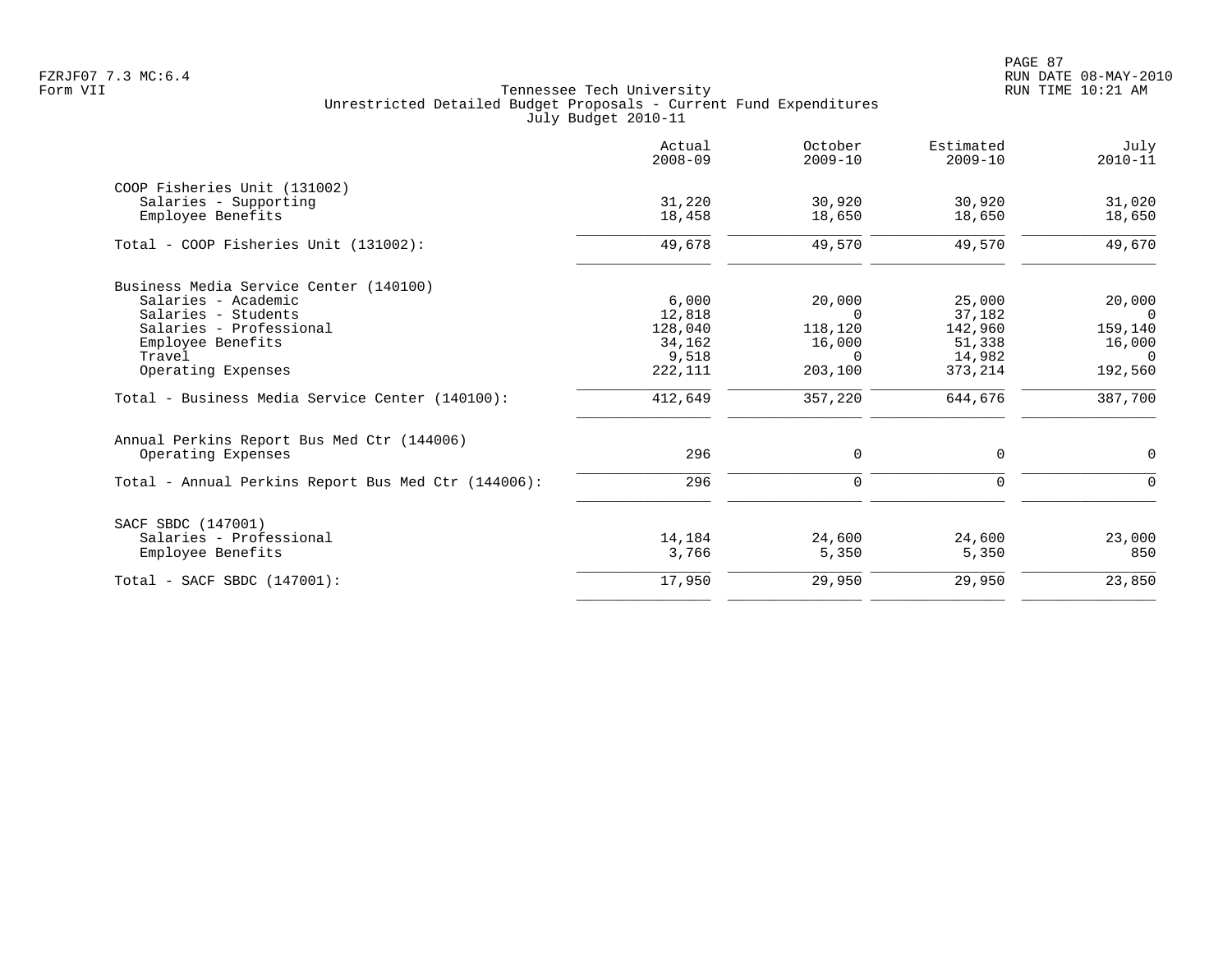PAGE 88 FZRJF07 7.3 MC:6.4 RUN DATE 08-MAY-2010

|                                               | Actual<br>$2008 - 09$ | October<br>$2009 - 10$ | Estimated<br>$2009 - 10$ | July<br>$2010 - 11$ |
|-----------------------------------------------|-----------------------|------------------------|--------------------------|---------------------|
| Match Child Development Lab (153405)          |                       |                        |                          |                     |
| Salaries - Supporting                         | 5,569                 | 6,870                  | 6,870                    | $\mathsf{O}$        |
| Employee Benefits                             | 2,974                 | U                      |                          | $\Omega$            |
| Total - Match Child Development Lab (153405): | 8,543                 | 6,870                  | 6,870                    | $\Omega$            |
| Band Camps and Clinics (155002)               |                       |                        |                          |                     |
| Salaries - Academic                           | 650                   | $\Omega$               | $\Omega$                 | $\mathbf 0$         |
| Employee Benefits                             | $\Omega$              | 110                    | 110                      | 110                 |
| Travel                                        | 217                   | $\Omega$               | $\Omega$                 | $\Omega$            |
| Operating Expenses                            | 48,939                | 46,320                 | 33,220                   | 33,220              |
| Total - Band Camps and Clinics (155002):      | 49,806                | 46,430                 | 33,330                   | 33,330              |
| Southeast Chamber Music (155007)              |                       |                        |                          |                     |
| Salaries - Academic                           | 8,896                 | 0                      | <sup>0</sup>             | 0                   |
| Salaries - Supporting                         | 407                   | $\mathbf 0$            | $\Omega$                 | $\mathsf{O}$        |
| Employee Benefits                             | 1,700                 | $\Omega$               | $\Omega$                 | $\mathbf 0$         |
| Operating Expenses                            | 9,159                 | 24,950                 | 24,950                   | 20,000              |
| Total - Southeast Chamber Music (155007):     | 20,162                | 24,950                 | 24,950                   | 20,000              |
| Rural Education Program (156000)              |                       |                        |                          |                     |
| Salaries - Administrative                     | 34,901                | 3,000                  | O                        | 0                   |
| Salaries - Academic                           | 6,801                 | $\Omega$               | $\Omega$                 | $\mathbf 0$         |
| Salaries - Supporting                         | 30,621                | 2,900                  | $\Omega$                 | $\Omega$            |
| Employee Benefits                             | 26,566                | 26,890                 | 26,890                   | 26,890              |
| Travel                                        | 2,764                 | $\Omega$               | $\Omega$                 | $\Omega$            |
| Operating Expenses                            | 9,750                 | 1,670                  | 1,670                    | 1,670               |
| Total - Rural Education Program (156000):     | 111,403               | 34,460                 | 28,560                   | 28,560              |
|                                               |                       |                        |                          |                     |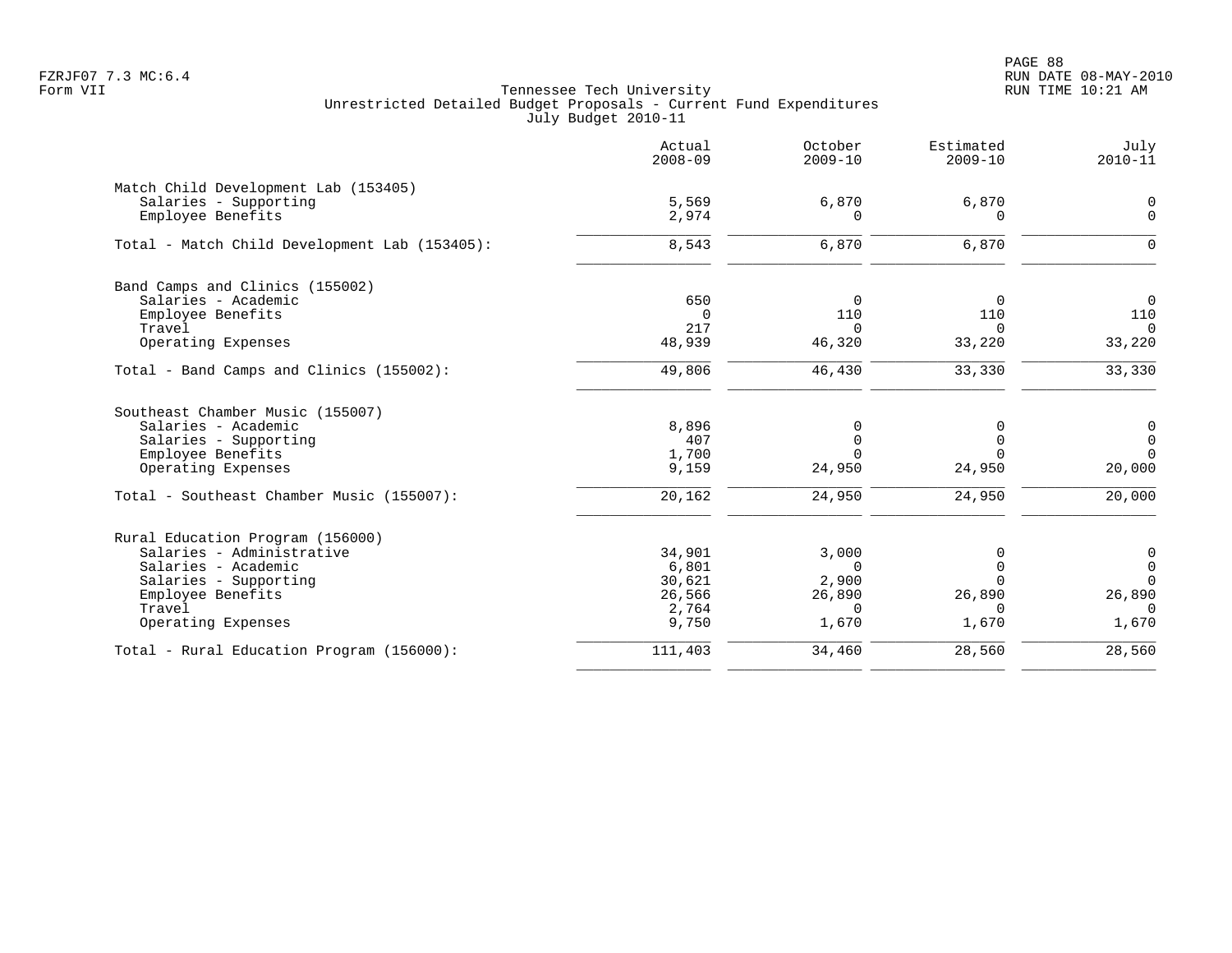|                                           | Actual<br>$2008 - 09$ | October<br>$2009 - 10$ | Estimated<br>$2009 - 10$ | July<br>$2010 - 11$ |
|-------------------------------------------|-----------------------|------------------------|--------------------------|---------------------|
| STEM Operating (156002)                   |                       |                        |                          |                     |
| Salaries - Supporting                     | 29,056                | 20,160                 | 42,572                   | 20,460              |
| Salaries - Students                       | 608                   | 400                    | 400                      | 400                 |
| Salaries - Professional                   | 6,800                 | 107,530                | 95,794                   | 143,170             |
| Employee Benefits<br>Travel               | 5,490<br>3,237        | 22,600<br>2,820        | 25,794<br>2,820          | 26,000<br>2,820     |
| Operating Expenses                        | 6,653                 | 4,080                  | 30,140                   | 4,080               |
|                                           |                       |                        |                          |                     |
| Total - STEM Operating (156002):          | 51,844                | 157,590                | 197,520                  | 196,930             |
| STEM Graduate Assistant (156003)          |                       |                        |                          |                     |
| Operating Expenses                        | 9,830                 | 9,970                  | 9,970                    | 10,410              |
| Total - STEM Graduate Assistant (156003): | 9,830                 | 9,970                  | 9,970                    | 10,410              |
| STEM Workshops (156004)                   |                       |                        |                          |                     |
| Salaries - Academic                       | 892                   | 0                      | 0                        | 0                   |
| Employee Benefits                         | 161                   | $\Omega$               | $\Omega$                 | $\mathbf 0$         |
| Operating Expenses                        | 14                    | 1,750                  | 3,420                    | $\Omega$            |
| Total - STEM Workshops (156004):          | 1,067                 | 1,750                  | 3,420                    | $\Omega$            |
| Ag Pavilion Operating (161000)            |                       |                        |                          |                     |
| Salaries - Supporting                     | 32,895                | 31,460                 | 31,960                   | 31,560              |
| Salaries - Students                       | 22,564                | 5,000                  | 21,000                   | 3,000               |
| Salaries - Professional                   | 47,020                | 46,720                 | 46,720                   | 46,820              |
| Employee Benefits                         | 33,012                | 33,660                 | 33,660                   | 33,660              |
| Travel                                    | 215                   | $\Omega$               | $\Omega$                 | $\Omega$            |
| Operating Expenses                        | 87,705                | 69,350                 | 81,850                   | 69,350              |
| Capital Outlay                            | 8,284                 | $\Omega$               | $\Omega$                 | $\Omega$            |
| Total - Ag Pavilion Operating (161000):   | 231,695               | 186,190                | 215,190                  | 184,390             |
|                                           |                       |                        |                          |                     |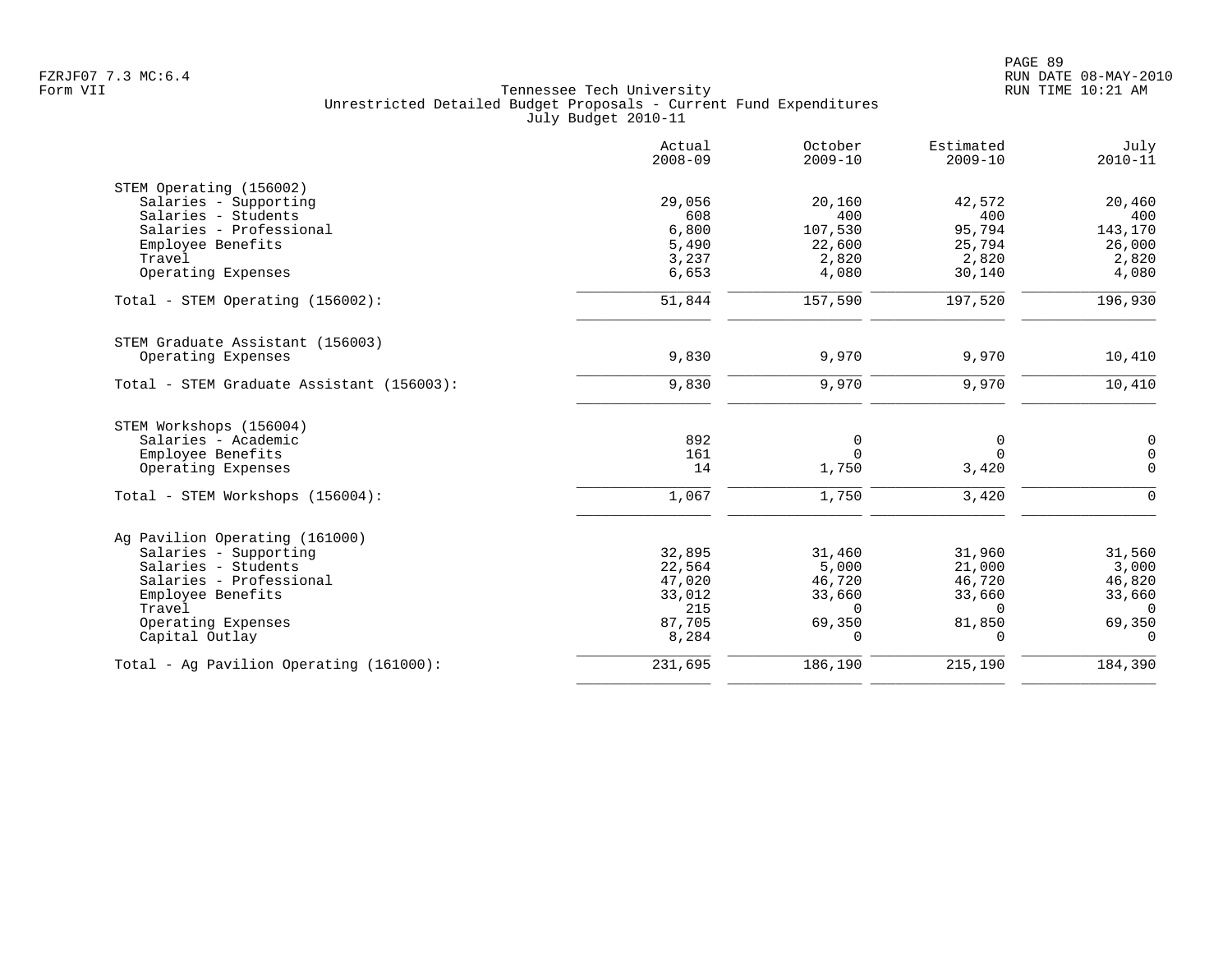|                                                                                                                                     | Actual<br>$2008 - 09$             | October<br>$2009 - 10$             | Estimated<br>$2009 - 10$         | July<br>$2010 - 11$                    |
|-------------------------------------------------------------------------------------------------------------------------------------|-----------------------------------|------------------------------------|----------------------------------|----------------------------------------|
| Extended Education (180001)<br>Operating Expenses                                                                                   | 119                               | $\mathbf 0$                        | $\Omega$                         | 0                                      |
| Total - Extended Education (180001):                                                                                                | 119                               | $\mathbf 0$                        | $\Omega$                         | $\Omega$                               |
| Ext Prog Vehicles (180007)<br>Operating Expenses                                                                                    | 3,121                             | 4,000                              | 2,000                            | 2,000                                  |
| Total - Ext Prog Vehicles (180007):                                                                                                 | 3,121                             | 4,000                              | 2,000                            | 2,000                                  |
| Ext Prog Vehicles Transfer In (180008)<br>Travel<br>Operating Expenses<br>Total - Ext Prog Vehicles Transfer In (180008):           | $-4,499$<br>$-8,532$<br>$-13,031$ | $\Omega$<br>$-12,000$<br>$-12,000$ | $\Omega$<br>$-2,000$<br>$-2,000$ | $\overline{0}$<br>$-2,000$<br>$-2,000$ |
| Restricted Ext Prog Regl Dev (180013)<br>Salaries - Academic<br>Employee Benefits<br>Total - Restricted Ext Prog Regl Dev (180013): | 7,200<br>104<br>7,304             | 0<br>$\mathbf 0$<br>$\mathbf 0$    | 0<br>$\Omega$<br>0               | $\mathsf{0}$<br>$\Omega$<br>$\Omega$   |
| Information Technology Admin (190000)<br>Travel                                                                                     | 103                               | 0                                  | $\mathbf 0$                      | 0                                      |
| Total - Information Technology Admin (190000):                                                                                      | 103                               | $\mathbf 0$                        | $\mathbf 0$                      | $\mathbf 0$                            |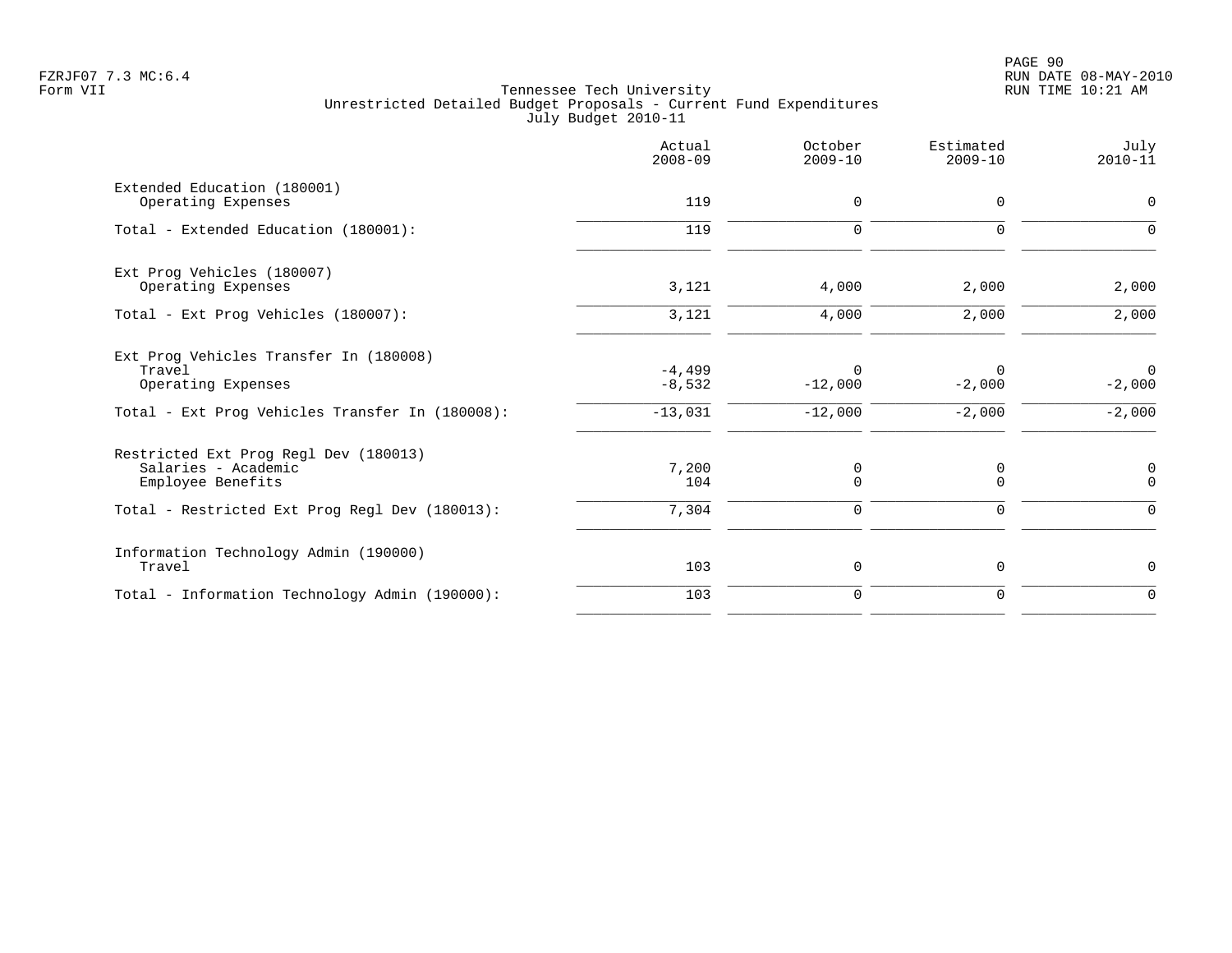PAGE 91 FZRJF07 7.3 MC:6.4 RUN DATE 08-MAY-2010

|                                                                       | Actual<br>$2008 - 09$ | October<br>$2009 - 10$ | Estimated<br>$2009 - 10$ | July<br>$2010 - 11$ |
|-----------------------------------------------------------------------|-----------------------|------------------------|--------------------------|---------------------|
| TBR Spouse Dependent Discount (700000)<br>Employee Benefits           | 10,212                | 16,800                 | 17,080                   | 16,800              |
| Total - TBR Spouse Dependent Discount (700000):                       | 10,212                | 16,800                 | 17,080                   | 16,800              |
| TBR Employ Remission PC191 (700001)<br>Employee Benefits              | 8,241                 | 11,840                 | 9,780                    | 11,840              |
| Total - TBR Employ Remission PC191 (700001):                          | 8,241                 | 11,840                 | 9,780                    | 11,840              |
| E and G Data Processing Allocation (700003)<br>Department Revenues    | 340,800               | $-7,080$               | $-7,560$                 | 320,830             |
| Total - E and G Data Processing Allocation (700003):                  | 340,800               | $-7,080$               | $-7,560$                 | 320,830             |
| E and G Claims Adjustment (700004)<br>Operating Expenses              | 4,854                 | 10,580                 | 3,770                    | 11,090              |
| Total - E and G Claims Adjustment $(700004)$ :                        | 4,854                 | 10,580                 | 3,770                    | 11,090              |
| $E$ and G Support (700005)<br>Employee Benefits<br>Operating Expenses | 14,241<br>$-7,141$    | 30<br>63,595           | 30<br>62,155             | 6,540<br>62,155     |
| Total - E and G Support $(700005)$ :                                  | 7,100                 | 63,625                 | 62,185                   | 68,695              |
|                                                                       |                       |                        |                          |                     |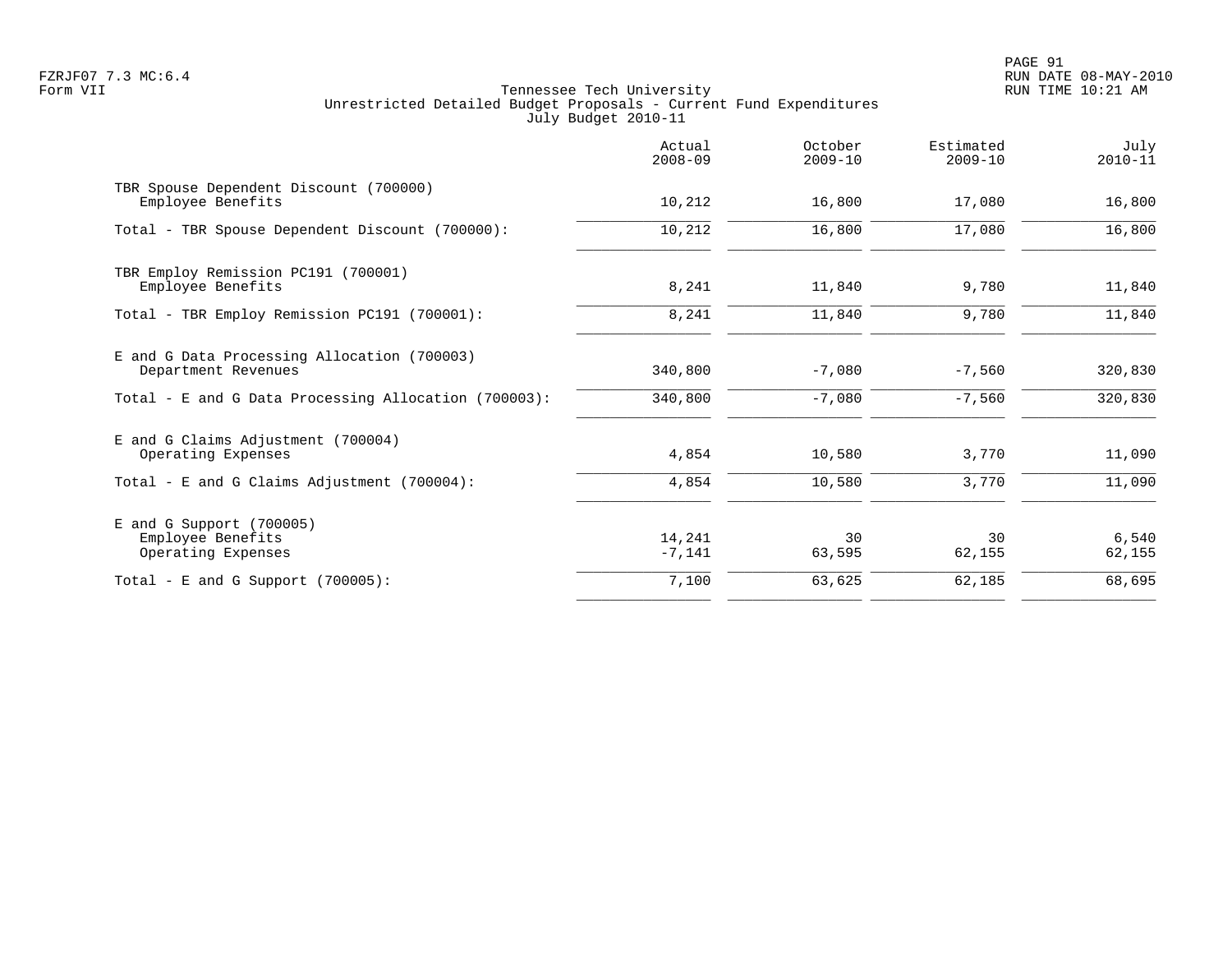|                                                                                                                          | Actual<br>$2008 - 09$      | October<br>$2009 - 10$     | Estimated<br>$2009 - 10$ | July<br>$2010 - 11$          |
|--------------------------------------------------------------------------------------------------------------------------|----------------------------|----------------------------|--------------------------|------------------------------|
| E and G Lapse Pool (700006)<br>Operating Expenses                                                                        | 5                          | 0                          | 0                        | $\Omega$                     |
| Total - E and G Lapse Pool $(700006)$ :                                                                                  | 5                          | $\Omega$                   | $\Omega$                 |                              |
| E and G Salary Increase Pool (700010)<br>Salaries - Supporting<br>Salaries - Professional<br>Employee Benefits           |                            | 38,400                     | 38,400                   | 3,050<br>47,110<br>2,550     |
| Total - E and G Salary Increase Pool (700010):                                                                           | 0                          | 38,400                     | 38,400                   | 52,710                       |
| Post Office Allocation (700045)<br>Operating Expenses<br>Department Revenues<br>Total - Post Office Allocation (700045): | $\Omega$<br>1,366<br>1,366 | 580<br><sup>0</sup><br>580 | 610<br>0<br>610          | 740<br>$\overline{0}$<br>740 |
| ARRA Am Recvry Reinvst Act (700062)<br>Salaries - Administrative<br>Salaries - Students<br>Employee Benefits             | 50,856<br>22,616<br>4,955  |                            | O                        | 0                            |
| Total - ARRA Am Recvry Reinvst Act (700062):                                                                             | 78,427                     | $\Omega$                   |                          |                              |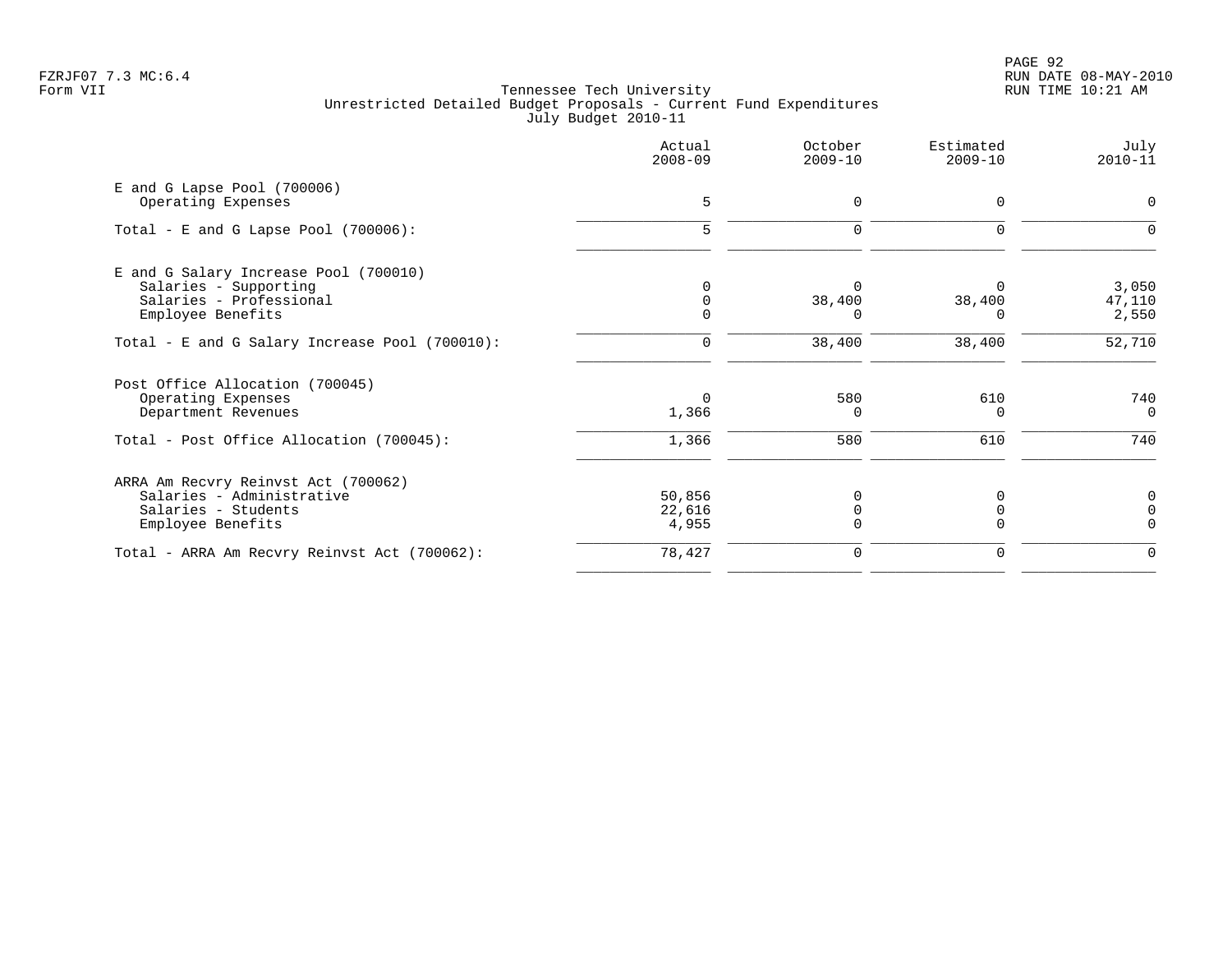# FZRJF07 7.3 MC:6.4 RUN DATE 08-MAY-2010<br>Form VII RUN TIME 10:21 AM Tennessee Tech University Unrestricted Detailed Budget Proposals - Current Fund Expenditures July Budget 2010-11

| Actual<br>$2008 - 09$ | October<br>$2009 - 10$ | Estimated<br>$2009 - 10$ | July<br>$2010 - 11$ |
|-----------------------|------------------------|--------------------------|---------------------|
|                       |                        |                          |                     |
| 85,757                | 3,000                  | $\Omega$                 | $\mathbf 0$         |
| 30,439                | 20,750                 | 25,750                   | 20,750              |
| 172,084               | 145,296                | 168,618                  | 138,297             |
| 104,372               | 50,810                 | 102,792                  | 39,290              |
| 239,838               | 381,344                | 390,138                  | 432,674             |
| 202,484               | 195,270                | 232,022                  | 203,230             |
| 12,450                | 13,520                 | 27,912                   | 5,520               |
| 726,428               | 517,498                | 718,712                  | 478,047             |
| 8,284                 | 2,500                  | 100                      | 2,500               |
| 342,166               | $-7,080$               | $-7,560$                 | 320,830             |
|                       |                        |                          | 1,641,138           |
|                       |                        |                          |                     |
|                       |                        |                          |                     |
| 85,757                | 3,000                  | $\Omega$                 | $\mathbf 0$         |
| 30,439                | 20,750                 | 25,750                   | 20,750              |
| 172,084               | 145,296                | 168,618                  | 138,297             |
| 104,372               | 50,810                 | 102,792                  | 39,290              |
| 239,838               | 381,344                | 390,138                  | 432,674             |
|                       | 195,270                | 232,022                  | 203,230             |
| 12,450                | 13,520                 | 27,912                   | 5,520               |
| 726,428               | 517,498                | 718,712                  | 478,047             |
| 8,284                 | 2,500                  | 100                      | 2,500               |
| 342,166               | $-7,080$               | $-7,560$                 | 320,830             |
|                       |                        |                          |                     |
|                       | 1,924,302<br>202,484   | 1,322,908                | 1,658,484           |

 Academic Support (35) Academic Support (350)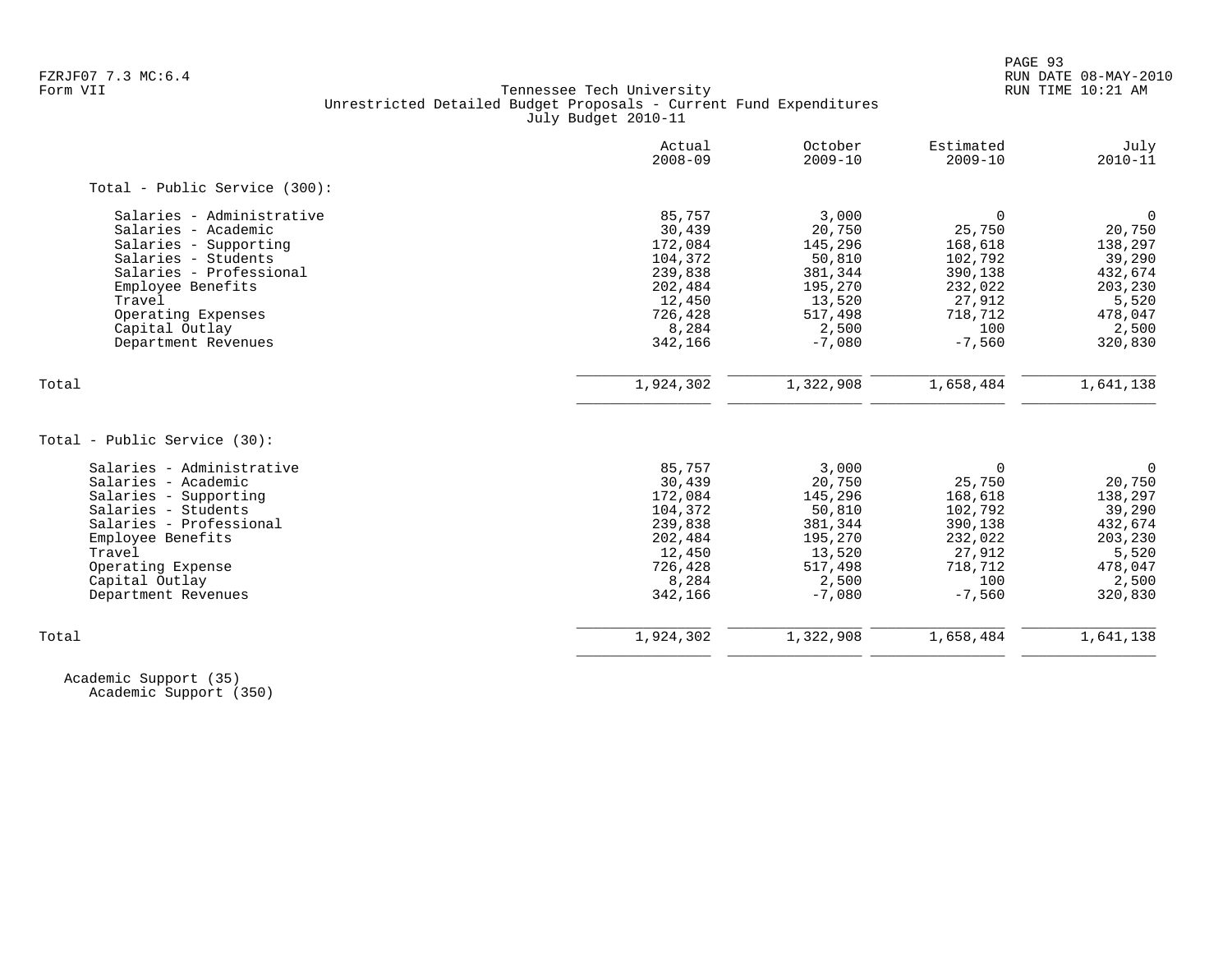|                                         | Actual<br>$2008 - 09$ | October<br>$2009 - 10$ | Estimated<br>$2009 - 10$ | July<br>$2010 - 11$ |
|-----------------------------------------|-----------------------|------------------------|--------------------------|---------------------|
| Testing and Surveys (120006)            |                       |                        |                          |                     |
| Salaries - Academic                     | 2,001                 |                        |                          | $\mathbf 0$         |
| Salaries - Students                     | 120                   | $\Omega$               | $\mathbf 0$              | $\mathbf{0}$        |
| Employee Benefits                       | 379                   | $\Omega$               | $\Omega$                 | $\Omega$            |
| Operating Expenses                      | 29,410                | 32,400                 | 29,900                   | 32,400              |
| Total - Testing and Surveys (120006):   | 31,910                | 32,400                 | 29,900                   | 32,400              |
| Self Study Accred Fee (120007)          |                       |                        |                          |                     |
| Salaries - Academic                     | 2,000                 | 4,000                  | 4,000                    | $\mathbf 0$         |
| Employee Benefits                       | 617                   | 3,400                  | 3,400                    | 3,400               |
| Travel                                  | 1,853                 | 1,100                  | 1,100                    | 1,100               |
| Operating Expenses                      | 53,360                | 45,000                 | 45,000                   | 45,000              |
| Total - Self Study Accred Fee (120007): | 57,830                | 53,500                 | 53,500                   | 49,500              |
| Faculty Recruitment (120008)            |                       |                        |                          |                     |
| Travel                                  | 7,722                 | 12,620                 | 12,620                   | 12,620              |
| Operating Expenses                      | 1,965                 | 19,323                 | 19,323                   | 6,440               |
| Total - Faculty Recruitment (120008):   | 9,687                 | 31,943                 | 31,943                   | 19,060              |
| Faculty Moving (120009)                 |                       |                        |                          |                     |
| Travel                                  | 10,981                | 19,550                 | 19,550                   | 4,620               |
| Total - Faculty Moving (120009):        | 10,981                | 19,550                 | 19,550                   | 4,620               |
|                                         |                       |                        |                          |                     |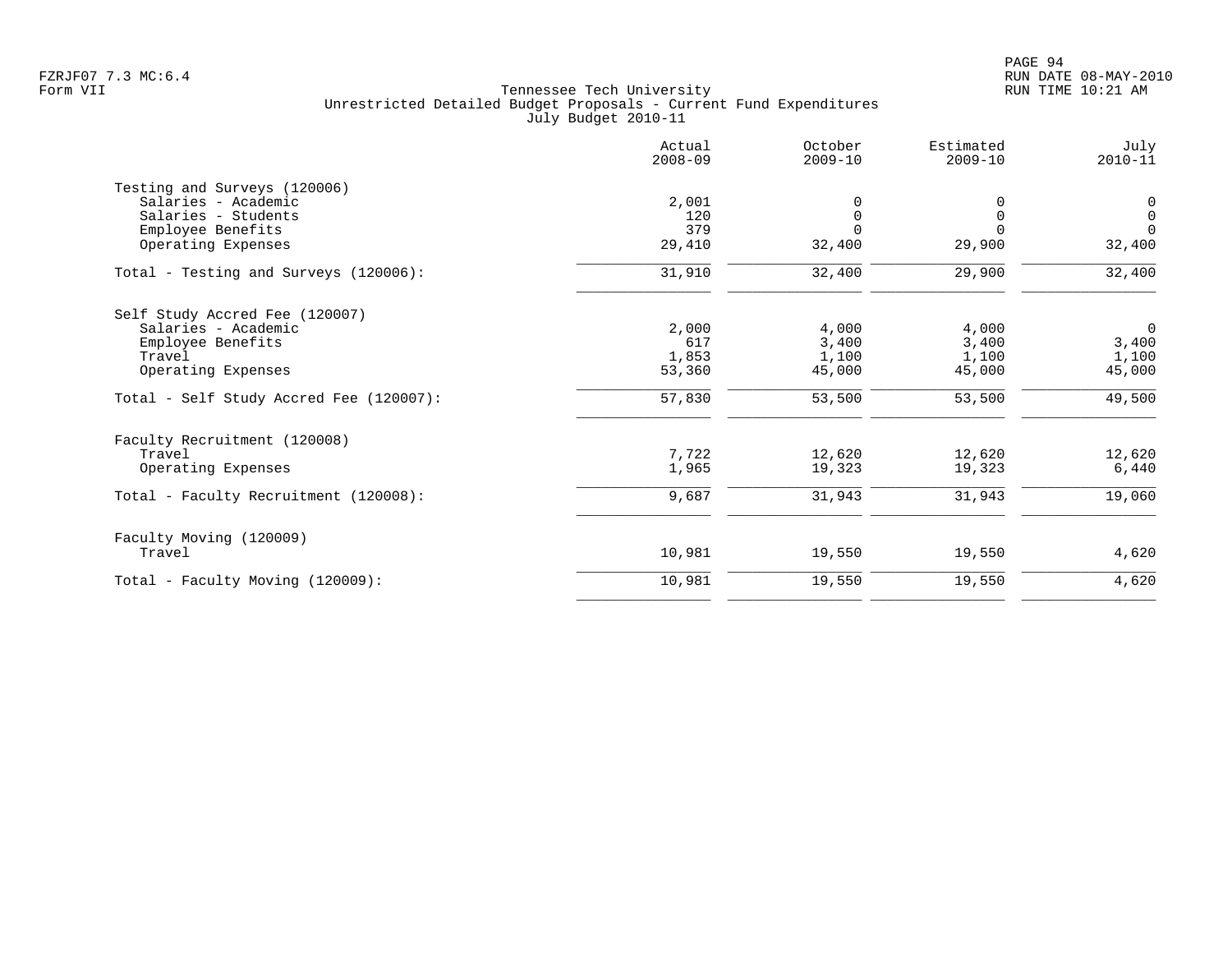|                                                      | Actual<br>$2008 - 09$ | October<br>$2009 - 10$ | Estimated<br>$2009 - 10$ | July<br>$2010 - 11$ |
|------------------------------------------------------|-----------------------|------------------------|--------------------------|---------------------|
| Academic Affairs Discretion (120010)                 |                       |                        |                          |                     |
| Salaries - Academic                                  | $\Omega$              | 8,700                  | 43,700                   | 0                   |
| Salaries - Supporting                                | 367                   | $\Omega$               | $\Omega$                 | 0                   |
| Salaries - Students                                  | $\Omega$              | $\Omega$               | 3,000                    | $\Omega$            |
| Employee Benefits                                    | 80                    | 3,500                  | 3,500                    | 3,500               |
| Travel                                               | 13,741                | 6,000                  | 6,000                    | $\Omega$            |
| Operating Expenses                                   | 43,360                | 177,860                | 139,860                  | 3,000               |
| Total - Academic Affairs Discretion (120010):        | 57,548                | 196,060                | 196,060                  | 6,500               |
| Faculty Development (120011)                         |                       |                        |                          |                     |
| Salaries - Professional                              | 7,500                 | 7,500                  | 0                        | $\overline{0}$      |
| Employee Benefits                                    | $\Omega$              | 1,000                  | 1,000                    | 1,000               |
| Travel                                               | 32,553                | 35,500                 | 35,050                   | 1,900               |
| Operating Expenses                                   | 0                     | 0                      | 450                      | $\Omega$            |
| Total - Faculty Development (120011):                | 40,053                | 44,000                 | 36,500                   | 2,900               |
| Non Instr Faculty Assignment (120012)                |                       |                        |                          |                     |
| Salaries - Academic                                  | $\mathbf 0$           | 44,000                 | $\Omega$                 | 44,000              |
| Employee Benefits                                    | $\Omega$              | 12,750                 | 12,750                   | 12,750              |
| Total - Non Instr Faculty Assignment (120012):       | 0                     | 56,750                 | 12,750                   | 56,750              |
|                                                      |                       |                        |                          |                     |
| Faculty Grant In Aid (120013)<br>Salaries - Academic | 0                     | 0                      | 0                        | 13,000              |
| Total - Faculty Grant In Aid (120013):               | $\Omega$              | $\mathbf 0$            | $\mathbf 0$              | 13,000              |
|                                                      |                       |                        |                          |                     |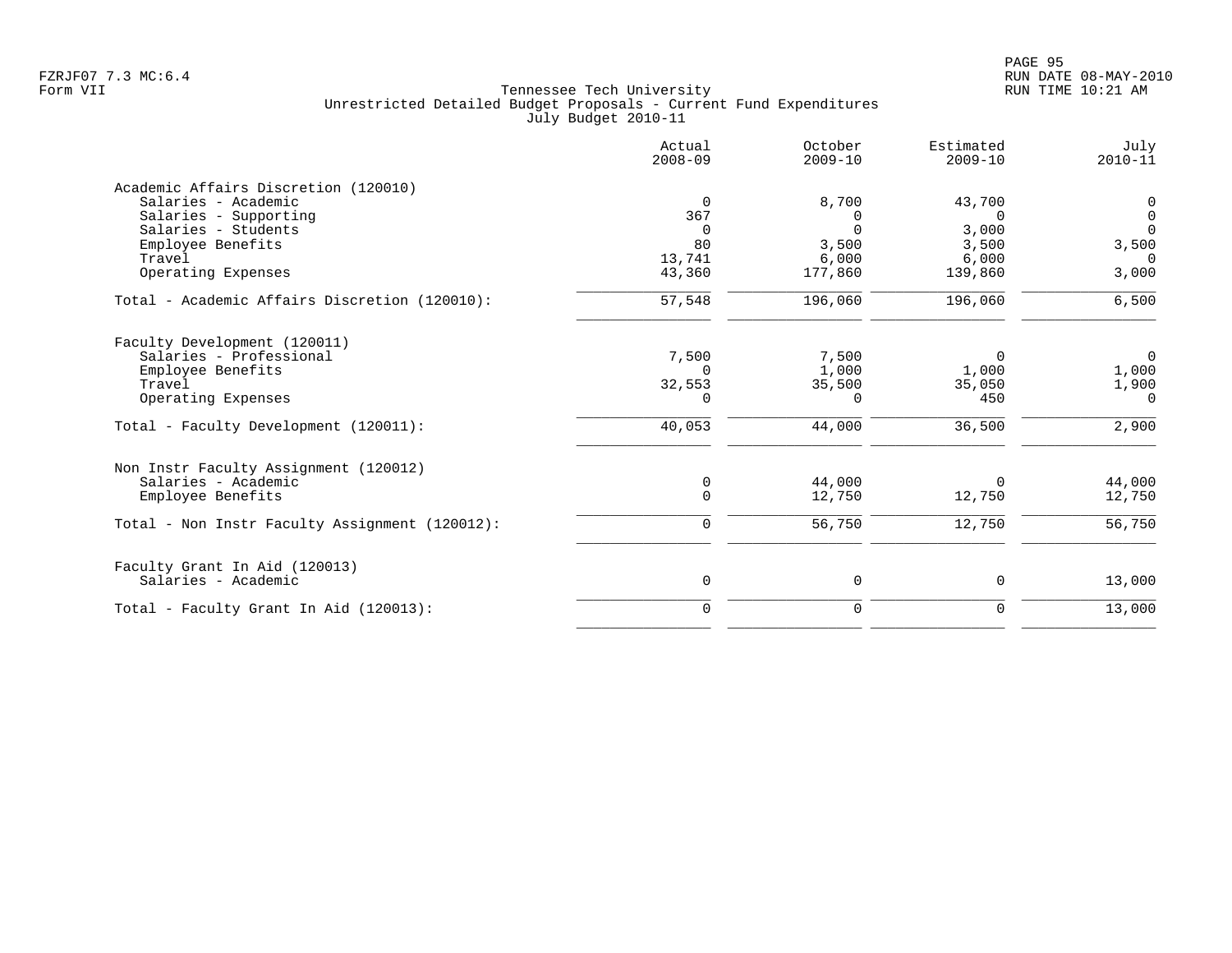|                                                   | Actual<br>$2008 - 09$ | October<br>$2009 - 10$ | Estimated<br>$2009 - 10$ | July<br>$2010 - 11$ |
|---------------------------------------------------|-----------------------|------------------------|--------------------------|---------------------|
| Faculty Award (120016)                            |                       |                        |                          |                     |
| Operating Expenses                                | 8,596                 | 7,740                  | 7,740                    | 7,740               |
| Total - Faculty Award (120016):                   | 8,596                 | 7,740                  | 7,740                    | 7,740               |
| Faculty Evaluations (120017)                      |                       |                        |                          |                     |
| Salaries - Supporting                             | 3,844                 | 4,000                  | 4,000                    | $\overline{0}$      |
| Employee Benefits                                 | 836                   | 1,750                  | 1,750                    | 1,750               |
| Operating Expenses                                | 15,573                | 15,180                 | 25,180                   | 15,180              |
| Total - Faculty Evaluations (120017):             | 20,253                | 20,930                 | 30,930                   | 16,930              |
| Office of Assoc VP Acad Affairs (121700)          |                       |                        |                          |                     |
| Salaries - Administrative                         | 123,200               | 122,900                | 122,900                  | 123,000             |
| Salaries - Supporting                             | 38,460                | 40,550                 | 40,550                   | 40,470              |
| Salaries - Professional                           | 9,808                 | 9,319                  | 9,319                    | 49,558              |
| Employee Benefits                                 | 57,837                | 70,010                 | 70,010                   | 70,010              |
| Travel                                            | $\Omega$              | 1,920                  | 1,920                    | 1,920               |
| Operating Expenses                                | 7,927                 | 3,810                  | 3,810                    | 2,810               |
| Total - Office of Assoc VP Acad Affairs (121700): | 237,232               | 248,509                | 248,509                  | 287,768             |
| Planning (121701)                                 |                       |                        |                          |                     |
| Salaries - Students                               | 1,000                 | 0                      | 0                        | $\mathbf 0$         |
| Operating Expenses                                | 640                   | $\Omega$               | $\Omega$                 | $\Omega$            |
| $Total - Planning (121701):$                      | 1,640                 | 0                      | 0                        | $\mathbf 0$         |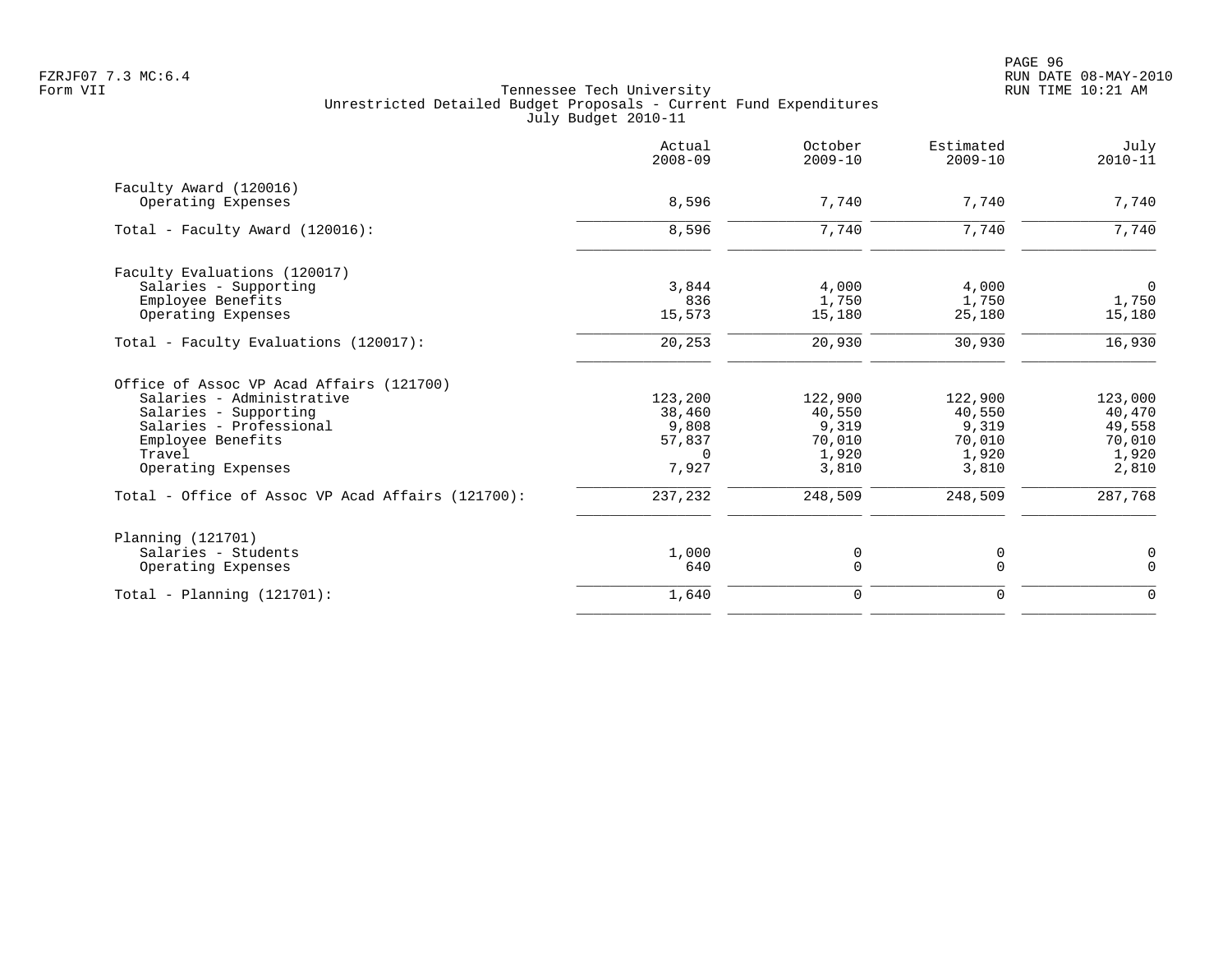|                                                      | Actual<br>$2008 - 09$ | October<br>$2009 - 10$ | Estimated<br>$2009 - 10$ | July<br>$2010 - 11$ |
|------------------------------------------------------|-----------------------|------------------------|--------------------------|---------------------|
| Craft Center Admin (121760)                          |                       |                        |                          |                     |
| Salaries - Supporting                                | 30,690                | 24,980                 | 26,480                   | 25,080              |
| Salaries - Students                                  | 10,530                | 11,500                 | 11,500                   | 10,870              |
| Salaries - Professional                              | 75,595                | 75,386                 | 75,066                   | 75,486              |
| Employee Benefits                                    | 45,798                | 48,490                 | 48,490                   | 48,490              |
| Travel                                               | 5,029                 | 200                    | 700                      | 200                 |
| Operating Expenses                                   | 30,506                | 36,600                 | 36,600                   | 33,600              |
| Total - Craft Center Admin (121760):                 | 198,148               | 197,156                | 198,836                  | 193,726             |
| Federal College Work Study Program (122001)          |                       |                        |                          |                     |
| Salaries - Students                                  | 32,643                | 36,980                 | 36,980                   | 36,980              |
| Total - Federal College Work Study Program (122001): | 32,643                | 36,980                 | 36,980                   | 36,980              |
| Student Exchance Program (123703)                    |                       |                        |                          |                     |
| Operating Expenses                                   | 74,570                | 0                      | 0                        | 0                   |
| Department Revenues                                  | $-64,078$             | $\Omega$               | $\Omega$                 | $\Omega$            |
| Total - Student Exchance Program (123703):           | 10,492                | 0                      | 0                        | $\Omega$            |
| Exchange BA ENG Course Fee (123704)                  |                       |                        |                          |                     |
| Operating Expenses                                   | 5,130                 | 2,500                  | 2,500                    | 2,500               |
| Total - Exchange BA ENG Course Fee (123704):         | 5,130                 | 2,500                  | 2,500                    | 2,500               |
|                                                      |                       |                        |                          |                     |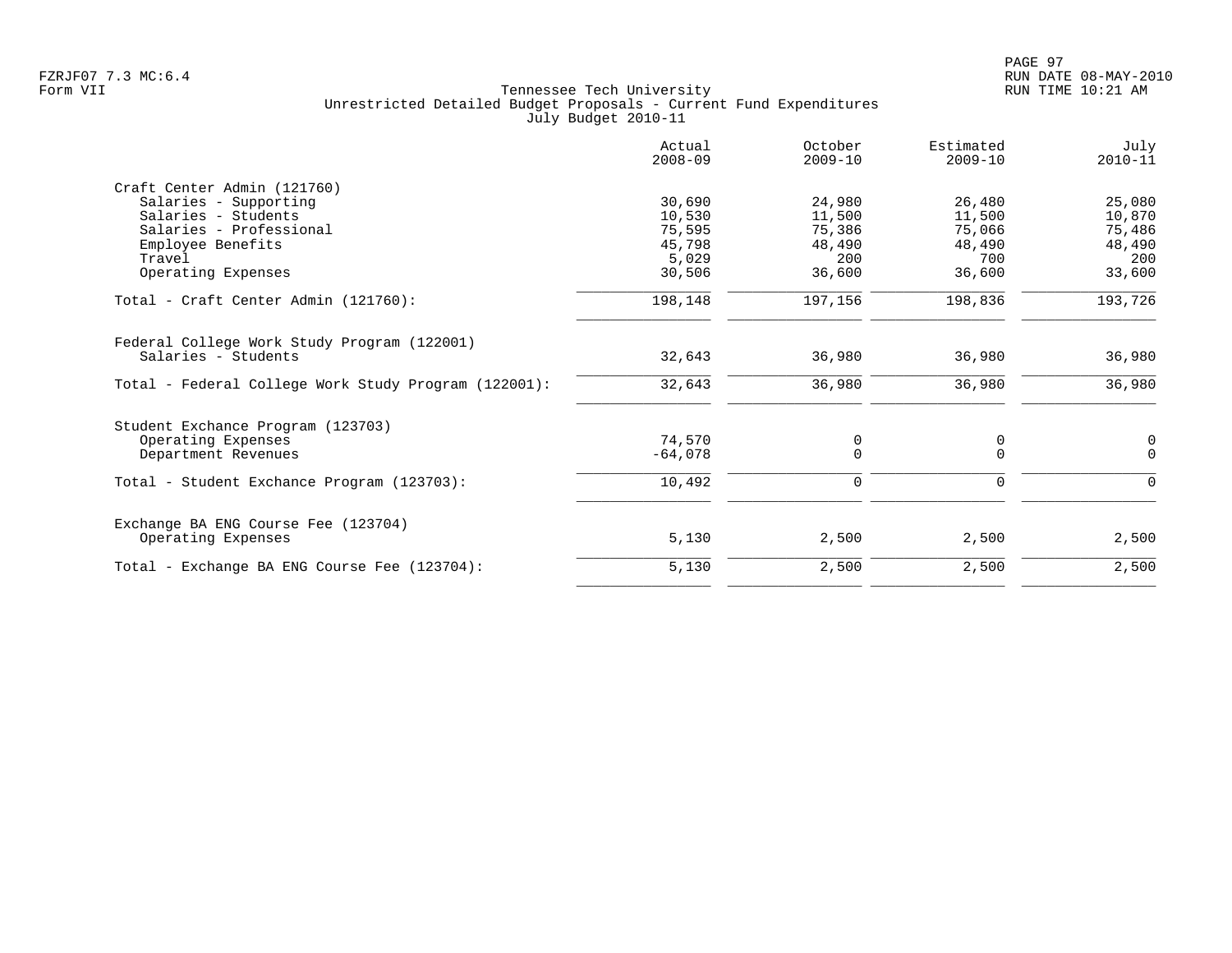|                                                                                                                                                                                                                                                                              | Actual<br>$2008 - 09$                                                                                          | October<br>$2009 - 10$                                                                              | Estimated<br>$2009 - 10$                                                                                  | July<br>$2010 - 11$                                                                                      |
|------------------------------------------------------------------------------------------------------------------------------------------------------------------------------------------------------------------------------------------------------------------------------|----------------------------------------------------------------------------------------------------------------|-----------------------------------------------------------------------------------------------------|-----------------------------------------------------------------------------------------------------------|----------------------------------------------------------------------------------------------------------|
| Library Administration (124000)<br>Salaries - Administrative<br>Salaries - Supporting<br>Employee Benefits<br>Travel                                                                                                                                                         | 40,902<br>32,760<br>31,910<br>0                                                                                | 96,740<br>32,460<br>50,580<br>1,660                                                                 | 110,000<br>32,460<br>50,580<br>$\Omega$                                                                   | 120,000<br>32,560<br>50,580<br>1,660                                                                     |
| Total - Library Administration (124000):                                                                                                                                                                                                                                     | 105,572                                                                                                        | 181,440                                                                                             | 193,040                                                                                                   | 204,800                                                                                                  |
| Library Operating (124001)<br>Salaries - Administrative<br>Salaries - Academic<br>Salaries - Supporting<br>Salaries - Students<br>Salaries - Professional<br>Employee Benefits<br>Travel<br>Operating Expenses<br>Department Revenues<br>Total - Library Operating (124001): | $\mathbf 0$<br>627,451<br>387,069<br>34,156<br>38,930<br>458,709<br>5,325<br>220,706<br>$-57,744$<br>1,714,602 | $\Omega$<br>747,450<br>384,131<br>35,000<br>39,030<br>480,540<br>4,850<br>188,690<br>0<br>1,879,691 | 10,000<br>698,290<br>383,737<br>35,000<br>61,530<br>480,540<br>4,850<br>249,470<br>$-59,120$<br>1,864,297 | $\overline{0}$<br>722,800<br>381,121<br>35,000<br>39,130<br>480,540<br>4,850<br>86,230<br>0<br>1,749,671 |
| Library Binding (124002)<br>Capital Outlay                                                                                                                                                                                                                                   | 17,997                                                                                                         | 25,500                                                                                              | 18,000                                                                                                    | 30,000                                                                                                   |
| Total - Library Binding (124002):                                                                                                                                                                                                                                            | 17,997                                                                                                         | 25,500                                                                                              | 18,000                                                                                                    | 30,000                                                                                                   |
| Library Microfilms (124003)<br>Capital Outlay                                                                                                                                                                                                                                | 18,880                                                                                                         | 19,500                                                                                              | 20,000                                                                                                    | 15,000                                                                                                   |
| Total - Library Microfilms (124003):                                                                                                                                                                                                                                         | 18,880                                                                                                         | 19,500                                                                                              | 20,000                                                                                                    | 15,000                                                                                                   |
|                                                                                                                                                                                                                                                                              |                                                                                                                |                                                                                                     |                                                                                                           |                                                                                                          |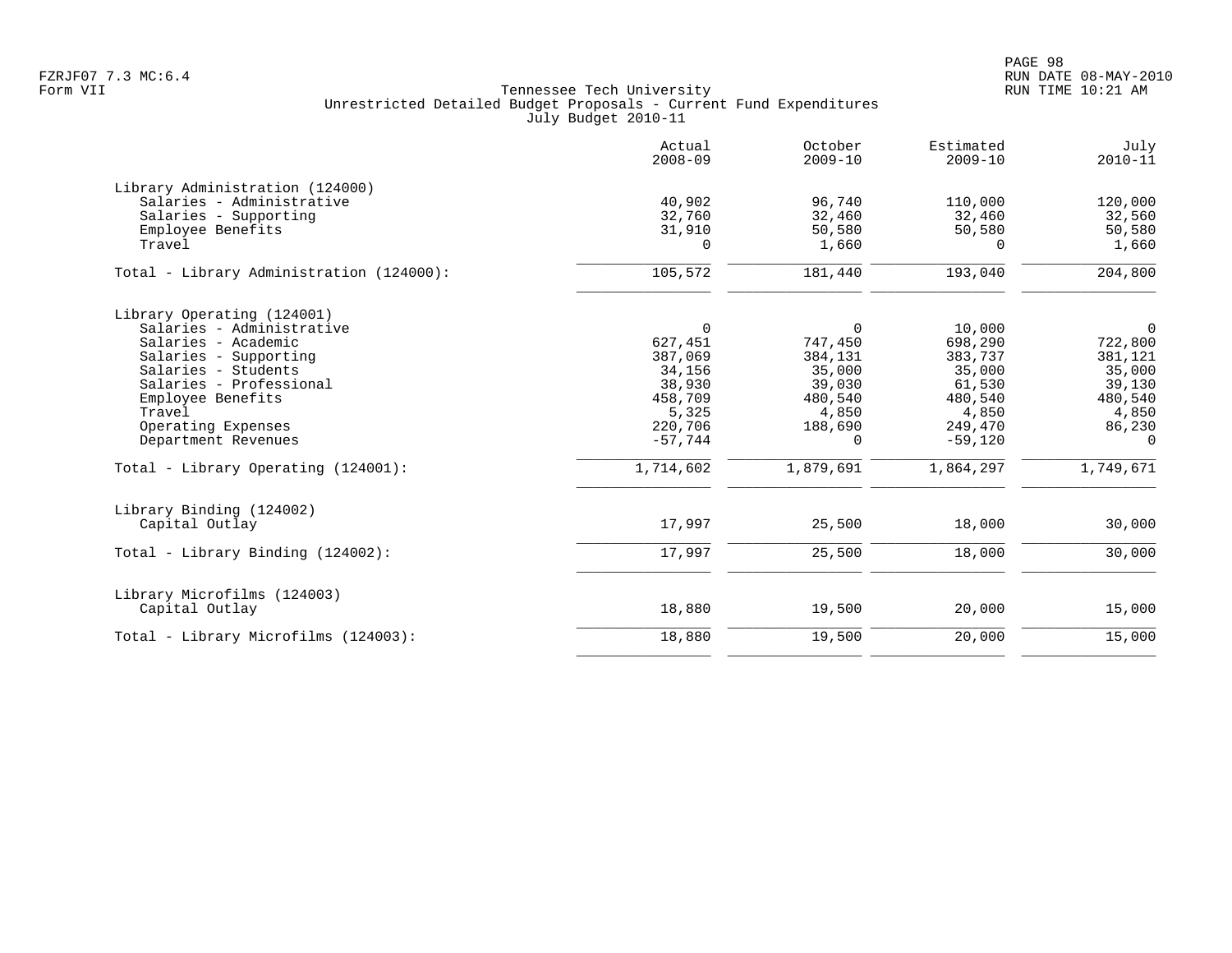|                                                                                                          | Actual<br>$2008 - 09$  | October<br>$2009 - 10$  | Estimated<br>$2009 - 10$ | July<br>$2010 - 11$        |
|----------------------------------------------------------------------------------------------------------|------------------------|-------------------------|--------------------------|----------------------------|
| Library Copying (124004)<br>Operating Expenses                                                           | 14,930                 | 20,000                  | 9,400                    | 20,000                     |
| Total - Library Copying (124004):                                                                        | 14,930                 | 20,000                  | 9,400                    | 20,000                     |
| Library Copy Trans In (124005)<br>Operating Expenses<br>Department Revenues                              | $-323$<br>0            | $\mathbf 0$<br>$-1,400$ | $\mathbf 0$<br>$-300$    | $\overline{0}$<br>$-1,400$ |
| Total - Library Copy Trans In (124005):                                                                  | $-323$                 | $-1,400$                | $-300$                   | $-1,400$                   |
| Library Copy Trans In Rev (124006)<br>Department Revenues<br>Total - Library Copy Trans In Rev (124006): | $-12,171$<br>$-12,171$ | $-22,000$<br>$-22,000$  | $-12,500$<br>$-12,500$   | $-22,000$<br>$-22,000$     |
| Library Books and Periodicals (124008)<br>Operating Expenses<br>Capital Outlay                           | 25,102<br>904,746      | 112,360<br>945,050      | 112,360<br>952,050       | $\overline{0}$<br>825,360  |
| Total - Library Books and Periodicals (124008):                                                          | 929,848                | 1,057,410               | 1,064,410                | 825,360                    |
| SAF Health Services (127504)<br>Salaries - Supporting<br>Employee Benefits                               | 752<br>58              | 0<br>$\Omega$           | 0<br>$\Omega$            | 0<br>$\Omega$              |
| Total - SAF Health Services (127504):                                                                    | 810                    | $\mathbf 0$             | $\mathbf 0$              | $\mathbf 0$                |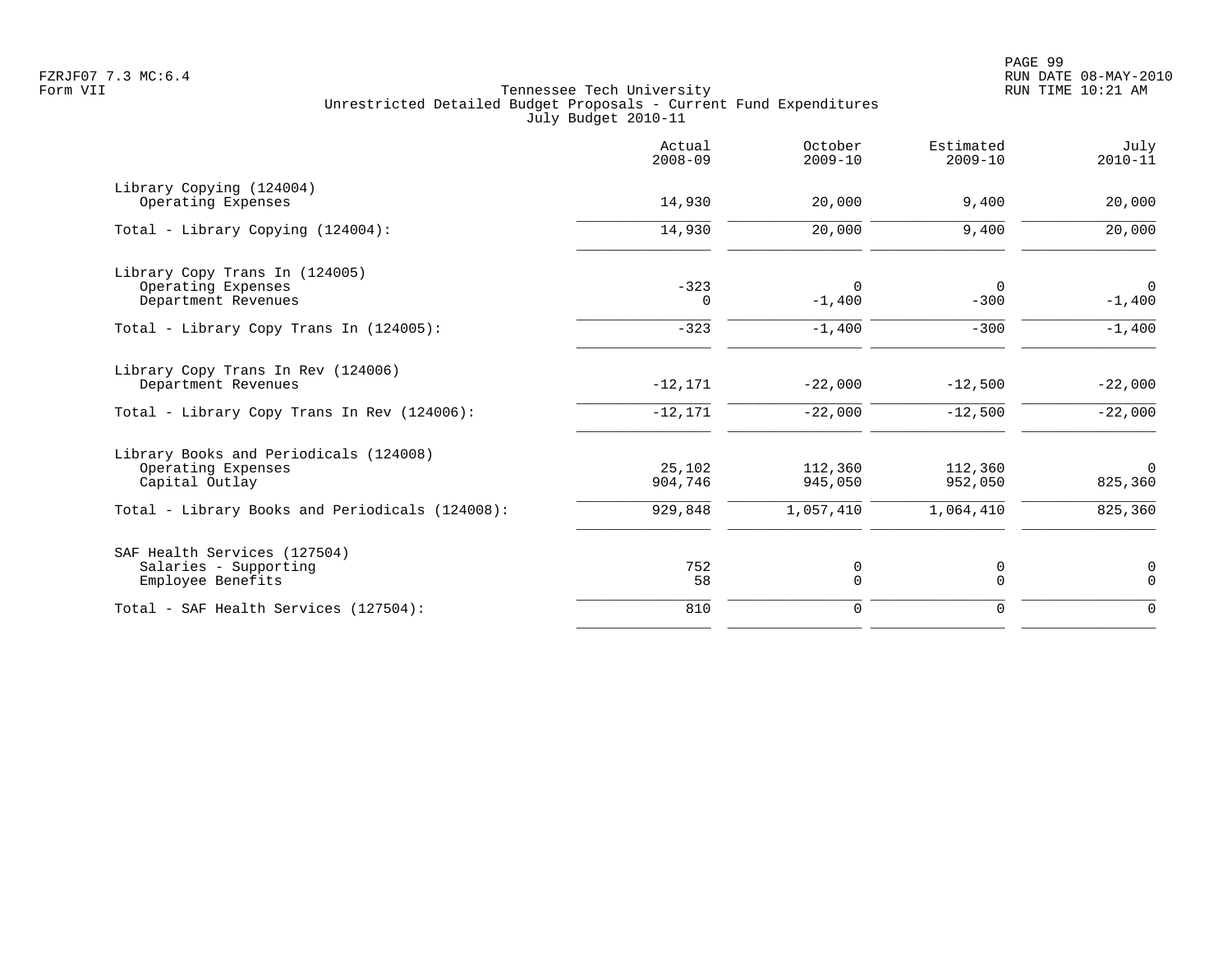|                                                    | Actual<br>$2008 - 09$ | October<br>$2009 - 10$ | Estimated<br>$2009 - 10$ | July<br>$2010 - 11$ |
|----------------------------------------------------|-----------------------|------------------------|--------------------------|---------------------|
| Dean of Arts and Science Office (130000)           |                       |                        |                          |                     |
| Salaries - Administrative                          | 198,130               | 202,530                | 202,530                  | 202,730             |
| Salaries - Academic                                | 94                    | $\Omega$               | $\Omega$                 | $\Omega$            |
| Salaries - Supporting                              | 63,590                | 62,940                 | 62,940                   | 58,270              |
| Salaries - Professional                            | 2,907                 | $\Omega$               | $\Omega$                 | $\Omega$            |
| Employee Benefits<br>Travel                        | 94,778<br>17,841      | 125,760<br>7,870       | 125,760<br>27,270        | 125,760<br>1,040    |
| Operating Expenses                                 | 22,111                | 12,025                 | 20,730                   | 9,480               |
|                                                    |                       |                        |                          |                     |
| Total - Dean of Arts and Science Office (130000):  | 399,451               | 411,125                | 439,230                  | 397,280             |
| Arts and Sci Vehicles (131003)                     |                       |                        |                          |                     |
| Travel                                             | $\mathbf 0$           | $\mathbf 0$            | 120                      | $\Omega$            |
| Operating Expenses                                 | 5,740                 | 3,860                  | 6,240                    | 3,860               |
| Total - Arts and Sci Vehicles (131003):            | 5,740                 | 3,860                  | 6,360                    | 3,860               |
| Arts and Sci Vehicles Revenue (131004)             |                       |                        |                          |                     |
| Travel                                             | $-15,759$             | $\Omega$               | $\Omega$                 | $\mathbf{0}$        |
| Department Revenues                                | 0                     | $-9,860$               | $-7,360$                 | $-9,860$            |
| Total - Arts and Sci Vehicles Revenue (131004):    | $-15,759$             | $-9,860$               | $-7,360$                 | $-9,860$            |
| Dean of Engineering Admin Office (137000)          |                       |                        |                          |                     |
| Salaries - Administrative                          | 376,556               | 402,670                | 365,054                  | 402,970             |
| Salaries - Supporting                              | 71,093                | 50,910                 | 5,796                    | 38,210              |
| Salaries - Students                                | $\Omega$              | $\Omega$               | 6,125                    | $\Omega$            |
| Salaries - Professional                            | 183,657               | 140,880                | 169,351                  | 129,950             |
| Employee Benefits                                  | 205,635               | 194,920                | 194,920                  | 194,920             |
| Travel                                             | 495                   | $\Omega$               | $\Omega$                 | $\Omega$            |
| Operating Expenses                                 | 59,294                | 25,145                 | 34,356                   | 12,305              |
| Total - Dean of Engineering Admin Office (137000): | 896,730               | 814,525                | 775,602                  | 778, 355            |
|                                                    |                       |                        |                          |                     |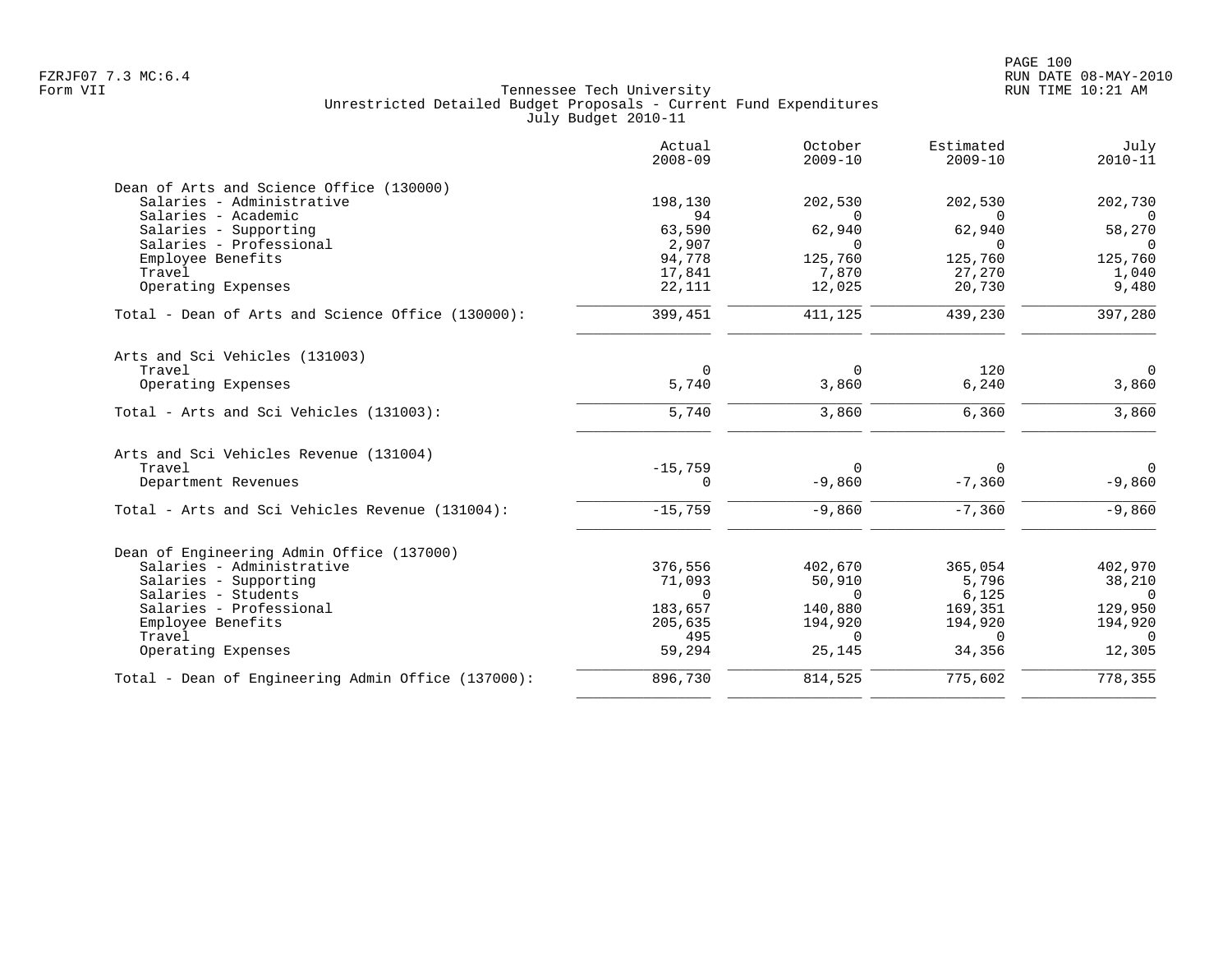|                                                 | Actual<br>$2008 - 09$ | October<br>$2009 - 10$ | Estimated<br>$2009 - 10$ | July<br>$2010 - 11$ |
|-------------------------------------------------|-----------------------|------------------------|--------------------------|---------------------|
| Water Ctr Vehicle (139401)                      |                       |                        |                          |                     |
| Salaries - Supporting                           | 599                   | 0                      | O                        | 0                   |
| Employee Benefits                               | 295                   | $\Omega$               | $\Omega$                 | $\Omega$            |
| Travel                                          | 7                     | $\Omega$               | $\Omega$                 | $\Omega$            |
| Operating Expenses                              | 12,135                | 7,410                  | 13,000                   | 13,000              |
| Total - Water Ctr Vehicle (139401):             | 13,036                | 7,410                  | 13,000                   | 13,000              |
| Water Ctr Vehicle Transfer In (139402)          |                       |                        |                          |                     |
| Travel                                          | $-31,014$             | $\Omega$               | $\Omega$                 | $\Omega$            |
| Operating Expenses                              | $\Omega$              | $-25,000$              | $-25,000$                | $-25,000$           |
| Total - Water Ctr Vehicle Transfer In (139402): | $-31,014$             | $-25,000$              | $-25,000$                | $-25,000$           |
| Dean College Of Business (140000)               |                       |                        |                          |                     |
| Salaries - Administrative                       | 142,385               | 156,910                | 156,910                  | 156,910             |
| Salaries - Academic                             | 6,000                 | 2,070                  | 2,070                    | 2,070               |
| Salaries - Supporting                           | 67,054                | 61,650                 | 65,040                   | 61,850              |
| Salaries - Students                             | 942                   | $\Omega$               | $\Omega$                 | $\Omega$            |
| Salaries - Professional                         | 74,790                | 74,490                 | 74,490                   | 74,590              |
| Employee Benefits                               | 94,338                | 61,960                 | 84,660                   | 84,660              |
| Travel                                          | 6,259                 | $\Omega$               | $\Omega$                 | $\Omega$            |
| Operating Expenses                              | 24,029                | 108,820                | 105,430                  | 3,390               |
| Total - Dean College Of Business (140000):      | 415,797               | 465,900                | 488,600                  | 383,470             |
| SACF Business Administration (140001)           |                       |                        |                          |                     |
| Employee Benefits                               | $\mathbf 0$           | 540                    | 540                      | 540                 |
| Travel                                          | 30                    | $\cap$                 | $\Omega$                 | $\Omega$            |
| Operating Expenses                              | 6,532                 | 6,010                  | 6,010                    | 6,010               |
| Total - SACF Business Administration (140001):  | 6,562                 | 6,550                  | 6,550                    | 6,550               |
|                                                 |                       |                        |                          |                     |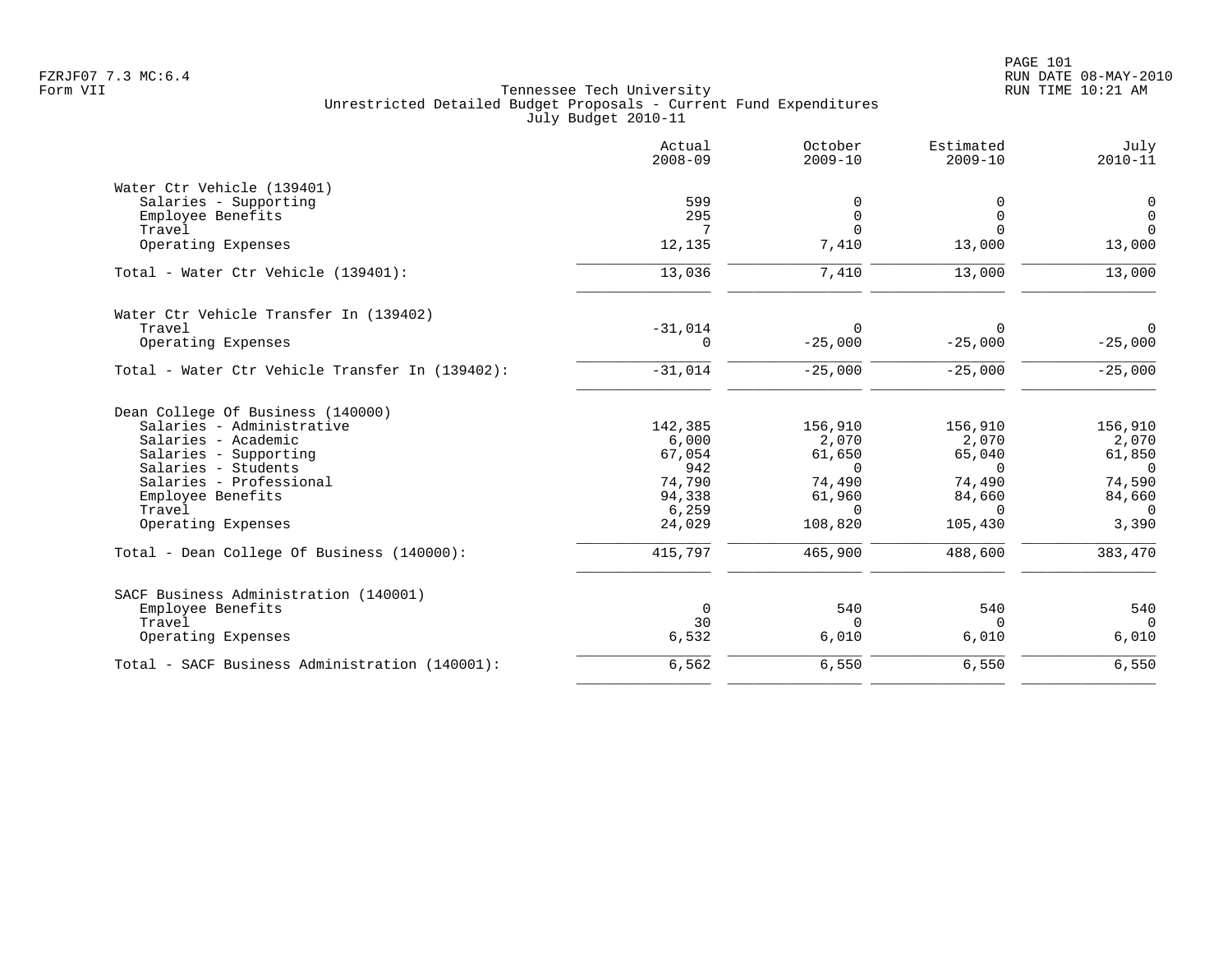# PAGE 102 FZRJF07 7.3 MC:6.4 RUN DATE 08-MAY-2010

|                                                                                                                            | Actual<br>$2008 - 09$     | October<br>$2009 - 10$           | Estimated<br>$2009 - 10$         | July<br>$2010 - 11$                 |
|----------------------------------------------------------------------------------------------------------------------------|---------------------------|----------------------------------|----------------------------------|-------------------------------------|
| Business Admin Vehicles (140004)<br>Operating Expenses                                                                     | 109                       | 0                                | $\mathbf 0$                      | 0                                   |
| Total - Business Admin Vehicles (140004):                                                                                  | 109                       | $\mathbf 0$                      | $\Omega$                         | $\Omega$                            |
| Business Copying (140006)<br>Operating Expenses                                                                            | 4,284                     | 16,220                           | 6,220                            | 4,220                               |
| Total - Business Copying (140006):                                                                                         | 4,284                     | 16,220                           | 6,220                            | 4,220                               |
| Bus Copying Transfer In (140007)<br>Operating Expenses<br>Department Revenues<br>Total - Bus Copying Transfer In (140007): | $-4,669$<br>0<br>$-4,669$ | $\Omega$<br>$-6,220$<br>$-6,220$ | $\Omega$<br>$-6,220$<br>$-6,220$ | $\mathbf 0$<br>$-4,220$<br>$-4,220$ |
| Bus Copying Revenue (140008)<br>Department Revenues                                                                        | $-21$                     | $-10,000$                        | $\mathbf 0$                      | 0                                   |
| Total - Bus Copying Revenue (140008):                                                                                      | $-21$                     | $-10,000$                        | $\mathbf 0$                      | 0                                   |
| Bus Technology Support (140009)<br>Salaries - Students                                                                     | 63                        | 0                                | 0                                | 0                                   |
| Total - Bus Technology Support (140009):                                                                                   | 63                        | $\mathbf 0$                      | $\mathbf 0$                      | 0                                   |
|                                                                                                                            |                           |                                  |                                  |                                     |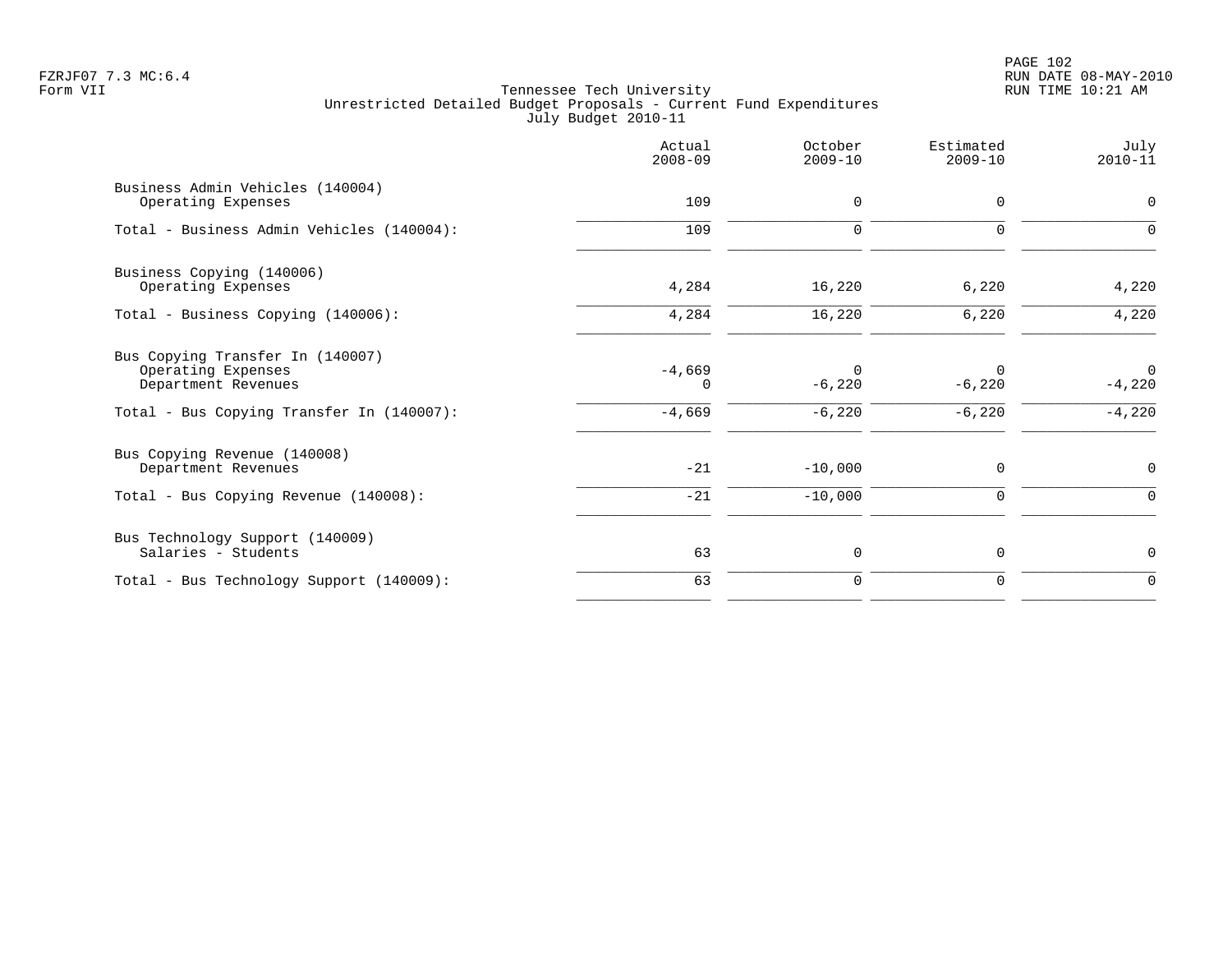PAGE 103 FZRJF07 7.3 MC:6.4 RUN DATE 08-MAY-2010

|                                                              | Actual<br>$2008 - 09$ | October<br>$2009 - 10$ | Estimated<br>$2009 - 10$ | July<br>$2010 - 11$ |
|--------------------------------------------------------------|-----------------------|------------------------|--------------------------|---------------------|
| Bus Tech Support Transfer In (140010)<br>Department Revenues | $-213$                | 0                      | $\mathbf 0$              | $\Omega$            |
| Total - Bus Tech Support Transfer In (140010):               | $-213$                | $\mathbf 0$            | $\Omega$                 | <sup>n</sup>        |
| Business Typing (140011)                                     |                       |                        |                          |                     |
| Operating Expenses                                           | 423                   | 0                      | $\mathbf 0$              | 0                   |
| Total - Business Typing (140011):                            | 423                   | $\mathbf 0$            | 0                        | $\Omega$            |
| Bus Typing Revenue (140013)                                  |                       |                        |                          |                     |
| Operating Expenses<br>Department Revenues                    | $-635$<br>$-71$       | 0<br>$\mathbf 0$       | 0<br>0                   | 0<br>$\mathbf 0$    |
| Total - Bus Typing Revenue (140013):                         | $-706$                | $\mathbf 0$            | $\Omega$                 | $\Omega$            |
| Dean of College of Education Office (150000)                 |                       |                        |                          |                     |
| Salaries - Administrative                                    | 198,248               | 190,060                | 190,060                  | 190,160             |
| Salaries - Supporting                                        | 59,247                | 54,580                 | 54,188                   | 54,680              |
| Salaries - Students<br>Salaries - Professional               | 1,730<br>44,500       | 780<br>40,000          | 780<br>42,250            | 780<br>40,300       |
| Employee Benefits                                            | 97,699                | 104,430                | 104,430                  | 104,430             |
| Travel                                                       | 8,314                 | 9,090                  | 13,840                   | 9,090               |
| Operating Expenses                                           | 267,968               | 149,250                | 345,355                  | 26,750              |
| Total - Dean of College of Education Office (150000):        | 677,706               | 548,190                | 750,903                  | 426,190             |
|                                                              |                       |                        |                          |                     |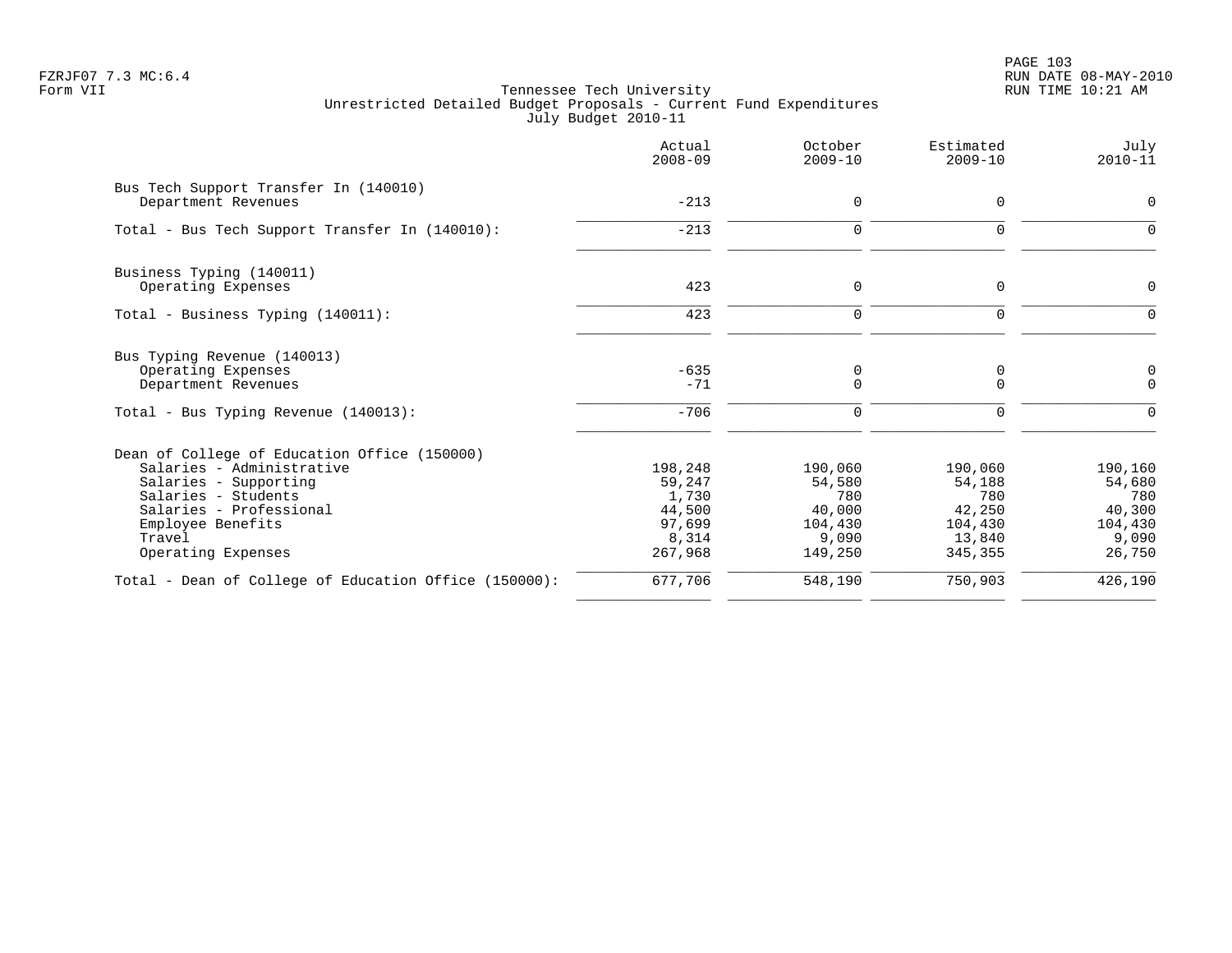|                                                  | Actual<br>$2008 - 09$ | October<br>$2009 - 10$ | Estimated<br>$2009 - 10$ | July<br>$2010 - 11$ |
|--------------------------------------------------|-----------------------|------------------------|--------------------------|---------------------|
| Eled Two Plus Two Advising (153058)              |                       |                        |                          |                     |
| Salaries - Supporting                            | 43,480                | 43,660                 | 43,660                   | 43,560              |
| Salaries - Students                              | 1,604                 | 3,950                  | 6,150                    | $\Omega$            |
| Salaries - Professional                          | 67,170                | 62,620                 | 60,420                   | 66,970              |
| Employee Benefits                                | 43,654                | 42,370                 | 42,370                   | 42,370              |
| Travel                                           | 89                    | $\Omega$               | $\Omega$                 | 0                   |
| Operating Expenses                               | 3,295                 | 5,000                  | 5,000                    | 5,000               |
| Total - Eled Two Plus Two Advising (153058):     | 159,292               | 157,600                | 157,600                  | 157,900             |
| Child Development Lab (153400)                   |                       |                        |                          |                     |
| Salaries - Supporting                            | 98,152                | 112,230                | 112,230                  | 112,730             |
| Salaries - Students                              | 40,186                | 6,000                  | 6,000                    | 6,000               |
| Salaries - Professional                          | 104,822               | 111,320                | 111,320                  | 111,520             |
| Employee Benefits                                | 121,289               | 98,540                 | 98,540                   | 98,540              |
| Travel                                           | $\Omega$              | 760                    | 760                      | 760                 |
| Operating Expenses                               | 26,328                | 8,000                  | 8,000                    | 8,000               |
| Department Revenues                              | $-195,308$            | $-154,010$             | $-154,010$               | $-154,010$          |
| Total - Child Development Lab (153400):          | 195,469               | 182,840                | 182,840                  | 183,540             |
| UC Joan Derryberry Art Gallery (155003)          |                       |                        |                          |                     |
| Salaries - Supporting                            | 810                   | 0                      | 0                        | 0                   |
| Employee Benefits                                | 12                    | $\Omega$               | $\Omega$                 | $\Omega$            |
| Operating Expenses                               | 1,320                 | 1,770                  | 1,770                    | 1,770               |
| Total - UC Joan Derryberry Art Gallery (155003): | 2,142                 | 1,770                  | 1,770                    | 1,770               |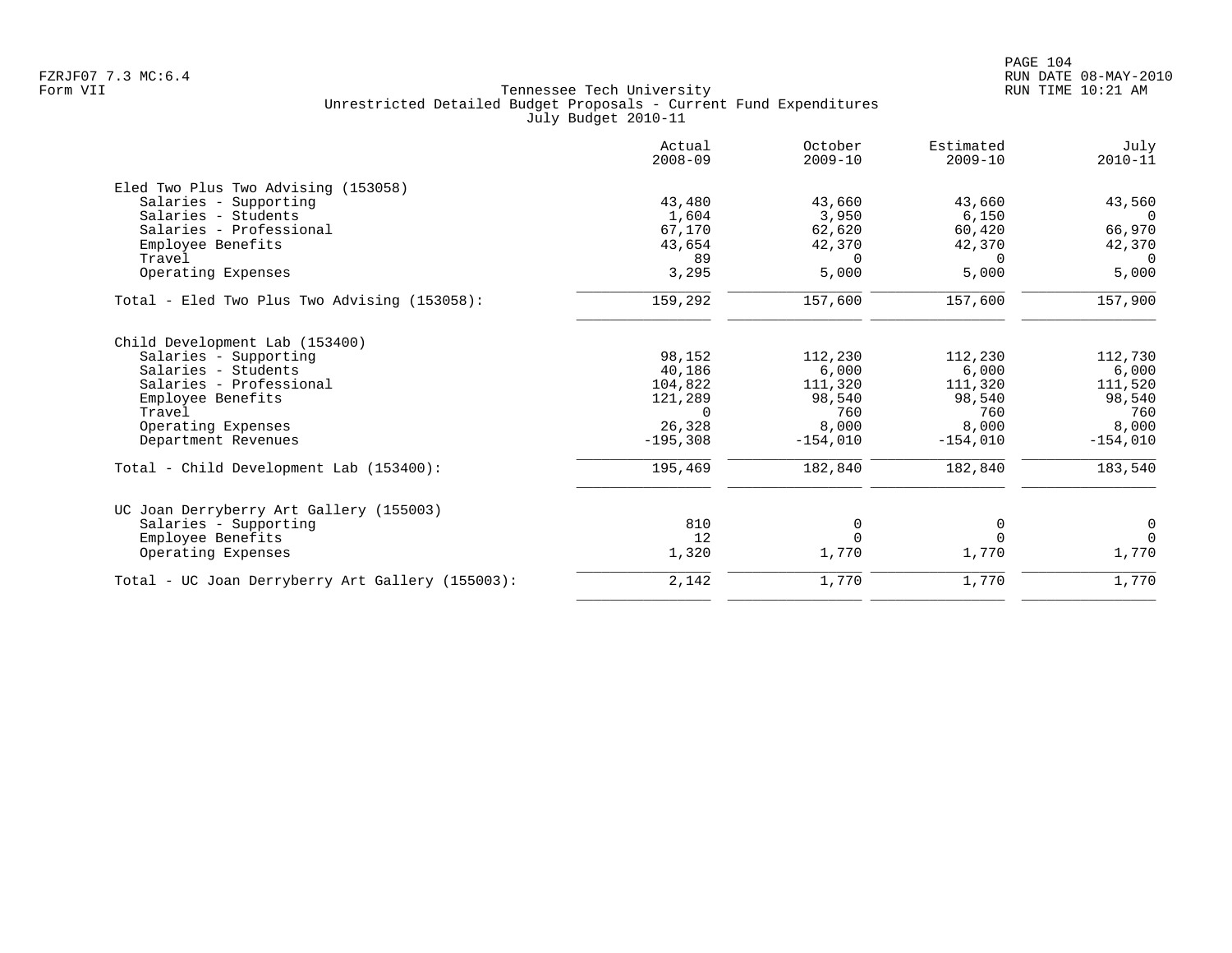|                                               | Actual<br>$2008 - 09$ | October<br>$2009 - 10$ | Estimated<br>$2009 - 10$ | July<br>$2010 - 11$ |
|-----------------------------------------------|-----------------------|------------------------|--------------------------|---------------------|
| Learning Resource Center (157000)             |                       |                        |                          |                     |
| Salaries - Academic                           | 1,325                 | 4,000                  | 4,000                    | 6,000               |
| Salaries - Supporting                         | 20,780                | 20,480                 | 20,480                   | 20,580              |
| Salaries - Professional                       | 53,195                | 50,040                 | 50,040                   | 50,140              |
| Employee Benefits                             | 38,145                | 39,400                 | 39,400                   | 39,400              |
| Travel                                        | $\Omega$              | 2,000                  | 2,000                    | $\Omega$            |
| Operating Expenses                            | 20,418                | 19,860                 | 19,860                   | 16,260              |
| Department Revenues                           | $-394$                | $\Omega$               | $\Omega$                 | $\Omega$            |
| Total - Learning Resource Center (157000):    | 133,469               | 135,780                | 135,780                  | 132,380             |
| Education Media Grad Assist (157001)          |                       |                        |                          |                     |
| Operating Expenses                            | 12,598                | 14,570                 | 14,570                   | 15,210              |
| Total - Education Media Grad Assist (157001): | 12,598                | 14,570                 | 14,570                   | 15,210              |
| Ag and Human Sciences Admin (160000)          |                       |                        |                          |                     |
| Salaries - Administrative                     | 115,000               | 115,000                | 115,000                  | 115,300             |
| Salaries - Supporting                         | 36,370                | 35,970                 | 30,180                   | 32,420              |
| Employee Benefits                             | 52,245                | 58,110                 | 58,110                   | 57,640              |
| Travel                                        | 922                   | 800                    | 11,630                   | $\Omega$            |
| Operating Expenses                            | 6,033                 | 2,605                  | 32,235                   | $\Omega$            |
| Total - Ag and Human Sciences Admin (160000): | 210,570               | 212,485                | 247,155                  | 205,360             |
| Farm Administration (162000)                  |                       |                        |                          |                     |
| Salaries - Professional                       | 148,110               | 120,530                | 120,530                  | 119,070             |
| Employee Benefits                             | 57,869                | 60,650                 | 60,650                   | 60,650              |
| Travel                                        | 0                     | 140                    | $\Omega$                 | 140                 |
| Total - Farm Administration (162000):         | 205,979               | 181,320                | 181,180                  | 179,860             |
|                                               |                       |                        |                          |                     |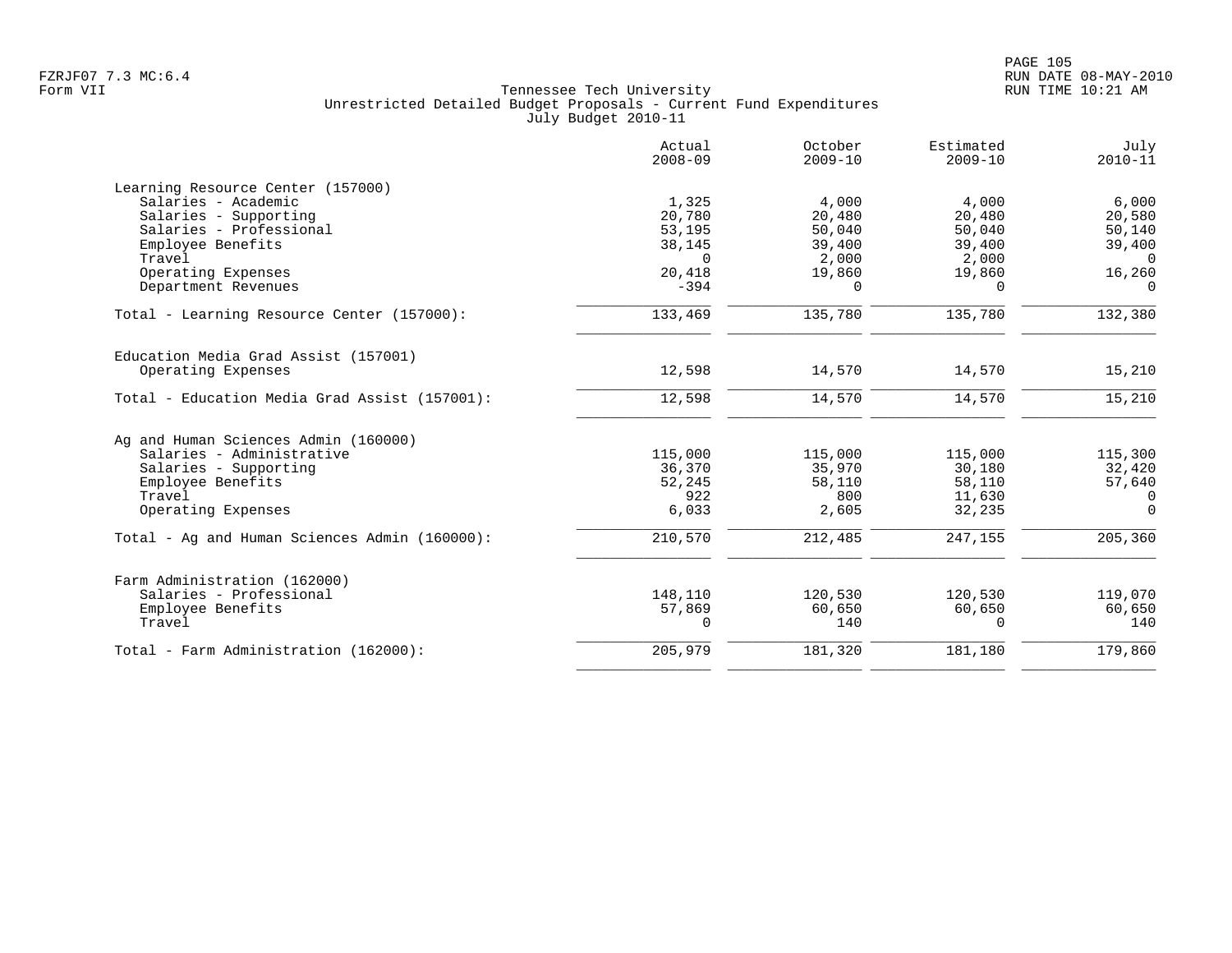|                                                | Actual<br>$2008 - 09$ | October<br>$2009 - 10$ | Estimated<br>$2009 - 10$ | July<br>$2010 - 11$ |
|------------------------------------------------|-----------------------|------------------------|--------------------------|---------------------|
| Livestock and Dairy (162001)                   |                       |                        |                          |                     |
| Salaries - Students                            | 18,766                | 3.090                  | 7,790                    | 2,090               |
| Employee Benefits                              | 116                   | 300                    | 300                      | 300                 |
| Travel                                         | 48                    | 1,400                  | 1,790                    | $\Omega$            |
| Operating Expenses                             | 151,512               | 122,340                | 130,390                  | 123,740             |
| Capital Outlay                                 | 16,500                | 0                      | 12,000                   | $\mathbf 0$         |
| Department Revenues                            | $-28$                 | $\mathbf 0$            | $\Omega$                 | $\mathbf 0$         |
| Total - Livestock and Dairy (162001):          | 186,914               | 127,130                | 152,270                  | 126,130             |
| Oakley Sustainable Ag Center (162006)          |                       |                        |                          |                     |
| Salaries - Supporting                          | $\overline{0}$        | 55,720                 | 55,720                   | 41,600              |
| Salaries - Students                            | 439                   | 590                    | 590                      | $\Omega$            |
| Salaries - Professional                        | 827                   | 46,050                 | 46,050                   | 72,380              |
| Employee Benefits                              | 63                    | 10,670                 | 10,670                   | 39,800              |
| Operating Expenses                             | 14,634                | 136,030                | 216,970                  | 62,690              |
| Total - Oakley Sustainable Aq Center (162006): | 15,963                | 249,060                | 330,000                  | 216,470             |
| Waters Organic Farm (162007)                   |                       |                        |                          |                     |
| Salaries - Supporting                          | $\mathbf 0$           | 820                    | 820                      | $\mathbf 0$         |
| Employee Benefits                              | $\mathsf{O}$          | $\Omega$               | 60                       | $\Omega$            |
| Operating Expenses                             | $\Omega$              | 5,180                  | 9,120                    | 6,000               |
| Total - Waters Organic Farm (162007):          | $\mathbf 0$           | 6,000                  | 10,000                   | 6,000               |
| Office of Research (170000)                    |                       |                        |                          |                     |
| Salaries - Administrative                      | 144,600               | 144,300                | 144,300                  | 144,400             |
| Salaries - Professional                        | 167,869               | 167,510                | 167,510                  | 152,700             |
| Employee Benefits                              | 110,086               | 112,780                | 112,780                  | 112,780             |
| Travel                                         | 3,354                 | 2,000                  | 2,000                    | 2,000               |
| Operating Expenses                             | 7,523                 | 6,070                  | 6,070                    | 5,000               |
| Total - Office of Research (170000):           | 433,432               | 432,660                | 432,660                  | 416,880             |
|                                                |                       |                        |                          |                     |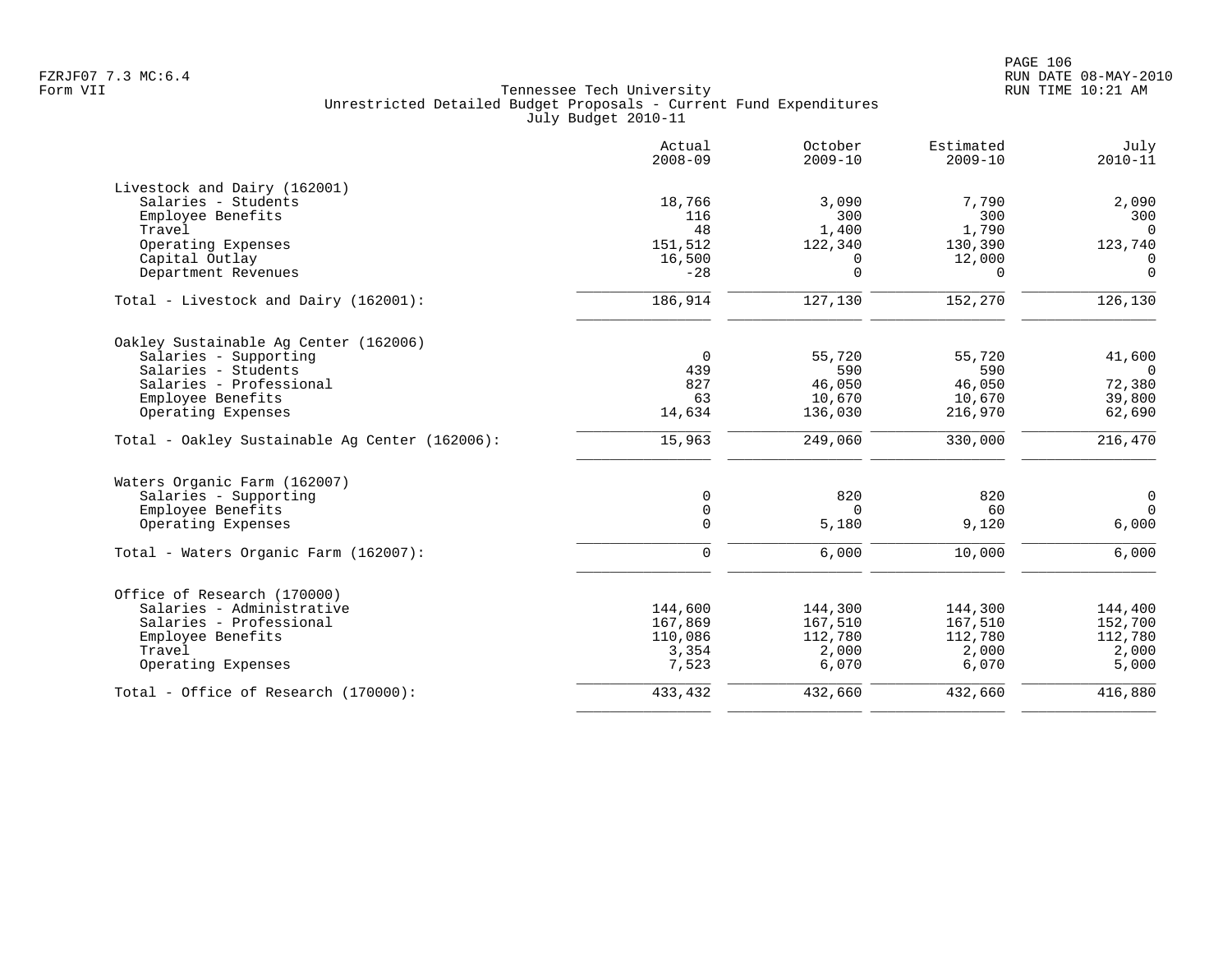|                                          | Actual<br>$2008 - 09$ | October<br>$2009 - 10$ | Estimated<br>$2009 - 10$ | July<br>$2010 - 11$ |
|------------------------------------------|-----------------------|------------------------|--------------------------|---------------------|
| Graduate Studies Admin (176000)          |                       |                        |                          |                     |
| Salaries - Supporting                    | 110,012               | 104,770                | 103,870                  | 76,630              |
| Salaries - Professional                  | 42,650                | 41,350                 | 41,350                   | $\Omega$            |
| Employee Benefits<br>Travel              | 77,926<br>1,342       | 74,730<br>1,000        | 74,730<br>1,000          | 74,730<br>1,000     |
| Operating Expenses                       | 23,624                | 12,930                 | 12,930                   | 12,840              |
| Total - Graduate Studies Admin (176000): | 255,554               | 234,780                | 233,880                  | 165,200             |
| Dissertation Micro (176002)              |                       |                        |                          |                     |
| Operating Expenses                       | 165                   | 2,300                  | 2,300                    | $\mathbf 0$         |
| Total - Dissertation Micro (176002):     | 165                   | 2,300                  | 2,300                    | 0                   |
| Thesis Binding (176005)                  |                       |                        |                          |                     |
| Operating Expenses                       | 2,492                 | 5,940                  | 5,940                    | $\mathbf 0$         |
| Total - Thesis Binding $(176005)$ :      | 2,492                 | 5,940                  | 5,940                    | $\Omega$            |
| Visions 5000 (180006)                    |                       |                        |                          |                     |
| Salaries - Supporting                    | 837                   | 0                      | 0                        | 0                   |
| Salaries - Students                      | 885                   | 0                      | $\mathsf 0$              | $\mathsf{O}\xspace$ |
| Employee Benefits                        | 12                    | $\Omega$               | $\Omega$                 | $\Omega$            |
| Operating Expenses                       | 1,194                 | 630                    | 630                      | 630                 |
| Total - Visions 5000 (180006):           | 2,928                 | 630                    | 630                      | 630                 |
|                                          |                       |                        |                          |                     |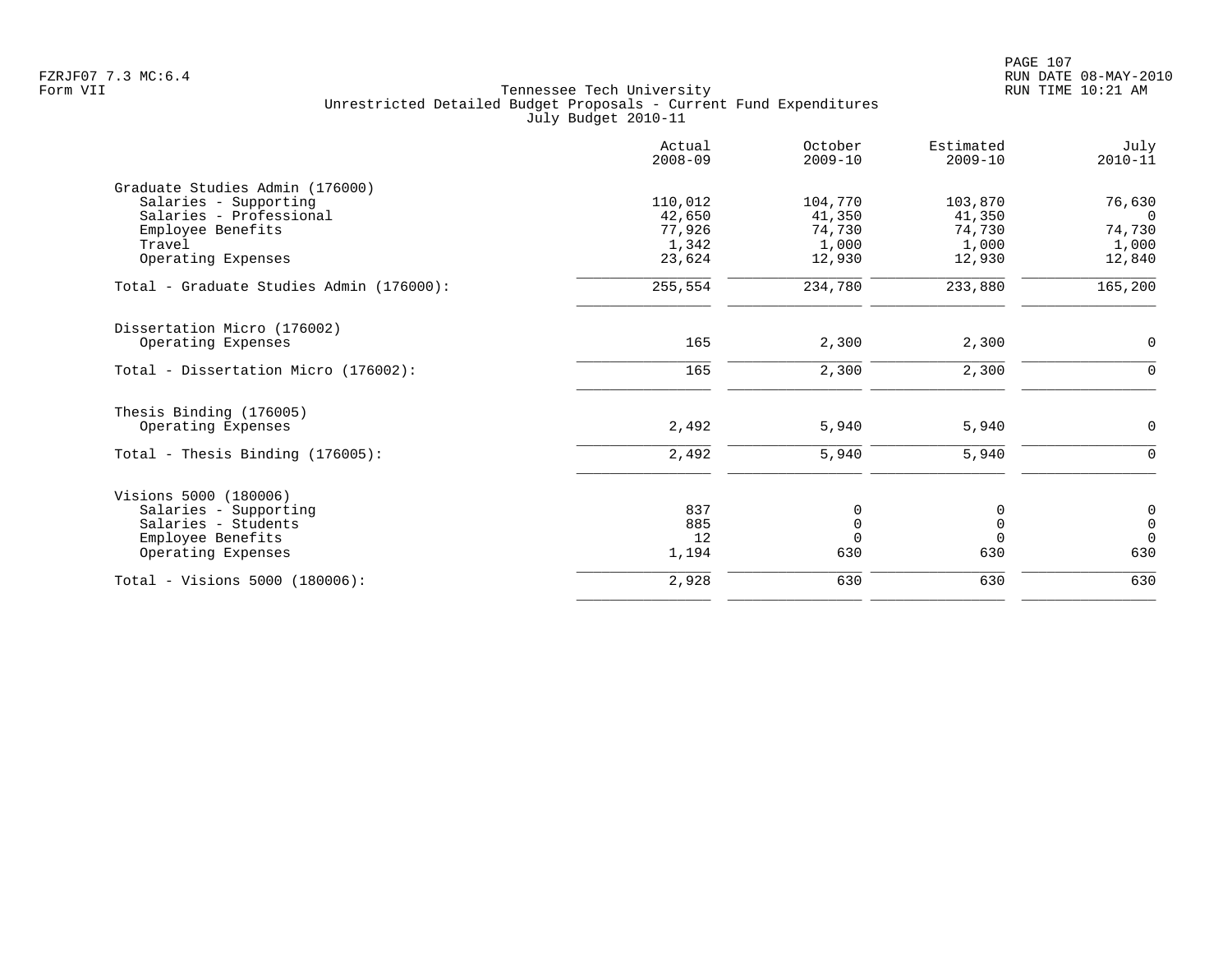|                                                | Actual<br>$2008 - 09$ | October<br>$2009 - 10$ | Estimated<br>$2009 - 10$ | July<br>$2010 - 11$ |
|------------------------------------------------|-----------------------|------------------------|--------------------------|---------------------|
| Extended Education (180012)                    |                       |                        |                          |                     |
| Salaries - Administrative                      | 51,719                | 54,075                 | 54,075                   | 54,075              |
| Salaries - Supporting                          | 79,501                | 69,480                 | 105,180                  | 69,580              |
| Salaries - Students                            | 550                   | $\Omega$               | 9,730                    | $\Omega$            |
| Salaries - Professional                        | 247,496               | 242,305                | 219,795                  | 240,505             |
| Employee Benefits                              | 125,549               | 124,860                | 124,860                  | 124,860             |
| Travel                                         | 14                    | 700                    | 700                      | 700                 |
| Operating Expenses                             | 24,096                | 83,570                 | 38,970                   | 74,230              |
| Total - Extended Education (180012):           | 528,925               | 574,990                | 553,310                  | 563,950             |
| Extended Educ Grad Asst (180018)               |                       |                        |                          |                     |
| Operating Expenses                             | 6,200                 | 0                      | 0                        | 0                   |
| Total - Extended Educ Grad Asst (180018):      | 6,200                 | 0                      | $\mathbf 0$              | $\mathbf 0$         |
| Information Technology Admin (190000)          |                       |                        |                          |                     |
| Salaries - Administrative                      | 108,850               | 108,550                | 108,550                  | 108,650             |
| Salaries - Supporting                          | 156,657               | 152,790                | 152,790                  | 300,080             |
| Salaries - Students                            | 1,250                 | 2,290                  | 2,290                    | 2,290               |
| Salaries - Professional                        | 1,227,316             | 1,229,330              | 1,062,680                | 988,650             |
| Employee Benefits                              | 527,353               | 535,490                | 535,490                  | 535,490             |
| Travel                                         | 8,294                 | 5,000                  | 5,000                    | 5,000               |
| Operating Expenses                             | 771,660               | 617,360                | 779,810                  | 642,600             |
| Department Revenues                            | 128,512               | 206,000                | 206,000                  | 175,000             |
| Total - Information Technology Admin (190000): | 2,929,892             | 2,856,810              | 2,852,610                | 2,757,760           |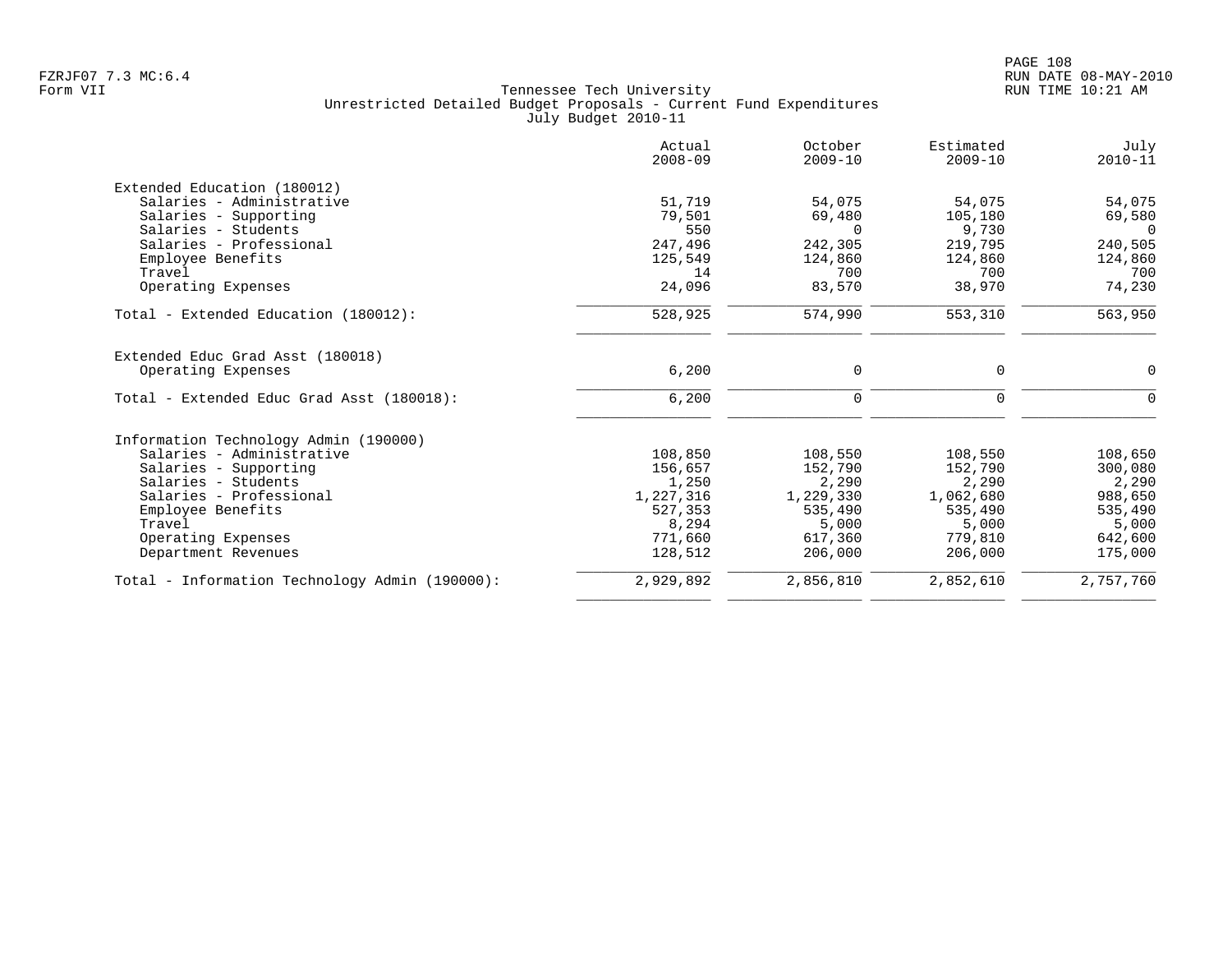|                                                     | Actual<br>$2008 - 09$ | October<br>$2009 - 10$ | Estimated<br>$2009 - 10$ | July<br>$2010 - 11$ |
|-----------------------------------------------------|-----------------------|------------------------|--------------------------|---------------------|
| PC Maintenance (190004)                             |                       |                        |                          |                     |
| Operating Expenses                                  | 44,185                | 38,950                 | 38,950                   | 37,020              |
| Department Revenues                                 | $-5,430$              | $\Omega$               | $\Omega$                 | $\Omega$            |
| Total - PC Maintenance (190004):                    | 38,755                | 38,950                 | 38,950                   | 37,020              |
| Technology Institute (190005)                       |                       |                        |                          |                     |
| Salaries - Students                                 | $\overline{0}$        | 1,180                  | 1,180                    | 1,180               |
| Salaries - Professional                             | 49,682                | 70,280                 | 70,280                   | 120,670             |
| Employee Benefits                                   | 19,418                | 30,230                 | 30,230                   | 30,230              |
| Travel                                              | 3,321                 | 5,000                  | 9,000                    | 5,000               |
| Operating Expenses                                  | 69,513                | 39,570                 | 39,570                   | 29,830              |
| Capital Outlay                                      | $\Omega$              | 22,940                 | 16,940                   | 13,420              |
| Total - Technology Institute (190005):              | 141,934               | 169,200                | 167,200                  | 200,330             |
| TAF Acad Support Tech Access Fee (190007)           |                       |                        |                          |                     |
| Salaries - Supporting                               | $\Omega$              | $\Omega$               | 700                      | 36,270              |
| Salaries - Professional                             | 88,110                | 87,010                 | 86,310                   | 50,940              |
| Employee Benefits                                   | 40,710                | 41,200                 | 41,200                   | 41,200              |
| Total - TAF Acad Support Tech Access Fee (190007):  | 128,820               | 128,210                | 128,210                  | 128,410             |
| Information Tech Stimulus Funding (190019)          |                       |                        |                          |                     |
| Salaries - Professional                             | 0                     | 7,200                  | 7,200                    | 7,200               |
| Employee Benefits                                   | $\mathbf 0$           | 2,500                  | 2,500                    | 2,520               |
| Operating Expenses                                  | $\mathbf 0$           | 23,000                 | 23,000                   | 23,000              |
| Total - Information Tech Stimulus Funding (190019): | $\mathbf 0$           | 32,700                 | 32,700                   | 32,720              |
|                                                     |                       |                        |                          |                     |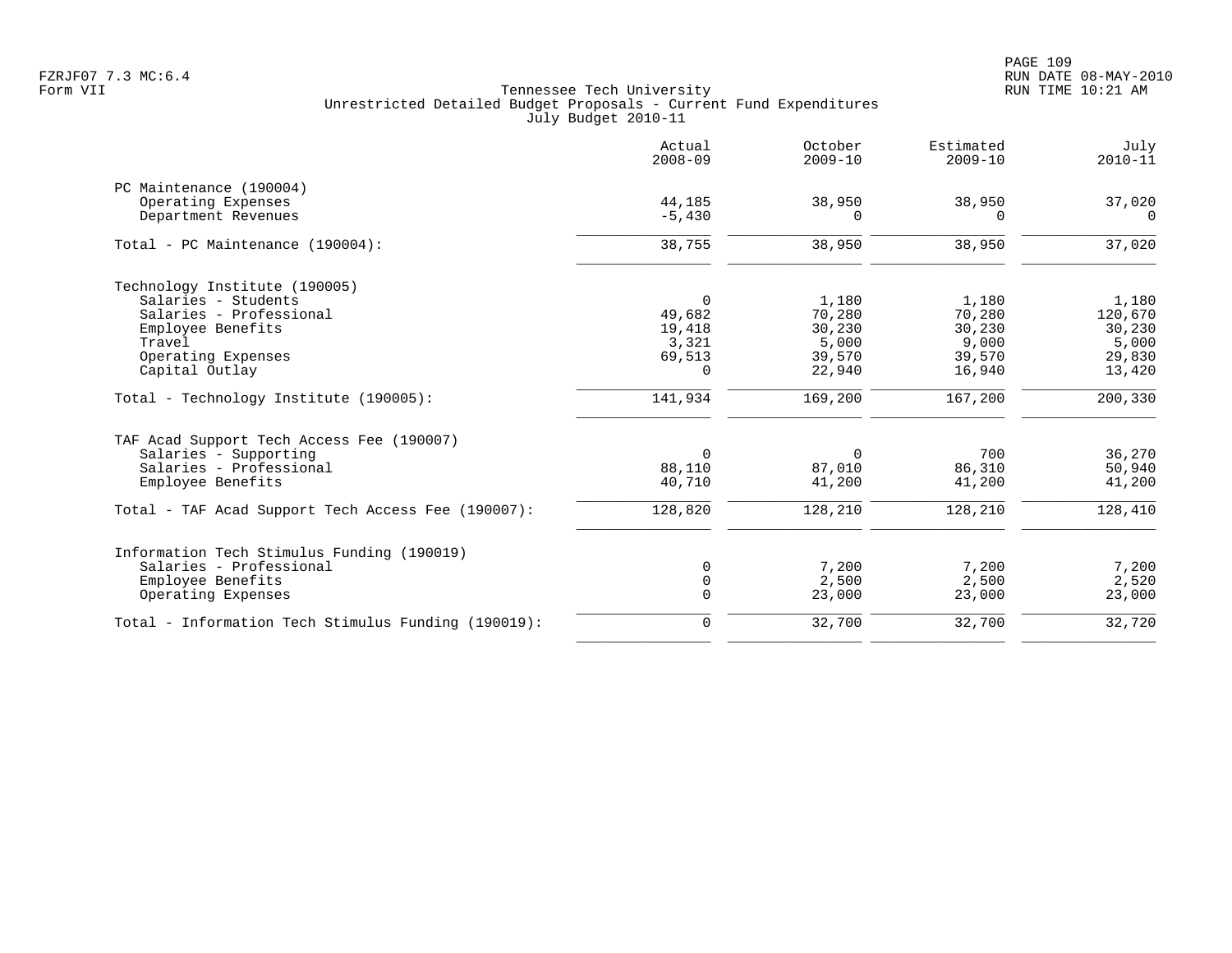PAGE 110 FZRJF07 7.3 MC:6.4 RUN DATE 08-MAY-2010

| Actual<br>$2008 - 09$                 | October<br>$2009 - 10$               | Estimated<br>$2009 - 10$             | July<br>$2010 - 11$                  |
|---------------------------------------|--------------------------------------|--------------------------------------|--------------------------------------|
| 57,008                                | 50,910                               | 50,910                               | 50,910                               |
| 57,008                                | 50,910                               | 50,910                               | 50,910                               |
| 25,741                                | 26,000                               | 20,860                               | 26,000                               |
| 25,741                                | 26,000                               | 20,860                               | 26,000                               |
| 14,843                                | 347,480                              | 347,460                              | 13,970                               |
| 14,843                                | 347,480                              | 347,460                              | 13,970                               |
| 19,258                                | 31,540                               | 13,910                               | 33,050                               |
| 19,258                                | 31,540                               | 13,910                               | 33,050                               |
| 0<br>$\Omega$<br>174,334<br>$-22,831$ | 15,450<br>3,540<br>$-730$<br>294,882 | 15,450<br>3,540<br>$-730$<br>293,722 | 15,450<br>3,540<br>82,380<br>293,722 |
| 151,503                               | 313,142                              | 311,982                              | 395,092                              |
|                                       |                                      |                                      |                                      |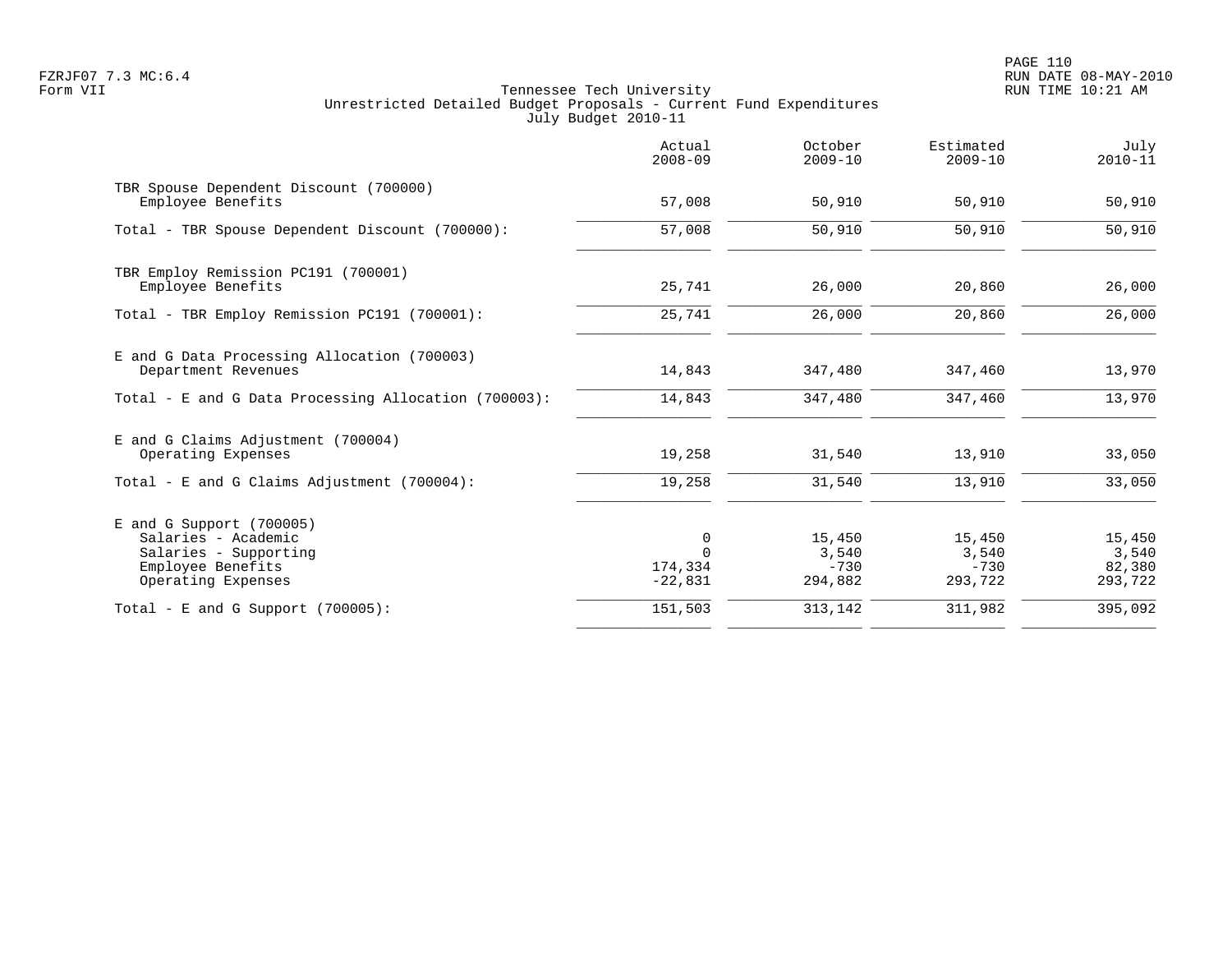|                                                                                                                 | Actual<br>$2008 - 09$ | October<br>$2009 - 10$  | Estimated<br>$2009 - 10$ | July<br>$2010 - 11$        |
|-----------------------------------------------------------------------------------------------------------------|-----------------------|-------------------------|--------------------------|----------------------------|
| E and G Other Salary Pool (700009)<br>Salaries - Administrative<br>Salaries - Academic<br>Salaries - Supporting |                       | 0<br>$\Omega$<br>20,670 | 0<br>$\Omega$<br>20,670  | 40,530<br>16,050<br>58,970 |
| Salaries - Professional<br>Employee Benefits                                                                    |                       | 12,380<br>O             | 12,380<br>0              | 70,750<br>33,180           |
| Total - E and G Other Salary Pool (700009):                                                                     | 0                     | 33,050                  | 33,050                   | 219,480                    |
| $C$ C Admin Trans (700014)<br>Operating Expenses                                                                | $-100,000$            | $-100,000$              | $-100,000$               | $-100,000$                 |
| Total - C C Admin Trans $(700014)$ :                                                                            | $-100,000$            | $-100,000$              | $-100,000$               | $-100,000$                 |
| TAF Academic Banner Support (700018)<br>Travel                                                                  | 7,606                 | 8,520                   | 1,000                    | 0                          |
| Total - TAF Academic Banner Support (700018):                                                                   | 7,606                 | 8,520                   | 1,000                    | $\mathbf 0$                |
| Post Office Allocation (700045)<br>Operating Expenses<br>Department Revenues                                    | $\Omega$<br>6,540     | 4,330<br>0              | 4,760<br>0               | 4,020<br>$\Omega$          |
| Total - Post Office Allocation (700045):                                                                        | 6,540                 | 4,330                   | 4,760                    | 4,020                      |
| Computing Alloc to Other Function (700051)<br>Department Revenues                                               | $-2,968,645$          | $-2,895,760$            | $-2,891,560$             | $-2,794,780$               |
| Total - Computing Alloc to Other Function (700051):                                                             | $-2,968,645$          | $-2,895,760$            | $-2,891,560$             | $-2,794,780$               |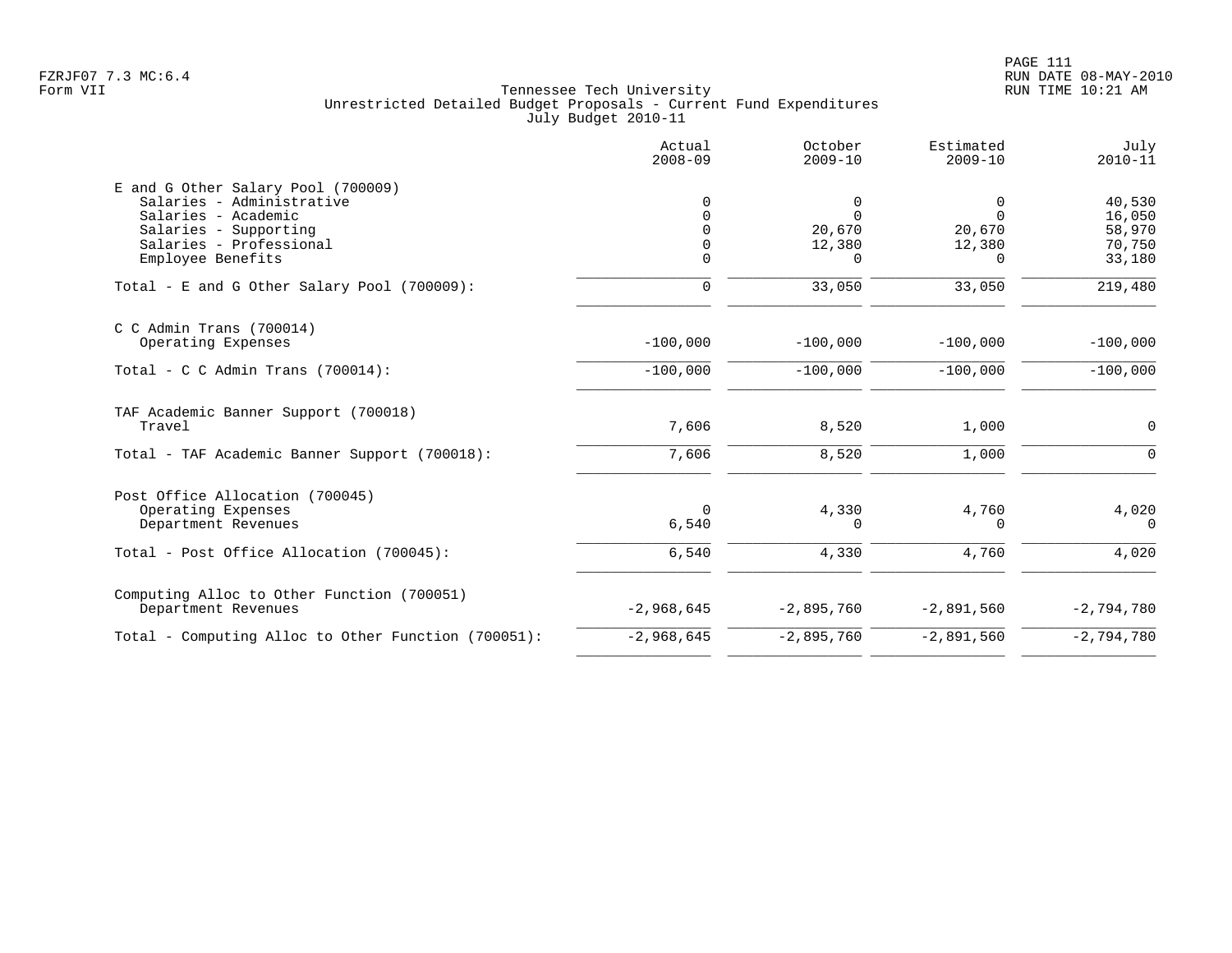| Actual<br>$2008 - 09$ | October<br>$2009 - 10$                          | Estimated<br>$2009 - 10$                 | July<br>$2010 - 11$                      |
|-----------------------|-------------------------------------------------|------------------------------------------|------------------------------------------|
|                       |                                                 |                                          |                                          |
|                       |                                                 |                                          | 0                                        |
|                       | $\Omega$                                        | 0                                        | $\mathsf 0$                              |
|                       | 0                                               |                                          | $\mathbf 0$                              |
|                       | 0                                               | $\Omega$                                 | $\overline{0}$                           |
| 35,523                | $\mathbf 0$                                     | $\mathbf 0$                              | $\mathbf 0$                              |
| 406,952               | 0                                               | 0                                        | $\Omega$                                 |
|                       |                                                 |                                          |                                          |
|                       |                                                 |                                          |                                          |
| 1,499,590             |                                                 |                                          | 1,658,725                                |
| 642,825               | 825,670                                         | 767,510                                  | 819,370                                  |
| 1,314,879             | 1,336,331                                       | 1,325,031                                | 1,488,201                                |
| 186,715               | 101,360                                         | 127,115                                  | 95,190                                   |
| 2,947,803             | 2,634,530                                       | 2,487,871                                | 2,460,509                                |
| 2,596,022             | 2,467,640                                       | 2,485,260                                | 2,635,310                                |
| 88,367                | 127,680                                         | 157,900                                  | 53,600                                   |
| 2,011,990             |                                                 |                                          | 1,603,527                                |
|                       |                                                 |                                          | 883,780                                  |
| $-3, 154, 208$        | $-2,545,770$                                    | $-2,577,610$                             | $-2,797,300$                             |
| 9,092,106             | 9,895,796                                       | 10,163,857                               | 8,900,912                                |
|                       | 3,954<br>12,755<br>41,851<br>312,869<br>958,123 | 0<br>1,593,735<br>2,341,630<br>1,012,990 | 0<br>1,579,379<br>2,792,411<br>1,018,990 |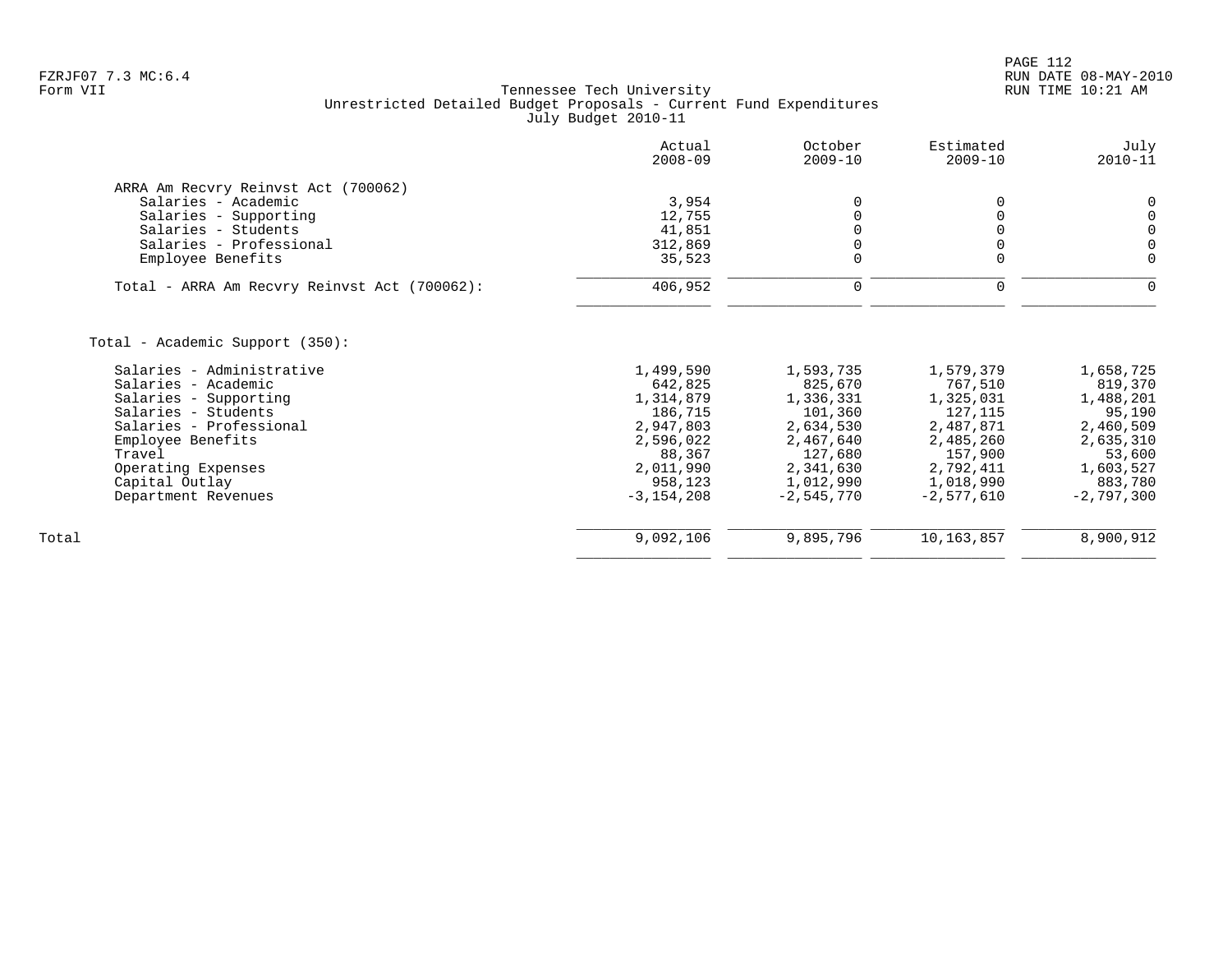|                                                                                                                                                                                                                          | Actual<br>$2008 - 09$                                                                                                      | October<br>$2009 - 10$                                                                                                      | Estimated<br>$2009 - 10$                                                                                                    | July<br>$2010 - 11$                                                                                                     |
|--------------------------------------------------------------------------------------------------------------------------------------------------------------------------------------------------------------------------|----------------------------------------------------------------------------------------------------------------------------|-----------------------------------------------------------------------------------------------------------------------------|-----------------------------------------------------------------------------------------------------------------------------|-------------------------------------------------------------------------------------------------------------------------|
| Total - Academic Support (35):                                                                                                                                                                                           |                                                                                                                            |                                                                                                                             |                                                                                                                             |                                                                                                                         |
| Salaries - Administrative<br>Salaries - Academic<br>Salaries - Supporting<br>Salaries - Students<br>Salaries - Professional<br>Employee Benefits<br>Travel<br>Operating Expense<br>Capital Outlay<br>Department Revenues | 1,499,590<br>642,825<br>1,314,879<br>186,715<br>2,947,803<br>2,596,022<br>88,367<br>2,011,990<br>958,123<br>$-3, 154, 208$ | 1,593,735<br>825,670<br>1,336,331<br>101,360<br>2,634,530<br>2,467,640<br>127,680<br>2,341,630<br>1,012,990<br>$-2,545,770$ | 1,579,379<br>767,510<br>1,325,031<br>127,115<br>2,487,871<br>2,485,260<br>157,900<br>2,792,411<br>1,018,990<br>$-2,577,610$ | 1,658,725<br>819,370<br>1,488,201<br>95,190<br>2,460,509<br>2,635,310<br>53,600<br>1,603,527<br>883,780<br>$-2,797,300$ |
| Total                                                                                                                                                                                                                    | 9,092,106                                                                                                                  | 9,895,796                                                                                                                   | 10,163,857                                                                                                                  | 8,900,912                                                                                                               |
| Student Services (40)<br>Student Services (400)<br>Seminars and Forums (110013)<br>Operating Expenses                                                                                                                    | 32,793                                                                                                                     | 34,480                                                                                                                      | 36,480                                                                                                                      | 33,480                                                                                                                  |
| Total - Seminars and Forums (110013):                                                                                                                                                                                    | 32,793                                                                                                                     | 34,480                                                                                                                      | 36,480                                                                                                                      | 33,480                                                                                                                  |
| NCAA Certification and Compliance (110015)<br>Salaries - Professional<br>Employee Benefits<br>Travel<br>Operating Expenses                                                                                               | 93,828<br>27,491<br>1,600<br>713                                                                                           | 93,228<br>31,820<br>3,500<br>1,240                                                                                          | 93,228<br>31,820<br>3,500<br>1,240                                                                                          | 93,428<br>31,820<br>280<br>1,240                                                                                        |
| Total - NCAA Certification and Compliance (110015):                                                                                                                                                                      | 123,632                                                                                                                    | 129,788                                                                                                                     | 129,788                                                                                                                     | 126,768                                                                                                                 |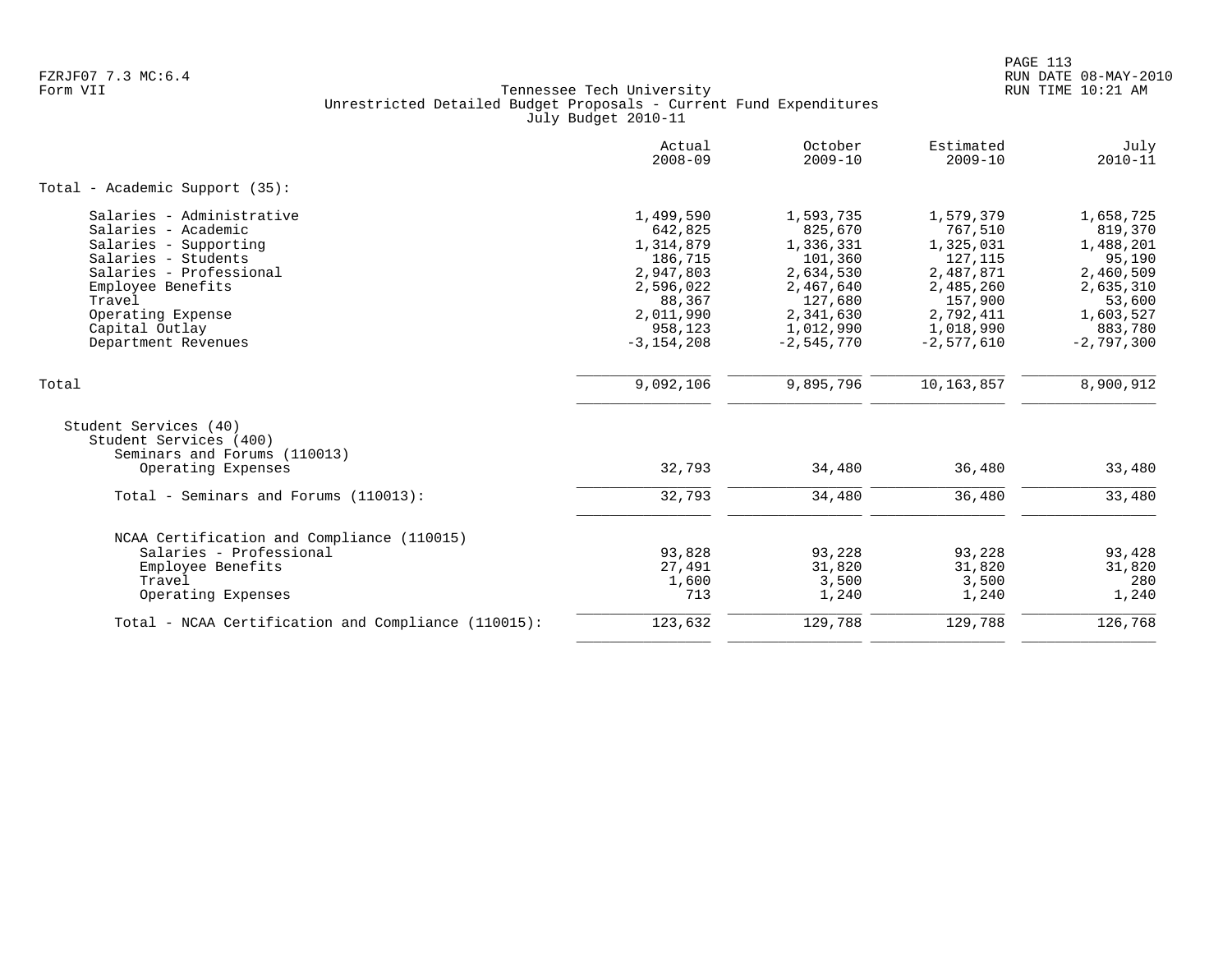|                                           | Actual<br>$2008 - 09$ | October<br>$2009 - 10$ | Estimated<br>$2009 - 10$ | July<br>$2010 - 11$ |
|-------------------------------------------|-----------------------|------------------------|--------------------------|---------------------|
| Scholarship Manager (120003)              |                       |                        |                          |                     |
| Salaries - Supporting                     | 19,180                | 19,180                 | 19,180                   | 19,480              |
| Salaries - Students                       | $\Omega$              | 800                    | 800                      | $\Omega$            |
| Salaries - Professional                   | 33,808                | 39,140                 | 39,140                   | 39,140              |
| Employee Benefits                         | 18,753                | 21,260                 | 21,260                   | 21,260              |
| Travel                                    | 0                     | 800                    | 800                      | 800                 |
| Operating Expenses                        | 3,659                 | 1,200                  | 1,200                    | 1,200               |
| Total - Scholarship Manager (120003):     | 75,400                | 82,380                 | 82,380                   | 81,880              |
| Womens Center (121500)                    |                       |                        |                          |                     |
| Salaries - Supporting                     | 17,460                | 17,460                 | 17,460                   | 17,760              |
| Salaries - Professional                   | 10,800                | 10,800                 | 10,800                   | 9,310               |
| Employee Benefits                         | 8,992                 | 9,220                  | 9,220                    | 9,220               |
| Operating Expenses                        | 3,931                 | 1,520                  | 1,520                    | 1,520               |
| Total - Womens Center (121500):           | 41,183                | 39,000                 | 39,000                   | 37,810              |
| Internaltional Educ Fee (121704)          |                       |                        |                          |                     |
| Salaries - Supporting                     | 0                     | 0                      | 4,590                    | 0                   |
| Salaries - Students                       | 3,500                 | 1,460                  | 1,610                    | $\Omega$            |
| Salaries - Professional                   | 31,540                | 75,360                 | 32,560                   | 72,660              |
| Employee Benefits                         | 17,598                | 18,310                 | 18,310                   | 18,310              |
| Travel                                    | 141,119               | 115,090                | 280,890                  | 124,050             |
| Operating Expenses                        | 34,449                | 163,450                | 35,710                   | 63,180              |
| Total - Internaltional Educ Fee (121704): | 228,206               | 373,670                | 373,670                  | 278,200             |
|                                           |                       |                        |                          |                     |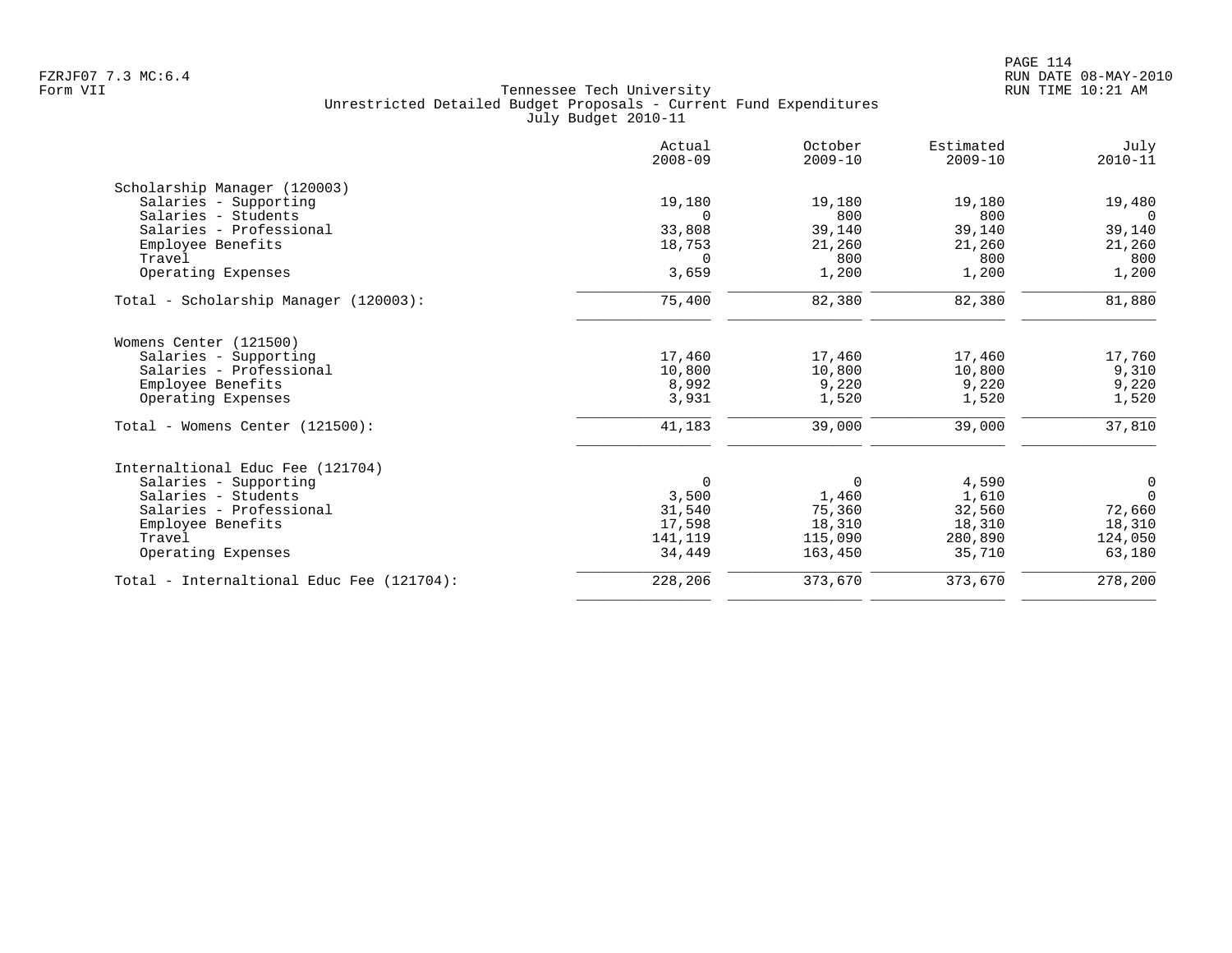|                                                | Actual<br>$2008 - 09$ | October<br>$2009 - 10$ | Estimated<br>$2009 - 10$ | July<br>$2010 - 11$ |
|------------------------------------------------|-----------------------|------------------------|--------------------------|---------------------|
| Craft Center Promo and Dev (121761)            |                       |                        |                          |                     |
| Salaries - Professional                        | 40,170                | 39,870                 | 35,270                   | 38,770              |
| Employee Benefits                              | 12,445                | 14,350                 | 14,350                   | 14,350              |
| Travel                                         | $\Omega$              | 500                    | 500                      | 500                 |
| Operating Expenses                             | 31,260                | 29,720                 | 29,720                   | 27,720              |
| Total - Craft Center Promo and Dev (121761):   | 83,875                | 84,440                 | 79,840                   | 81,340              |
| Career Services (121800)                       |                       |                        |                          |                     |
| Salaries - Administrative                      | 66,960                | 66,660                 | 66,660                   | 66,760              |
| Salaries - Supporting                          | 26,640                | 26,510                 | 26,510                   | 26,610              |
| Salaries - Students                            | 487                   | $\Omega$               | $\Omega$                 | $\overline{0}$      |
| Salaries - Professional                        | 46,009                | 50,890                 | 50,890                   | 50,990              |
| Employee Benefits                              | 47,395                | 50,230                 | 50,230                   | 50,230              |
| Travel                                         | 12,575                | 1,000                  | 1,000                    | 1,000               |
| Operating Expenses                             | 35,025                | 1,000                  | 11,751                   | 1,000               |
| Department Revenues                            | $-650$                | $\Omega$               | $-2,651$                 | $\Omega$            |
| Total - Career Services (121800):              | 234,441               | 196,290                | 204,390                  | 196,590             |
| Student Financial Aid Office (122000)          |                       |                        |                          |                     |
| Salaries - Administrative                      | 73,600                | 72,550                 | 72,550                   | 72,650              |
| Salaries - Supporting                          | 164,138               | 180,260                | 181,006                  | 180,080             |
| Salaries - Students                            | 10,938                | $\Omega$               | 10,180                   | $\Omega$            |
| Salaries - Professional                        | 126,249               | 124,680                | 123,940                  | 125,180             |
| Employee Benefits                              | 160,915               | 147,950                | 157,950                  | 157,950             |
| Travel                                         | 4,182                 | 4,190                  | 6,360                    | 2,190               |
| Operating Expenses                             | 31,504                | 34,920                 | 22,564                   | 28,760              |
| Total - Student Financial Aid Office (122000): | 571,526               | 564,550                | 574,550                  | 566,810             |
|                                                |                       |                        |                          |                     |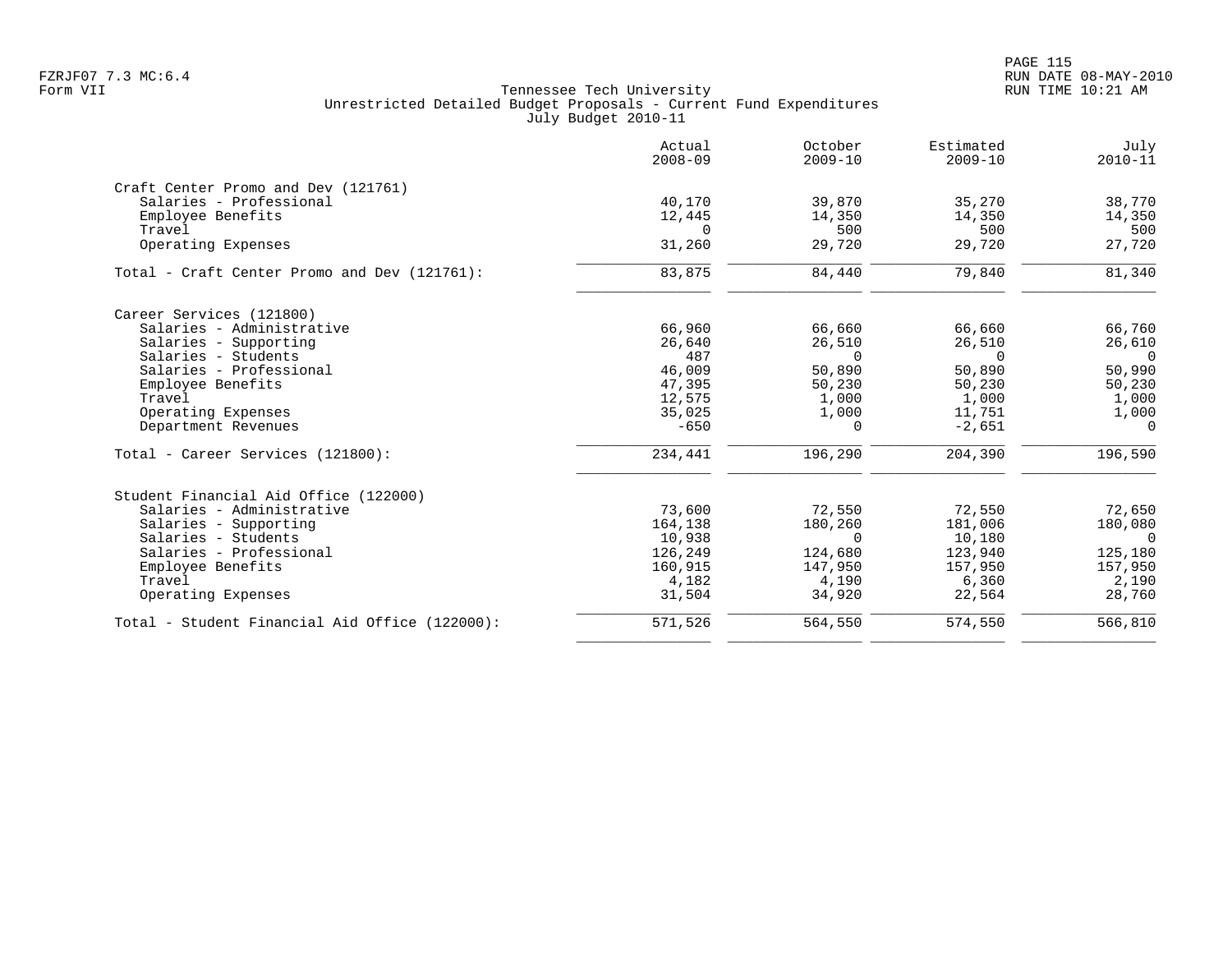|                                                                    | Actual<br>$2008 - 09$ | October<br>$2009 - 10$ | Estimated<br>$2009 - 10$ | July<br>$2010 - 11$       |
|--------------------------------------------------------------------|-----------------------|------------------------|--------------------------|---------------------------|
| Federal College Work Study Program (122001)<br>Salaries - Students | 34,706                | 28,490                 | 28,490                   | 28,490                    |
| Total - Federal College Work Study Program (122001):               | 34,706                | 28,490                 | 28,490                   | 28,490                    |
| Student Fin Aid Grad Asst (122017)<br>Operating Expenses           | 7,880                 | 7,030                  | 7,030                    | 7,340                     |
| Total - Student Fin Aid Grad Asst (122017):                        | 7,880                 | 7,030                  | 7,030                    | 7,340                     |
| Admissions Office (123000)                                         |                       |                        |                          |                           |
| Salaries - Supporting<br>Salaries - Students                       | 162,202<br>$\Omega$   | 186,980<br>2,020       | 186,980<br>2,020         | 182,230<br>$\overline{0}$ |
| Salaries - Professional                                            | 481,031               | 526,880                | 526,880                  | 524,442                   |
| Employee Benefits<br>Travel                                        | 261,242<br>21,500     | 294,450<br>23,400      | 294,450<br>23,400        | 294,450<br>20,000         |
| Operating Expenses                                                 | 17,984                | 20,940                 | 20,940                   | 18,440                    |
| Total - Admissions Office (123000):                                | 943,959               | 1,054,670              | 1,054,670                | 1,039,562                 |
| Admiss Counsel Athlet Tickets (123001)                             |                       |                        |                          |                           |
| Operating Expenses                                                 | 18,790                | 10,440                 | 10,440                   | 10,440                    |
| Total - Admiss Counsel Athlet Tickets (123001):                    | 18,790                | 10,440                 | 10,440                   | 10,440                    |
| Enrollment Management Comm (123002)                                |                       |                        |                          |                           |
| Salaries - Administrative<br>Salaries - Supporting                 | 77,180<br>27,025      | 76,880<br>$\Omega$     | 76,880<br>$\Omega$       | 76,980<br>62,050          |
| Salaries - Professional                                            | 40,242                | 45,890                 | 45,890                   | 48,290                    |
| Employee Benefits                                                  | 32,926                | 33,810                 | 33,810                   | 33,810                    |
| Travel                                                             | 506                   | 2,700                  | 2,700                    | 2,700                     |
| Operating Expenses                                                 | 16,260                | 30,030                 | 20,530                   | 22,830                    |
| Total - Enrollment Management Comm (123002):                       | 194,139               | 189,310                | 179,810                  | 246,660                   |
|                                                                    |                       |                        |                          |                           |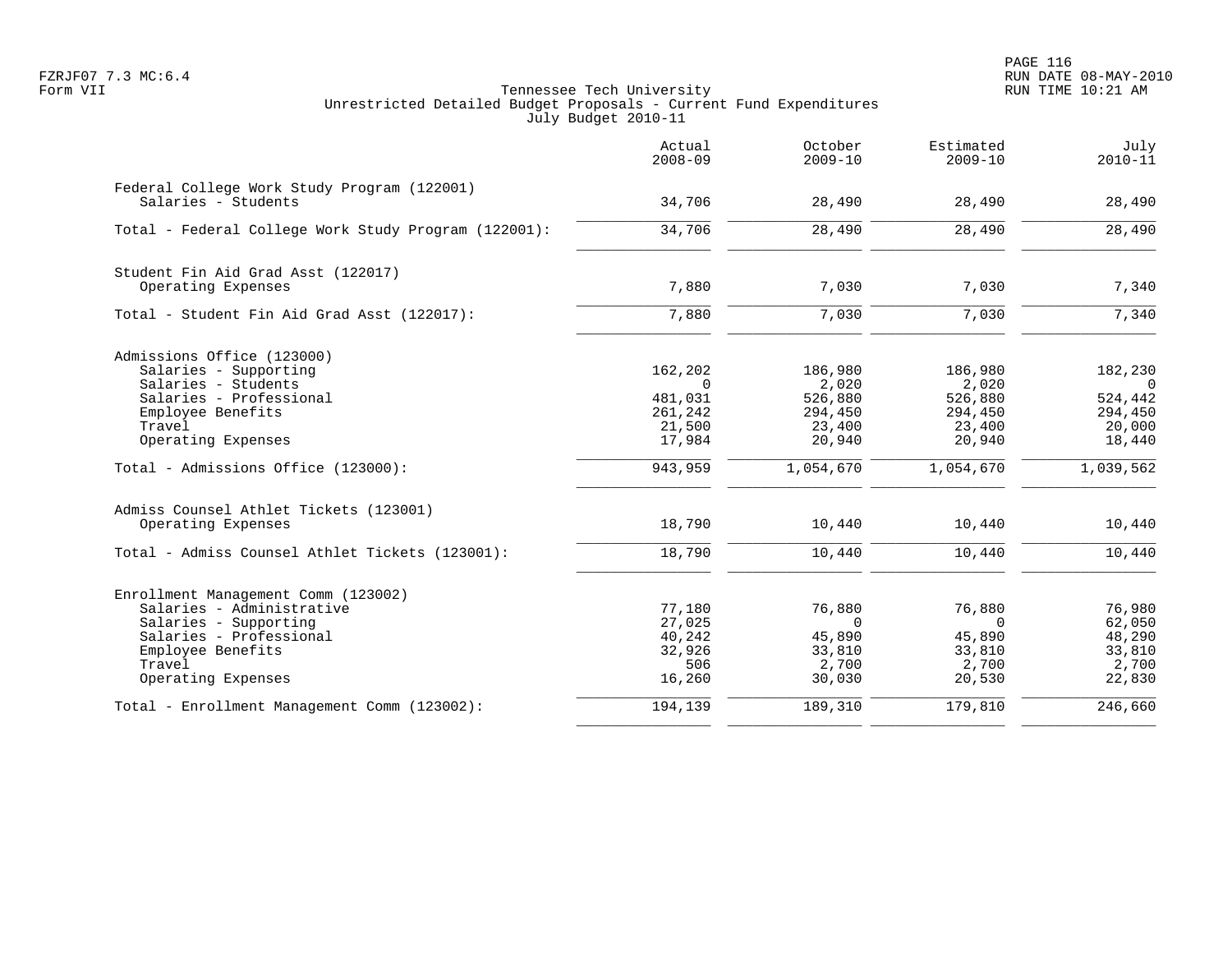|                                                       | Actual<br>$2008 - 09$ | October<br>$2009 - 10$ | Estimated<br>$2009 - 10$ | July<br>$2010 - 11$ |
|-------------------------------------------------------|-----------------------|------------------------|--------------------------|---------------------|
| Admissions Publicatins (123004)<br>Operating Expenses | 45,334                | 33,250                 | 33,250                   | 30,000              |
| Total - Admissions Publicatins (123004):              | 45,334                | 33,250                 | 33,250                   | 30,000              |
| Admiss Rec Grad Assist (123005)                       |                       |                        |                          |                     |
| Operating Expenses                                    | 11,509                | 16,430                 | 16,430                   | 8,580               |
| Total - Admiss Rec Grad Assist (123005):              | 11,509                | 16,430                 | 16,430                   | 8,580               |
| Career College Fair (123007)<br>Operating Expenses    | 4,084                 | 3,400                  | 3,400                    | 3,400               |
| Total - Career College Fair (123007):                 | 4,084                 | 3,400                  | 3,400                    | 3,400               |
| Campus Visitation (123008)<br>Operating Expenses      | 4,926                 | 10,000                 | 10,000                   | 8,000               |
| Total - Campus Visitation (123008):                   | 4,926                 | 10,000                 | 10,000                   | 8,000               |
| Undergrad Recruitment (123009)                        |                       |                        |                          |                     |
| Salaries - Students                                   | 34,612                | 31,340                 | 31,340                   | 27,200              |
| Employee Benefits<br>Operating Expenses               | 656<br>90,730         | 17,230<br>65,265       | 17,230<br>65,265         | 17,230<br>89,765    |
| Total - Undergrad Recruitment (123009):               | 125,998               | 113,835                | 113,835                  | 134,195             |
|                                                       |                       |                        |                          |                     |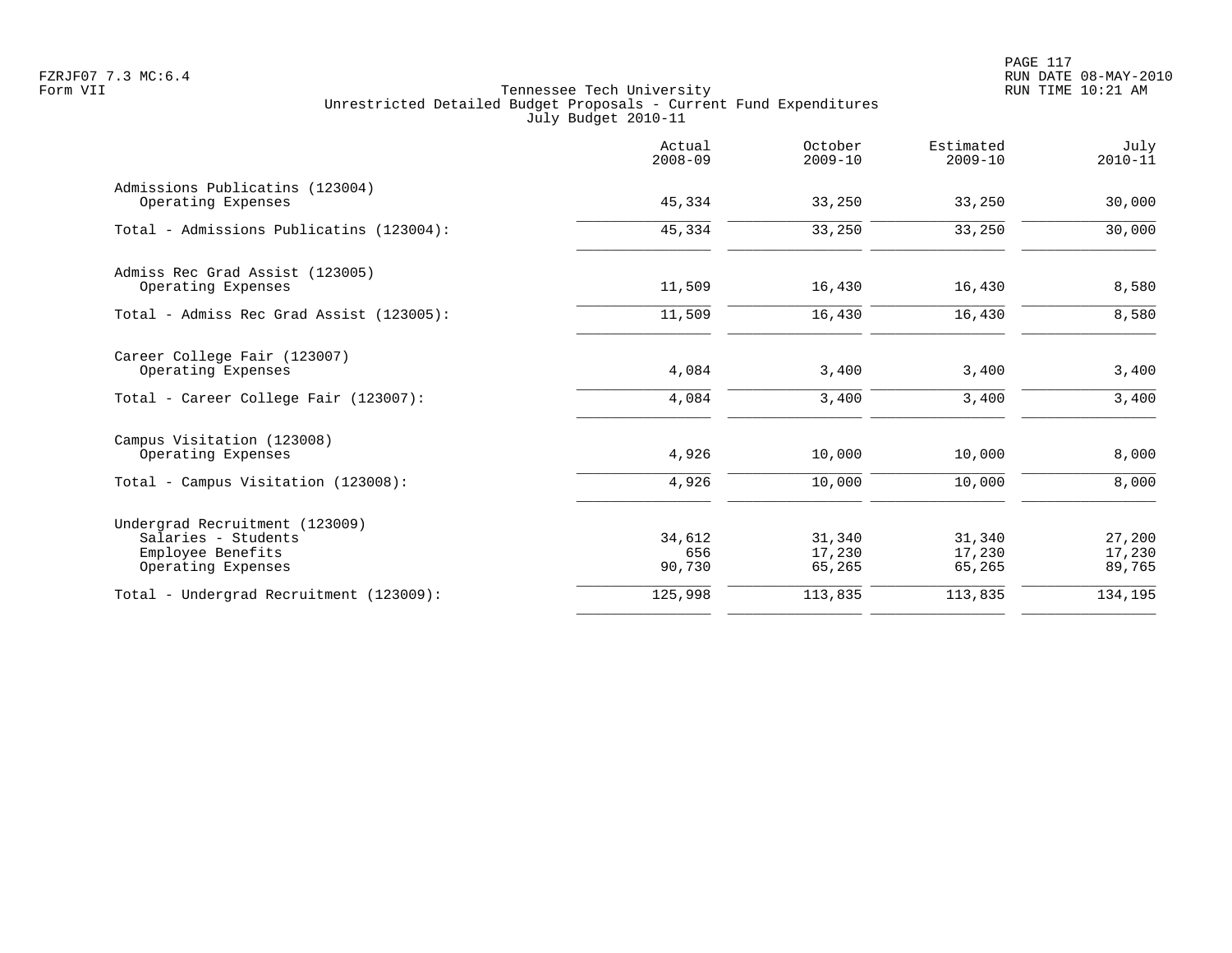|                                                | Actual<br>$2008 - 09$ | October<br>$2009 - 10$ | Estimated<br>$2009 - 10$ | July<br>$2010 - 11$ |
|------------------------------------------------|-----------------------|------------------------|--------------------------|---------------------|
| Record Office (123500)                         |                       |                        |                          |                     |
| Salaries - Supporting                          | 373,458               | 330,730                | 331,579                  | 323,520             |
| Salaries - Students                            | 570                   | 570                    | 570                      | $\Omega$            |
| Salaries - Professional<br>Employee Benefits   | 61,364<br>185,808     | 109,990<br>204,250     | 109,990<br>204,250       | 109,590<br>204,250  |
| Travel                                         | 1,255                 | 1,170                  | 3,440                    | $\Omega$            |
| Operating Expenses                             | 28,954                | 26,440                 | 28,340                   | 26,440              |
| Department Revenues                            | $-27$                 | $\Omega$               | $\Omega$                 | $\Omega$            |
| Total - Record Office (123500):                | 651,382               | 673,150                | 678,169                  | 663,800             |
| Microfilm Center (123501)                      |                       |                        |                          |                     |
| Salaries - Students                            | 500                   | $\mathbf 0$            | $\Omega$                 | $\mathbf 0$         |
| Employee Benefits                              | 38                    | 0                      | 0                        | 0                   |
| Operating Expenses                             | 2,654                 | $\Omega$               | $\Omega$                 | $\Omega$            |
| Total - Microfilm Center (123501):             | 3,192                 | 0                      | 0                        | $\mathbf 0$         |
| Records Publication (123502)                   |                       |                        |                          |                     |
| Operating Expenses                             | $\mathbf 0$           | 700                    | $\mathbf 0$              | 700                 |
| Total - Records Publication (123502):          | $\mathbf 0$           | 700                    | $\mathbf 0$              | 700                 |
| Intern Student Affairs Admin (123700)          |                       |                        |                          |                     |
| Salaries - Administrative                      | 47,220                | 46,420                 | 46,420                   | 46,520              |
| Salaries - Supporting                          | 23,240                | 26,180                 | 22,940                   | 23,040              |
| Salaries - Students                            | 7,180                 | $\Omega$               | 3,240                    | 860                 |
| Employee Benefits                              | 31,241                | 33,050                 | 33,050                   | 33,050              |
| Travel                                         | 1,736                 | 1,700                  | 1,600                    | $\Omega$            |
| Operating Expenses                             | 12,796                | 8,040                  | 8,140                    | 8,040               |
| Total - Intern Student Affairs Admin (123700): | 123,413               | 115,390                | 115,390                  | 111,510             |
|                                                |                       |                        |                          |                     |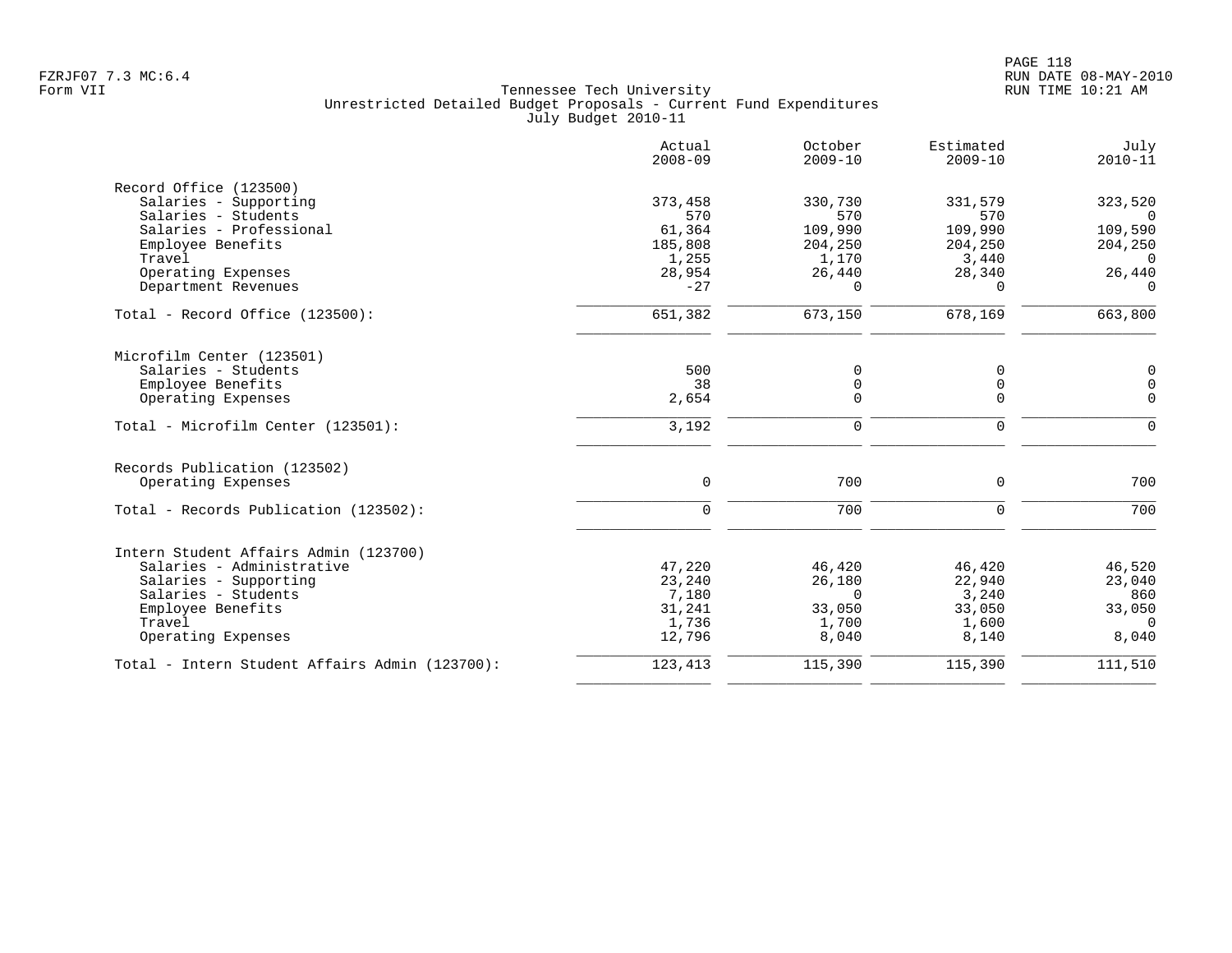|                                                    | Actual<br>$2008 - 09$ | October<br>$2009 - 10$ | Estimated<br>$2009 - 10$ | July<br>$2010 - 11$ |
|----------------------------------------------------|-----------------------|------------------------|--------------------------|---------------------|
| International Insurance (123701)                   |                       |                        |                          |                     |
| Operating Expenses<br>Department Revenues          | 71,777<br>$-71,181$   | 0<br>$\Omega$          | 30,000<br>$-30,000$      | 30,000<br>$-30,000$ |
| Total - International Insurance (123701):          | 596                   | 0                      | 0                        | 0                   |
| Intern Student Registration Fees (123702)          |                       |                        |                          |                     |
| Salaries - Supporting                              | $\Omega$              | $\Omega$               | 4,590                    | 0                   |
| Salaries - Professional                            | $\Omega$              | 3,000                  | 1,000                    | $\Omega$            |
| Operating Expenses<br>Department Revenues          | 10,974<br>$-17,070$   | 10,600<br>$-7,500$     | 18,840                   | 10,830<br>$-10,830$ |
|                                                    |                       |                        | $-18,330$                |                     |
| Total - Intern Student Registration Fees (123702): | $-6,096$              | 6,100                  | 6,100                    | $\mathbf 0$         |
| Airport Transportation Fee (123706)                |                       |                        |                          |                     |
| Travel                                             | 3,723                 | 0                      | 0                        | 0                   |
| Department Revenues                                | $-4,020$              | $\Omega$               | $\Omega$                 | $\Omega$            |
| Total - Airport Transportation Fee (123706):       | $-297$                | 0                      | 0                        | O                   |
| Student Svc Publications (127003)                  |                       |                        |                          |                     |
| Salaries - Students                                | $\Omega$              | $\Omega$               | 3,200                    | $\Omega$            |
| Operating Expenses                                 | 19,483                | 12,210                 | 24,010                   | 7,500               |
| Department Revenues                                | $-15,000$             | $\Omega$               | $-15,000$                | $\Omega$            |
| Total - Student Svc Publications (127003):         | 4,483                 | 12,210                 | 12,210                   | 7,500               |
|                                                    |                       |                        |                          |                     |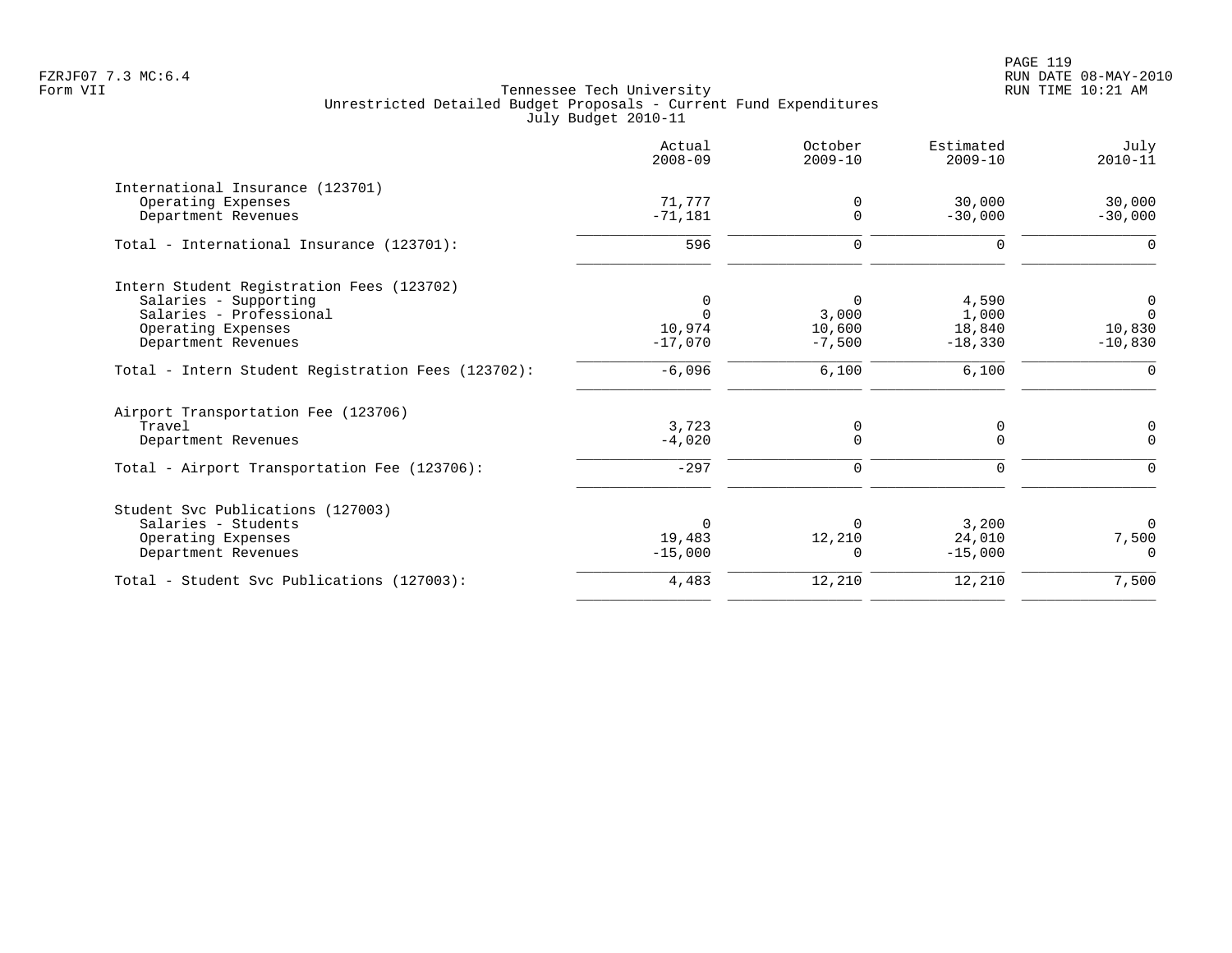PAGE 120 FZRJF07 7.3 MC:6.4 RUN DATE 08-MAY-2010

|                                                    | Actual<br>$2008 - 09$ | October<br>$2009 - 10$ | Estimated<br>$2009 - 10$ | July<br>$2010 - 11$ |
|----------------------------------------------------|-----------------------|------------------------|--------------------------|---------------------|
| Student Government Association (127005)            |                       |                        |                          |                     |
| Salaries - Students                                | 4,000                 | 4,500                  | 4,500                    | 3,520               |
| Travel                                             | 247                   | 140                    | 140                      | 140                 |
| Operating Expenses                                 | 2,186                 | 2,370                  | 2,370                    | 3,350               |
| Total - Student Government Association (127005):   | 6,433                 | 7,010                  | 7,010                    | 7,010               |
| Student Gov Assoc CDS (127006)                     |                       |                        |                          |                     |
| Salaries - Students                                | 500                   | 0                      | 0                        | 0                   |
| Travel                                             | 2,735                 | $\Omega$               | 1,850                    | $\Omega$            |
| Operating Expenses                                 | 2,814                 | 10,000                 | 8,150                    | 10,000              |
| Total - Student Gov Assoc CDS (127006):            | 6,049                 | 10,000                 | 10,000                   | 10,000              |
| SAF General Educ Student Affairs (127007)          |                       |                        |                          |                     |
| Salaries - Supporting                              | 17,460                | 17,460                 | 17,460                   | 17,760              |
| Salaries - Professional                            | 3,600                 | $\Omega$               | 3,600                    | $\Omega$            |
| Employee Benefits                                  | 16,243                | 13,840                 | 13,840                   | 13,840              |
| Operating Expenses                                 | 7,060                 | 12,310                 | 8,710                    | 8,200               |
| Total - SAF General Educ Student Affairs (127007): | 44,363                | 43,610                 | 43,610                   | 39,800              |
| SAF University Programming (127008)                |                       |                        |                          |                     |
| Salaries - Academic                                | 500                   | $\Omega$               | $\overline{0}$           | $\mathsf 0$         |
| Salaries - Supporting                              | 535                   |                        | 190                      | $\mathbf 0$         |
| Salaries - Students                                | 432                   |                        | 520                      | $\mathbf 0$         |
| Salaries - Professional                            | 8,000                 | $\Omega$               | 8,000                    | $\Omega$            |
| Employee Benefits                                  | 286                   | 120                    | 120                      | 120                 |
| Operating Expenses                                 | 82,130                | 164,030                | 155,320                  | 99,680              |
| Department Revenues                                | $-132$                | $\Omega$               | $\Omega$                 | $\Omega$            |
| Total - SAF University Programming (127008):       | 91,751                | 164,150                | 164,150                  | 99,800              |
|                                                    |                       |                        |                          |                     |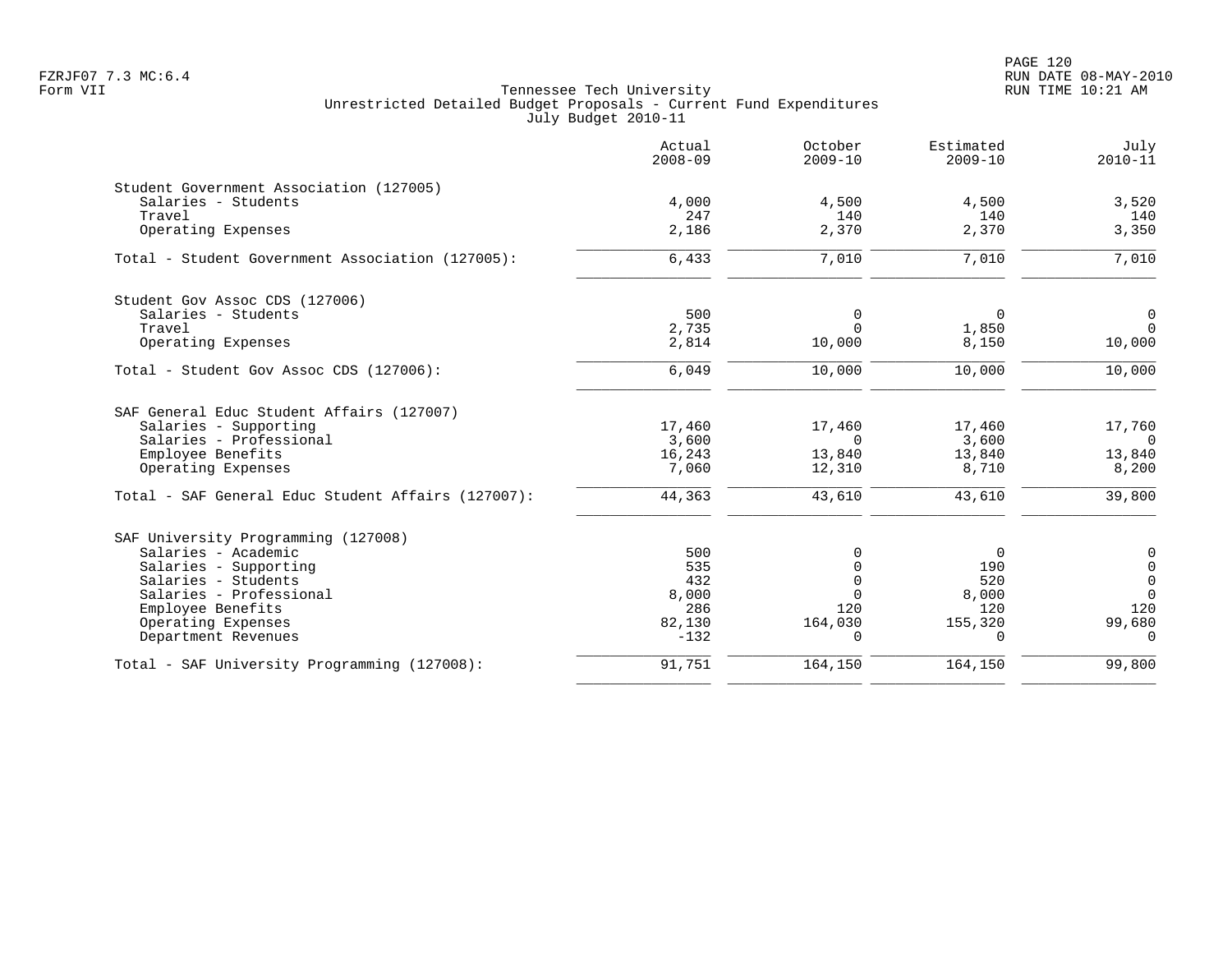PAGE 121 FZRJF07 7.3 MC:6.4 RUN DATE 08-MAY-2010

|         | 0                                                           | 0                                                               | 48,000                                                       |
|---------|-------------------------------------------------------------|-----------------------------------------------------------------|--------------------------------------------------------------|
|         |                                                             |                                                                 | 16,800                                                       |
| 0       | $\mathbf 0$                                                 | 0                                                               | 64,800                                                       |
|         |                                                             |                                                                 |                                                              |
| 36,749  | 40,050                                                      | 25,500                                                          | 40,050                                                       |
| 25,340  | 25,040                                                      | 25,040                                                          | 25,140                                                       |
| 160     | $\Omega$                                                    | 1,060                                                           | $\Omega$                                                     |
|         |                                                             |                                                                 | 144,190                                                      |
|         |                                                             |                                                                 | 82,560                                                       |
|         |                                                             |                                                                 | $\Omega$                                                     |
|         |                                                             |                                                                 | 16,450                                                       |
|         |                                                             |                                                                 | $\Omega$                                                     |
| 227,246 | 360,050                                                     | 366,000                                                         | 308,390                                                      |
|         |                                                             |                                                                 |                                                              |
| 85,420  | 85,020                                                      | 85,020                                                          | 85,020                                                       |
| 17,435  | 16,129                                                      | 16,129                                                          | 16,230                                                       |
| 42,040  | 50,760                                                      | 50,760                                                          | 50,760                                                       |
| 249     | $\Omega$                                                    | 180                                                             | $\Omega$                                                     |
| 5,236   | 2,520                                                       | 2,340                                                           | 2,520                                                        |
| 150,380 | 154,429                                                     | 154,429                                                         | 154,530                                                      |
|         | $\Omega$<br>77,261<br>56,407<br>1,485<br>29,844<br>$\Omega$ | $\Omega$<br>194,890<br>82,560<br>$\Omega$<br>17,510<br>$\Omega$ | $\Omega$<br>199,990<br>82,560<br>2,700<br>32,360<br>$-3,210$ |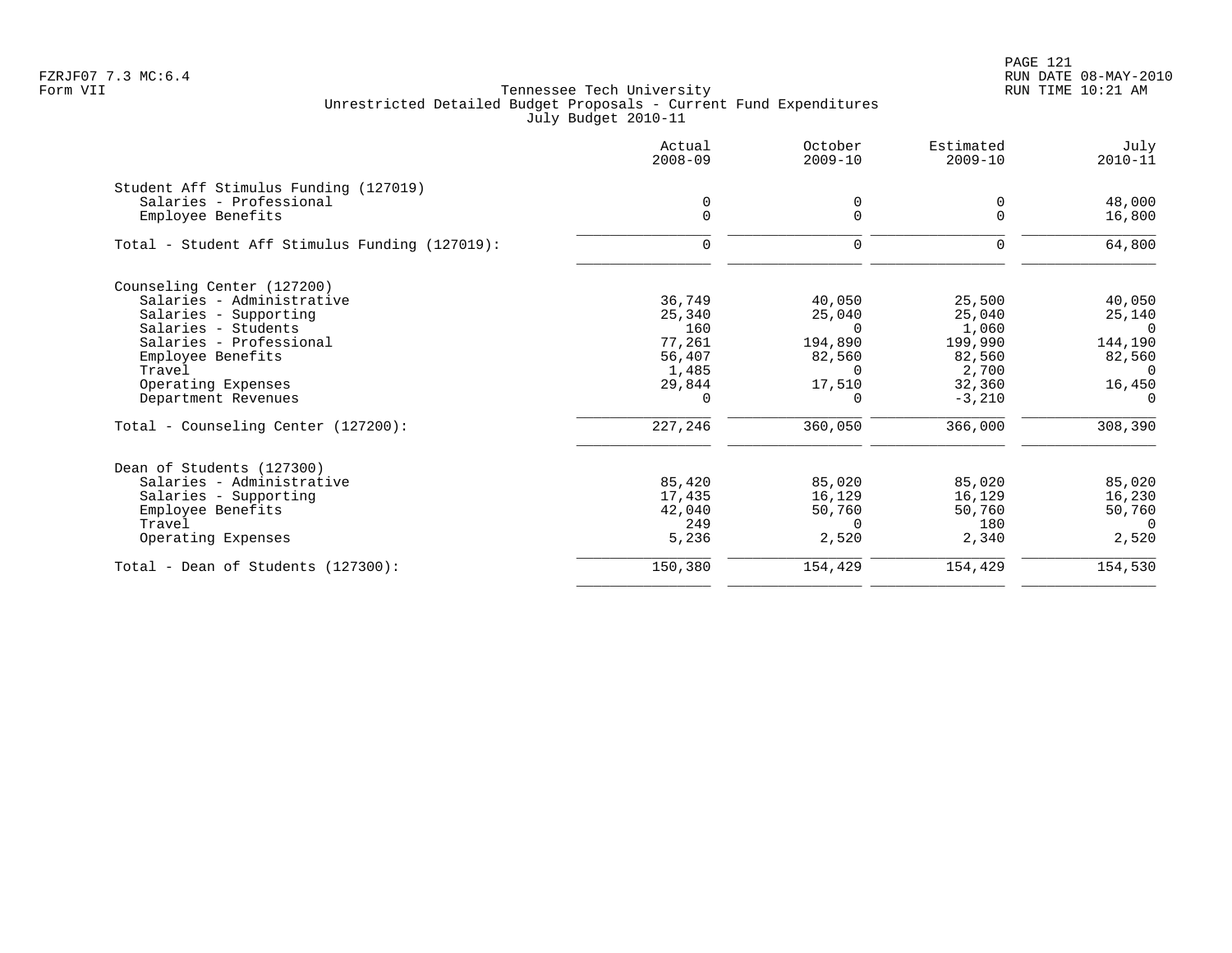|                                                     | Actual<br>$2008 - 09$ | October<br>$2009 - 10$ | Estimated<br>$2009 - 10$ | July<br>$2010 - 11$ |
|-----------------------------------------------------|-----------------------|------------------------|--------------------------|---------------------|
| Student Development (127301)                        |                       |                        |                          |                     |
| Operating Expenses                                  | 3,929                 | 3,990                  | 3,990                    | 3,990               |
| Total - Student Development (127301):               | 3,929                 | 3,990                  | 3,990                    | 3,990               |
| Student Affairs Orient CDS (127302)                 |                       |                        |                          |                     |
| Operating Expenses                                  | 14,976                | 15,000                 | 15,000                   | 15,000              |
| Total - Student Affairs Orient CDS (127302):        | 14,976                | 15,000                 | 15,000                   | 15,000              |
| SAF Student Orientation (127303)                    |                       |                        |                          |                     |
| Salaries - Supporting                               | 21,400                | 14,041                 | 17,111                   | 14,040              |
| Salaries - Students                                 | 38,859                | $\Omega$               | 15,000                   | $\Omega$            |
| Salaries - Professional                             | 46,310                | 40,610                 | 43,010                   | 40,710              |
| Employee Benefits                                   | 13,494                | 16,820                 | 16,820                   | 16,820              |
| Travel                                              | 546                   | $\Omega$               | $\Omega$                 | $\Omega$            |
| Operating Expenses                                  | 111,350               | 131,329                | 110,859                  | 126,930             |
| Total - SAF Student Orientation (127303):           | 231,959               | 202,800                | 202,800                  | 198,500             |
| Student Orient Advis Registration (127304)          |                       |                        |                          |                     |
| Salaries - Students                                 | 16,141                | $\Omega$               | 29,000                   | 0                   |
| Employee Benefits                                   | 363                   | $\Omega$               | $\Omega$                 | $\Omega$            |
| Operating Expenses                                  | 142,244               | 130,000                | 101,000                  | 142,000             |
| Total - Student Orient Advis Registration (127304): | 158,748               | 130,000                | 130,000                  | 142,000             |
|                                                     |                       |                        |                          |                     |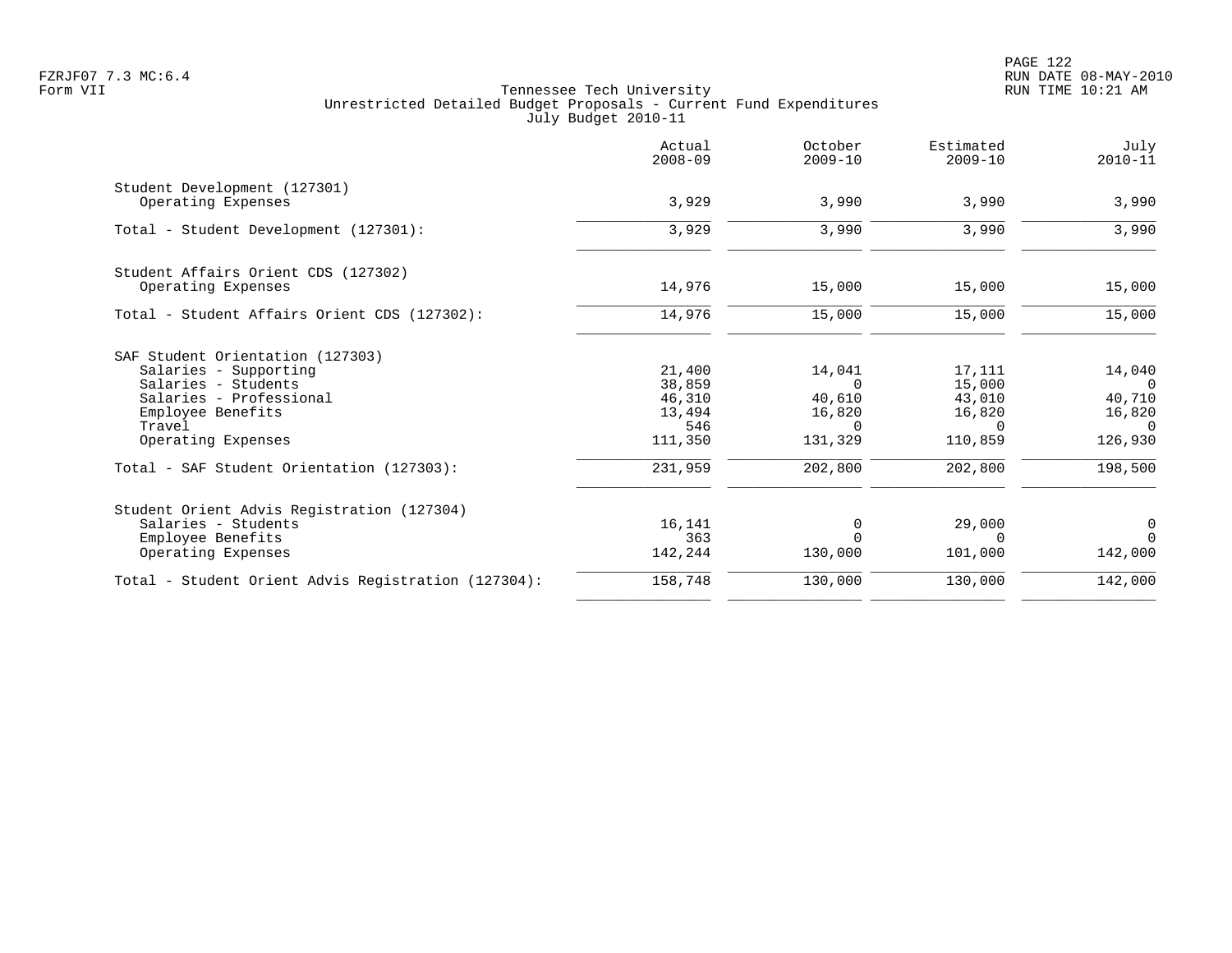|                                       | Actual<br>$2008 - 09$ | October<br>$2009 - 10$ | Estimated<br>$2009 - 10$ | July<br>$2010 - 11$ |
|---------------------------------------|-----------------------|------------------------|--------------------------|---------------------|
| Disability Services (127400)          |                       |                        |                          |                     |
| Salaries - Supporting                 | 48,200                | 47,600                 | 50,100                   | 47,800              |
| Salaries - Professional               | 58,577                | 75,890                 | 75,520                   | 76,390              |
| Employee Benefits                     | 47,128                | 104,890                | 104,890                  | 104,890             |
| Travel                                | 183                   | 3,000                  | 3,000                    | $\Omega$            |
| Operating Expenses                    | 15,873                | 13,720                 | 14,390                   | 16,720              |
| Total - Disability Services (127400): | 169,961               | 245,100                | 247,900                  | 245,800             |
| ADA Student Affairs (127401)          |                       |                        |                          |                     |
| Salaries - Supporting                 | 8,820                 | 15,000                 | 15,000                   | 0                   |
| Salaries - Students                   | 2,810                 | $\Omega$               | 4,000                    | $\Omega$            |
| Salaries - Professional               | 0                     | 4,500                  | 36,000                   | 4,500               |
| Employee Benefits                     | 353                   | 1,300                  | 1,300                    | 1,300               |
| Total - ADA Student Affairs (127401): | 11,983                | 20,800                 | 56,300                   | 5,800               |
| Health Services (127500)              |                       |                        |                          |                     |
| Salaries - Supporting                 | 79,601                | 77,310                 | 77,030                   | 77,510              |
| Salaries - Professional               | 82,492                | 50,944                 | 49,444                   | 49,789              |
| Employee Benefits                     | 95,985                | 168,680                | 168,680                  | 168,680             |
| Operating Expenses                    | 34,324                | 39,675                 | 39,175                   | 39,675              |
| Capital Outlay                        | $\Omega$              | 1,050                  | $\Omega$                 | 1,050               |
| Total - Health Services (127500):     | 292,402               | 337,659                | 334,329                  | 336,704             |
| Pharmacy (127501)                     |                       |                        |                          |                     |
| Salaries - Supporting                 | 17,213                | 14,970                 | 14,970                   | 14,970              |
| Employee Benefits                     | 2,027                 | 1,800                  | 1,800                    | 1,800               |
| Operating Expenses                    | 44,239                | 45,440                 | 57,640                   | 44,240              |
| Total - Pharmacy $(127501)$ :         | 63,479                | 62,210                 | 74,410                   | 61,010              |
|                                       |                       |                        |                          |                     |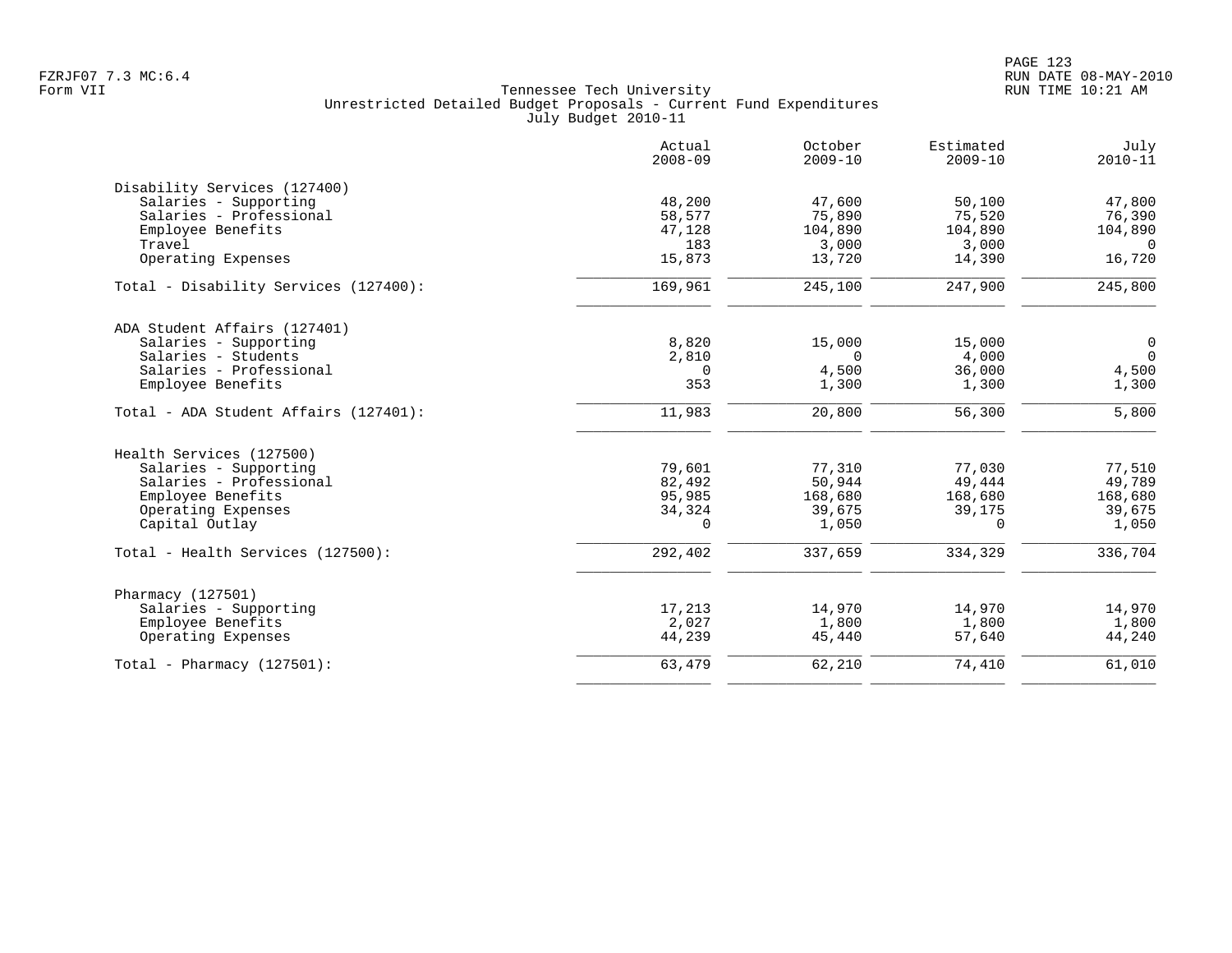PAGE 124 FZRJF07 7.3 MC:6.4 RUN DATE 08-MAY-2010

|                                              | Actual<br>$2008 - 09$ | October<br>$2009 - 10$ | Estimated<br>$2009 - 10$ | July<br>$2010 - 11$ |
|----------------------------------------------|-----------------------|------------------------|--------------------------|---------------------|
| Health Services Laboratory (127502)          |                       |                        |                          |                     |
| Operating Expenses                           | 9,917                 | 6,600                  | 20,430                   | 20,000              |
| Total - Health Services Laboratory (127502): | 9,917                 | 6,600                  | 20,430                   | 20,000              |
| SAF Health Services (127504)                 |                       |                        |                          |                     |
| Salaries - Administrative                    | 36,749                | 40,050                 | 40,050                   | 40,050              |
| Salaries - Supporting                        | 32,357                | 43,740                 | 43,780                   | 32,000              |
| Salaries - Professional                      | 98,433                | 89,820                 | 140,840                  | 91,520              |
| Employee Benefits                            | 41,541                | 39,070                 | 39,070                   | 39,070              |
| Operating Expenses                           | 39,859                | 104,210                | 54,150                   | 17,060              |
| Total - SAF Health Services (127504):        | 248,939               | 316,890                | 317,890                  | 219,700             |
| Student Activities Admin (127600)            |                       |                        |                          |                     |
| Salaries - Administrative                    | 56,430                | 56,130                 | 56,130                   | 56,230              |
| Salaries - Supporting                        | 30,237                | 29,920                 | 29,920                   | 30,020              |
| Salaries - Professional                      | 34,170                | 33,970                 | 33,970                   | 34,070              |
| Employee Benefits                            | 55,414                | 58,940                 | 58,940                   | 58,940              |
| Operating Expenses                           | 7,012                 | 32,310                 | 32,260                   | 4,620               |
| Total - Student Activities Admin (127600):   | 183,263               | 211,270                | 211,220                  | 183,880             |
| Social Development UPC (127602)              |                       |                        |                          |                     |
| Salaries - Students                          | 4,166                 | 0                      | 1,900                    | $\overline{0}$      |
| Employee Benefits                            | 79                    | 310                    | 310                      | 310                 |
| Operating Expenses                           | 2,074                 | 6,270                  | 4,420                    | 6,270               |
| Total - Social Development UPC (127602):     | 6,319                 | 6,580                  | 6,630                    | 6,580               |
|                                              |                       |                        |                          |                     |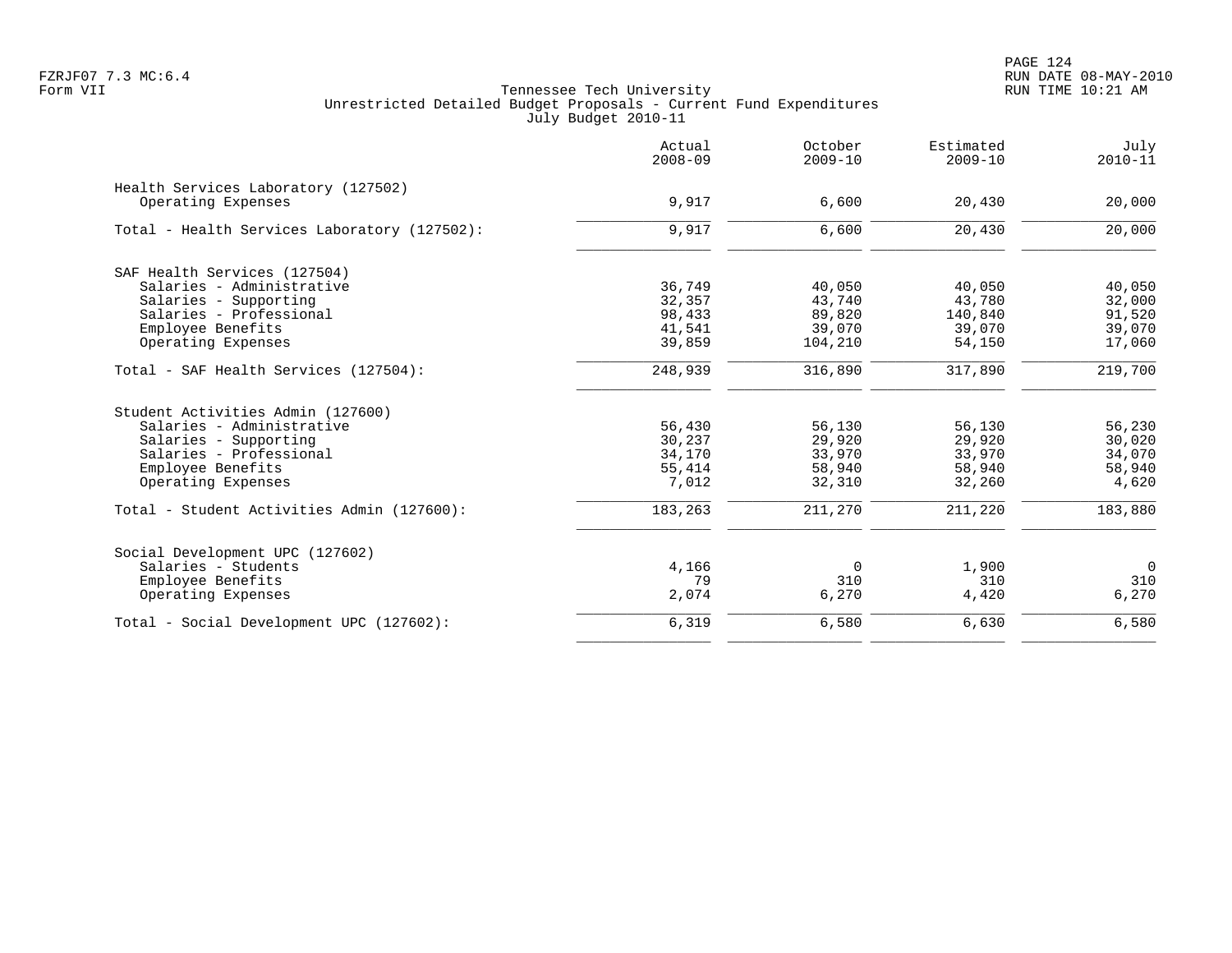PAGE 125 FZRJF07 7.3 MC:6.4 RUN DATE 08-MAY-2010

|                                            | Actual<br>$2008 - 09$ | October<br>$2009 - 10$ | Estimated<br>$2009 - 10$ | July<br>$2010 - 11$ |
|--------------------------------------------|-----------------------|------------------------|--------------------------|---------------------|
| Student Act Grad Assist (127603)           |                       |                        |                          |                     |
| Operating Expenses                         | $\mathbf 0$           | 50                     | 50                       | 50                  |
| Total - Student Act Grad Assist (127603):  | $\Omega$              | 50                     | 50                       | 50                  |
| Minority Student Affairs (127700)          |                       |                        |                          |                     |
| Salaries - Students                        | 461                   | $\Omega$               | 570                      | $\Omega$            |
| Salaries - Professional                    | 89,000                | 88,800                 | 88,800                   | 89,000              |
| Employee Benefits                          | 34, 315               | 36,000                 | 36,000                   | 36,000              |
| Travel                                     | 2,216                 | 1,500                  | 1,500                    | $\Omega$            |
| Operating Expenses                         | 5,732                 | 5,060                  | 5,890                    | 5,060               |
| Total - Minority Student Affairs (127700): | 131,724               | 131,360                | 132,760                  | 130,060             |
| Eagle Card Office (127800)                 |                       |                        |                          |                     |
| Salaries - Supporting                      | 27,561                | 27,200                 | 27,290                   | 27,300              |
| Salaries - Students                        | 9,429                 | $\Omega$               | 5,130                    | $\Omega$            |
| Salaries - Professional                    | 42,438                | 35,625                 | 46,315                   | 35,625              |
| Employee Benefits                          | 29,567                | 31,500                 | 31,500                   | 31,500              |
| Operating Expenses                         | 29,166                | 39,500                 | 28,850                   | 39,500              |
| Total - Eagle Card Office (127800):        | 138,161               | 133,825                | 139,085                  | 133,925             |
| The Eagle (127900)                         |                       |                        |                          |                     |
| Salaries - Supporting                      | 7,257                 | 7,313                  | 7,313                    | 7,313               |
| Salaries - Students                        | 8,080                 | 7,720                  | 7,840                    | 7,840               |
| Employee Benefits                          | 5,240                 | 5,370                  | 5,370                    | 5,370               |
| Travel                                     | $\mathbf 0$           | 400                    | 400                      | 400                 |
| Operating Expenses                         | 5,728                 | 7,290                  | 5,970                    | 7,170               |
| Total - The Eagle $(127900)$ :             | 26,305                | 28,093                 | 26,893                   | 28,093              |
|                                            |                       |                        |                          |                     |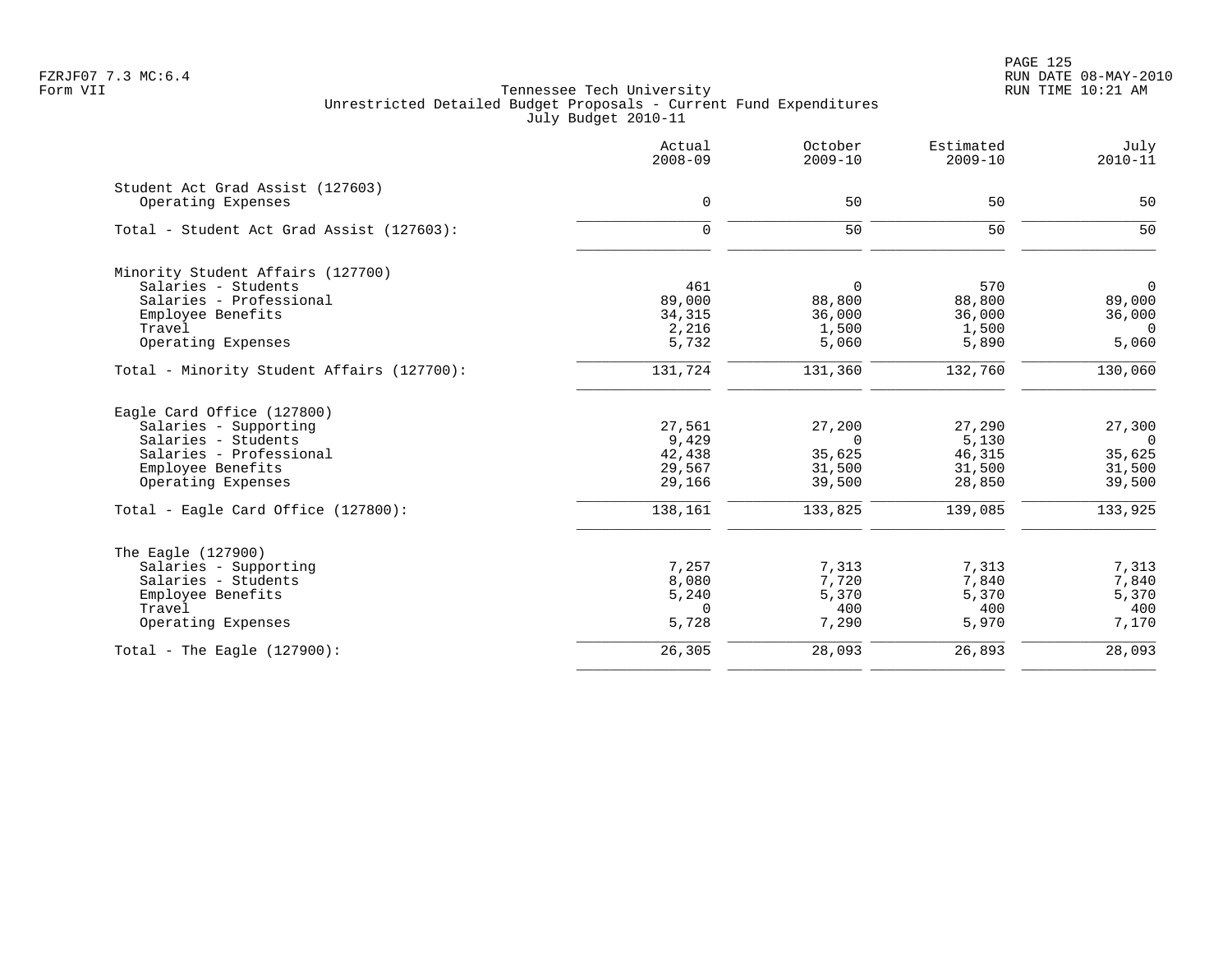|                                    | Actual<br>$2008 - 09$ | October<br>$2009 - 10$ | Estimated<br>$2009 - 10$ | July<br>$2010 - 11$ |
|------------------------------------|-----------------------|------------------------|--------------------------|---------------------|
| Tenn Tech Oracle (127902)          |                       |                        |                          |                     |
| Salaries - Supporting              | 8,777                 | 8,534                  | 8,534                    | 8,634               |
| Salaries - Students                | 9,760                 | 11,990                 | 9,890                    | 11,990              |
| Employee Benefits                  | 6,167                 | 6,300                  | 6,300                    | 6,300               |
| Operating Expenses                 | 22,528                | 9,510                  | 12,810                   | 9,510               |
| Total - Tenn Tech Oracle (127902): | 47,232                | 36,334                 | 37,534                   | 36,434              |
| Oracle Revenue (127903)            |                       |                        |                          |                     |
| Operating Expenses                 | 121                   | 0                      | $\Omega$                 | $\Omega$            |
| Department Revenues                | $-18,416$             | $-10,000$              | $-10,000$                | $-10,000$           |
| Total - Oracle Revenue (127903):   | $-18,295$             | $-10,000$              | $-10,000$                | $-10,000$           |
| Intramurals (129000)               |                       |                        |                          |                     |
| Operating Expenses                 | 48                    | 0                      | $\mathbf 0$              | $\mathbf 0$         |
| Total - Intramurals (129000):      | 48                    | $\mathbf 0$            | $\mathbf 0$              | $\Omega$            |
| SAF Intramurals (129001)           |                       |                        |                          |                     |
| Salaries - Supporting              | 19,184                | 19,180                 | 27,980                   | 19,480              |
| Salaries - Students                | 45,518                | 45,520                 | 45,520                   | 45,520              |
| Salaries - Professional            | 18,000                | 38,360                 | 53,360                   | 38,360              |
| Employee Benefits                  | 9,439                 | 12,630                 | 12,630                   | 12,630              |
| Travel                             | 978                   | 3,000                  | 3,000                    | 3,000               |
| Operating Expenses                 | 74,448                | 235,100                | 211,300                  | 79,510              |
| Total - SAF Intramurals (129001):  | 167,567               | 353,790                | 353,790                  | 198,500             |
|                                    |                       |                        |                          |                     |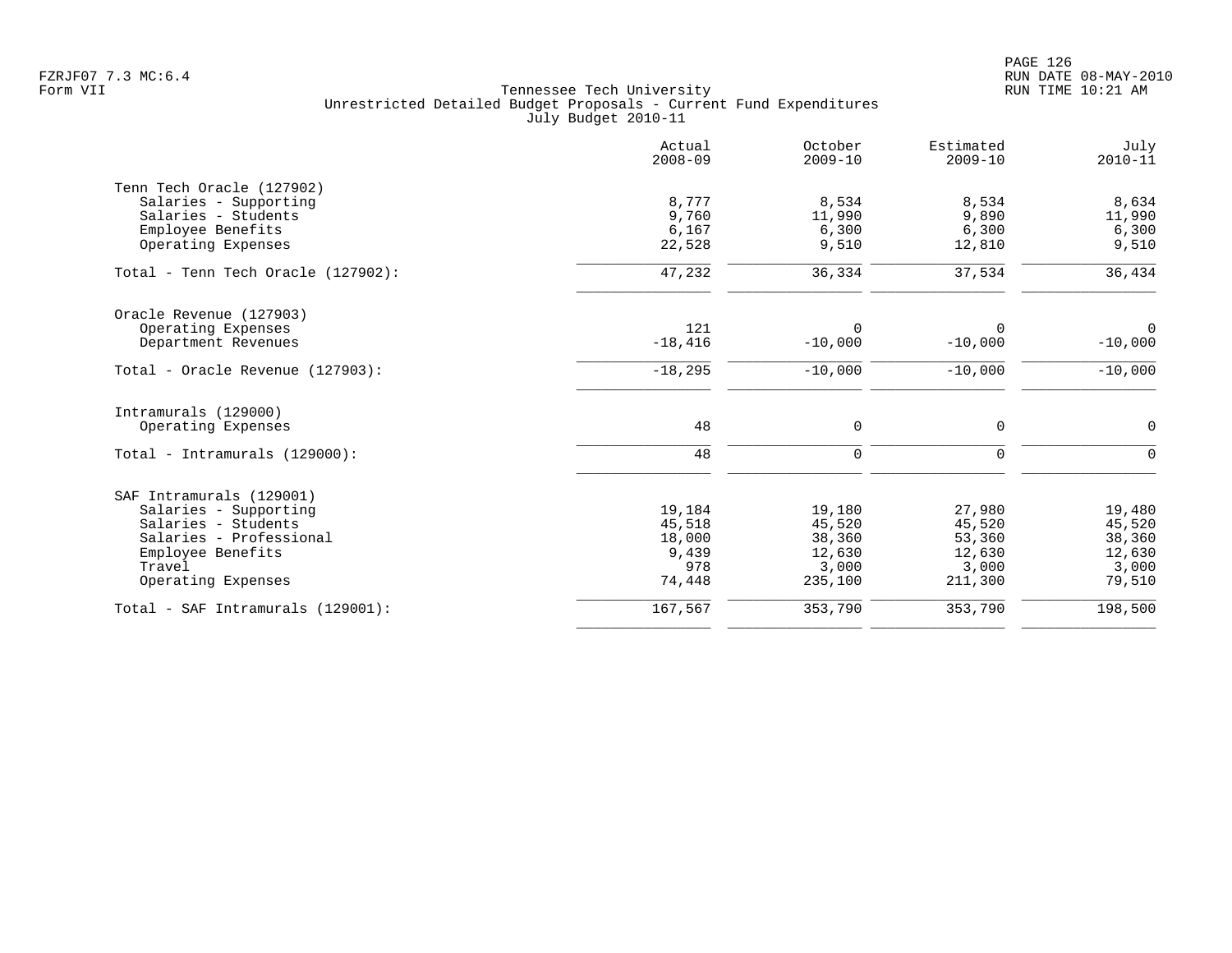|                                                    | Actual<br>$2008 - 09$ | October<br>$2009 - 10$ | Estimated<br>$2009 - 10$ | July<br>$2010 - 11$   |
|----------------------------------------------------|-----------------------|------------------------|--------------------------|-----------------------|
| Extramurals (129002)<br>Operating Expenses         | $\mathbf 0$           | 820                    | 820                      | 820                   |
|                                                    |                       |                        |                          |                       |
| Total - Extramurals (129002):                      | $\mathbf 0$           | 820                    | 820                      | 820                   |
| Cheerleaders (129003)                              |                       |                        |                          |                       |
| Salaries - Supporting                              | 6,117                 | 6,117                  | 6,117                    | 6,116                 |
| Employee Benefits<br>Travel                        | 4,407                 | 4,170                  | 4,170<br>250             | 4,170                 |
| Operating Expenses                                 | 1,710<br>1,332        | 1,000<br>2,310         | 3,060                    | 1,000<br>2,310        |
| Total - Cheerleaders (129003):                     | 13,566                | 13,597                 | 13,597                   | 13,596                |
| Cheerleaders Housing Sch (129004)                  |                       |                        |                          |                       |
| Operating Expenses                                 | 11,760                | 21,620                 | 21,620                   | 22,380                |
| Total - Cheerleaders Housing Sch (129004):         | 11,760                | 21,620                 | 21,620                   | 22,380                |
| Dance Team (129007)                                |                       |                        |                          |                       |
| Travel                                             | 3,750                 | 0                      | 3,790                    | $\overline{0}$        |
| Operating Expenses                                 | 2,161                 | 6,000                  | 2,800                    | 6,000                 |
| Total - Dance Team $(129007)$ :                    | 5,911                 | 6,000                  | 6,590                    | 6,000                 |
| SAF General Education Acad Affrs (130002)          |                       |                        |                          |                       |
| Salaries - Academic                                | 1,000                 | 0                      | 0                        | $\mathsf{O}$          |
| Salaries - Supporting                              | 32,477                | $\mathbf 0$            | $\mathbf 0$              | $\mathsf{O}$          |
| Salaries - Students<br>Salaries - Professional     | 3,853<br>31,890       | $\Omega$<br>69,670     | $\Omega$<br>69,670       | $\mathbf 0$<br>69,770 |
| Employee Benefits                                  | 21,204                | 34,410                 | 34,410                   | 34,410                |
| Travel                                             | 1,188                 | $\Omega$               | $\Omega$                 | $\Omega$              |
| Operating Expenses                                 | 281,057               | 501,850                | 501,850                  | 293,520               |
| Total - SAF General Education Acad Affrs (130002): | 372,669               | 605,930                | 605,930                  | 397,700               |
|                                                    |                       |                        |                          |                       |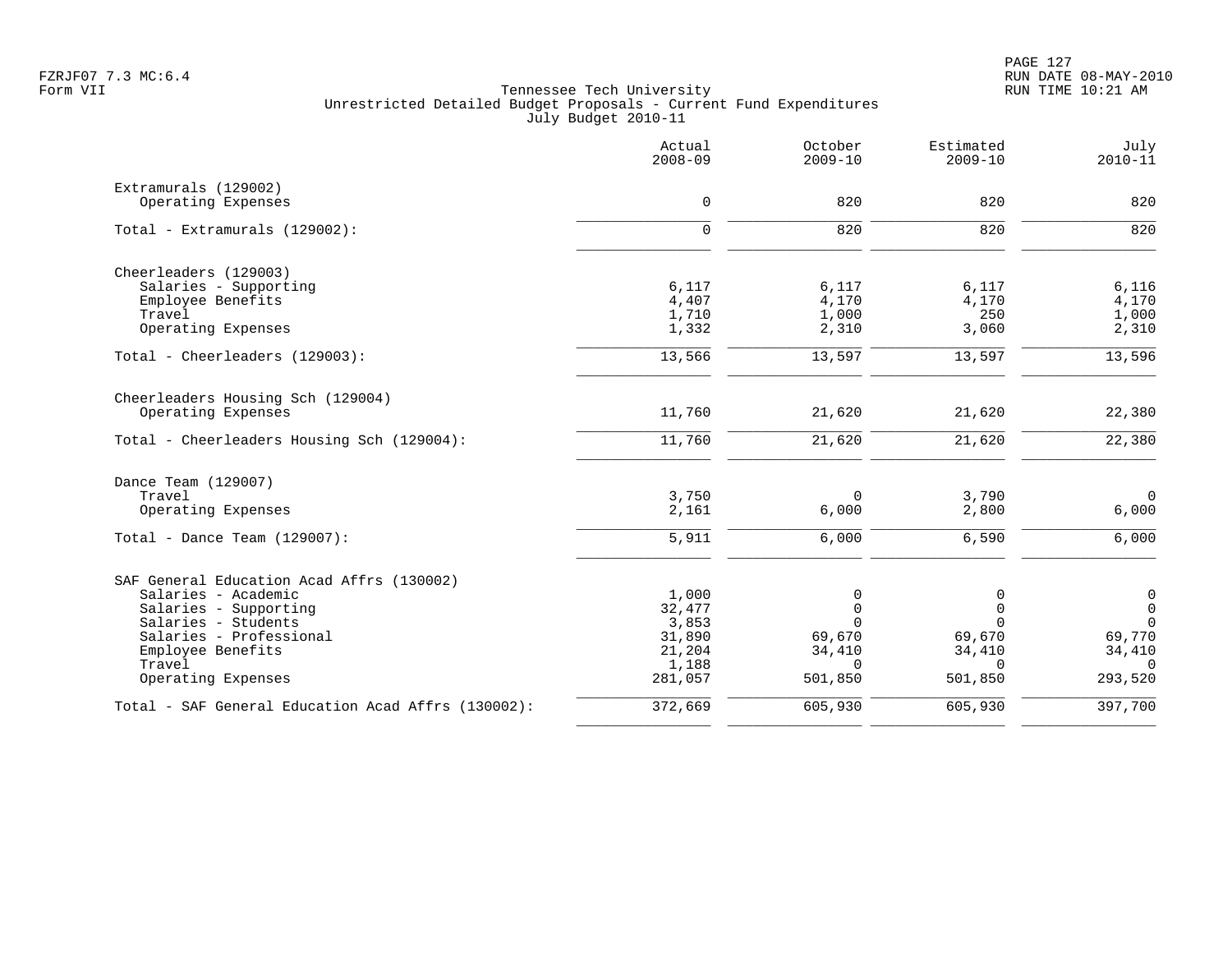|                                                                                                       | Actual<br>$2008 - 09$          | October<br>$2009 - 10$ | Estimated<br>$2009 - 10$      | July<br>$2010 - 11$                       |
|-------------------------------------------------------------------------------------------------------|--------------------------------|------------------------|-------------------------------|-------------------------------------------|
| Match Dean Engineering (137005)<br>Salaries - Administrative<br>Employee Benefits                     | 4,277<br>1,062                 | 0<br>$\Omega$          | 0<br>$\Omega$                 | 0<br>$\Omega$                             |
| Total - Match Dean Engineering (137005):                                                              | 5,339                          | 0                      | 0                             | $\Omega$                                  |
| Band (155004)<br>Employee Benefits<br>Operating Expenses<br>Department Revenues                       | $\Omega$<br>10,618<br>$-2,395$ | 400<br>7,550<br>0      | $\Omega$<br>7,350<br>$\Omega$ | $\Omega$<br>33,650<br>$\Omega$            |
| Total - Band $(155004)$ :                                                                             | 8,223                          | 7,950                  | 7,350                         | 33,650                                    |
| Pep Band Scholarships (155006)<br>Operating Expenses<br>Total - Pep Band Scholarships (155006):       | 111,300<br>111,300             | 126,080<br>126,080     | 126,080<br>126,080            | 130,490<br>130,490                        |
| Match STEM (156005)<br>Salaries - Administrative<br>Employee Benefits<br>Total - Match STEM (156005): | 1,834<br>531<br>2,365          | 0<br>0<br>0            | 0<br>0<br>0                   | $\mathbf 0$<br>$\mathbf 0$<br>$\mathbf 0$ |
| Match Ext Progs Reg Dev (180015)<br>Salaries - Administrative<br>Employee Benefits                    | 2,704<br>544                   | 0<br>0                 | 0<br>0                        | 0<br>$\mathbf 0$                          |
| Total - Match Ext Progs Reg Dev (180015):                                                             | 3,248                          | 0                      | 0                             | $\mathbf 0$                               |
|                                                                                                       |                                |                        |                               |                                           |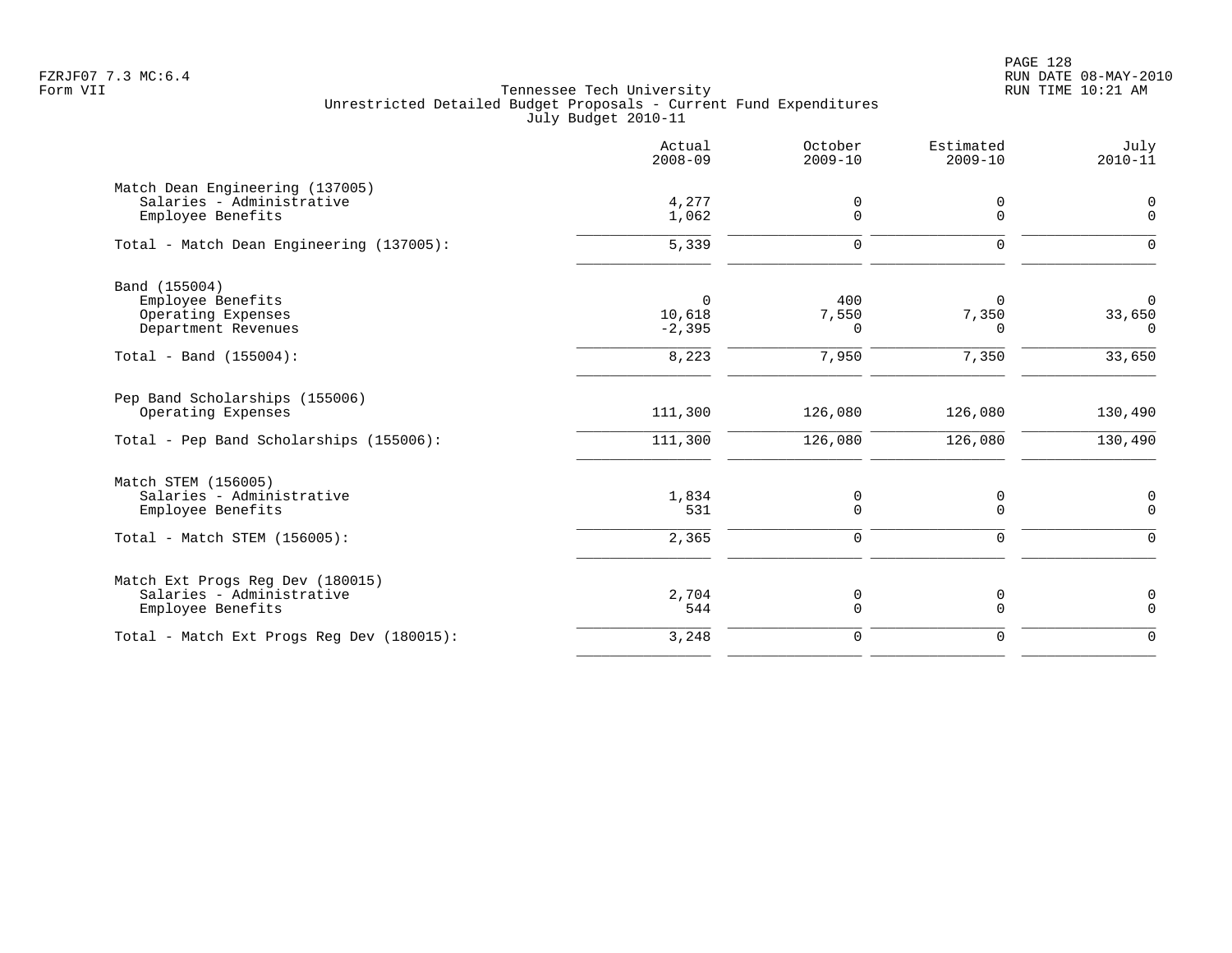|                                                      | Actual<br>$2008 - 09$ | October<br>$2009 - 10$ | Estimated<br>$2009 - 10$ | July<br>$2010 - 11$ |
|------------------------------------------------------|-----------------------|------------------------|--------------------------|---------------------|
| Marketing and Promotions (305000)                    |                       |                        |                          |                     |
| Salaries - Supporting                                | 437                   | $\mathbf 0$            | $\Omega$                 | $\mathsf{O}$        |
| Salaries - Professional                              | $\Omega$              | 100                    | 100                      | 100                 |
| Employee Benefits                                    | 85                    | 720                    | 720                      | 720                 |
| Travel                                               | 4,364                 | $\Omega$               | $\Omega$                 | $\Omega$            |
| Operating Expenses                                   | 252,906               | 280,830                | 276,230                  | 228,930             |
| Total - Marketing and Promotions (305000):           | 257,792               | 281,650                | 277,050                  | 229,750             |
| Athletic Director (600050)                           |                       |                        |                          |                     |
| Salaries - Administrative                            | 68,038                | 67,738                 | 67,738                   | 67,838              |
| Salaries - Supporting                                | 100,857               | 93,656                 | 92,626                   | 91,986              |
| Salaries - Students                                  | 3,669                 | $\Omega$               | 6,680                    | $\overline{0}$      |
| Salaries - Professional                              | 176,775               | 174,975                | 184,810                  | 175,930             |
| Employee Benefits                                    | 129,750               | 123,880                | 108,480                  | 123,880             |
| Travel                                               | 12,193                | 2,580                  | 15,580                   | 2,580               |
| Operating Expenses                                   | 649,265               | 306,390                | 260,880                  | 106,390             |
| Department Revenues                                  | $-222$                | $\Omega$               | $-50$                    | $\Omega$            |
| Total - Athletic Director (600050):                  | 1,140,325             | 769,219                | 736,744                  | 568,604             |
| Athletic Grad Assistant (600051)                     |                       |                        |                          |                     |
| Operating Expenses                                   | 27,070                | 13,110                 | 20,670                   | 13,680              |
| Total - Athletic Grad Assistant (600051):            | 27,070                | 13,110                 | 20,670                   | 13,680              |
| Marketing and Promotion Management (600052)          |                       |                        |                          |                     |
| Salaries - Academic                                  | $\mathbf 0$           | 0                      | 1,058                    | 0                   |
| Salaries - Supporting                                | 7,960                 | $\mathbf 0$            | 5,222                    | $\mathsf{O}$        |
| Salaries - Students                                  | 6,167                 | $\Omega$               | 20,978                   | $\Omega$            |
| Employee Benefits                                    | 633                   | 440                    | 1,025                    | 440                 |
| Travel                                               | 420                   | $\Omega$               | 575                      | $\mathbf 0$         |
| Operating Expenses                                   | 122,803               | 75,000                 | 130,000                  | $\Omega$            |
| Total - Marketing and Promotion Management (600052): | 137,983               | 75,440                 | 158,858                  | 440                 |
|                                                      |                       |                        |                          |                     |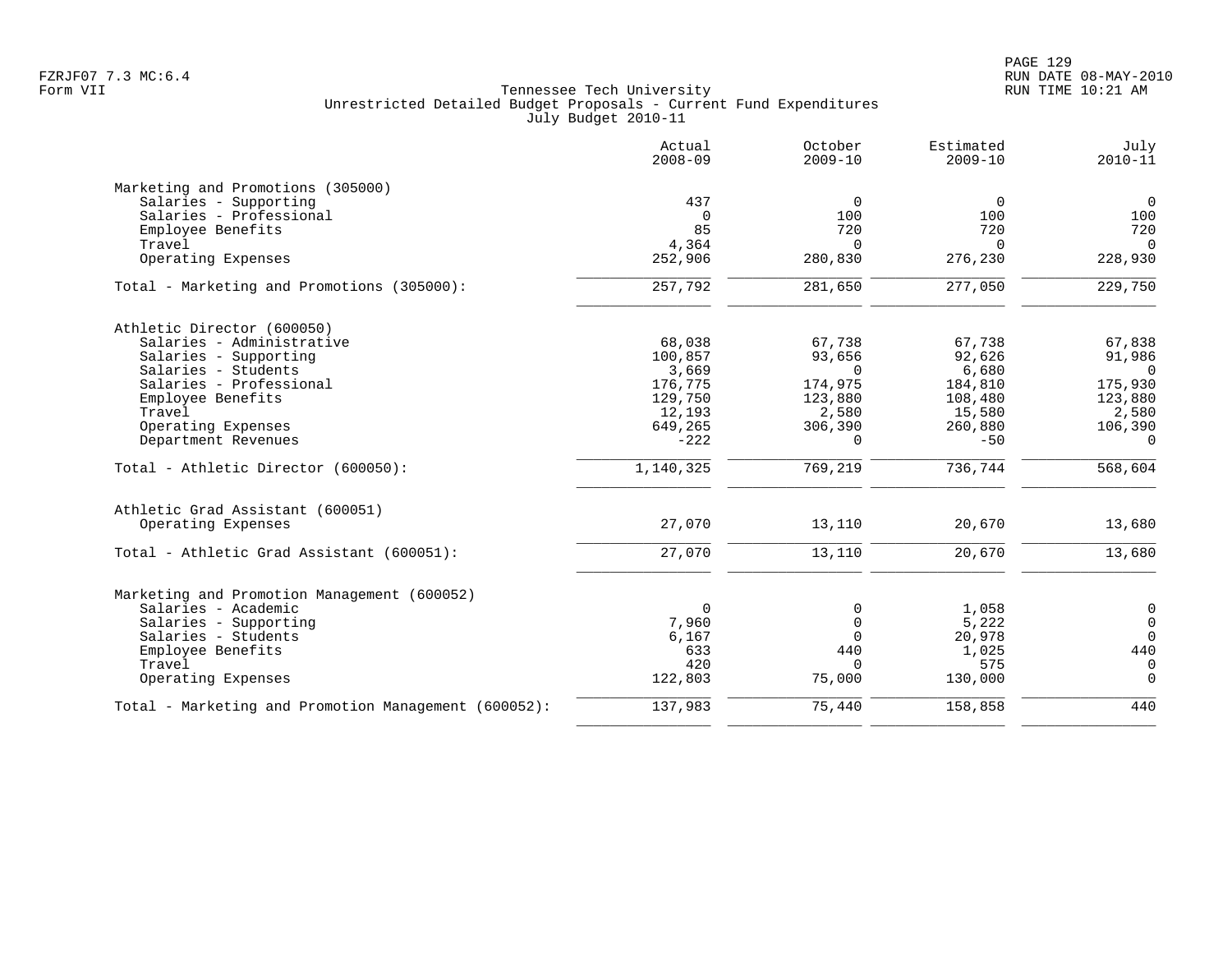PAGE 130 FZRJF07 7.3 MC:6.4 RUN DATE 08-MAY-2010

|                                                               | Actual<br>$2008 - 09$ | October<br>$2009 - 10$ | Estimated<br>$2009 - 10$ | July<br>$2010 - 11$ |
|---------------------------------------------------------------|-----------------------|------------------------|--------------------------|---------------------|
| Athletic Concessions CDS (600053)<br>Operating Expenses       | $\mathbf 0$           | 32,000                 | $\mathbf 0$              | 32,000              |
| Total - Athletic Concessions CDS (600053):                    | $\Omega$              | 32,000                 | $\Omega$                 | 32,000              |
| Athletic Medical and Insurance (600054)<br>Operating Expenses | 211,564               | 187,650                | 187,650                  | 187,650             |
| Total - Athletic Medical and Insurance (600054):              | 211,564               | 187,650                | 187,650                  | 187,650             |
| Athletic Awards (600055)<br>Operating Expenses                | 12,875                | 10,000                 | 15,000                   | $\mathbf 0$         |
| Total - Athletic Awards (600055):                             | 12,875                | 10,000                 | 15,000                   | 0                   |
| Athletic Comp Tickets (600056)<br>Operating Expenses          | 61,375                | 16,890                 | 19,780                   | 16,890              |
| Total - Athletic Comp Tickets (600056):                       | 61,375                | 16,890                 | 19,780                   | 16,890              |
| Athletic Book Account (600057)<br>Operating Expenses          | 117,605               | 45,000                 | 45,000                   | 45,000              |
| Total - Athletic Book Account (600057):                       | 117,605               | 45,000                 | 45,000                   | 45,000              |
|                                                               |                       |                        |                          |                     |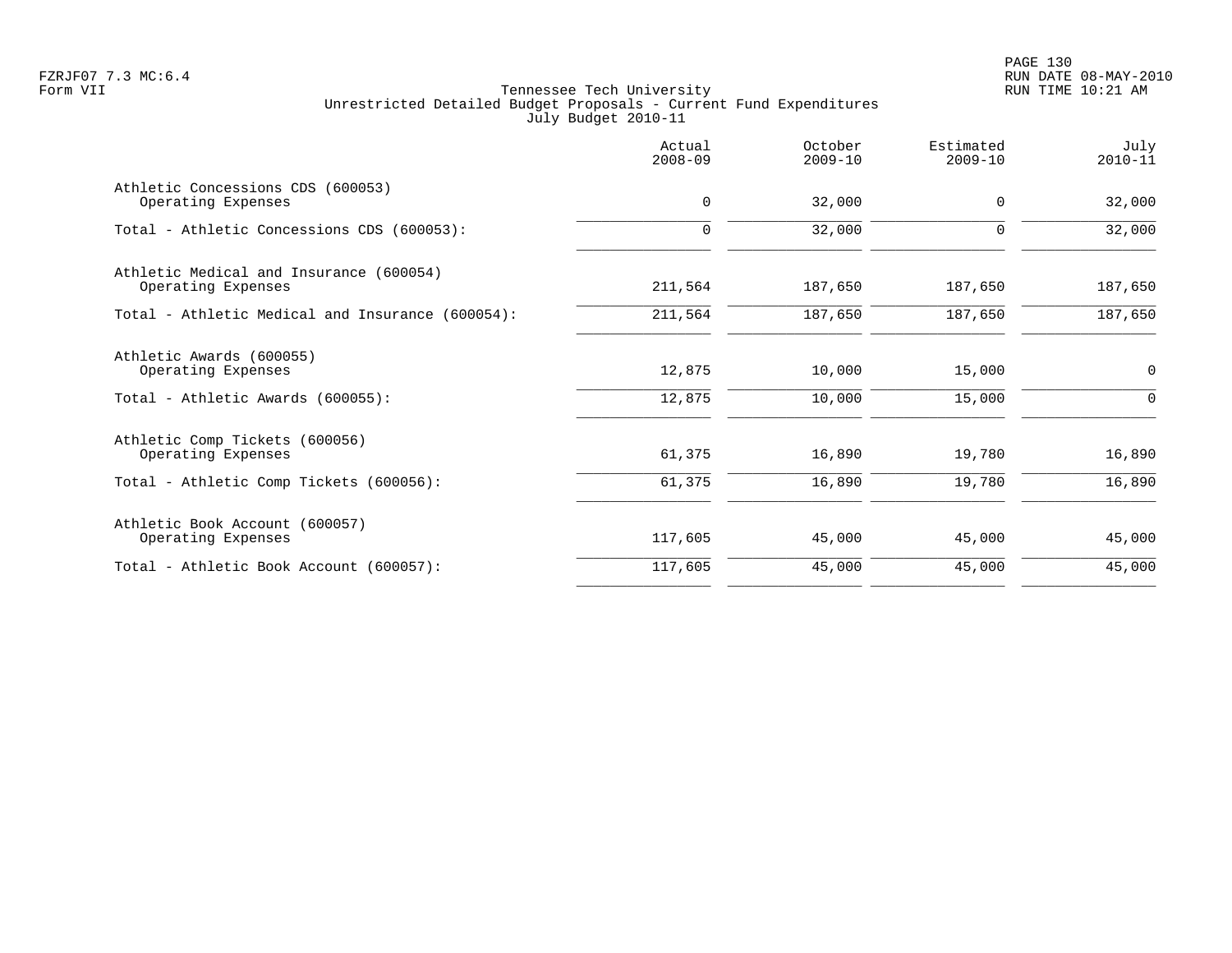|                                                | Actual<br>$2008 - 09$ | October<br>$2009 - 10$ | Estimated<br>$2009 - 10$ | July<br>$2010 - 11$ |
|------------------------------------------------|-----------------------|------------------------|--------------------------|---------------------|
| Athletic Book Trans Out (600058)               |                       |                        |                          |                     |
| Operating Expenses                             | $-117,605$            | $-45,000$              | $-45,000$                | $-45,000$           |
| Total - Athletic Book Trans Out (600058):      | $-117,605$            | $-45,000$              | $-45,000$                | $-45,000$           |
| Sports Information (600059)                    |                       |                        |                          |                     |
| Salaries - Supporting                          | 25,597                | 4,594                  | 31,349                   | 4,594               |
| Salaries - Students                            |                       | $\Omega$               | 493                      | $\Omega$            |
| Salaries - Professional                        | 52,960                | 52,760                 | 52,660                   | 52,860              |
| Employee Benefits                              | 28,428                | 32,860                 | 25,910                   | 32,860              |
| Travel                                         | 8,636                 | 1,920                  | 5,920                    | 1,920               |
| Operating Expenses                             | 60,668                | 50,000                 | 62,005                   | $\Omega$            |
| Department Revenues                            | $-3$                  | $\Omega$               | $-5$                     | $\Omega$            |
| Total - Sports Information (600059):           | 176,286               | 142,134                | 178,332                  | 92,234              |
| Athletic Academic Counseling (600060)          |                       |                        |                          |                     |
| Salaries - Supporting                          | 6,767                 | 6,767                  | 6,767                    | 6,767               |
| Salaries - Students                            | 500                   | $\Omega$               | $\Omega$                 | $\Omega$            |
| Salaries - Professional                        | 30,074                | 30,253                 | 29,775                   | 29,874              |
| Employee Benefits                              | 18,944                | 31,760                 | 15,910                   | 31,760              |
| Travel                                         | 42                    | $\Omega$               | 15                       | $\Omega$            |
| Operating Expenses                             | 8,439                 | 12,690                 | 5,993                    | 12,690              |
| Department Revenues                            | $-8$                  | $\Omega$               | $-3$                     |                     |
| Total - Athletic Academic Counseling (600060): | 64,758                | 81,470                 | 58,457                   | 81,091              |
|                                                |                       |                        |                          |                     |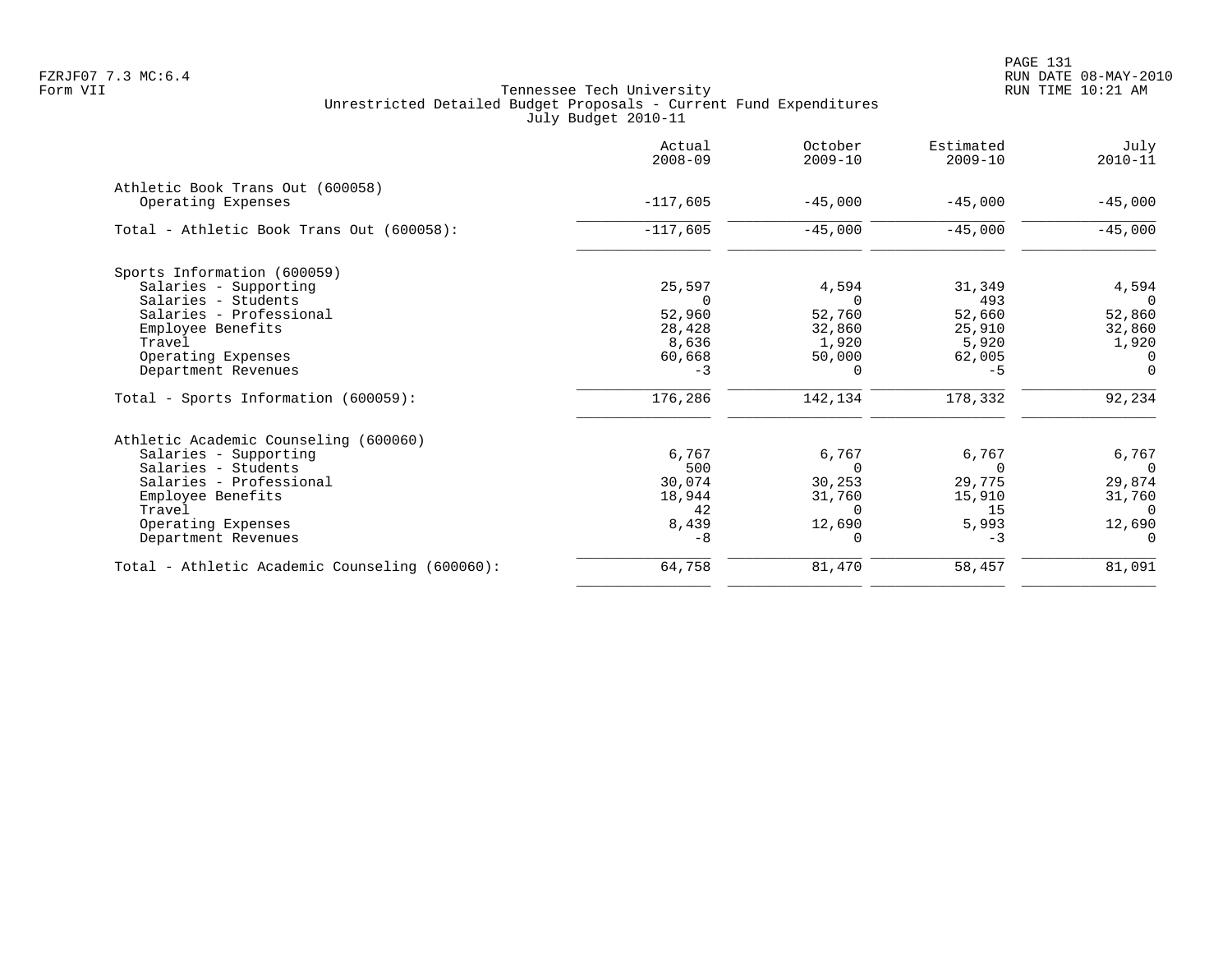|                                                       | Actual<br>$2008 - 09$ | October<br>$2009 - 10$ | Estimated<br>$2009 - 10$ | July<br>$2010 - 11$ |
|-------------------------------------------------------|-----------------------|------------------------|--------------------------|---------------------|
| Athletic Academic Tutoring (600061)                   |                       |                        |                          |                     |
| Salaries - Supporting                                 | 0                     | $\Omega$               | 3,318                    | $\overline{0}$      |
| Salaries - Students                                   | 0                     | 800                    | 6,500                    | 800                 |
| Salaries - Professional                               | $\Omega$              | 300                    | $\Omega$                 | 300                 |
| Employee Benefits                                     | 0                     | $\Omega$               | 210                      | $\Omega$            |
| Operating Expenses                                    | $\Omega$              | 7,490                  | $\Omega$                 | 7,490               |
| Total - Athletic Academic Tutoring (600061):          | $\mathbf 0$           | 8,590                  | 10,028                   | 8,590               |
| Athletic Student Theraphy Center (600062)             |                       |                        |                          |                     |
| Salaries - Supporting                                 | 1,938                 | 0                      | $\Omega$                 | 0                   |
| Salaries - Students                                   | 4,500                 | $\Omega$               | 8,000                    | $\Omega$            |
| Salaries - Professional                               | 136,701               | 141,998                | 144,043                  | 139,141             |
| Employee Benefits                                     | 41,611                | 73,200                 | 35,920                   | 73,200              |
| Travel                                                | 4,270                 | 4,010                  | 6,010                    | 4,010               |
| Operating Expenses                                    | 77,614                | 35,190                 | 57,190                   | 35,190              |
| Department Revenues                                   | $-71$                 | $\Omega$               | $\Omega$                 | $\Omega$            |
| Total - Athletic Student Theraphy Center (600062):    | 266,563               | 254,398                | 251,163                  | 251,541             |
| Athletic Training Graduate Teaching (600064)          |                       |                        |                          |                     |
| Operating Expenses                                    | 22,628                | 20,150                 | 22,345                   | 21,030              |
| Total - Athletic Training Graduate Teaching (600064): | 22,628                | 20,150                 | 22,345                   | 21,030              |
| Graduation Incentive (600065)                         |                       |                        |                          |                     |
| Operating Expenses                                    | 183,201               | 186,530                | 89,080                   | 186,530             |
| Total - Graduation Incentive (600065):                | 183,201               | 186,530                | 89,080                   | 186,530             |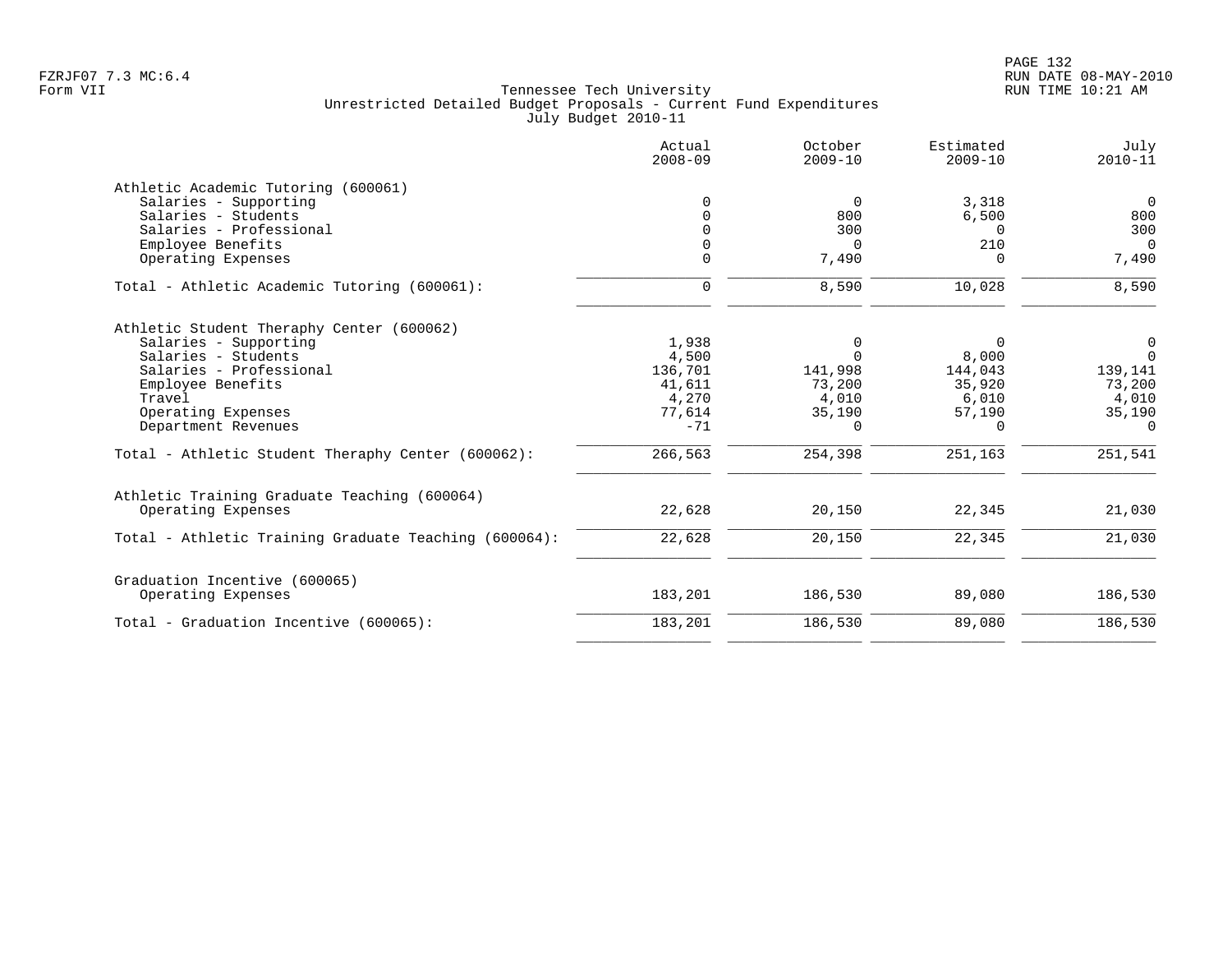|                                             | Actual<br>$2008 - 09$ | October<br>$2009 - 10$ | Estimated<br>$2009 - 10$ | July<br>$2010 - 11$ |
|---------------------------------------------|-----------------------|------------------------|--------------------------|---------------------|
| Strength and Conditioning (600066)          |                       |                        |                          |                     |
| Salaries - Supporting                       | 902                   | 10,000                 | 9,722                    | 0                   |
| Salaries - Students                         | 1,800                 | $\Omega$               | 770                      | $\overline{0}$      |
| Salaries - Professional                     | 42,740                | 39,440                 | 45,040                   | 39,540              |
| Employee Benefits                           | 12,365                | 12,500                 | 11,805                   | 12,500              |
| Travel                                      | 1,314                 | 1,500                  | 1,500                    | 1,500               |
| Operating Expenses                          | 12,492                | 9,000                  | 12,014                   | 9,000               |
| Department Revenues                         | $-15$                 | $\Omega$               | $-14$                    | $\Omega$            |
| Total - Strength and Conditioning (600066): | 71,598                | 72,440                 | 80,837                   | 62,540              |
| Football (601000)                           |                       |                        |                          |                     |
| Salaries - Supporting                       | 26,608                | 26,308                 | 26,308                   | 26,408              |
| Salaries - Students                         | $\Omega$              | 50                     | $\Omega$                 | 50                  |
| Salaries - Professional                     | 279,975               | 251,290                | 306,590                  | 260,796             |
| Employee Benefits                           | 91,820                | 144,890                | 91,000                   | 144,890             |
| Travel                                      | 191,520               | 87,750                 | 212,200                  | 87,750              |
| Operating Expenses                          | 262,378               | 253,490                | 235,600                  | 88,490              |
| Department Revenues                         | $-137$                | $\Omega$               | $-20$                    | $\Omega$            |
| $Total - Football (601000):$                | 852,164               | 763,778                | 871,678                  | 608,384             |
| Mens Basketball (601001)                    |                       |                        |                          |                     |
| Salaries - Supporting                       | 31,230                | 20,410                 | 30,925                   | 20,510              |
| Salaries - Students                         | $\Omega$              | 100                    | $\Omega$                 | 100                 |
| Salaries - Professional                     | 178,672               | 178,372                | 178,372                  | 179,072             |
| Employee Benefits                           | 79,015                | 79,230                 | 70,910                   | 79,230              |
| Travel                                      | 117,766               | 60,980                 | 150,350                  | 60,980              |
| Operating Expenses                          | 125,689               | 56,140                 | 88,600                   | 56,140              |
| Department Revenues                         | $-31$                 | $\Omega$               | $-10$                    | $\Omega$            |
| Total - Mens Basketball (601001):           | 532,341               | 395,232                | 519,147                  | 396,032             |
|                                             |                       |                        |                          |                     |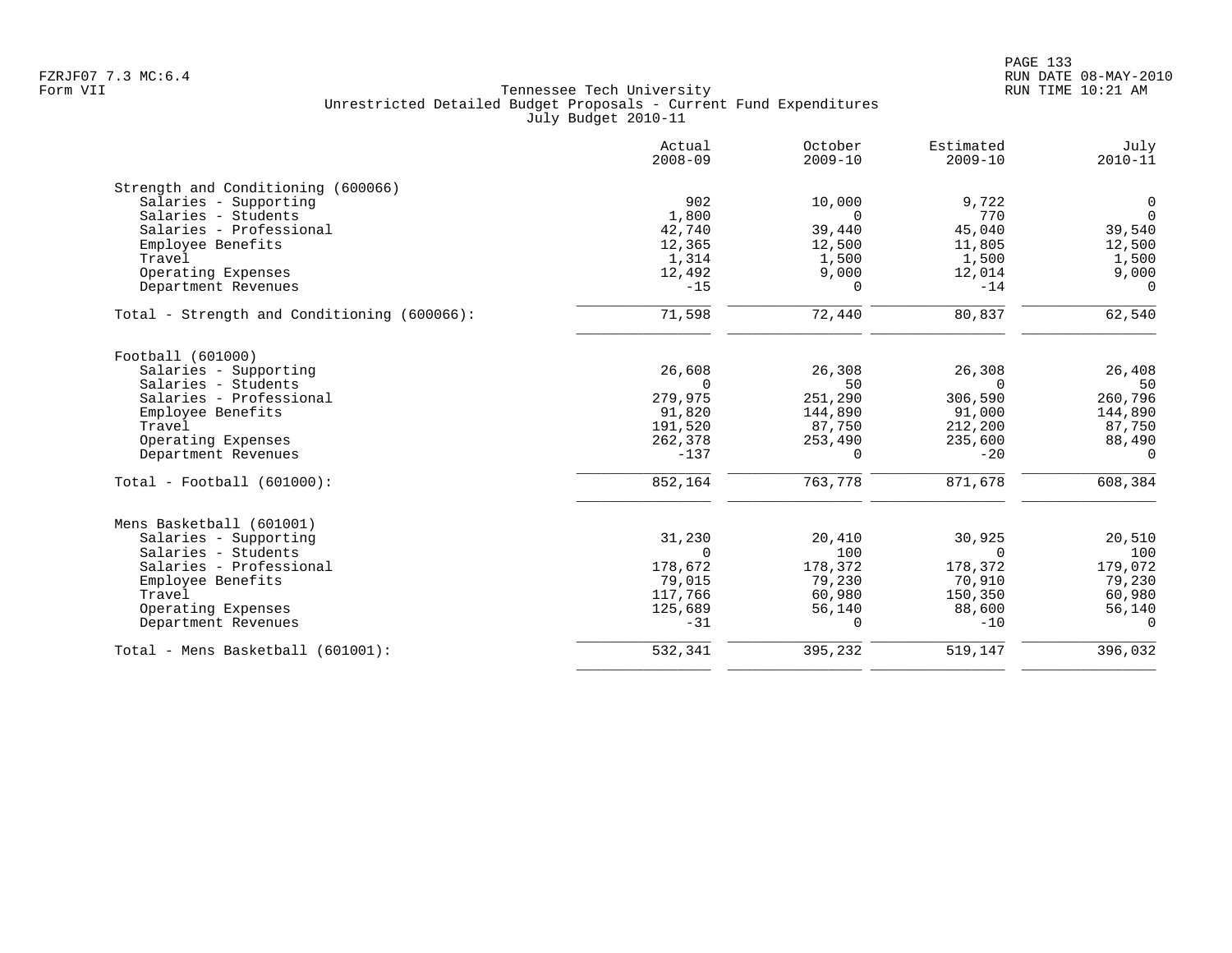|                                      | Actual<br>$2008 - 09$ | October<br>$2009 - 10$ | Estimated<br>$2009 - 10$ | July<br>$2010 - 11$ |
|--------------------------------------|-----------------------|------------------------|--------------------------|---------------------|
| Baseball (601003)                    |                       |                        |                          |                     |
| Salaries - Students                  | $\mathbf 0$           | 280                    | $\overline{0}$           | 280                 |
| Salaries - Professional              | 69,937                | 41,087                 | 63,637                   | 41,187              |
| Employee Benefits                    | 17,854                | 21,050                 | 15,670                   | 21,050              |
| Travel                               | 45,664                | 14,490                 | 41,620                   | 14,490              |
| Operating Expenses                   | 50,105                | 8,950                  | 48,492                   | 8,950               |
| Department Revenues                  | $-29$                 | $\Omega$               | $-12$                    | $\Omega$            |
| Total - Baseball (601003):           | 183,531               | 85,857                 | 169,407                  | 85,957              |
| Mens Cross Country (601005)          |                       |                        |                          |                     |
| Salaries - Professional              | 6,000                 | 1,050                  | 6,000                    | 1,050               |
| Employee Benefits                    | 459                   | 90                     | 490                      | 90                  |
| Travel                               | 4,000                 | 2,970                  | 6,500                    | 2,970               |
| Operating Expenses                   | 1,901                 | 2,240                  | 5,740                    | 2,240               |
| Total - Mens Cross Country (601005): | 12,360                | 6,350                  | 18,730                   | 6,350               |
| Mens Golf (601006)                   |                       |                        |                          |                     |
| Salaries - Professional              | 10,500                | 4,380                  | 10,500                   | 4,380               |
| Employee Benefits                    | $\mathbf 0$           | 360                    | $\mathbf 0$              | 360                 |
| Travel                               | 21,312                | 8,910                  | 21,500                   | 8,910               |
| Operating Expenses                   | 6,840                 | 2,240                  | 8,210                    | 2,240               |
| Total - Mens Golf (601006):          | 38,652                | 15,890                 | 40,210                   | 15,890              |
| Mens Tennis (601007)                 |                       |                        |                          |                     |
| Salaries - Professional              | 16,298                | 18,200                 | 21,467                   | 36,400              |
| Employee Benefits                    | 4,312                 | 7,730                  | 3,890                    | 7,730               |
| Travel                               | 21,788                | 8,540                  | 22,000                   | 8,540               |
| Operating Expenses                   | 22,051                | 4,460                  | 13,910                   | 4,460               |
| Total - Mens Tennis (601007):        | 64,449                | 38,930                 | 61,267                   | 57,130              |
|                                      |                       |                        |                          |                     |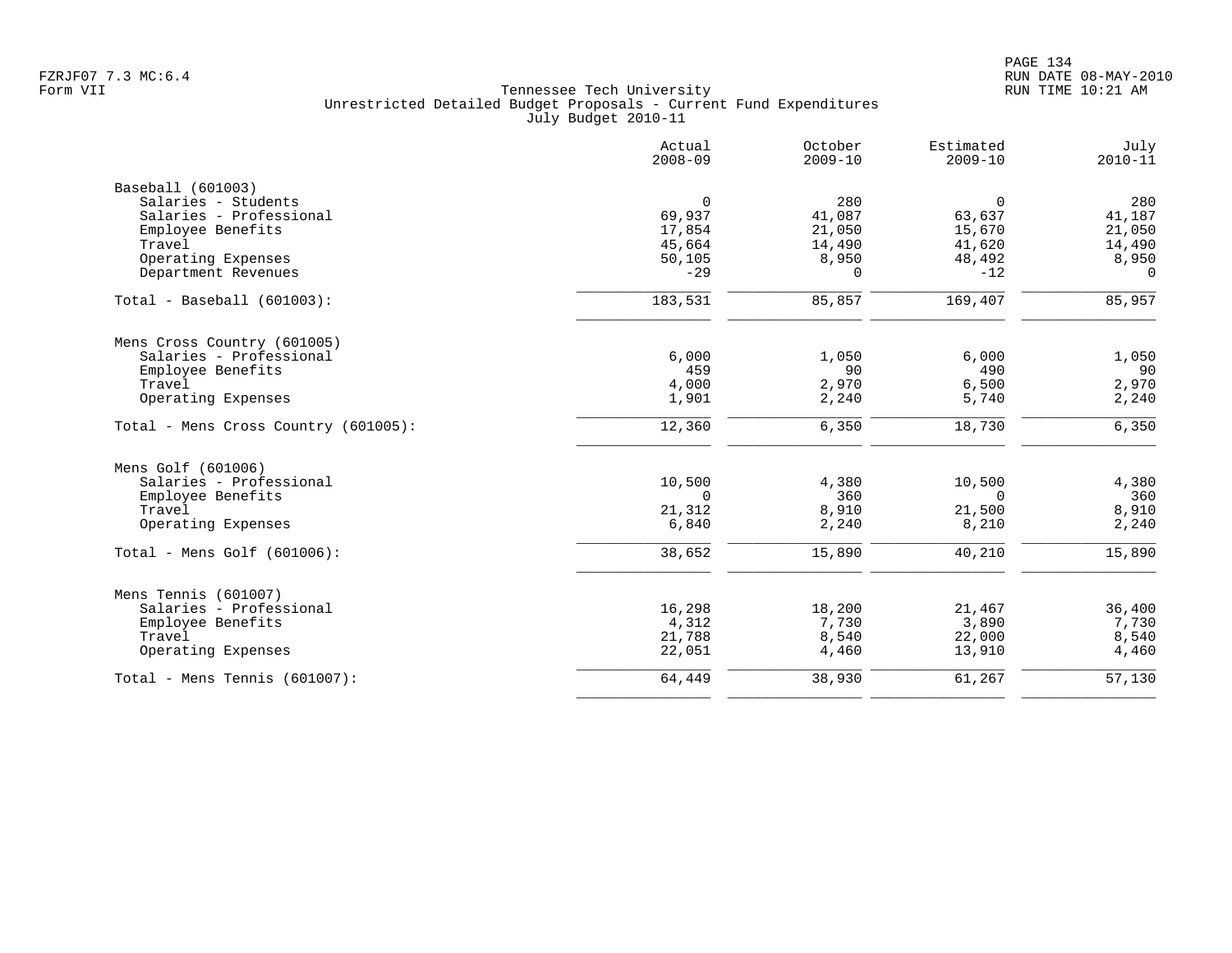|                                                                                                             | Actual<br>$2008 - 09$           | October<br>$2009 - 10$         | Estimated<br>$2009 - 10$        | July<br>$2010 - 11$              |
|-------------------------------------------------------------------------------------------------------------|---------------------------------|--------------------------------|---------------------------------|----------------------------------|
| Mens Tennis Tournaments (601008)<br>Travel                                                                  | 3,244                           | $\mathbf 0$                    | $\mathbf 0$                     | $\mathsf{O}$                     |
| Total - Mens Tennis Tournaments (601008):                                                                   | 3,244                           | $\mathbf 0$                    | $\mathbf 0$                     | $\mathbf 0$                      |
| Mens Rifle Range (601009)<br>Salaries - Professional<br>Employee Benefits<br>Travel<br>Operating Expenses   | 3,500<br>284<br>4,673<br>65,149 | 2,100<br>300<br>3,340<br>3,340 | 3,500<br>300<br>10,190<br>6,880 | 2,100<br>300<br>3,340<br>3,340   |
| Total - Mens Rifle Range (601009):                                                                          | 73,606                          | 9,080                          | 20,870                          | 9,080                            |
| Mens Rifle Tournaments (601010)<br>Travel<br>Operating Expenses<br>Total - Mens Rifle Tournaments (601010): | $\mathbf 0$<br>1,152<br>1,152   | 0<br>$\mathbf 0$<br>0          | 1,702<br>0<br>1,702             | 0<br>0<br>$\mathbf 0$            |
| Mens OVC Tournaments (601011)<br>Travel<br>Operating Expenses<br>Total - Mens OVC Tournaments (601011):     | 6,140<br>200<br>6,340           | 0<br>$\mathbf 0$<br>0          | 5,916<br>200<br>6,116           | $\mathsf{O}$<br>$\mathbf 0$<br>0 |
| Mens OVC Golf (601012)<br>Travel                                                                            | 3,329                           | 0                              | $\mathsf 0$                     | 0                                |
| Total - Mens OVC Golf $(601012)$ :                                                                          | 3,329                           | $\mathsf{O}$                   | $\mathbf 0$                     | $\mathbf 0$                      |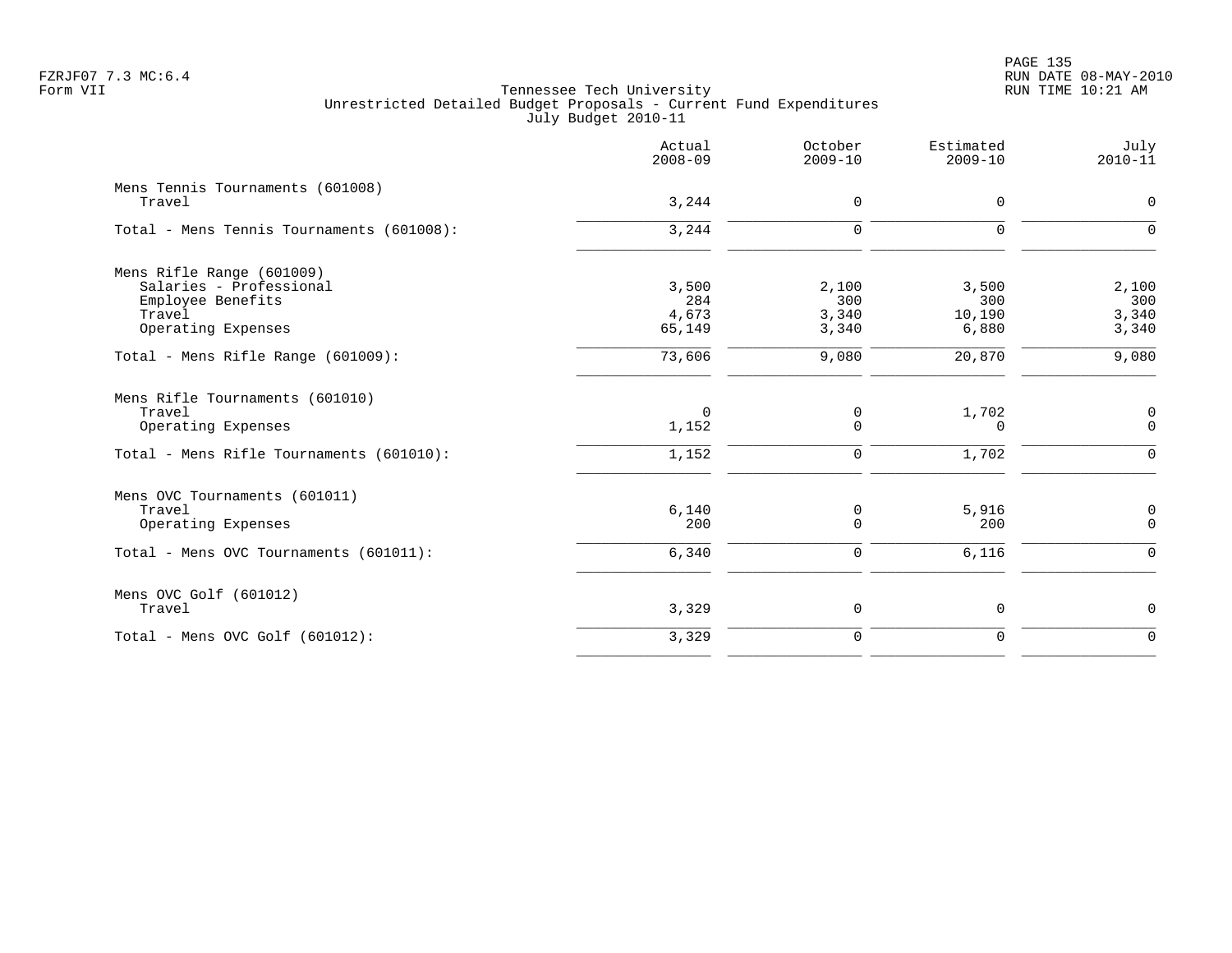|                                                                    | Actual<br>$2008 - 09$ | October<br>$2009 - 10$ | Estimated<br>$2009 - 10$ | July<br>$2010 - 11$     |
|--------------------------------------------------------------------|-----------------------|------------------------|--------------------------|-------------------------|
| Mens OVC Baseball Tourney (601014)<br>Travel<br>Operating Expenses | 29,148<br>222         | 0<br>$\Omega$          | 4,515<br>$\Omega$        | $\mathbf 0$<br>$\Omega$ |
| Total - Mens OVC Baseball Tourney (601014):                        | 29,370                | 0                      | 4,515                    | $\Omega$                |
| Mens OVC Cross Country Tourney (601016)<br>Travel                  | 1,289                 | 0                      | 120                      | 0                       |
| Total - Mens OVC Cross Country Tourney (601016):                   | 1,289                 | $\mathbf 0$            | 120                      | ∩                       |
| Football Scholarships (601060)<br>Operating Expenses               | 1,143,058             | 1,296,970              | 1,338,900                | 1,272,820               |
| Total - Football Scholarships (601060):                            | 1,143,058             | 1,296,970              | 1,338,900                | 1,272,820               |
| Mens Basketball Scholarships (601061)<br>Operating Expenses        | 330,362               | 340,550                | 343,350                  | 340,550                 |
| Total - Mens Basketball Scholarships (601061):                     | 330,362               | 340,550                | 343,350                  | 340,550                 |
| Baseball Scholarships (601062)<br>Operating Expenses               | 162,525               | 262,090                | 225,090                  | 237,930                 |
| Total - Baseball Scholarships (601062):                            | 162,525               | 262,090                | 225,090                  | 237,930                 |
|                                                                    |                       |                        |                          |                         |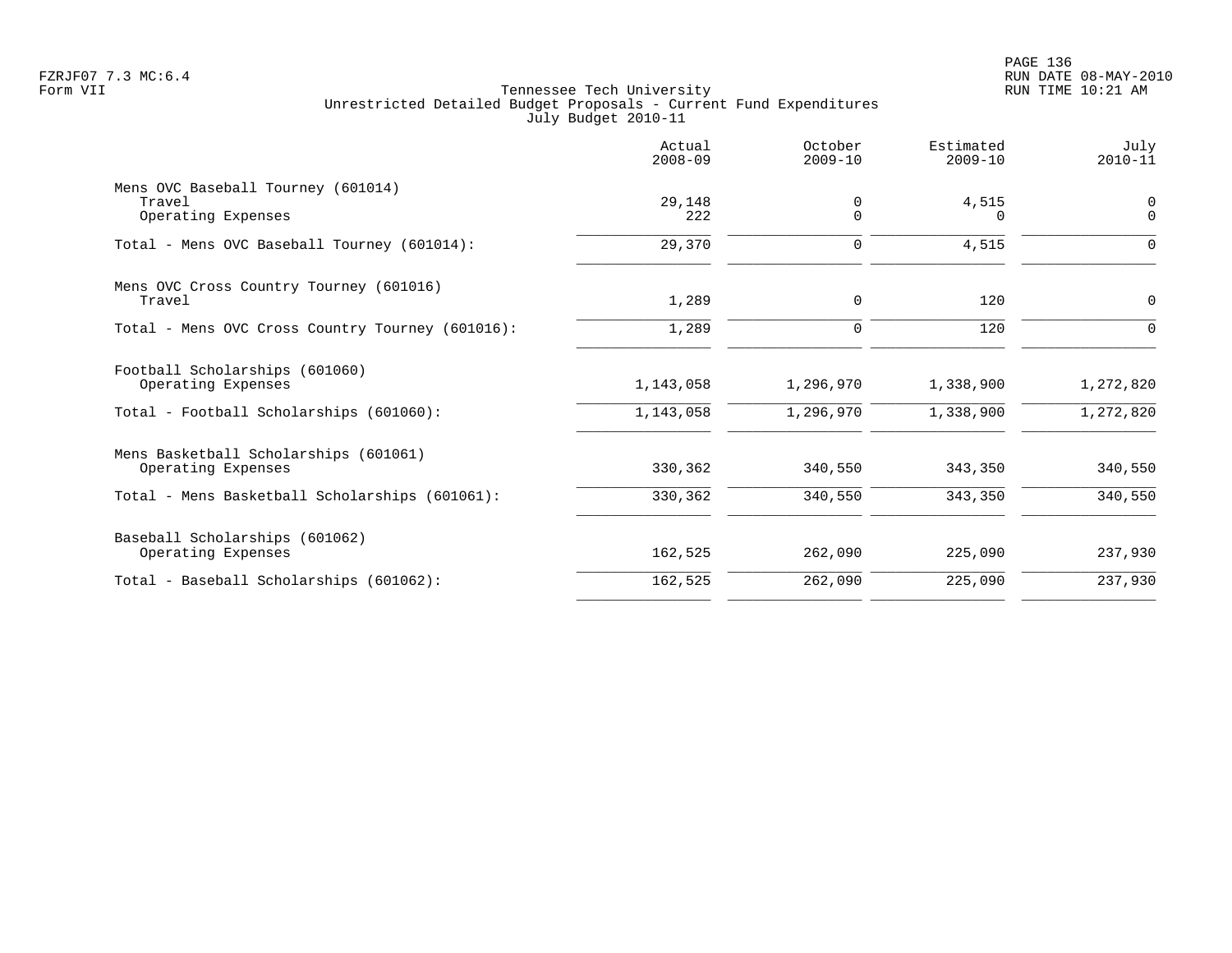PAGE 137 FZRJF07 7.3 MC:6.4 RUN DATE 08-MAY-2010

|                                                                                                                                                                                   | Actual<br>$2008 - 09$                                                | October<br>$2009 - 10$                                             | Estimated<br>$2009 - 10$                                             | July<br>$2010 - 11$                                                |
|-----------------------------------------------------------------------------------------------------------------------------------------------------------------------------------|----------------------------------------------------------------------|--------------------------------------------------------------------|----------------------------------------------------------------------|--------------------------------------------------------------------|
| Mens Rifle Range Scholarships (601063)<br>Operating Expenses                                                                                                                      | 60,859                                                               | 90,680                                                             | 75,390                                                               | $\mathbf 0$                                                        |
| Total - Mens Rifle Range Scholarships (601063):                                                                                                                                   | 60,859                                                               | 90,680                                                             | 75,390                                                               | $\Omega$                                                           |
| Mens Tennis Scholarships (601064)<br>Operating Expenses                                                                                                                           | 95,419                                                               | 113,350                                                            | 121,830                                                              | 113,350                                                            |
| Total - Mens Tennis Scholarships (601064):                                                                                                                                        | 95,419                                                               | 113,350                                                            | 121,830                                                              | 113,350                                                            |
| Mens Golf Scholarships (601065)<br>Operating Expenses                                                                                                                             | 16,783                                                               | 71,070                                                             | 50,710                                                               | 59,000                                                             |
| Total - Mens Golf Scholarships (601065):                                                                                                                                          | 16,783                                                               | 71,070                                                             | 50,710                                                               | 59,000                                                             |
| Mens Cross Country Scholarships (601066)<br>Operating Expenses<br>Total - Mens Cross Country Scholarships (601066):                                                               | 62,607<br>62,607                                                     | 77,630<br>77,630                                                   | 69,770<br>69,770                                                     | 65,550<br>65,550                                                   |
|                                                                                                                                                                                   |                                                                      |                                                                    |                                                                      |                                                                    |
| Womens Basketball (602000)<br>Salaries - Supporting<br>Salaries - Students<br>Salaries - Professional<br>Employee Benefits<br>Travel<br>Operating Expenses<br>Department Revenues | 19,990<br>$\Omega$<br>156,495<br>63,405<br>97,716<br>58,193<br>$-53$ | 20,290<br>100<br>178,380<br>55,170<br>31,530<br>15,870<br>$\Omega$ | 26,630<br>$\Omega$<br>163,366<br>56,240<br>98,260<br>81,490<br>$-50$ | 17,460<br>100<br>176,380<br>55,170<br>31,530<br>15,870<br>$\Omega$ |
| Total - Womens Basketball (602000):                                                                                                                                               | 395,746                                                              | 301,340                                                            | 425,936                                                              | 296,510                                                            |
|                                                                                                                                                                                   |                                                                      |                                                                    |                                                                      |                                                                    |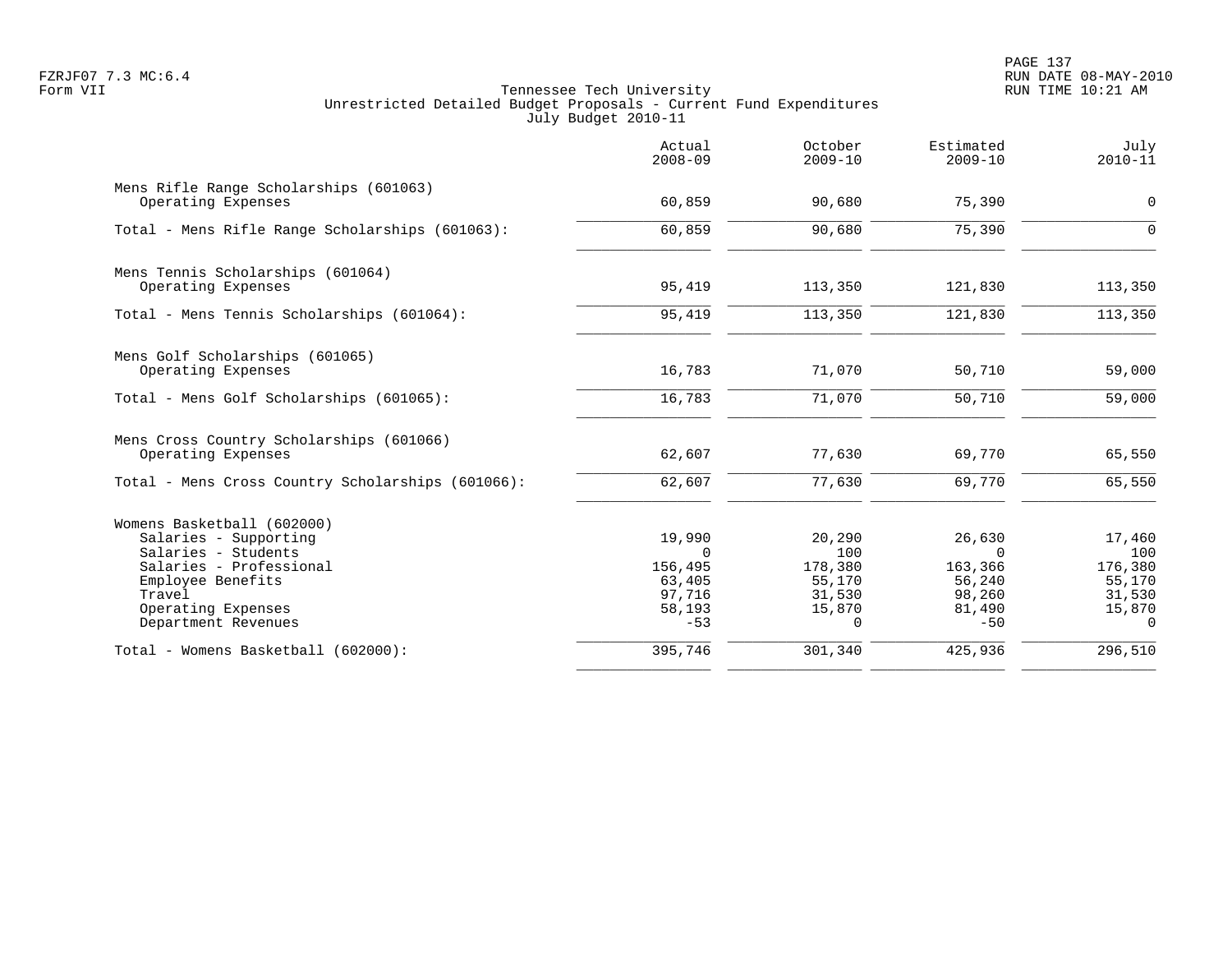| Actual<br>$2008 - 09$                               | October<br>$2009 - 10$                                 | Estimated<br>$2009 - 10$                               | July<br>$2010 - 11$                                        |
|-----------------------------------------------------|--------------------------------------------------------|--------------------------------------------------------|------------------------------------------------------------|
| 3,983                                               | $\Omega$                                               | 3,610                                                  | $\Omega$                                                   |
| 3,983                                               | $\Omega$                                               | 3,610                                                  | $\Omega$                                                   |
| $\mathbf 0$                                         | $\mathbf 0$                                            | 200                                                    | $\mathbf 0$                                                |
| $\Omega$                                            | $\Omega$                                               | 200                                                    | $\Omega$                                                   |
| 705<br>57,719<br>17,745<br>31,803<br>15,407<br>$-2$ | 550<br>54,645<br>29,090<br>15,240<br>8,750<br>$\Omega$ | 1,368<br>54,505<br>15,340<br>30,053<br>19,210<br>$-10$ | 550<br>54,745<br>29,090<br>15,240<br>8,750<br>$\Omega$     |
| 123,377                                             | 108,275                                                | 120,466                                                | 108,375                                                    |
| 447<br>385<br>92<br>10,271<br>1,293                 | O<br>0<br>$\Omega$                                     | 5,055<br>0                                             | 0<br>$\overline{0}$<br>$\Omega$<br>$\mathbf 0$<br>$\Omega$ |
| 12,488                                              | $\Omega$                                               | 5,055                                                  | $\Omega$                                                   |
|                                                     |                                                        |                                                        |                                                            |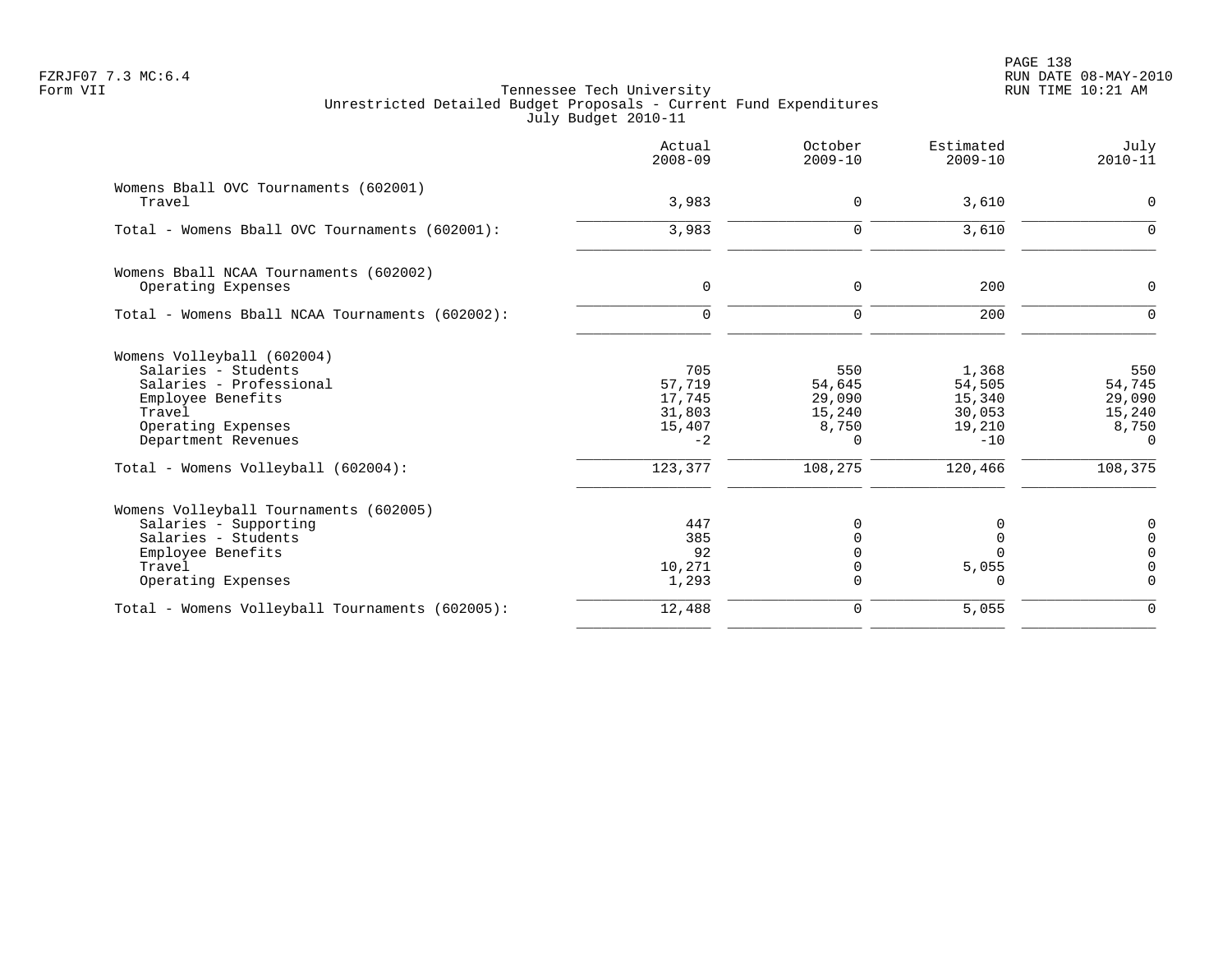|                                              | Actual<br>$2008 - 09$ | October<br>$2009 - 10$ | Estimated<br>$2009 - 10$ | July<br>$2010 - 11$ |
|----------------------------------------------|-----------------------|------------------------|--------------------------|---------------------|
| Womens Tennis (602006)                       |                       |                        |                          |                     |
| Salaries - Professional                      | 16,298                | 22,200                 | 21,467                   | 4,000               |
| Employee Benefits                            | 4,312                 | 7,400                  | 3,890                    | 7,400               |
| Travel                                       | 20,952                | 8,910                  | 21,000                   | 8,910               |
| Operating Expenses                           | 19,145                | 2,810                  | 14,840                   | 2,810               |
| Department Revenues                          | $-200$                | 0                      | $\Omega$                 | $\Omega$            |
| Total - Womens Tennis (602006):              | 60,507                | 41,320                 | 61,197                   | 23,120              |
| Womens Tennis Tournaments (602007)           |                       |                        |                          |                     |
| Travel                                       | 1,043                 | 0                      | 0                        | 0                   |
| Total - Womens Tennis Tournaments (602007):  | 1,043                 | 0                      | $\mathbf 0$              | $\mathbf 0$         |
| Womens Golf (602008)                         |                       |                        |                          |                     |
| Salaries - Professional                      | 10,500                | 6,130                  | 10,500                   | 6,130               |
| Employee Benefits                            | 818                   | 510                    | 850                      | 510                 |
| Travel                                       | 19,752                | 8,910                  | 23,500                   | 8,910               |
| Operating Expenses                           | 5,408                 | 1,480                  | 7,900                    | 1,480               |
| Total - Womens Golf (602008):                | 36,478                | 17,030                 | 42,750                   | 17,030              |
| Womens Cross Country Track (602009)          |                       |                        |                          |                     |
| Salaries - Professional                      | 9,000                 | 8,400                  | 9,000                    | 8,400               |
| Employee Benefits                            | 689                   | 1,130                  | 730                      | 1,130               |
| Travel                                       | 14,280                | 7,430                  | 17,500                   | 7,430               |
| Operating Expenses                           | 20,903                | 3,260                  | 6,340                    | 3,260               |
| Capital Outlay                               | 0                     | 0                      | 18,375                   | $\mathbf 0$         |
| Total - Womens Cross Country Track (602009): | 44,872                | 20,220                 | 51,945                   | 20,220              |
|                                              |                       |                        |                          |                     |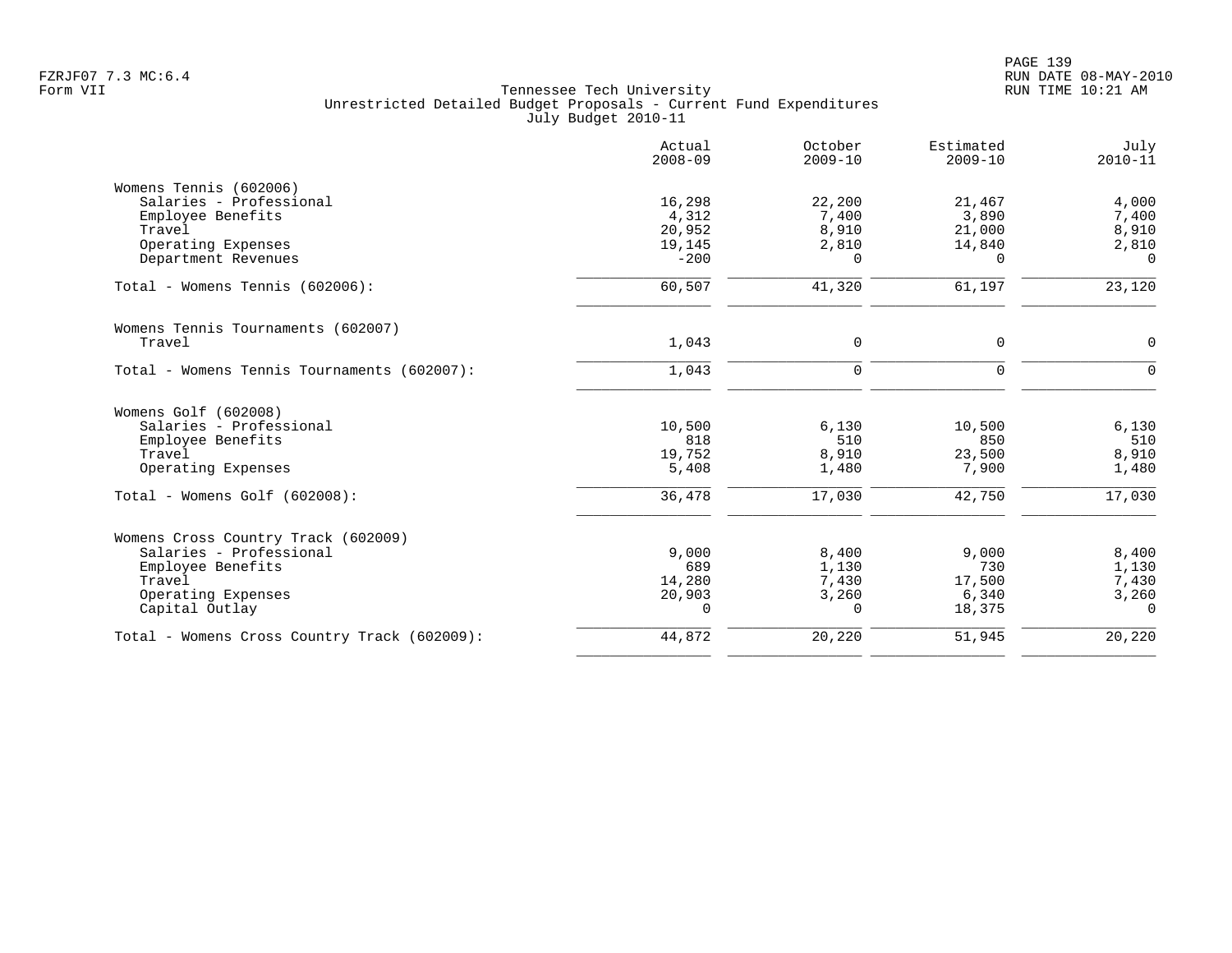|                                                   | Actual<br>$2008 - 09$ | October<br>$2009 - 10$ | Estimated<br>$2009 - 10$ | July<br>$2010 - 11$ |
|---------------------------------------------------|-----------------------|------------------------|--------------------------|---------------------|
| Womens Track Tournaments (602010)                 |                       |                        |                          |                     |
| Travel                                            | 4,104                 | 0                      | 1,125                    | $\mathbf 0$         |
| Total - Womens Track Tournaments (602010):        | 4,104                 | $\Omega$               | 1,125                    | $\Omega$            |
| Womens Softball (602011)                          |                       |                        |                          |                     |
| Salaries - Professional                           | 74,006                | 55,716                 | 73,706                   | 55,816              |
| Employee Benefits                                 | 18,835                | 17,330                 | 17,235                   | 17,330              |
| Travel                                            | 36,724                | 15,420                 | 36,300                   | 15,420              |
| Operating Expenses                                | 42,594                | 10,030                 | 36,473                   | 10,030              |
| Department Revenues                               | $-14$                 | $\Omega$               | $-3$                     | $\Omega$            |
| Total - Womens Softball (602011):                 | 172,145               | 98,496                 | 163,711                  | 98,596              |
| Womens Soccer (602012)                            |                       |                        |                          |                     |
| Salaries - Students                               | $\Omega$              | 500                    | $\Omega$                 | 500                 |
| Salaries - Professional                           | 58,768                | 38,950                 | 62,156                   | 42,750              |
| Employee Benefits                                 | 10,375                | 10,860                 | 12,390                   | 10,860              |
| Travel                                            | 44,271                | 7,430                  | 44,000                   | 7,430               |
| Operating Expenses                                | 39,287                | 10,410                 | 32,378                   | 10,410              |
| Department Revenues                               | $-13$                 | $\Omega$               | $-8$                     | $\Omega$            |
| Total - Womens Soccer (602012):                   | 152,688               | 68,150                 | 150,916                  | 71,950              |
| Womens OVC Softball Tournaments (602013)          |                       |                        |                          |                     |
| Travel                                            | 4,942                 | 0                      | 555                      | 0                   |
| Total - Womens OVC Softball Tournaments (602013): | 4,942                 | $\Omega$               | 555                      | $\Omega$            |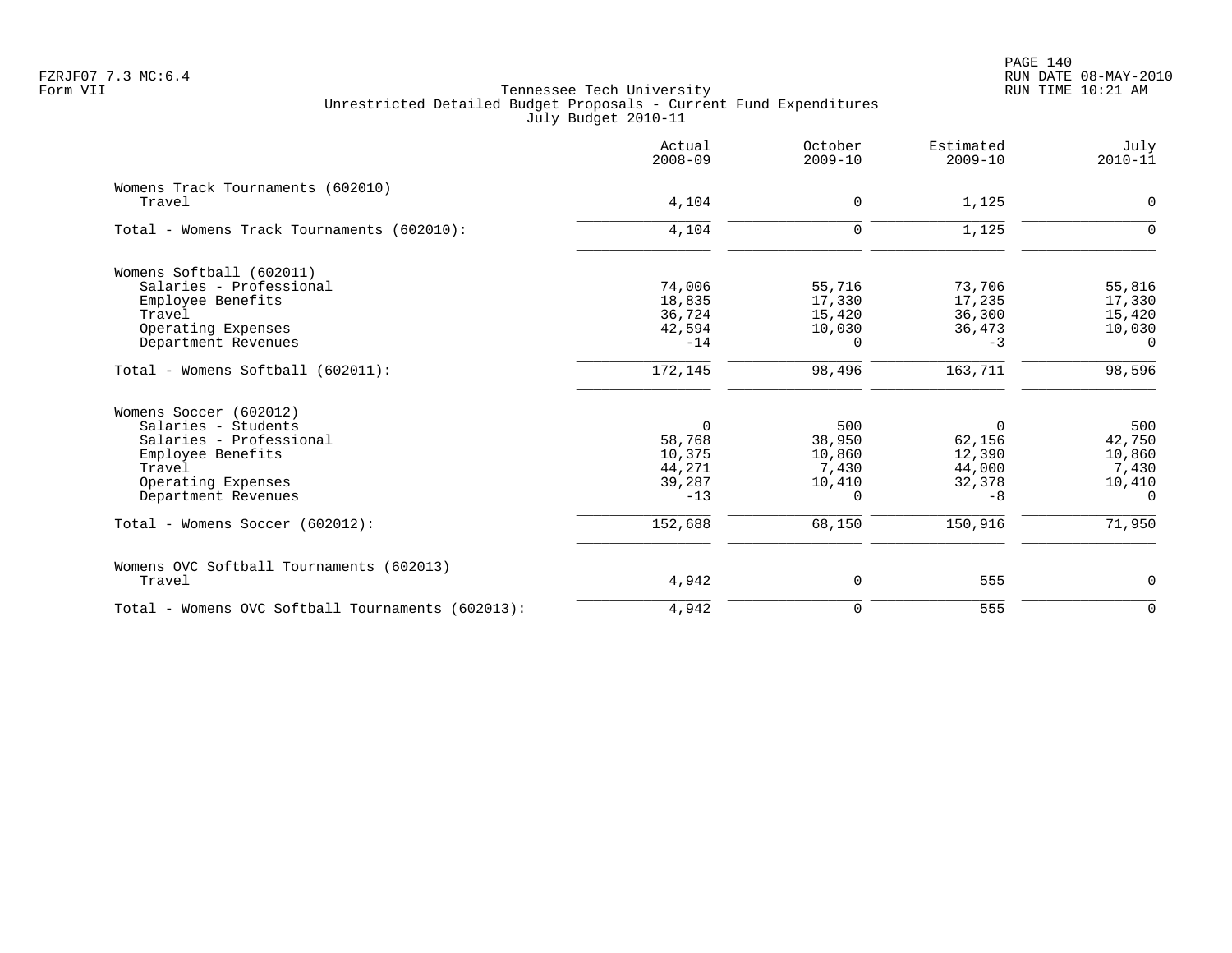| Actual<br>$2008 - 09$ | October<br>$2009 - 10$ | Estimated<br>$2009 - 10$ | July<br>$2010 - 11$ |
|-----------------------|------------------------|--------------------------|---------------------|
| 2,058                 | $\mathbf 0$            | 0                        | $\mathbf 0$         |
| 2,058                 | $\mathbf 0$            | 0                        | $\Omega$            |
| 3,486                 | $\mathbf 0$            | 13,790                   | $\mathbf 0$         |
| 3,486                 | $\mathbf 0$            | 13,790                   | 0                   |
| 278,165               | 377,820                | 278,250                  | 377,820             |
| 278,165               | 377,820                | 278,250                  | 377,820             |
| 259,633               | 308,210                | 270,080                  | 308,210             |
|                       |                        |                          | 308,210             |
| 155,733               | 201,500                | 166,765                  | $\mathbf 0$         |
| 155,733               | 201,500                | 166,765                  | $\mathbf 0$         |
|                       | 259,633                | 308,210                  | 270,080             |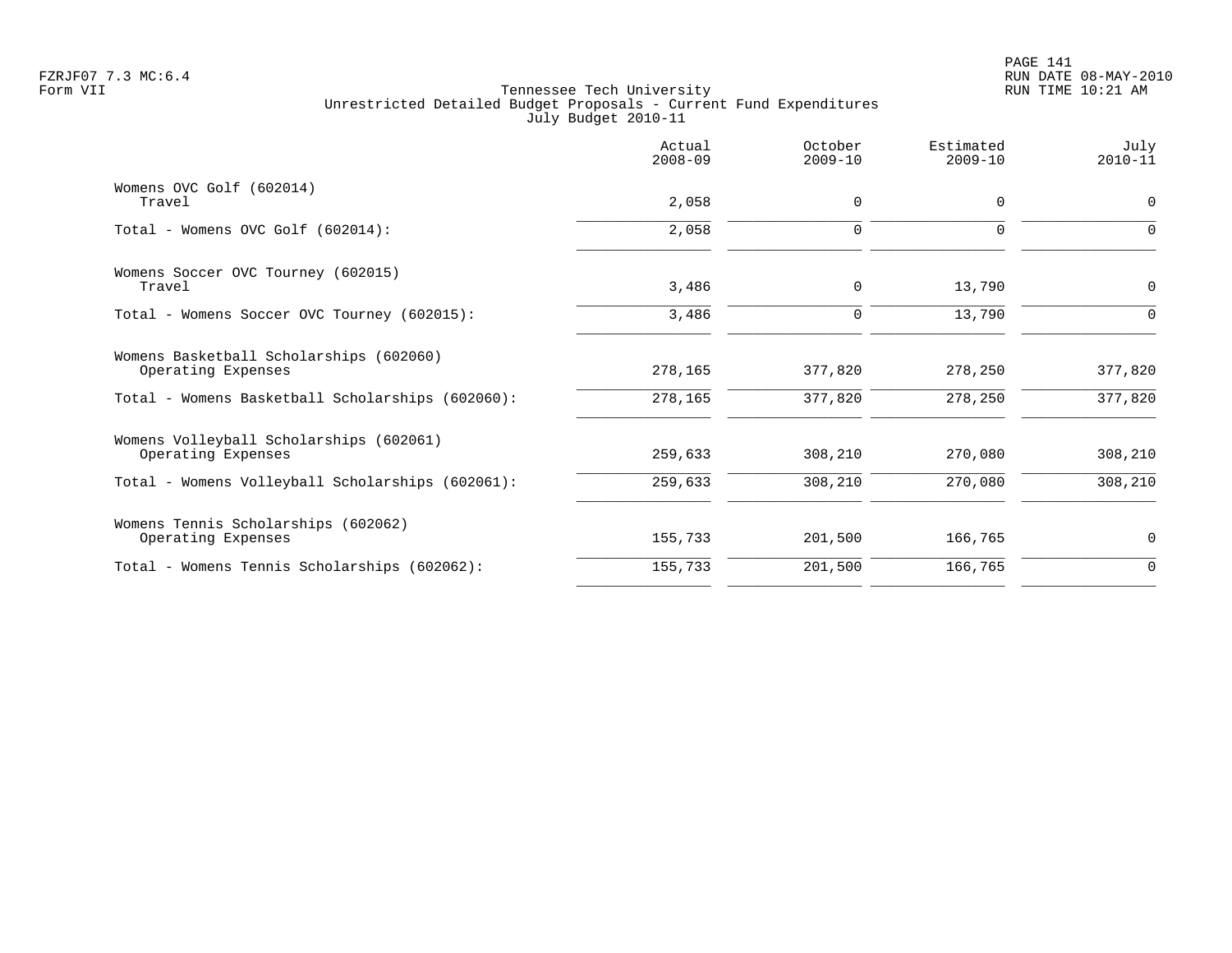|                                                                                                                                       | Actual<br>$2008 - 09$                       | October<br>$2009 - 10$                         | Estimated<br>$2009 - 10$                | July<br>$2010 - 11$                            |
|---------------------------------------------------------------------------------------------------------------------------------------|---------------------------------------------|------------------------------------------------|-----------------------------------------|------------------------------------------------|
| Womens Golf Scholarships (602063)<br>Operating Expenses                                                                               | 61,026                                      | 151,130                                        | 54,260                                  | 151,130                                        |
| Total - Womens Golf Scholarships (602063):                                                                                            | 61,026                                      | 151,130                                        | 54,260                                  | 151,130                                        |
| Womens Softball Scholarships (602064)<br>Operating Expenses                                                                           | 231,572                                     | 302,260                                        | 253,075                                 | 302,260                                        |
| Total - Womens Softball Scholarships (602064):                                                                                        | 231,572                                     | 302,260                                        | 253,075                                 | 302,260                                        |
| Womens Cross Country Scholarships (602065)<br>Operating Expenses                                                                      | 183,720                                     | 320,530                                        | 274,520                                 | 368,840                                        |
| Total - Womens Cross Country Scholarships (602065):                                                                                   | 183,720                                     | 320,530                                        | 274,520                                 | 368,840                                        |
| Womens Soccer Scholarships (602066)<br>Operating Expenses                                                                             | 241,494                                     | 352,630                                        | 255,660                                 | 352,630                                        |
| Total - Womens Soccer Scholarships (602066):                                                                                          | 241,494                                     | 352,630                                        | 255,660                                 | 352,630                                        |
| Athletic Motor Pool (650000)<br>Salaries - Supporting<br>Salaries - Professional<br>Employee Benefits<br>Travel<br>Operating Expenses | 1,340<br>$\Omega$<br>102<br>2,238<br>38,585 | $\Omega$<br>4,000<br>0<br>$\Omega$<br>$\Omega$ | 0<br>4,000<br>$\Omega$<br>700<br>31,300 | $\Omega$<br>4,000<br>0<br>$\Omega$<br>$\Omega$ |
| Total - Athletic Motor Pool (650000):                                                                                                 | 42,265                                      | 4,000                                          | 36,000                                  | 4,000                                          |
|                                                                                                                                       |                                             |                                                |                                         |                                                |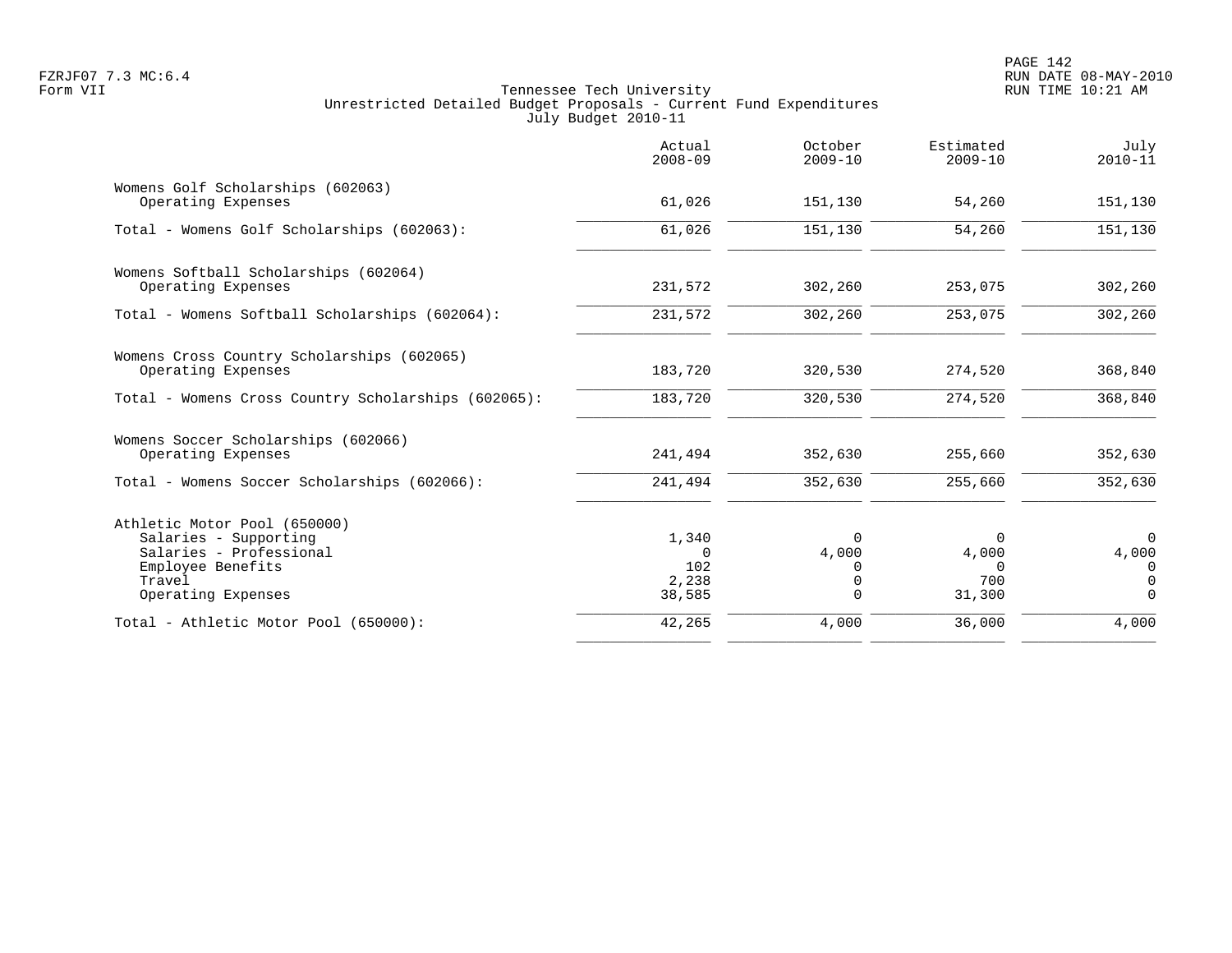|                                                   | Actual<br>$2008 - 09$ | October<br>$2009 - 10$ | Estimated<br>$2009 - 10$ | July<br>$2010 - 11$ |
|---------------------------------------------------|-----------------------|------------------------|--------------------------|---------------------|
| Athletic Motor Pool Revenue (650001)              |                       |                        |                          |                     |
| Travel                                            | $-52,885$             | $\Omega$               | $\Omega$                 | $\Omega$            |
| Operating Expenses                                | $-4, 274$             | $-4,000$               | $-4,000$                 | $-4,000$            |
| Department Revenues                               | $-182$                |                        | $-60,000$                | $\Omega$            |
| Total - Athletic Motor Pool Revenue (650001):     | $-57,341$             | $-4,000$               | $-64,000$                | $-4,000$            |
| Student Sports Comp (650002)                      |                       |                        |                          |                     |
| Salaries - Students                               | $\mathbf 0$           | $\Omega$               | 5,300                    | $\mathbf 0$         |
| Salaries - Professional                           | 27,470                | 30,000                 | 24,124                   | 32,830              |
| Employee Benefits                                 | 7,266                 | 15,960                 | 14,606                   | 14,606              |
| Operating Expenses                                | 21,163                | 18,870                 | 23,150                   | 15,890              |
| Department Revenues                               | $-20$                 | 0                      | 0                        | 0                   |
| Total - Student Sports Comp (650002):             | 55,879                | 64,830                 | 67,180                   | 63,326              |
| Student Sports Comp Grad Assist (650003)          |                       |                        |                          |                     |
| Operating Expenses                                | 2,220                 | 2,350                  | 0                        | 2,450               |
| Total - Student Sports Comp Grad Assist (650003): | 2,220                 | 2,350                  | $\mathbf 0$              | 2,450               |
| Tennis Center (650004)                            |                       |                        |                          |                     |
| Salaries - Professional                           | 11,235                | 11,235                 | 11,913                   | 12,600              |
| Employee Benefits                                 | 3,633                 | 11,040                 | 10,362                   | 10,362              |
| Total - Tennis Center $(650004)$ :                | 14,868                | 22,275                 | 22,275                   | 22,962              |
|                                                   |                       |                        |                          |                     |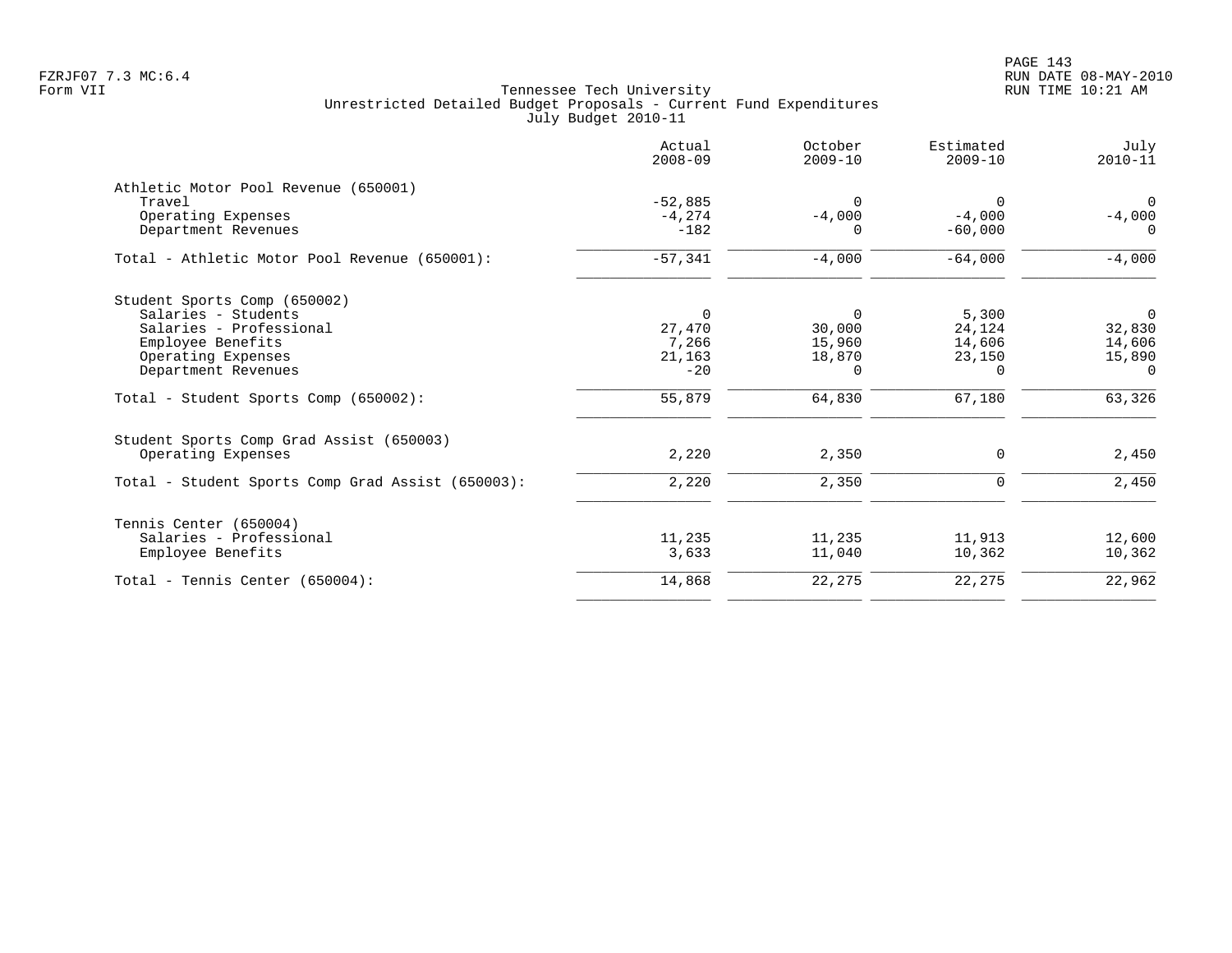PAGE 144 FZRJF07 7.3 MC:6.4 RUN DATE 08-MAY-2010

|                                                                       | Actual<br>$2008 - 09$ | October<br>$2009 - 10$ | Estimated<br>$2009 - 10$ | July<br>$2010 - 11$ |
|-----------------------------------------------------------------------|-----------------------|------------------------|--------------------------|---------------------|
| TBR Spouse Dependent Discount (700000)<br>Employee Benefits           | 69,096                | 95,000                 | 95,000                   | 95,000              |
| Total - TBR Spouse Dependent Discount (700000):                       | 69,096                | 95,000                 | 95,000                   | 95,000              |
| TBR Employ Remission PC191 (700001)<br>Employee Benefits              | 32,031                | 29,460                 | 29,460                   | 29,460              |
| Total - TBR Employ Remission PC191 (700001):                          | 32,031                | 29,460                 | 29,460                   | 29,460              |
| E and G Data Processing Allocation (700003)<br>Department Revenues    | 268,365               | 256,970                | 256,590                  | 252,650             |
| Total - E and G Data Processing Allocation (700003):                  | 268,365               | 256,970                | 256,590                  | 252,650             |
| E and G Claims Adjustment (700004)<br>Operating Expenses              | 15,447                | 27,050                 | 11,400                   | 28,350              |
| Total - E and G Claims Adjustment (700004):                           | 15,447                | 27,050                 | 11,400                   | 28,350              |
| $E$ and G Support (700005)<br>Employee Benefits<br>Operating Expenses | 207,242<br>113,925    | 450<br>62,790          | 450<br>37,710            | 62,640<br>37,710    |
| Total - E and G Support $(700005)$ :                                  | 321,167               | 63,240                 | 38,160                   | 100,350             |
|                                                                       |                       |                        |                          |                     |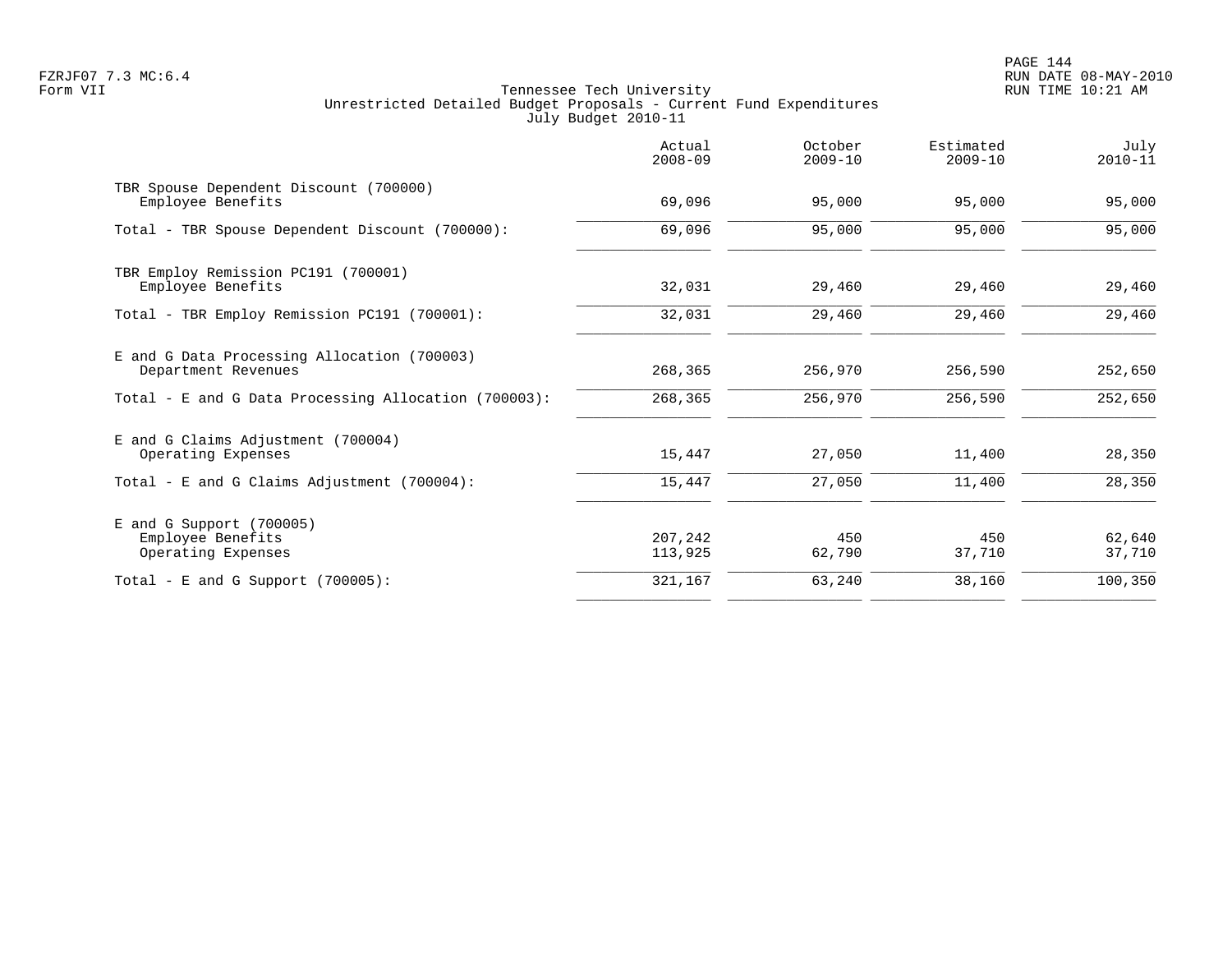|                                                                                                                                          | Actual<br>$2008 - 09$            | October<br>$2009 - 10$                   | Estimated<br>$2009 - 10$     | July<br>$2010 - 11$                   |
|------------------------------------------------------------------------------------------------------------------------------------------|----------------------------------|------------------------------------------|------------------------------|---------------------------------------|
| E and G Other Salary Pool (700009)<br>Salaries - Administrative<br>Salaries - Supporting<br>Salaries - Professional<br>Employee Benefits | $\Omega$<br>$\Omega$<br>$\Omega$ | $\Omega$<br>21,350<br>21,520<br>$\Omega$ | 21,350<br>21,520<br>$\Omega$ | 15,840<br>55,200<br>106,230<br>29,100 |
| Total - E and G Other Salary Pool (700009):                                                                                              | $\mathbf 0$                      | 42,870                                   | 42,870                       | 206, 370                              |
| TAF Student Banner Support (700019)<br>Travel                                                                                            | 1,831                            | 3,480                                    | 480                          | 0                                     |
| Total - TAF Student Banner Support (700019):                                                                                             | 1,831                            | 3,480                                    | 480                          | $\Omega$                              |
| Post Office Allocation (700045)<br>Operating Expenses<br>Department Revenues<br>Total - Post Office Allocation (700045):                 | $\Omega$<br>11,941<br>11,941     | 7,240<br>$\Omega$<br>7,240               | 8,040<br>$\Omega$<br>8,040   | 6,910<br>$\Omega$<br>6,910            |
| ARRA Am Recvry Reinvst Act (700062)<br>Salaries - Supporting<br>Salaries - Students<br>Employee Benefits                                 | 26,232<br>42,847<br>2,669        | $\Omega$<br>0<br>$\Omega$                | 0<br>$\Omega$<br>$\Omega$    | $\Omega$<br>$\Omega$<br>$\Omega$      |
| Total - ARRA Am Recvry Reinvst Act (700062):                                                                                             | 71,748                           | $\mathbf 0$                              | $\mathbf 0$                  | $\Omega$                              |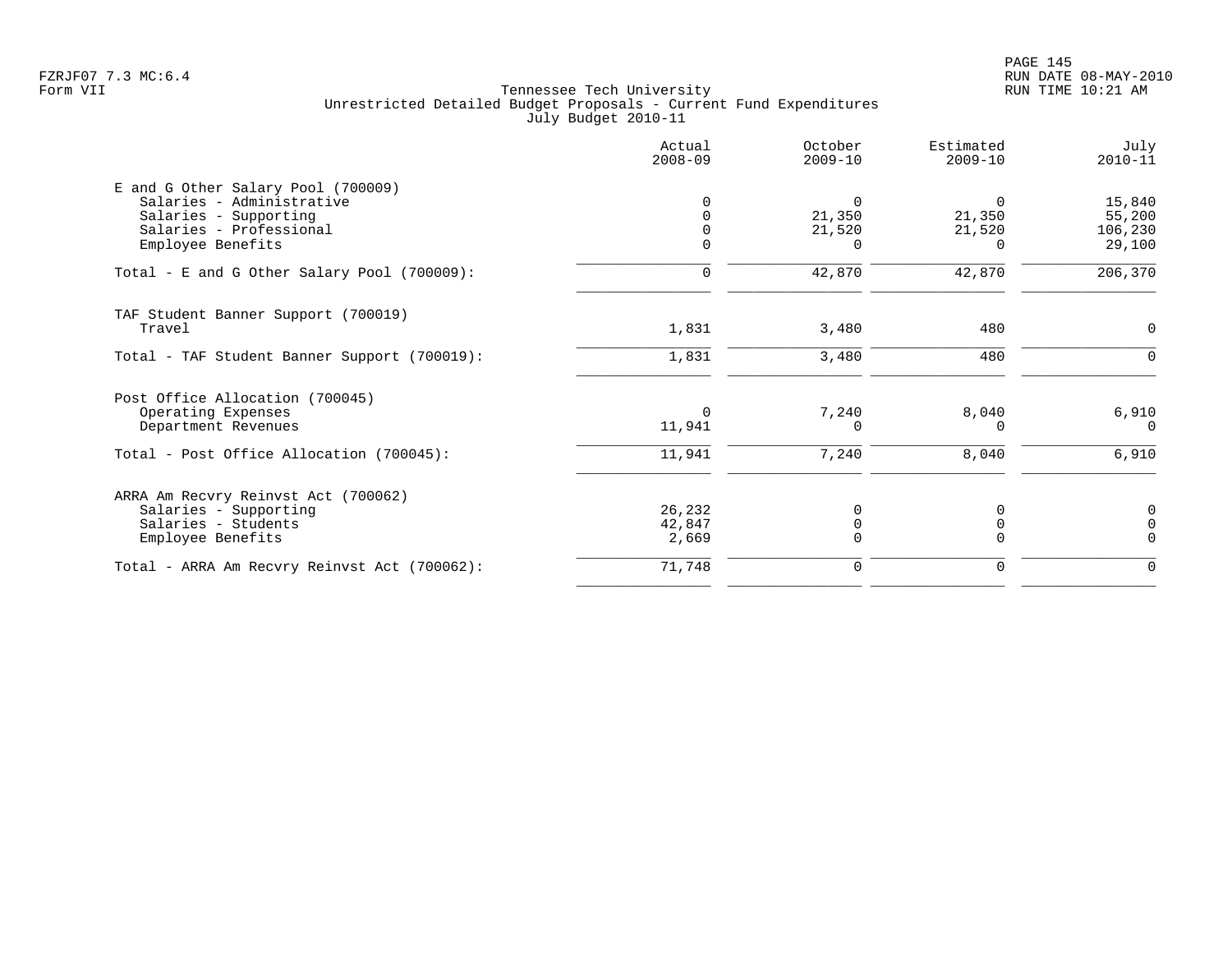# FZRJF07 7.3 MC:6.4 RUN DATE 08-MAY-2010 Tennessee Tech University Unrestricted Detailed Budget Proposals - Current Fund Expenditures July Budget 2010-11

|                                 | Actual<br>$2008 - 09$ | October<br>$2009 - 10$ | Estimated<br>$2009 - 10$ | July<br>$2010 - 11$ |
|---------------------------------|-----------------------|------------------------|--------------------------|---------------------|
| Total - Student Services (400): |                       |                        |                          |                     |
| Salaries - Administrative       | 557,161               | 551,498                | 536,948                  | 567,938             |
| Salaries - Academic             | 1,500                 | $\Omega$               | 1,058                    |                     |
| Salaries - Supporting           | 1,463,619             | 1,360,229              | 1,433,016                | 1,402,008           |
| Salaries - Students             | 297,235               | 136,790                | 256,469                  | 127,800             |
| Salaries - Professional         | 2,980,835             | 3,210,288              | 3,420,858                | 3,300,335           |
| Employee Benefits               | 2,153,206             | 2,348,210              | 2,194,193                | 2,463,868           |
| Travel                          | 931,164               | 458,430                | 1,143,141                | 447,920             |
| Operating Expenses              | 7,559,374             | 8,229,439              | 7,678,364                | 6,760,420           |
| Capital Outlay                  | $\Omega$              | 1,050                  | 18,375                   | 1,050               |
| Department Revenues             | 150,415               | 239,470                | 117,214                  | 201,820             |
| Total                           | 16,094,509            | 16,535,404             | 16,799,636               | 15, 273, 159        |
|                                 |                       |                        |                          |                     |
| Total - Student Services (40):  |                       |                        |                          |                     |
| Salaries - Administrative       | 557,161               | 551,498                | 536,948                  | 567,938             |
| Salaries - Academic             | 1,500                 | $\Omega$               | 1,058                    | $\Omega$            |
| Salaries - Supporting           | 1,463,619             | 1,360,229              | 1,433,016                | 1,402,008           |
| Salaries - Students             | 297,235               | 136,790                | 256,469                  | 127,800             |
| Salaries - Professional         | 2,980,835             | 3,210,288              | 3,420,858                | 3,300,335           |
| Employee Benefits               | 2,153,206             | 2,348,210              | 2,194,193                | 2,463,868           |
| Travel                          | 931,164               | 458,430                | 1,143,141                | 447,920             |
| Operating Expense               | 7,559,374             | 8,229,439              | 7,678,364                | 6,760,420           |
| Capital Outlay                  | $\Omega$              | 1,050                  | 18,375                   | 1,050               |
| Department Revenues             | 150,415               | 239,470                | 117,214                  | 201,820             |
| Total                           | 16,094,509            | 16,535,404             | 16,799,636               | 15, 273, 159        |
|                                 |                       |                        |                          |                     |

 Institutional Support (45) Institutional Support (450)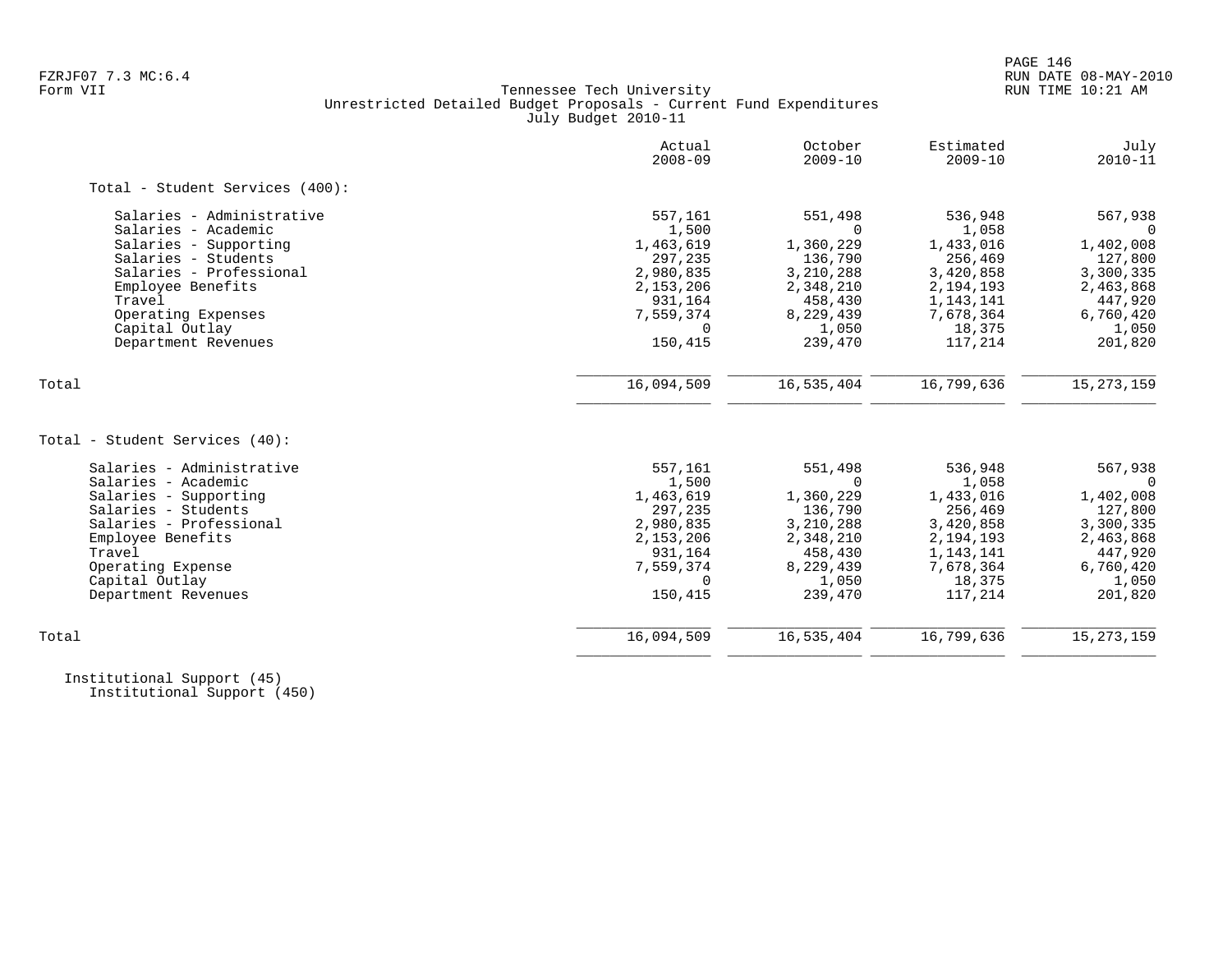|                                               | Actual<br>$2008 - 09$ | October<br>$2009 - 10$ | Estimated<br>$2009 - 10$ | July<br>$2010 - 11$ |
|-----------------------------------------------|-----------------------|------------------------|--------------------------|---------------------|
| Presidents Office (110000)                    |                       |                        |                          |                     |
| Salaries - Administrative                     | 243,100               | 242,700                | 242,700                  | 242,700             |
| Salaries - Academic                           | 265                   | $\Omega$               | $\Omega$                 | $\Omega$            |
| Salaries - Supporting                         | 26,340                | 28,280                 | 25,780                   | 4,000               |
| Salaries - Students                           | 9,206                 | 3,190                  | 9,790                    | 3,190               |
| Salaries - Professional                       | 202,240               | 199,430                | 201,640                  | 199,830             |
| Employee Benefits                             | 141,269               | 135,120                | 135,120                  | 135,120             |
| Travel                                        | 6,818                 | 12,000                 | 12,000                   | 4,000               |
| Operating Expenses                            | 17,709                | 15,580                 | 15,580                   | 15,580              |
| Department Revenues                           | $-116$                | $\Omega$               | $\Omega$                 | $\Omega$            |
| Total - Presidents Office (110000):           | 646,831               | 636,300                | 642,610                  | 604,420             |
| University Support (110001)                   |                       |                        |                          |                     |
| Operating Expenses                            | $\mathbf 0$           | 60,520                 | 39,230                   | 56,130              |
| Total - University Support (110001):          | $\Omega$              | 60,520                 | 39,230                   | 56,130              |
| Allow for Retired Personnel (110002)          |                       |                        |                          |                     |
| Salaries - Professional                       | 28,540                | 28,540                 | 28,540                   | 28,540              |
| Employee Benefits                             | 414                   | 470                    | 470                      | 470                 |
| Travel                                        | 1,700                 | 1,000                  | 1,000                    | $\Omega$            |
| Operating Expenses                            | 204                   | 1,000                  | 220                      | 1,000               |
| Total - Allow for Retired Personnel (110002): | 30,858                | 31,010                 | 30,230                   | 30,010              |
| Faculty Senate (110003)                       |                       |                        |                          |                     |
| Salaries - Academic                           | 2,405                 | 2,400                  | 2,400                    | 2,400               |
| Employee Benefits                             | 432                   | 500                    | 500                      | 500                 |
| Travel                                        | 240                   | 400                    | 400                      | 400                 |
| Operating Expenses                            | $\Omega$              | 550                    | 550                      | 380                 |
| Total - Faculty Senate (110003):              | 3,077                 | 3,850                  | 3,850                    | 3,680               |
|                                               |                       |                        |                          |                     |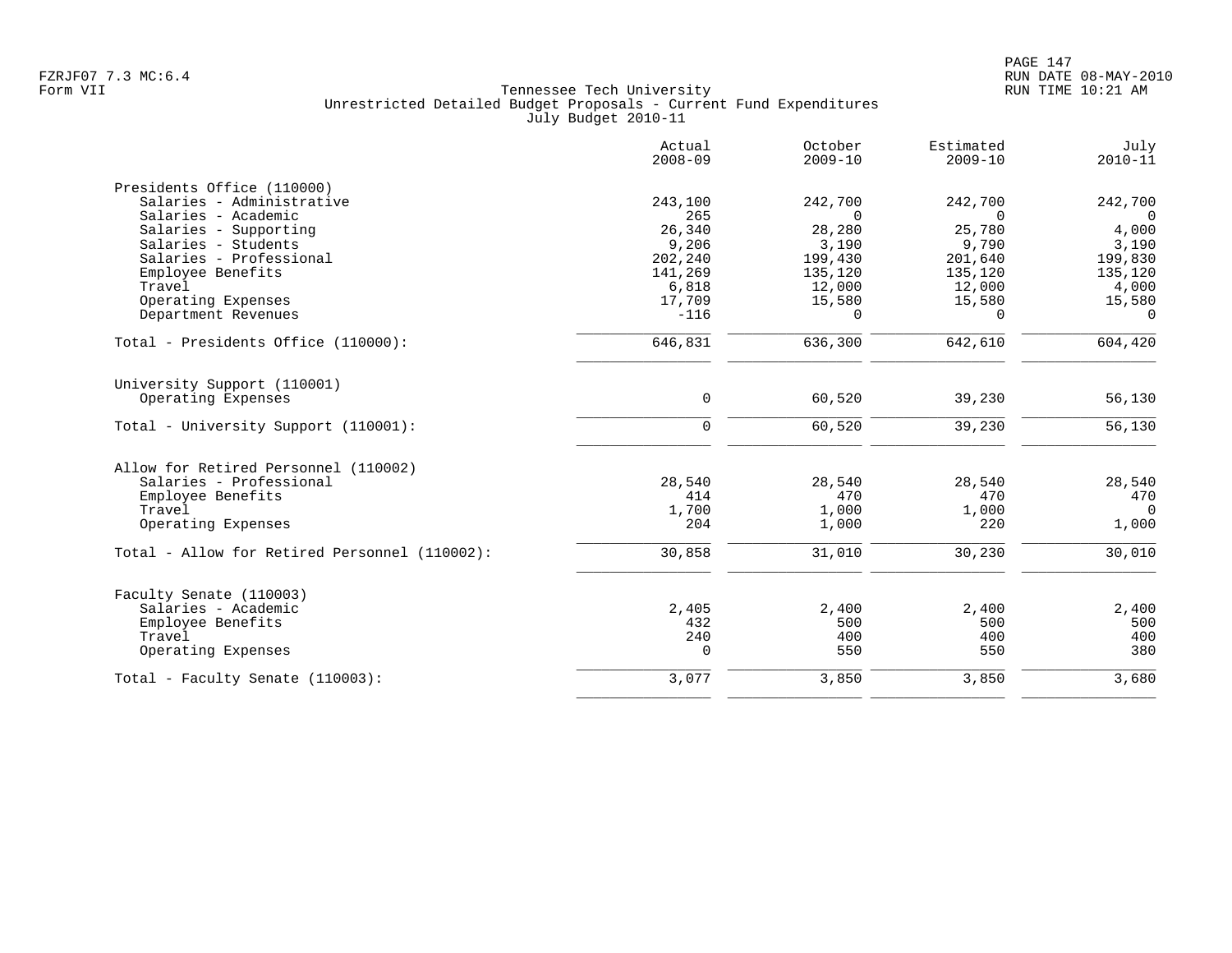PAGE 148 FZRJF07 7.3 MC:6.4 RUN DATE 08-MAY-2010

|                                                                                           | Actual<br>$2008 - 09$    | October<br>$2009 - 10$ | Estimated<br>$2009 - 10$ | July<br>$2010 - 11$     |
|-------------------------------------------------------------------------------------------|--------------------------|------------------------|--------------------------|-------------------------|
| Staff Advancement Committee (110004)<br>Operating Expenses                                | $\mathbf 0$              | 400                    | 400                      | $\mathbf 0$             |
| Total - Staff Advancement Committee (110004):                                             | $\mathbf 0$              | 400                    | 400                      | $\mathbf 0$             |
| Staff Development (110005)<br>Operating Expenses                                          | 1,500                    | 1,500                  | 1,500                    | 1,500                   |
| Total - Staff Development (110005):                                                       | 1,500                    | 1,500                  | 1,500                    | 1,500                   |
| President Grad Assistant (110006)<br>Operating Expenses                                   | 24,800                   | 13,850                 | 26,030                   | 14,460                  |
| Total - President Grad Assistant (110006):                                                | 24,800                   | 13,850                 | 26,030                   | 14,460                  |
| Staff Moving (110007)<br>Travel<br>Operating Expenses                                     | 0<br>$\mathbf 0$         | 1,400<br>520           | 0<br>0                   | $\mathbf 0$<br>$\Omega$ |
| Total - Staff Moving (110007):                                                            | $\mathbf 0$              | 1,920                  | $\mathbf 0$              | $\Omega$                |
| Staff Awards (110008)<br>Salaries - Supporting<br>Employee Benefits<br>Operating Expenses | 2,000<br>$\Omega$<br>200 | 2,000<br>300<br>200    | 2,500<br>300<br>200      | 2,000<br>300<br>200     |
| Total - Staff Awards (110008):                                                            | 2,200                    | 2,500                  | 3,000                    | 2,500                   |
|                                                                                           |                          |                        |                          |                         |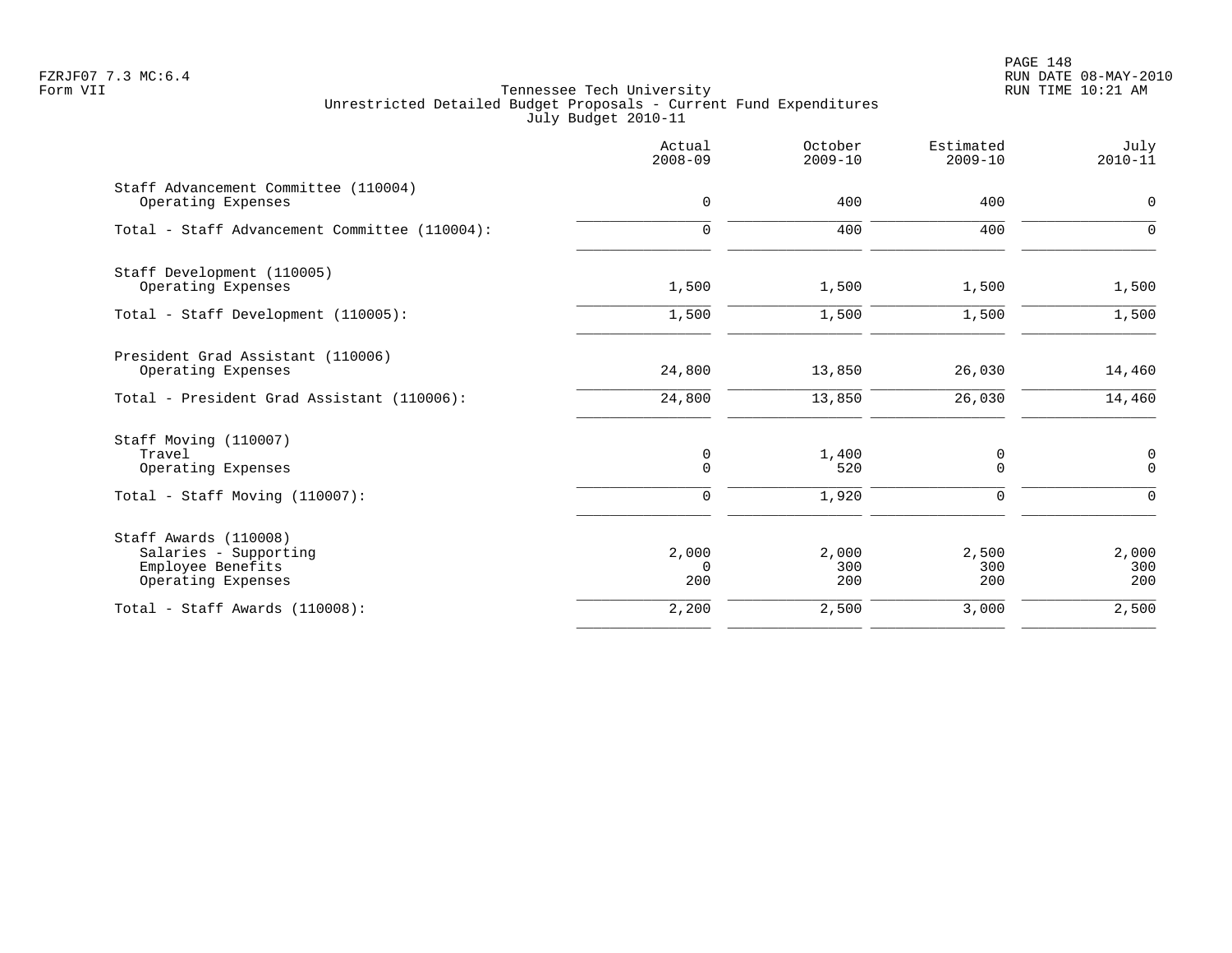|                                                                                                                        | Actual<br>$2008 - 09$        | October<br>$2009 - 10$       | Estimated<br>$2009 - 10$           | July<br>$2010 - 11$                |
|------------------------------------------------------------------------------------------------------------------------|------------------------------|------------------------------|------------------------------------|------------------------------------|
| Professional Awards (110009)<br>Salaries - Professional<br>Operating Expenses                                          | 1,000<br>50                  | 1,000<br>50                  | 1,000<br>50                        | 1,000<br>50                        |
| Total - Professional Awards (110009):                                                                                  | 1,050                        | 1,050                        | 1,050                              | 1,050                              |
| Performance Awards (110010)<br>Operating Expenses                                                                      | $\mathbf 0$                  | 12,000                       | $\Omega$                           | 12,000                             |
| Total - Performance Awards (110010):                                                                                   | $\mathbf 0$                  | 12,000                       | $\mathbf 0$                        | 12,000                             |
| Graduation Experience (110012)<br>Salaries - Students<br>Operating Expenses<br>Total - Graduation Experience (110012): | 2,000<br>73,767<br>75,767    | 2,000<br>60,110<br>62,110    | 2,000<br>75,110<br>77,110          | $\overline{0}$<br>60,110<br>60,110 |
| Exec Mgt Strategic Initiatives (110016)<br>Operating Expenses                                                          | 0                            | 301,320                      | 301,320                            | 226,130                            |
| Total - Exec Mgt Strategic Initiatives (110016):                                                                       | 0                            | 301,320                      | 301,320                            | 226,130                            |
| Pres Offc Inst Supp ARRA (110019)<br>Salaries - Supporting<br>Salaries - Professional<br>Employee Benefits             | 0<br>$\mathbf 0$<br>$\Omega$ | 0<br>$\mathsf 0$<br>$\Omega$ | <sup>0</sup><br>35,957<br>$\Omega$ | 24,380<br>41,000<br>22,880         |
| Total - Pres Offc Inst Supp ARRA (110019):                                                                             | $\mathbf 0$                  | $\mathbf 0$                  | 35,957                             | 88,260                             |
|                                                                                                                        |                              |                              |                                    |                                    |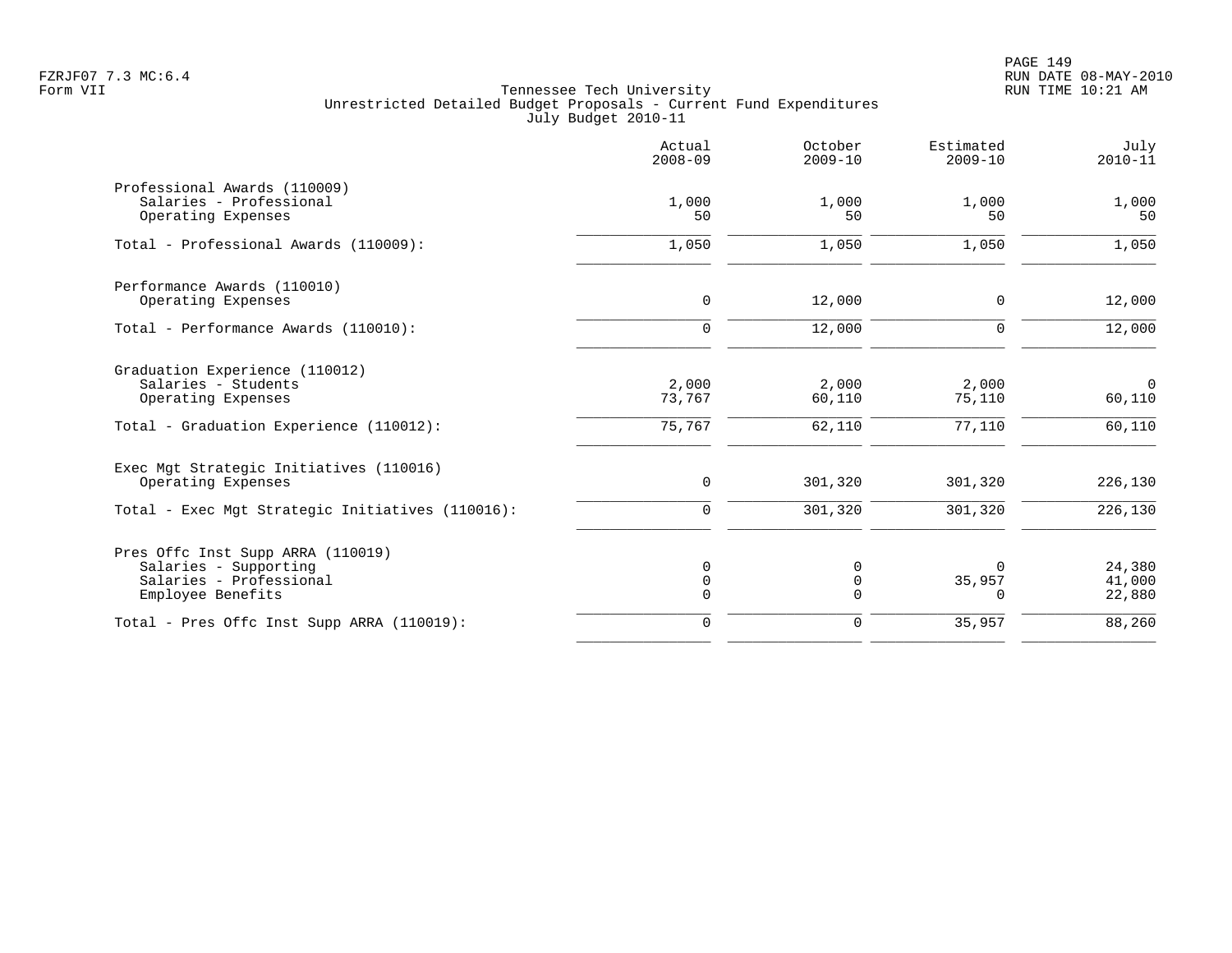|                                                  | Actual<br>$2008 - 09$ | October<br>$2009 - 10$ | Estimated<br>$2009 - 10$ | July<br>$2010 - 11$ |
|--------------------------------------------------|-----------------------|------------------------|--------------------------|---------------------|
| Office of Internal Audit (111000)                |                       |                        |                          |                     |
| Salaries - Administrative                        | 73,950                | 73,550                 | 73,550                   | 73,550              |
| Salaries - Professional                          | 61,110                | 60,810                 | 60,810                   | 60,910              |
| Employee Benefits                                | 45,082                | 44,220                 | 44,220                   | 44,220              |
| Travel                                           | 1,822                 | 1,700                  | 1,700                    | 1,700               |
| Operating Expenses                               | 3,201                 | 2,930                  | 2,930                    | 2,430               |
| Total - Office of Internal Audit (111000):       | 185,165               | 183,210                | 183,210                  | 182,810             |
| Diversity and Legal Affiars (112000)             |                       |                        |                          |                     |
| Travel                                           | 384                   | 1,000                  | 1,000                    | 1,000               |
| Operating Expenses                               | 6,909                 | 6,400                  | 6,400                    | 3,100               |
| Department Revenues                              | $-1$                  | $\Omega$               | $\Omega$                 | $\Omega$            |
| Total - Diversity and Legal Affiars (112000):    | 7,292                 | 7,400                  | 7,400                    | 4,100               |
| Commission on Status of Women (112001)           |                       |                        |                          |                     |
| Travel                                           | 89                    | $\Omega$               | $\Omega$                 | $\overline{0}$      |
| Operating Expenses                               | 1,911                 | 2,000                  | 2,000                    | 2,000               |
| Total - Commission on Status of Women (112001):  | 2,000                 | 2,000                  | 2,000                    | 2,000               |
| Vice President of Acad Affairs (120000)          |                       |                        |                          |                     |
| Salaries - Administrative                        | 183,300               | 183,000                | 183,000                  | 183,000             |
| Salaries - Supporting                            | 46,960                | 46,960                 | 46,960                   | 47,160              |
| Salaries - Students                              | 1,471                 | $\Omega$               | 1,131                    | $\Omega$            |
| Salaries - Professional                          | 47,010                | 46,710                 | 46,710                   | 46,810              |
| Employee Benefits                                | 90,227                | 111,050                | 111,050                  | 111,050             |
| Travel                                           | 1,526                 | 1,920                  | 1,920                    | 1,920               |
| Operating Expenses                               | 5,007                 | 5,400                  | 4,269                    | 4,400               |
| Department Revenues                              | $-1$                  | $\Omega$               | $\Omega$                 | $\Omega$            |
| Total - Vice President of Acad Affairs (120000): | 375,500               | 395,040                | 395,040                  | 394,340             |
|                                                  |                       |                        |                          |                     |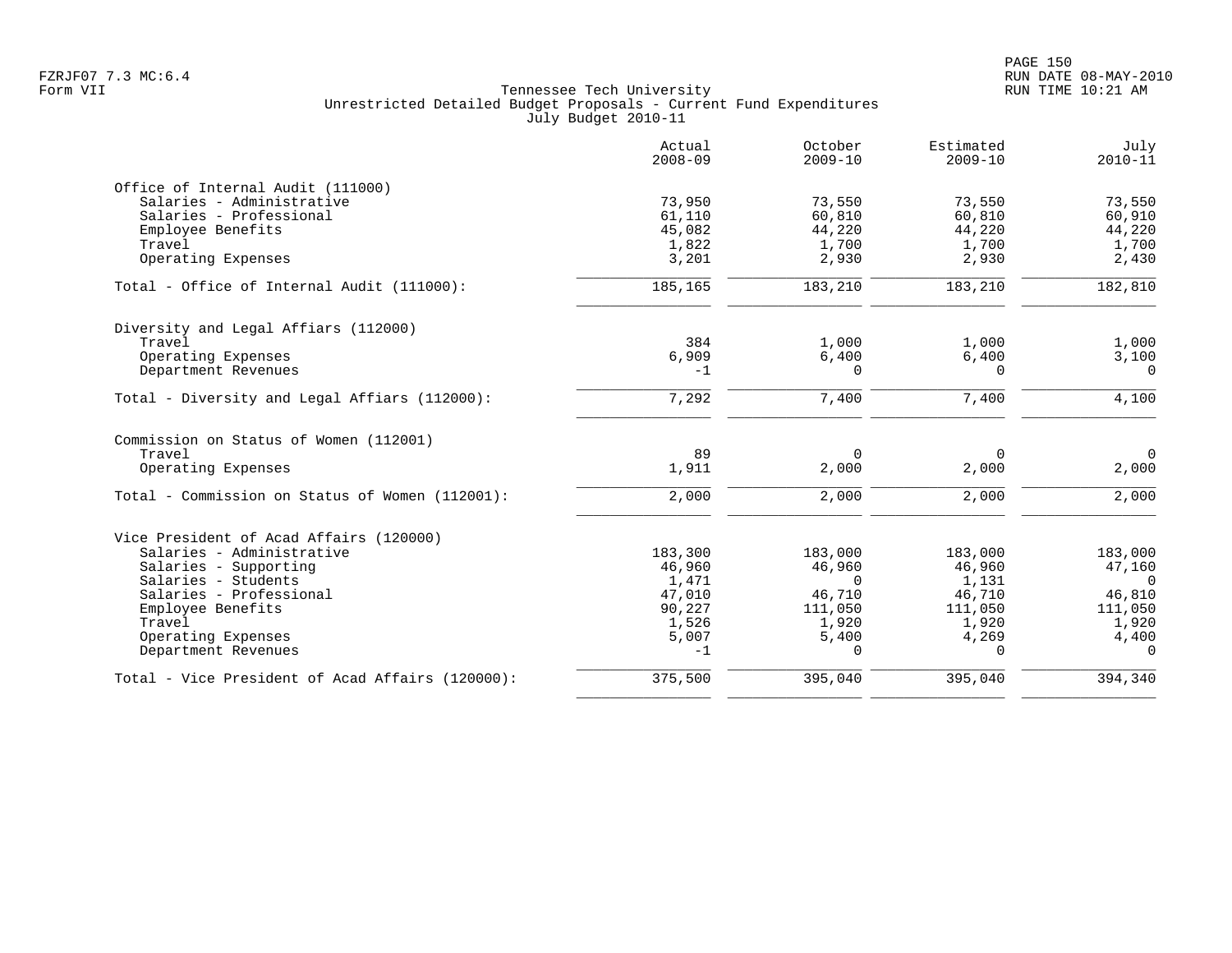|                                                      | Actual<br>$2008 - 09$ | October<br>$2009 - 10$ | Estimated<br>$2009 - 10$ | July<br>$2010 - 11$ |
|------------------------------------------------------|-----------------------|------------------------|--------------------------|---------------------|
| Self Study (120001)                                  |                       |                        |                          |                     |
| Travel                                               | 3,424                 | 6,000                  | 6,000                    | 4,000               |
| Operating Expenses                                   | 0                     | $\Omega$               | $\Omega$                 | 960                 |
| Total - Self Study $(120001)$ :                      | 3,424                 | 6,000                  | 6,000                    | 4,960               |
| Craft Center Security (121771)                       |                       |                        |                          |                     |
| Salaries - Supporting                                | 44,286                | 38,280                 | 42,280                   | 36,970              |
| Salaries - Students                                  | 4,168                 | 7,000                  | 7,000                    | 4,000               |
| Employee Benefits                                    | 18,827                | 18,460                 | 18,460                   | 18,460              |
| Operating Expenses                                   | $-2,348$              | 100                    | 100                      | 100                 |
| Total - Craft Center Security (121771):              | 64,933                | 63,840                 | 67,840                   | 59,530              |
| Federal College Work Study Program (122001)          |                       |                        |                          |                     |
| Salaries - Students                                  | 14,843                | 20,410                 | 20,410                   | 20,410              |
| Total - Federal College Work Study Program (122001): | 14,843                | 20,410                 | 20,410                   | 20,410              |
| Graduation Diplomas (123503)                         |                       |                        |                          |                     |
| Operating Expenses                                   | 15,449                | 9,310                  | 16,410                   | 9,310               |
| Total - Graduation Diplomas (123503):                | 15,449                | 9,310                  | 16,410                   | 9,310               |
| Institutional Research Office (125000)               |                       |                        |                          |                     |
| Salaries - Administrative                            | 76,780                | 76,480                 | 76,480                   | 76,580              |
| Salaries - Professional                              | 148,380               | 158,480                | 158,480                  | 155,060             |
| Employee Benefits                                    | 76,670                | 77,130                 | 77,130                   | 77,130              |
| Travel                                               | 5,488                 | 2,300                  | 3,300                    | 2,300               |
| Operating Expenses                                   | 5,489                 | 16,480                 | 15,480                   | 12,040              |
| Department Revenues                                  | $-12$                 | $\Omega$               | $\Omega$                 | $\Omega$            |
| Total - Institutional Research Office (125000):      | 312,795               | 330,870                | 330,870                  | 323,110             |
|                                                      |                       |                        |                          |                     |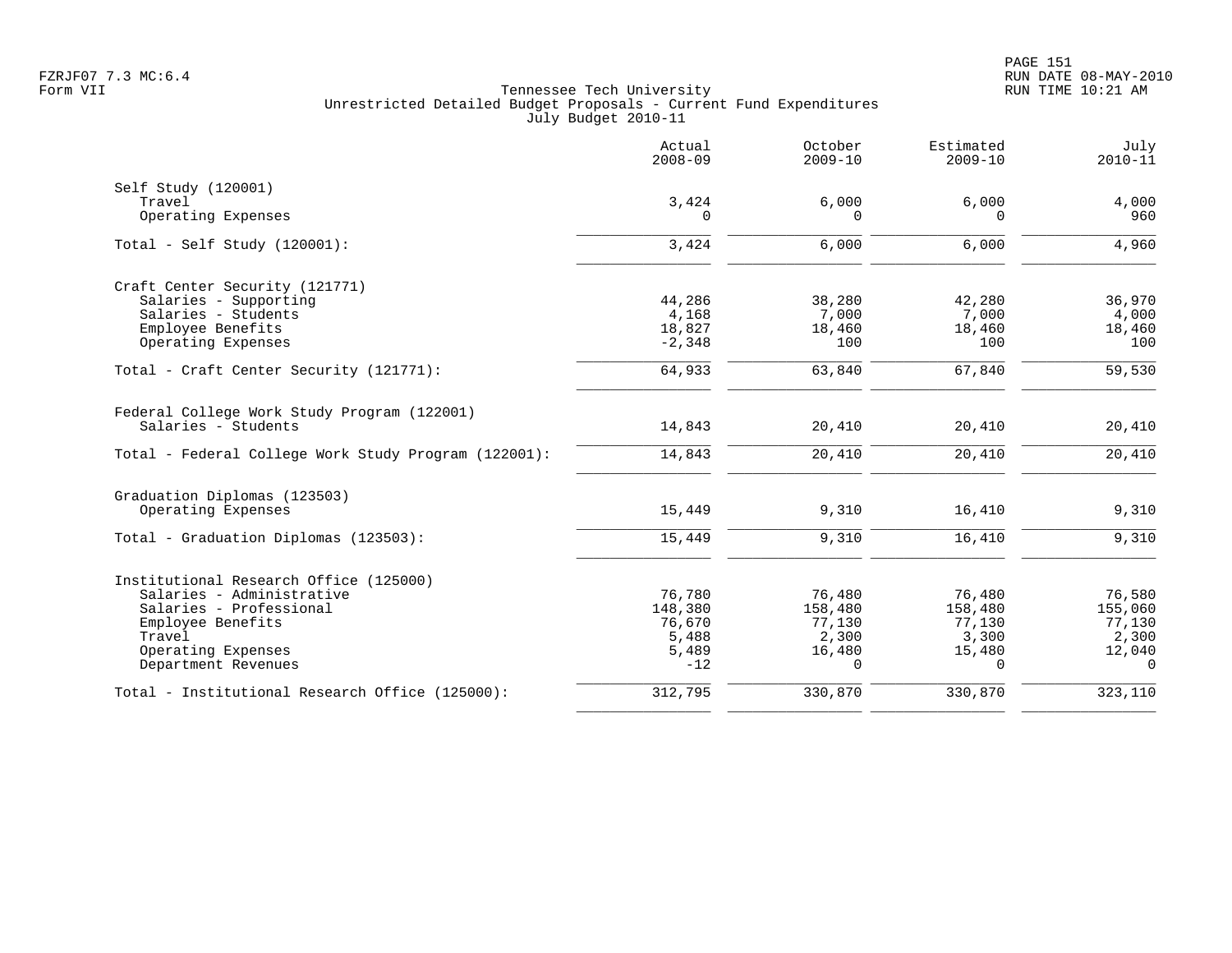|                                                                                                                                                                                                       | Actual<br>$2008 - 09$                                | October<br>$2009 - 10$                                 | Estimated<br>$2009 - 10$                               | July<br>$2010 - 11$                                      |
|-------------------------------------------------------------------------------------------------------------------------------------------------------------------------------------------------------|------------------------------------------------------|--------------------------------------------------------|--------------------------------------------------------|----------------------------------------------------------|
| Institutional Res Graduate Assist (125001)<br>Operating Expenses                                                                                                                                      | $\mathbf 0$                                          | 9,640                                                  | 9,640                                                  | 1,040                                                    |
| Total - Institutional Res Graduate Assist (125001):                                                                                                                                                   | $\mathbf 0$                                          | 9,640                                                  | 9,640                                                  | 1,040                                                    |
| Institutional Planning (125100)<br>Salaries - Administrative<br>Salaries - Students<br>Salaries - Professional<br>Employee Benefits<br>Operating Expenses<br>Total - Institutional Planning (125100): | 34,805<br>1,374<br>38,608<br>19,850<br>164<br>94,801 | 0<br>$\Omega$<br>40,080<br>8,950<br>$\Omega$<br>49,030 | 0<br>$\Omega$<br>40,080<br>8,950<br>$\Omega$<br>49,030 | 0<br>$\mathbf 0$<br>7,080<br>8,950<br>$\Omega$<br>16,030 |
| Student Affairs Administration (127000)                                                                                                                                                               |                                                      |                                                        |                                                        |                                                          |
| Salaries - Administrative                                                                                                                                                                             | 108,480                                              | 108,180                                                | 108,180                                                | 108,280                                                  |
| Salaries - Supporting                                                                                                                                                                                 | 26,720                                               | 26,420                                                 | 26,420                                                 | 26,520                                                   |
| Salaries - Students                                                                                                                                                                                   | $\Omega$                                             | 1,200                                                  | 2,320                                                  | 1,200                                                    |
| Salaries - Professional                                                                                                                                                                               | 33,025                                               | 32,725                                                 | 28,225                                                 | 32,825                                                   |
| Employee Benefits                                                                                                                                                                                     | 54,080                                               | 57,270                                                 | 57,270                                                 | 57,270                                                   |
| Travel                                                                                                                                                                                                | 1,038                                                | 480                                                    | 2,280                                                  | 480                                                      |
| Operating Expenses                                                                                                                                                                                    | 13,521                                               | 7,320                                                  | 8,090                                                  | 7,320                                                    |
| Total - Student Affairs Administration (127000):                                                                                                                                                      | 236,864                                              | 233,595                                                | 232,785                                                | 233,895                                                  |
| Student Affairs Grad Assist (127001)<br>Operating Expenses                                                                                                                                            | 36,124                                               | 39,150                                                 | 39,150                                                 | 40,860                                                   |
| Total - Student Affairs Grad Assist (127001):                                                                                                                                                         | 36,124                                               | 39,150                                                 | 39,150                                                 | 40,860                                                   |
|                                                                                                                                                                                                       |                                                      |                                                        |                                                        |                                                          |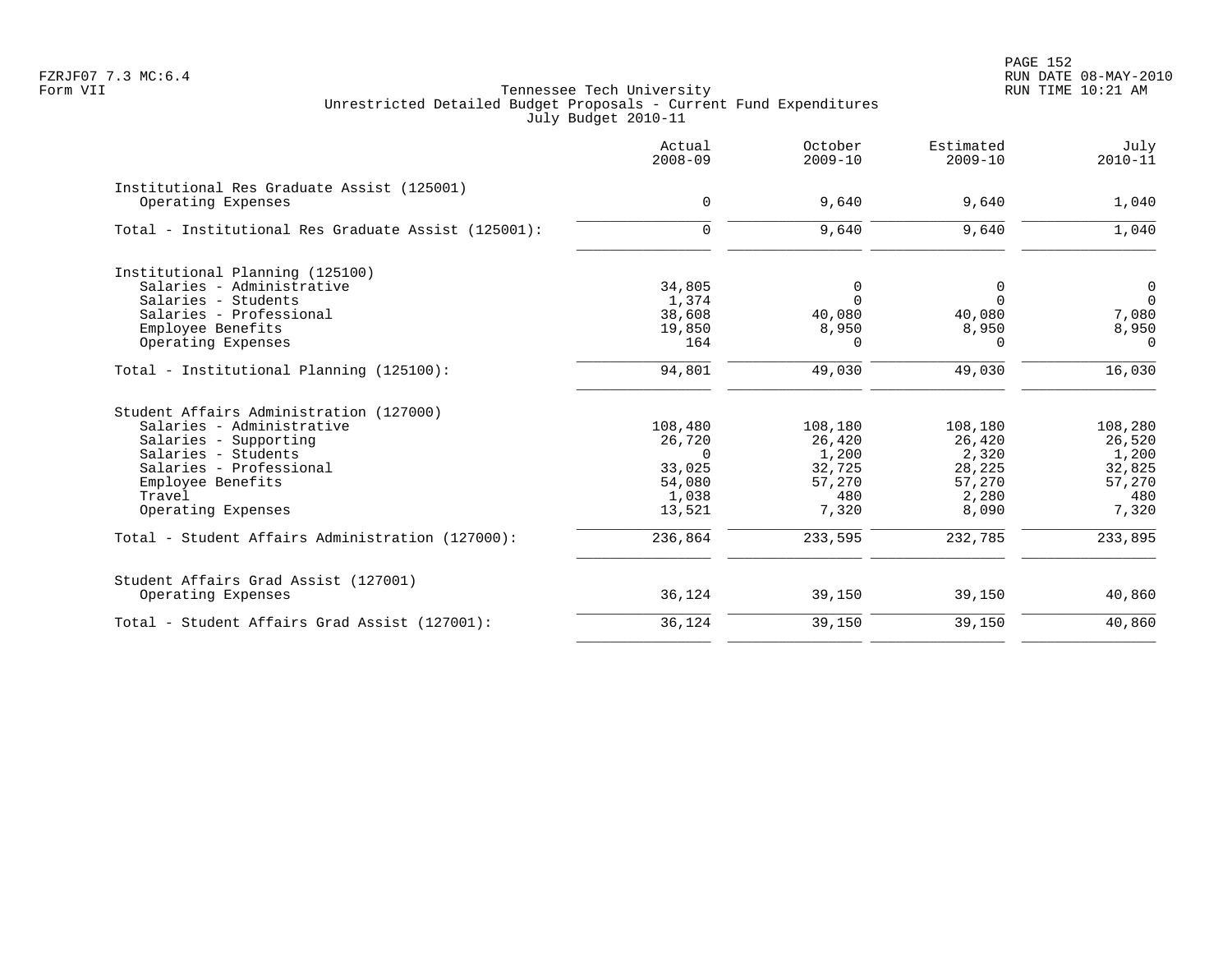PAGE 153 FZRJF07 7.3 MC:6.4 RUN DATE 08-MAY-2010

|                                                       | Actual<br>$2008 - 09$ | October<br>$2009 - 10$ | Estimated<br>$2009 - 10$ | July<br>$2010 - 11$ |
|-------------------------------------------------------|-----------------------|------------------------|--------------------------|---------------------|
| Commission on Status of Blacks (127002)               |                       |                        |                          |                     |
| Salaries - Students                                   | $\Omega$              | 0                      | 900                      | $\overline{0}$      |
| Travel                                                | 655                   | $\Omega$               | 0                        | $\Omega$            |
| Operating Expenses                                    | 1,355                 | 2,010                  | 1,110                    | 2,010               |
| Total - Commission on Status of Blacks (127002):      | 2,010                 | 2,010                  | 2,010                    | 2,010               |
| VP Ext Programs Regional Developmnt (180000)          |                       |                        |                          |                     |
| Salaries - Administrative                             | 32,845                | 34,245                 | 34,245                   | 34,345              |
| Employee Benefits                                     | 6,831                 | 7,360                  | 7,360                    | 7,360               |
| Total - VP Ext Programs Regional Developmnt (180000): | 39,676                | 41,605                 | 41,605                   | 41,705              |
| Vice Pres for Planning and Finance (200000)           |                       |                        |                          |                     |
| Salaries - Administrative                             | 130,750               | 130,450                | 130,450                  | 130,550             |
| Salaries - Supporting                                 | 22,976                | 23,490                 | 23,490                   | 23,590              |
| Salaries - Professional                               | 36,695                | 64,520                 | 48,020                   | 64,520              |
| Employee Benefits                                     | 49,009                | 53,740                 | 53,740                   | 53,740              |
| Travel<br>Operating Expenses                          | 2,120<br>3,424        | 750<br>3,820           | 7,250<br>6,820           | 750<br>3,820        |
|                                                       |                       |                        |                          |                     |
| Total - Vice Pres for Planning and Finance (200000):  | 244,974               | 276,770                | 269,770                  | 276,970             |
| Business Office (200001)                              |                       |                        |                          |                     |
| Salaries - Administrative                             | 108,320               | 107,920                | 111,380                  | 102,090             |
| Salaries - Supporting                                 | 404,854               | 382,980                | 390,480                  | 383,900             |
| Salaries - Professional                               | 553,986               | 504,870                | 469,050                  | 493,120             |
| Employee Benefits                                     | 455,891               | 454,000                | 454,000                  | 454,000             |
| Travel                                                | 5,456                 | 5,670                  | 16,170                   | 5,670               |
| Operating Expenses                                    | 69,489                | 78,150                 | 89,010                   | 70,110              |
| Department Revenues                                   | $-171$                | $\cap$                 | $\cap$                   | $\Omega$            |
| Total - Business Office (200001):                     | 1,597,825             | 1,533,590              | 1,530,090                | 1,508,890           |
|                                                       |                       |                        |                          |                     |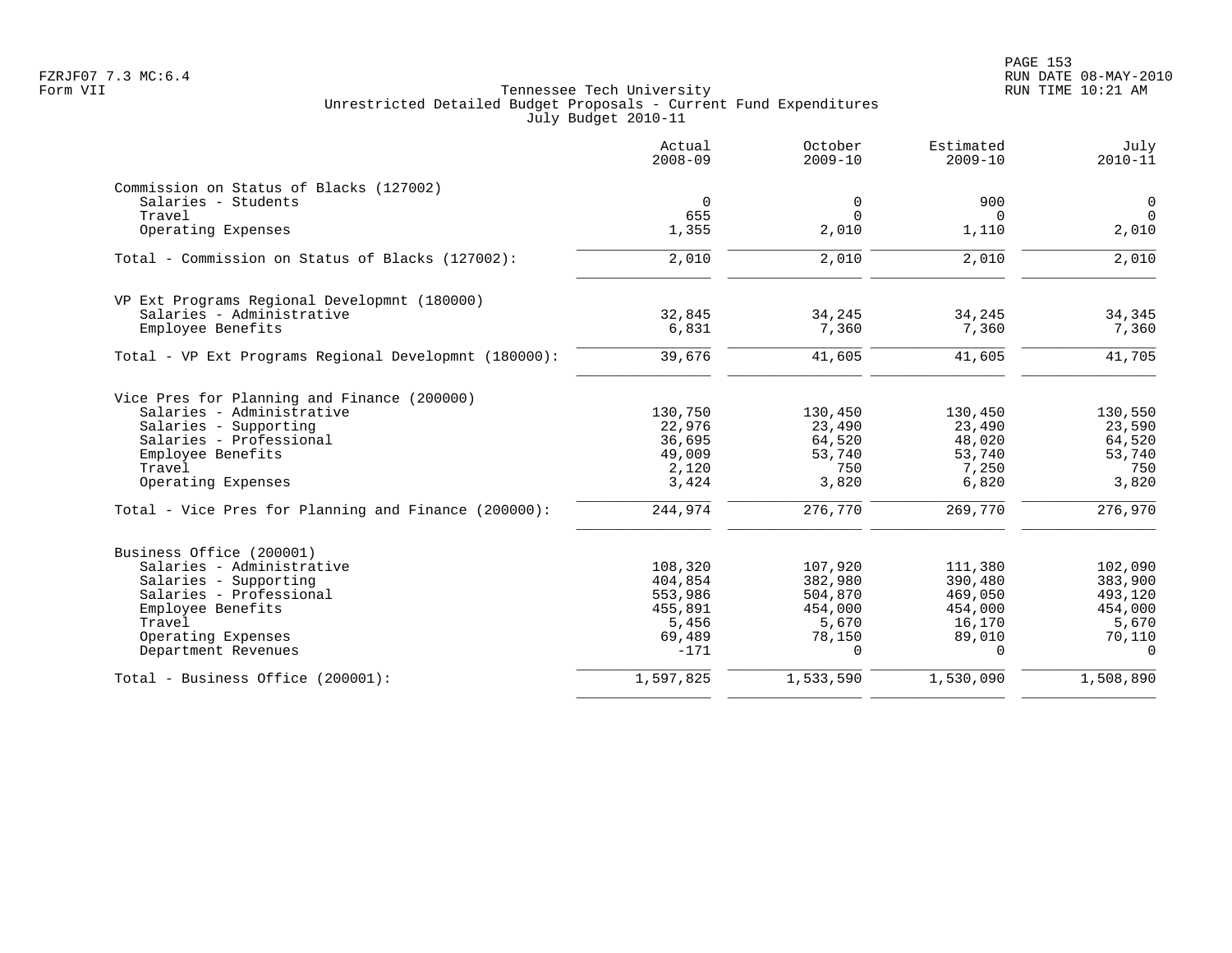|                                     | Actual<br>$2008 - 09$ | October<br>$2009 - 10$ | Estimated<br>$2009 - 10$ | July<br>$2010 - 11$ |
|-------------------------------------|-----------------------|------------------------|--------------------------|---------------------|
| Personnel Office (200002)           |                       |                        |                          |                     |
| Salaries - Administrative           | 45,554                | 45,600                 | 45,600                   | 90,700              |
| Salaries - Supporting               | 69,838                | 73,355                 | 73,215                   | 123,930             |
| Salaries - Professional             | 153,167               | 161,410                | 157,210                  | 256,000             |
| Employee Benefits                   | 101,297               | 111,170                | 111,170                  | 215,790             |
| Travel                              | 9,073                 | 630                    | 4,170                    | 780                 |
| Operating Expenses                  | 21,415                | 7,640                  | 15,050                   | 12,640              |
| Department Revenues                 | $-221$                | $\Omega$               | $\Omega$                 | $\Omega$            |
| Total - Personnel Office (200002):  | 400,123               | 399,805                | 406,415                  | 699,840             |
| Payroll Office (200003)             |                       |                        |                          |                     |
| Salaries - Administrative           | 44,654                | 45,000                 | 45,000                   | $\mathbf 0$         |
| Salaries - Supporting               | 55,747                | 50,075                 | 47,775                   | $\mathbf 0$         |
| Salaries - Professional             | 83,126                | 94,190                 | 94,105                   | $\mathbf 0$         |
| Employee Benefits                   | 90,767                | 104,620                | 104,620                  | $\mathbf 0$         |
| Travel                              | 237                   | 150                    | $\Omega$                 | $\overline{0}$      |
| Operating Expenses                  | 10,179                | 5,000                  | 6,025                    | $\Omega$            |
| Total - Payroll Office $(200003)$ : | 284,710               | 299,035                | 297,525                  | $\Omega$            |
| University Police (200004)          |                       |                        |                          |                     |
| Salaries - Supporting               | 557,332               | 585,840                | 582,656                  | 552,480             |
| Salaries - Professional             | 67,105                | 68,480                 | 68,480                   | 68,480              |
| Employee Benefits                   | 294,727               | 315,200                | 315,200                  | 315,200             |
| Travel                              | 887                   | 710                    | 1,210                    | 710                 |
| Operating Expenses                  | 68,811                | 63,490                 | 77,690                   | 53,870              |
| Department Revenues                 | $-166$                | $\Omega$               | $\Omega$                 | $\Omega$            |
| Total - University Police (200004): | 988,696               | 1,033,720              | 1,045,236                | 990,740             |
|                                     |                       |                        |                          |                     |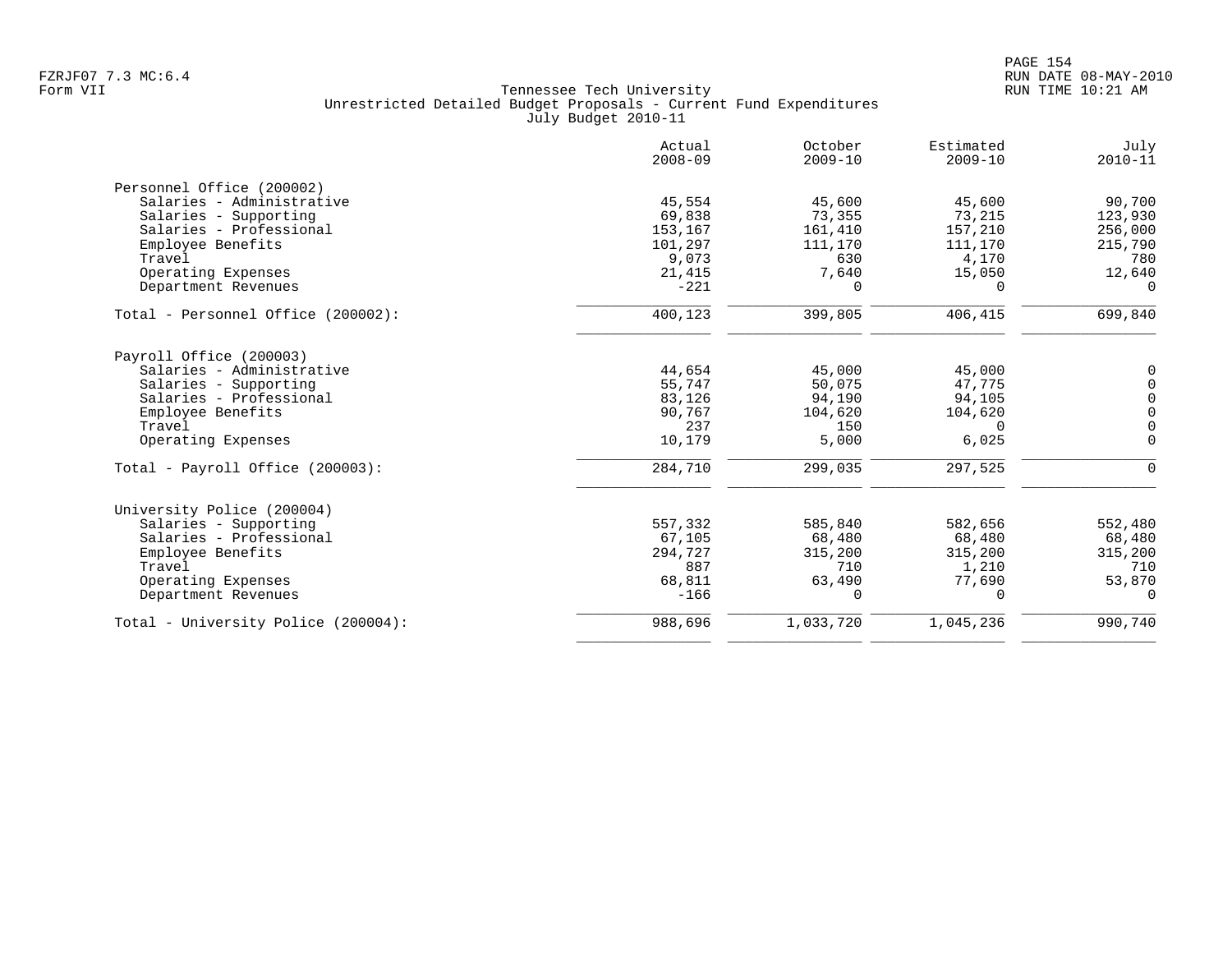|                                                    | Actual<br>$2008 - 09$ | October<br>$2009 - 10$ | Estimated<br>$2009 - 10$ | July<br>$2010 - 11$ |
|----------------------------------------------------|-----------------------|------------------------|--------------------------|---------------------|
| Match University Police (200015)                   |                       |                        |                          |                     |
| Operating Expenses                                 | 0                     | 3,930                  | 3,930                    | $\mathbf 0$         |
| Total - Match University Police (200015):          | $\mathbf 0$           | 3,930                  | 3,930                    | $\Omega$            |
| Business Office Stimulus Funding (200019)          |                       |                        |                          |                     |
| Salaries - Professional                            | $\mathbf 0$           | 78,620                 | 25,080                   | 37,620              |
| Employee Benefits                                  | $\mathbf 0$           | $\Omega$               | 0                        | 13,160              |
| Total - Business Office Stimulus Funding (200019): | $\Omega$              | 78,620                 | 25,080                   | 50,780              |
| Postage and Mailing (203007)                       |                       |                        |                          |                     |
| Operating Expenses                                 | 226,854               | 240,620                | 240,620                  | 240,620             |
| Total - Postage and Mailing (203007):              | 226,854               | 240,620                | 240,620                  | 240,620             |
| Postage and Mailing Transfer In (203008)           |                       |                        |                          |                     |
| Operating Expenses                                 | $-205,647$            | $\Omega$               | 0                        | $\Omega$            |
| Department Revenues                                | $-3,024$              | $-240,620$             | $-240,620$               | $-240,620$          |
| Total - Postage and Mailing Transfer In (203008):  | $-208,671$            | $-240,620$             | $-240,620$               | $-240,620$          |
| Printing Services (203009)                         |                       |                        |                          |                     |
| Salaries - Supporting                              | 101,150               | 56,620                 | 49,910                   | 52,720              |
| Salaries - Students                                | $\Omega$              | 2,120                  | $\Omega$                 | 2,120               |
| Salaries - Professional                            | 29,350                | 29,050                 | 29,050                   | 29,150              |
| Employee Benefits                                  | 71,226                | 74,440                 | 36,090                   | 36,090              |
| Travel                                             | $\Omega$              | 140                    | 106                      | 140                 |
| Operating Expenses                                 | 75,628                | 68,320                 | 73,084                   | 68,320              |
| Department Revenues                                | 12,000                | 12,000                 | 12,000                   | 12,000              |
| Total - Printing Services (203009):                | 289,354               | 242,690                | 200,240                  | 200,540             |
|                                                    |                       |                        |                          |                     |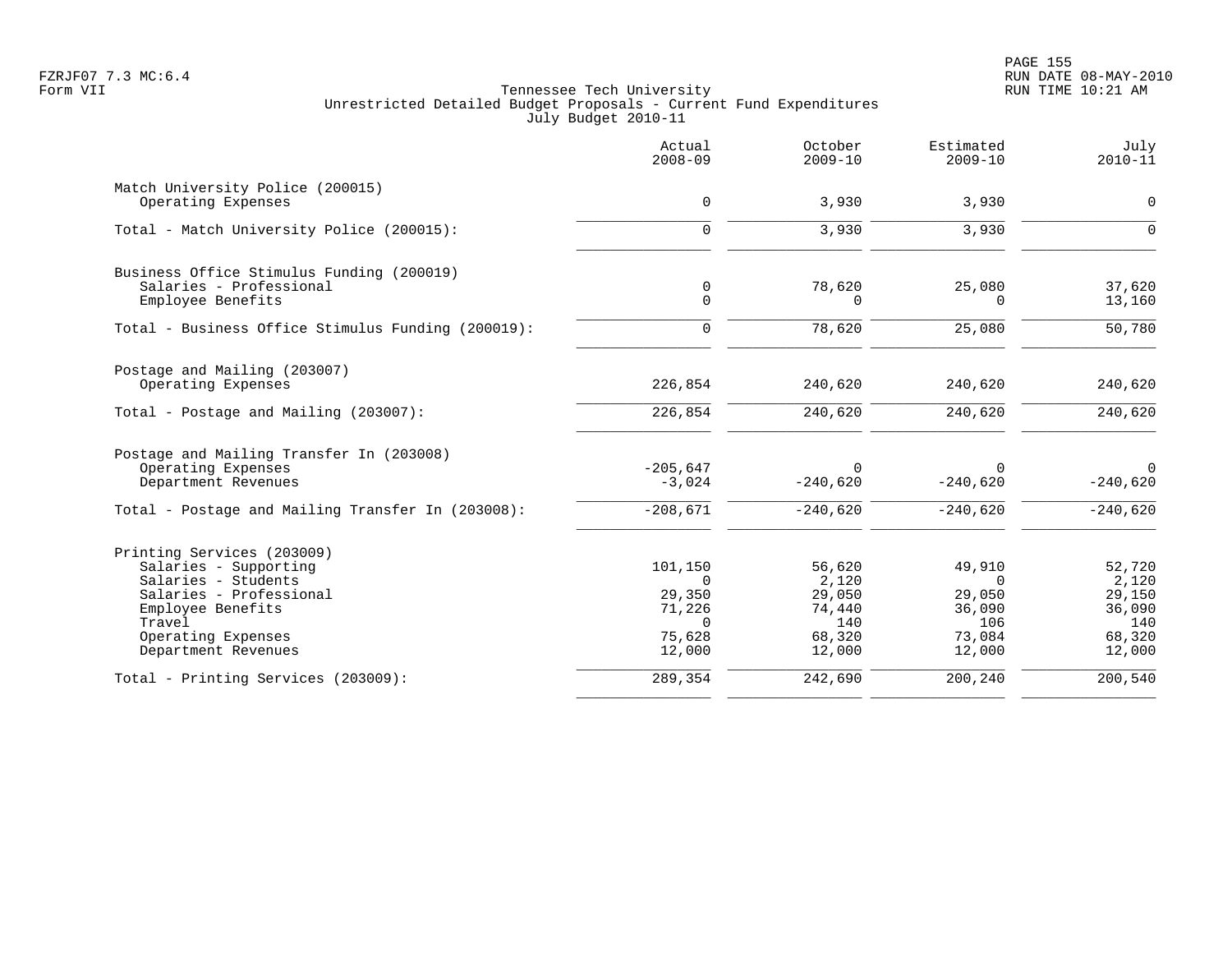|                                                | Actual<br>$2008 - 09$   | October<br>$2009 - 10$ | Estimated<br>$2009 - 10$ | July<br>$2010 - 11$    |
|------------------------------------------------|-------------------------|------------------------|--------------------------|------------------------|
| Printing Serv Transf In (203010)               |                         |                        |                          |                        |
| Operating Expenses<br>Department Revenues      | $-264, 146$<br>$\Omega$ | $\Omega$<br>$-220,530$ | $\Omega$<br>$-178,080$   | $\Omega$<br>$-178,380$ |
| Total - Printing Serv Transf In (203010):      | $-264, 146$             | $-220,530$             | $-178,080$               | $-178,380$             |
| Printing Serv Transf Revenue (203011)          |                         |                        |                          |                        |
| Operating Expenses<br>Department Revenues      | -6<br>$-25,200$         | $\Omega$<br>$-22,160$  | $\Omega$<br>$-22,160$    | $\Omega$<br>$-22,160$  |
| Total - Printing Serv Transf Revenue (203011): | $-25, 206$              | $-22,160$              | $-22,160$                | $-22,160$              |
| Purchasing Office (221001)                     |                         |                        |                          |                        |
| Salaries - Administrative                      | 66,000                  | 65,700                 | 65,700                   | 65,800                 |
| Salaries - Supporting                          | 58,332                  | 62,000                 | 48,730                   | 63,800                 |
| Salaries - Students                            | 3,194                   | 410                    | 6,410                    | 410                    |
| Salaries - Professional                        | 47,960                  | 46,660                 | 46,660                   | 46,760                 |
| Employee Benefits                              | 80,948                  | 93,950                 | 93,950                   | 93,950                 |
| Travel<br>Operating Expenses                   | 118<br>10,453           | 2,200<br>13,190        | 1,200<br>21,160          | 200<br>13,190          |
| Department Revenues                            | $-2$                    | $\Omega$               | $\Omega$                 | $\Omega$               |
| Total - Purchasing Office (221001):            | 267,003                 | 284,110                | 283,810                  | 284,110                |
| Purchasing Fax Service (221002)                |                         |                        |                          |                        |
| Operating Expenses                             | 568                     | 1,200                  | 1,200                    | 1,200                  |
| Total - Purchasing Fax Service (221002):       | 568                     | 1,200                  | 1,200                    | 1,200                  |
|                                                |                         |                        |                          |                        |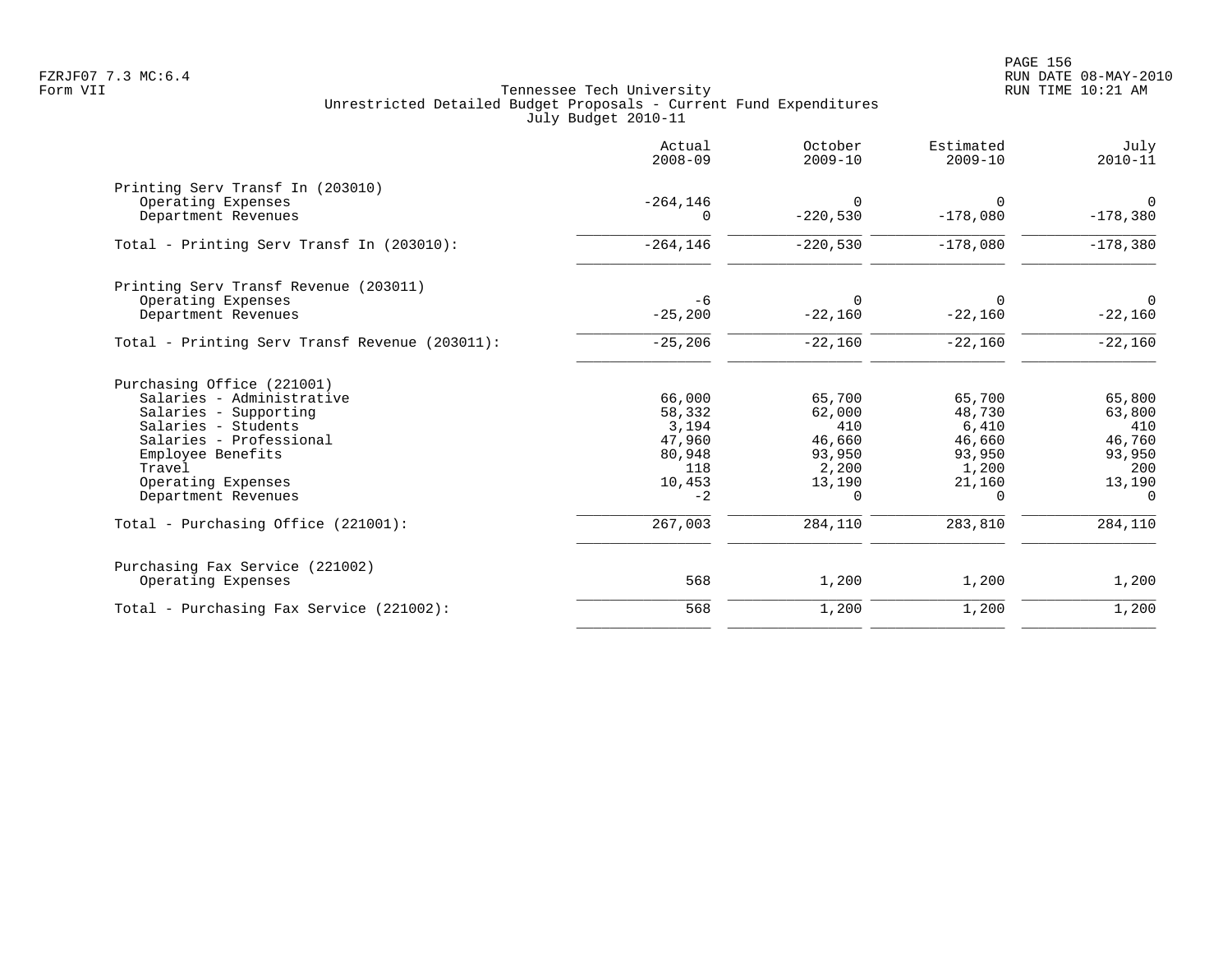PAGE 157 FZRJF07 7.3 MC:6.4 RUN DATE 08-MAY-2010

|                                               | Actual<br>$2008 - 09$ | October<br>$2009 - 10$ | Estimated<br>$2009 - 10$ | July<br>$2010 - 11$ |
|-----------------------------------------------|-----------------------|------------------------|--------------------------|---------------------|
| Central Receiving (221005)                    |                       | 340                    | 340                      | 340                 |
| Employee Benefits                             | 0                     |                        |                          |                     |
| Total - Central Receiving (221005):           | $\mathbf 0$           | 340                    | 340                      | 340                 |
| Motor Pool Fuel (221006)                      |                       |                        |                          |                     |
| Operating Expenses                            | 115,098               | 90,000                 | 100,000                  | 90,000              |
| Total - Motor Pool Fuel (221006):             | 115,098               | 90,000                 | 100,000                  | 90,000              |
| Motor Pool Fuel Transfer In (221007)          |                       |                        |                          |                     |
| Operating Expenses                            | $-115,990$            | $-90,000$              | $-100,000$               | $-90,000$           |
| Total - Motor Pool Fuel Transfer In (221007): | $-115,990$            | $-90,000$              | $-100,000$               | $-90,000$           |
| Telephone Services (231000)                   |                       |                        |                          |                     |
| Salaries - Supporting                         | 92,577                | 95,570                 | 95,570                   | 95,870              |
| Salaries - Students                           | 5,287                 | 5,640                  | 5,640                    | 1,140               |
| Salaries - Professional                       | 160,629               | 118,860                | 118,860                  | 119,060             |
| Employee Benefits                             | 90,399                | 105,790                | 105,790                  | 105,790             |
| Travel                                        | 827                   | 1,000                  | 1,000                    | 1,000               |
| Operating Expenses                            | 217,191               | 558,380                | 558,380                  | 558,470             |
| Department Revenues                           | 113,994               | 114,000                | 114,000                  | 114,000             |
| Total - Telephone Services (231000):          | 680,904               | 999,240                | 999,240                  | 995,330             |
|                                               |                       |                        |                          |                     |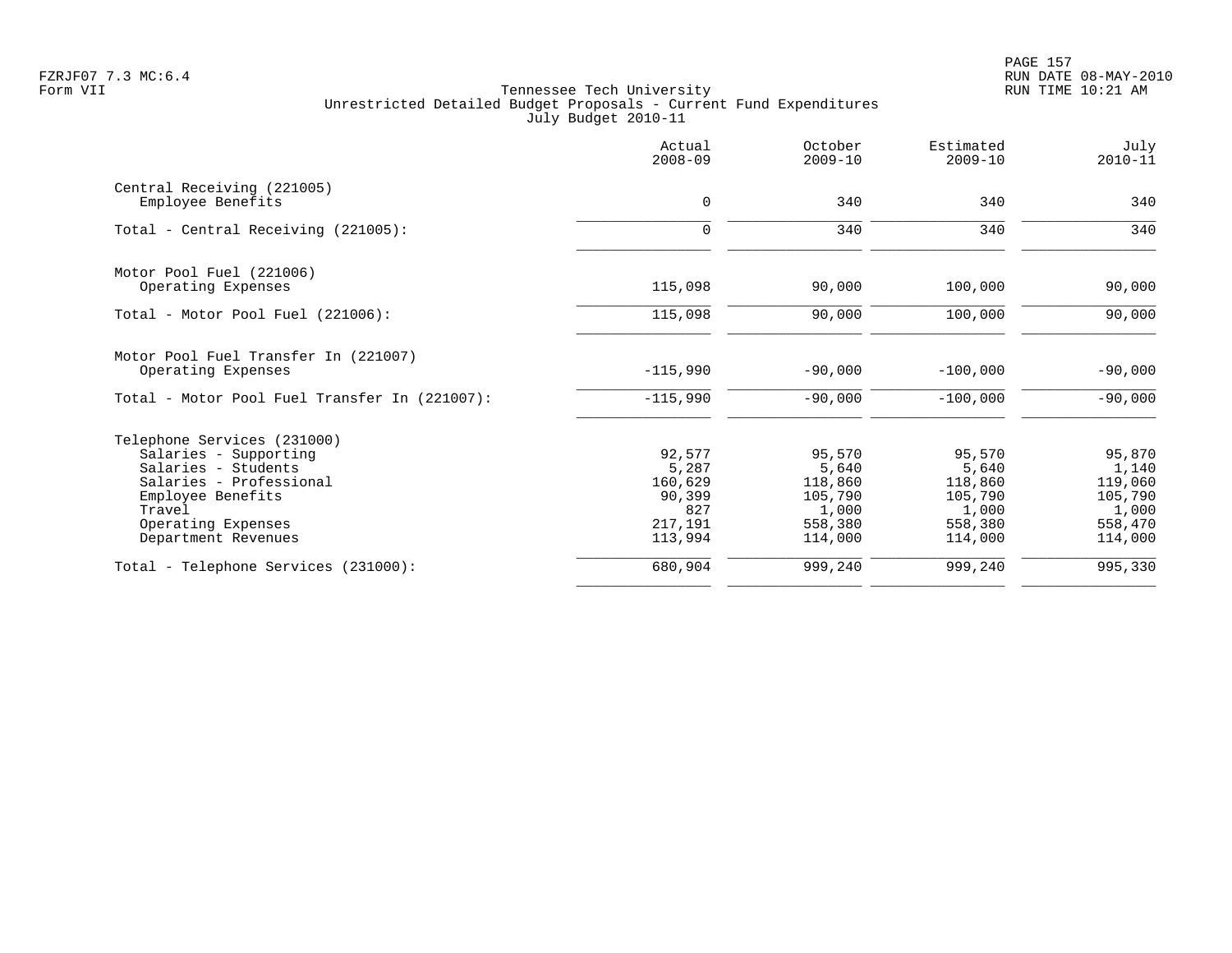en and the set of the set of the set of the set of the set of the set of the set of the set of the set of the set of the set of the set of the set of the set of the set of the set of the set of the set of the set of the se FZRJF07 7.3 MC:6.4 RUN DATE 08-MAY-2010

|                                                  | Actual<br>$2008 - 09$ | October<br>$2009 - 10$ | Estimated<br>$2009 - 10$ | July<br>$2010 - 11$ |
|--------------------------------------------------|-----------------------|------------------------|--------------------------|---------------------|
| Telephone Transfer In (231001)                   |                       |                        |                          |                     |
| Operating Expenses                               | $-654,642$            | U                      | $\Omega$                 | 0                   |
| Department Revenues                              | $-26, 259$            | $-999, 240$            | $-999,240$               | $-995,330$          |
| Total - Telephone Transfer In (231001):          | $-680,901$            | $-999, 240$            | $-999, 240$              | $-995,330$          |
| Cable TV (231002)                                |                       |                        |                          |                     |
| Operating Expenses                               | 81,996                | 85,700                 | 85,700                   | 85,700              |
| Total - Cable TV (231002):                       | 81,996                | 85,700                 | 85,700                   | 85,700              |
| Cable TV Transfer In (231003)                    |                       |                        |                          |                     |
| Operating Expenses                               | $-138,716$            | $\Omega$               | $\Omega$                 | $\Omega$            |
| Department Revenues                              | $-93$                 | $-85,700$              | $-85,700$                | $-85,700$           |
| Total - Cable TV Transfer In (231003):           | $-138,809$            | $-85,700$              | $-85,700$                | $-85,700$           |
| VP for Univ Advancement Office (300000)          |                       |                        |                          |                     |
| Salaries - Administrative                        | 286,852               | 287,152                | 287,152                  | 287,552             |
| Salaries - Supporting                            | 164,116               | 181,420                | 173,684                  | 183,930             |
| Salaries - Students                              | 12,237                | 1,940                  | 20                       | 1,940               |
| Salaries - Professional                          | 772,574               | 762,730                | 759,777                  | 675,590             |
| Employee Benefits                                | 458,763               | 463,950                | 463,950                  | 463,950             |
| Travel                                           | 14,646                | 12,310                 | 13,310                   | 12,310              |
| Operating Expenses                               | 66,741                | 50,210                 | 78,111                   | 41,760              |
| Capital Outlay<br>Department Revenues            | 0<br>$-13$            | 6,970<br>0             | $\mathbf 0$<br>0         | 6,970<br>$\Omega$   |
|                                                  |                       |                        |                          |                     |
| Total - VP for Univ Advancement Office (300000): | 1,775,916             | 1,766,682              | 1,776,004                | 1,674,002           |
|                                                  |                       |                        |                          |                     |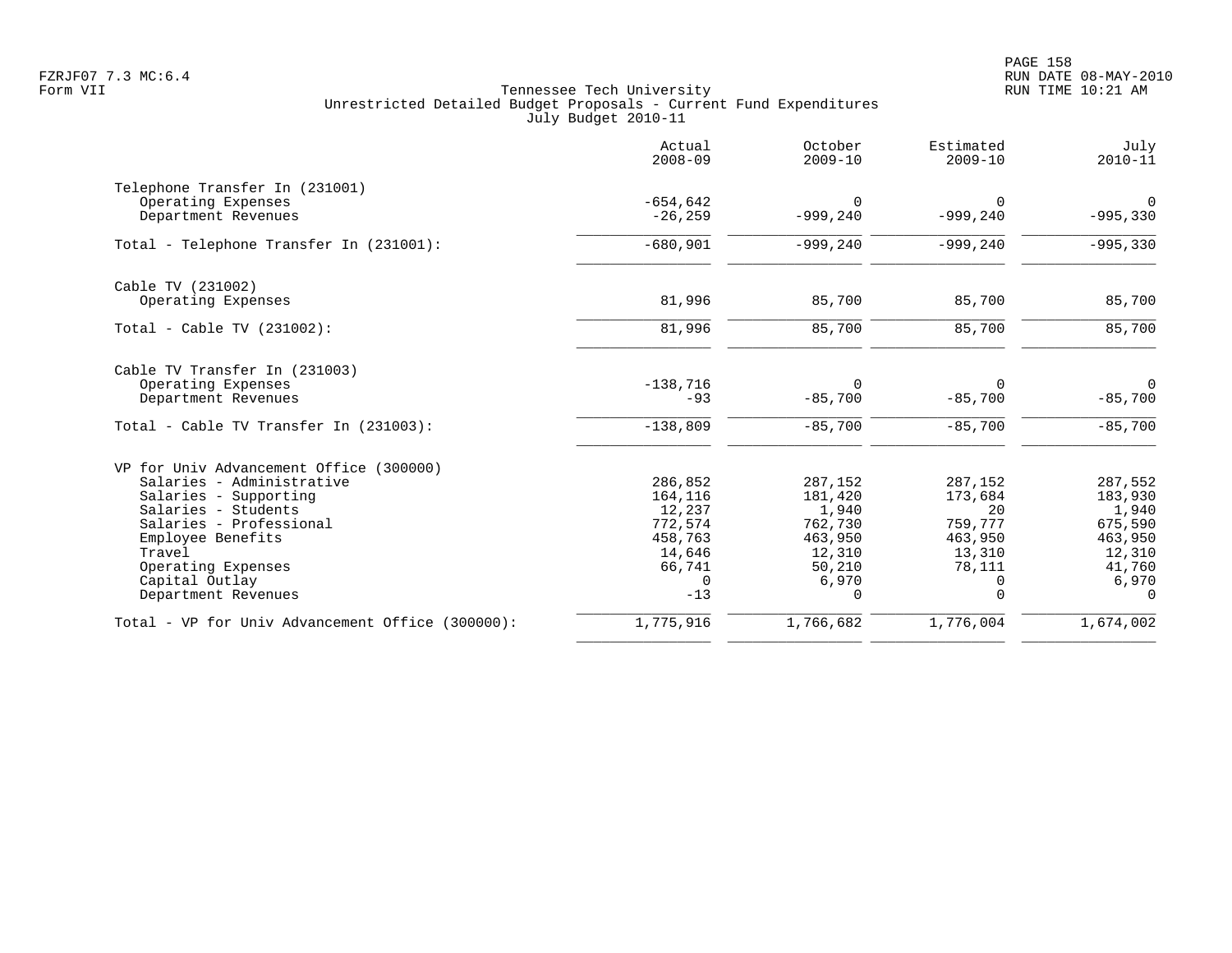|                                                                  | Actual<br>$2008 - 09$ | October<br>$2009 - 10$ | Estimated<br>$2009 - 10$ | July<br>$2010 - 11$     |
|------------------------------------------------------------------|-----------------------|------------------------|--------------------------|-------------------------|
| Capital Campaign (300004)                                        |                       |                        |                          |                         |
| Travel<br>Operating Expenses                                     | 2,446<br>23,608       | 20,000<br>169,000      | 20,000<br>169,000        | $\mathbf 0$<br>$\Omega$ |
| Total - Capital Campaign (300004):                               | 26,054                | 189,000                | 189,000                  | $\Omega$                |
| Univ Advancement Advertising (301000)                            |                       |                        |                          |                         |
| Operating Expenses                                               | $\mathbf 0$           | 3,490                  | $\mathbf 0$              | 3,490                   |
| Total - Univ Advancement Advertising (301000):                   | $\Omega$              | 3,490                  | $\Omega$                 | 3,490                   |
| Univ Advancement Athletic Tickets (301001)<br>Operating Expenses | 106,209               | 106,210                | 106,210                  | 120,580                 |
| Total - Univ Advancement Athletic Tickets (301001):              | 106,209               | 106,210                | 106,210                  | 120,580                 |
|                                                                  |                       |                        |                          |                         |
| Univ Adv Graduate Assistant (301003)                             |                       |                        |                          |                         |
| Operating Expenses                                               | 18,865                | 21,510                 | 21,510                   | 22,450                  |
| Total - Univ Adv Graduate Assistant (301003):                    | 18,865                | 21,510                 | 21,510                   | 22,450                  |
| Univ Develop and Alumni Relations (302000)                       |                       |                        |                          |                         |
| Salaries - Supporting                                            | $\Omega$              | 500                    | 0                        | 500                     |
| Salaries - Students                                              | 10,333                | $\Omega$               | $\Omega$                 | $\overline{0}$          |
| Employee Benefits<br>Travel                                      | $\Omega$<br>5,912     | 110<br>6,170           | 110<br>6,170             | 110<br>6,170            |
| Operating Expenses                                               | 29,390                | 23,670                 | 27,770                   | 23,670                  |
| Department Revenues                                              | $-110$                | $\Omega$               | 0                        | $\Omega$                |
| Total - Univ Develop and Alumni Relations (302000):              | 45,525                | 30,450                 | 34,050                   | 30,450                  |
|                                                                  |                       |                        |                          |                         |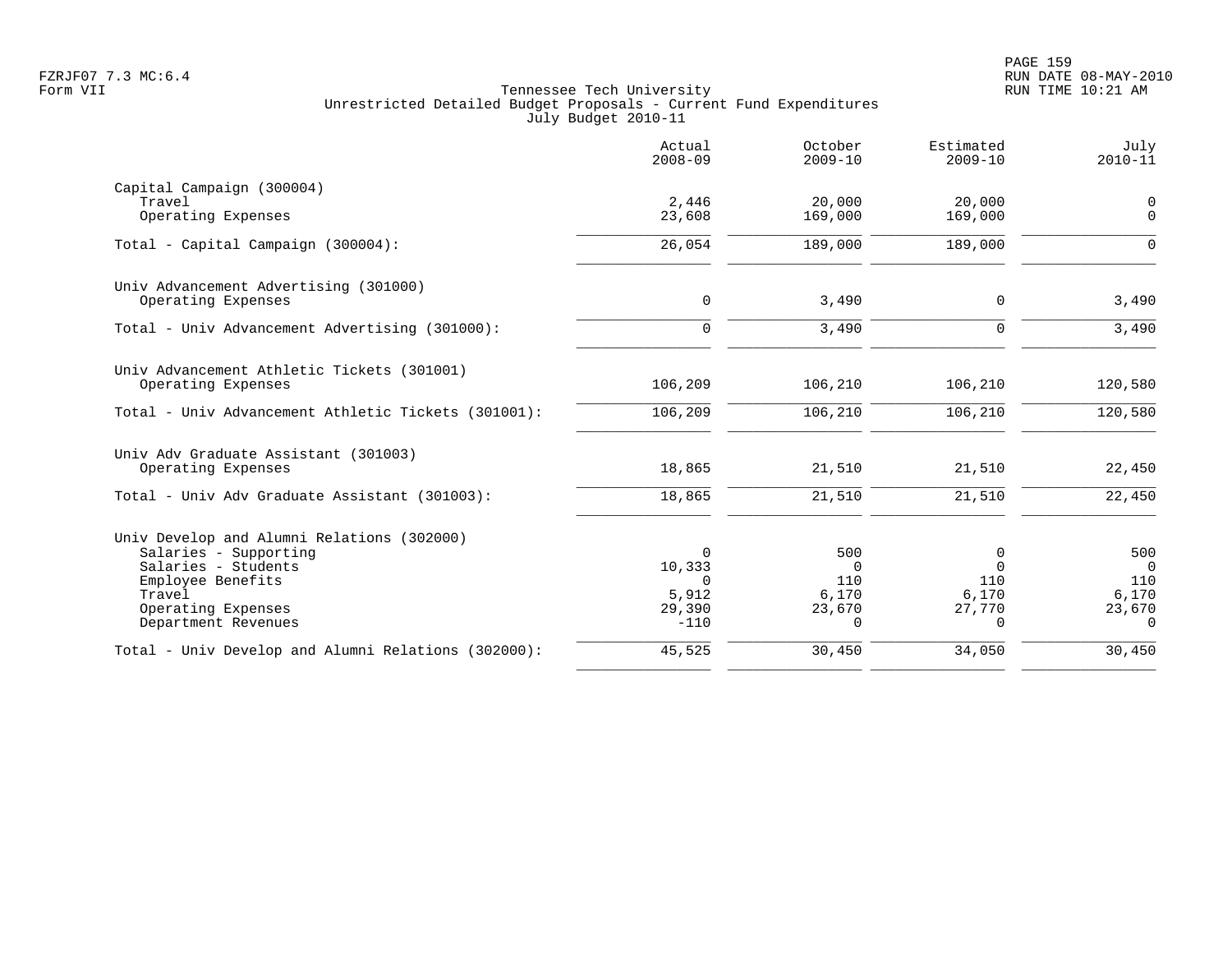|                                                      | Actual<br>$2008 - 09$ | October<br>$2009 - 10$ | Estimated<br>$2009 - 10$ | July<br>$2010 - 11$  |
|------------------------------------------------------|-----------------------|------------------------|--------------------------|----------------------|
| Alumni Catering CDS (302001)                         |                       |                        |                          |                      |
| Operating Expenses                                   | 14,276                | $\mathbf 0$            | 0                        | $\mathbf 0$          |
| Total - Alumni Catering CDS (302001):                | 14,276                | $\Omega$               | $\Omega$                 |                      |
| Communications & Marketing (303000)                  |                       |                        |                          |                      |
| Salaries - Administrative                            | 77,030                | 76,730                 | 76,730                   | 76,830               |
| Salaries - Supporting                                | 43,065                | 42,920                 | 43,595                   | 43,120               |
| Salaries - Students                                  | 1,640                 | $\Omega$               | 4,235                    | $\Omega$             |
| Salaries - Professional                              | 230,766               | 254,450                | 242,938                  | 254,350              |
| Employee Benefits                                    | 145,300               | 146,070                | 146,070                  | 146,070              |
| Travel                                               | 584                   | 820                    | 820                      | 820                  |
| Operating Expenses                                   | 32,845                | 16,160                 | 18,950                   | 25,910               |
| Department Revenues                                  | $-370$                | 0                      | $\Omega$                 | $\Omega$             |
| Total - Communications & Marketing (303000):         | 530,860               | 537,150                | 533,338                  | $\overline{547,}100$ |
| Communications & Mrktg Transfer In (303001)          |                       |                        |                          |                      |
| Operating Expenses                                   | $-10,946$             | $\Omega$               |                          | $\Omega$             |
| Department Revenues                                  | $-30$                 | $-3,120$               | $-3,120$                 | $-3,120$             |
| Total - Communications & Mrktq Transfer In (303001): | $-10,976$             | $-3,120$               | $-3,120$                 | $-3,120$             |
| Photo Services Office (304000)                       |                       |                        |                          |                      |
| Salaries - Supporting                                | 73,633                | 60,370                 | 60,370                   | 60,570               |
| Salaries - Professional                              | 52,810                | 52,510                 | 52,510                   | 52,510               |
| Employee Benefits                                    | 68,219                | 76,780                 | 76,780                   | 76,780               |
| Travel                                               | 357                   | 420                    | 420                      | 420                  |
| Operating Expenses                                   | 31,256                | 41,680                 | 41,680                   | 41,680               |
| Department Revenues                                  | 1,500                 | 1,500                  | 1,500                    | 1,500                |
| Total - Photo Services Office (304000):              | 227,775               | 233,260                | 233,260                  | 233,460              |
|                                                      |                       |                        |                          |                      |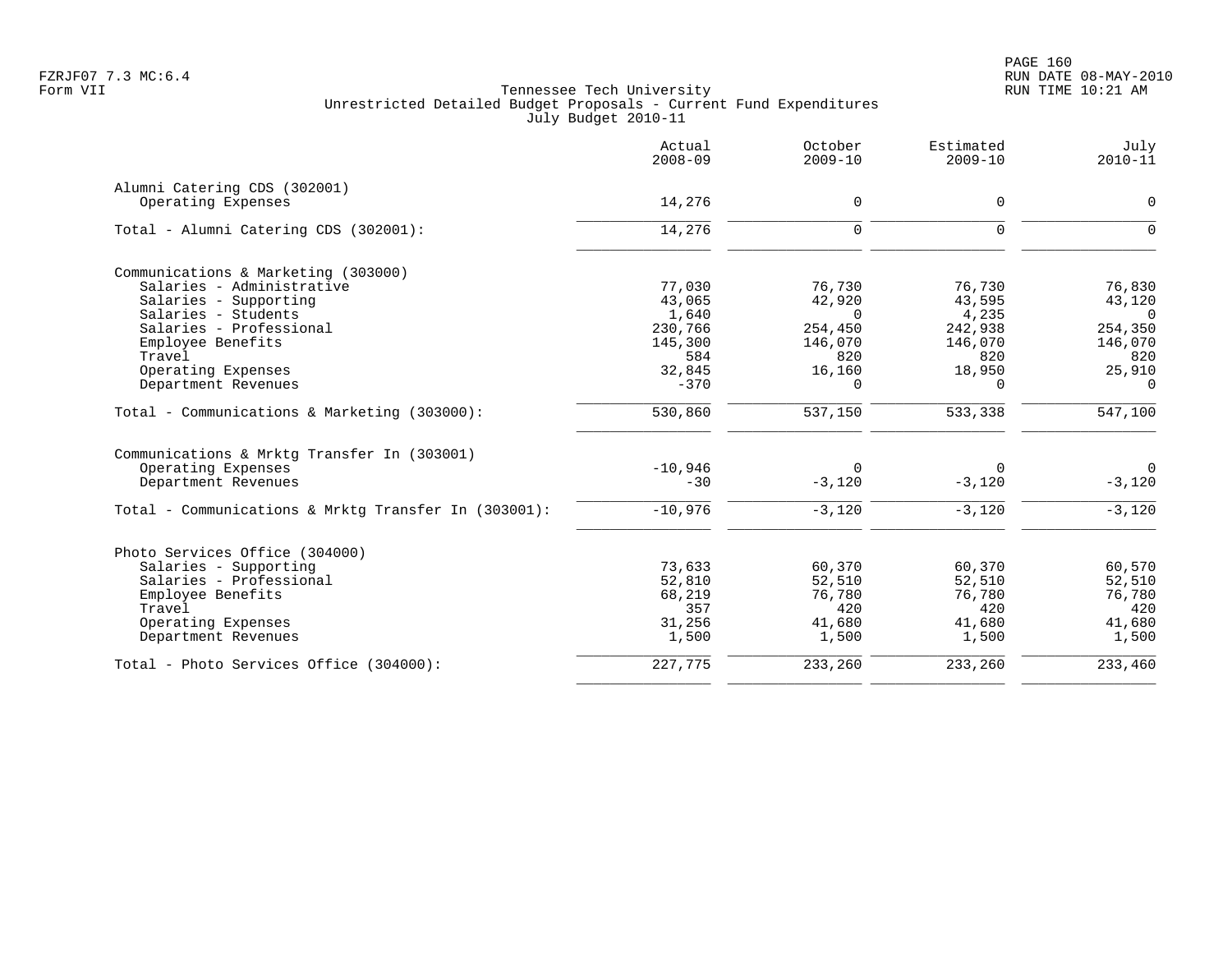|                                                                                                                                      | Actual<br>$2008 - 09$         | October<br>$2009 - 10$           | Estimated<br>$2009 - 10$ | July<br>$2010 - 11$                    |
|--------------------------------------------------------------------------------------------------------------------------------------|-------------------------------|----------------------------------|--------------------------|----------------------------------------|
| Photo Svc Transfer In Revenue (304001)<br>Operating Expenses<br>Department Revenues                                                  | $-192,962$<br>$\Omega$        | $\Omega$<br>$-186, 480$          | $\Omega$<br>$-186, 480$  | 0<br>$-186,680$                        |
| Total - Photo Svc Transfer In Revenue (304001):                                                                                      | $-192,962$                    | $-186, 480$                      | $-186, 480$              | $-186,680$                             |
| Photo Svc Taxable Revenue (304002)<br>Operating Expenses<br>Department Revenues                                                      | $-40$<br>$-32,879$            | $\Omega$<br>$-44,490$            | $-44,490$                | $\Omega$<br>$-44,490$                  |
| Total - Photo Svc Taxable Revenue (304002):                                                                                          | $-32,919$                     | $-44,490$                        | $-44,490$                | $-44,490$                              |
| Graduation Video Transfer In (304003)<br>Operating Expenses<br>Department Revenues<br>Total - Graduation Video Transfer In (304003): | $-62$<br>$-1,835$<br>$-1,897$ | $\Omega$<br>$-2,290$<br>$-2,290$ | $-2,290$<br>$-2,290$     | $\overline{0}$<br>$-2,290$<br>$-2,290$ |
| TBR Spouse Dependent Discount (700000)<br>Employee Benefits<br>Total - TBR Spouse Dependent Discount (700000):                       | 66,255<br>66,255              | 73,940<br>73,940                 | 73,940<br>73,940         | 73,940<br>73,940                       |
|                                                                                                                                      |                               |                                  |                          |                                        |
| TBR Employ Remission PC191 (700001)<br>Employee Benefits                                                                             | 18,342                        | 19,810                           | 19,810                   | 19,810                                 |
| Total - TBR Employ Remission PC191 (700001):                                                                                         | 18,342                        | 19,810                           | 19,810                   | 19,810                                 |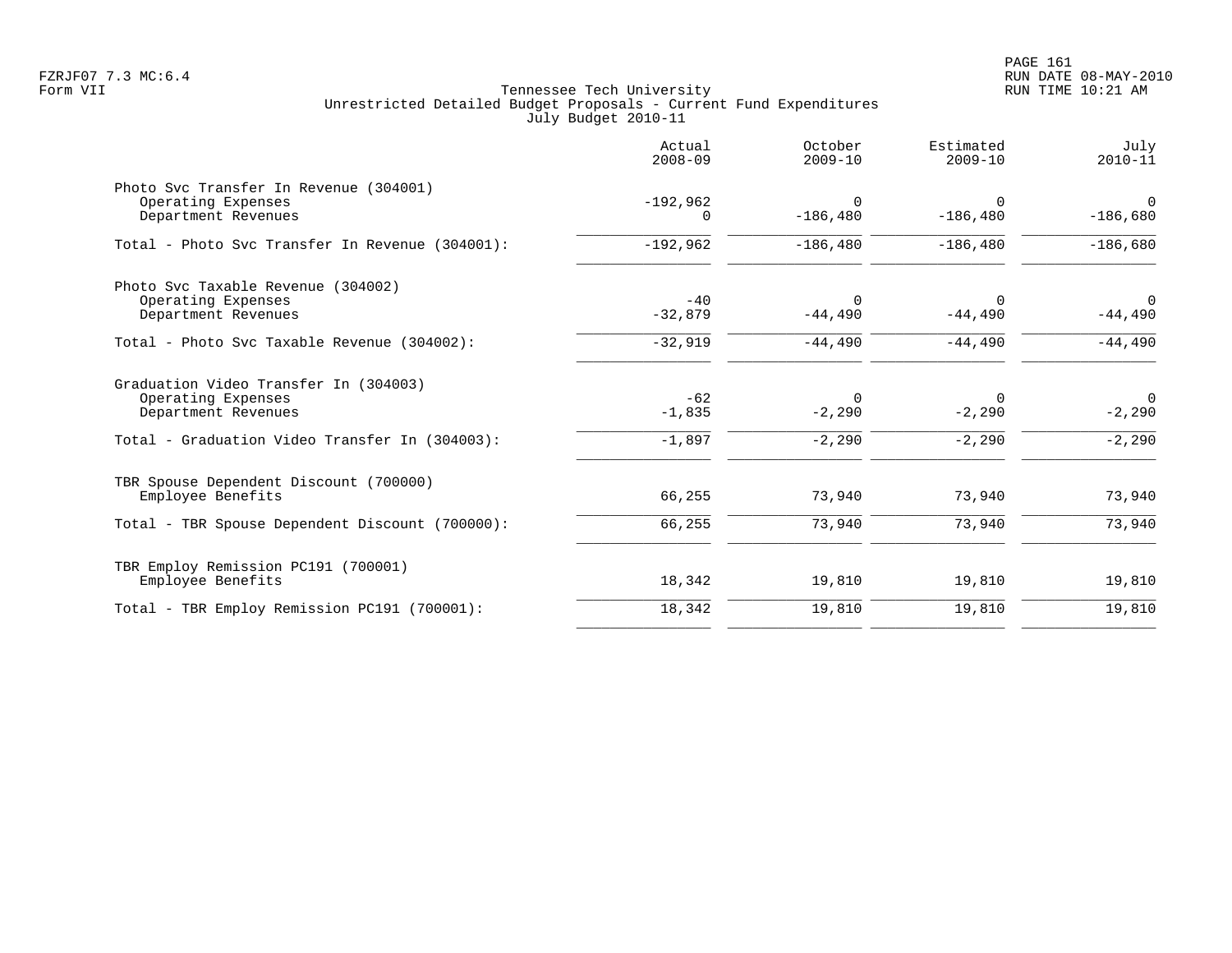PAGE 162 FZRJF07 7.3 MC:6.4 RUN DATE 08-MAY-2010

|                                                                                                                                                                                                | Actual<br>$2008 - 09$                                              | October<br>$2009 - 10$                                          | Estimated<br>$2009 - 10$                           | July<br>$2010 - 11$                                        |
|------------------------------------------------------------------------------------------------------------------------------------------------------------------------------------------------|--------------------------------------------------------------------|-----------------------------------------------------------------|----------------------------------------------------|------------------------------------------------------------|
| E and G Data Processing Allocation (700003)<br>Department Revenues                                                                                                                             | 237,492                                                            | 227,090                                                         | 226,750                                            | 223,580                                                    |
| Total - E and G Data Processing Allocation (700003):                                                                                                                                           | 237,492                                                            | 227,090                                                         | 226,750                                            | 223,580                                                    |
| E and G Claims Adjustment (700004)<br>Operating Expenses                                                                                                                                       | 18,349                                                             | 33,260                                                          | 13,320                                             | 34,860                                                     |
| Total - E and G Claims Adjustment $(700004)$ :                                                                                                                                                 | 18,349                                                             | 33,260                                                          | 13,320                                             | 34,860                                                     |
| $E$ and G Support (700005)<br>Salaries - Administrative<br>Salaries - Supporting<br>Salaries - Professional<br>Employee Benefits<br>Operating Expenses<br>Total - E and G Support $(700005)$ : | $\Omega$<br>$\mathbf 0$<br>$\Omega$<br>141,887<br>3,778<br>145,665 | $\overline{0}$<br>2,970<br>3,220<br>68,480<br>96,420<br>171,090 | 0<br>2,970<br>3,220<br>68,480<br>86,640<br>161,310 | 43,770<br>49,290<br>78,620<br>154,940<br>86,640<br>413,260 |
| E and G Other Salary Pool (700009)<br>Salaries - Supporting                                                                                                                                    | 0                                                                  | 15,220                                                          | 15,220                                             | 15,220                                                     |
| Total - E and G Other Salary Pool (700009):                                                                                                                                                    | 0                                                                  | 15,220                                                          | 15,220                                             | 15,220                                                     |
| C C Security Trans (700015)<br>Operating Expenses                                                                                                                                              | $-63,980$                                                          | $-70,000$                                                       | $-70,000$                                          | $-70,000$                                                  |
| Total - C C Security Trans $(700015)$ :                                                                                                                                                        | $-63,980$                                                          | $-70,000$                                                       | $-70,000$                                          | $-70,000$                                                  |
|                                                                                                                                                                                                |                                                                    |                                                                 |                                                    |                                                            |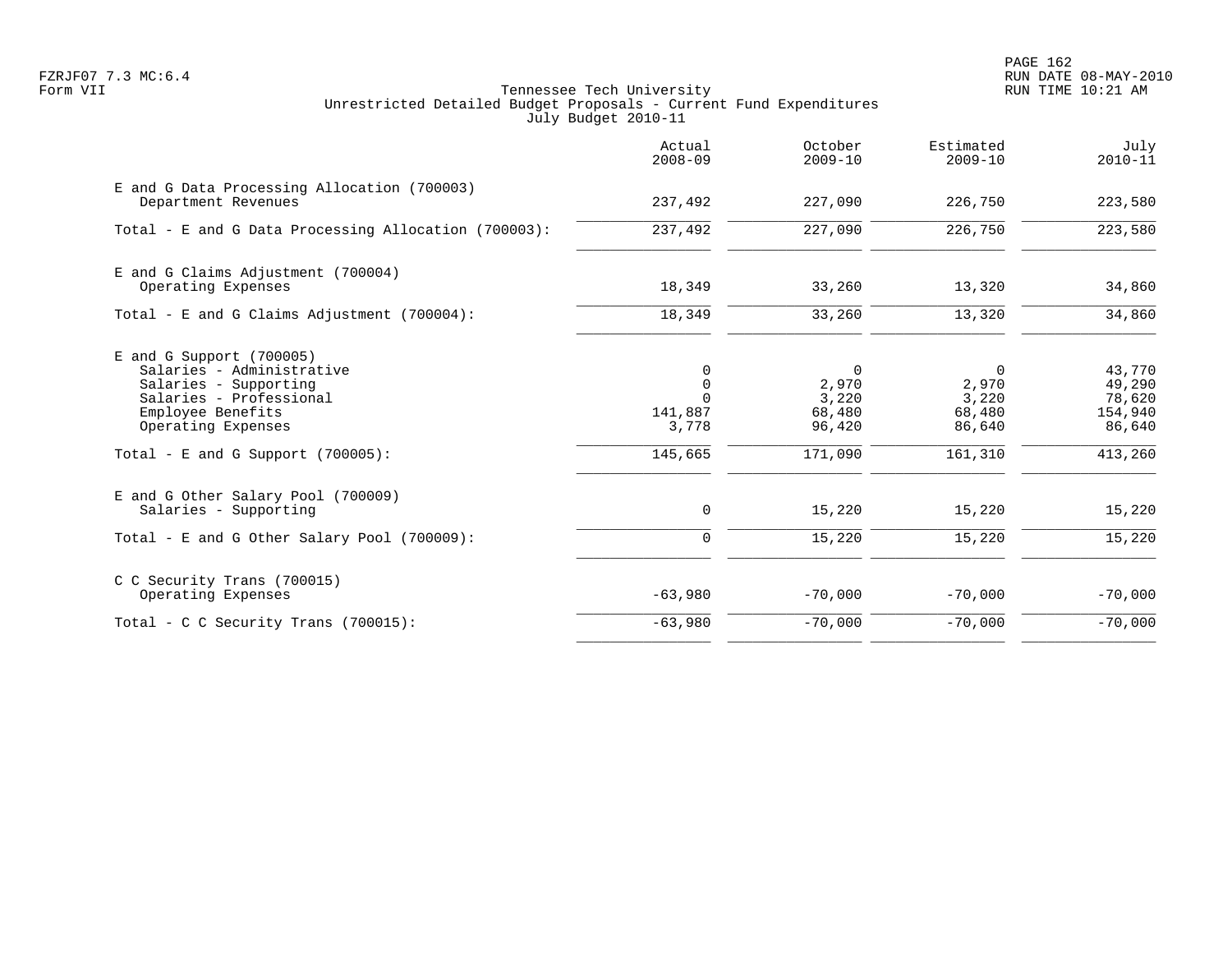PAGE 163 FZRJF07 7.3 MC:6.4 RUN DATE 08-MAY-2010

|                                                                               | Actual<br>$2008 - 09$ | October<br>$2009 - 10$ | Estimated<br>$2009 - 10$ | July<br>$2010 - 11$ |
|-------------------------------------------------------------------------------|-----------------------|------------------------|--------------------------|---------------------|
| TBR Chargeback non RODP (700017)<br>Operating Expenses                        | 269,275               | 254,000                | 282,840                  | 281,840             |
| Total - TBR Chargeback non RODP (700017):                                     | 269,275               | 254,000                | 282,840                  | 281,840             |
| TAF Institional Banner Support (700020)<br>Travel                             | 878                   | 10,000                 | 10,000                   | $\mathbf 0$         |
| Total - TAF Institional Banner Support (700020):                              | 878                   | 10,000                 | 10,000                   | $\Omega$            |
| Legal Fees (700023)<br>Operating Expenses<br>Total - Legal Fees $(700023)$ :  | 25,009<br>25,009      | 27,000<br>27,000       | 29,000<br>29,000         | 29,000<br>29,000    |
| License Fees (700024)<br>Operating Expenses<br>Total - License Fees (700024): | 18,408<br>18,408      | 20,000<br>20,000       | 20,000<br>20,000         | 20,000<br>20,000    |
| Membership Fees (700025)                                                      |                       |                        |                          |                     |
| Operating Expenses                                                            | 137,559               | 144,665                | 144,665                  | 144,665             |
| Total - Membership Fees (700025):                                             | 137,559               | 144,665                | 144,665                  | 144,665             |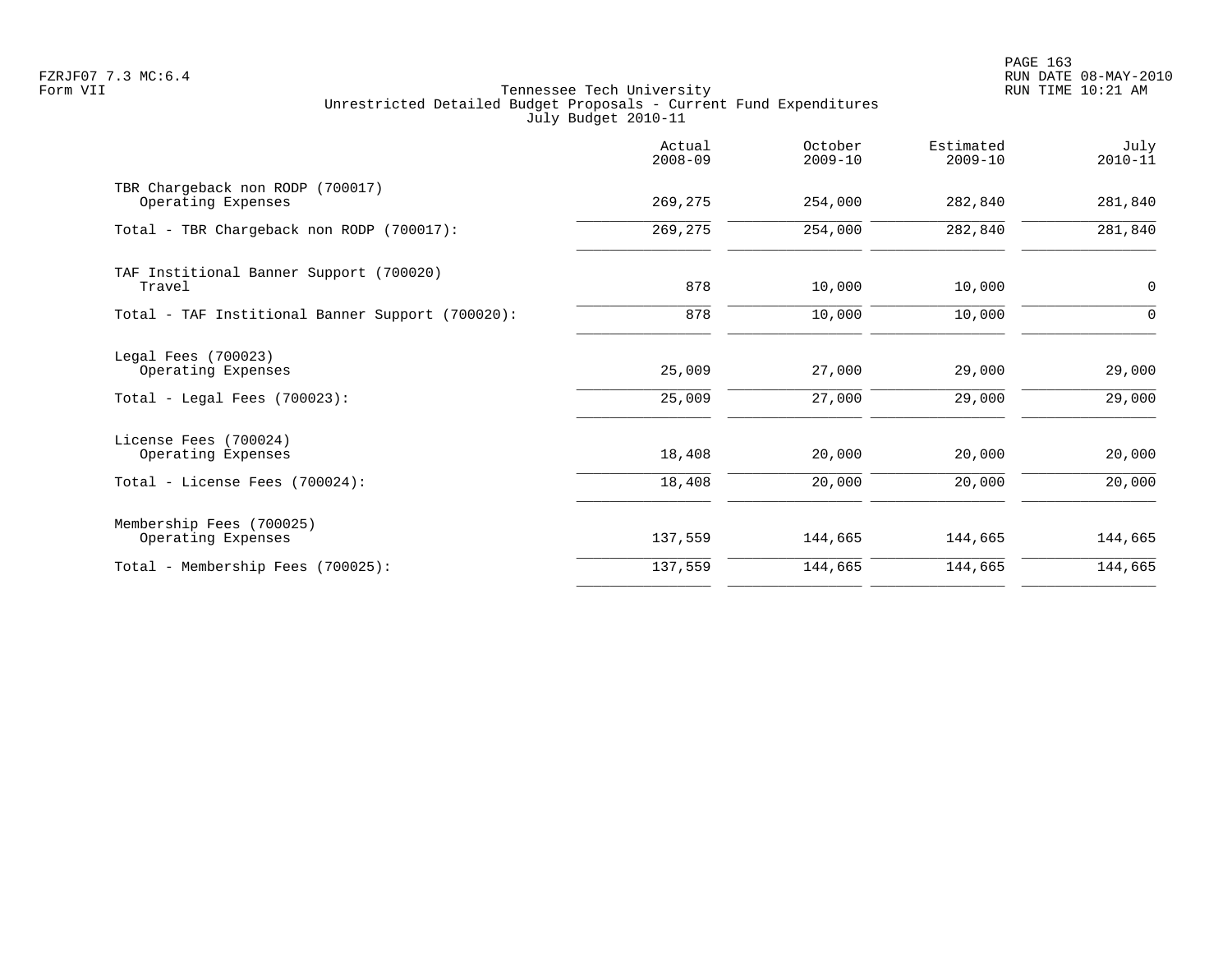|                                                      | Actual<br>$2008 - 09$ | October<br>$2009 - 10$ | Estimated<br>$2009 - 10$ | July<br>$2010 - 11$ |
|------------------------------------------------------|-----------------------|------------------------|--------------------------|---------------------|
| Consultation Services (700026)<br>Operating Expenses | $\mathbf 0$           | 7,800                  | 7,800                    | 7,800               |
| Total - Consultation Services (700026):              | $\Omega$              | 7,800                  | 7,800                    | 7,800               |
| Banking Services (700027)                            |                       |                        |                          |                     |
| Operating Expenses                                   | 432,613               | 440,700                | 440,700                  | 440,700             |
| Total - Banking Services (700027):                   | 432,613               | 440,700                | 440,700                  | 440,700             |
| Collection of Debts (700028)<br>Operating Expenses   | 23,265                | 23,770                 | 23,770                   | 23,770              |
| Total - Collection of Debts (700028):                | 23,265                | 23,770                 | 23,770                   | 23,770              |
| Provision for Doubtful Accts (700029)                |                       |                        |                          |                     |
| Operating Expenses                                   | 78,252                | 80,000                 | 80,000                   | 80,000              |
| Total - Provision for Doubtful Accts (700029):       | 78,252                | 80,000                 | 80,000                   | 80,000              |
| External Audit (700030)                              |                       |                        |                          |                     |
| Operating Expenses                                   | 75,412                | 39,840                 | 70,000                   | 70,000              |
| Total - External Audit (700030):                     | 75,412                | 39,840                 | 70,000                   | 70,000              |
|                                                      |                       |                        |                          |                     |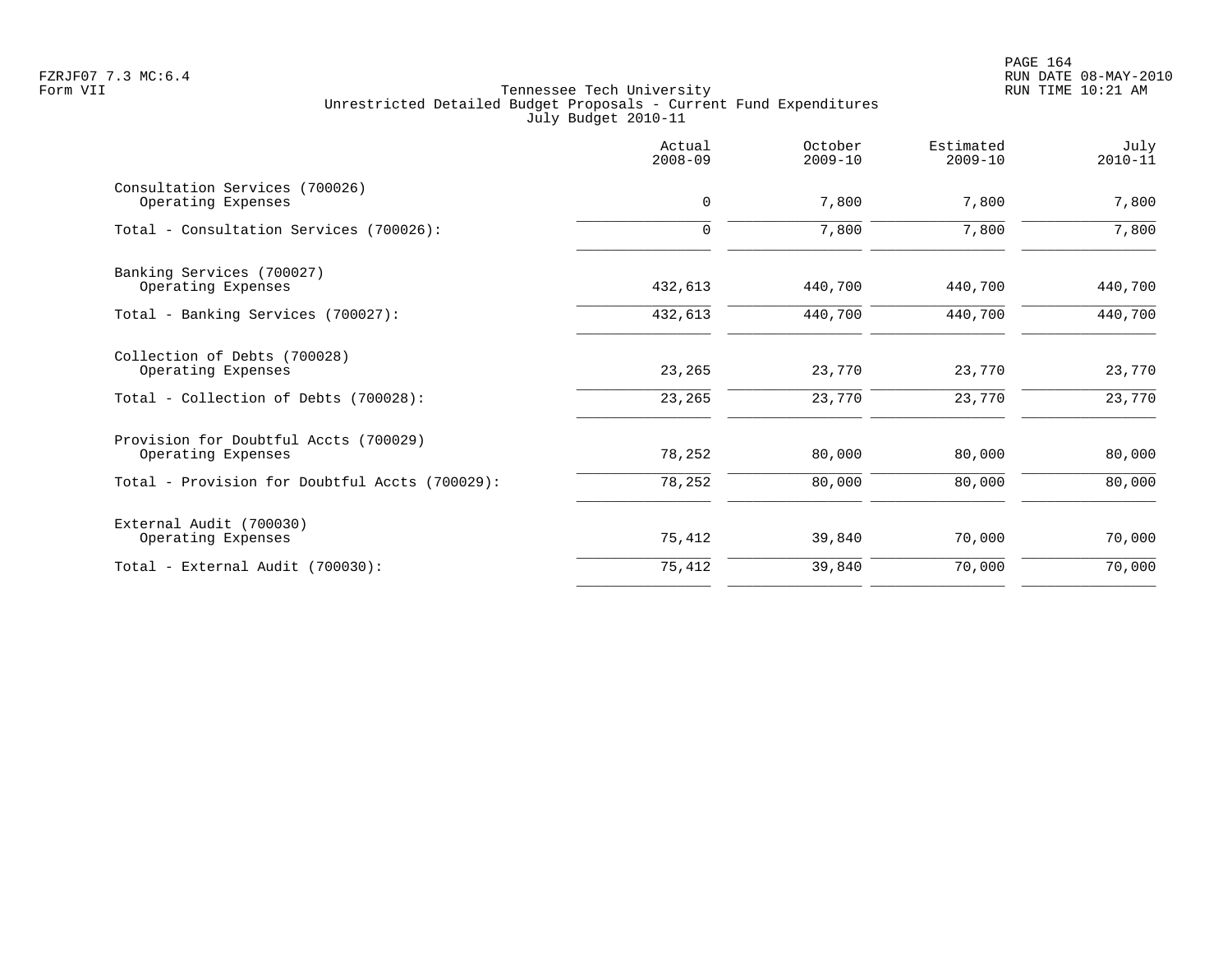|                                                                              | Actual<br>$2008 - 09$ | October<br>$2009 - 10$ | Estimated<br>$2009 - 10$ | July<br>$2010 - 11$ |
|------------------------------------------------------------------------------|-----------------------|------------------------|--------------------------|---------------------|
| Training (700031)<br>Operating Expenses                                      | 0                     | 1,360                  | 1,360                    | 1,360               |
| Total - Training $(700031)$ :                                                | $\mathbf 0$           | 1,360                  | 1,360                    | 1,360               |
| Cafeteria Benefits (700032)<br>Operating Expenses                            | 9,335                 | 15,000                 | 15,000                   | 15,000              |
| Total - Cafeteria Benefits (700032):                                         | 9,335                 | 15,000                 | 15,000                   | 15,000              |
| Background Checks (700033)<br>Operating Expenses                             | 1,561                 | 3,500                  | 3,500                    | 3,500               |
| Total - Background Checks (700033):                                          | 1,561                 | 3,500                  | 3,500                    | 3,500               |
| Allocation to Aux Ent (700037)<br>Department Revenues                        | $-291,057$            | $-323, 250$            | $-318,270$               | $-320,710$          |
| Total - Allocation to Aux Ent (700037):                                      | $-291,057$            | $-323, 250$            | $-318,270$               | $-320,710$          |
| Post Office Allocation (700045)<br>Operating Expenses<br>Department Revenues | $\Omega$<br>7,237     | 4,520<br>$\Omega$      | 3,740<br>$\Omega$        | 4,610<br>$\Omega$   |
| Total - Post Office Allocation (700045):                                     | 7,237                 | 4,520                  | 3,740                    | 4,610               |
|                                                                              |                       |                        |                          |                     |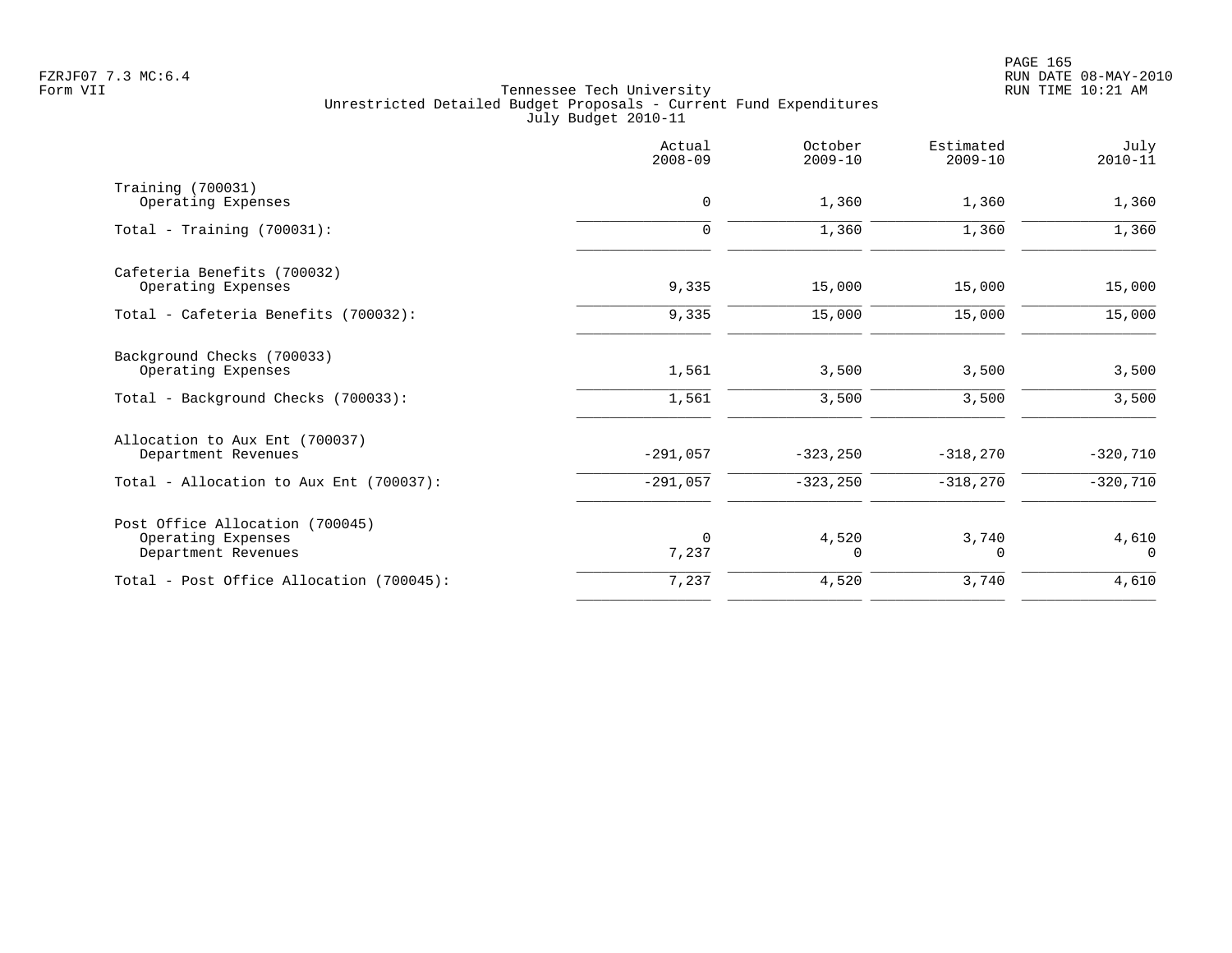|                                              | Actual<br>$2008 - 09$   | October<br>$2009 - 10$ | Estimated<br>$2009 - 10$ | July<br>$2010 - 11$   |
|----------------------------------------------|-------------------------|------------------------|--------------------------|-----------------------|
| System Internal Audit (700061)               |                         |                        |                          |                       |
| Operating Expenses                           | 30,200                  | 30,900                 | 30,900                   | 30,100                |
| Total - System Internal Audit (700061):      | 30,200                  | 30,900                 | 30,900                   | 30,100                |
| ARRA Am Recvry Reinvst Act (700062)          |                         |                        |                          |                       |
| Salaries - Administrative                    | 21,404                  | 0                      | 0                        | 0                     |
| Salaries - Supporting                        | 203,568                 |                        |                          | $\mathsf 0$           |
| Salaries - Students                          | 19,067                  |                        |                          | $\mathsf 0$           |
| Salaries - Professional                      | 10,192                  |                        |                          | $\overline{0}$        |
| Employee Benefits                            | 26,491                  | $\mathbf 0$            | $\Omega$                 | $\Omega$              |
| Total - ARRA Am Recvry Reinvst Act (700062): | 280,722                 | $\mathbf 0$            | 0                        | $\Omega$              |
| Total - Institutional Support (450):         |                         |                        |                          |                       |
| Salaries - Administrative                    | 1,533,824               | 1,476,707              | 1,480,167                | 1,515,747             |
| Salaries - Academic                          | 2,670                   | 2,400                  | 2,400                    | 2,400                 |
| Salaries - Supporting                        | 1,993,494               | 1,775,270              | 1,751,605                | 1,789,950             |
| Salaries - Students                          | 84,820                  | 43,910                 | 59,856                   | 34,410                |
| Salaries - Professional                      | 2,758,273               | 2,807,345              | 2,716,402                | 2,748,835             |
| Employee Benefits                            | 2,613,203               | 2,623,220              | 2,584,870                | 2,707,370             |
| Travel                                       | 66,725                  | 89,170                 | 111,426                  | 44,770                |
| Operating Expenses                           | 905,187                 | 3, 282, 445            | 3,390,904                | 3,064,435             |
| Capital Outlay<br>Department Revenues        | $\mathbf 0$<br>$-9,337$ | 6,970<br>$-1,773,290$  | $\Omega$<br>$-1,726,200$ | 6,970<br>$-1,728,400$ |
|                                              |                         |                        |                          |                       |
| Total                                        | 9,948,859               | 10, 334, 147           | 10,371,430               | 10,186,487            |
|                                              |                         |                        |                          |                       |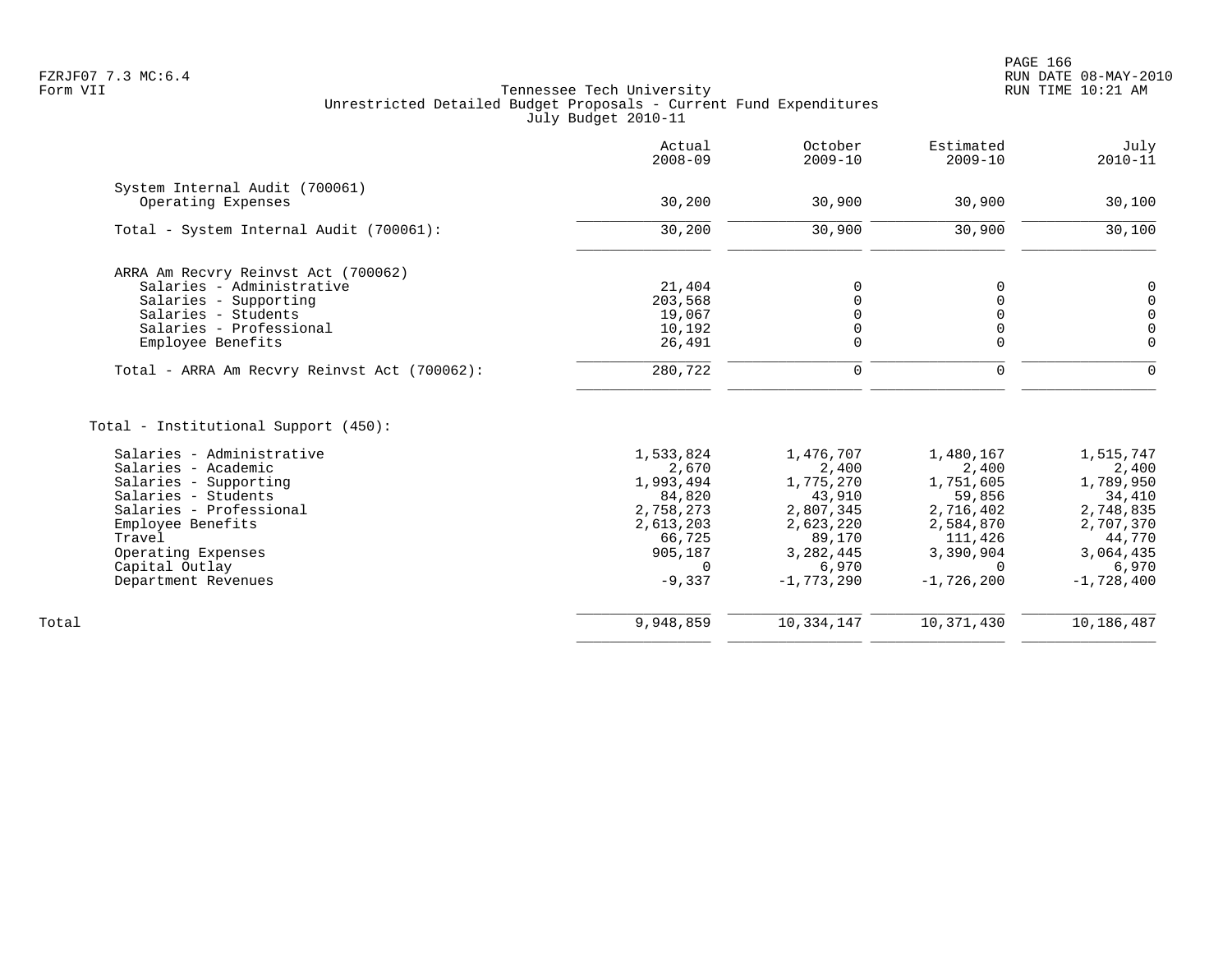|                                                                                     | Actual<br>$2008 - 09$ | October<br>$2009 - 10$ | Estimated<br>$2009 - 10$ | July<br>$2010 - 11$ |
|-------------------------------------------------------------------------------------|-----------------------|------------------------|--------------------------|---------------------|
| Total - Institutional Support (45):                                                 |                       |                        |                          |                     |
| Salaries - Administrative                                                           | 1,533,824             | 1,476,707              | 1,480,167                | 1,515,747           |
| Salaries - Academic                                                                 | 2,670                 | 2,400                  | 2,400                    | 2,400               |
| Salaries - Supporting                                                               | 1,993,494             | 1,775,270              | 1,751,605                | 1,789,950           |
| Salaries - Students                                                                 | 84,820                | 43,910                 | 59,856                   | 34,410              |
| Salaries - Professional                                                             | 2,758,273             | 2,807,345              | 2,716,402                | 2,748,835           |
| Employee Benefits                                                                   | 2,613,203             | 2,623,220              | 2,584,870                | 2,707,370           |
| Travel                                                                              | 66,725                | 89,170                 | 111,426                  | 44,770              |
| Operating Expense                                                                   | 905,187               | 3, 282, 445            | 3,390,904                | 3,064,435           |
| Capital Outlay                                                                      | $\Omega$              | 6,970                  | $\Omega$                 | 6,970               |
| Department Revenues                                                                 | $-9,337$              | $-1,773,290$           | $-1,726,200$             | $-1,728,400$        |
| Total                                                                               | 9,948,859             | 10,334,147             | 10,371,430               | 10,186,487          |
| Physical Plant (50)<br>Physical Plant (500)<br>Craft Center Property Insur (121772) |                       |                        |                          |                     |
| Operating Expenses                                                                  | 38,500                | 38,500                 | 52,580                   | 37,000              |
| Total - Craft Center Property Insur (121772):                                       | 38,500                | 38,500                 | 52,580                   | 37,000              |
| M and R Craft Center (121773)                                                       |                       |                        |                          |                     |
| Salaries - Supporting                                                               | 103,517               | 101,950                | 101,950                  | 102,350             |
| Salaries - Students                                                                 | 315                   | 6,400                  | 6,400                    | 5,400               |
| Salaries - Professional                                                             | 51,060                | 50,760                 | 25,820                   | 48,460              |
| Employee Benefits                                                                   | 78,834                | 79,360                 | 79,360                   | 79,360              |
| Travel                                                                              | 86                    | 200                    | 200                      | 200                 |
| Operating Expenses                                                                  | 46,359                | 46,050                 | 46,050                   | 45,050              |
| Total - M and R Craft Center $(121773)$ :                                           | 280,171               | 284,720                | 259,780                  | 280,820             |
|                                                                                     |                       |                        |                          |                     |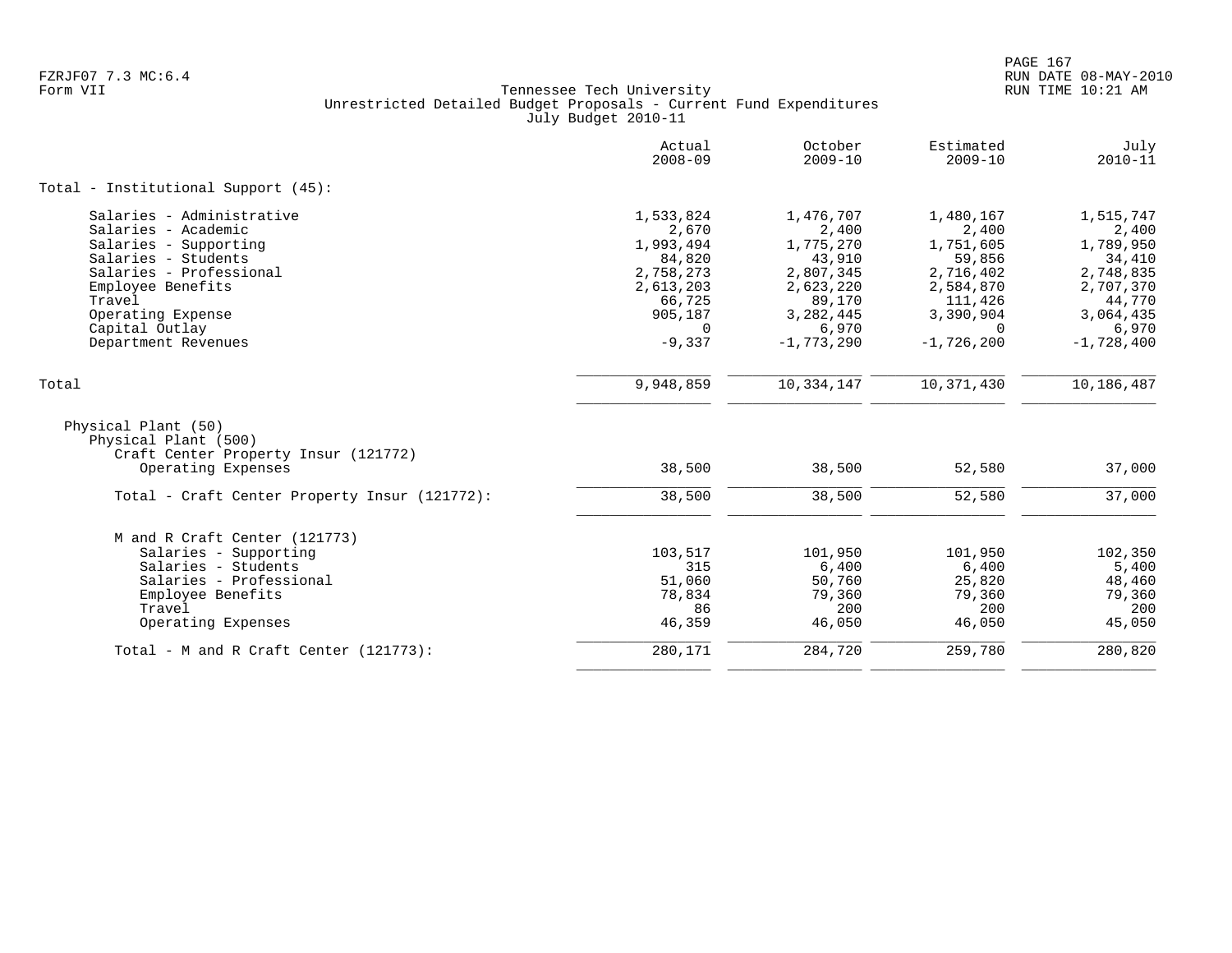|                                                                                                | Actual<br>$2008 - 09$       | October<br>$2009 - 10$        | Estimated<br>$2009 - 10$   | July<br>$2010 - 11$           |
|------------------------------------------------------------------------------------------------|-----------------------------|-------------------------------|----------------------------|-------------------------------|
| Utilities Craft Center (121774)<br>Operating Expenses                                          | 250,389                     | 240,000                       | 240,000                    | 240,000                       |
| Total - Utilities Craft Center (121774):                                                       | 250,389                     | 240,000                       | 240,000                    | 240,000                       |
| Craft Center Repairs and Renov (121775)<br>Operating Expenses                                  | 109                         | 7,272                         | 38,112                     | 7,272                         |
| Total - Craft Center Repairs and Renov (121775):                                               | 109                         | 7,272                         | 38,112                     | 7,272                         |
| Federal College Work Study Program (122001)<br>Salaries - Students                             | 2,209                       | 550                           | 550                        | 550                           |
| Total - Federal College Work Study Program (122001):                                           | 2,209                       | 550                           | 550                        | 550                           |
| M and R University Progrms (127604)<br>Operating Expenses                                      | 12,654                      | 12,750                        | 12,750                     | 12,750                        |
| Total - M and R University Progrms (127604):                                                   | 12,654                      | 12,750                        | 12,750                     | 12,750                        |
| Custodial Serv UC (127605)<br>Salaries - Supporting<br>Employee Benefits<br>Operating Expenses | 116,309<br>69,438<br>10,108 | 109,640<br>84,740<br>$\Omega$ | 102,220<br>84,740<br>6,620 | 115,730<br>84,740<br>$\Omega$ |
| Total - Custodial Serv UC (127605):                                                            | 195,855                     | 194,380                       | 193,580                    | 200,470                       |
|                                                                                                |                             |                               |                            |                               |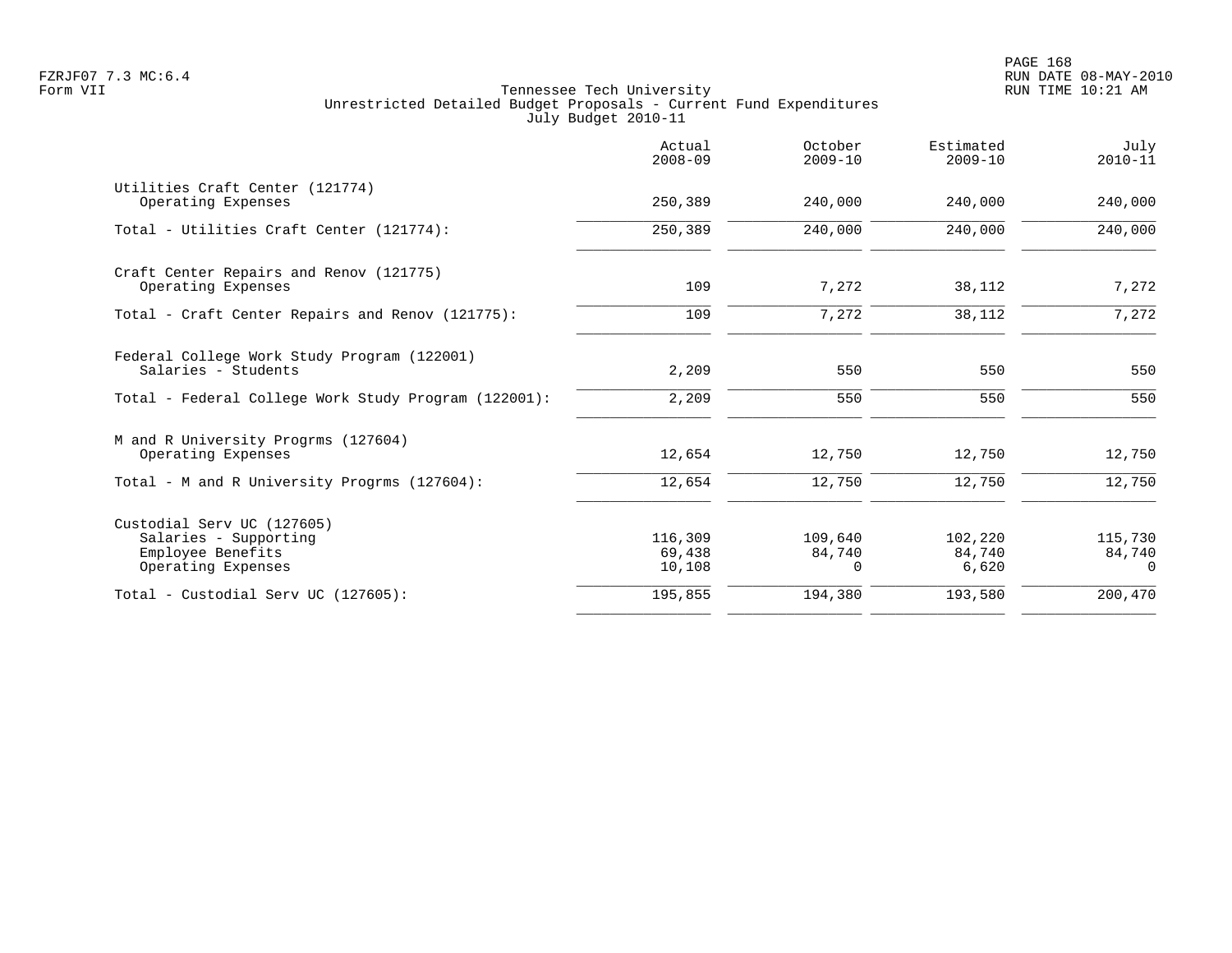PAGE 169 FZRJF07 7.3 MC:6.4 RUN DATE 08-MAY-2010

|                                          | Actual<br>$2008 - 09$ | October<br>$2009 - 10$ | Estimated<br>$2009 - 10$ | July<br>$2010 - 11$ |
|------------------------------------------|-----------------------|------------------------|--------------------------|---------------------|
| M and R Ag Pavilion (161001)             |                       |                        |                          |                     |
| Salaries - Supporting                    | 58,327                | 59,240                 | 59,240                   | 59,440              |
| Employee Benefits                        | 37,357                | 37,820                 | 37,820                   | 37,820              |
| Operating Expenses                       | 1,729                 | $\Omega$               | $\Omega$                 | $\Omega$            |
| Total - M and R Ag Pavilion $(161001)$ : | 97,413                | 97,060                 | 97,060                   | 97,260              |
| Greenhouse (162002)                      |                       |                        |                          |                     |
| Salaries - Academic                      | 1,409                 | 620                    | 620                      | $\mathbf 0$         |
| Salaries - Supporting                    | 828                   | 390                    | 350                      | $\mathbf 0$         |
| Salaries - Students                      | 2,289                 | 700                    | 2,620                    | $\overline{0}$      |
| Employee Benefits                        | 339                   | 720                    | 720                      | 720                 |
| Travel                                   | 1,617                 | $\Omega$               | 260                      | $\Omega$            |
| Operating Expenses                       | 1,970                 | 860                    | 2,950                    | 2,060               |
| Total - Greenhouse (162002):             | 8,452                 | 3,290                  | 7,520                    | 2,780               |
| Greenhouse Transfer In (162003)          |                       |                        |                          |                     |
| Operating Expenses                       | $-2,740$              | $\mathbf 0$            | 0                        | 0                   |
| Department Revenues                      | $-3,333$              | 510                    | $-1,860$                 | $\Omega$            |
| Total - Greenhouse Transfer In (162003): | $-6,073$              | 510                    | $-1,860$                 | $\Omega$            |
| M and R Farm (162004)                    |                       |                        |                          |                     |
| Operating Expenses                       | 6,653                 | 6,650                  | 6,650                    | 6,650               |
| Total - M and R Farm $(162004)$ :        | 6,653                 | 6,650                  | 6,650                    | 6,650               |
|                                          |                       |                        |                          |                     |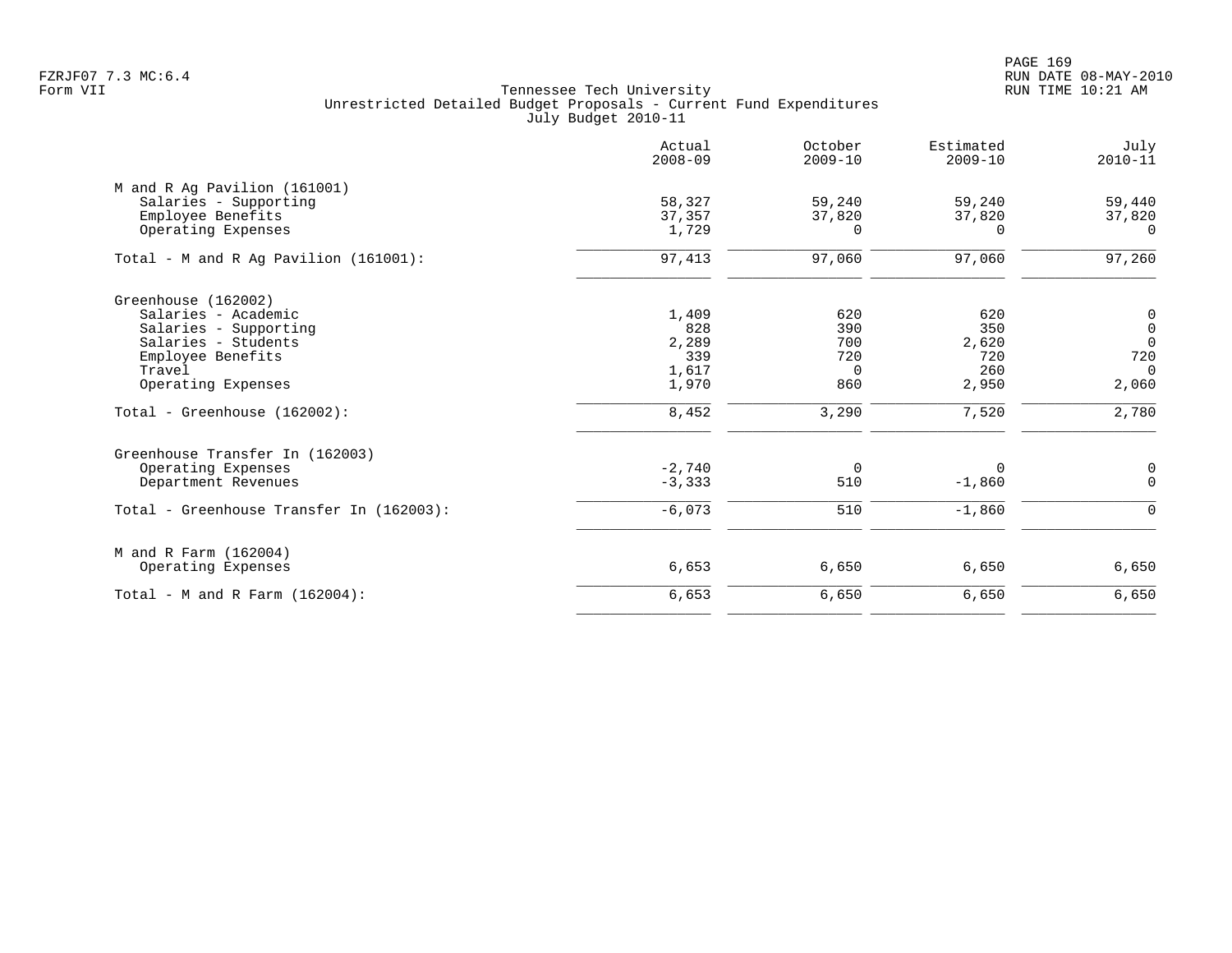|                                                 | Actual<br>$2008 - 09$ | October<br>$2009 - 10$ | Estimated<br>$2009 - 10$ | July<br>$2010 - 11$ |
|-------------------------------------------------|-----------------------|------------------------|--------------------------|---------------------|
| Safety and Environ Compliance (221003)          |                       |                        |                          |                     |
| Salaries - Supporting                           | 20,313                | 20,480                 | 20,480                   | 20,580              |
| Salaries - Students                             | 8,772                 | 11,000                 | 15,000                   | 11,000              |
| Salaries - Professional                         | 69,890                | 124,590                | 115,430                  | 124,690             |
| Employee Benefits                               | 24,830                | 15,850                 | 40,850                   | 40,850              |
| Travel                                          | 1,120                 | 1,000                  | 4,000                    | $\Omega$            |
| Operating Expenses                              | 11,983                | 39,270                 | 41,430                   | 28,390              |
| Total - Safety and Environ Compliance (221003): | 136,908               | 212,190                | 237,190                  | 225,510             |
| Central Receiving (221005)                      |                       |                        |                          |                     |
| Salaries - Supporting                           | 63,394                | 56,720                 | 49,390                   | 60,220              |
| Salaries - Students                             | 3,668                 | 6,000                  | 5,000                    | 6,000               |
| Salaries - Professional                         | 45,200                | 70,800                 | 70,800                   | 70,800              |
| Employee Benefits                               | 33,127                | 46,760                 | 46,760                   | 46,760              |
| Travel                                          | $-30$                 | $\Omega$               | $\Omega$                 | 530                 |
| Operating Expenses                              | 17,016                | 7,180                  | 11,680                   | 3,680               |
| Total - Central Receiving (221005):             | 162,375               | 187,460                | 183,630                  | 187,990             |
| Facilities Administration (241000)              |                       |                        |                          |                     |
| Salaries - Administrative                       | 194,820               | 194,020                | 194,020                  | 194,020             |
| Salaries - Supporting                           | 81,240                | 66,530                 | 73,450                   | 62,840              |
| Salaries - Students                             | 16,844                | 6,820                  | 26,870                   | 6,820               |
| Salaries - Professional                         | 144,555               | 157,030                | 141,280                  | 151,680             |
| Employee Benefits                               | 154,611               | 173,010                | 173,010                  | 173,010             |
| Travel                                          | $-1,179$              | 530                    | 3,530                    | 0                   |
| Operating Expenses                              | 26,867                | 65,120                 | 63,620                   | 40,120              |
| Department Revenues                             | $-5$                  | $\Omega$               | $\Omega$                 | $\Omega$            |
| Total - Facilities Administration (241000):     | 617,753               | 663,060                | 675,780                  | 628,490             |
|                                                 |                       |                        |                          |                     |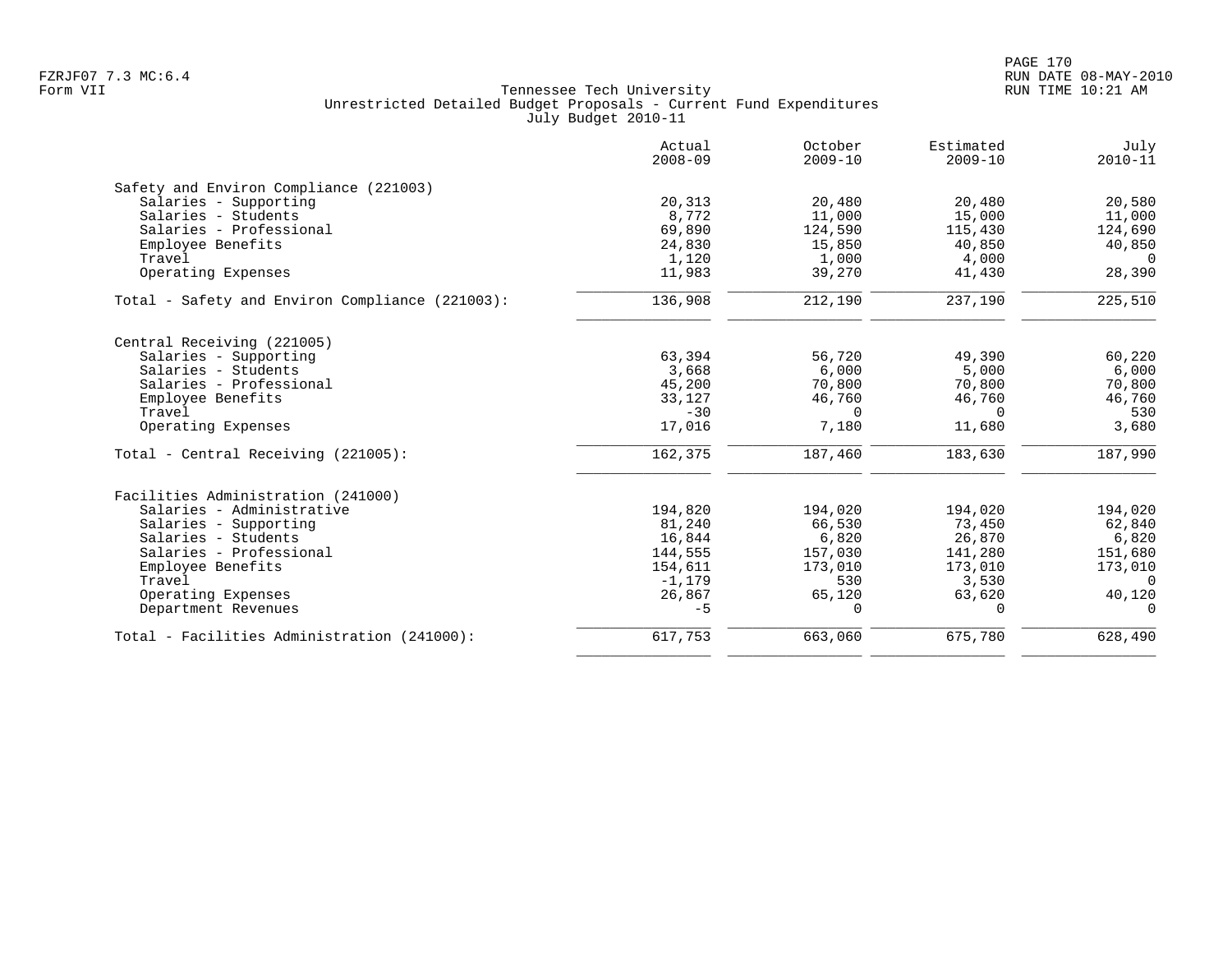|                                              | Actual<br>$2008 - 09$ | October<br>$2009 - 10$ | Estimated<br>$2009 - 10$ | July<br>$2010 - 11$ |
|----------------------------------------------|-----------------------|------------------------|--------------------------|---------------------|
| Vehicle Maintenance (241001)                 |                       |                        |                          |                     |
| Operating Expenses                           | 17,403                | 15,000                 | 15,000                   | 15,000              |
| Total - Vehicle Maintenance (241001):        | 17,403                | 15,000                 | 15,000                   | 15,000              |
| Property Insurance (241002)                  |                       |                        |                          |                     |
| Operating Expenses                           | 247,500               | 201,490                | 242,000                  | 242,000             |
| Total - Property Insurance (241002):         | 247,500               | 201,490                | 242,000                  | 242,000             |
| Facilities Development Fee (241003)          |                       |                        |                          |                     |
| Operating Expenses                           | 111,400               | 139,400                | 115,800                  | 121,960             |
| Total - Facilities Development Fee (241003): | 111,400               | 139,400                | 115,800                  | 121,960             |
| Maintenance and Repairs (251000)             |                       |                        |                          |                     |
| Salaries - Supporting                        | 733,215               | 762,519                | 597,585                  | 692,009             |
| Salaries - Students                          | 144                   | $\Omega$               | 120                      | $\Omega$            |
| Salaries - Professional                      | 64,130                | 69,430                 | 69,430                   | 69,530              |
| Employee Benefits                            | 457,092               | 468,010                | 468,010                  | 468,010             |
| Travel                                       | 1,832                 | 1,000                  | 1,800                    | 1,000               |
| Operating Expenses                           | 283,489               | 356,470                | 484,150                  | 342,170             |
| Department Revenues                          | $\Omega$              | $-9,000$               | $-9,000$                 | $-9,000$            |
| Total - Maintenance and Repairs (251000):    | 1,539,902             | 1,648,429              | 1,612,095                | 1,563,719           |
|                                              |                       |                        |                          |                     |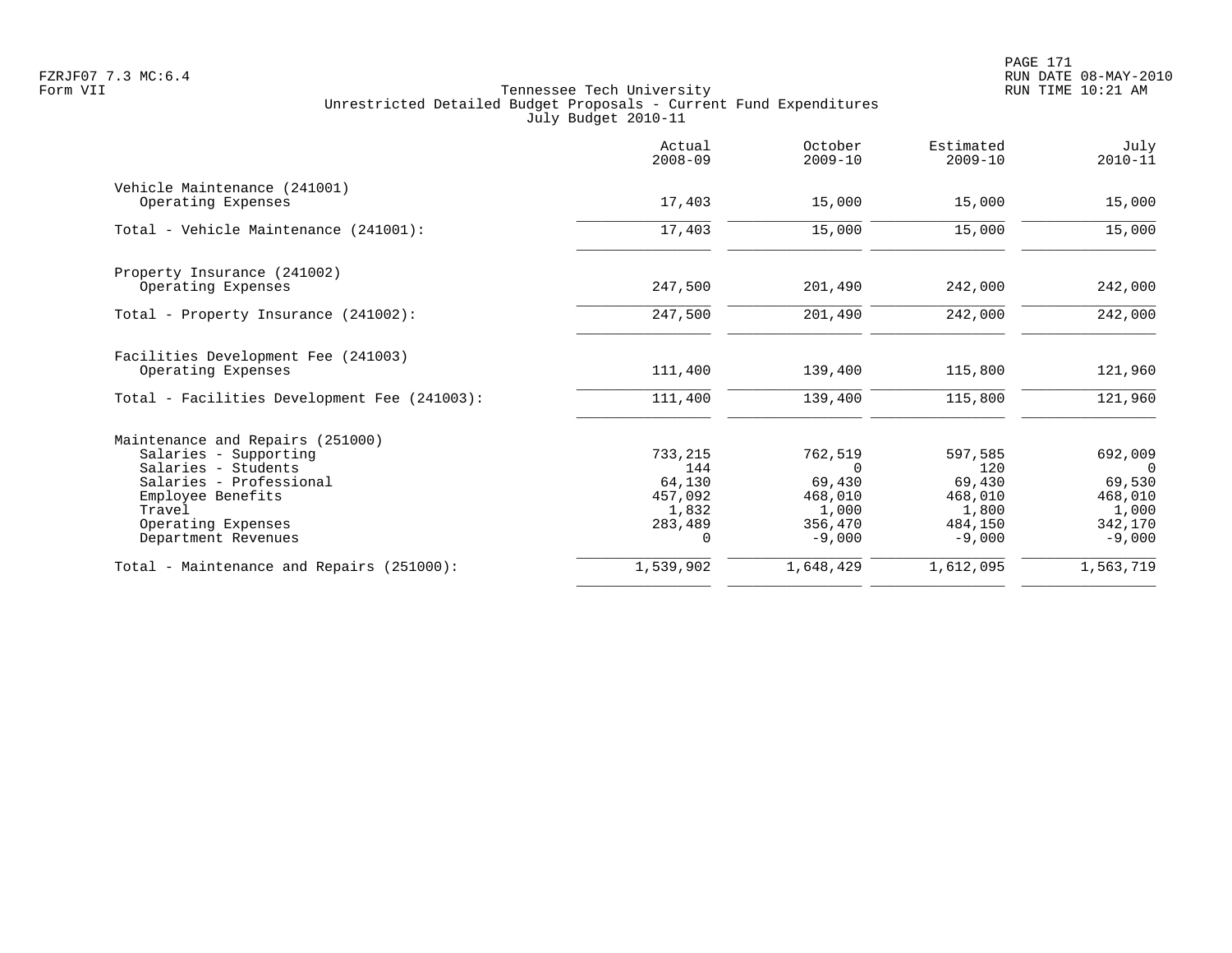PAGE 172 FZRJF07 7.3 MC:6.4 RUN DATE 08-MAY-2010

|                                                                                                                                             | Actual<br>$2008 - 09$                           | October<br>$2009 - 10$                        | Estimated<br>$2009 - 10$                            | July<br>$2010 - 11$                                 |
|---------------------------------------------------------------------------------------------------------------------------------------------|-------------------------------------------------|-----------------------------------------------|-----------------------------------------------------|-----------------------------------------------------|
| M and R Projects (251001)<br>Operating Expenses<br>Department Revenues                                                                      | $-5,505$<br>$-1,002$                            | 192,980<br>$\Omega$                           | 260,060<br>$\Omega$                                 | $\mathbf 0$<br>$\mathbf 0$                          |
| Total - M and R Projects (251001):                                                                                                          | $-6,507$                                        | 192,980                                       | 260,060                                             | $\mathbf 0$                                         |
| American Disability Act (251002)<br>Operating Expenses                                                                                      | 728                                             | 10,000                                        | 10,000                                              | 10,000                                              |
| Total - American Disability Act (251002):                                                                                                   | 728                                             | 10,000                                        | 10,000                                              | 10,000                                              |
| Fire Alarm System (251004)<br>Operating Expenses                                                                                            | 56,846<br>56,846                                | 30,000<br>30,000                              | 70,000<br>70,000                                    | 70,000<br>70,000                                    |
| Total - Fire Alarm System (251004):                                                                                                         |                                                 |                                               |                                                     |                                                     |
| Building Controls (251005)<br>Operating Expenses                                                                                            | 21,767                                          | 75,000                                        | 75,000                                              | 25,000                                              |
| Total - Building Controls (251005):                                                                                                         | 21,767                                          | 75,000                                        | 75,000                                              | 25,000                                              |
| M and R HVAC (251006)<br>Salaries - Supporting<br>Salaries - Professional<br>Employee Benefits<br>Operating Expenses<br>Department Revenues | 271,102<br>72,420<br>173,127<br>155,941<br>$-1$ | 273,900<br>71,720<br>0<br>110,000<br>$\Omega$ | 240,200<br>71,720<br>145,380<br>125,000<br>$\Omega$ | 240,840<br>71,720<br>145,380<br>110,000<br>$\Omega$ |
| Total - M and R HVAC (251006):                                                                                                              | 672,589                                         | 455,620                                       | 582,300                                             | 567,940                                             |
|                                                                                                                                             |                                                 |                                               |                                                     |                                                     |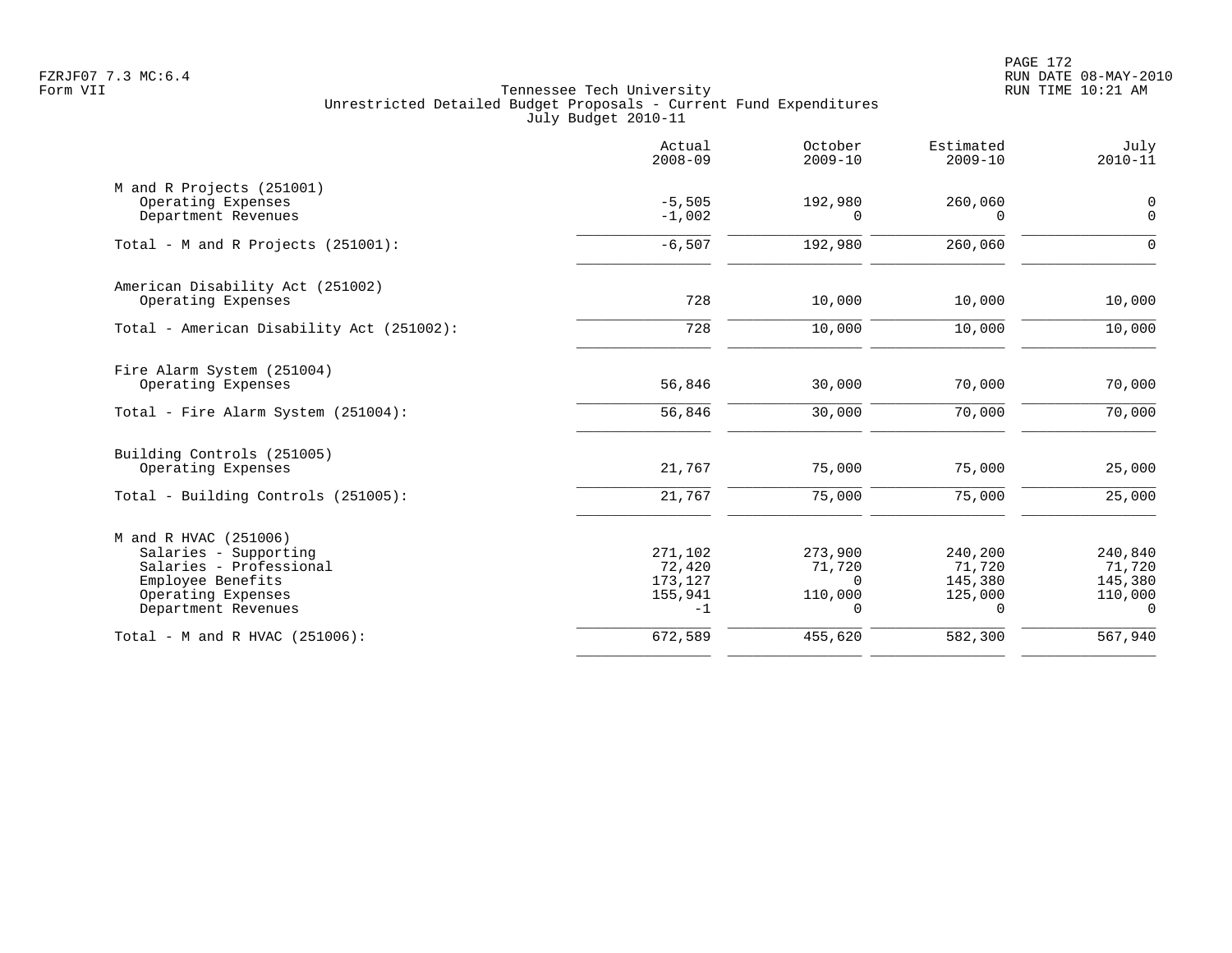|                                                  | Actual<br>$2008 - 09$ | October<br>$2009 - 10$ | Estimated<br>$2009 - 10$ | July<br>$2010 - 11$ |
|--------------------------------------------------|-----------------------|------------------------|--------------------------|---------------------|
| Stores for Reissue (251007)                      |                       |                        |                          |                     |
| Operating Expenses                               | 336,086               | 292,820                | 297,820                  | 290,000             |
| Total - Stores for Reissue (251007):             | 336,086               | 292,820                | 297,820                  | 290,000             |
| Stores for Reissue Transfer In (251008)          |                       |                        |                          |                     |
| Operating Expenses                               | $-363,963$            | $\Omega$               | 0                        | $\mathbf 0$         |
| Department Revenues                              | 0                     | $-290,000$             | $-295,000$               | $-290,000$          |
| Total - Stores for Reissue Transfer In (251008): | $-363,963$            | $-290,000$             | $-295,000$               | $-290,000$          |
| Custodial Services (255000)                      |                       |                        |                          |                     |
| Salaries - Supporting                            | 906,961               | 930,390                | 895,515                  | 906,000             |
| Salaries - Professional                          | 58,610                | 58,310                 | 42,370                   | 46,290              |
| Employee Benefits                                | 521,049               | 604,340                | 604,340                  | 604,340             |
| Operating Expenses                               | 219,689               | 171,500                | 202,900                  | 171,500             |
| Total - Custodial Services (255000):             | 1,706,309             | 1,764,540              | 1,745,125                | 1,728,130           |
| Regulated Waste Disposal (255001)                |                       |                        |                          |                     |
| Operating Expenses                               | 43,971                | 25,000                 | 67,790                   | 25,000              |
| Total - Regulated Waste Disposal (255001):       | 43,971                | 25,000                 | 67,790                   | 25,000              |
| Utilities Admin (260000)                         |                       |                        |                          |                     |
| Salaries - Supporting                            | 352,764               | 346,800                | 322,247                  | 322,750             |
| Salaries - Professional                          | 76,220                | 76,220                 | 76,220                   | 76,320              |
| Employee Benefits                                | 210,488               | 408,900                | 176,870                  | 276,870             |
| Travel                                           | 733                   | 500                    | 500                      | 500                 |
| Operating Expenses                               | 156,606               | 197,680                | 272,680                  | 160,120             |
| Total - Utilities Admin (260000):                | 796,811               | 1,030,100              | 848,517                  | 836,560             |
|                                                  |                       |                        |                          |                     |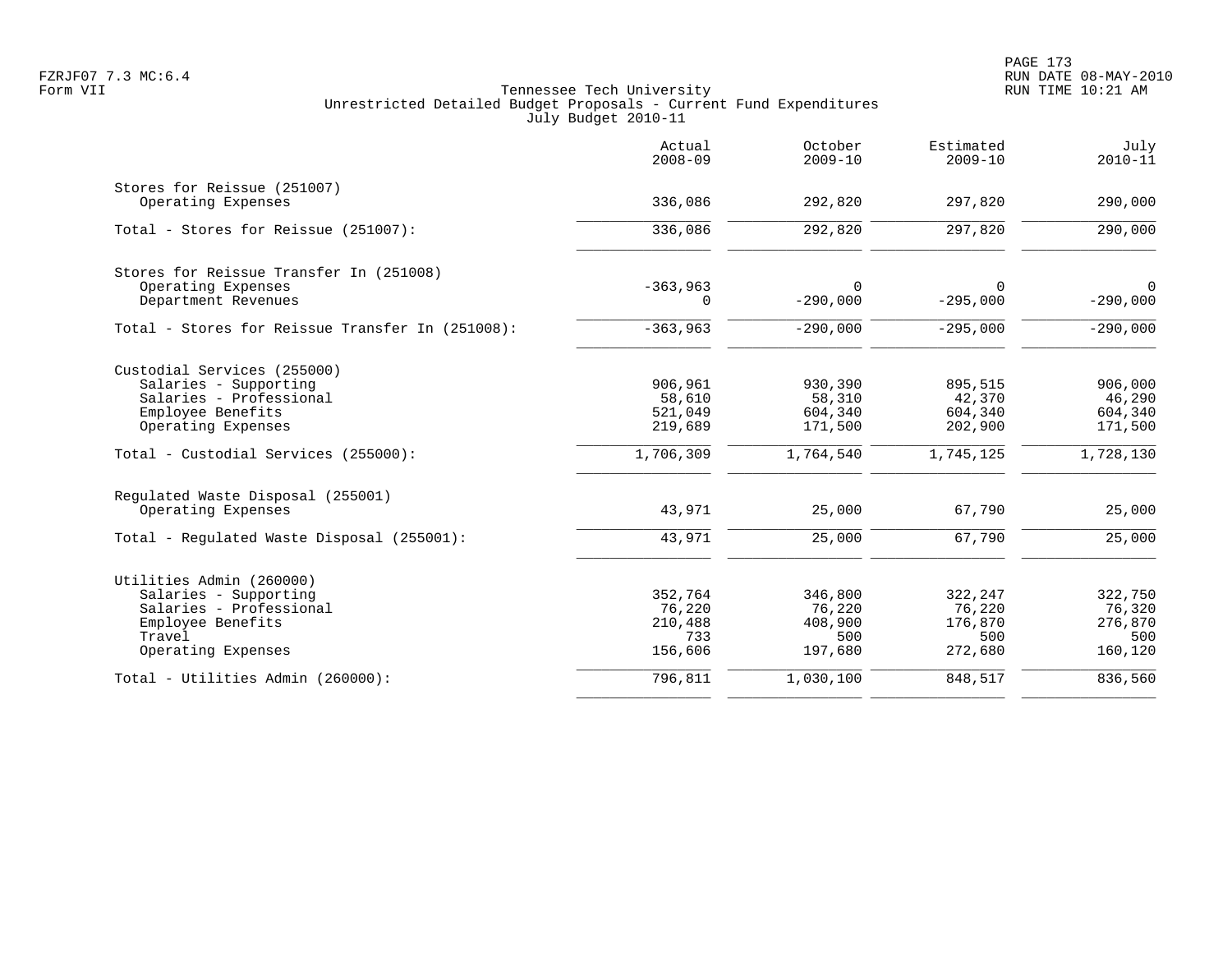|                                                                                                                                                              | Actual<br>$2008 - 09$                                    | October<br>$2009 - 10$                               | Estimated<br>$2009 - 10$                             | July<br>$2010 - 11$                                        |
|--------------------------------------------------------------------------------------------------------------------------------------------------------------|----------------------------------------------------------|------------------------------------------------------|------------------------------------------------------|------------------------------------------------------------|
| Utilities Main Campus (260001)<br>Operating Expenses                                                                                                         | 4,817,047                                                | 5,540,910                                            | 5,040,910                                            | 6,040,910                                                  |
| Total - Utilities Main Campus (260001):                                                                                                                      | 4,817,047                                                | 5,540,910                                            | 5,040,910                                            | 6,040,910                                                  |
| Utilities Farm (260002)<br>Operating Expenses                                                                                                                | 63,798                                                   | 76,680                                               | 76,680                                               | 76,680                                                     |
| Total - Utilities Farm (260002):                                                                                                                             | 63,798                                                   | 76,680                                               | 76,680                                               | 76,680                                                     |
| Utilities Ag Pavilion (260003)<br>Operating Expenses                                                                                                         | 64,522                                                   | 75,600                                               | 93,000                                               | 75,600                                                     |
| Total - Utilities Aq Pavilion (260003):                                                                                                                      | 64,522                                                   | 75,600                                               | 93,000                                               | 75,600                                                     |
| SAF Sustainable Campus Fee (260004)<br>Salaries - Students<br>Salaries - Professional<br>Employee Benefits<br>Travel<br>Operating Expenses<br>Capital Outlay | 2,056<br>6,343<br>$\Omega$<br>2,527<br>75,367<br>115,730 | 0<br>$\Omega$<br>700<br><sup>n</sup><br>331,580<br>0 | 0<br>$\Omega$<br>700<br>1,490<br>330,090<br>$\Omega$ | 0<br>$\mathbf 0$<br>700<br>$\Omega$<br>157,900<br>$\Omega$ |
| Total - SAF Sustainable Campus Fee (260004):                                                                                                                 | 202,023                                                  | 332,280                                              | 332,280                                              | 158,600                                                    |
| Utilities TVA Energy Reimb (260005)<br>Operating Expenses                                                                                                    | $-214, 352$                                              | $-155,000$                                           | $-206,500$                                           | $-155,000$                                                 |
| Total - Utilities TVA Energy Reimb (260005):                                                                                                                 | $-214, 352$                                              | $-155,000$                                           | $-206,500$                                           | $-155,000$                                                 |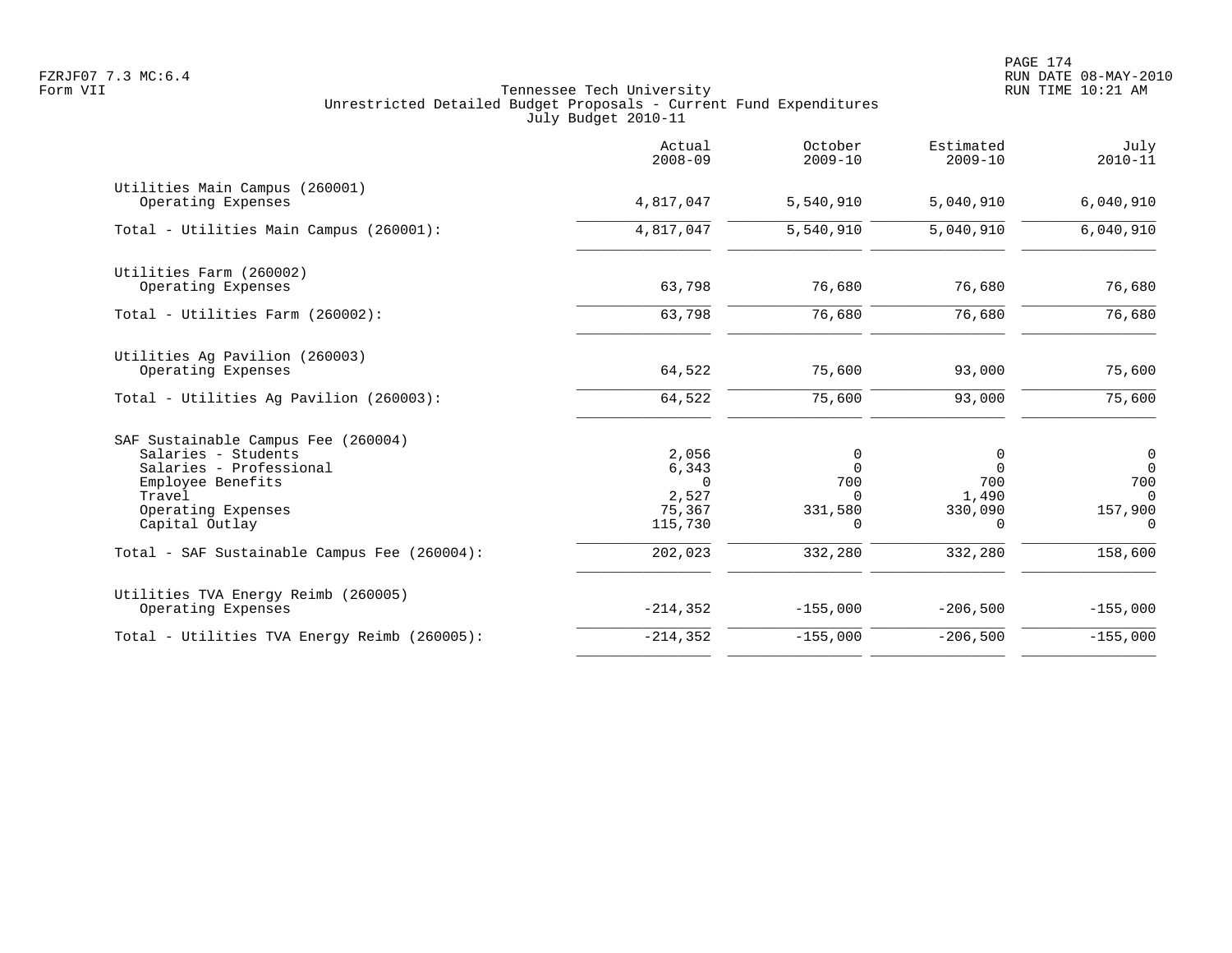|                                                         | Actual<br>$2008 - 09$ | October<br>$2009 - 10$ | Estimated<br>$2009 - 10$ | July<br>$2010 - 11$ |
|---------------------------------------------------------|-----------------------|------------------------|--------------------------|---------------------|
| Utilities TVA Energy Exp (260006)<br>Operating Expenses | 56,954                | 6,800                  | 58,300                   | 6,800               |
| Total - Utilities TVA Energy Exp (260006):              | 56,954                | 6,800                  | 58,300                   | 6,800               |
| Grounds Roads and Walks (265000)                        |                       |                        |                          |                     |
| Salaries - Supporting                                   | 326,423               | 311,880                | 262,797                  | 277,250             |
| Salaries - Students                                     | 528                   | 1,550                  | 2,580                    | 1,550               |
| Employee Benefits                                       | 182,553<br>$-1,591$   | 190,460<br>$\Omega$    | 190,460                  | 190,460             |
| Travel<br>Operating Expenses                            | 101,825               | 75,830                 | 0<br>95,830              | 0<br>75,830         |
| Capital Outlay                                          | 0                     | 26,420                 | 40,420                   | 0                   |
| Total - Grounds Roads and Walks (265000):               | 609,738               | 606,140                | 592,087                  | 545,090             |
| Grounds Refuse Disposal (265001)<br>Operating Expenses  | 54,452                | 50,000                 | 57,000                   | 50,000              |
| Total - Grounds Refuse Disposal (265001):               | 54,452                | 50,000                 | 57,000                   | 50,000              |
| Major Repairs and Renovations (270000)                  |                       |                        |                          |                     |
| Operating Expenses                                      | 241,218               | 406,140                | 406,140                  | 159,920             |
| Total - Major Repairs and Renovations (270000):         | 241,218               | 406,140                | 406,140                  | 159,920             |
| TBR Spouse Dependent Discount (700000)                  |                       |                        |                          |                     |
| Employee Benefits                                       | 16,194                | 27,910                 | 11,150                   | 27,910              |
| Total - TBR Spouse Dependent Discount (700000):         | 16,194                | 27,910                 | 11,150                   | 27,910              |
|                                                         |                       |                        |                          |                     |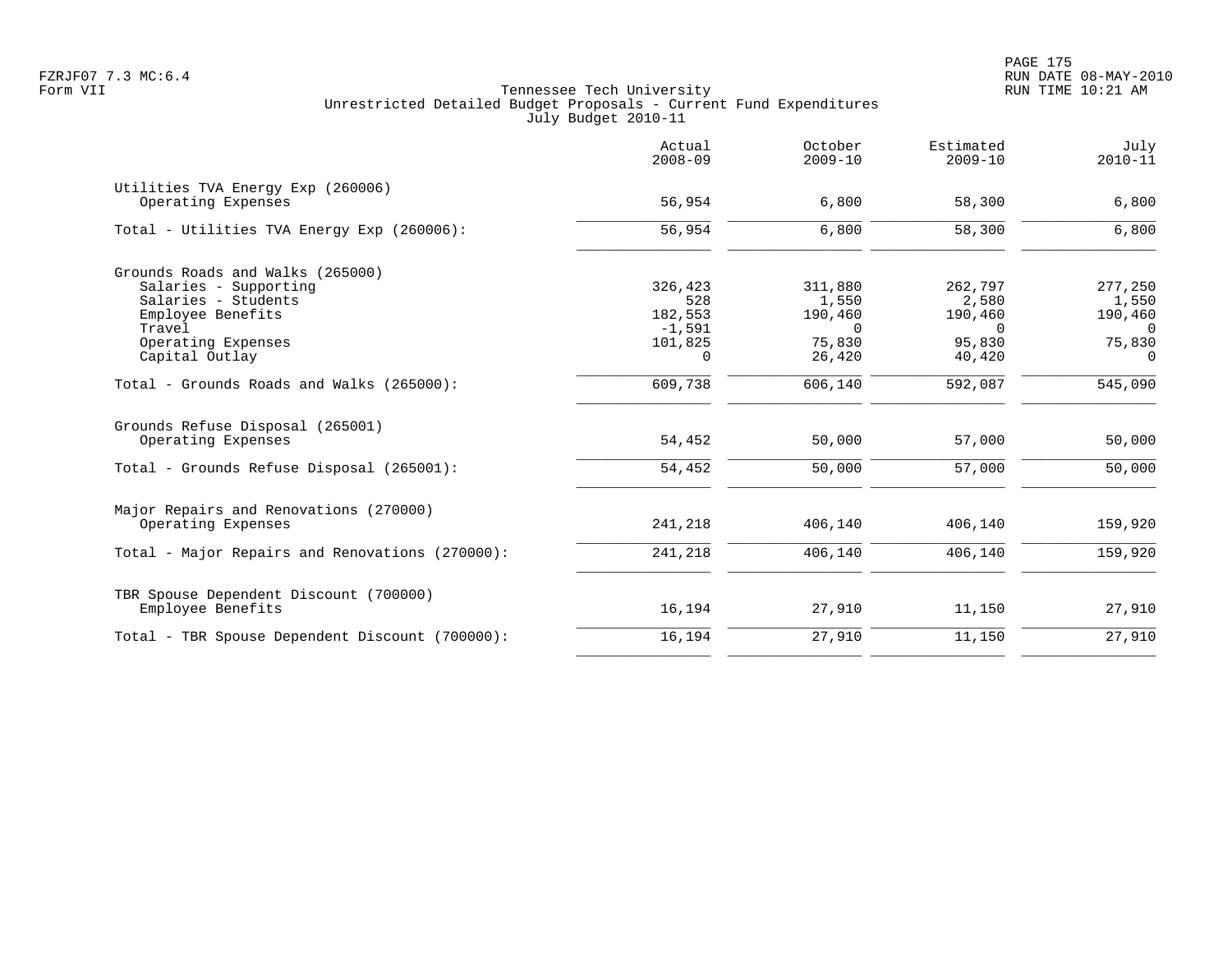PAGE 176 FZRJF07 7.3 MC:6.4 RUN DATE 08-MAY-2010

|                                                                                                                                          | Actual<br>$2008 - 09$                          | October<br>$2009 - 10$                 | Estimated<br>$2009 - 10$               | July<br>$2010 - 11$                   |
|------------------------------------------------------------------------------------------------------------------------------------------|------------------------------------------------|----------------------------------------|----------------------------------------|---------------------------------------|
| TBR Employ Remission PC191 (700001)<br>Employee Benefits                                                                                 | 4,599                                          | 2,530                                  | 2,530                                  | 2,530                                 |
| Total - TBR Employ Remission PC191 (700001):                                                                                             | 4,599                                          | 2,530                                  | 2,530                                  | 2,530                                 |
| E and G Data Processing Allocation (700003)<br>Department Revenues                                                                       | 18,999                                         | 18,220                                 | 18,190                                 | 17,890                                |
| Total - E and G Data Processing Allocation (700003):                                                                                     | 18,999                                         | 18,220                                 | 18,190                                 | 17,890                                |
| E and G Claims Adjustment (700004)<br>Operating Expenses                                                                                 | 11,425                                         | 20,210                                 | 8,880                                  | 21,180                                |
| Total - E and G Claims Adjustment (700004):                                                                                              | 11,425                                         | 20,210                                 | 8,880                                  | 21,180                                |
| $E$ and G Support (700005)<br>Salaries - Supporting<br>Employee Benefits<br>Operating Expenses<br>Total - E and G Support $(700005)$ :   | $\mathbf 0$<br>92,111<br>$-11,510$<br>80,601   | 3,910<br>36,630<br>21,812<br>62,352    | 3,910<br>36,630<br>21,672<br>62,212    | 3,910<br>110,930<br>21,672<br>136,512 |
| E and G Other Salary Pool (700009)<br>Salaries - Administrative<br>Salaries - Supporting<br>Salaries - Professional<br>Employee Benefits | 0<br>$\mathbf 0$<br>$\mathbf 0$<br>$\mathbf 0$ | $\Omega$<br>19,520<br>0<br>$\mathbf 0$ | $\Omega$<br>19,520<br>0<br>$\mathbf 0$ | 5,640<br>88,360<br>18,340<br>20,090   |
| Total - E and G Other Salary Pool (700009):                                                                                              | $\mathbf 0$                                    | 19,520                                 | 19,520                                 | 132,430                               |
|                                                                                                                                          |                                                |                                        |                                        |                                       |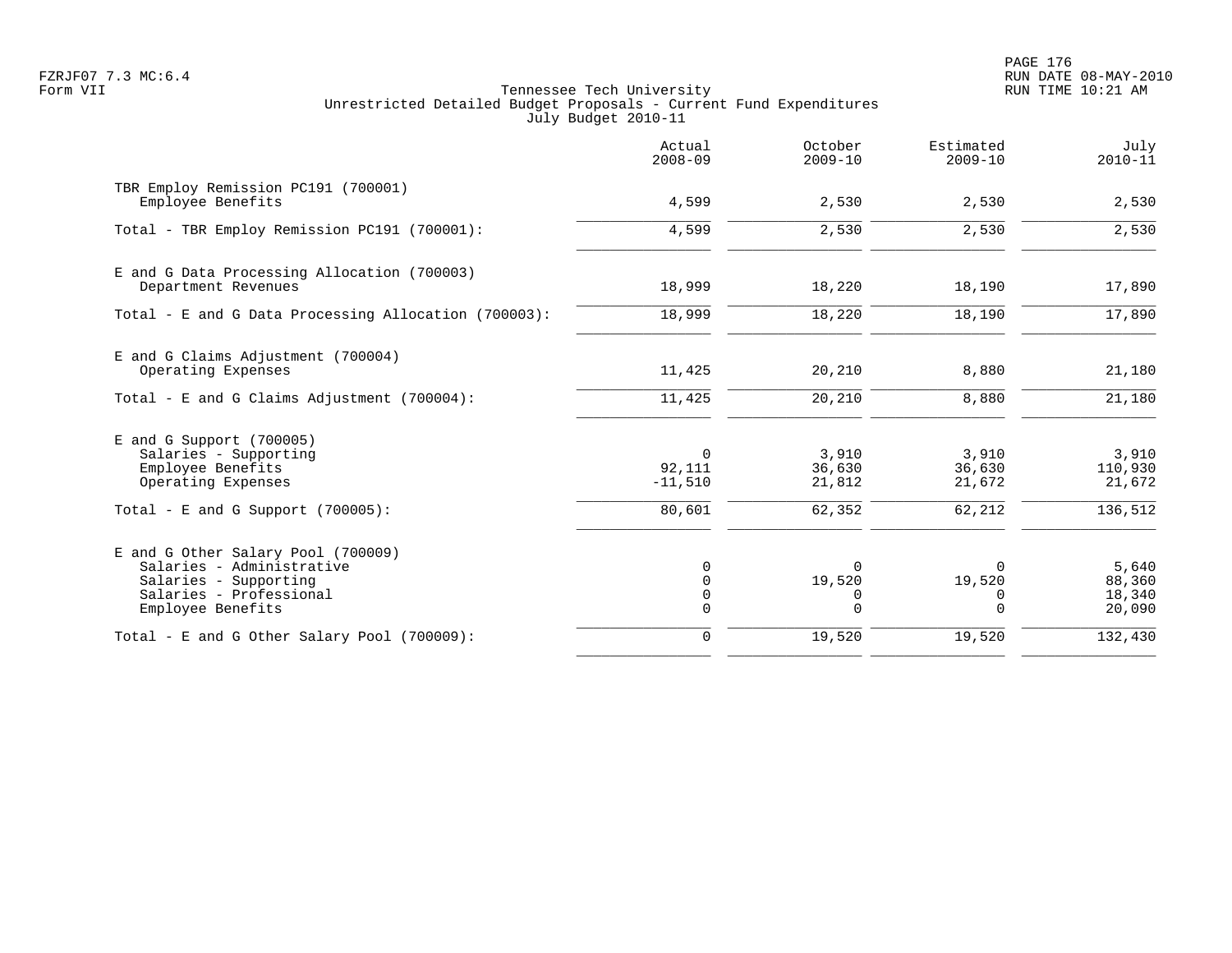PAGE 177 FZRJF07 7.3 MC:6.4 RUN DATE 08-MAY-2010

|                                                                              | Actual<br>$2008 - 09$ | October<br>$2009 - 10$ | Estimated<br>$2009 - 10$ | July<br>$2010 - 11$ |
|------------------------------------------------------------------------------|-----------------------|------------------------|--------------------------|---------------------|
| App Plant Non Utility Allocation (700038)<br>Department Revenues             | $-971,010$            | $-1,022,240$           | $-933,150$               | $-917,130$          |
| Total - App Plant Non Utility Allocation (700038):                           | $-971,010$            | $-1,022,240$           | $-933,150$               | $-917,130$          |
| App Plant Utilities Allocation (700039)<br>Department Revenues               | $-816,740$            | $-953,320$             | $-837,920$               | $-1,000,560$        |
| Total - App Plant Utilities Allocation (700039):                             | $-816,740$            | $-953,320$             | $-837,920$               | $-1,000,560$        |
| App Plant CC Utility Alloc (700042)<br>Department Revenues                   | $-21,360$             | $-20,470$              | $-20,420$                | $-20,420$           |
| Total - App Plant CC Utility Alloc (700042):                                 | $-21,360$             | $-20,470$              | $-20,420$                | $-20,420$           |
| App Plant CC Non Utility Alloc (700043)<br>Department Revenues               | $-62,760$             | $-63,660$              | $-61,520$                | $-62,600$           |
| Total - App Plant CC Non Utility Alloc (700043):                             | $-62,760$             | $-63,660$              | $-61,520$                | $-62,600$           |
| Post Office Allocation (700045)<br>Operating Expenses<br>Department Revenues | $\Omega$<br>8,303     | 5,520<br>$\Omega$      | 5,680<br>$\Omega$        | 5,630<br>$\Omega$   |
| Total - Post Office Allocation (700045):                                     | 8,303                 | 5,520                  | 5,680                    | 5,630               |
|                                                                              |                       |                        |                          |                     |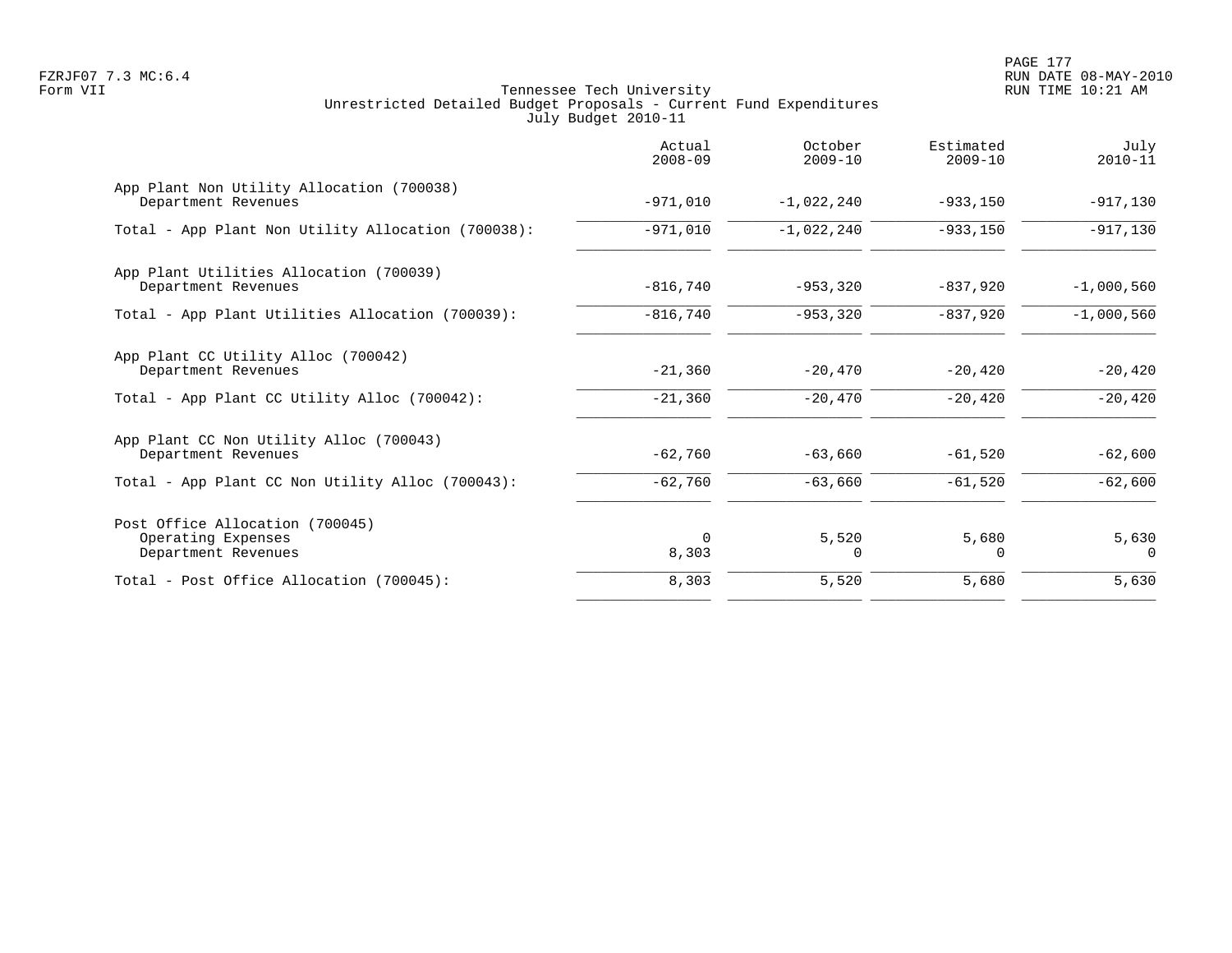| Actual<br>$2008 - 09$ | October<br>$2009 - 10$                  | Estimated<br>$2009 - 10$ | July<br>$2010 - 11$ |
|-----------------------|-----------------------------------------|--------------------------|---------------------|
|                       |                                         |                          |                     |
|                       |                                         |                          | 0                   |
|                       | $\Omega$                                |                          | $\mathsf{O}\xspace$ |
|                       |                                         |                          | $\mathbf 0$         |
| 46,501                | $\Omega$                                |                          | $\Omega$            |
| 0                     | 20,000                                  | 20,000                   | 20,000              |
| 486,553               | 20,000                                  | 20,000                   | 20,000              |
|                       |                                         |                          |                     |
|                       |                                         |                          |                     |
| 194,820               | 194,020                                 | 194,020                  | 199,660             |
| 1,409                 | 620                                     | 620                      | 0                   |
| 3,456,662             | 3,063,869                               | 2,748,854                | 2,952,279           |
| 39,558                | 33,020                                  | 59,140                   | 31,320              |
| 603,478               | 678,860                                 | 613,070                  | 677,830             |
|                       | 2,177,740                               | 2,099,330                | 2,310,480           |
| 5,115                 | 3,230                                   | 11,780                   | 2,230               |
| 6,964,301             | 8,757,074                               | 8,768,324                | 8,562,844           |
| 115,730               | 26,420                                  | 40,420                   |                     |
| $-1,848,909$          | $-2, 339, 960$                          | $-2,140,680$             | $-2, 281, 820$      |
| 11,634,414            | 12,594,893                              | 12,394,878               | 12,454,823          |
|                       | 422,269<br>2,733<br>15,050<br>2,102,250 |                          |                     |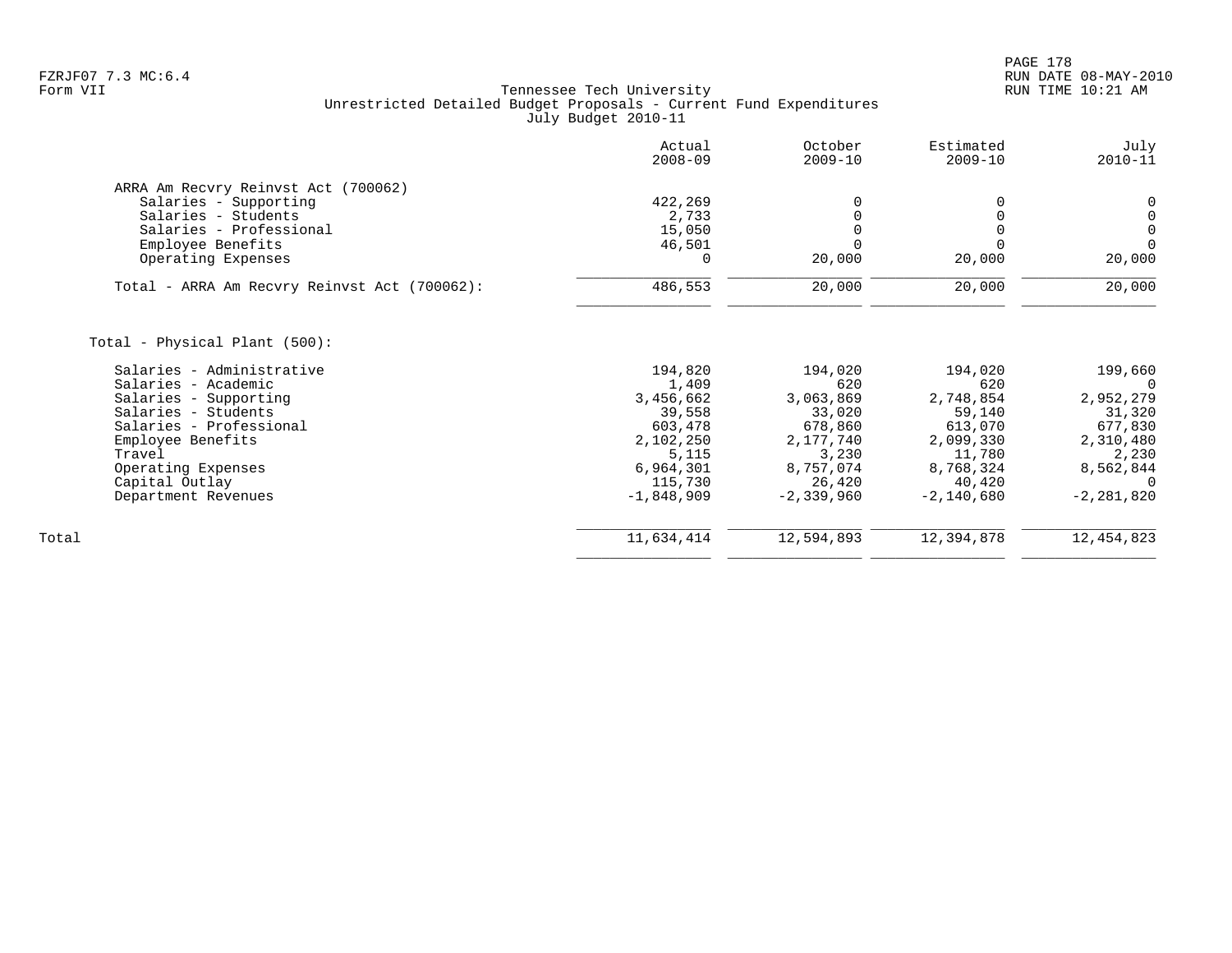PAGE 179 FZRJF07 7.3 MC:6.4 RUN DATE 08-MAY-2010

|                                                                                                                                                                                                                          | Actual<br>$2008 - 09$                                                                                            | October<br>$2009 - 10$                                                                                          | Estimated<br>$2009 - 10$                                                                                       | July<br>$2010 - 11$                                                                                                    |
|--------------------------------------------------------------------------------------------------------------------------------------------------------------------------------------------------------------------------|------------------------------------------------------------------------------------------------------------------|-----------------------------------------------------------------------------------------------------------------|----------------------------------------------------------------------------------------------------------------|------------------------------------------------------------------------------------------------------------------------|
| Total - Physical Plant (50):                                                                                                                                                                                             |                                                                                                                  |                                                                                                                 |                                                                                                                |                                                                                                                        |
| Salaries - Administrative<br>Salaries - Academic<br>Salaries - Supporting<br>Salaries - Students<br>Salaries - Professional<br>Employee Benefits<br>Travel<br>Operating Expense<br>Capital Outlay<br>Department Revenues | 194,820<br>1,409<br>3,456,662<br>39,558<br>603,478<br>2,102,250<br>5,115<br>6,964,301<br>115,730<br>$-1,848,909$ | 194,020<br>620<br>3,063,869<br>33,020<br>678,860<br>2,177,740<br>3,230<br>8,757,074<br>26,420<br>$-2, 339, 960$ | 194,020<br>620<br>2,748,854<br>59,140<br>613,070<br>2,099,330<br>11,780<br>8,768,324<br>40,420<br>$-2,140,680$ | 199,660<br>$\Omega$<br>2,952,279<br>31,320<br>677,830<br>2,310,480<br>2,230<br>8,562,844<br>$\Omega$<br>$-2, 281, 820$ |
| Total                                                                                                                                                                                                                    | 11,634,414                                                                                                       | 12,594,893                                                                                                      | 12,394,878                                                                                                     | 12,454,823                                                                                                             |
| Scholarships and Fellowships (55)<br>Scholarships and Fellowships (550)<br>Alumni Scholarships (120019)<br>Operating Expenses                                                                                            | 9,000                                                                                                            | 61,590                                                                                                          | 61,590                                                                                                         | 64,160                                                                                                                 |
| Total - Alumni Scholarships (120019):                                                                                                                                                                                    | 9,000                                                                                                            | 61,590                                                                                                          | 61,590                                                                                                         | 64,160                                                                                                                 |
| Honors Scholarship (121901)<br>Operating Expenses                                                                                                                                                                        | 288,646<br>288,646                                                                                               | 201,460<br>201,460                                                                                              | 201,460<br>201,460                                                                                             | 209,860<br>209,860                                                                                                     |
| Total - Honors Scholarship (121901):                                                                                                                                                                                     |                                                                                                                  |                                                                                                                 |                                                                                                                |                                                                                                                        |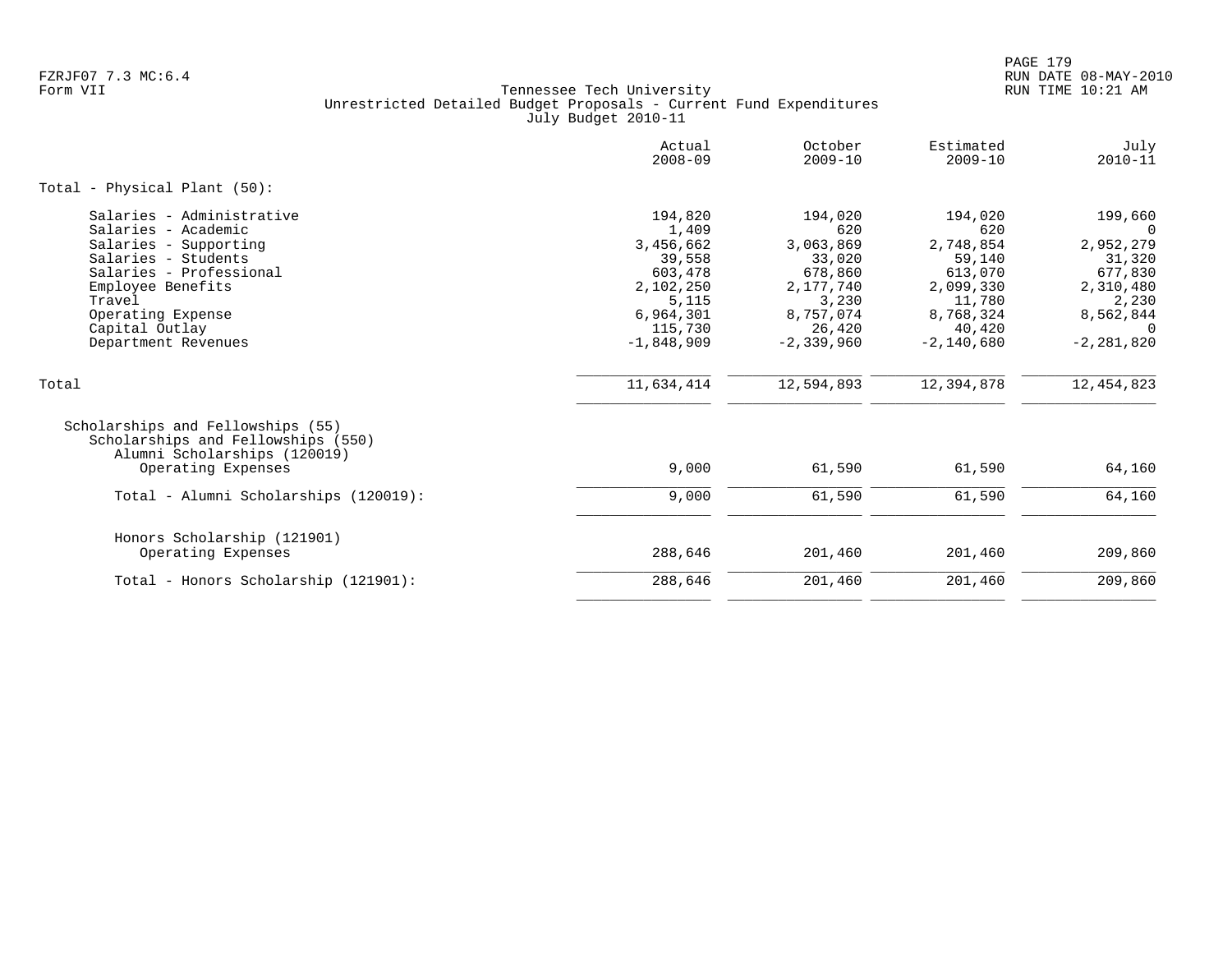|                                                                  | Actual<br>$2008 - 09$ | October<br>$2009 - 10$ | Estimated<br>$2009 - 10$ | July<br>$2010 - 11$ |
|------------------------------------------------------------------|-----------------------|------------------------|--------------------------|---------------------|
| Comm Coll Scholarship (121902)<br>Operating Expenses             | $\mathbf 0$           | 113,600                | 113,600                  | 118,340             |
| Total - Comm Coll Scholarship (121902):                          | $\Omega$              | 113,600                | 113,600                  | 118,340             |
| Academic Work Study Program (122002)                             |                       |                        |                          |                     |
| Employee Benefits                                                | $\mathbf 0$           | 1,440                  | 1,440                    | 1,440               |
| Total - Academic Work Study Program (122002):                    | $\Omega$              | 1,440                  | 1,440                    | 1,440               |
| Financial Aid Housing Scholarship (122003)<br>Operating Expenses | 19,500                | 33,730                 | 33,730                   | 34,910              |
| Total - Financial Aid Housing Scholarship (122003):              | 19,500                | 33,730                 | 33,730                   | 34,910              |
| SEOG Matching (122004)                                           |                       |                        |                          |                     |
| Operating Expenses                                               | 105,486               | 86,160                 | 86,160                   | 86,160              |
| Total - SEOG Matching (122004):                                  | 105,486               | 86,160                 | 86,160                   | 86,160              |
| UAS (122005)                                                     |                       |                        |                          |                     |
| Operating Expenses                                               | 2,655,468             | 2,463,370              | 2,463,370                | 2,598,540           |
| $Total - UAS (122005):$                                          | 2,655,468             | 2,463,370              | 2,463,370                | 2,598,540           |
|                                                                  |                       |                        |                          |                     |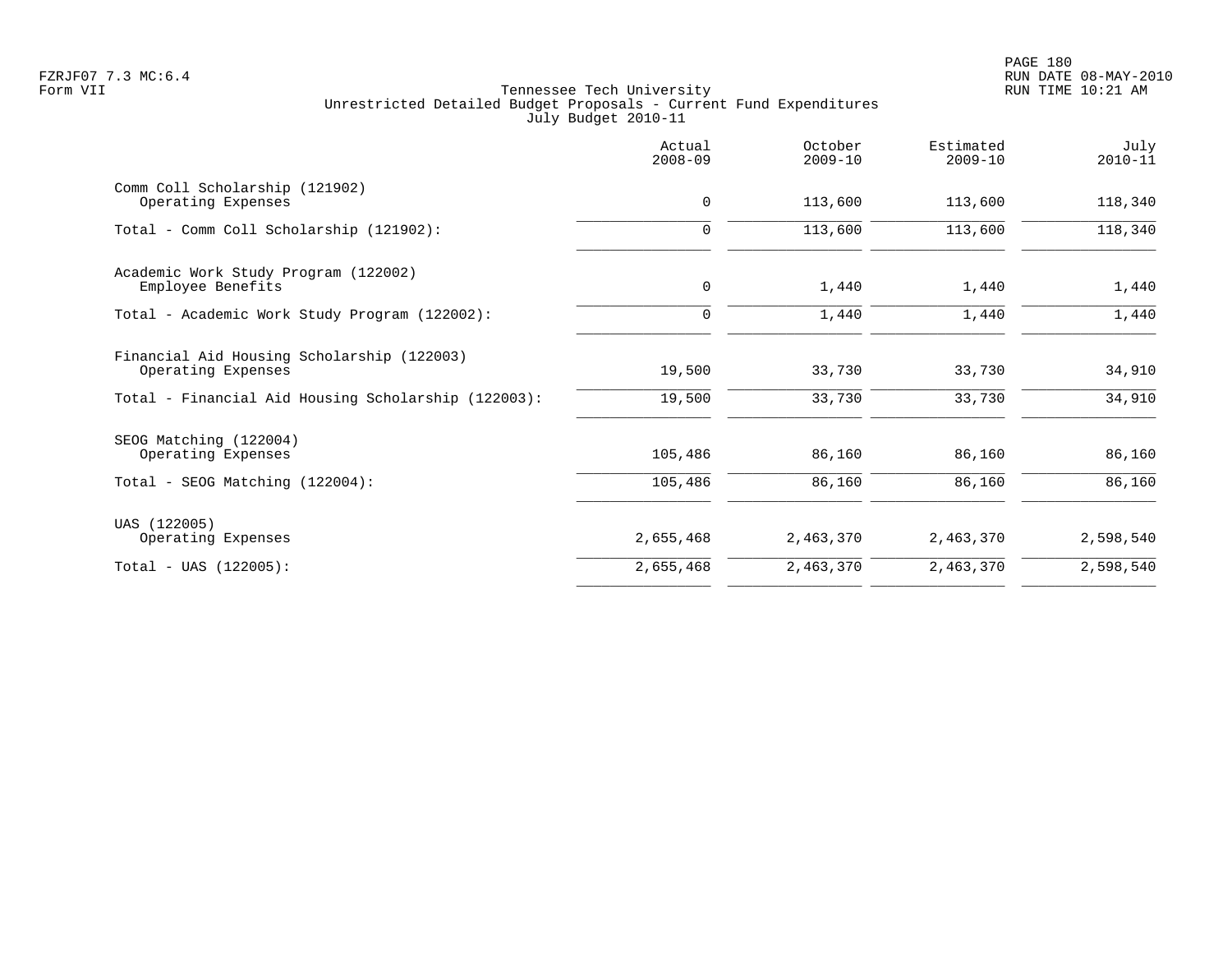PAGE 181 FZRJF07 7.3 MC:6.4 RUN DATE 08-MAY-2010

|                                                         | Actual<br>$2008 - 09$ | October<br>$2009 - 10$ | Estimated<br>$2009 - 10$ | July<br>$2010 - 11$ |
|---------------------------------------------------------|-----------------------|------------------------|--------------------------|---------------------|
| Science Fair Scholarship (123011)<br>Operating Expenses | 997                   | 26,780                 | 26,780                   | 27,900              |
| Total - Science Fair Scholarship (123011):              | 997                   | 26,780                 | 26,780                   | 27,900              |
| Alumni OST Scholarship (123012)<br>Operating Expenses   | 47,216                | 47,000                 | 47,000                   | 47,000              |
| Total - Alumni OST Scholarship (123012):                | 47,216                | 47,000                 | 47,000                   | 47,000              |
| Boys Girls State Sch (123014)<br>Operating Expenses     | 4,000                 | 9,970                  | 9,970                    | 10,390              |
| Total - Boys Girls State Sch (123014):                  | 4,000                 | 9,970                  | 9,970                    | 10,390              |
| Admissions Hounsing Sch (123015)<br>Operating Expenses  | 105,000               | 185,220                | 185,220                  | 191,700             |
| Total - Admissions Hounsing Sch (123015):               | 105,000               | 185,220                | 185,220                  | 191,700             |
| African Am Undergrad Sch (123017)<br>Operating Expenses | 160,051               | 221,550                | 221,550                  | 221,550             |
| Total - African Am Undergrad Sch (123017):              | 160,051               | 221,550                | 221,550                  | 221,550             |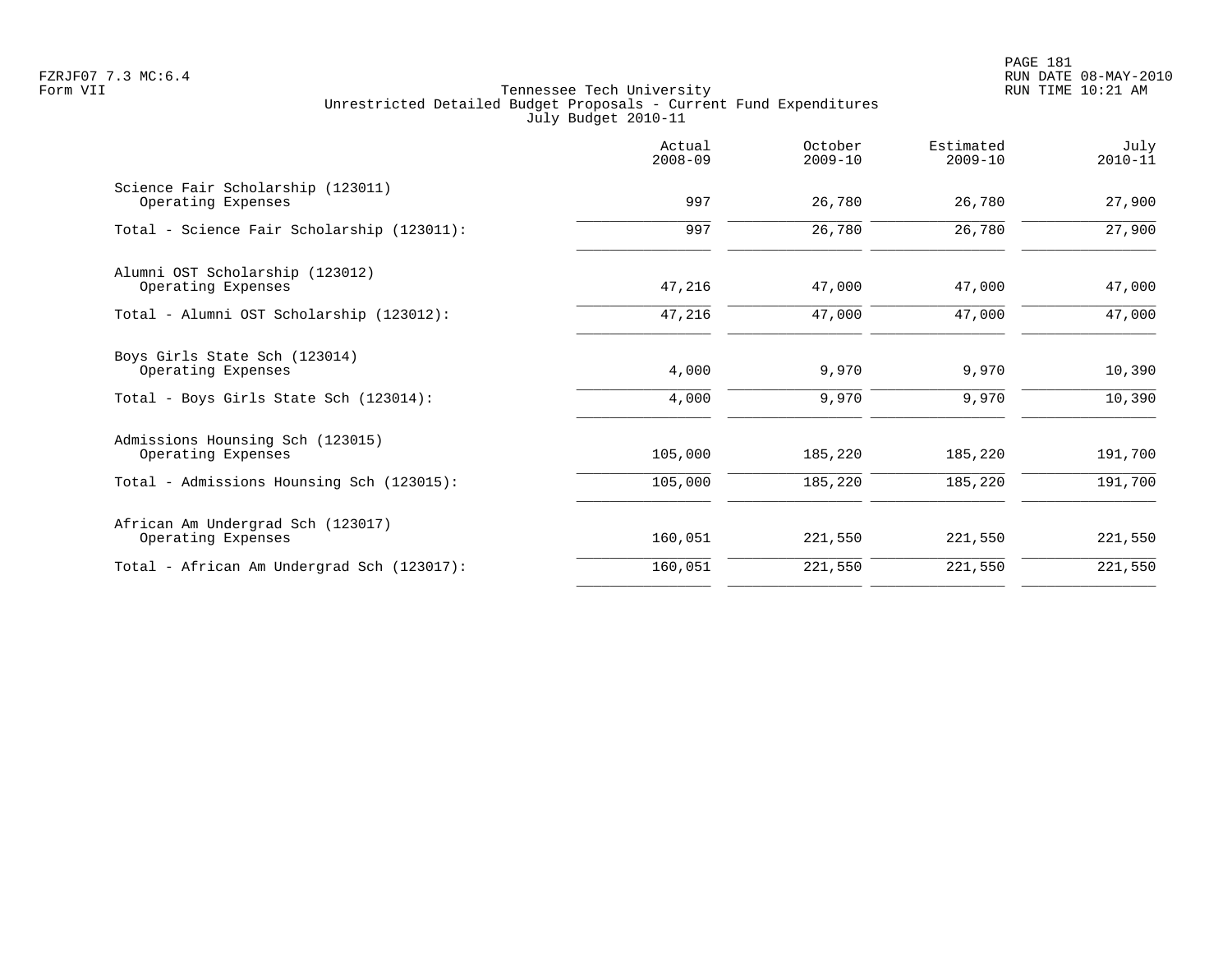|                                                                  | Actual<br>$2008 - 09$ | October<br>$2009 - 10$ | Estimated<br>$2009 - 10$ | July<br>$2010 - 11$ |
|------------------------------------------------------------------|-----------------------|------------------------|--------------------------|---------------------|
| Minority Housing Sch (123018)<br>Operating Expenses              | 13,000                | 105,460                | 105,460                  | 109,150             |
| Total - Minority Housing Sch (123018):                           | 13,000                | 105,460                | 105,460                  | 109,150             |
| TnCIS Study Abroad Scholarship (123708)<br>Operating Expenses    | 7,560                 | $\mathbf 0$            | $\Omega$                 | $\mathbf 0$         |
| Total - TnCIS Study Abroad Scholarship (123708):                 | 7,560                 | $\mathbf 0$            | 0                        | 0                   |
| Intl Stu Affairs IREX Scholarship (123710)<br>Operating Expenses | 50,959                | $\mathbf 0$            | $\Omega$                 | $\Omega$            |
| Total - Intl Stu Affairs IREX Scholarship (123710):              | 50,959                | 0                      | 0                        | $\Omega$            |
| ROTC Housing Scholarship (125601)<br>Operating Expenses          | 92,068                | 105,460                | 105,460                  | 109,150             |
| Total - ROTC Housing Scholarship (125601):                       | 92,068                | 105,460                | 105,460                  | 109,150             |
| Don Cook Scholarship (140020)<br>Operating Expenses              | 0                     | $\mathbf 0$            | 7,530                    | $\mathbf 0$         |
| Total - Don Cook Scholarship (140020):                           | $\Omega$              | $\mathbf 0$            | 7,530                    | $\mathbf 0$         |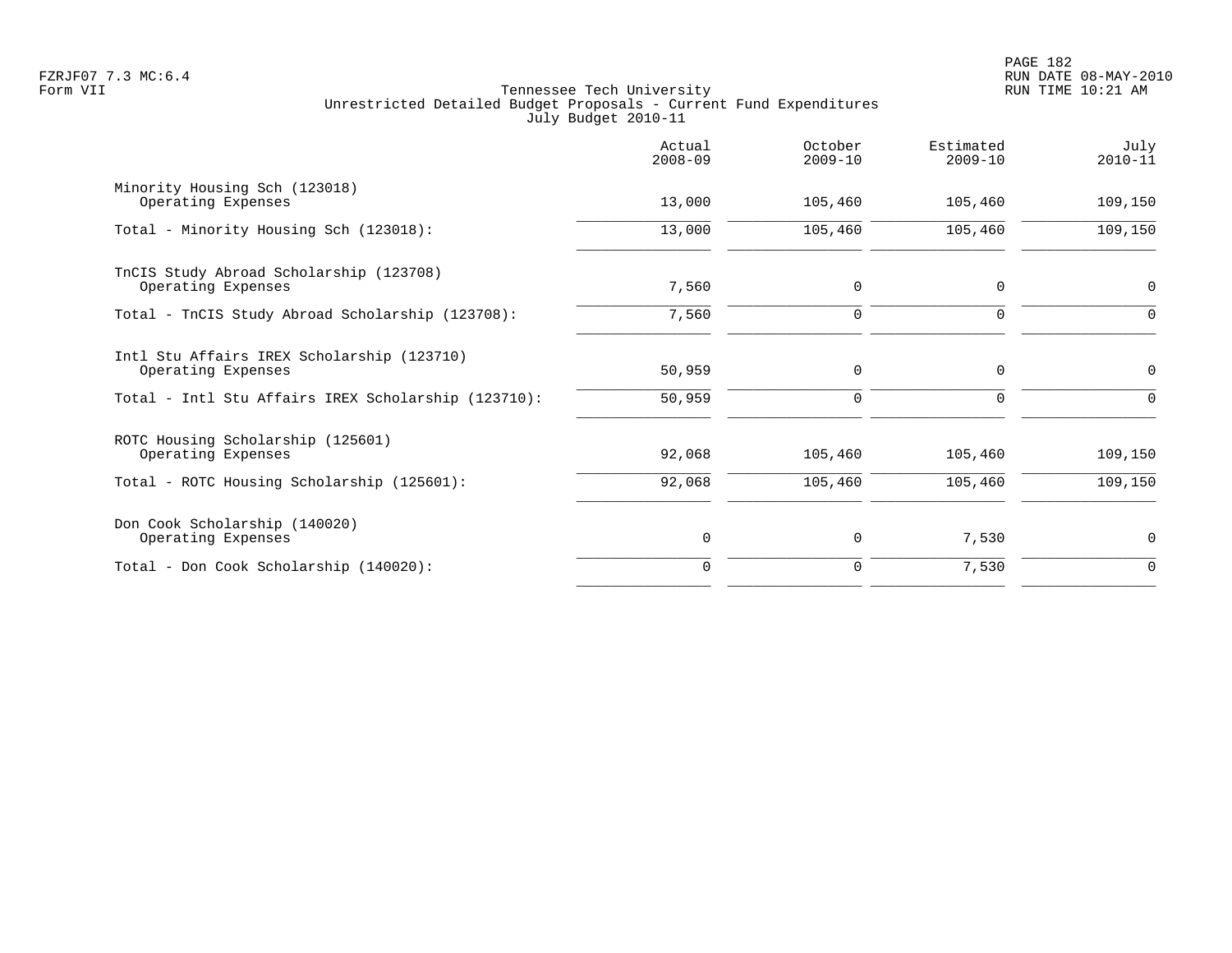PAGE 183 FZRJF07 7.3 MC:6.4 RUN DATE 08-MAY-2010

| $2008 - 09$ | October<br>$2009 - 10$ | Estimated<br>$2009 - 10$ | July<br>$2010 - 11$ |
|-------------|------------------------|--------------------------|---------------------|
| 40,824      | $\mathbf 0$            | $\Omega$                 | $\mathbf 0$         |
| 40,824      | $\mathbf 0$            | $\Omega$                 | $\Omega$            |
| 26,918      | 59,410                 | 59,410                   | 61,890              |
| 26,918      | 59,410                 | 59,410                   | 61,890              |
| 504,412     | 509,340                | 509,340                  | 530,570             |
| 504,412     | 509,340                | 509,340                  | 530,570             |
| 61,236      | 0                      | 0                        | $\mathbf 0$         |
| 61,236      | $\Omega$               | $\Omega$                 | $\Omega$            |
| 357         | 58,360                 | 4,500                    | 60,790              |
| 357         | 58,360                 | 4,500                    | 60,790              |
|             |                        |                          |                     |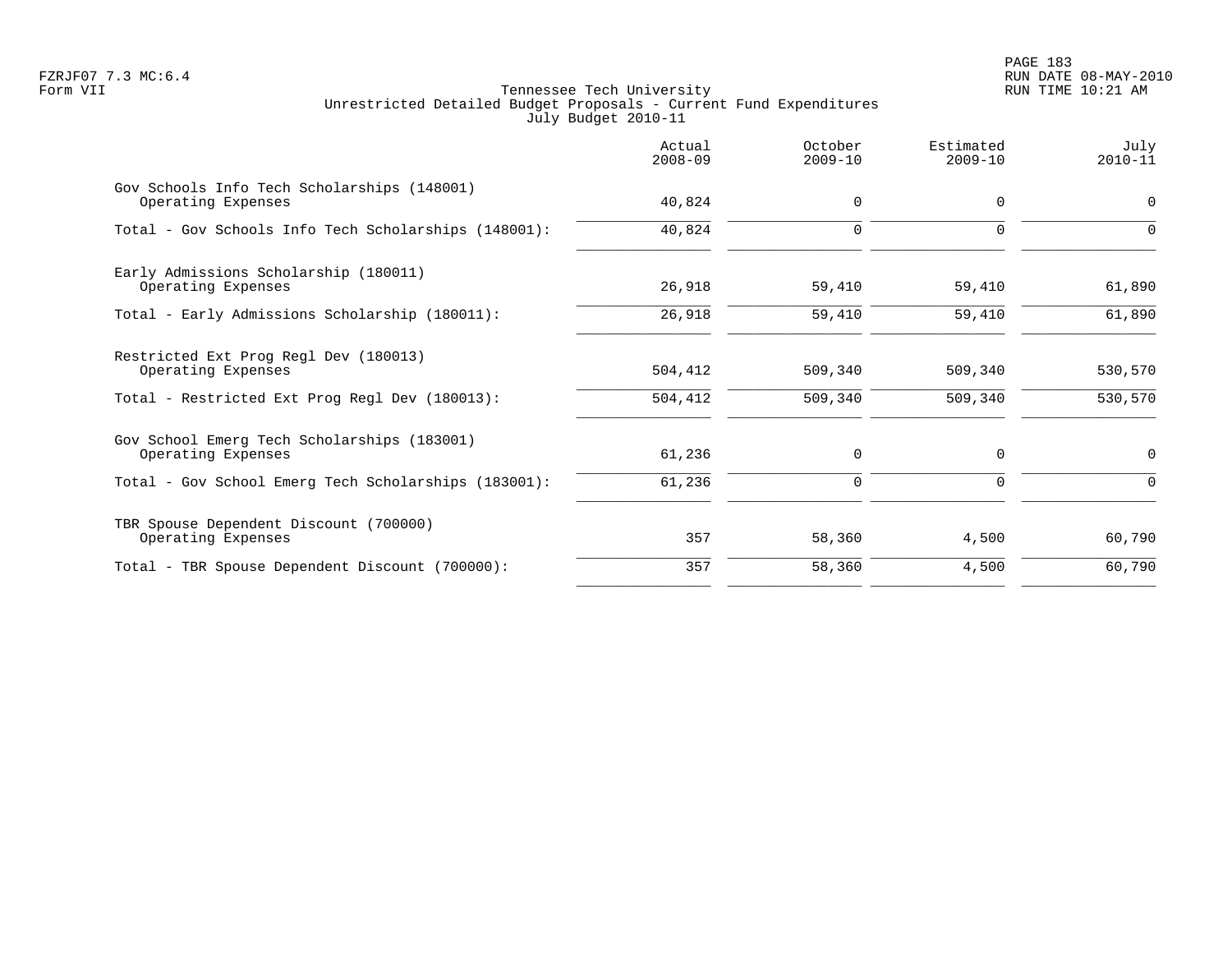PAGE 184 FZRJF07 7.3 MC:6.4 RUN DATE 08-MAY-2010

|                                                                  | Actual<br>$2008 - 09$ | October<br>$2009 - 10$ | Estimated<br>$2009 - 10$ | July<br>$2010 - 11$ |
|------------------------------------------------------------------|-----------------------|------------------------|--------------------------|---------------------|
| TBR Employ Remission PC191 (700001)<br>Operating Expenses        | 92,247                | 47,050                 | 75,950                   | 49,010              |
| Total - TBR Employ Remission PC191 (700001):                     | 92,247                | 47,050                 | 75,950                   | 49,010              |
| Staff Scholarships (700053)<br>Operating Expenses                | 47,138                | 54,230                 | 55,580                   | 56,490              |
| Total - Staff Scholarships (700053):                             | 47,138                | 54,230                 | 55,580                   | 56,490              |
| Armed Forces Dependent Schoarship (700054)<br>Operating Expenses | 0                     | 10,500                 | 0                        | 10,940              |
| Total - Armed Forces Dependent Schoarship (700054):              | $\mathbf 0$           | 10,500                 | 0                        | 10,940              |
| TSAC Scholarship Match (700055)<br>Operating Expenses            | $\mathbf 0$           | 18,000                 | $\mathbf 0$              | 18,750              |
| Total - TSAC Scholarship Match (700055):                         | 0                     | 18,000                 | 0                        | 18,750              |
| State Employee Fee Waiver (700056)<br>Operating Expenses         | 148,182               | 183,130                | 174,730                  | 190,760             |
| Total - State Employee Fee Waiver (700056):                      | 148,182               | 183,130                | 174,730                  | 190,760             |
|                                                                  |                       |                        |                          |                     |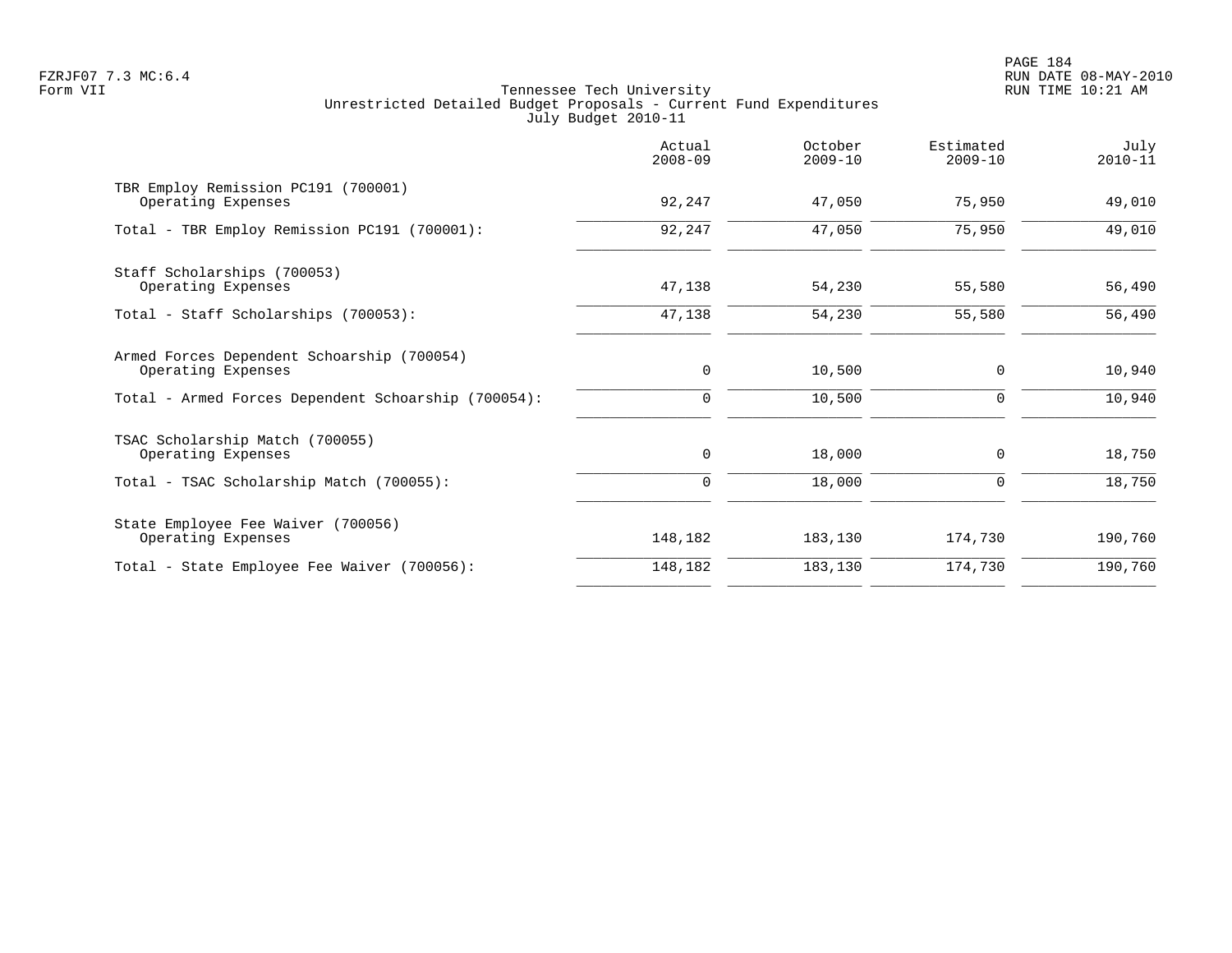PAGE 185 FZRJF07 7.3 MC:6.4 RUN DATE 08-MAY-2010

|                                                               | Actual<br>$2008 - 09$ | October<br>$2009 - 10$ | Estimated<br>$2009 - 10$ | July<br>$2010 - 11$ |
|---------------------------------------------------------------|-----------------------|------------------------|--------------------------|---------------------|
| Public Schl Teach Dep Discount (700057)<br>Operating Expenses | 773,372               | 845,910                | 967,620                  | 881,170             |
| Total - Public Schl Teach Dep Discount (700057):              | 773,372               | 845,910                | 967,620                  | 881,170             |
| State Employee Dep Discount (700058)<br>Operating Expenses    | 345,025               | 337,570                | 302,550                  | 351,640             |
| Total - State Employee Dep Discount (700058):                 | 345,025               | 337,570                | 302,550                  | 351,640             |
| Faculty Staff Tuition Maint (700059)<br>Operating Expenses    | 77,566                | 63,550                 | 85,250                   | 66,200              |
| Total - Faculty Staff Tuition Maint (700059):                 | 77,566                | 63,550                 | 85,250                   | 66,200              |
| Total - Scholarships and Fellowships (550):                   |                       |                        |                          |                     |
| Employee Benefits<br>Operating Expenses                       | $\Omega$<br>5,676,228 | 1,440<br>5,848,400     | 1,440<br>5,903,810       | 1,440<br>6,107,020  |
| Total                                                         | 5,676,228             | 5,849,840              | 5,905,250                | 6,108,460           |
|                                                               |                       |                        |                          |                     |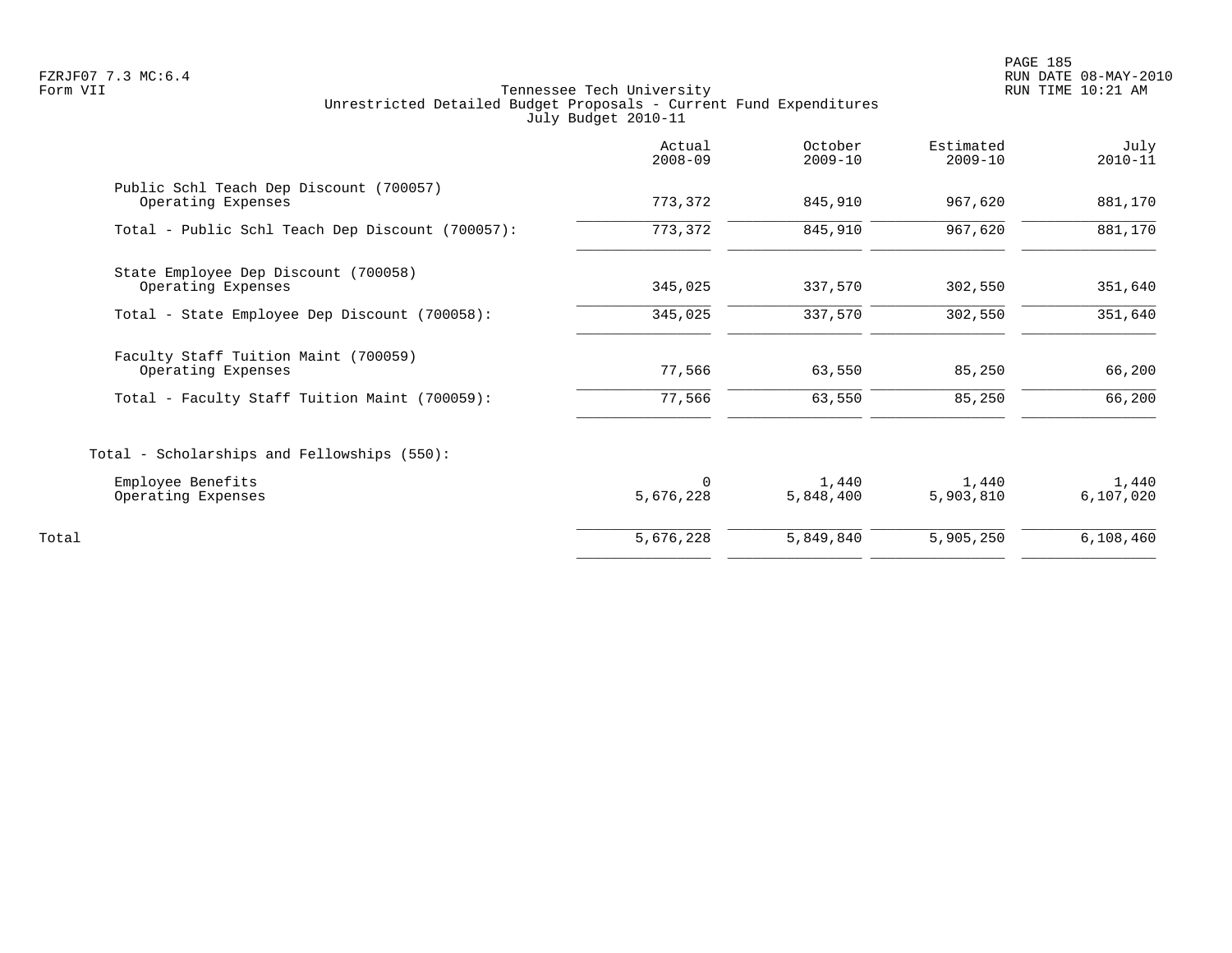PAGE 186 FZRJF07 7.3 MC:6.4 RUN DATE 08-MAY-2010

|                                                                                                                                                                                                                                                         | Actual<br>$2008 - 09$                                                                                                                  | October<br>$2009 - 10$                                                                                                              | Estimated<br>$2009 - 10$                                                                                                              | July<br>$2010 - 11$                                                                                                                   |
|---------------------------------------------------------------------------------------------------------------------------------------------------------------------------------------------------------------------------------------------------------|----------------------------------------------------------------------------------------------------------------------------------------|-------------------------------------------------------------------------------------------------------------------------------------|---------------------------------------------------------------------------------------------------------------------------------------|---------------------------------------------------------------------------------------------------------------------------------------|
| Total - Scholarships and Fellowships $(55)$ :                                                                                                                                                                                                           |                                                                                                                                        |                                                                                                                                     |                                                                                                                                       |                                                                                                                                       |
| Employee Benefits<br>Operating Expense                                                                                                                                                                                                                  | $\Omega$<br>5,676,228                                                                                                                  | 1,440<br>5,848,400                                                                                                                  | 1,440<br>5,903,810                                                                                                                    | 1,440<br>6,107,020                                                                                                                    |
| Total                                                                                                                                                                                                                                                   | 5,676,228                                                                                                                              | 5,849,840                                                                                                                           | 5,905,250                                                                                                                             | 6,108,460                                                                                                                             |
| Total Education and General<br>Salaries - Administrative<br>Salaries - Academic<br>Salaries - Supporting<br>Salaries - Students<br>Salaries - Professional<br>Employee Benefits<br>Travel<br>Operating Expense<br>Capital Outlay<br>Department Revenues | 4,306,363<br>30,103,756<br>10,533,568<br>1,239,992<br>10,696,235<br>20,519,707<br>1,587,557<br>28,477,052<br>1,217,636<br>$-2.423.562$ | 4,298,220<br>30, 371, 827<br>9,629,892<br>689,220<br>11,015,264<br>20,033,880<br>923,720<br>36,508,442<br>1,376,860<br>$-4,428,340$ | 4,185,604<br>30,138,067<br>9,297,916<br>1,009,853<br>10,928,135<br>19,938,481<br>1,811,725<br>35,837,597<br>1,442,515<br>$-4,340,726$ | 4,468,470<br>30,484,294<br>9,634,877<br>631,730<br>10,873,058<br>21,098,978<br>692,000<br>32, 281, 186<br>1,039,300<br>$-4, 335, 800$ |
| Total                                                                                                                                                                                                                                                   | 106, 258, 304                                                                                                                          | 110,418,985                                                                                                                         | 110,249,167                                                                                                                           | 106,868,093                                                                                                                           |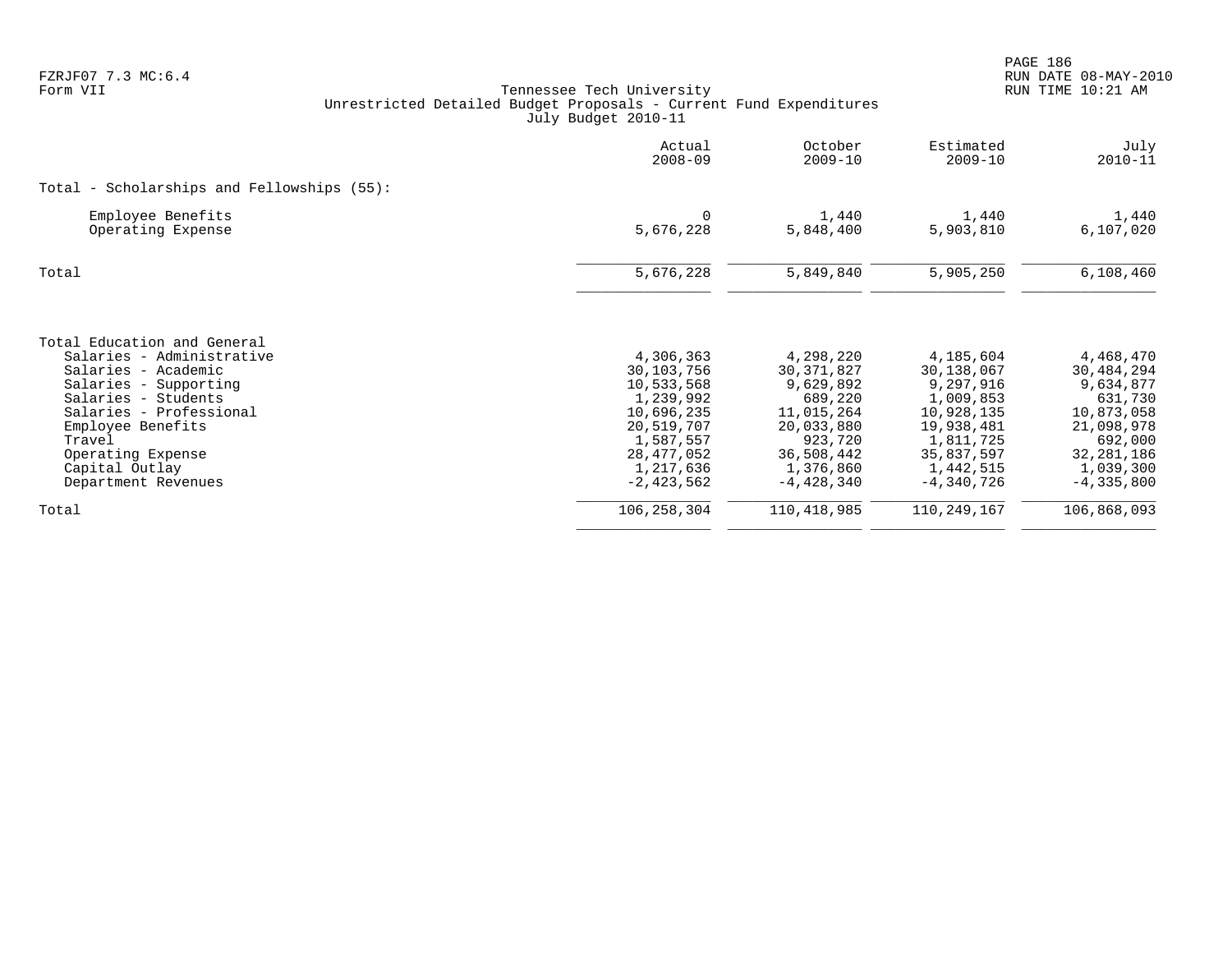|                                                                          | Actual<br>$2008 - 09$   | October<br>$2009 - 10$  | Estimated<br>$2009 - 10$ | July<br>$2010 - 11$  |
|--------------------------------------------------------------------------|-------------------------|-------------------------|--------------------------|----------------------|
| E & G Transfers                                                          |                         |                         |                          |                      |
| Mandatory Transfers                                                      |                         |                         |                          |                      |
| ROI Fitness Center 1998D 912 Bds                                         | 203,703                 | 209,520                 | 209,520                  | 209,320              |
| ROI Energy Performance Contract                                          | 15,960                  | 314,650                 | 314,650                  | 314,650              |
| ROI Performance Contr Order 2                                            | 2,634                   | 202,580                 | 202,580                  | 202,580              |
| Total E & G Mandatory Transfers:                                         | 222,297                 | 726,750                 | 726,750                  | 726,550              |
|                                                                          |                         |                         |                          |                      |
| Non-Mandatory Transfers                                                  |                         |                         |                          |                      |
| Transf to Un Ex Plant Extra Maint                                        | 90,000                  | 90,000                  | 90,000                   | 90,000               |
| Transf to Un Ex Plant Parkg Paving                                       | 224,800                 | 214,800                 | 214,800                  | 214,800              |
| Trf to Un Ex Plnt JH 401 Renov                                           | 0                       | 170,000                 | 170,000                  | 0                    |
| Trf to Un Ex Plnt Learning Village                                       | $\mathbf 0$             | 46,000                  | 46,000                   | $\mathbf 0$          |
| Trf to Un Ex Plnt ARRA Central Cool                                      | $\Omega$                | 3,250,000               | 3,250,000                | $\Omega$             |
| Trf to Un Ex Plnt ARRA IT Infrastr                                       | $\mathbf 0$<br>$\Omega$ | 3,380,000               | 3,380,000                | 5,992,000            |
| Trf to Un Ex Plnt TJ Farr Classroom                                      | $\mathbf 0$             | $\Omega$<br>$\mathbf 0$ | $\Omega$<br>$\mathbf 0$  | 260,000              |
| Trf to Un Ex Plnt John Hall Classrm<br>Trf to Un Ex Plnt Prescott Rm 215 | $\Omega$                | $\Omega$                | $\Omega$                 | 210,000              |
| Trf to Un Ex Plnt Regional Health                                        | $\Omega$                | $\Omega$                | $\Omega$                 | 320,000<br>1,295,310 |
| Transfers to RR Computer Ctr                                             | 300,000                 | 300,000                 | 300,000                  | 300,000              |
| Transfers to RR Computer TAF                                             | 465,903                 | 474,700                 | 486,420                  | $\mathbf 0$          |
| Transfers to RR Motor Pool                                               | 8,160                   | $\Omega$                | $\Omega$                 | $\mathbf 0$          |
| Transfers to RR Ag Pavilion                                              | 2,550                   | $\Omega$                | $\Omega$                 | $\Omega$             |
| Transfers to RR MP Athletics                                             | 15,076                  | $\Omega$                | 36,000                   | 36,000               |
| Transfers to RR MP Ext Educ                                              | 9,911                   | 8,000                   | 1,000                    | 1,000                |
| Transfers to RR MP Arts n Sci                                            | 10,020                  | 6,000                   | 23,590                   | 1,000                |
| Transfers to RR MP Water Ctr                                             | 17,975                  | 17,590                  | 12,000                   | 12,000               |
| Transfers to RR Reserves                                                 | 1,329,310               | 1,329,310               | 1,329,310                | 1,300,000            |
| Transfers to RR Athletic Fund                                            | 73,892                  | 397,731                 | 434,947                  | 950,896              |
| Transfers to RR Craft Ctr E&G                                            | 30,509                  | $\Omega$                | $\Omega$                 | $\Omega$             |
| Transfers to RR Com Equipment Repl                                       | 100,000                 | 77,110                  | 77,110                   | 77,110               |
| Transfers to RR Oakley Sust Aq Ctr                                       | 61,734                  | $\Omega$                | $\Omega$                 | $\Omega$             |
| Transfers to ROI Fitness Center                                          | 32,552                  | 37,440                  | 37,440                   | 37,640               |
| Transfers to ROI Univ Center                                             | 90,867                  | 94,980                  | 94,980                   | 94,980               |
| Transfers to ROI Eblen Center                                            | 199,908                 | 208,960                 | 208,960                  | 208,960              |
| Transfers to ROI Engy Perform Contr                                      | 301,790                 | $\Omega$                | $\Omega$                 | $\Omega$             |
| Transfers to ROI Perf Order 2                                            | 188,716                 | $\Omega$                | $\mathbf 0$              | $\mathbf 0$          |
|                                                                          |                         |                         |                          |                      |
| Total E & G Non-Mandatory Transfers:                                     | 3,553,673               | 10,102,621              | 10,192,557               | 11,401,696           |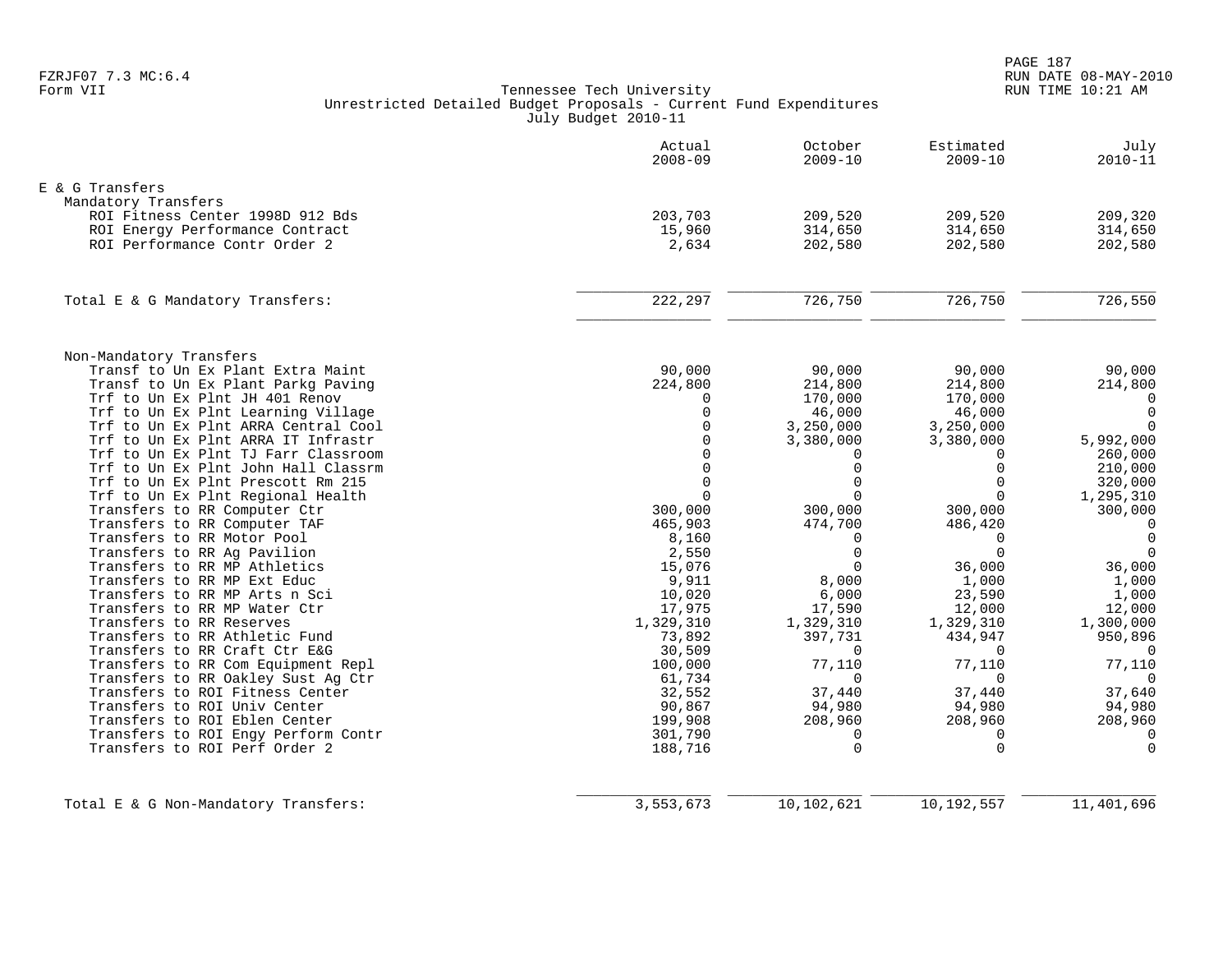|                                                                                     | Actual       | October       | Estimated     | July           |
|-------------------------------------------------------------------------------------|--------------|---------------|---------------|----------------|
|                                                                                     | $2008 - 09$  | $2009 - 10$   | $2009 - 10$   | $2010 - 11$    |
|                                                                                     |              |               |               |                |
| Total E & G Transfers                                                               | 3,775,970    | 10,829,371    | 10,919,307    | 12, 128, 246   |
| Total Education and General (Expenditures & Transfers)<br>Salaries - Administrative | 4,306,363    | 4,298,220     | 4,185,604     | 4,468,470      |
| Salaries - Academic                                                                 | 30,103,756   | 30, 371, 827  | 30,138,067    | 30,484,294     |
| Salaries - Supporting                                                               | 10,533,568   | 9,629,892     | 9,297,916     | 9,634,877      |
| Salaries - Students                                                                 | 1,239,992    | 689,220       | 1,009,853     | 631,730        |
| Salaries - Professional                                                             | 10,696,235   | 11,015,264    | 10,928,135    | 10,873,058     |
| Employee Benefits                                                                   | 20,519,707   | 20,033,880    | 19,938,481    | 21,098,978     |
| Travel                                                                              | 1,587,557    | 923,720       | 1,811,725     | 692,000        |
| Operating Expense                                                                   | 28, 477, 052 | 36,508,442    | 35,837,597    | 32, 281, 186   |
| Capital Outlay                                                                      | 1,217,636    | 1,376,860     | 1,442,515     | 1,039,300      |
| Department Revenues                                                                 | $-2,423,562$ | $-4,428,340$  | $-4,340,726$  | $-4, 335, 800$ |
| E & G Transfers                                                                     | 3,775,970    | 10,829,371    | 10,919,307    | 12,128,246     |
| Total                                                                               | 110,034,274  | 121, 248, 356 | 121, 168, 474 | 118,996,339    |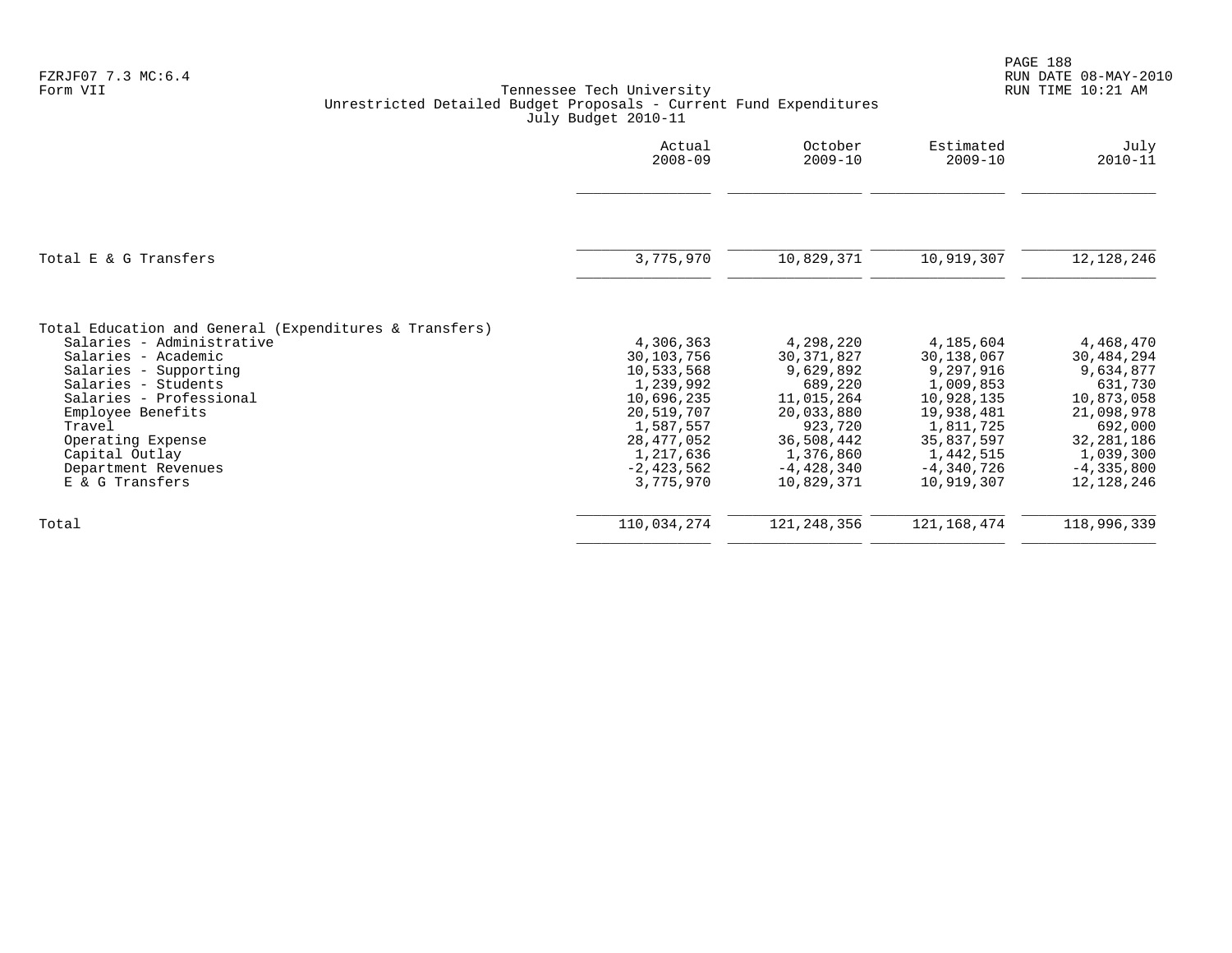|                                                       | Actual<br>$2008 - 09$ | October<br>$2009 - 10$ | Estimated<br>$2009 - 10$ | July<br>$2010 - 11$ |
|-------------------------------------------------------|-----------------------|------------------------|--------------------------|---------------------|
| Auxiliaries                                           |                       |                        |                          |                     |
| Auxiliary Expenditures                                |                       |                        |                          |                     |
| Auxiliary Enterprises Expenditures (710)              |                       |                        |                          |                     |
| Craft Center Gallery (121776)                         |                       |                        |                          |                     |
| Salaries - Supporting                                 | 5,178                 | 6,500                  | 6,500                    | 6,500               |
| Salaries - Students                                   | 11,892                | 7,000                  | 7,000                    | 7,000               |
| Salaries - Professional                               | 28,658                | 28,724                 | 27,444                   | 28,824              |
| Employee Benefits                                     | 9,807                 | 12,800                 | 12,800                   | 12,800              |
| Travel                                                | $\Omega$              | 200                    | 200                      | 200                 |
| Operating Expenses                                    | 134,114               | 121,600                | 122,420                  | 121,600             |
| Total - Craft Center Gallery (121776):                | 189,649               | 176,824                | 176,364                  | 176,924             |
| Craft Center Housing (121777)                         |                       |                        |                          |                     |
| Operating Expenses                                    | 5,870                 | 11,170                 | 6,170                    | 11,150              |
| Department Revenues                                   | 3,189                 | <sup>0</sup>           | 0                        | 0                   |
| Total - Craft Center Housing (121777):                | 9,059                 | 11,170                 | 6,170                    | 11,150              |
| Craft Center Food Svc (121780)                        |                       |                        |                          |                     |
| Operating Expenses                                    | 2,612                 | 2,500                  | 2,100                    | 2,400               |
| Total - Craft Center Food Svc (121780):               | 2,612                 | 2,500                  | 2,100                    | 2,400               |
|                                                       |                       |                        |                          |                     |
| Residence Halls Honors (121904)<br>Operating Expenses | 0                     | 18,900                 | 84,820                   | 18,900              |
| Total - Residence Halls Honors (121904):              | $\mathbf 0$           | 18,900                 | 84,820                   | 18,900              |
|                                                       |                       |                        |                          |                     |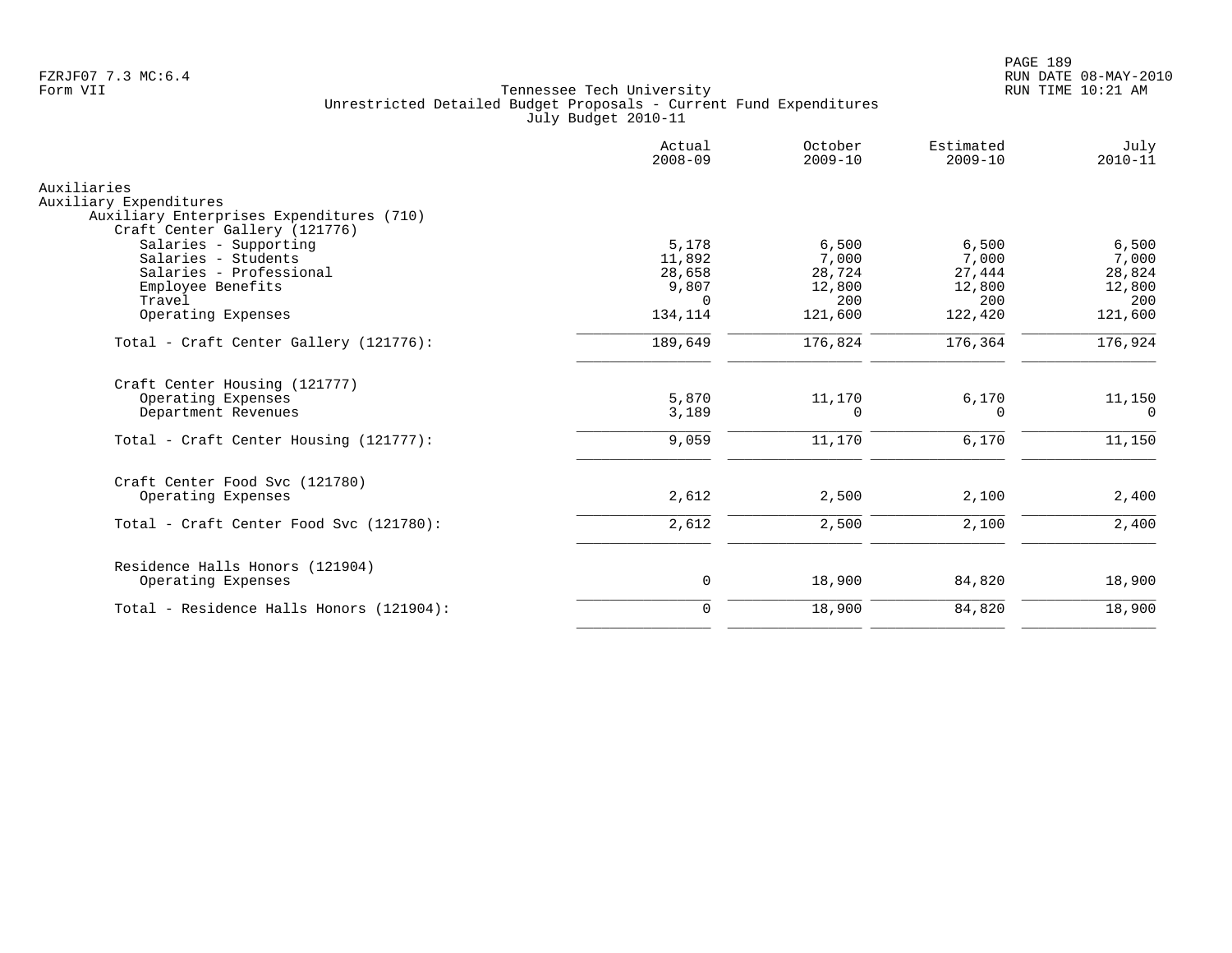PAGE 190 FZRJF07 7.3 MC:6.4 RUN DATE 08-MAY-2010

|                                                 | Actual<br>$2008 - 09$ | October<br>$2009 - 10$ | Estimated<br>$2009 - 10$ | July<br>$2010 - 11$ |
|-------------------------------------------------|-----------------------|------------------------|--------------------------|---------------------|
| Residence Halls International (123705)          |                       |                        |                          |                     |
| Salaries - Supporting                           | $\Omega$              | 2,000                  | 2,000                    | 2,000               |
| Operating Expenses                              | 4,892                 | 3,440                  | 8,470                    | 3,440               |
| Total - Residence Halls International (123705): | 4,892                 | 5,440                  | 10,470                   | 5,440               |
| Housing Administration (128000)                 |                       |                        |                          |                     |
| Salaries - Administrative                       | 69,270                | 69,370                 | 69,370                   | 69,470              |
| Salaries - Supporting                           | 38,448                | 38,980                 | 38,980                   | 39,180              |
| Salaries - Students                             | 15,933                | 13,900                 | 14,700                   | 13,900              |
| Salaries - Professional                         | 57,750                | 57,350                 | 57,350                   | 57,350              |
| Employee Benefits                               | 83,223                | 81,070                 | 81,070                   | 81,070              |
| Travel                                          | 938                   | 500                    | 500                      | 500                 |
| Operating Expenses                              | 24,174                | 43,865                 | 52,565                   | 43,865              |
| Department Revenues                             | $-714$                | $\Omega$               | $\Omega$                 | $\Omega$            |
| Total - Housing Administration (128000):        | 289,022               | 305,035                | 314,535                  | 305,335             |
| Housing Admin Allocation (128001)               |                       |                        |                          |                     |
| Operating Expenses                              | $-289,020$            | $-305,035$             | $-314,535$               | $-305, 335$         |
| Total - Housing Admin Allocation (128001):      | $-289,020$            | $-305,035$             | $-314,535$               | $-305, 335$         |
| Residential Halls General (128002)              |                       |                        |                          |                     |
| Salaries - Supporting                           | 18,640                | 18,740                 | 18,740                   | 18,840              |
| Salaries - Students                             | 48,661                | 52,000                 | 37,910                   | 52,000              |
| Salaries - Professional                         | 103,597               | 163,420                | 167,510                  | 190,140             |
| Employee Benefits                               | 42,779                | 63,880                 | 63,880                   | 63,880              |
| Travel                                          | 3,578                 | 5,000                  | 5,500                    | 5,000               |
| Operating Expenses                              | 437,269               | 632,528                | 668,966                  | 472,244             |
| Department Revenues                             | 12,757                | $\Omega$               | $\Omega$                 | $\Omega$            |
| Total - Residential Halls General (128002):     | 667,281               | 935,568                | 962,506                  | 802, 104            |
|                                                 |                       |                        |                          |                     |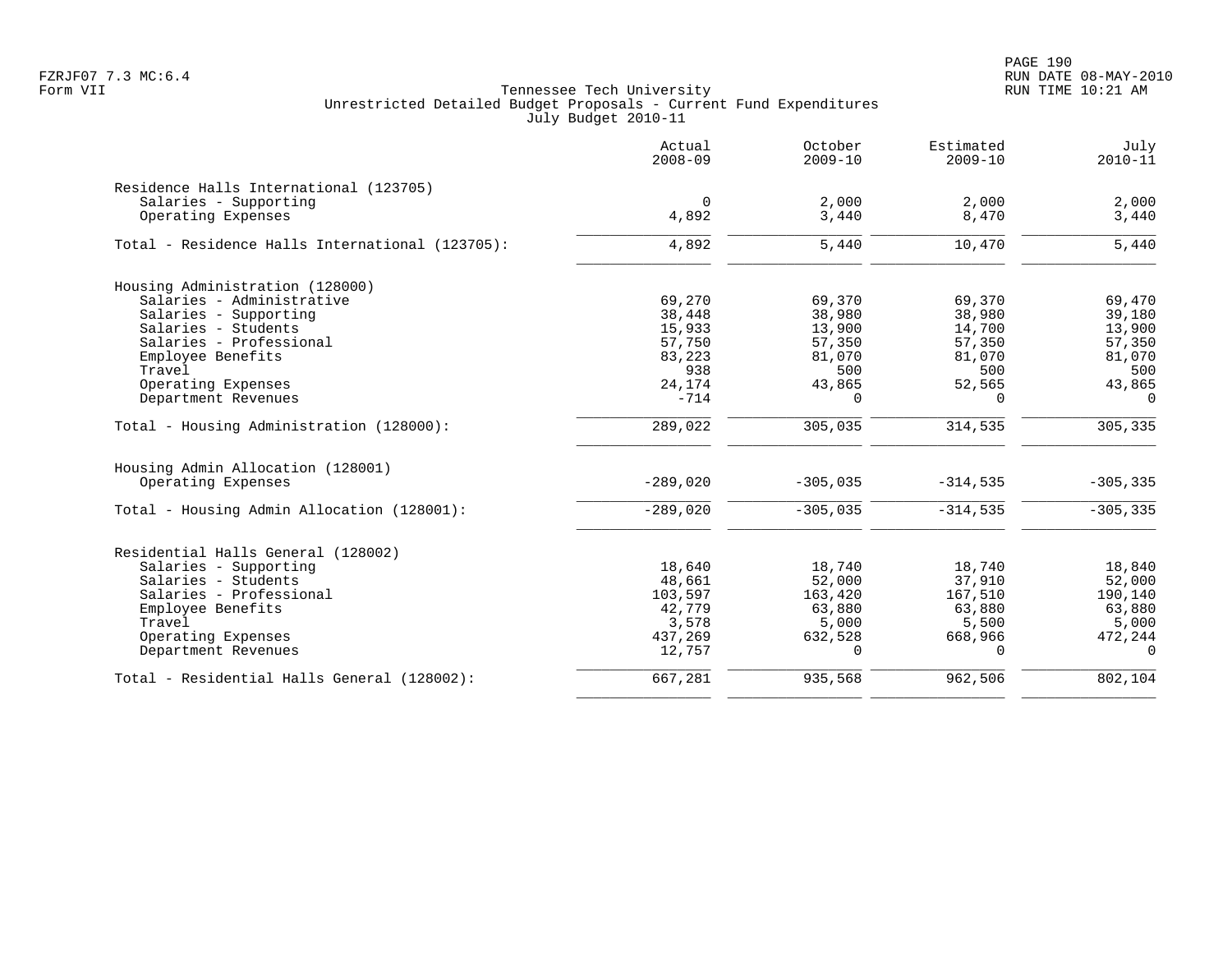PAGE 191 FZRJF07 7.3 MC:6.4 RUN DATE 08-MAY-2010

|                                                                                               | Actual<br>$2008 - 09$  | October<br>$2009 - 10$ | Estimated<br>$2009 - 10$ | July<br>$2010 - 11$    |
|-----------------------------------------------------------------------------------------------|------------------------|------------------------|--------------------------|------------------------|
| Residential Halls Telephone (128003)<br>Operating Expenses                                    | 326,424                | 340,000                | 328,000                  | 340,000                |
| Total - Residential Halls Telephone (128003):                                                 | 326,424                | 340,000                | 328,000                  | 340,000                |
| Counselor Fees (128009)<br>Salaries - Students<br>Employee Benefits                           | 216,134<br>265         | 258,650<br>1,580       | 249,240<br>1,580         | 258,650<br>1,580       |
| Total - Counselor Fees (128009):                                                              | 216,399                | 260,230                | 250,820                  | 260,230                |
| Summer Conferences (128010)<br>Salaries - Students<br>Employee Benefits<br>Operating Expenses | 14,680<br>436<br>2,576 | 14,200<br>900<br>7,500 | 14,200<br>900<br>7,500   | 14,200<br>900<br>7,500 |
| Total - Summer Conferences (128010):                                                          | 17,692                 | 22,600                 | 22,600                   | 22,600                 |
| Residential Halls Sp Dep Disc (128011)<br>Employee Benefits                                   | 11,255                 | 15,840                 | 14,840                   | 15,840                 |
| Total - Residential Halls Sp Dep Disc (128011):                                               | 11,255                 | 15,840                 | 14,840                   | 15,840                 |
| Residential Hall PC 191 (128012)<br>Employee Benefits                                         | 2,190                  | 7,260                  | 8,260                    | 7,260                  |
| Total - Residential Hall PC 191 (128012):                                                     | 2,190                  | 7,260                  | 8,260                    | 7,260                  |
|                                                                                               |                        |                        |                          |                        |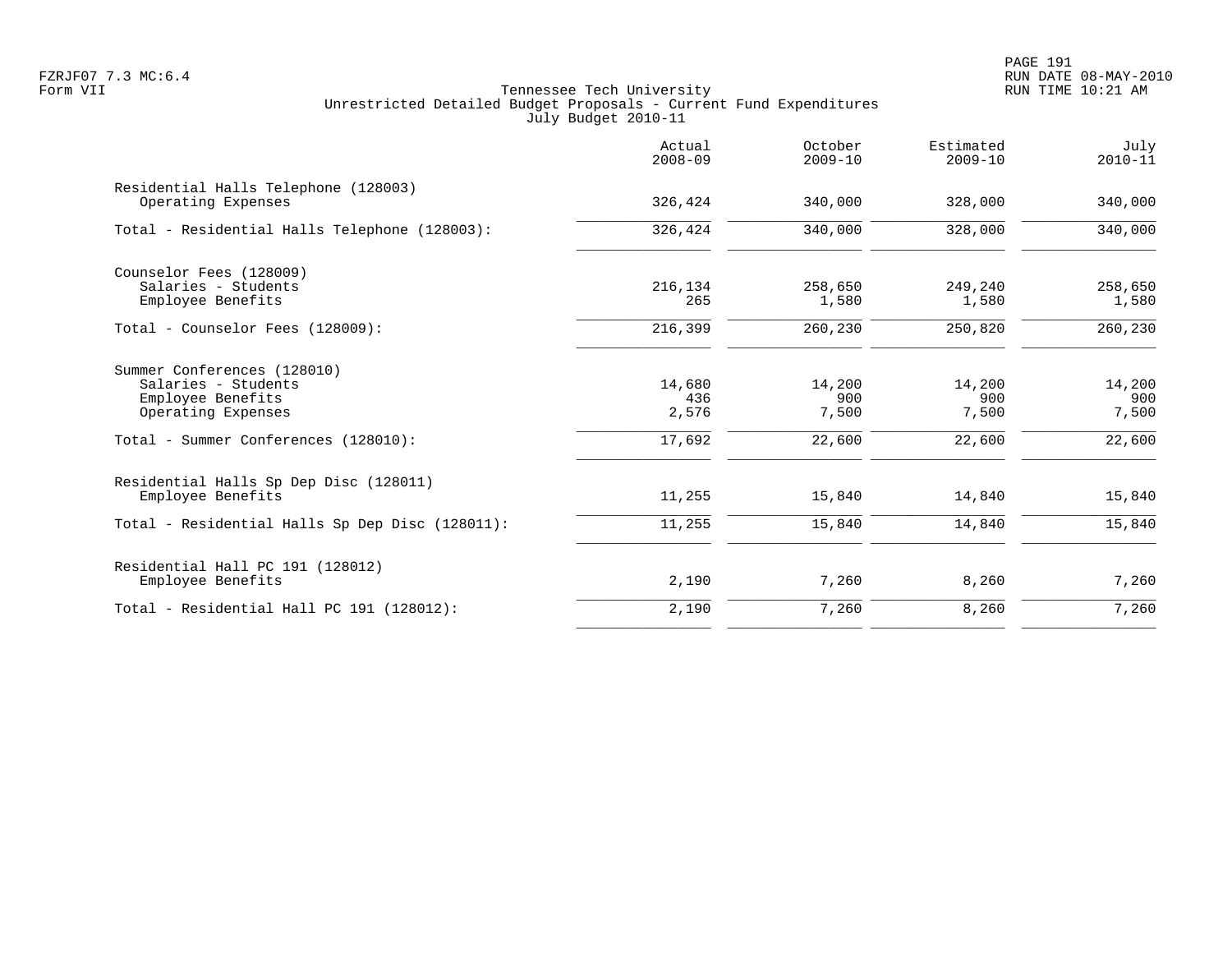|                                                           | Actual<br>$2008 - 09$ | October<br>$2009 - 10$ | Estimated<br>$2009 - 10$ | July<br>$2010 - 11$ |
|-----------------------------------------------------------|-----------------------|------------------------|--------------------------|---------------------|
| Tech Village Administration (128100)                      |                       |                        |                          |                     |
| Salaries - Supporting                                     | 30,520                | 30,600                 | 30,600                   | 30,600              |
| Salaries - Students                                       | 23,508                | 30,660                 | 30,660                   | 30,660              |
| Employee Benefits                                         | 20,955                | 18,550                 | 18,550                   | 18,550              |
| Operating Expenses                                        | 71,274                | 81,732                 | 76,204                   | 67,716              |
| Department Revenues                                       | 3,189                 | $\Omega$               | $\Omega$                 | $\Omega$            |
| Total - Tech Village Administration (128100):             | 149,446               | 161,542                | 156,014                  | 147,526             |
| Tech Village Telephone (128102)                           |                       |                        |                          |                     |
| Operating Expenses                                        | 89,700                | 90,200                 | 90,200                   | 90,200              |
| Total - Tech Village Telephone (128102):                  | 89,700                | 90,200                 | 90,200                   | 90,200              |
|                                                           |                       |                        |                          |                     |
| University Recreation Fitness Ctr (128500)                |                       |                        |                          |                     |
| Salaries - Academic                                       | $\mathbf 0$           | 6,000                  | 0                        | 6,000               |
| Salaries - Supporting                                     | 164,481               | 142,020                | 140,420                  | 134,480             |
| Salaries - Students                                       | 139,177               | 111,000                | 119,000                  | 111,000             |
| Salaries - Professional                                   | 136,796               | 148,406                | 136,406                  | 148,606             |
| Employee Benefits                                         | 164,631               | 160,510                | 160,510                  | 160,510             |
| Operating Expenses                                        | 22,278                | 36,330                 | 46,330                   | 32,194              |
| Department Revenues                                       | 3,189                 | $\Omega$               | $\Omega$                 | $\Omega$            |
| Total - University Recreation Fitness Ctr (128500):       | 630,552               | 604,266                | 602,666                  | 592,790             |
|                                                           |                       |                        |                          |                     |
| Fitness Ctr Spouse Dep Disc (128501)<br>Employee Benefits | 0                     | 4,160                  | 4,160                    | 4,160               |
|                                                           |                       |                        |                          |                     |
| Total - Fitness Ctr Spouse Dep Disc (128501):             | $\mathbf 0$           | 4,160                  | 4,160                    | 4,160               |
|                                                           |                       |                        |                          |                     |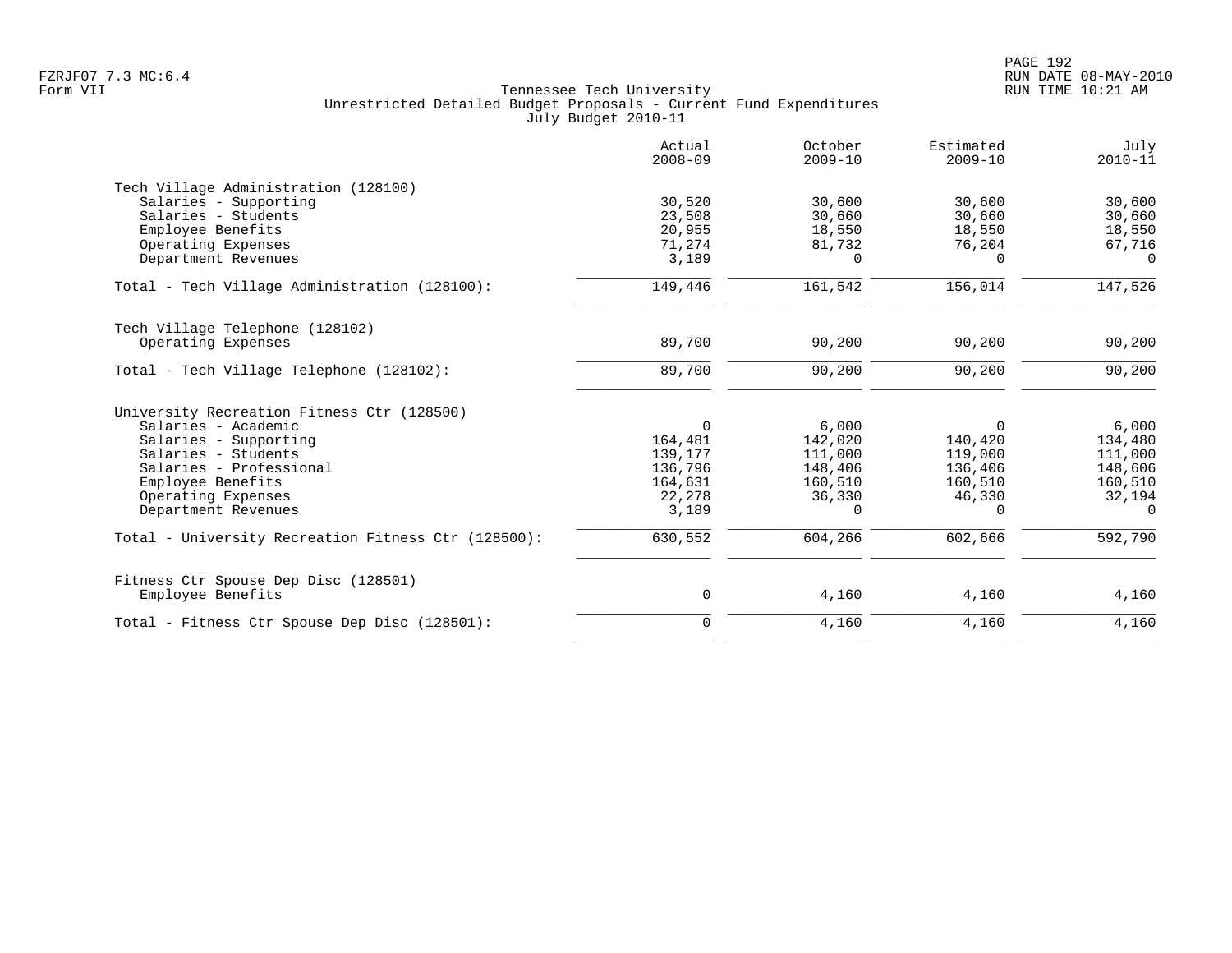PAGE 193 FZRJF07 7.3 MC:6.4 RUN DATE 08-MAY-2010

|                                                                                                                                                       | Actual<br>$2008 - 09$                | October<br>$2009 - 10$               | Estimated<br>$2009 - 10$             | July<br>$2010 - 11$                  |
|-------------------------------------------------------------------------------------------------------------------------------------------------------|--------------------------------------|--------------------------------------|--------------------------------------|--------------------------------------|
| Residence Halls Engineering (137204)<br>Salaries - Students<br>Operating Expenses                                                                     | 392<br>33,718                        | $\Omega$<br>47,600                   | 1,675<br>75,745                      | $\Omega$<br>47,600                   |
| Total - Residence Halls Engineering (137204):                                                                                                         | 34,110                               | 47,600                               | 77,420                               | 47,600                               |
| Residence Halls Business (140018)<br>Operating Expenses                                                                                               | 17,382                               | 23,900                               | 63,320                               | 23,900                               |
| Total - Residence Halls Business (140018):                                                                                                            | 17,382                               | 23,900                               | 63,320                               | 23,900                               |
| Department of Teacher Education (152500)<br>Travel<br>Total - Department of Teacher Education (152500):                                               | 34<br>34                             | $\mathbf 0$<br>$\Omega$              | 0<br>$\Omega$                        | $\mathbf 0$<br>$\Omega$              |
| Residential Hall Security (200006)<br>Salaries - Supporting<br>Employee Benefits<br>Operating Expenses<br>Total - Residential Hall Security (200006): | 56,078<br>50,237<br>6,336<br>112,651 | 53,260<br>66,350<br>8,530<br>128,140 | 54,760<br>66,350<br>8,530<br>129,640 | 49,300<br>66,350<br>8,530<br>124,180 |
| Director of Auxiliaries (203000)<br>Salaries - Professional<br>Employee Benefits<br>Travel<br>Operating Expenses                                      | 32,984<br>25,585<br>0<br>5,217       | 48,420<br>13,530<br>750<br>5,020     | 48,420<br>11,830<br>2,450<br>4,920   | 48,020<br>13,530<br>750<br>4,920     |
| Total - Director of Auxiliaries (203000):                                                                                                             | 63,786                               | 67,720                               | 67,620                               | 67,220                               |
|                                                                                                                                                       |                                      |                                      |                                      |                                      |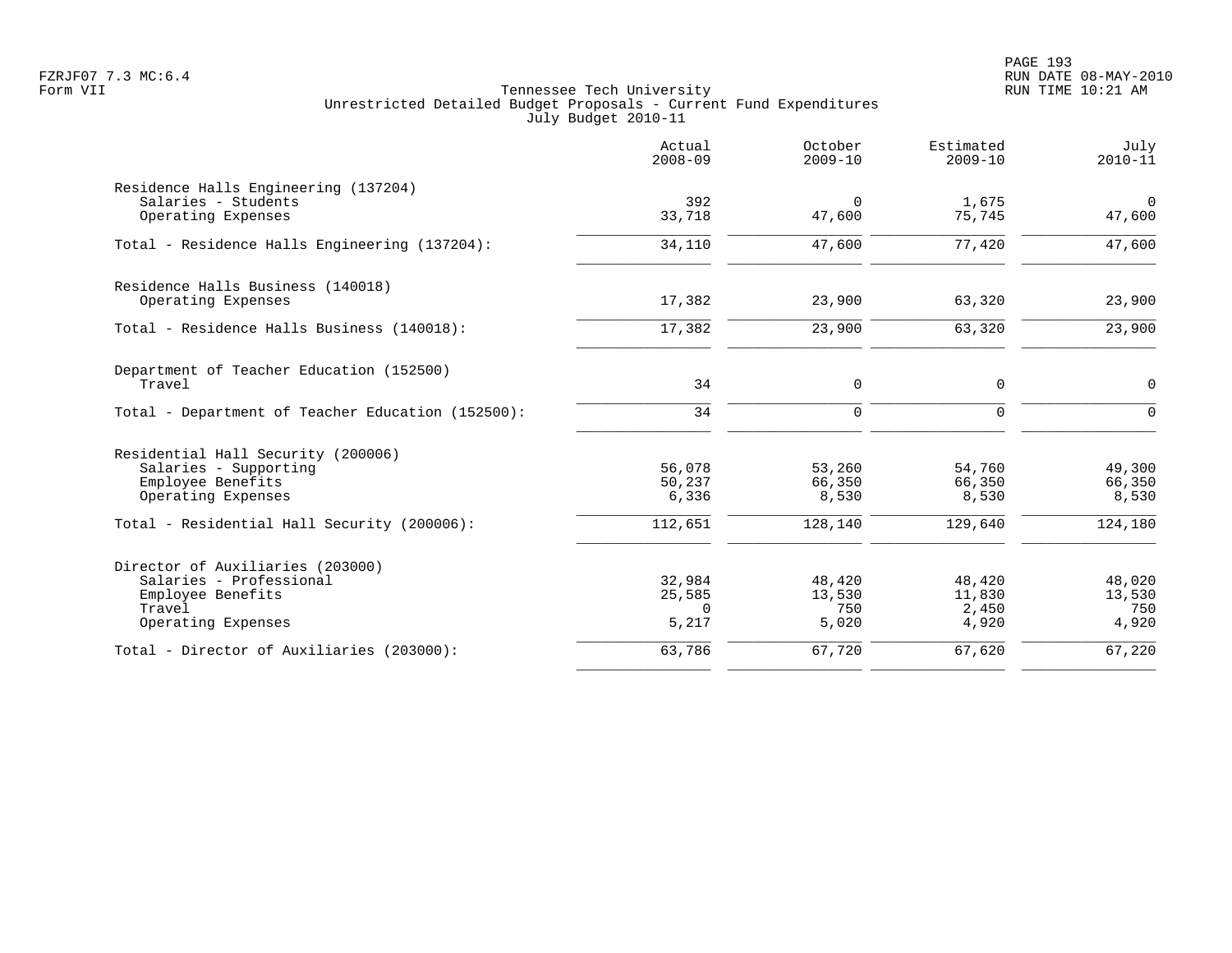PAGE 194 FZRJF07 7.3 MC:6.4 RUN DATE 08-MAY-2010

|                                               | Actual<br>$2008 - 09$ | October<br>$2009 - 10$ | Estimated<br>$2009 - 10$ | July<br>$2010 - 11$ |
|-----------------------------------------------|-----------------------|------------------------|--------------------------|---------------------|
| Director of Auxil Transfers (203001)          |                       |                        |                          |                     |
| Operating Expenses                            | 0                     | $-67,720$              | $-67,720$                | $-67,320$           |
| Department Revenues                           | $-63,785$             | O                      | $\Omega$                 | $\Omega$            |
| Total - Director of Auxil Transfers (203001): | $-63,785$             | $-67,720$              | $-67,720$                | $-67,320$           |
| Dining Services (203002)                      |                       |                        |                          |                     |
| Salaries - Supporting                         | 1,330                 | 23,950                 | 23,950                   | 20,410              |
| Employee Benefits                             | 2,481                 | 16,550                 | 16,550                   | 16,550              |
| Operating Expenses                            | 37,589                | 40,310                 | 40,310                   | 40,190              |
| Department Revenues                           | 19,507                | $\Omega$               | $\Omega$                 | $\Omega$            |
| Total - Dining Services (203002):             | 60,907                | 80,810                 | 80,810                   | 77,150              |
| Cafeteria Insurance (203003)                  |                       |                        |                          |                     |
| Operating Expenses                            | 13                    | 250                    | 10                       | 260                 |
| Total - Cafeteria Insurance (203003):         | 13                    | 250                    | 10                       | 260                 |
| Cafe Spouse Depend Discount (203004)          |                       |                        |                          |                     |
| Employee Benefits                             | 8,568                 | 8,320                  | 8,320                    | 8,320               |
| Total - Cafe Spouse Depend Discount (203004): | 8,568                 | 8,320                  | 8,320                    | 8,320               |
| Post Office Administration (203012)           |                       |                        |                          |                     |
| Salaries - Supporting                         | 147,131               | 115,510                | 112,710                  | 88,800              |
| Salaries - Students                           | $\Omega$              | 6,000                  | 6,000                    | 6,000               |
| Salaries - Professional                       | 26,250                | 26,250                 | 26,250                   | 26,250              |
| Employee Benefits                             | 80,425                | 60,170                 | 60,170                   | 60,170              |
| Operating Expenses                            | 10,636                | 13,390                 | 13,390                   | 13,370              |
| Department Revenues                           | 2,818                 | $\Omega$               | $\Omega$                 | $\Omega$            |
| Total - Post Office Administration (203012):  | 267,260               | 221,320                | 218,520                  | 194,590             |
|                                               |                       |                        |                          |                     |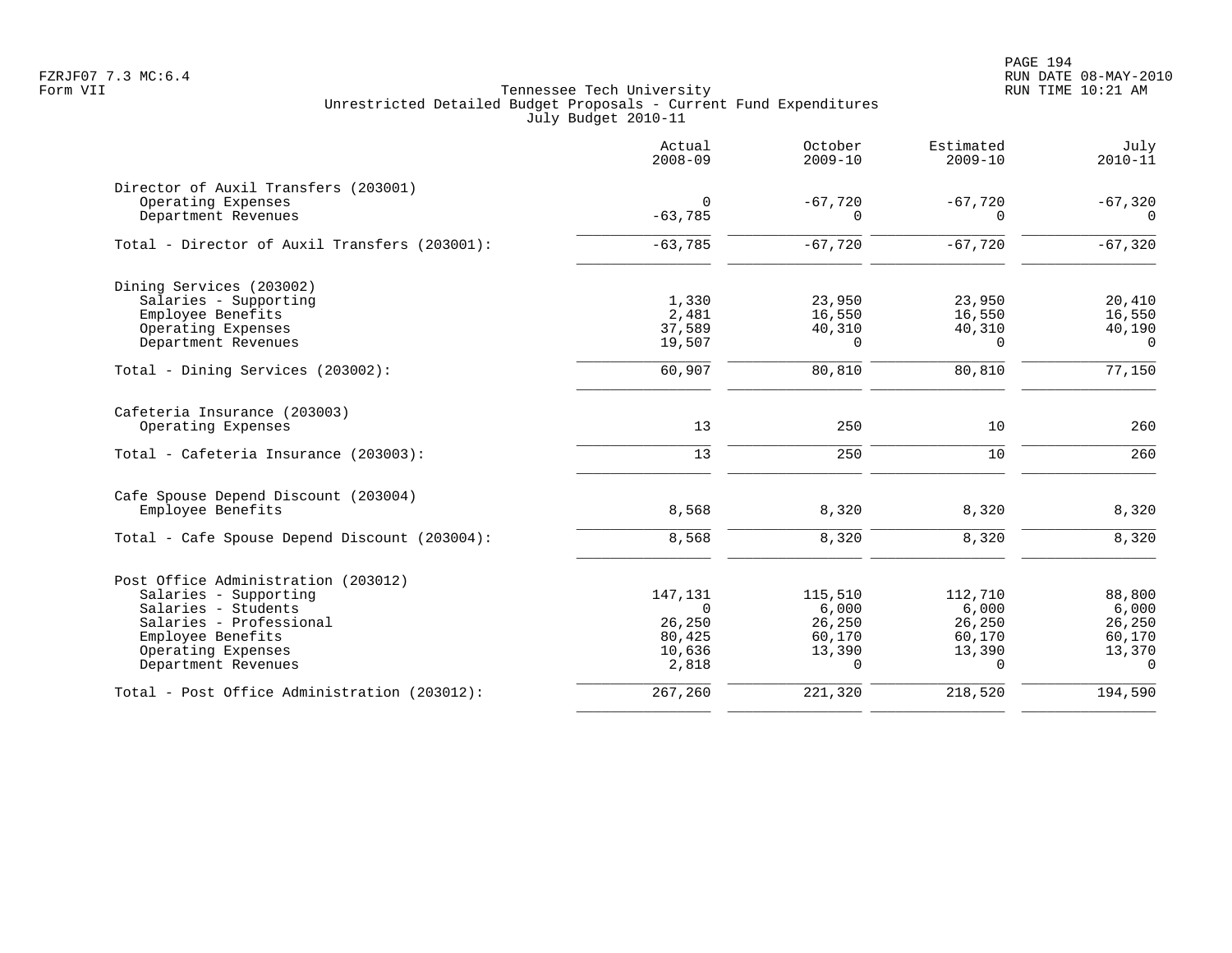PAGE 195 FZRJF07 7.3 MC:6.4 RUN DATE 08-MAY-2010

|                                                                                                             | Actual<br>$2008 - 09$                | October<br>$2009 - 10$                  | Estimated<br>$2009 - 10$                | July<br>$2010 - 11$                           |
|-------------------------------------------------------------------------------------------------------------|--------------------------------------|-----------------------------------------|-----------------------------------------|-----------------------------------------------|
| Post Office Spouse Dependent (203014)<br>Employee Benefits                                                  | 8,202                                | 10,830                                  | 10,830                                  | 10,830                                        |
| Total - Post Office Spouse Dependent (203014):                                                              | 8,202                                | 10,830                                  | 10,830                                  | 10,830                                        |
| Post Office PC191 (203015)<br>Employee Benefits                                                             | 1,767                                | 3,300                                   | 3,300                                   | 3,300                                         |
| Total - Post Office PC191 (203015):                                                                         | 1,767                                | 3,300                                   | 3,300                                   | 3,300                                         |
| Bookstore Operating (203016)<br>Operating Expenses<br>Department Revenues                                   | $-467$<br>12,757                     | 23,550<br>$\Omega$                      | 23,550<br>$\Omega$                      | 23,470<br>$\Omega$                            |
| Total - Bookstore Operating (203016):                                                                       | 12,290                               | 23,550                                  | 23,550                                  | 23,470                                        |
| Vending General (203017)<br>Operating Expenses<br>Department Revenues                                       | 9,473<br>6,379                       | 17,770<br>0                             | 17,770<br>0                             | 17,730<br>$\overline{0}$                      |
| Total - Vending General (203017):                                                                           | 15,852                               | 17,770                                  | 17,770                                  | 17,730                                        |
| Tech Village General (221010)<br>Salaries - Supporting<br>Employee Benefits<br>Travel<br>Operating Expenses | 149,726<br>55,937<br>$-34$<br>95,388 | 107,540<br>59,410<br>$\Omega$<br>59,120 | 174,150<br>59,410<br>$\Omega$<br>84,120 | 107,740<br>59,410<br>$\overline{0}$<br>59,120 |
| Total - Tech Village General (221010):                                                                      | 301,017                              | 226,070                                 | 317,680                                 | 226,270                                       |
|                                                                                                             |                                      |                                         |                                         |                                               |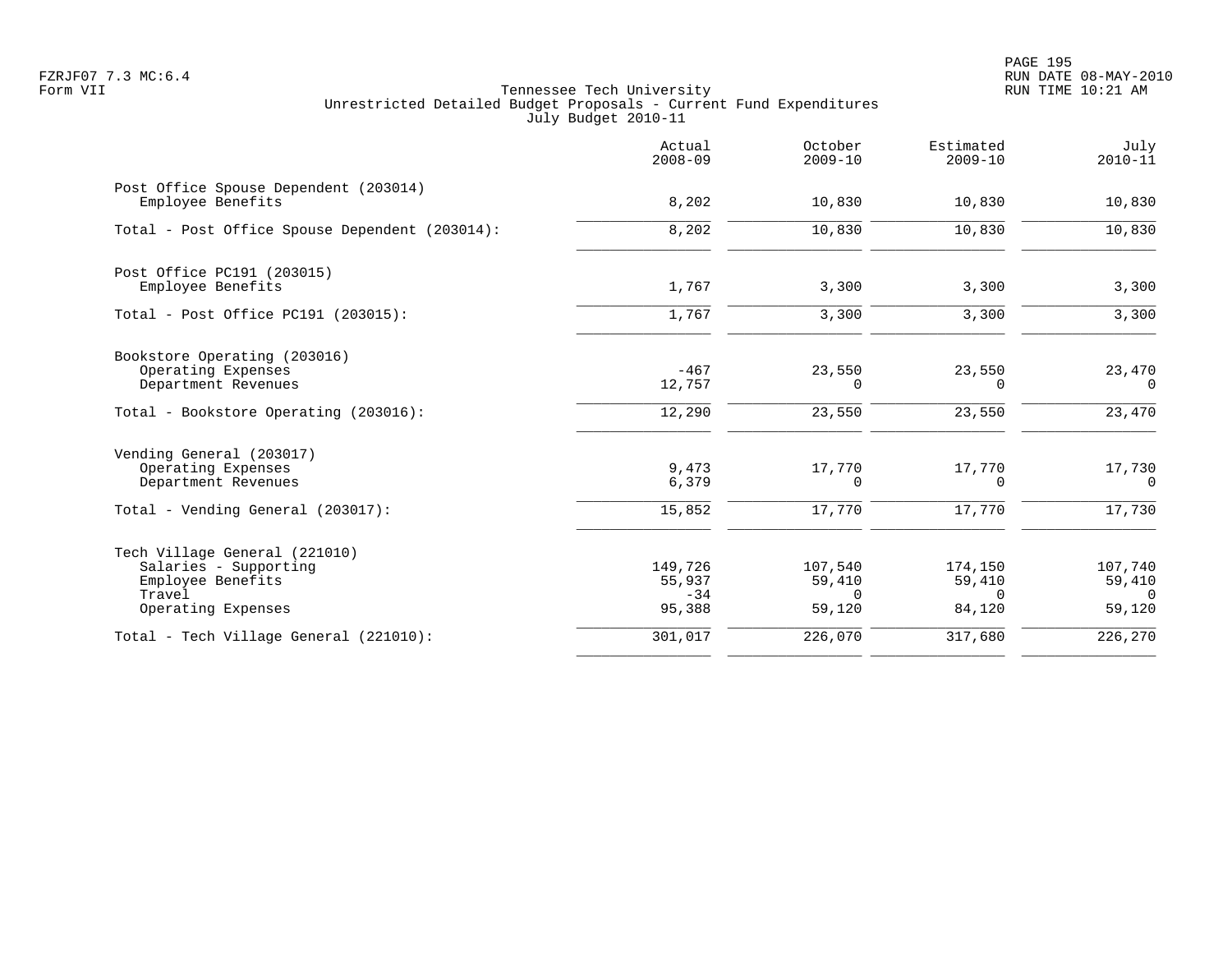|                                                                                                                   | Actual<br>$2008 - 09$                | October<br>$2009 - 10$                    | Estimated<br>$2009 - 10$                  | July<br>$2010 - 11$                       |
|-------------------------------------------------------------------------------------------------------------------|--------------------------------------|-------------------------------------------|-------------------------------------------|-------------------------------------------|
| Residence Hall Maintenance (255002)<br>Salaries - Supporting<br>Employee Benefits<br>Travel<br>Operating Expenses | 730,359<br>377,861<br>145<br>201,082 | 764,420<br>341,900<br>$\Omega$<br>250,000 | 664,590<br>341,900<br>$\Omega$<br>250,000 | 731,710<br>341,900<br>$\Omega$<br>250,000 |
| Total - Residence Hall Maintenance (255002):                                                                      | 1,309,447                            | 1,356,320                                 | 1,256,490                                 | 1,323,610                                 |
| Auxil Inst Supp Allocation (700046)<br>Department Revenues                                                        | 291,057                              | 323,250                                   | 318,270                                   | 320,710                                   |
| Total - Auxil Inst Supp Allocation (700046):                                                                      | 291,057                              | 323,250                                   | 318,270                                   | 320,710                                   |
| Auxil Data Processing Allocation (700047)<br>Department Revenues                                                  | 17,812                               | 17,040                                    | 17,020                                    | 16,770                                    |
| Total - Auxil Data Processing Allocation (700047):                                                                | 17,812                               | 17,040                                    | 17,020                                    | 16,770                                    |
| Auxil Pro Rata Allocation (700048)<br>Department Revenues                                                         | 1,871,870                            | 2,059,690                                 | 1,853,010                                 | 2,000,720                                 |
| Total - Auxil Pro Rata Allocation (700048):                                                                       | 1,871,870                            | 2,059,690                                 | 1,853,010                                 | 2,000,720                                 |
| Auxil Insurance Allocation (700049)<br>Operating Expenses                                                         | 6,368                                | 10,920                                    | 4,870                                     | 11,200                                    |
| Total - Auxil Insurance Allocation (700049):                                                                      | 6,368                                | 10,920                                    | 4,870                                     | 11,200                                    |
|                                                                                                                   |                                      |                                           |                                           |                                           |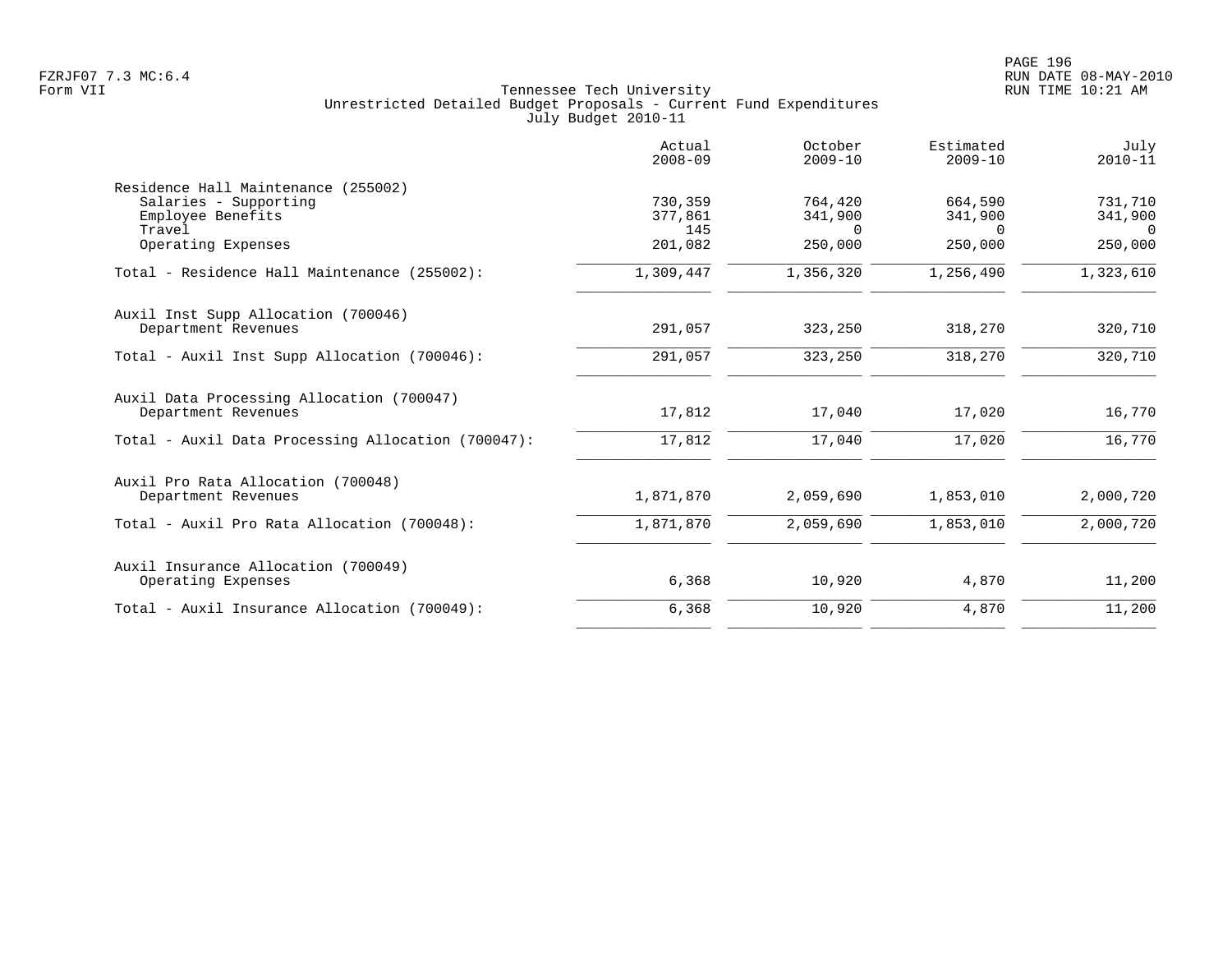### FZRJF07 7.3 MC:6.4 RUN DATE 08-MAY-2010<br>Form VII RUN TIME 10:21 AM Tennessee Tech University Unrestricted Detailed Budget Proposals - Current Fund Expenditures July Budget 2010-11

|                                                   | Actual<br>$2008 - 09$ | October<br>$2009 - 10$ | Estimated<br>2009-10 | July<br>$2010 - 11$ |
|---------------------------------------------------|-----------------------|------------------------|----------------------|---------------------|
| Total - Auxiliary Enterprises Expenditures (710): |                       |                        |                      |                     |
| Salaries - Administrative                         | 69,270                | 69,370                 | 69,370               | 69,470              |
| Salaries - Academic                               |                       | 6,000                  |                      | 6,000               |
| Salaries - Supporting                             | 1,341,891             | 1,303,520              | 1,267,400            | 1,229,560           |
| Salaries - Students                               | 470,377               | 493,410                | 480,385              | 493,410             |
| Salaries - Professional                           | 386,035               | 472,570                | 463,380              | 499,190             |
| Employee Benefits                                 | 946,604               | 946,910                | 945,210              | 946,910             |
| Travel                                            | 4,661                 | 6,450                  | 8,650                | 6,450               |
| Operating Expenses                                | 1,254,898             | 1,517,370              | 1,698,025            | 1,338,844           |
| Department Revenues                               | 2,180,025             | 2,399,980              | 2,188,300            | 2,338,200           |
| Total                                             | 6,653,761             | 7,215,580              | 7,120,720            | 6,928,034           |

# Auxiliary Mandatory Transfers (720)

Auxiliary Nonmandatory Transfers (730)

| Total Auxiliary Expenditures |           |           |           |           |
|------------------------------|-----------|-----------|-----------|-----------|
| Salaries - Administrative    | 69,270    | 69,370    | 69,370    | 69,470    |
|                              |           |           |           |           |
| Salaries - Academic          |           | 6,000     |           | 6,000     |
| Salaries - Supporting        | 1,341,891 | 1,303,520 | 1,267,400 | 1,229,560 |
| Salaries - Students          | 470.377   | 493,410   | 480,385   | 493,410   |
| Salaries - Professional      | 386,035   | 472,570   | 463,380   | 499,190   |
| Employee Benefits            | 946,604   | 946,910   | 945,210   | 946,910   |
| Travel                       | 4,661     | 6,450     | 8,650     | 6,450     |
| Operating Expense            | 1,254,898 | 1,517,370 | 1,698,025 | 1,338,844 |
| Department Revenues          | 2,180,025 | 2,399,980 | 2,188,300 | 2,338,200 |
| Total                        | 6,653,761 | 7,215,580 | 7,120,720 | 6,928,034 |
|                              |           |           |           |           |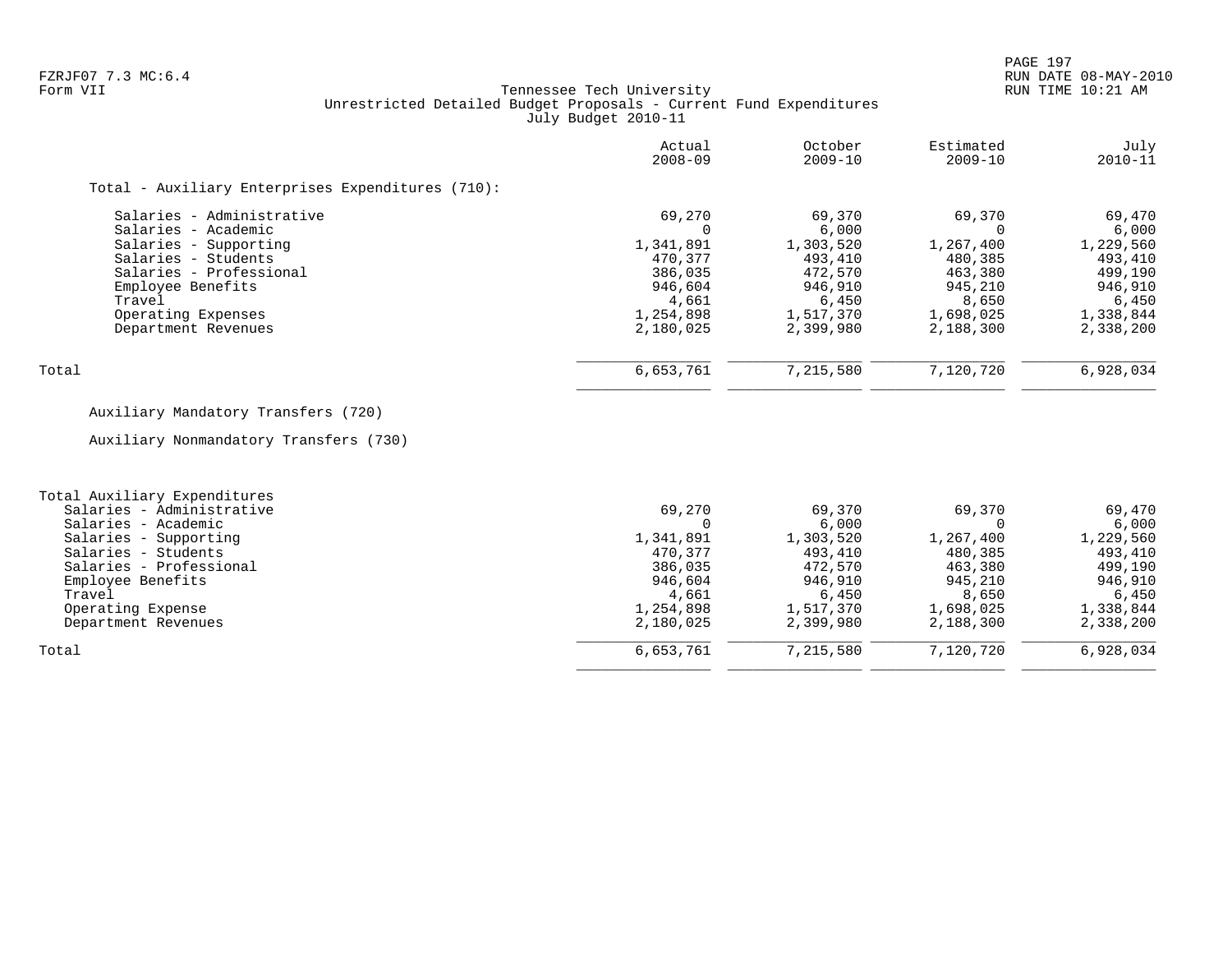|                                                            | Actual<br>$2008 - 09$ | October<br>$2009 - 10$ | Estimated<br>$2009 - 10$ | July<br>$2010 - 11$     |
|------------------------------------------------------------|-----------------------|------------------------|--------------------------|-------------------------|
| Auxiliary Transfers                                        |                       |                        |                          |                         |
| Mandatory Transfers                                        |                       |                        |                          |                         |
| ROI TV West 1976B 907 Bonds<br>ROI TV West 2005A 907 Bonds | 12,837<br>78,034      | 12,940<br>43,750       | 12,940<br>43,750         | 13,200<br>$\Omega$      |
| ROI Dorms 10TH Dixie 2002A 914 Bd                          | 130,498               | 131,430                | 131,430                  | 131,430                 |
| ROI Dorms 10TH Dixie 2004B 914 Bd                          | 392,227               | 401,190                | 401,190                  | 401,190                 |
| ROI Dorms 10TH Dixie 2005A 914 Bd                          | 35,772                | 37,200                 | 37,200                   | 37,200                  |
| ROI R H Rep 2007C 914 Bd                                   | 186,172               | 193,620                | 193,620                  | 193,620                 |
| ROI New Dorm Phase 2                                       | 91,405                | 90,000                 | 120,000                  | 1,240,000               |
| ROI TV Apts Renovation P920                                | $\Omega$              | $\Omega$               | 1,500                    | 13,380                  |
| Total Auxiliary Mandatory Transfers:                       | 926,945               | 910,130                | 941,630                  | 2,030,020               |
|                                                            |                       |                        |                          |                         |
|                                                            |                       |                        |                          |                         |
| Non-Mandatory Transfers                                    |                       |                        |                          |                         |
| Transfers to RR Housing<br>Transfers to RR Aptments        | 2,707,077<br>87,467   | 1,946,032<br>115,368   | 2,065,874<br>24,626      | 3, 253, 170<br>$\Omega$ |
| Transfers to RR Bookstore                                  | 311,611               | 232,520                | 317,140                  | 312,790                 |
| Transfers to RR Cafeteria                                  | 1,263,143             | 1,232,400              | 1,052,160                | 1,184,780               |
| Transfers to RR Vending                                    | 121,585               | 109,120                | 98,390                   | 95,270                  |
| Transfers to RR Post Office                                | $\Omega$              | 17,050                 | 20,740                   | 63,640                  |
| Transfers to RR Fitness Center                             | 39,537                | 9,194                  | 22,454                   | $\overline{0}$          |
| Transfers to RR CC Housing<br>Transfers to RR CC Gallery   | 11,313<br>$\Omega$    | 27,070<br>1,316        | 40,920<br>2,156          | 35,280<br>1,326         |
| Transfers to RR CC Contr SR                                | $\Omega$              | $\Omega$               | 300                      | $\Omega$                |
|                                                            |                       |                        |                          |                         |
| Total Auxiliary Non-Mandatory Transfers:                   | 4,541,733             | 3,690,070              | 3,644,760                | 4,946,256               |
|                                                            |                       |                        |                          |                         |
| Total Auxiliary Transfers                                  | 5,468,678             | 4,600,200              | 4,586,390                | 6,976,276               |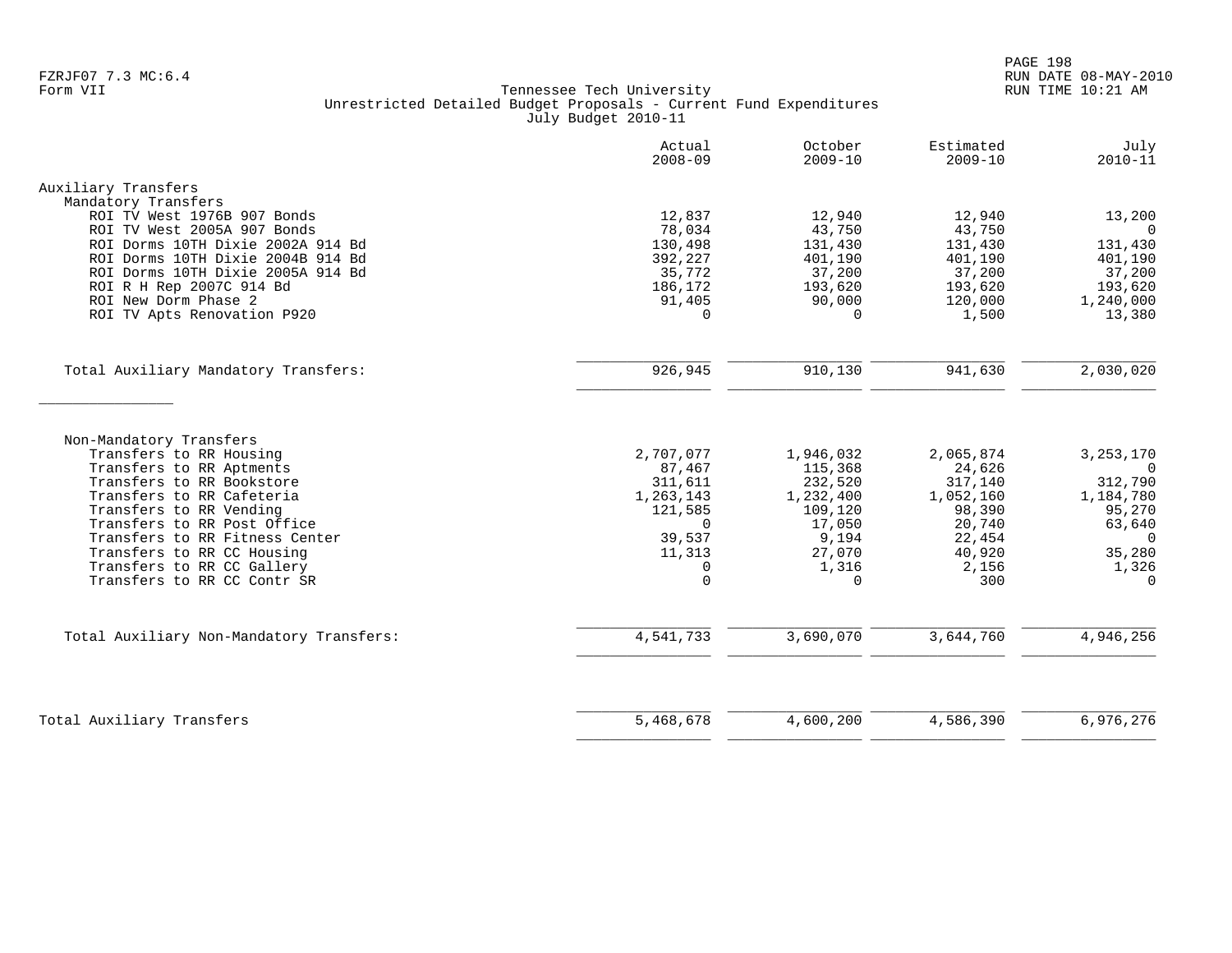|                                                        | Actual<br>$2008 - 09$ | October<br>$2009 - 10$ | Estimated<br>$2009 - 10$ | July<br>$2010 - 11$ |
|--------------------------------------------------------|-----------------------|------------------------|--------------------------|---------------------|
| Total Auxiliary Enterprises (Expenditures & Transfers) |                       |                        |                          |                     |
| Salaries - Administrative                              | 69,270                | 69,370                 | 69,370                   | 69,470              |
| Salaries - Academic                                    | $\Omega$              | 6,000                  | $\Omega$                 | 6,000               |
| Salaries - Supporting                                  | 1,341,891             | 1,303,520              | 1,267,400                | 1,229,560           |
| Salaries - Students                                    | 470,377               | 493,410                | 480,385                  | 493,410             |
| Salaries - Professional                                | 386,035               | 472,570                | 463,380                  | 499,190             |
| Employee Benefits                                      | 946,604               | 946,910                | 945,210                  | 946,910             |
| Travel                                                 | 4,661                 | 6,450                  | 8,650                    | 6,450               |
| Operating Expense                                      | 1,254,898             | 1,517,370              | 1,698,025                | 1,338,844           |
| Department Revenues                                    | 2,180,025             | 2,399,980              | 2,188,300                | 2,338,200           |
| Auxiliary Transfers                                    | 5,468,678             | 4,600,200              | 4,586,390                | 6,976,276           |
| Total                                                  | 12, 122, 439          | 11,815,780             | 11,707,110               | 13,904,310          |
|                                                        |                       |                        |                          |                     |
| Total Unrestricted                                     |                       |                        |                          |                     |
| Salaries - Administrative                              | 4,375,633             | 4,367,590              | 4,254,974                | 4,537,940           |
| Salaries - Academic                                    | 30,103,756            | 30, 377, 827           | 30,138,067               | 30,490,294          |
| Salaries - Supporting                                  | 11,875,459            | 10,933,412             | 10,565,316               | 10,864,437          |
| Salaries - Students                                    | 1,710,369             | 1,182,630              | 1,490,238                | 1,125,140           |
| Salaries - Professional                                | 11,082,270            | 11,487,834             | 11,391,515               | 11,372,248          |
| Employee Benefits                                      | 21,466,311            | 20,980,790             | 20,883,691               | 22,045,888          |
| Travel                                                 | 1,592,218             | 930,170                | 1,820,375                | 698,450             |
| Operating Expenses                                     | 29,731,950            | 38,025,812             | 37,535,622               | 33,620,030          |
| Capital Outlay                                         | 1,217,636             | 1,376,860              | 1,442,515                | 1,039,300           |
| Department Revenues                                    | $-243,537$            | $-2,028,360$           | $-2,152,426$             | $-1,997,600$        |
| E & G Transfers and Auxiliary Transfers                | 9,244,648             | 15,429,571             | 15,505,697               | 19,104,522          |
| Total                                                  | 122, 156, 713         | 133,064,136            | 132,875,584              | 132,900,649         |
|                                                        |                       |                        |                          |                     |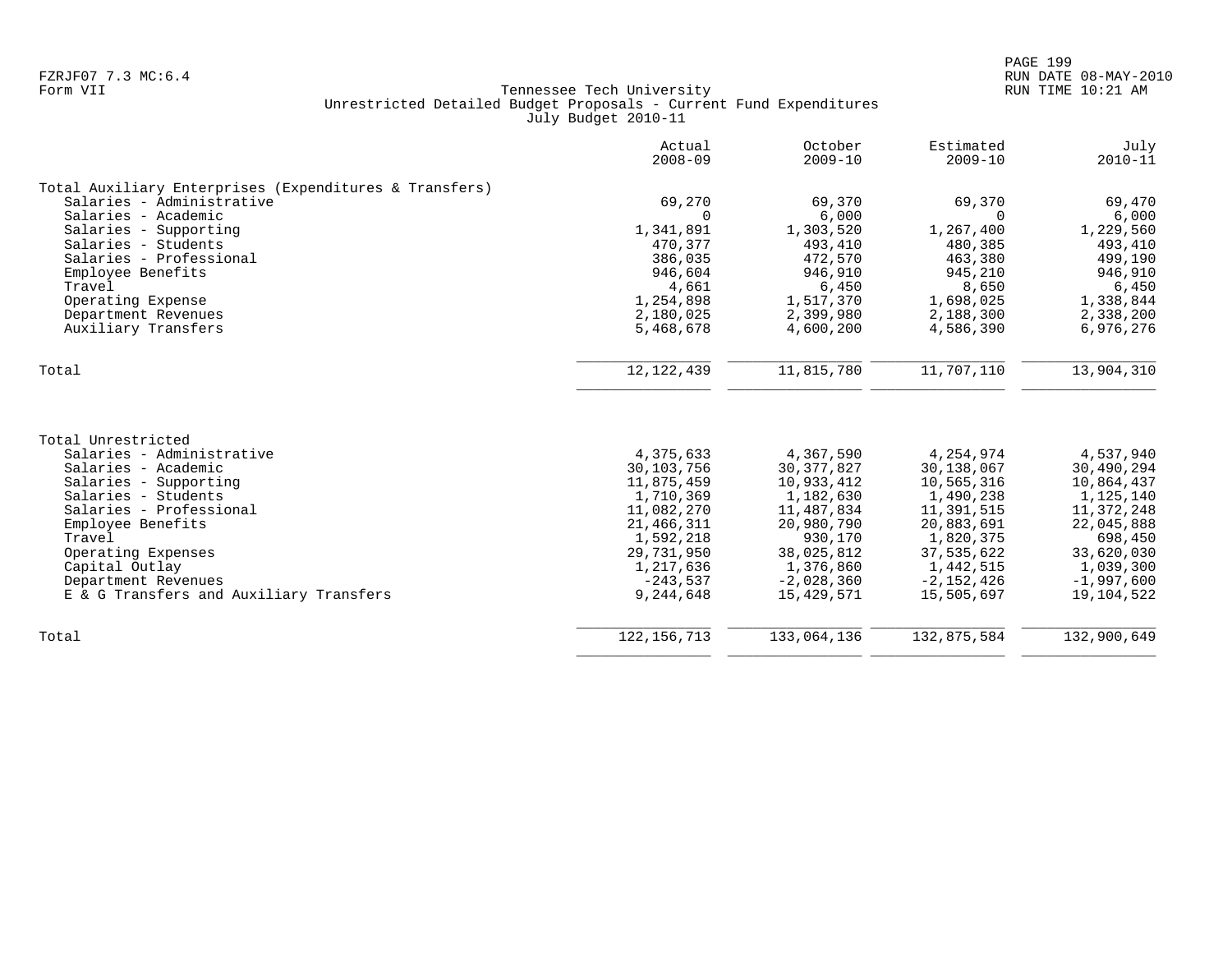PAGE 200

#### FZRJF07 7.3 MC:6.4 RUN DATE 08-MAY-2010<br>Form VII RUN TIME 10:21 AM Tennessee Tech University Unrestricted Detailed Budget Proposals - Current Fund Expenditures July Budget 2010-11 \* \* \* REPORT CONTROL INFORMATION \* \* \* Parameters have been entered via Job Submission.

| Parameter Name            | Value  |
|---------------------------|--------|
| Parameter Seq No:         | 297505 |
| $chart$ :                 | т      |
| Budget Id:                | FY2010 |
| Budget Phase 5:           | 095A   |
| Budget Phase 2:           | 102R   |
| Budget Phase 3:           | 103E   |
| Budget Phase 4:           | 114P   |
| Fund:                     |        |
| Print Organization Codes: | Υ      |
| Begin Page Number:        | 18     |
| Suppress Zero Amounts:    | Υ      |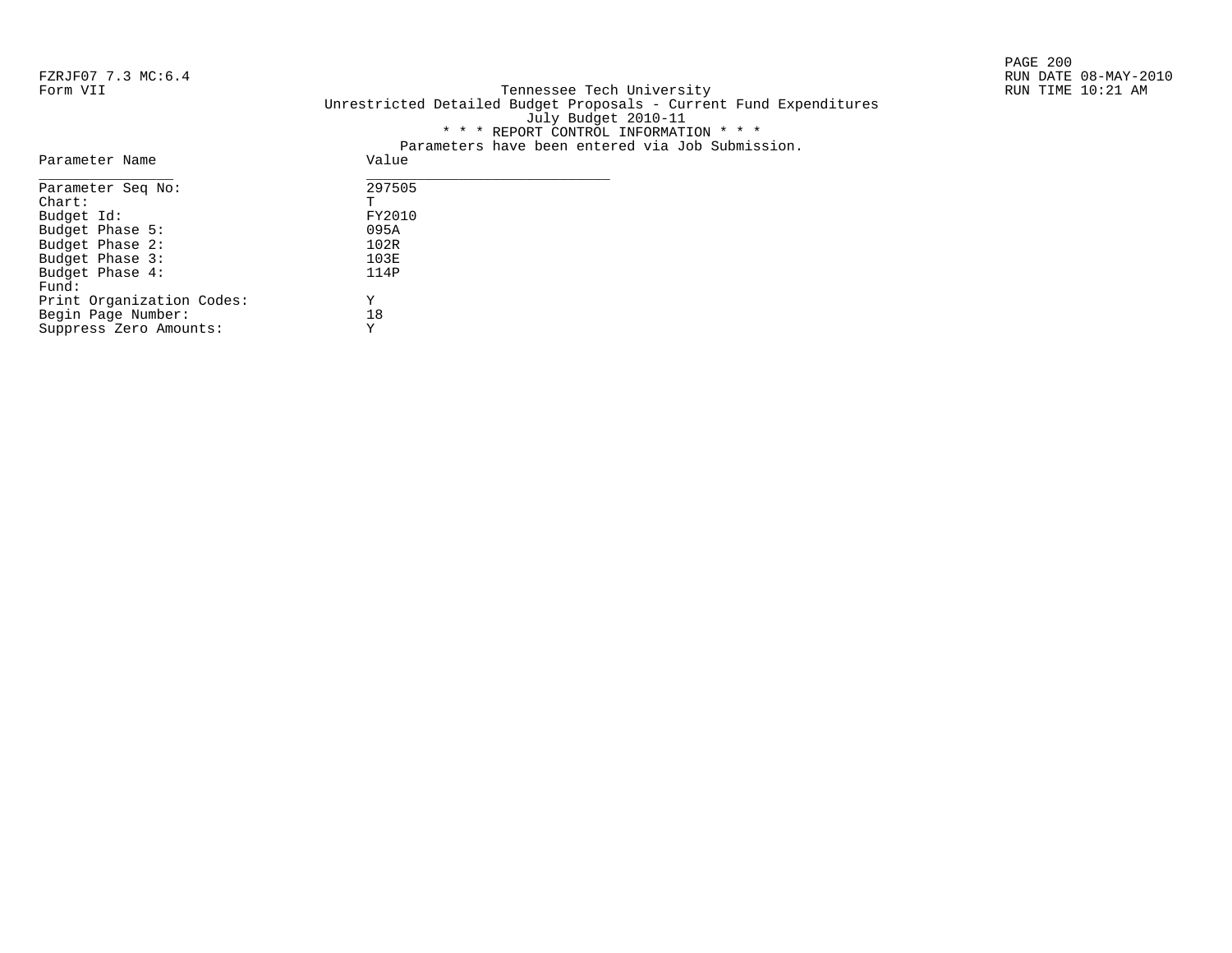#### Form VIII Tennessee Tech University RUN TIME 04:26 PM Summary of Restricted Current Funds Available and Applied July Budget 2010-11

|                                                 |              |             |             | % Change  |              | % Change  |
|-------------------------------------------------|--------------|-------------|-------------|-----------|--------------|-----------|
|                                                 |              | October     | Estimated   | Estimated | July         | July      |
|                                                 | Actual       | Budget      | Budget      | Over      | Budget       | Over      |
|                                                 | $2008 - 09$  | $2009 - 10$ | $2009 - 10$ | Actual    | $2010 - 11$  | Estimated |
|                                                 |              |             |             |           |              |           |
| Restricted Revenues                             |              |             |             |           |              |           |
| 9004 Tuition and Fees                           | 143,568      | 148,000     | 150,900     | 5.11      | 165,000      | 9.34      |
| 9005 Federal Grants and Contracts               | 21,673,689   | 23,500,000  | 21,750,000  | 0.35      | 22, 175, 500 | 1.96      |
| 9010 State Appropriations: Center of Excellence | 3,758,600    | 3,737,000   | 3,930,800   | 4.58      | 3,642,900    | $-7.32$   |
| 9027 State Appropriations: Special Allocations  | 700,900      | 700,900     | 700,900     | 0.00      | 700,900      | 0.00      |
| 9035 State Grants and Contracts                 | 20,784,696   | 22,800,000  | 23,850,000  | 14.75     | 24,450,000   | 2.52      |
| 9040 Local Grants and Contracts                 | 37,072       | 24,000      | 14,000      | $-62.24$  | 12,700       | $-9.29$   |
| 9045 Private Grants & Contracts                 | 339,555      | 330,000     | 185,800     | $-45.28$  | 165,000      | $-11.19$  |
| 9047 Private Gifts                              | 676,148      | 475,000     | 455,000     | $-32.71$  | 426,800      | $-6.20$   |
| 9050 Endowment Income                           | 164,251      | 135,000     | 155,500     | $-5.33$   | 145,000      | $-6.75$   |
| 9055 Other Income                               | 765,780      | 550,000     | 410,500     | $-46.39$  | 430,300      | 4.82      |
| Total Restricted Revenues                       | 49,044,259   | 52,399,900  | 51,603,400  | 5.22      | 52, 314, 100 | 1.38      |
| Restricted Expenditures                         |              |             |             |           |              |           |
| 9205 Instruction                                | 3,826,554    | 3,950,000   | 2,275,500   | $-40.53$  | 2,325,000    | 2.18      |
| 9210 Research                                   | 11,286,967   | 12,800,000  | 10,400,000  | $-7.86$   | 10,555,000   | 1.49      |
| 9215 Public Service                             | 2,859,923    | 3,250,000   | 2,230,500   | $-22.01$  | 2,275,700    | 2.03      |
| 9220 Academic Support                           | 726,453      | 700,000     | 245,800     | $-66.16$  | 250,000      | 1.71      |
| 9225 Student Services                           | 900,793      | 750,000     | 480,500     | $-46.66$  | 493,000      | 2.60      |
| 9230 Institutional Support                      | 519,286      | 475,000     | 103,500     | $-80.07$  | 106,200      | 2.61      |
| 9235 Operation & Maintenance of Plant           | 501,757      | 950,000     | 625,300     | 24.62     | 400,000      | $-36.03$  |
| 9240 Scholarships and Fellowships               | 28,619,440   | 29,178,600  | 35,025,000  | 22.38     | 35,900,600   | 2.50      |
| 9305 Auxiliary Enterprises                      | 1,358        | 1,300       | 1,300       | $-4.27$   | 1,300        | 0.00      |
| Total Restricted Expenditures                   | 49, 242, 531 | 52,054,900  | 51,387,400  | 4.36      | 52,306,800   | 1.79      |